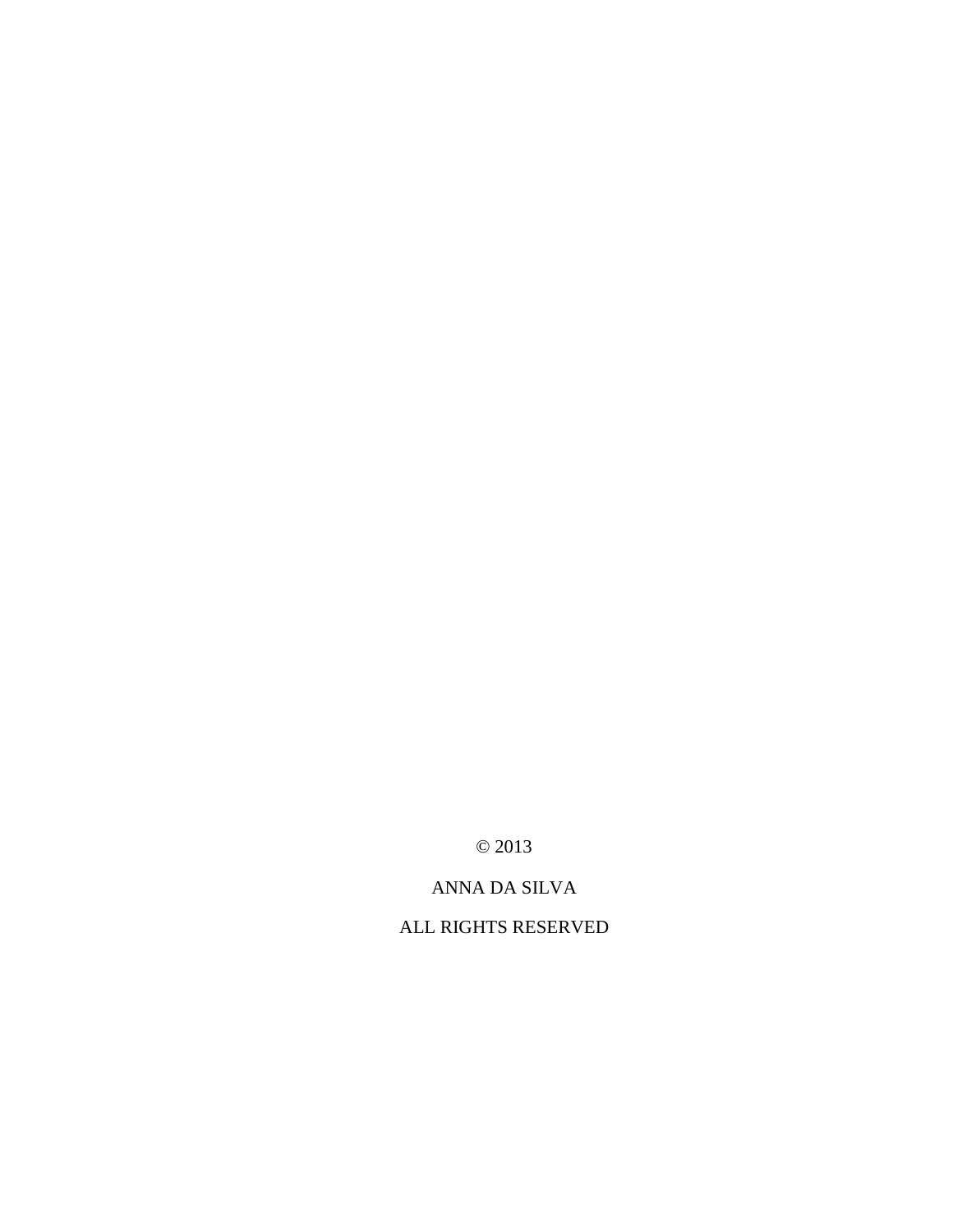# INSTITUTIONAL INNOVATION IN GLOBAL HEALTH: CHANGING ROLES OF STATE AND NON-STATE ACTORS IN GOVERNANCE OF VACCINE PREVENTABLE DISEASES

by

### ANNA DA SILVA

A Dissertation submitted to the Graduate School-New Brunswick Rutgers, The State University of New Jersey in partial fulfillment of the requirements for the degree of

Doctor of Philosophy

Graduate Program in Sociology

written under direction of

József Böröcz

and approved by

\_\_\_\_\_\_\_\_\_\_\_\_\_\_\_\_\_\_\_\_\_\_\_\_\_\_\_

\_\_\_\_\_\_\_\_\_\_\_\_\_\_\_\_\_\_\_\_\_\_\_\_\_\_\_

\_\_\_\_\_\_\_\_\_\_\_\_\_\_\_\_\_\_\_\_\_\_\_\_\_\_\_

\_\_\_\_\_\_\_\_\_\_\_\_\_\_\_\_\_\_\_\_\_\_\_\_\_\_\_

New Brunswick, New Jersey

October 2013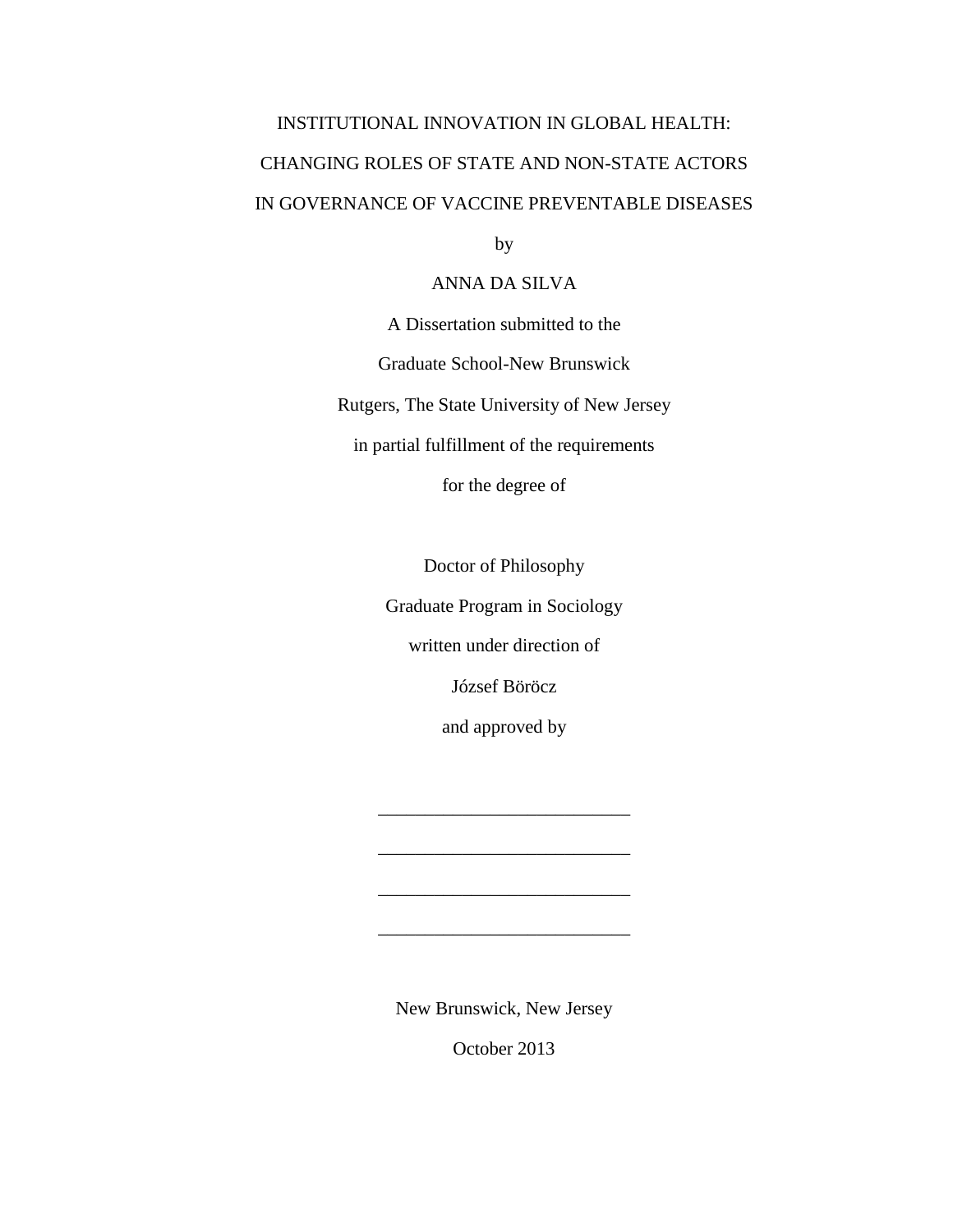#### ABSTRACT OF THE DISSERTATION

# INSTITUTIONAL INNOVATION IN GLOBAL HEALTH: CHANGING ROLES OF STATE AND NON-STATE ACTORS IN GOVERNANCE OF VACCINE PREVENTABLE DISEASES By ANNA DA SILVA

Dissertation Director:

József Böröcz

This dissertation examines the changes in global governance of vaccine preventable diseases precipitated by the transformations of national infrastructures and international institutions since the 1990s. Neoliberal policies promoted by the transnational elites prompted privatization of healthcare and decline in public healthcare expenditures and resulted in concentration of economic and political power, crumbling of the welfare state, and deepening inequalities. Emergence in public health of a new institutional form -- Public-Private Partnership (PPP), signals a reconfiguration of the governance space.

I focus on one such PPP -- the Global Alliance for Vaccines and Immunization (GAVI). GAVI's philanthropic goals are balanced against accountability to its partners. Collaborating with the pharmaceutical industry to further its philanthropic objectives,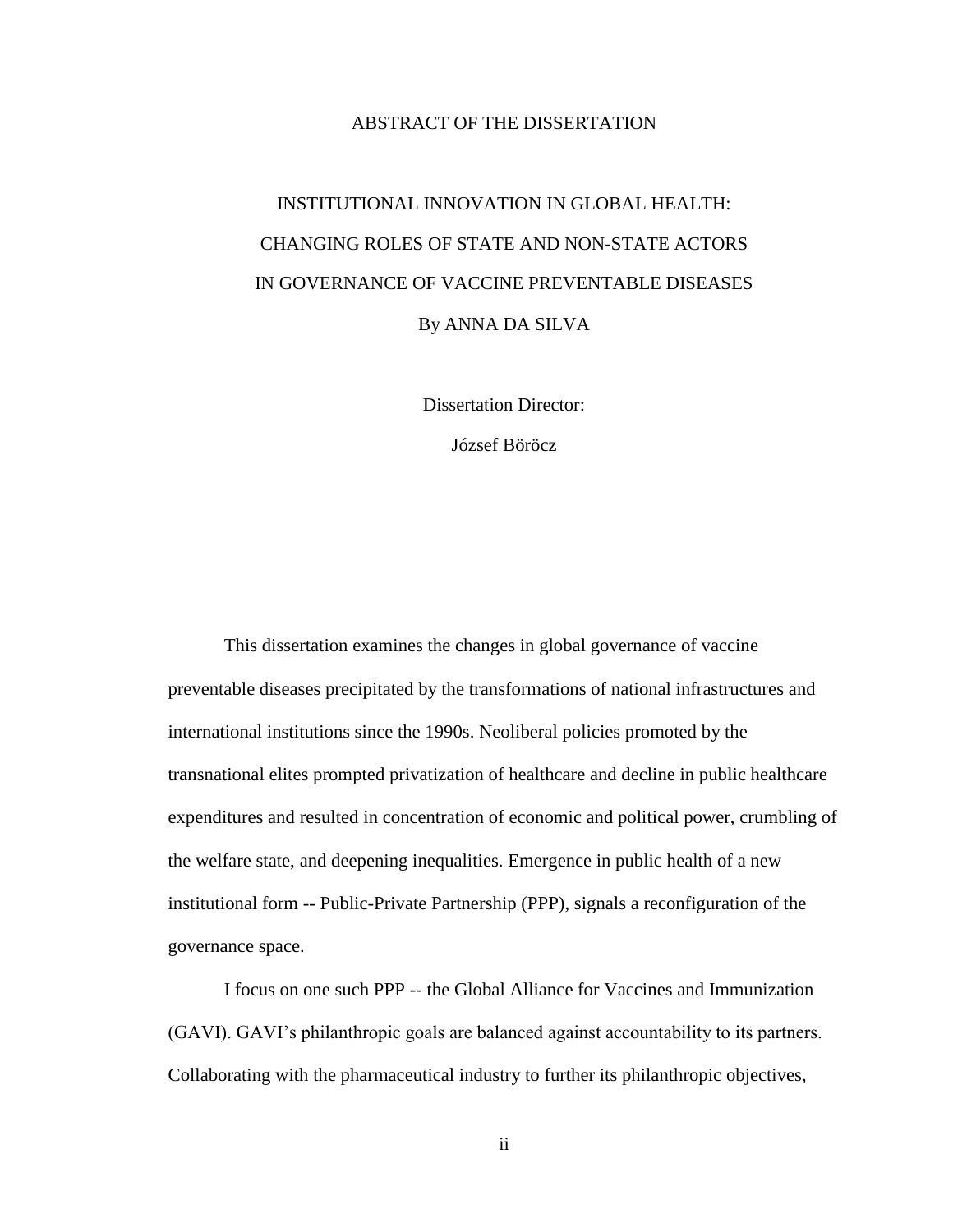GAVI mediates the market's pull by effecting state policies. I document the vectors of power that GAVI both exerts and is subjected to in its institutional entanglement with the states, multilateral agencies, and the industry. These mechanisms of influence are functionally different from market pressures or 'soft' rules of traditional multilateral organizations and forge new paths for exercising power within PPPs.

Finally, I examine the networks of vaccine trade between countries from 1996 to 2010. Trade networks retain a pronounced core-periphery structure, and the majority of countries lack capacity for vaccine production. Over time some traditionally strong vaccine producers scale down, and some export-oriented developing countries, -- scale up their vaccine production. Congruent with the industrial convergence hypothesis, I find that industry late-comers no longer accrue significant returns and that some of the formerly dominant vaccine-exporting countries engage in innovative funding ventures, such as GAVI's Advanced Market Commitment (AMC). AMC creates stable demand for new patent-protected and expensive vaccines, subsidizing the industry. I also find that industrial growth does not always reduce inequality for populations most affected by endemic diseases. I take a closer look at India as a country which houses both a thriving vaccine-producing industry and a third of the world's un-immunized children, and examine the rift between capital accumulation and state decision making.

iii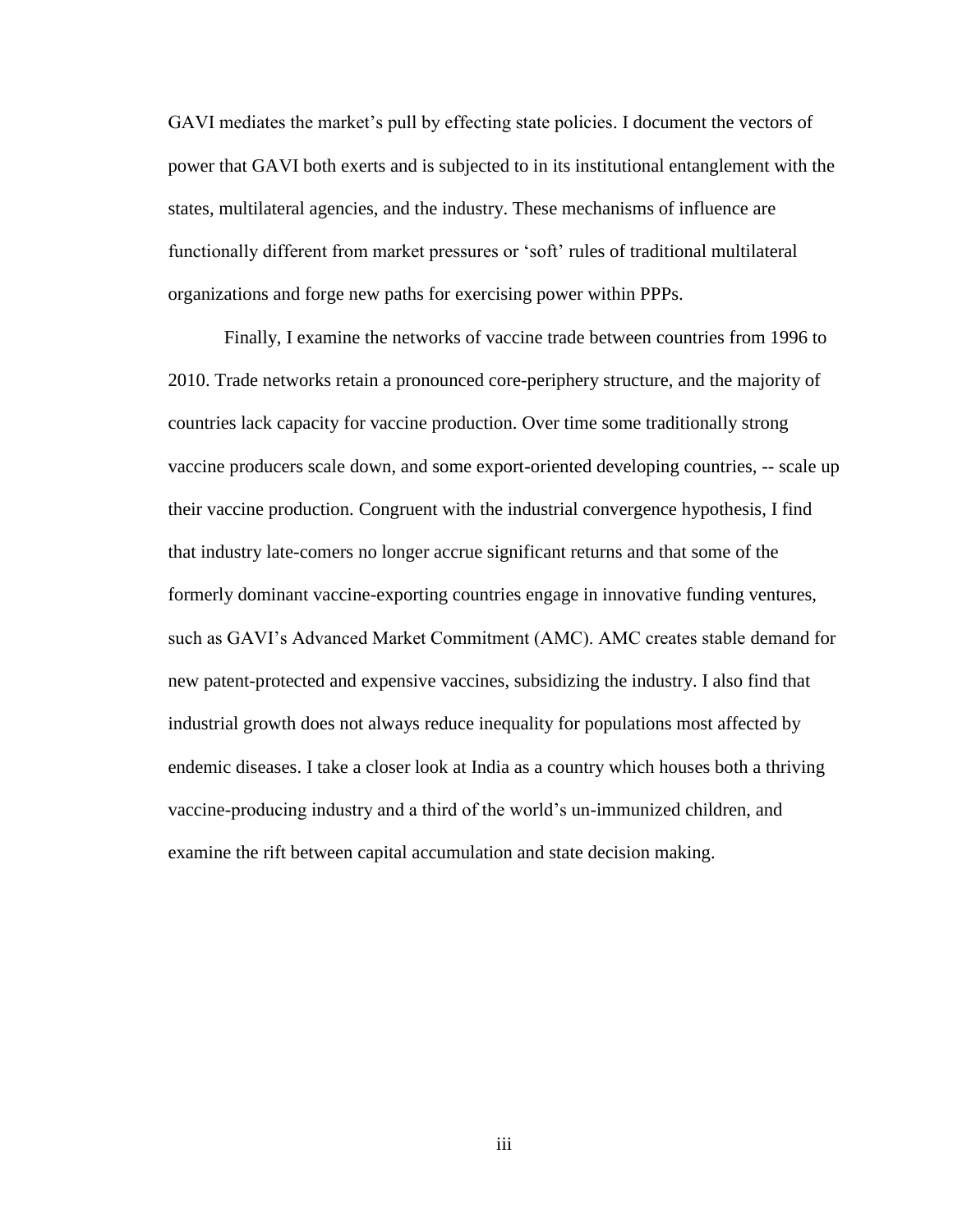#### ACKNOWLEDGEMENTS

I would like to thank my dissertation chair, József Böröcz, for his guidance and trust. I am very grateful to Paul McLean for his many insights and to David Smith and Catherine Lee for thoughtful readings and probing questions. At earlier stages, I benefitted from many useful suggestions from Philip McMichael, Ted Schrecker and Yildiz Atasoy. Anna Sher, Rachel Askew, Alena Alamgir, Eric Kaldor and A. Aneesh each played a crucial role in my journey. I am thankful to Larissa Kolesnikova and Nikolai Kolesnikov for teaching by example and for all they have done for me. And finally, I could not have completed this dissertation without unwavering support from Mark da Silva, for which I am immensely grateful.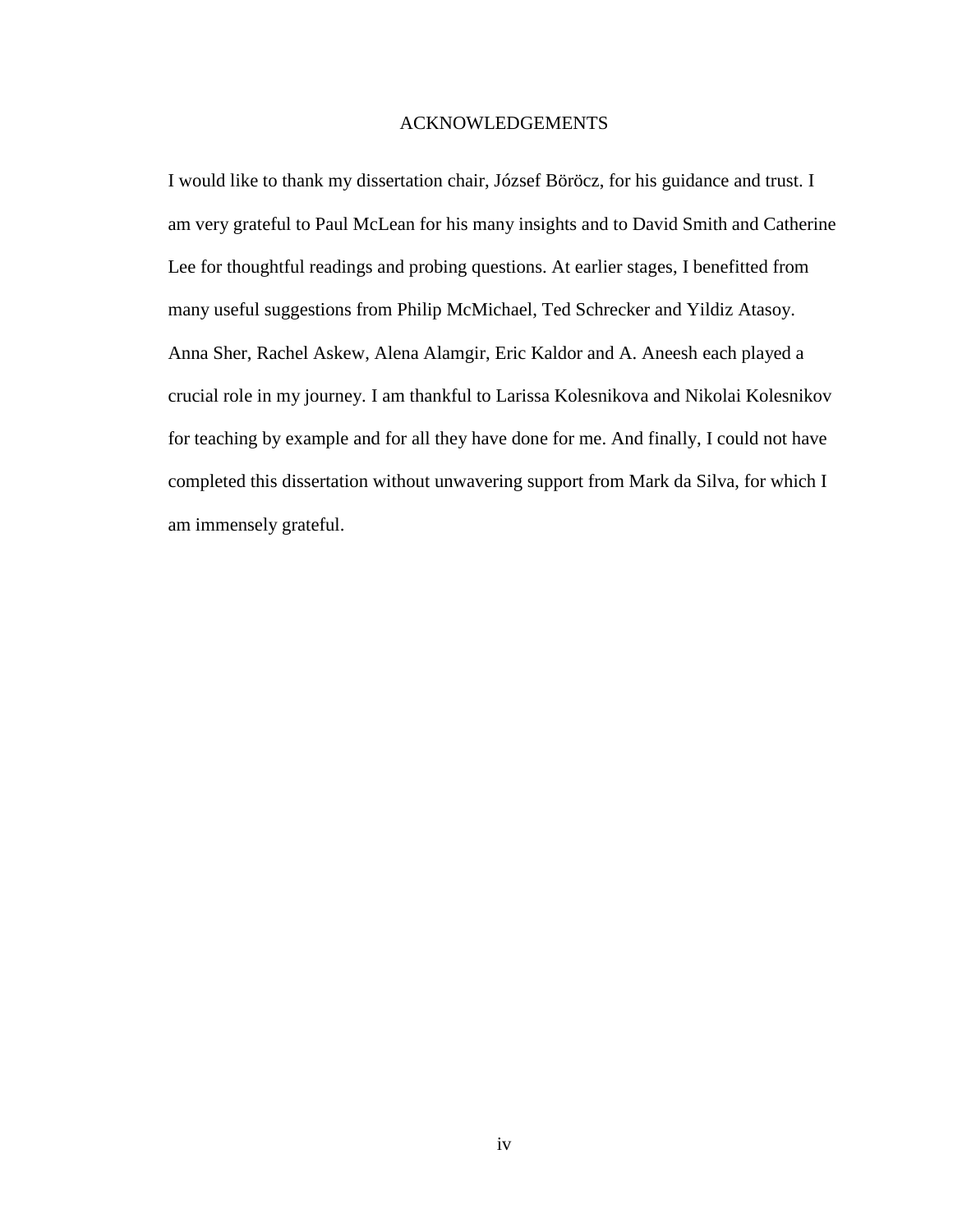*For my mom, Larissa Kolesnikova. Thank you for setting the bar high*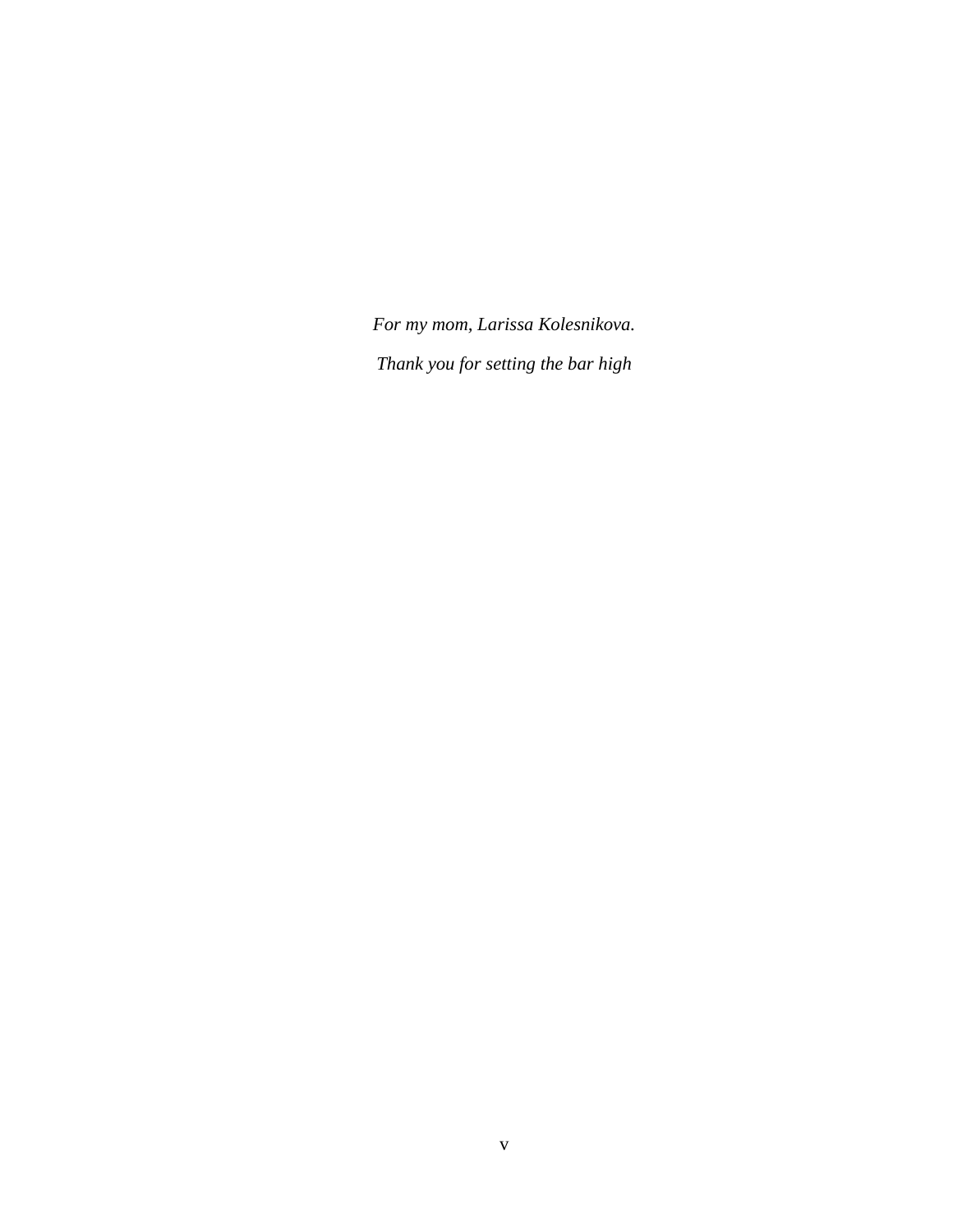## **TABLE OF CONTENTS**

| Chapters |  |
|----------|--|

## I. Introduction

|      | Global Commodity Chains and Production Networks 23    |
|------|-------------------------------------------------------|
|      |                                                       |
|      | Global Governance of Vaccine Preventable Diseases 38  |
|      |                                                       |
| II.  | Hybridization of Global Health Governance and GAVI    |
|      |                                                       |
|      |                                                       |
|      |                                                       |
|      |                                                       |
| III. | <b>GAVI</b> and Health Governance Mechanisms          |
|      | Wielding Power: Influencing the Recipient Countries85 |
|      |                                                       |
| IV.  | Geopolitical Changes in Vaccine Trade                 |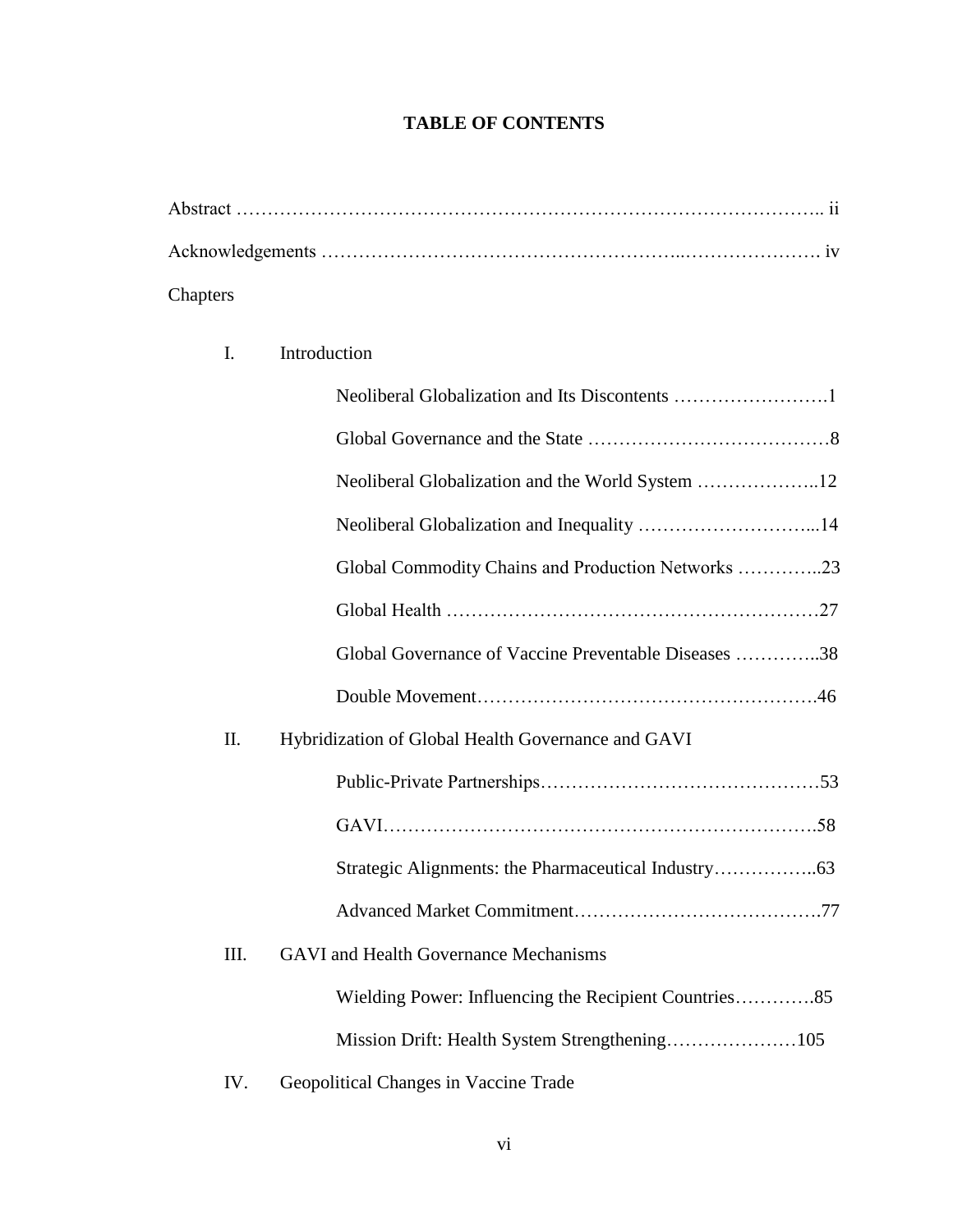|                       | Trade Related Aspects of Intellectual Property Rights                                 |  |
|-----------------------|---------------------------------------------------------------------------------------|--|
|                       |                                                                                       |  |
|                       | Network Structure: Persisting Hierarchy118                                            |  |
|                       |                                                                                       |  |
| V.                    | Industrial Convergence and Health Inequality                                          |  |
|                       |                                                                                       |  |
|                       |                                                                                       |  |
| VI.                   |                                                                                       |  |
|                       |                                                                                       |  |
|                       |                                                                                       |  |
|                       |                                                                                       |  |
| <b>List of Tables</b> |                                                                                       |  |
|                       | Table 4.1 Changes in number of importing partners for top vaccine exporters           |  |
|                       |                                                                                       |  |
|                       | Table 4.2 Percent changes in number of pharmaceutical exports and vaccine exports     |  |
|                       |                                                                                       |  |
|                       | Table 4.3 Vaccine trade and pharmaceutical trade network density changes. 129         |  |
|                       | Table 4.4 Inter/Intra-regional vaccine and pharmaceutical exports, 1996. 133          |  |
|                       | Table 4.5 Inter/Intra-regional vaccine and pharmaceutical exports, 2004. 134          |  |
|                       | Table 4.6 Inter/Intra-regional vaccine and pharmaceutical exports, 2010. 135          |  |
|                       | Table 5.1 Changes in degree centrality for top vaccine exporters 1996-2004-2010.  141 |  |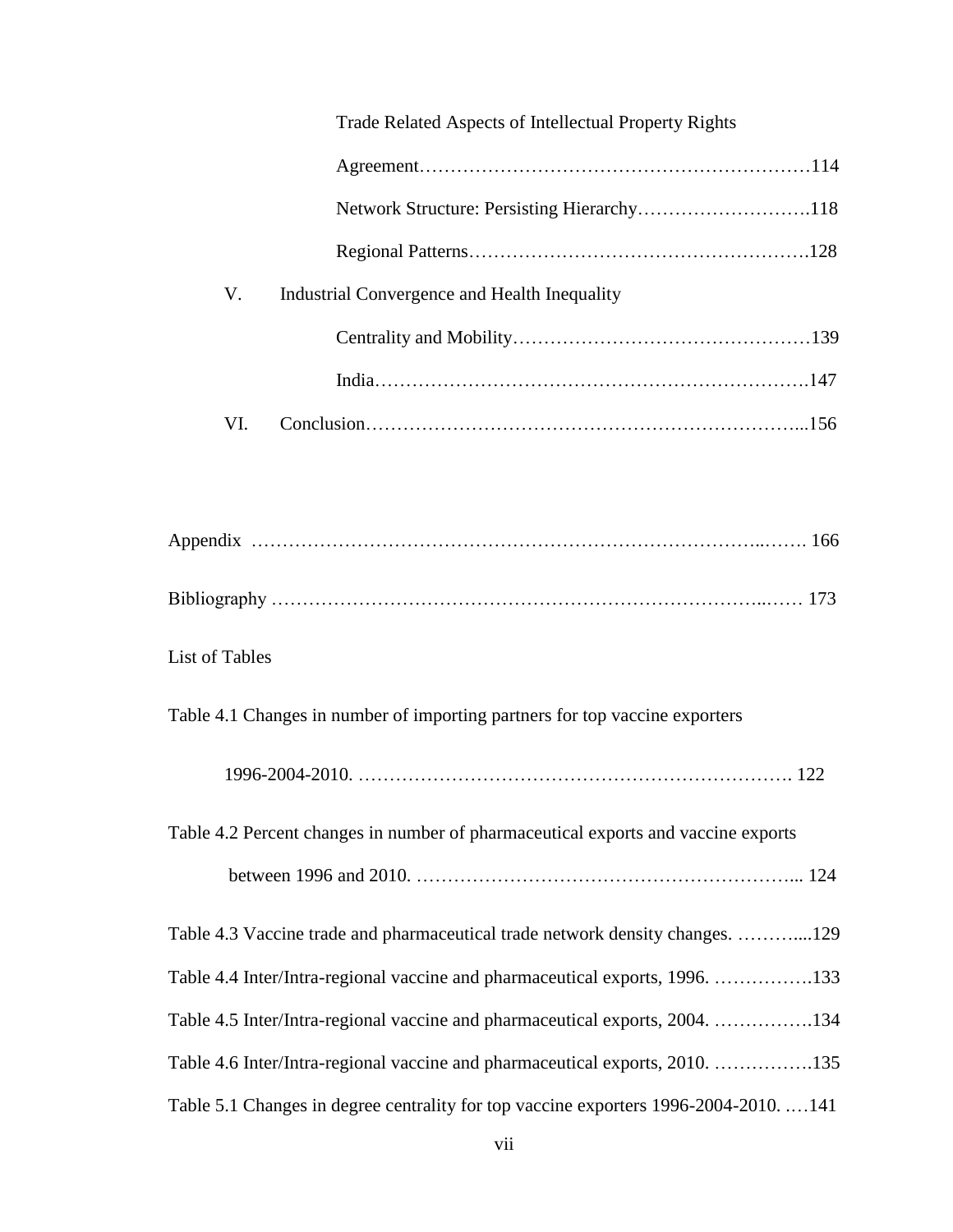## List of Figures

|  |  |  | Figure 5.1. Changes in centrality as vaccine exporters for countries exporting to more |  |
|--|--|--|----------------------------------------------------------------------------------------|--|
|  |  |  |                                                                                        |  |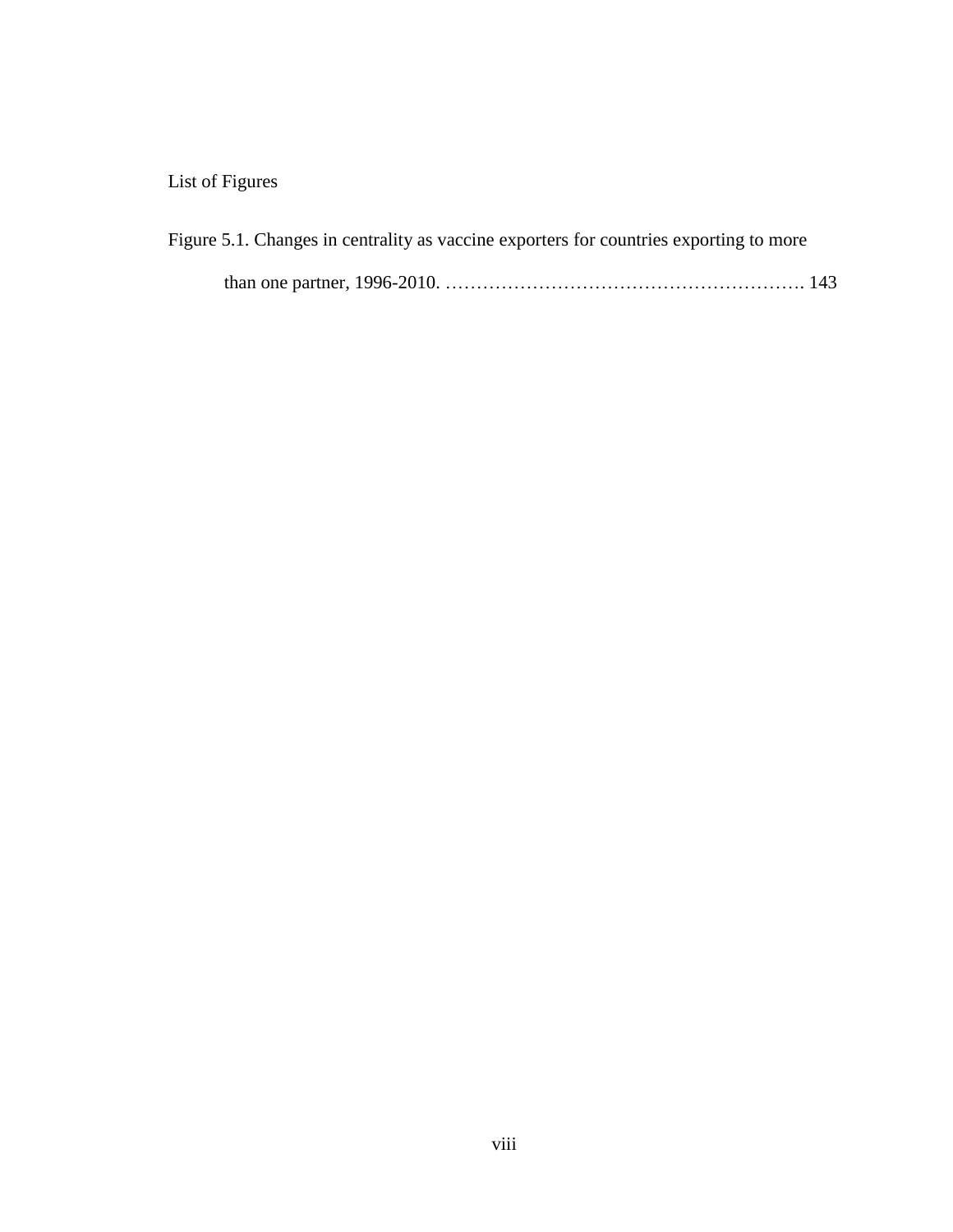#### **CHAPTER I**

### **INTRODUCTION**

#### **Neoliberal Globalization and Its Discontents**

One of the more contentious areas of debates in various literatures on globalization centers around questions of broad societal changes that globalization has wrought and its consequences that reverberate through political, economic, social and cultural spheres of modern existence. Globalization is often conceptualized as increasing economic integration, which results in and is further fueled by ever-increasing crossborder flows of money, goods and services, information, people and culture (Held et al. 1999), and the accompanying expansion and intensification of cross-border and largescale networks (Tilly 1995).

Mainstream perspectives on globalization that focus on what Susanne Soederberg (2006) called "the harmony of difference" tend to optimistically portray the new global governance as converging towards cosmopolitan democracy (Held and McGrew 2003; Held 2006), 'flattening out' (Friedman 2005), or evolving into a borderless world (Ohmae 2005). These perspectives share a teleological orientation and view globalization processes as essentially progressive, irreversible, and encouraging integration and breaking down of borders to an unprecedented degree. For instance, in his bestselling book, Thomas Friedman (2005) introduces a metaphor of the 'flat world' – a vision of the world that has become a level playing field for commerce and competition. Among the 'flatteners,' Friedman cites world-historic events like the collapse of the Berlin Wall, technological advances in communication that made internet widely accessible to the public and enabled widespread online collaboration, innovations like workflow software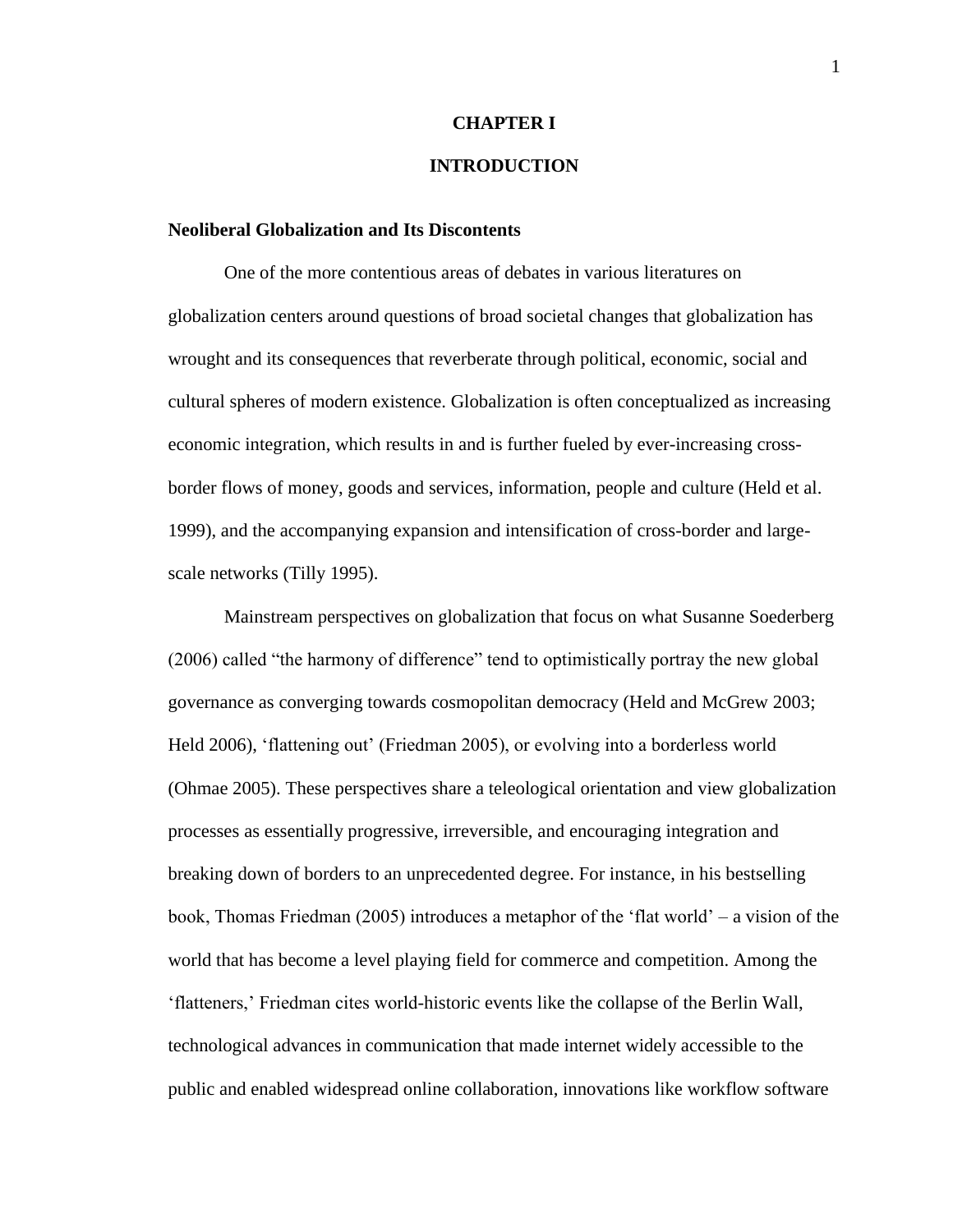and outsourcing that transformed the workplace, and transformations of the production cycle like offshoring and supply-chaining. Similarly, Kenichi Ohmae (1990; 2005) argues that factors such as advances in global communications, growth of transnational corporations, emergence of the global consumer and unrestricted flow of capital has rendered national borders irrelevant and geography dead. Likewise, David Held and Anthony McGrew cite the end of the Cold War as the main precipitating event that contributed to the dramatic changes in the hierarchical world order, increased blurring of the boundaries between domestic and foreign politics, and led to the eventual unraveling of the sovereignty of the state under pressure from transnational pressure groups and protest movements (Held and McGrew 2003).

Such benign conceptions of globalization fail to address the inequalities that are inherent in global structures, they tend to treat globalizing processes as inevitable, and they either normalize and legitimate or simply ignore the "increasingly austere forms of capitalist restructuring" that accompany neoliberal capitalism (Soederberg 2006:4). More critical takes on globalization attuned to issues of power however, recognize that as a historical process, it is an outcome of purposive actions undertaken in the 1980s and 1990s by transnational political and economic elites who promoted neoliberalism and the ideology of the free market, policies such as deregulation of labor and financial markets, liberalization of trade to allow greater mobility of goods and services, and privatization of many institutions and services. Globalization is thus a 'project' (McMichael 2000b) that was institutionalized in the 1980s under the auspices of the Washington consensus and replaced "development," seeking to create a single global economy with largely harmonized trade rules set by the private capital.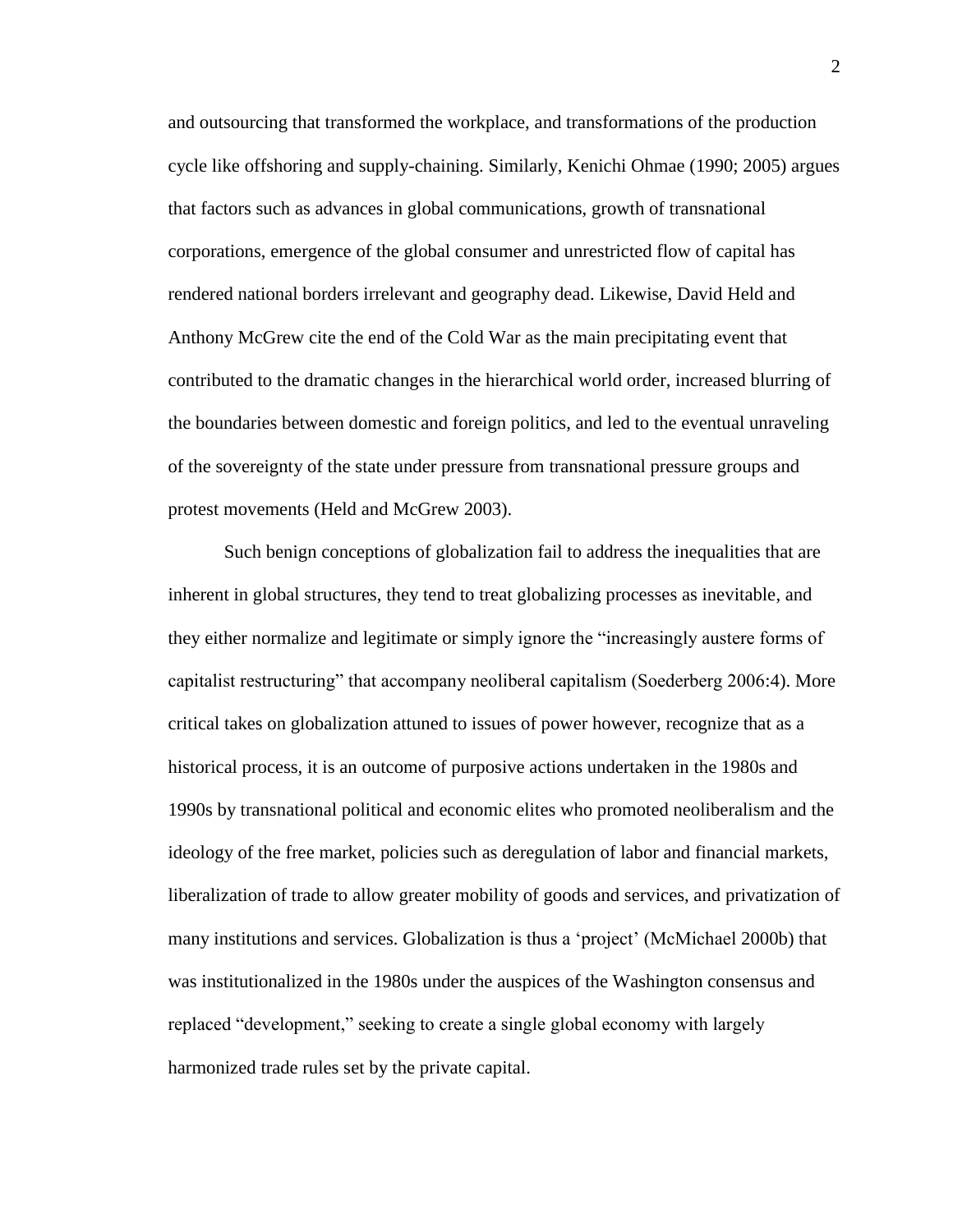The origins of the contemporary world order can be traced to the inauguration of the system of financial and trade institutions at an international conference in Bretton Woods, New Hampshire in 1944. Collectively, these institutions came to be known as the Bretton Woods system and include the International Monetary Fund (IMF), the World Bank (WB) (initially called the International Bank for Reconstruction and Development), and the General Agreement on Tariffs and Trade (GATT)(superseded in 1995 by the World Trade Organization (WTO)) (McMichael 2000b; Gereffi 2005). Establishing an international institutional framework, the Bretton Woods system sought to regulate international financial transactions between nations on the basis of fixed currency exchange rates vis-à-vis the U.S. dollar (Dicken 2003). In Philip McMichael's (2000b, 48) wording, the Bretton Woods system of institutions managed the transactions between the First and the Third Worlds in a manner that "resembled the colonial division of labor, at a more intensive remove." The Bretton Woods system encouraged rapid industrialization with the aid of multilateral loans and the adoption of industrial and capital-intensive production technologies in the Third World. In the context of the development project, the WB underwrote loans that supported economic growth and financed large scale projects in infrastructure building, export agriculture, transportation, and energy. This extensive borrowing from Western banks created a self-perpetuating debt trap for the Third World countries, who came under tight control of these financial institutions (So 1990). Promoted as a multilateral attempt to raise living standards on a global scale, the Bretton Woods system "stimulated industrialization on the Western scale, often paid for through private investments, increasingly made by foreign corporations and complemented by bank funds" (McMichael 2000b, 51). But overall,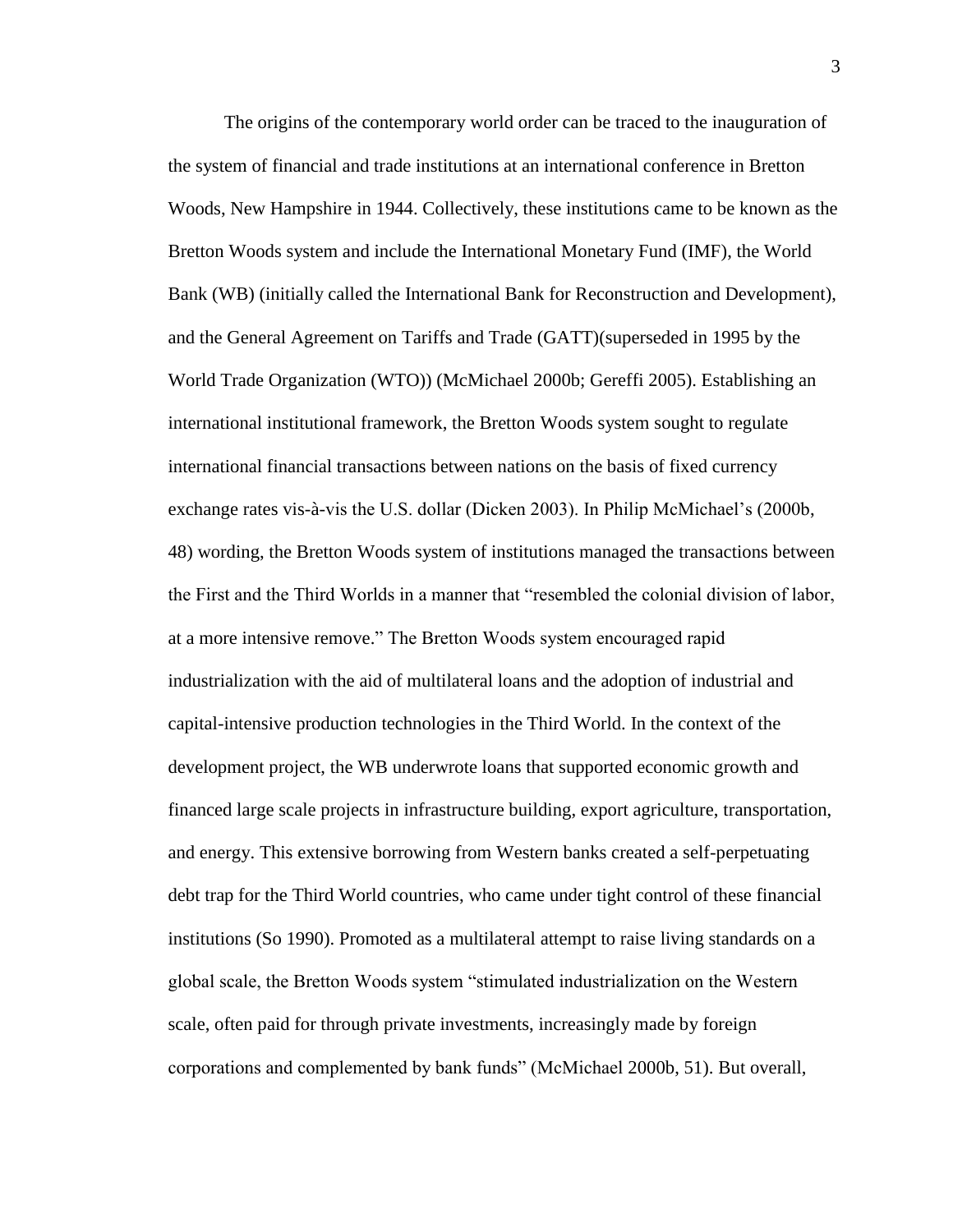capital was "constrained by the priorities of rebuilding, stabilizing and constructing national economies" (McMichael 2000a, 673). Meanwhile, the state has expanded its role in capital accumulation and economic regulation (Gereffi 1983) as well as social protection. By the late 1970s, two successive oil price increases, growing inflation and stagnation in the North, and increases in the cost of imports for the South, compounded by decline in the value of exports, precipitated a serious financial crisis for all but the oilexporting states (Wallerstein 2005).

The debt default of Latin American countries in the early 1980s and the collapse of the Soviet Union and subsequent dismantling of Eastern European state socialist economies in the late 1980s created a unique and fertile ground for the spread of neoliberal doctrine. Import- substitution industrialization became passé, state-building deconstructed as "feeding a bloated bureaucracy" (Wallerstein 2005, 1265) and protectionist measures like financial aid were rapidly losing legitimacy as viable foreign policy tools (Abrahamsson 2003).

The resulting 'Washington Consensus,' which emerged between the Bretton Woods institutions and the U.S. administration (Abrahamsson 2003, 37), was rooted in neoliberal ideology, which, in Immanuel Wallerstein's (2005, 1265) sardonic

formulation, meant that

loans to states in distress, to be beneficial, needed to be hedged by requirements that these states cut wasteful state expenditures on such deferrable items as schools and health. It was further proclaimed that state enterprises were almost by definition inefficient and should be privatized as rapidly as possible, since private enterprises were again almost by definition responsive to the "market" and therefore maximally efficient.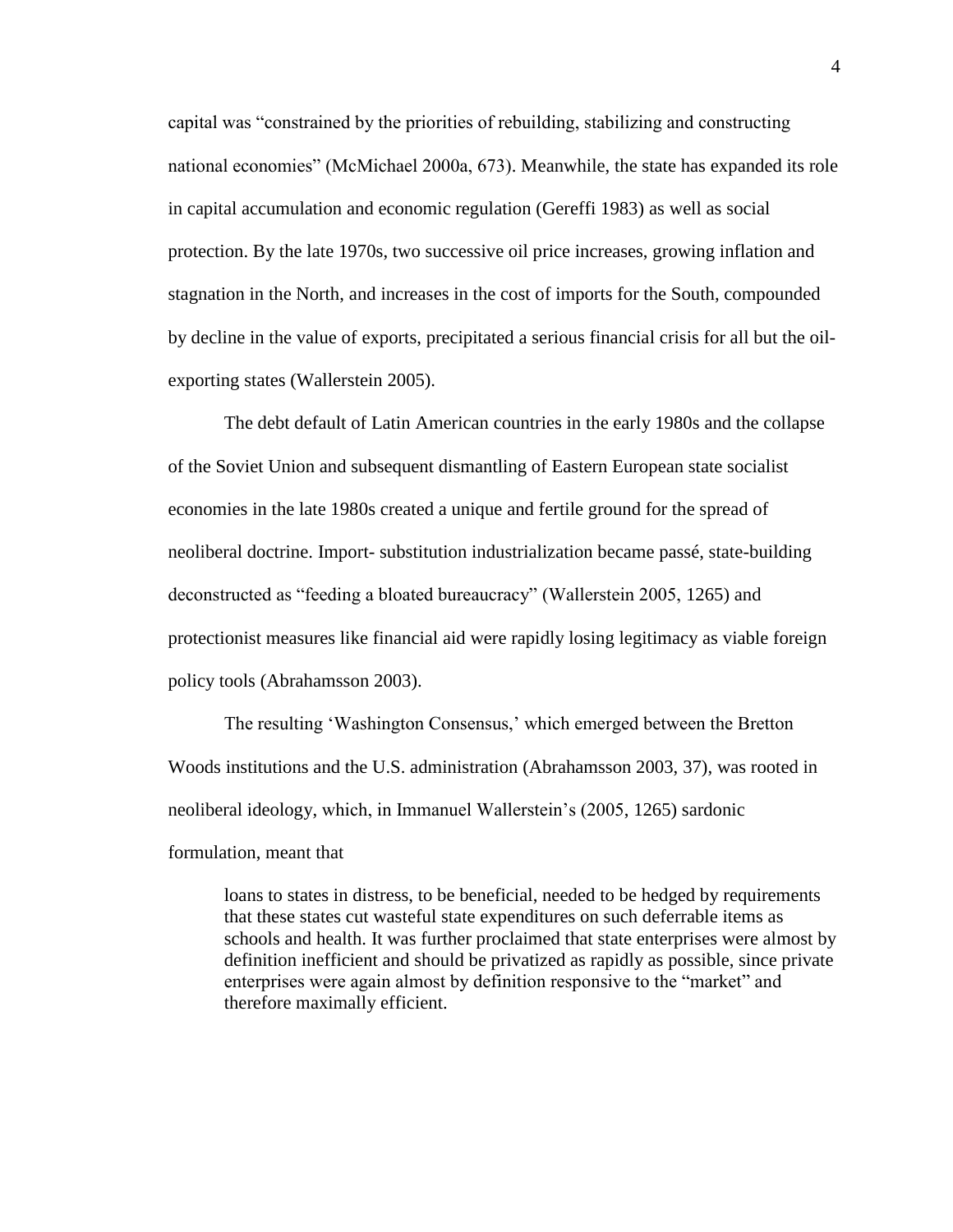These shifts prompted a massive restructuring of loans and ultimately resulted in even closer scrutiny and tighter oversight of the debtor nations by international financial institutions. To reduce government deficits, countries were pressured to undertake economic restructuring that cut social expenditures, contained wages, and auctioned off state properties (Smith et al. 1999). Among the austerity measures – or conditionalities<sup>1</sup> -- applied by the Western banks to ameliorate the financial crisis, were "massive reductions in government spending, such as cancellation or reduction of social spending on welfare, education, health care" as well as reduction in foreign imports and increase of exports (So 1990, 119).

Thus were instituted the mainstays of neoliberal policy of the 1980s -- Structural Adjustment Programs (SAPs) and loans, which McMichael (2000b, 361) defines as "the reallocation of economic resources by a state, typically under conditions laid down by the Bretton Woods institutions, to pursue efficiency in the global economy by shrinking government expenditure, reducing wages, removing barriers to investment and trade, and devaluing the national currency."

Originally stemming from the works of Friedrich von Hayek and Milton Friedman, an Austrian (and later British) and an American economist respectively, both of whom received Nobel Prizes in economic sciences in the mid-1970s, neoliberalism

 $\overline{\phantom{a}}$ 

<sup>&</sup>lt;sup>1</sup> Although rather awkward semantically, the term 'conditionality' is routinely used in international development and political economy literatures to refer to specific, legally binding conditions that the lending institutions attached to SAPs. WB defines it as "the specific conditions attached to [the] disbursement of policy-based lending or budget support," while independent researchers state it is the "the application of specific, pre-determined requirements that directly or indirectly enter into a donor's decision to approve or continue to finance a loan or grant." In either case, I use the term 'conditionality' as distinct from 'condition' to refer specifically to conditions attached to WB and IMF lending. For an in-depth discussion of the concept and practice of conditionality see

[http://aseed.net/pdfs/ASEED\\_Report\\_on\\_Worldbank\\_Conditionalities.pdf](http://aseed.net/pdfs/ASEED_Report_on_Worldbank_Conditionalities.pdf)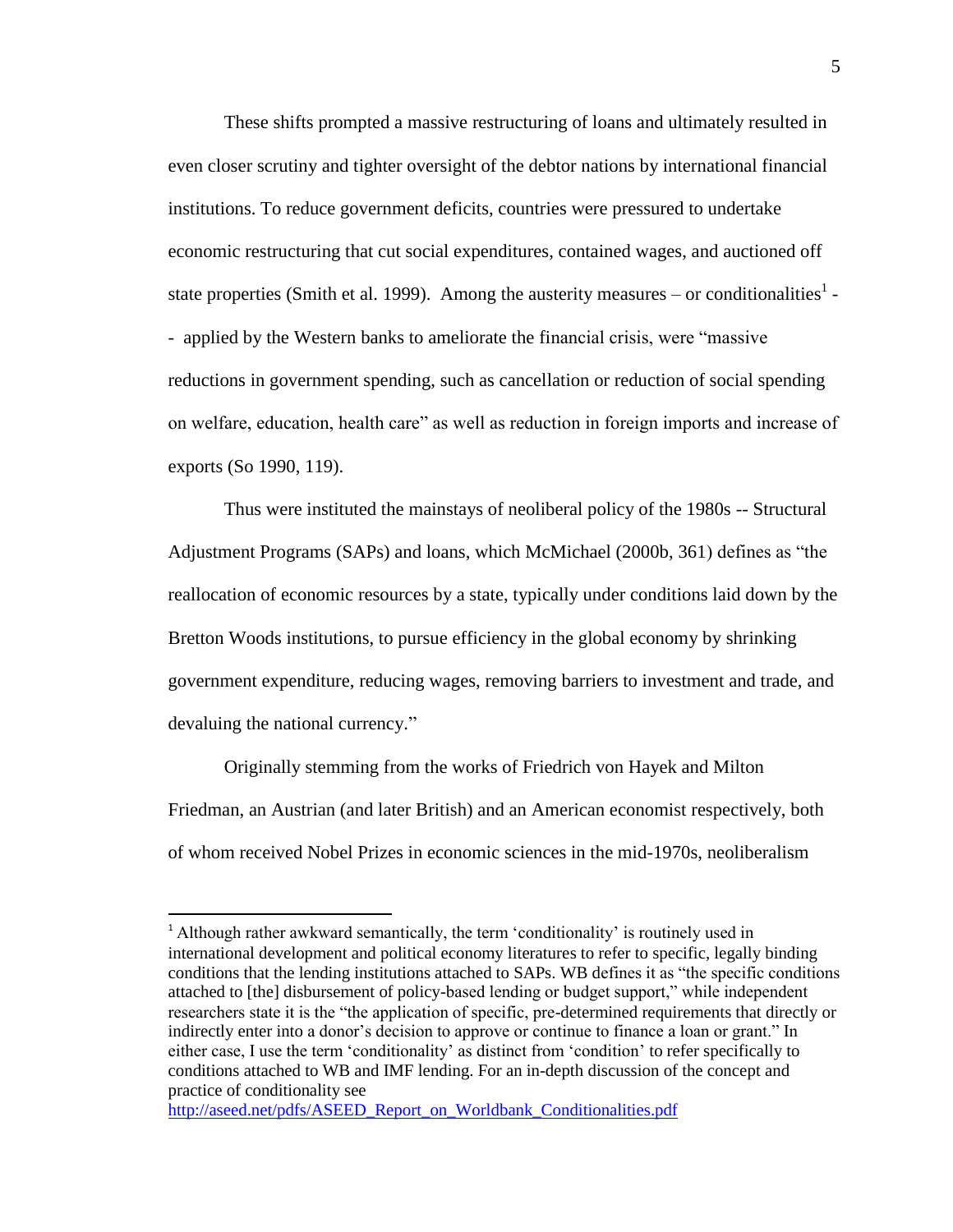became a consolidated, normalized, and institutionalized economic paradigm (Hay 2004) in Britain and the US, buoyed by "Thatcherism" and "The Reagan Revolution" (Overbeek and Pijl 1993). Propagated from the Chicago School of Economics and taken up by Reagan and Thatcher and then spreading across the globe, neoliberalism combined an unswerving ideological commitment to the free market and contempt for state intervention, an ideology in stark contrast with the Keynesian post-World War II interventionist consensus (Harvey 2005). With the demise of communism as a viable "living political movement," neoliberal ideology became the new normalcy in the West and eventually worldwide – "self-evident [and] near impossible to contradict or even doubt" (Overbeek and Pijl, 1993, 1-2).

In his seminal volume, David Harvey (2005, 2) defines neoliberalism as a theory of political economic practices which promotes liberating individual entrepreneurial freedoms "within an institutional framework characterized by strong private property rights, free markets, and free trade." The role of the state in that view, is to create and preserve an institutional framework conducive to such pursuits. As Philip Cerny and colleagues (2005, 12) put it, the key to understanding neoliberalism is the assertion that "the market is the core institution of modern – capitalist – societies and that both domestic and international politics and policy-making are (and should be) primarily concerned with making markets work well." In practice, neoliberalism became a political project that (re)established conditions for capital accumulation and preserved the power of the transnational economic elite.

Neoliberal globalization has been "promoted, facilitated and (sometimes) enforced by political choices" of economic elites and national governments both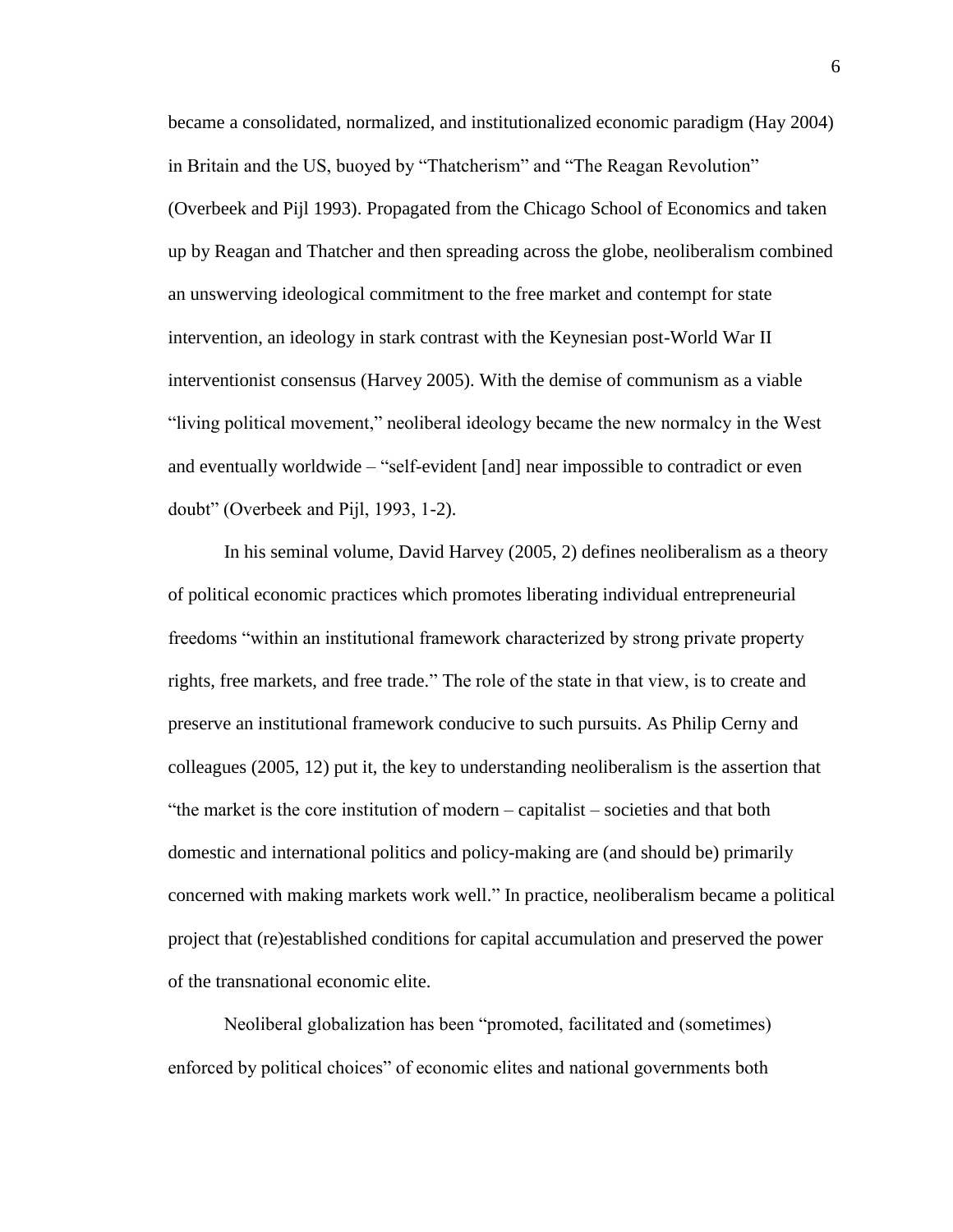individually and through multilateral institutions like the WB, the IMF, and the WTO (Labonte and Schrecker 2007a, 3). Harvey (2005, 3) further suggests that proponents of neoliberalism "now occupy positions of considerable influence (education, media, corporate boardrooms and financial institutions, key state institutions (Treasury departments and central banks) and international institutions like the IMF, the WB, and the WTO… Neoliberalism, in short, has become hegemonic as a mode of discourse."

McMichael (2000, 187) identifies the core features that characterize the neoliberal globalization project: 1. Consensus among global policymakers who favor market-based rather than state-managed development strategies; 2. Centralized management of global market rules by hegemonic states; 3. Implementation of these rules by powerful multilateral agencies; 4. Concentration of market and financial power in the hands of TNCs and transnational financial institutions; 5. Subjection of all states to global institutional and financial forces, but with considerable variation according to their position in the world system; and 6. Countermovement at all levels contesting unfettered market rule. In the broad context of the neoliberal globalization 'project,' policies promoted by transnational elites resulted in deregulation of labor and financial markets, liberalization of trade to allow greater mobility of goods and services, and privatization of many institutions and services. Referring to the sweeping changes brought about by the latest wave of economic globalization, Peter Dicken (2003, 580) observes that the "massive international flows of goods, services, and especially, of finance in its increasingly bewildering variety, have created a real world whose rules of governance have not kept pace with such changes." The resulting economic governance system is a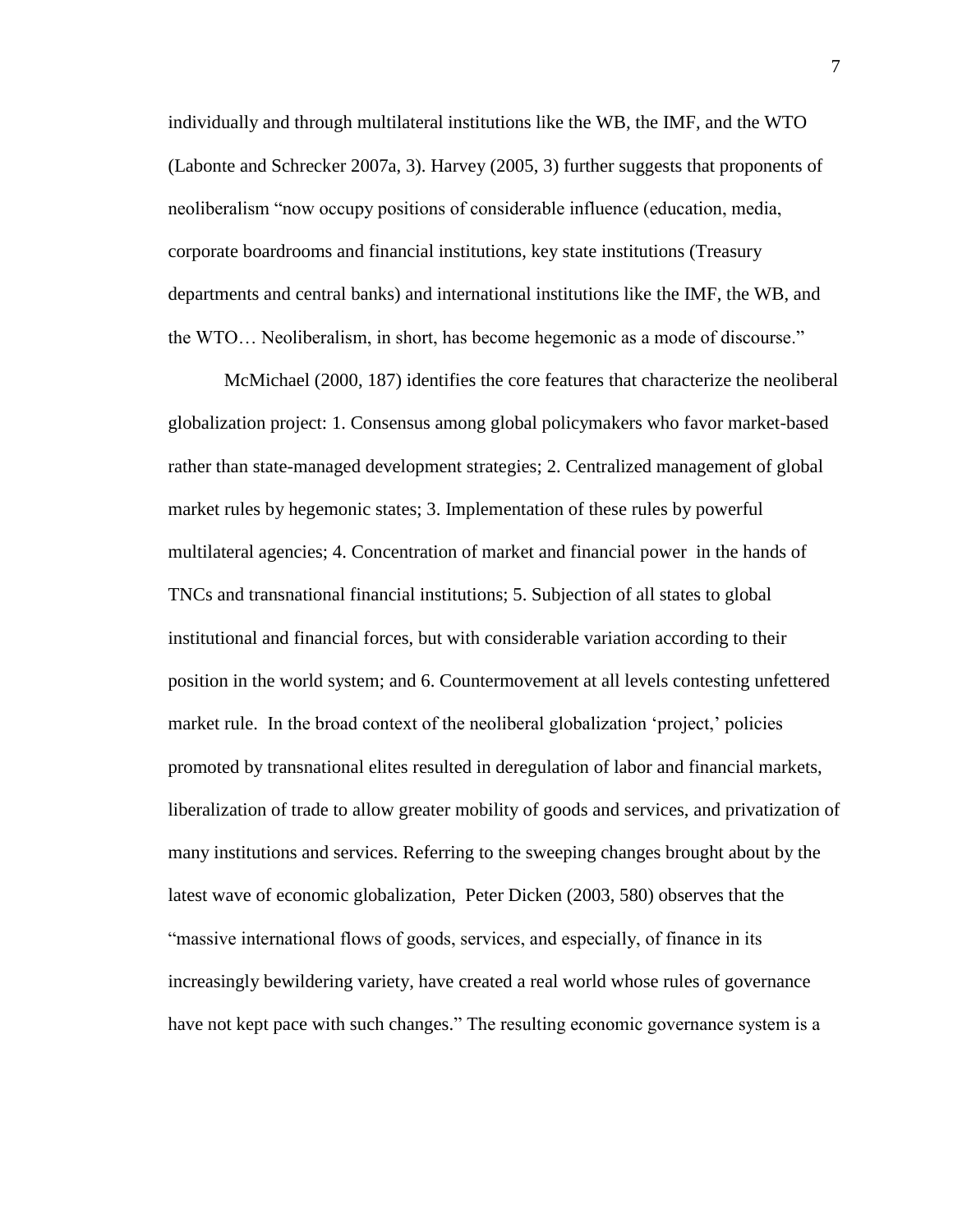'confusion' of governance structures and institutions, operating at different but interconnected scales (international, regional, national, and sub-national).

#### **Global Governance and the State**

One of the consequences of neoliberal globalization is a reported increase in both the number and degree of influence of non-state actors engaged in global governance. Richard Dodgson and colleagues (2002, 8) refer to this as the "hybridization of governance mechanisms," – an apparent increase in the prominence of non-state actors in setting the agenda and mobilizing the resources to address certain issues. On the most basic level, governance is defined as purposeful action adopted to deliver solutions to common goals as agreed on by the actors, and encompasses all purposive collective action directed to attain some communal goal that may or may not be backed by formal authority. Although often used, this definition is lacking, as it skirts the issues of power by omitting the question of who is governed by whom and to what end. A more nuanced view of governance recognizes the role of

not only the formal institutions and organizations through which the rules and norms governing world order are (or are not) made and sustained – the institutions of the state, intergovernmental cooperation and so on – but also those organizations and pressure groups – from MNCs, transnational social movements to the plethora of nongovernmental organizations – which pursue goals and objectives which have a bearing on transnational rule and authority systems (Held et al. 1999, 50).

In a similar vein, James Rosenau states that governance "encompasses the activities of governments, but it also includes the many other channels through which 'commands' flow in the form of goals framed, directives issued, and policies pursued" (quoted in Weiss 2005, 68). Likewise, the highly influential Report of the Commission on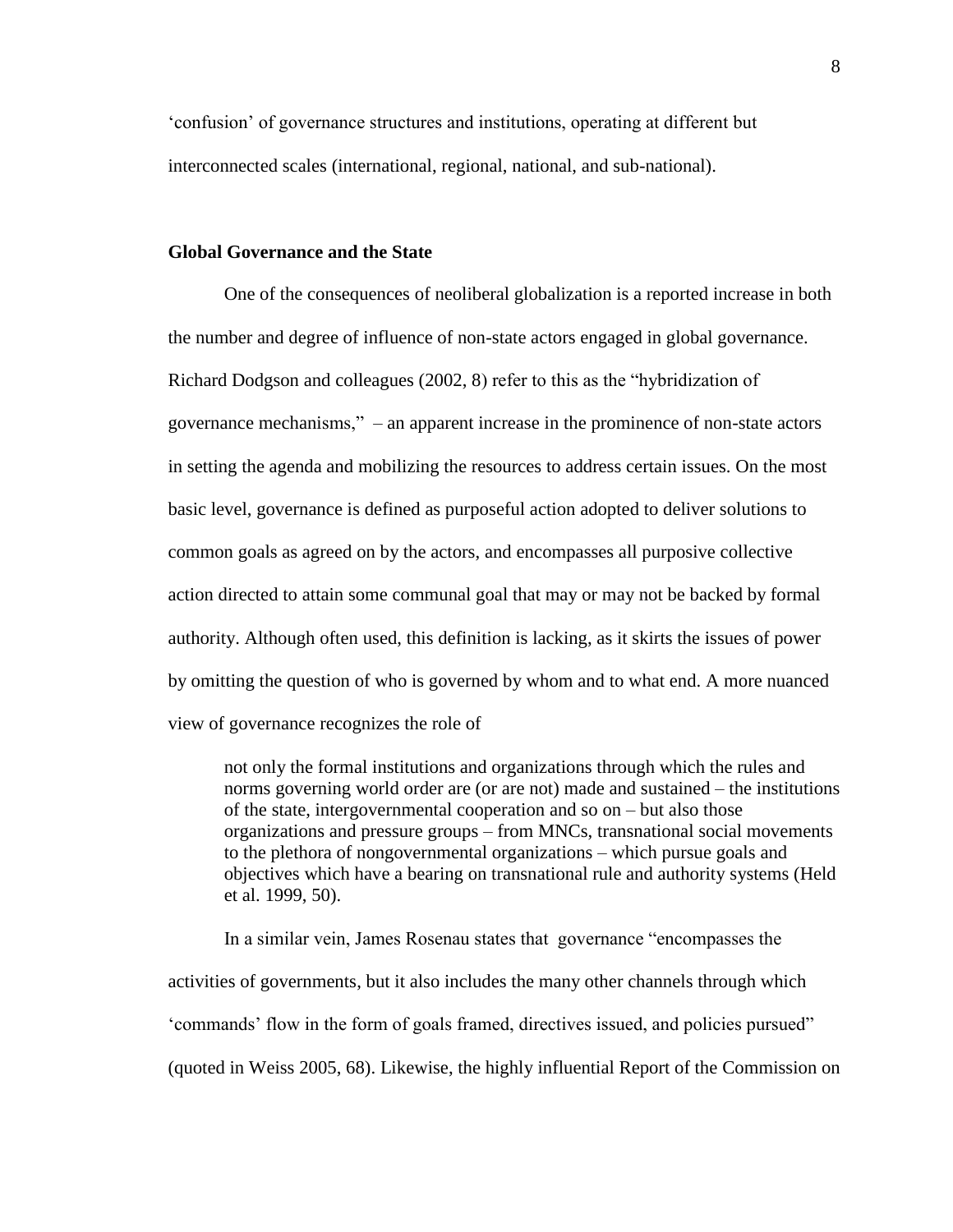Global Governance, which was created with the expressed purpose of defining new ways for international cooperation in the wake of the Cold War, argues that the authority of the state and of intergovernmental organizations mediating interactions between states, has been eroding as a result of increasing global interdependence. At the same time, a multitude of other actors with varying degrees of authority have entered the world stage, at times playing roles formerly in the domain of the state, and at times carving out new roles (Wilkinson 2005, 9). The Commission, thus defines governance as the "sum of the many ways individuals and institutions, public and private, manage their common affairs. It is the continuing process through which conflicting or diverse interests may be accommodated and cooperative action may be taken. It includes formal institutions and regimes empowered to enforce compliance, as well as informal arrangements that people and institutions either have agreed to or perceive to be in their interest" (quoted in Weiss 2005, 70). While commendable for its humanitarian concerns, the Commission's definition of governance does not reflect the power differentials and inequalities inherent in contemporary globalizing processes and governance structures.

It would be a mistake to adopt a non-critical definition of global governance, and it is crucial to recognize the historical context which underpins the power relations that comprise its multi-level structure (Soederberg, 2006). Susanne Soederberg (2006, 21) identifies three common assumptions that characterize the mainstream and non-critical conceptions of global governance: 1. It is seen as a by-product of globalization, which is itself considered as external and inevitable, and that has decreased the power and authority of states, 2. It is characterized by an absence of hierarchical power relations, and 3. Embracing common values that underpin global governance is beneficial for the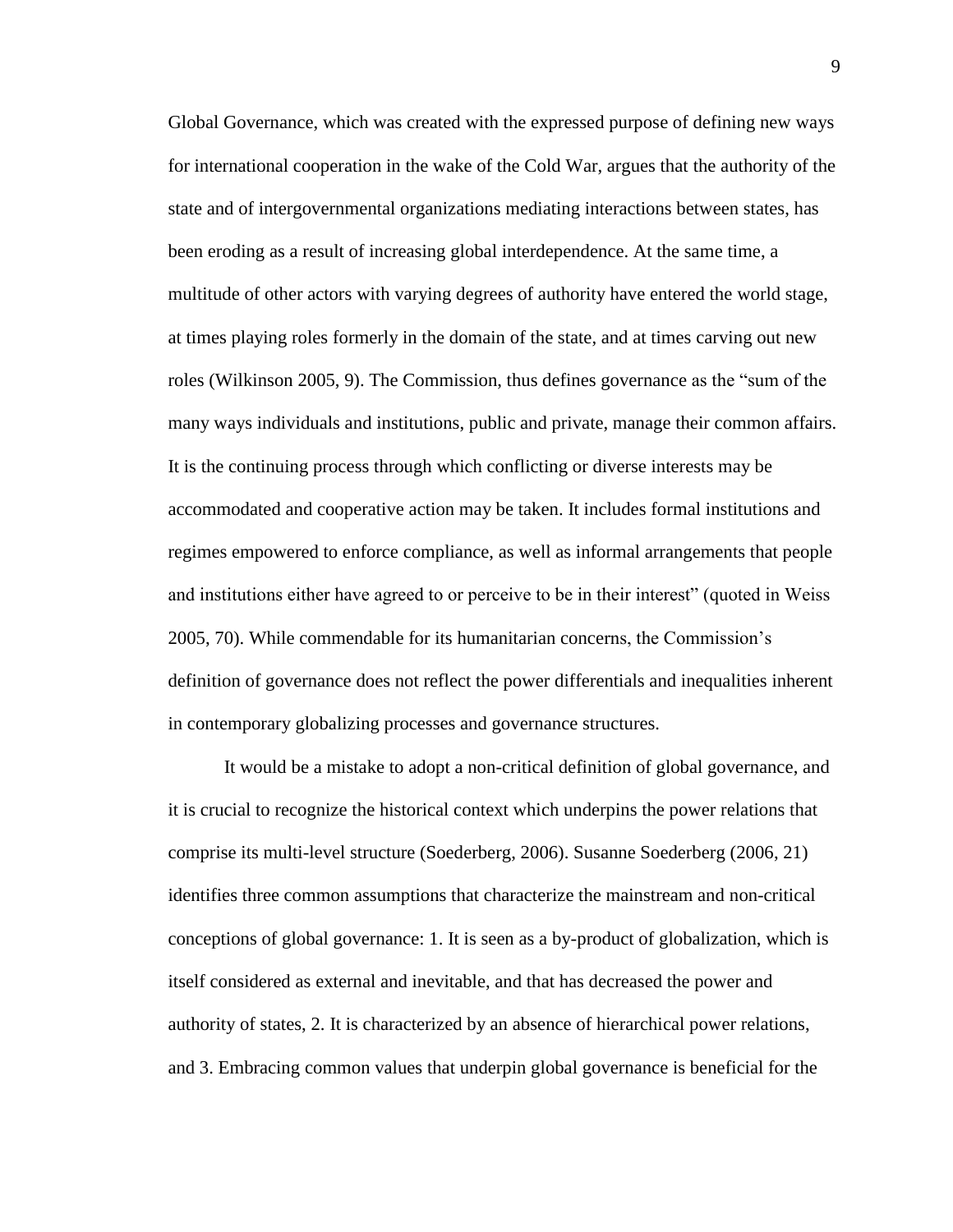development of the South. She challenges these assumptions by suggesting that rather than being simply 'caused' by globalization, global governance is itself a product of the spread of neoliberal capitalism, which occurs between states as well as through international organizations.

Adoption of neoliberal policies worldwide however, is widespread due both to the lack of perceived alternatives and entrenched self-interests of ruling elites as well as tremendous pressure on governments by powerful international lending agencies (Miraftab 2004). Moreover, it is usually weak governments – economically and politically that "opt for decentralizing their responsibilities or decision-making power downward to local governments or outward to nongovernmental institutions" including community based organizations and for-profit private sector firms (Miraftab 2004, 94). Because neoliberal doctrine is deeply antithetical to state interventionist theories (Harvey 2005), this orientation abandons the support of 'statist' and 'inward-looking' strategies that characterized most policies of the development project of the 1960s and 1970s and promoted and strengthened capital-friendly and 'outward-looking' strategies (Arrighi et al. 2003). Under neoliberal dogma, the role of the state is reconfigured to strengthen market rule and minimize welfare provision (Harvey 2005). The resultant subordination of most states to the hegemony of private capital (Arrighi 1999), marks the transition to a 'second modernity' (Beck 1999), where the very idea of a sovereign nation-state is called into question.

Other studies in critical political economy also recognize that adoption of neoliberal policies worldwide results in a tremendous variance of responses, which nevertheless exhibit systemic features and can be described as 'diversity within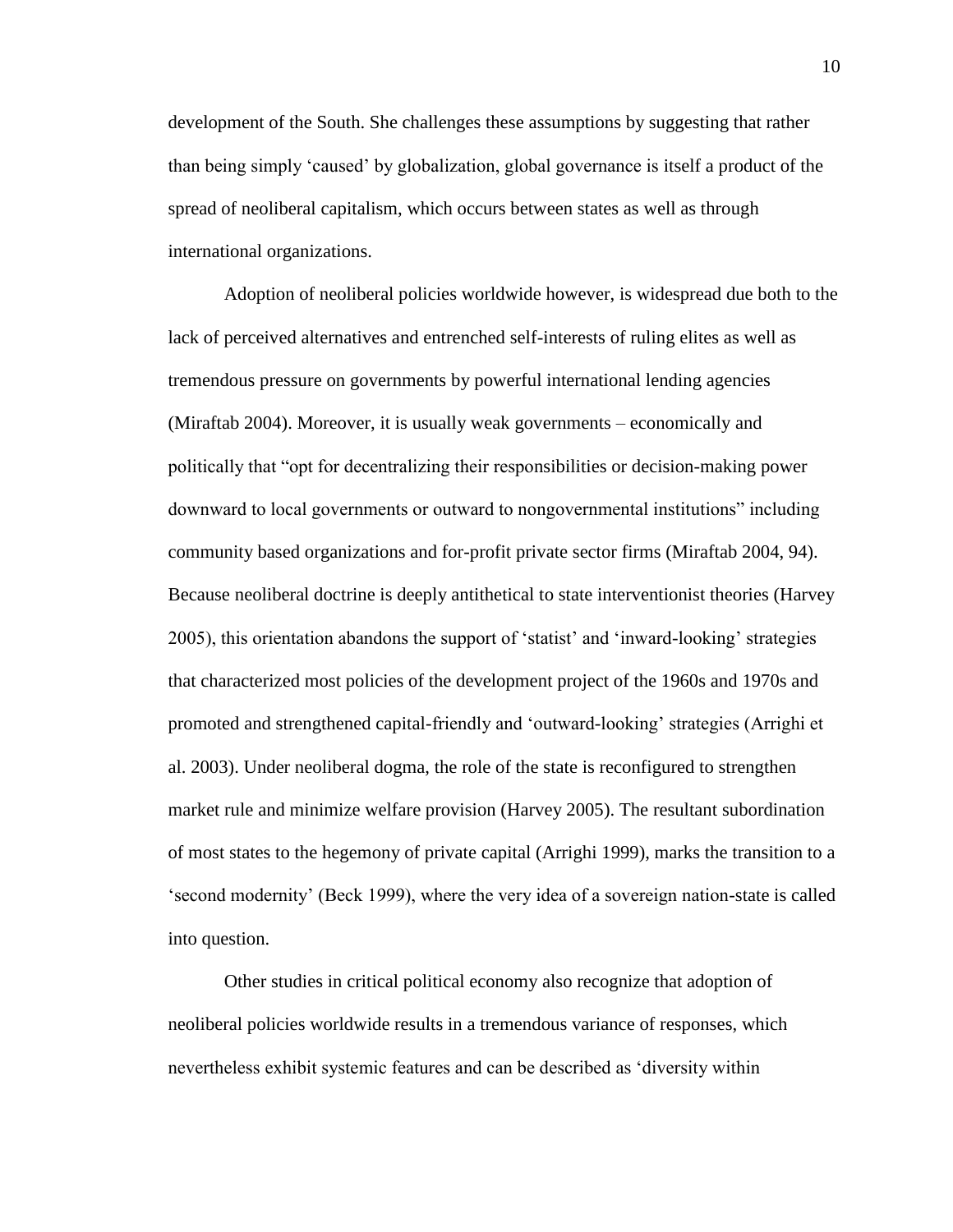convergence' (Cerny et al. 2005, 2). Philip Cerny and colleagues argue that globalization is a *political process* of convergence on neoliberal ideology and practices and the restructuring of "domestic political institutions and practices around the competition state" (Cerny et al. 2005, 2-3). Instead of a simply 'retreating' state, they describe a changing *mode* of state authority, at times drawing back and hollowing out, and at times expanding and deepening its various roles (Cerny et al. 2005, 6). The complex interaction of uneven and even incompatible trends that constitute globalization as a political process leads to the

growth of new multidimensional and multilayered forms of politics, above, cutting across, and below the nation-state, enmeshing states in uneven global political webs. Those webs involve both a newer and wider range of political playing fields – often called 'multi-level governance' – and of cross-cutting processes of politicking – which we call 'multi-nodal politics'.

Saskia Sassen suggests that globalization processes signal the withdrawal of the state from domestic governance, but obscure the accompanying transformations within states as well as state participation in creating new governance structures. The new actors are primarily – although not exclusively – private, and they have "absorbed some of the international functions carried out by states in the recent past" (Sassen 1999, 159). In fact, the latest wave of globalization has embodied "the relocation of national public governance functions to transnational private arenas and … the development inside the national states … of the mechanisms necessary to accommodate the rights of global capital in what are still national territories under the exclusive control of their states" (Sassen 1999, 159).

McMichael (1995, 37) introduces the concept of 'new colonialism,' suggesting that in the late  $20<sup>th</sup>$  century, transformations of the global system led to an increase in the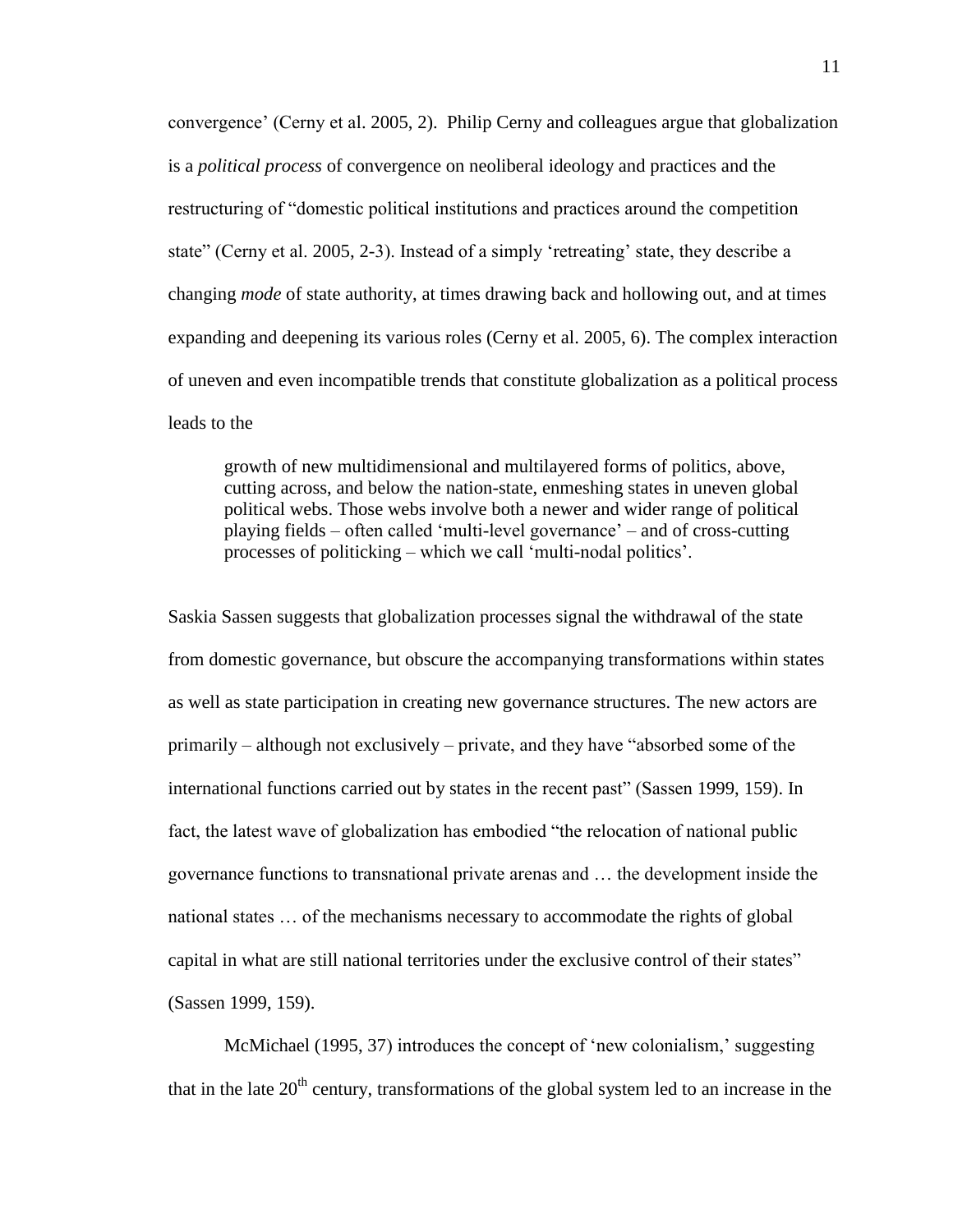power assumed by non-state actors in policing labor and enforcing market rules. Global SAPs enforced by the IMF and the WB, pressure from multilateral agencies and global firms, as well as stringent trade agreements led to the states increasingly surrendering "the organizational and ideological initiative to transnational forces." McMichael further suggests that these trends unravel the century-long process of construction of citizenship that accompanied the formation of nation-states and undermine the system of entitlements that evolved alongside it. To understand the implications of these changes, McMichael posits that it is crucial to distinguish between *nation*-states, which are losing salience, and states, which are not in decline but are rather being transformed. Governance – as practice and agenda – itself is being relegated to actors operating above and below the state, and the state is becoming "more and more a transnationally organized one" (McMichael 1995, 38).

#### **Neoliberal Globalization and the World System**

As József Böröcz and David Smith (1995) point out, corporate 'colonization' of states is not a fundamentally new phenomenon, even if the forms that it takes currently – is. As Philip McMichael (2000, 671) puts it, "since capitalism has always been global, the current emphasis on globalization and 'free trade' needs to be explained as well as historically specified." Immanuel Wallerstein (1974) first formulated his concept of the 'world-system' in the mid-1970s. Tracing the origins of a global economy to the European trading Empires that emerged in the  $15<sup>th</sup>$  century, Wallerstein argued that the global system of trade and exchange connected the world into a capitalist world-system. The geographically dispersed and vast world-economies were "uneven chains of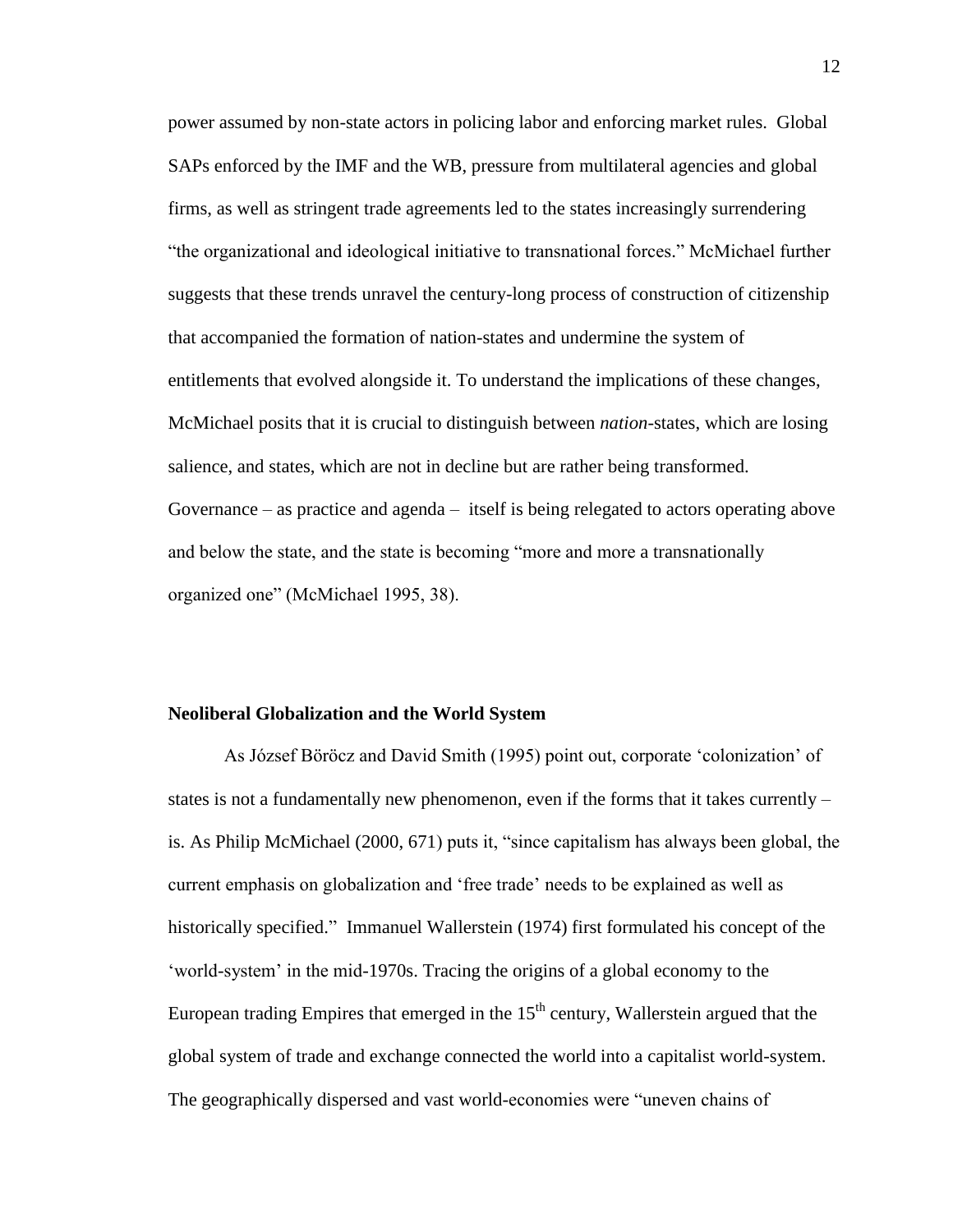integrated production structures dissected by multiple political structures" (So 1990, 177). In the networks of these emerging global markets, surplus was distributed in favor of those who were able to achieve monopoly and to expand and spread geographically, absorbing the mini-systems. By the late  $19<sup>th</sup>$  century, for the first time ever, the capitalist world-economy became the first singular world-system that encompassed the globe.

The concept "dealt a fatal blow" (McMichael 2000, 668) to the 'master concept' of development by emphasizing "its misapplication as a national strategy in a hierarchical world where only some states can succeed." Explaining world inequality was the concept's main analytical concern, and it re-oriented the analytical frame of analysis of development by shifting the focus from the nation-states to the hierarchical system of states connected to each other through a single division of labor. The hierarchy of states is "expressed geographically, and understood phenomenally, in developmental terms (where core states monopolize the benefits of accumulation)" (McMichael 2000, 669). Mobility of nations into the core, periphery and semi-periphery is determined by their mode of incorporation into the capitalist world-system (Gereffi 2005).

What is 'new' about the global economy in the last half of the  $20<sup>th</sup>$  century? In addressing this question, Gary Gereffi (2005, 161) identifies the "increasingly seamless web of international production and trade networks that girdle the globe" as the most prominent feature distinguishing this period. Peter Dicken (2003, 12-13) points out the co-existence of several sets of processes, namely internationalizing tendencies, which involve the "simple extension of economic activities across national boundaries," and globalizing processes, which are distinguished by "functional integration" of such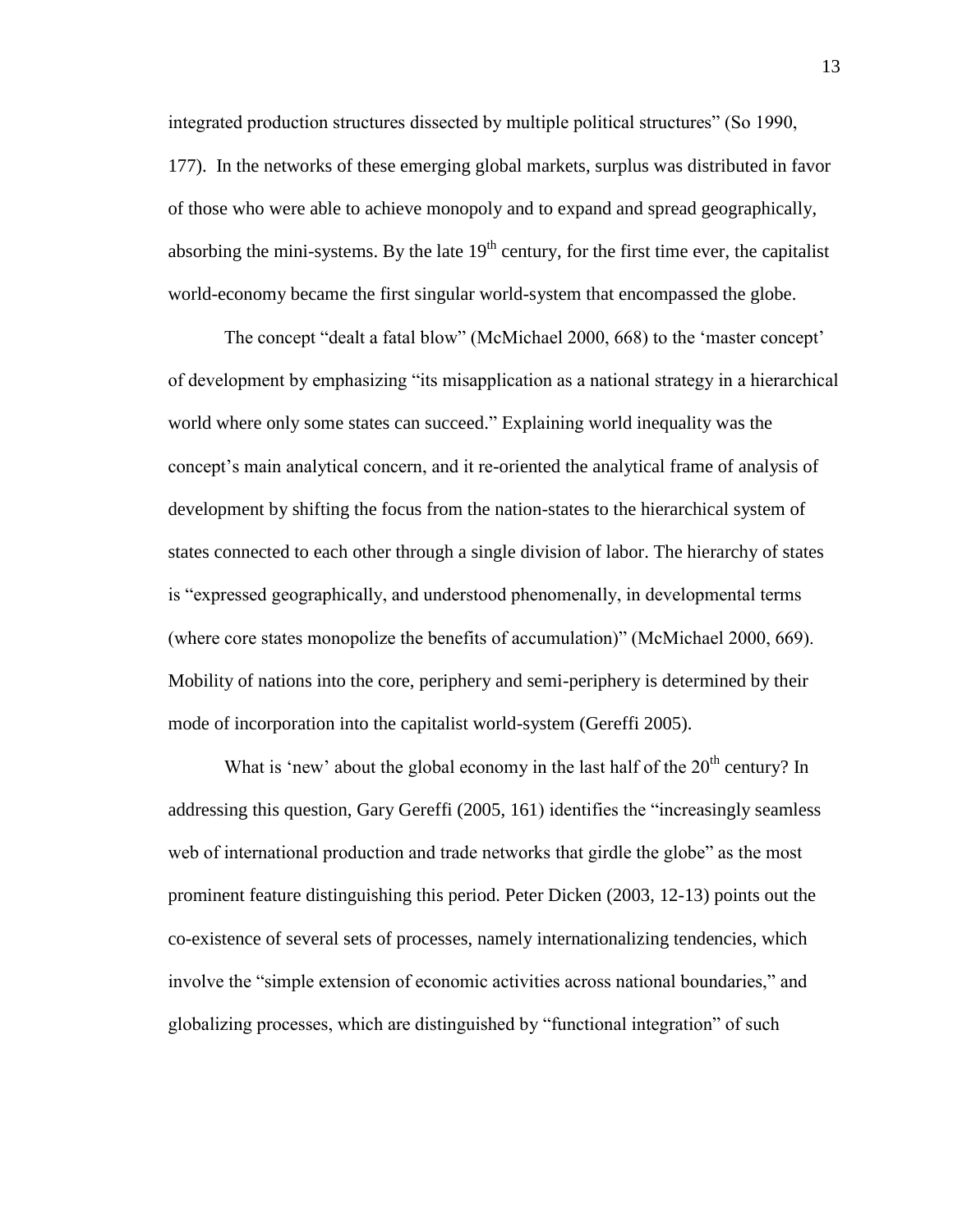internationally dispersed activities. He further argues that we are witnessing the "emergence of a new geo-economy that is *qualitatively different* from the past.

As discussed by Gereffi (2005), Wallerstein argues that the second half of the  $20<sup>th</sup>$ century represents a typical Kodratieff cycle, with an A-phase of economic expansion occurring from 1945 to 1967-1973, followed by B-phase of economic contraction continuing to the present day. But while increased international trade, investment and finance mark this period as compared to the previous eras, it is the "deep integration" that goes beyond trade in goods and services and involves "*production* of goods and services in cross-border value-adding activities that redefine the kind of production processes contained within national boundaries" (Gereffi 2005, 163). This unprecedented reorganization of production and trade in the global economy was facilitated by transnational corporations (TNCs) that reached across borders in linking various processes into production networks (Dicken 2003; Gereffi 2005). To summarize Gereffi's (2005) argument, contemporary international trade qualitatively differs from previous eras, particularly in the fragmentation of the international division of labor, which allows for formation of cross-border production networks for parts and components and the slicing up the value chain, which allows countries to capitalize on their comparative advantage and firms on their competitive advantage.

#### **Neoliberal Globalization and Inequality**

Immanuel Wallerstein (2005, 1268) argues that there is simply "no way in which, within the framework of a capitalist economy, we can approach a general equalization of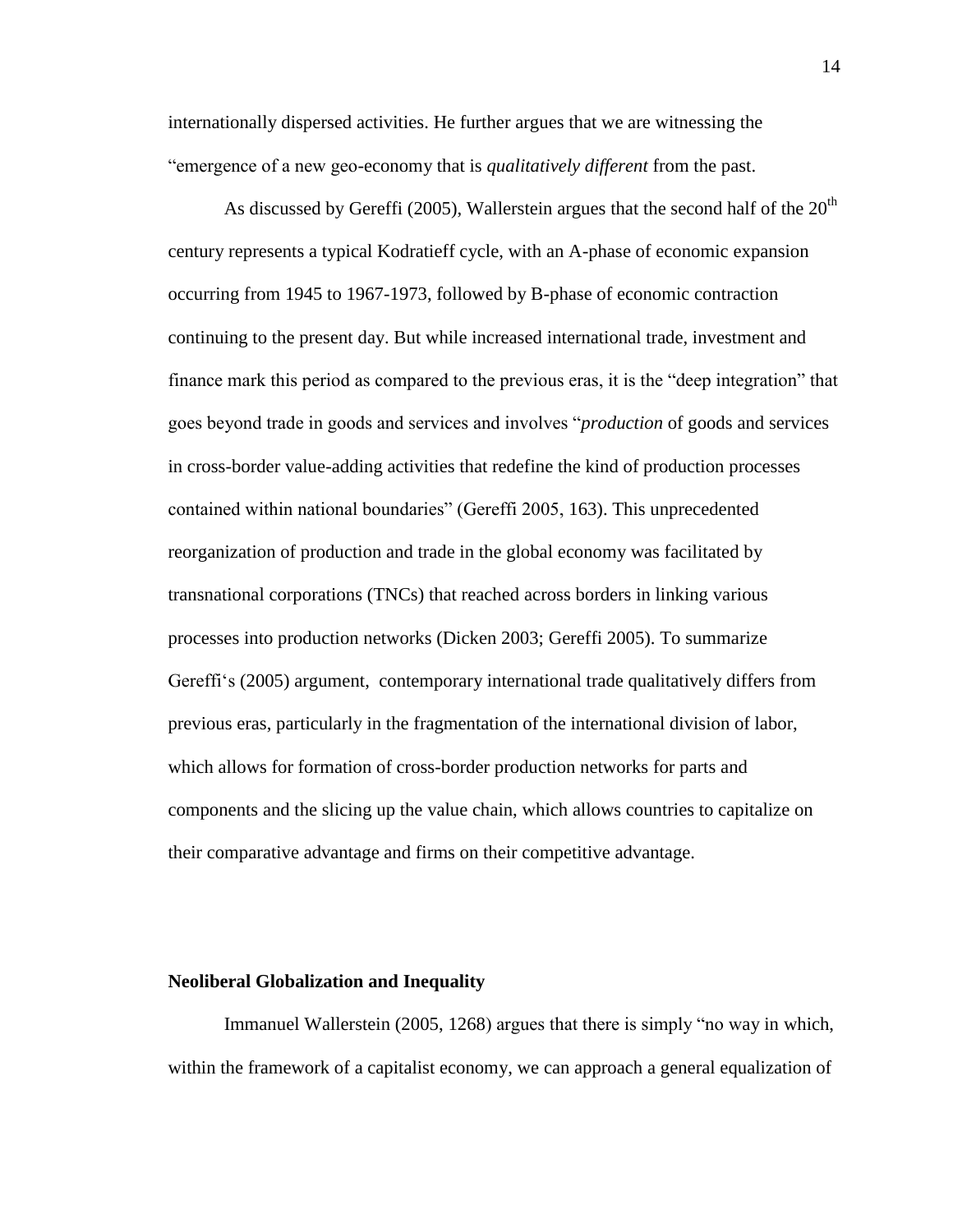the distribution of wealth in the world." A rich tradition in dependency studies operates from the same premise that the very existence of global capitalism is predicated on continual transfer of capital and resources from the periphery to the core. The cardinal idea of dependency theory is that the success of the First World and the underdevelopment of the Third World are not the isolated, separate stages of development but rather manifestations of the same historical process, -- the global expansion of capitalism (Gereffi 1983; So 1990). Underdevelopment "results at least partially from the structural integration of peripheral nations into the capitalist world economy on terms that are asymmetrical and exploitative in favor of the center countries" (Gereffi 1983, 13).

Proponents of neoliberal globalization argue that deregulation, privatization and liberalization of trade opens up opportunities for the Third World development and poverty reduction. Neoclassical economic theory postulates that international trade allows countries to specialize in the most efficient types of production and liberalizing trade enables economies to realize their comparative advantage. Since free trade allows for import of commodities and influx of capital, encourages entrepreneurship, and opens up new markets for export, liberalizing trade is thought to eliminate the handicap for countries with limited natural resources and accelerate development for those in the 'lower' stages. Robert Wade (2004) examines the evidence that undergirds the neoliberal argument that rising density of economic integration reduces extreme poverty and equalizes income distribution, and questions the empirical basis of the neoliberal argument. Evidence used by the WTO, the WB, the IMF and other multilateral economic organizations as the rationale for neoliberal policies seems to indicate that "more open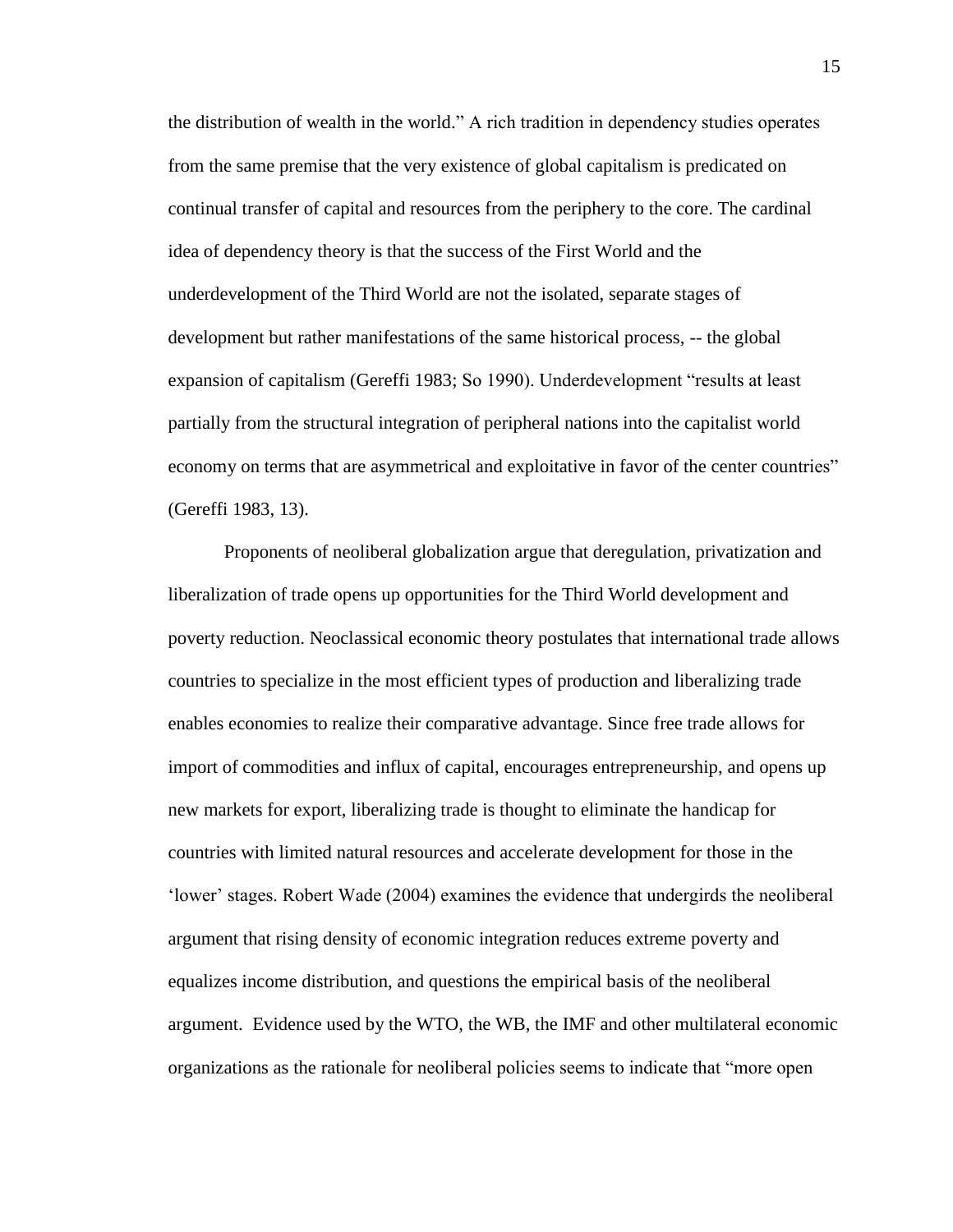economies are more prosperous, and economies that liberalize more experience a faster rate of progress" creating a global level playing field "undistorted by state-imposed restrictions on markets" (Wade 2004, 567-568). Citing large margins of error in the WB's data on poverty and inequality, inconsistent methodologies that make comparisons overtime invalid, and downward bias of certain estimates, Wade (2004, 579) argues that in reality, world inequality "measured in plausible ways is probably rising, despite China's and India's fast growth." He further suggests that the rising integration of poorer countries into the world economy could not account for the allegedly positive trends. Wade concludes that the "need for deliberate international redistribution is underlined by evidence that world poverty may be higher in absolute numbers than is generally thought, and quite possibly rising rather than falling; and that world income inequality is probably rising too" (Wade 2004, 583).

Since its formulation in the mid-1970s, the world-systems perspective has provided profound insights into the structural determinants of a country's capacity for economic growth and development. Contrary to the assertions of neoliberal economic theory that the global economy is an open system where movement up the income and wealth hierarchy is no longer constrained by the structure (Wade 2004), the world-system perspective maintains that a country's position within the world-system is correlated with economic growth. From the world-systems perspective, the "possibilities open to a given country for capital accumulation or development are constrained by its structural positions within this division of labor and shaped by cyclical and secular trends in the evolution of the world system as a whole" (Gereffi 1983, 183).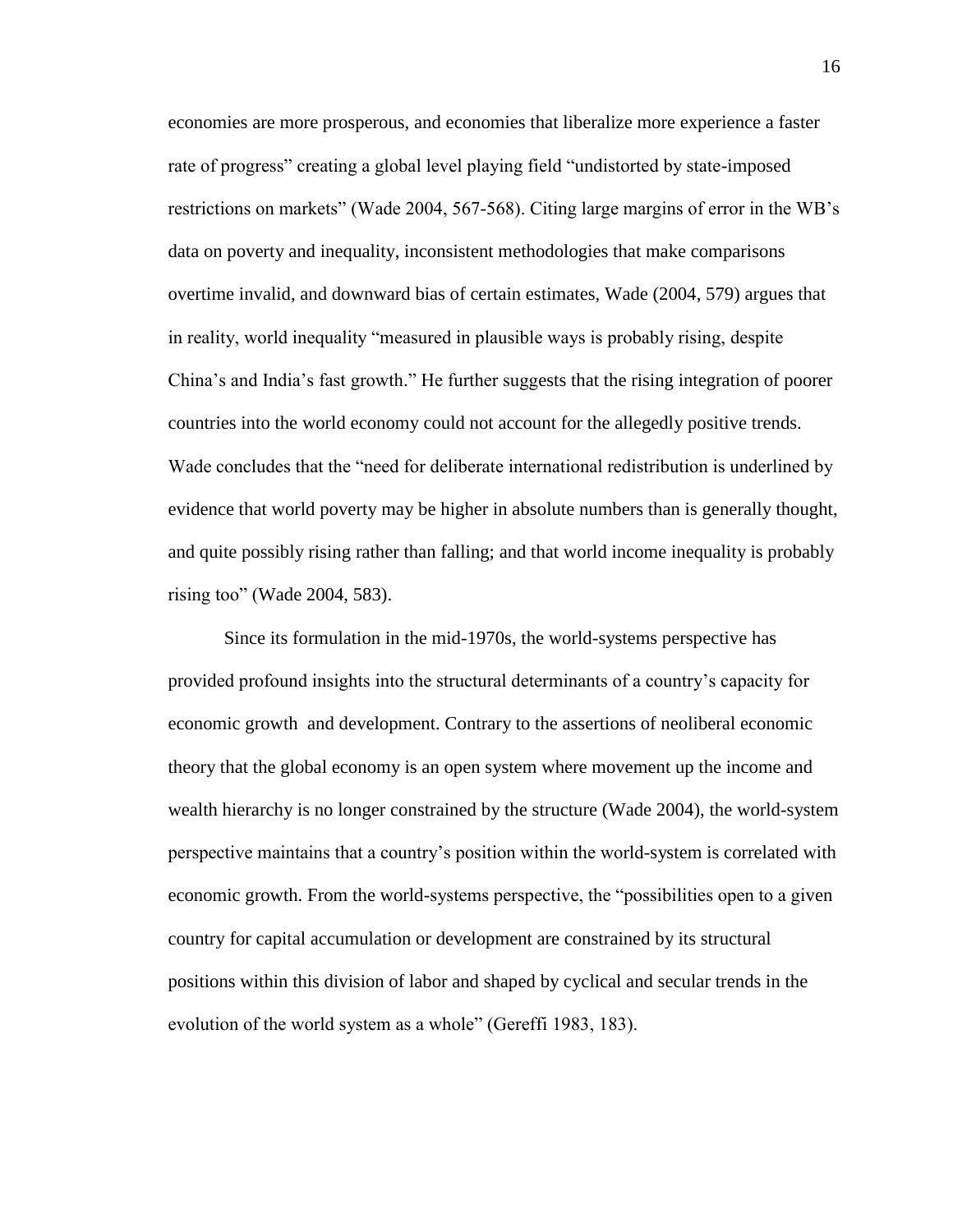To examine the theoretical postulates stemming from the world systems perspective empirically, David Snyder and Edward Kick (1979), for instance, use blockmodel analysis of trade networks, military interventions, diplomatic relations and joint treaty memberships within the world system from 1955 to 1970 to demonstrate the effects that a country's structural position within these networks has on economic growth. Their findings confirm significant and cumulative advantages of the core structural positions over the peripheral positions. Likewise, David Smith and Douglas White (1992, 886) use network analysis of international commodity trade data for 1965 to 1980 to empirically verify the persistence of core/semi-periphery/periphery structure of the world economy and argue that asymmetrical patterns of trade within the strata, particularly intracore, provide additional insight into "unequal exchange as a potential mechanism in the reproduction of global inequality and hierarchy." The authors also find that patterns of upward mobility within the semi-periphery are linked to particular types of international specialization, and point out the need for further examination of the role that politics and the state play in "determining development strategies and mediating international economic dependency" (Smith and White 1992, 887).

In fact, Volker Bornschier and Bruno Trezzini (1997) also argue that world structure is integrated not only economically but also politically and culturally. In their 1997 review of research on stratification and mobility in the world system these authors advance a conceptual construct of a ''world market for protection and social order" as a model of the marketplace where "the interests of states, enterprises and populations are brought together" in a conflicting way (Bornschier and Trezzini 1997, 444). Aiming to explain the divergent trajectories of such semi-peripheral countries like Taiwan and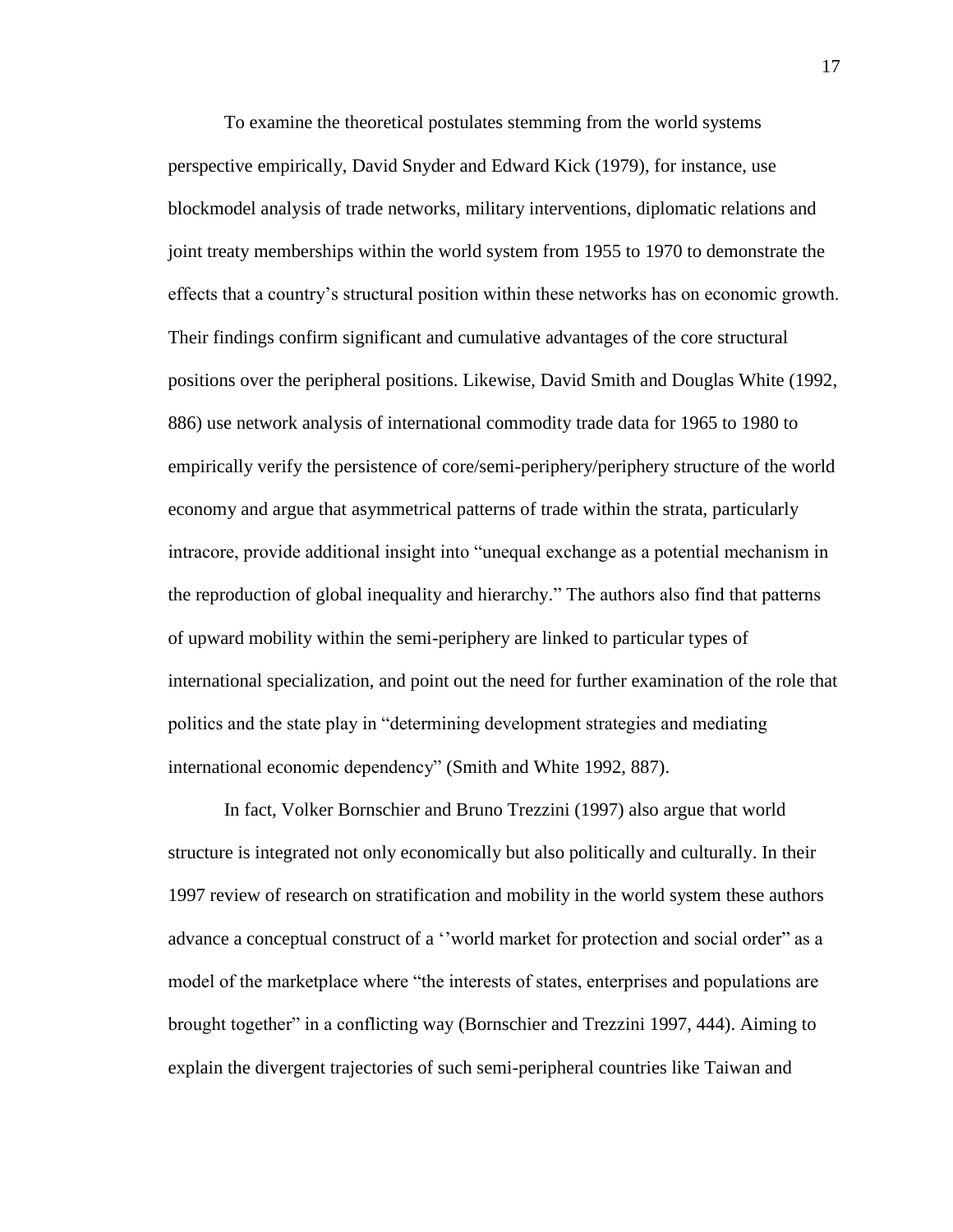South Korea as compared to Mexico and Brazil, the authors argue that 'social order' and protection are a form of territorially bound public utility, and governments sell this public utility to both capitalist enterprises and its citizens. Thus, the interplay between internal social structures and country's position in the international division of labor can account for the different patterns of mobility of semi-peripheral countries.

In a more recent study, Matthew Mahutga (2006) revisits the issues of structural inequality and mobility in the context of this new international division of labor, produced by the shift in manufacturing from developed to developing countries since the 1960s. Analyzing networks of trade for five commodity types spanning from "extraction based/labor intensive to production based/capital intensive" (Mahutga 2006, 1868) data for the period between 1965 and 2000, Mahutga aims to assess the persistence of the core-periphery hierarchical structure of trade and to establish whether the countries' structural positions "remain unequal in levels of processing." Expanding on the notion of a continuous rather than discrete nature of the core/periphery stratification (Smith and White 1992), the author uses measures of regular equivalency that allows him to identify actors who occupy equivalent positions in the network and relate with the other actors in the same way. The author finds a persisting trade asymmetry, where commodities with high levels of processing are traded between the core and the higher zones of the hierarchy for commodities with low levels of processing from lower zones. Moreover, he finds that with the exception of South Korea, Singapore, and Turkey, patterns of mobility into the more industrially sophisticated upper zones of the hierarchy overall do not support the claim that trade liberalization should accelerate mobility.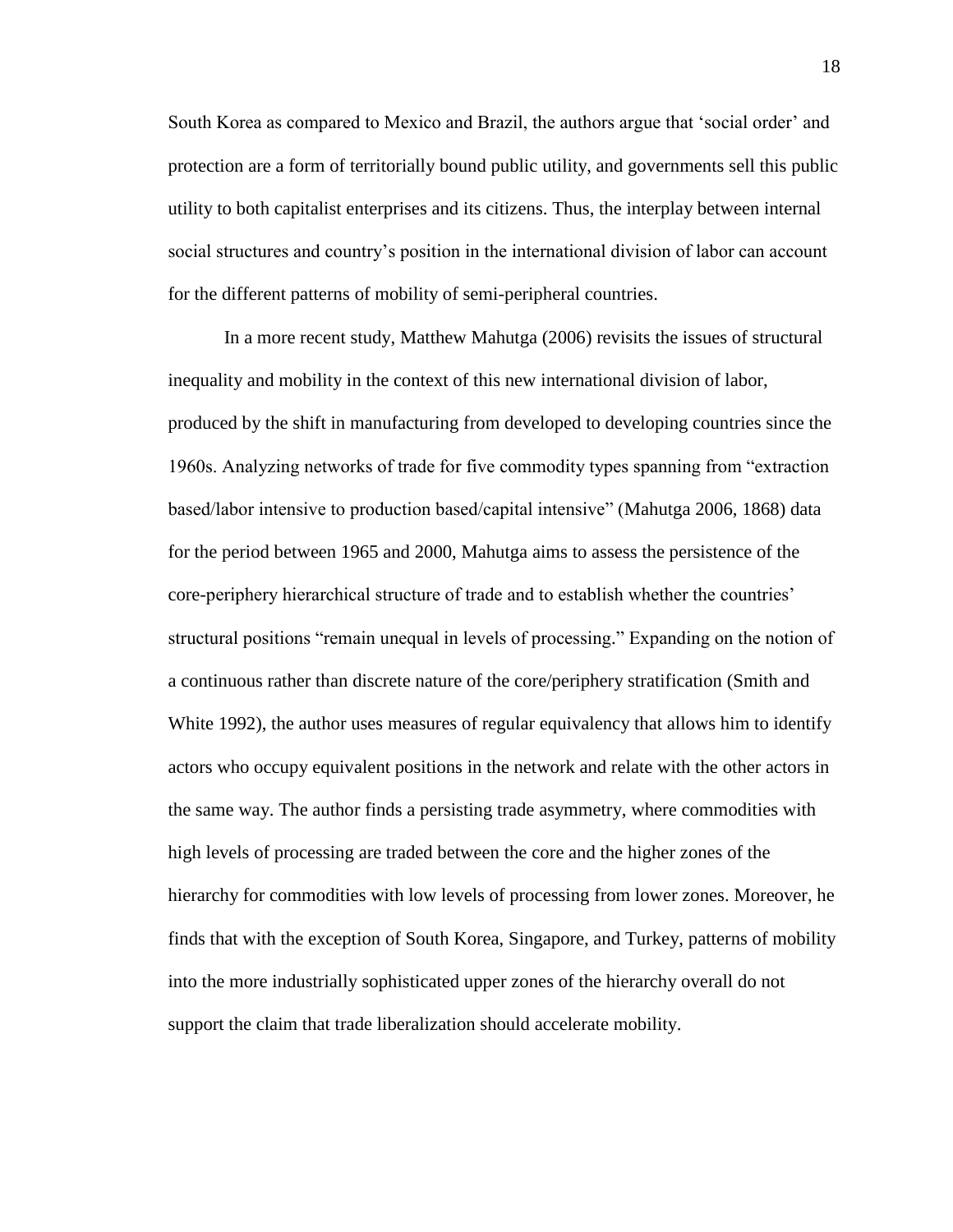Finally, Mahutga and Smith (2011) are able to test hypotheses that allow them to differentiate between patterns of growth in the two different phases in the cycles of world-economic expansion and contraction. The authors build on Immanuel Wallerstein's (1976) assertion that during Kondratieff A phase of world-economic upswings, the rate of economic growth is faster for the core countries than either the periphery or the semiperiphery, because they are able to benefit from expansion. During the B phase however, when the world-economy enters a downturn, a change occurs that shifts the "relative profit advantage to the semi-peripheral nations" (Wallerstein 1976, 464, quoted in Mahutga and Smith 2011, 258). According to Wallerstein, the latest such shift occurred around 1967, when "select countries in the semi-periphery become the beneficiaries of the relocation of the global industries to non-core countries" (Mahutga and Smith 2011, 258). Indeed, the authors find that in the last three and a half decades of the  $20<sup>th</sup>$  century, economic growth accrues more rapidly to the countries in the semi-peripheral positions. Moreover, the authors are able to draw some conclusions about the most upwardly mobile semi-peripheral countries in their sample – China, Spain, Thailand, South Korea and Indonesia, and argue that all five are "exemplars of state led development" (Mahutga and Smith 2011, 270). Suggesting that an 'active state' played a predominant role in these countries' upward mobility, the authors conclude that the structure of the world-economy "systematically favors some and not others, it is also likely that the structure simply sets broad constraints within which there is a significant degree of agency for social actors to improve upon the country's position, so long as these actors are attuned to the strengths and weaknesses such a position entails" (Mahutga and Smith 2011, 270). These empirical findings however, bring forth a theoretical question of great consequence, mainly,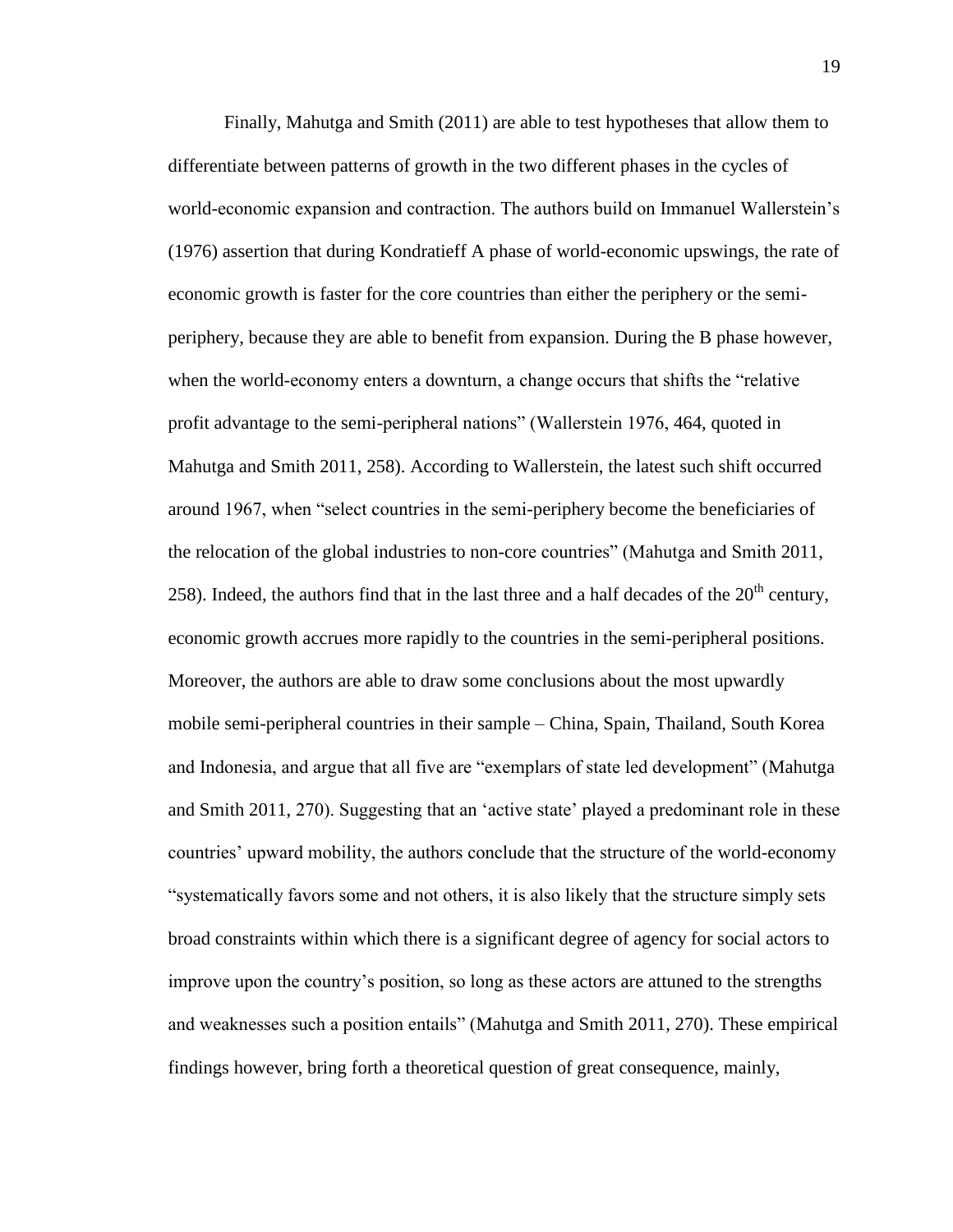whether or not such upward mobility measured in the growth of manufacturing activity of semi-peripheral countries translates into positive developmental outcomes.

World systems scholars emphasize the persistence of world inequality, a theoretical orientation originating in Wallerstein's (1974) original assertion that underscores the advantages of uneven accumulation derived by the core. Citing previous studies of income divergence, Roberto Korzeniewicz and Timothy Moran (1997) for instance, note that most of the studies on the political economy of development converge on being skeptical of the equalizing forces of the market. But they also argue that where there has been an observable pattern of heterogeneity in the economic performance of peripheral and semiperipheral countries, it can be attributed to differing state policies. While world inequalities persist, the countries' status in the world system is "contingent upon an uneven ability of states and enterprises in rich and poor nations to engage in innovation" (Korzeniewicz and Moran 1997, 1008). Invoking Schumpeter, the authors state that "the very implementation of innovative practices initiates their diffusion, their eventual routinization, and the creation of new technological, organizational, and institutional rigidities" (Korzeniewicz and Moran 1997, 1008). In their own research, the authors find that for the period under consideration, while between-country inequality grew, that is not the case for within-country inequality. Using the decomposition of the Theil index, Korzeniewicz and Moran (1997, 1017) find that between 1965 and 1992, between-country inequality rose to 86 percent while within country inequality declined to 14 percent. While the world systems approach is consistent with the findings of growing between-country inequality, other theoretical perspectives might argue that such findings simply reflect the failings of some states to adopt the market-oriented strategies of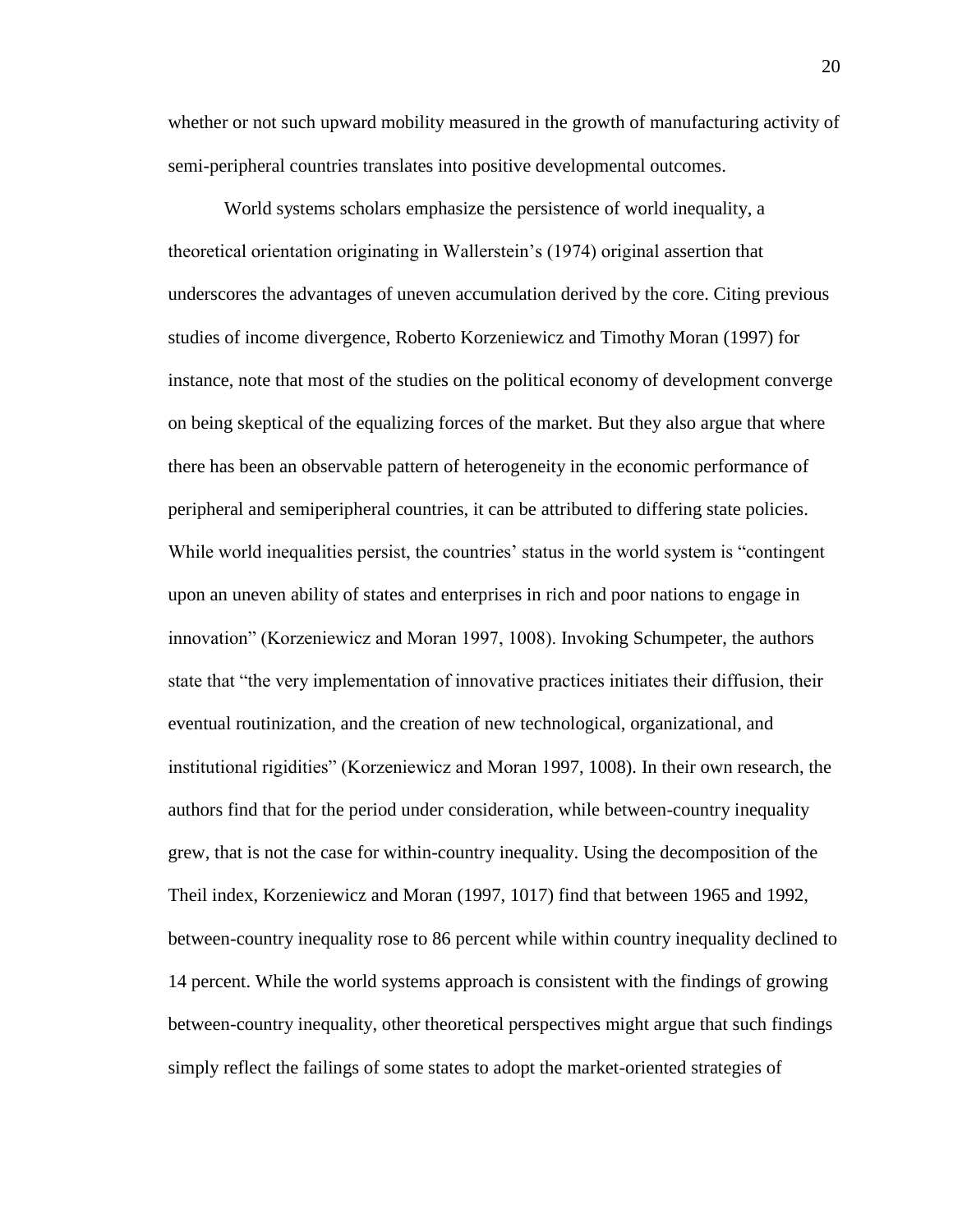growth. Future studies should make it clear whether adoption of market oriented strategies will deliver on their allegedly great equalizing promise.

Giovanni Arrighi and colleagues (2003, 4) revisit the issue of income inequality and find that despite trends of industrial convergence, it "has *not been* accompanied by a convergence in the levels of income and wealth enjoyed on average" by the residents of what they call former First and Third Worlds. The authors address and seek to clarify a confusion in terms, pervasive in both popular and academic discourse, that conflates industrial with wealthy and non-industrial with poor, and thus, most problematically – industrialization with development. Using national GNP per capita and the proportion of a country's GDP accounted for by manufacturing, the authors compare the income indicator and the industrialization indicator to gauge both the industrialization gap and the income gap between the First World and the Third World countries. Their findings confirm that there is a widespread tendency toward a narrowing of the industrialization gap – a result of both Third World successful industrialization and First World deindustrialization. However, in contrast to the industrialization convergence tendency, the authors find no such corresponding tendency in income levels. As Arrighi and colleagues put it, "in spite of widespread convergence in industrialization (the generally prescribed means of Third World development efforts) there was no narrowing of the income gap between First and Third World (the generally accepted objective of those efforts)" (Arrighi et al. 2003, 10-11). The authors further argue that these results cannot be explained by heterogeneous national experiences, but rather are the result of the absence of "any positive correlation between industrial and income performance." Building on Schumpeter's theory of innovations and the models of economic development it inspired,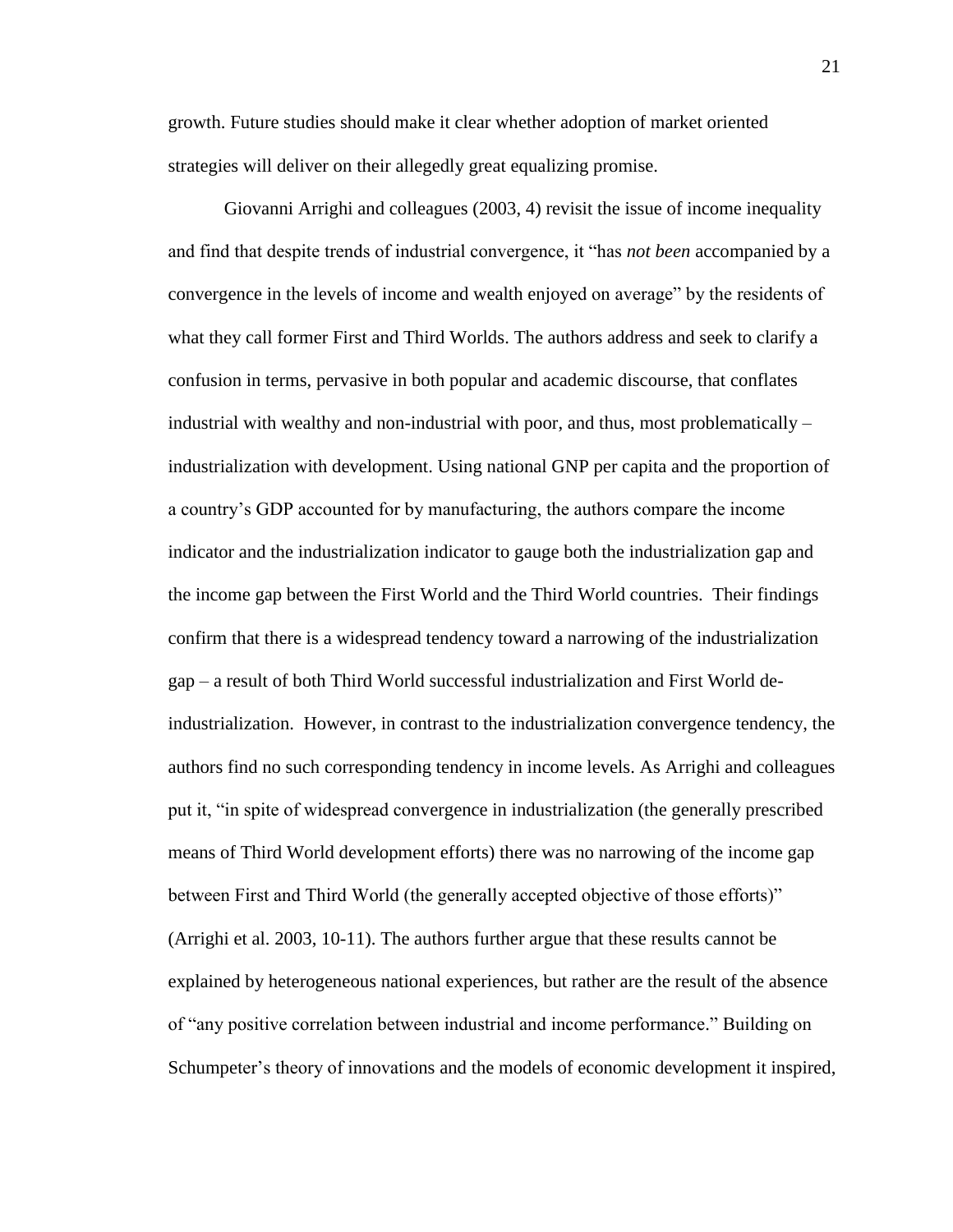the authors describe a self-reinforcing "virtuous circle" (Arrighi et al. 2003, 18) of high income and innovations, whereby innovations in wealthier countries yield abnormally high rewards relative to effort thereby improving the environment for further innovations. Conversely, the poorer countries reap few, if any, benefits of these innovations as they become routinized, and as a result, "by the time the "new" products and techniques are adopted by the poorer countries they tend to be subject to intense competition and no longer bring high returns they did in the wealthier countries" (Arrighi et al. 2003, 18). Indeed, in the past, world systemic hierarchies reflected advantages that industrial technology affords and tended to overlap with the commercial strength and military power of the states. As the hierarchy privileges industrial technology, it has tended to correlate with state commercial and military power. However, "when industrial and informational technologies are organized trans-nationally by strategic corporate alliances, and/or the fruits of such technologies are no longer guaranteed to their home states and citizens, world-systemic hierarchies coincide less and less with states and/or their labor relations" (McMichael 2000, 670).

In response to Arrighi, Silver, and Brewer's argument, Glenn Firebaugh (2004) advances a critique of their findings on three grounds: 1. That empirical findings suggest that income inequality is indeed declining across nations, 2. That their claim that the object of development was reduction of inequality between nations is erroneous, and 3. That they misinterpreted the results of their central model. In defense of their position, Arrighi, Silver and Brewer (2004) respond with a rebuttal that refutes Firebaugh interpretation of their statistical model as well as measures used to access income inequality. But it is the second point of criticism that requires additional attention. In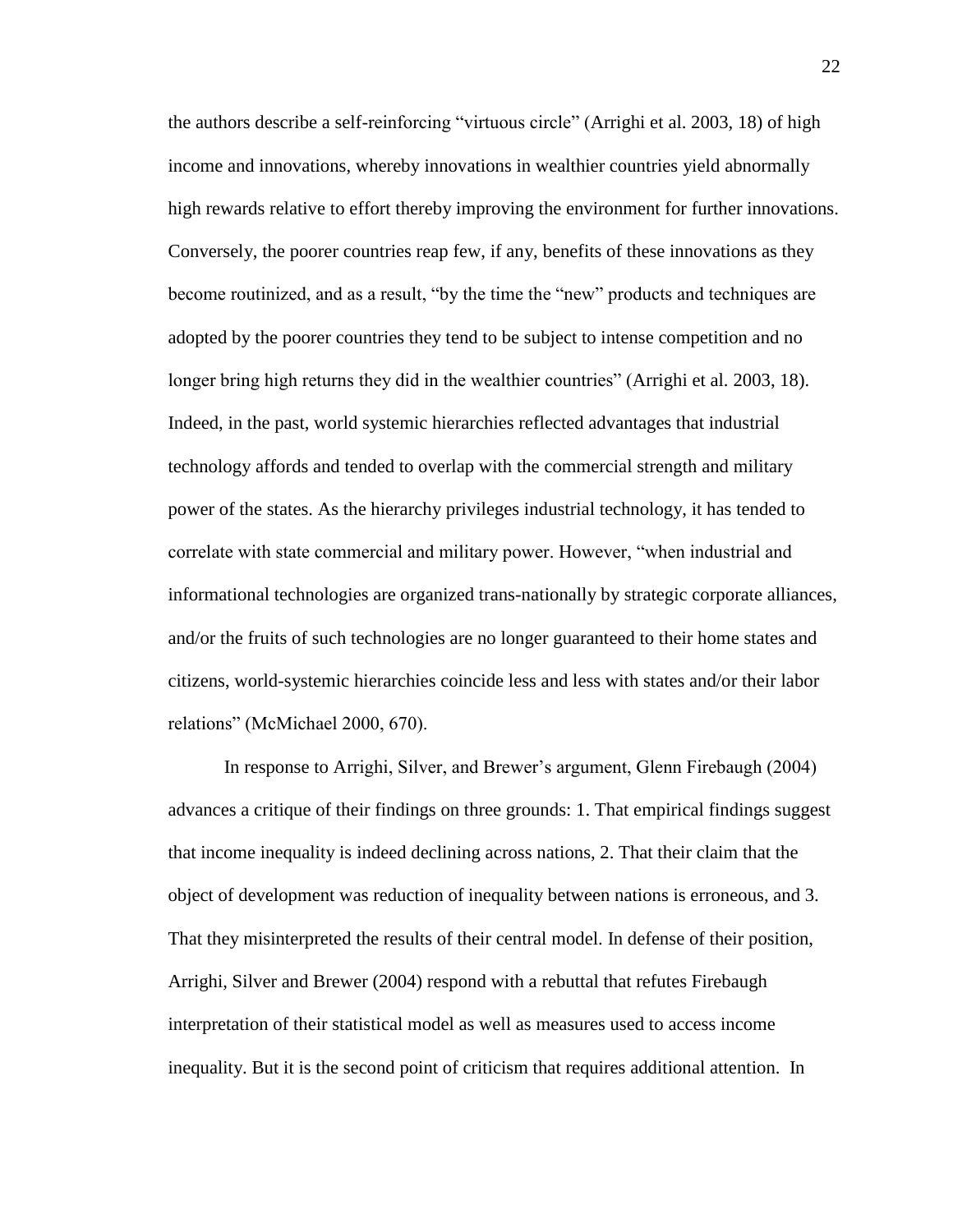regards to the second point in particular, Firebaugh (2004, 100) argues that while Arrighi and colleagues hold income *convergence* between the First and the Third World to be the objective of development, income *growth* could be considered as the developmental goal. He further contends that development policies "are considered to be successful if they produce sustainable income growth that raises the living standards among the masses." Arrighi and colleagues (2004, 84) respond in part, that focusing "exclusively on national income growth, without paying attention to inter-country income inequality, may be good enough for economists but not good enough for sociologists." Statistical and normative disagreements aside, this exchange puts into stark relief the limitations that concepts like income, income growth, or income convergence have in capturing the essence of the inequality.

#### **Global Commodity Chains and Production Networks**

One of the central concerns in critical literature on globalization revolves around the role of nation-states as the most salient actors on the global stage and the fundamental units of analysis. But while world systems theory offers a framework that is trained on the state or systems of states as units of analysis, as some scholars point out, "it is a framework that has yet to act as a significant guide to empirical work on contemporary problems of development" (Henderson et al. 2002, 437). What Jeffrey Henderson and colleagues are referring to is the concern that excessive attention to the state (or systems of states) level of analysis "is becoming less useful in light of the changes occurring in the organization of economic activities which increasingly tend to slice through, while still being unevenly contained within, state boundaries" (Henderson et al. 2002, 437). The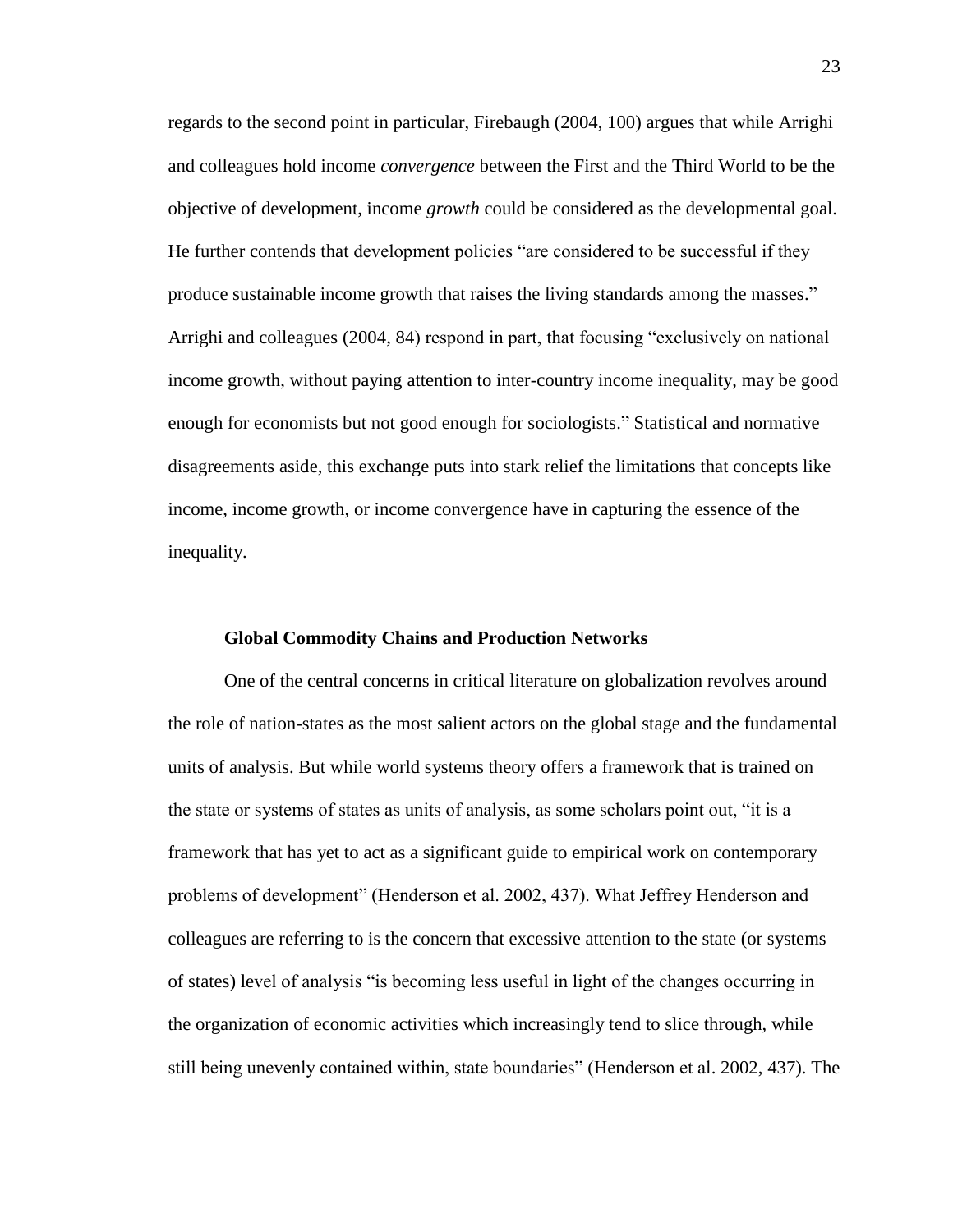theoretical questions of global governance bolster the need to reexamine canonical institutional paradigms as well as local or regional frames of analysis (Gereffi 2005). Rather than focusing exclusively on countries or firms or even world-systems as units of analysis, an approach which highlights transnational linkages between the multitudes of global governance actors can shed light on the theoretical questions of how global governance structures are organized and how they change. In contemporary examinations of global governance, institutional paradigms and local or regional frameworks are no longer sufficient to understand power, structure and the unequal distribution of gains from globalization, and must be addressed by paying attention to transnational governance structures (Gerreffi 2005).

If territorial states and systems of states no longer 'contain' globalization processes, what other analytical constructs shed light onto contemporary processes and global structures? Saskia Sassen (2002, 9) for instance, identifies global cities as having created a "complex organizational architecture that cuts across borders and is both deterritorialized and concentrated in cities." Peter Taylor (2004) as well identifies cities – particularly former Third World cities -- as presenting a challenge to the basic coreperiphery model in that their rise is becoming increasingly decoupled from the processes of national economic development. Both Taylor and Sassen see the world city system as increasingly decoupling from the world system at large. On the other hand, literature on dependent urbanization (Smith 1987) argues that cities are embedded in their respective national contexts, depend on national development and thus reproduce the hierarchy of the world system at large (Alderson and Beckfield 2004) or conversely, bolster the structure of the world system (Smith and Timberlake 1995). More recently, Mahutga and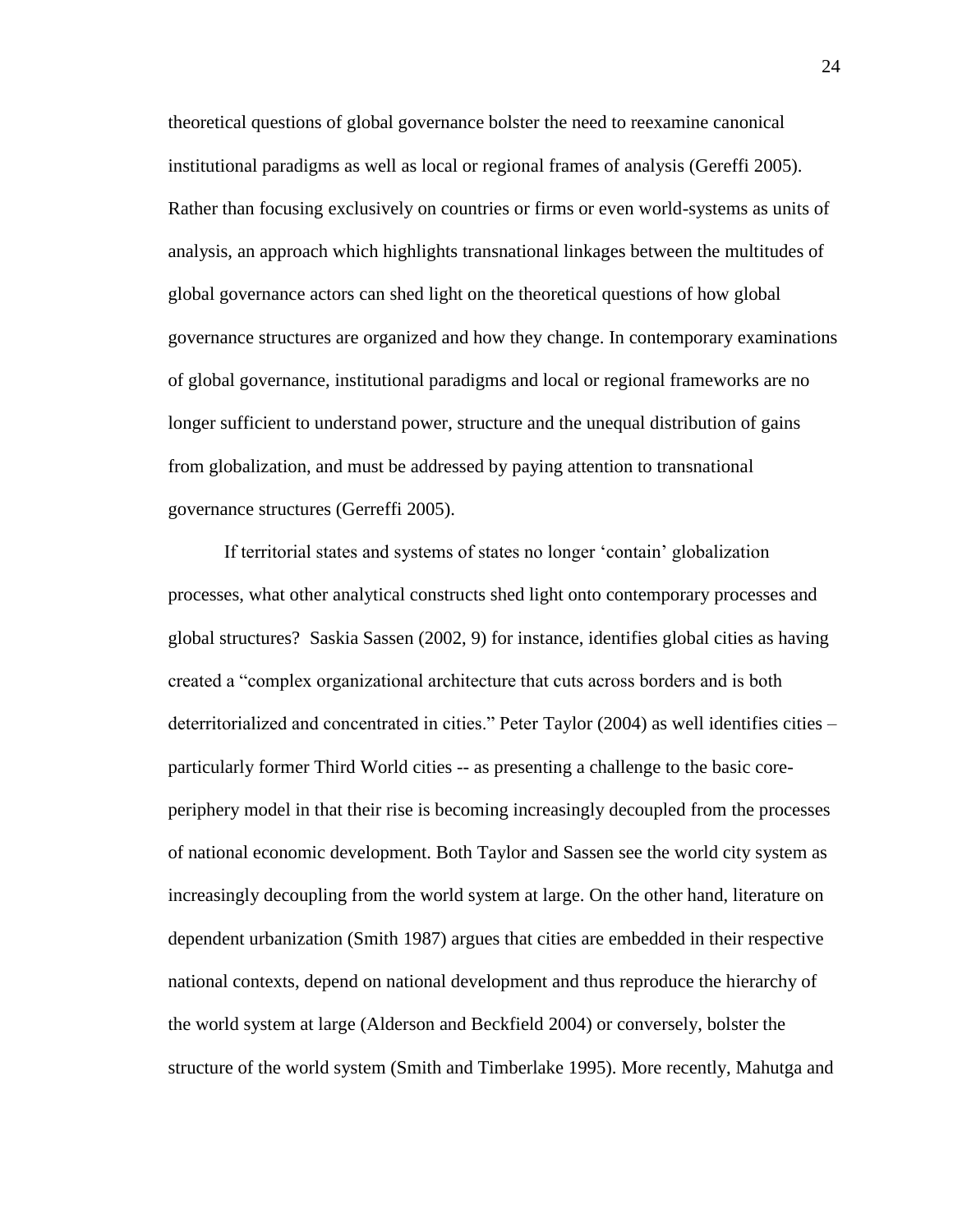colleagues (2010, 1940) offer a third alternative of partial convergence in the world city system in the rise of semi-peripheral cities in East Asia in their study of city-to-city network of global airline passenger flows, finding them "rising to challenge the historical dominance of those located in core countries."

In the 1990s, a new conceptual framework emerged that provided insights into the type of actors who can exercise power in the networks of global production and distribution and raised further questions as to the mechanisms through which power is exercised. The concept is known in its various formulations as global commodity chains (GCCs) (Gereffi and Korzeniewicz 1994), global value chains (GVCs) (Gereffi and Kaplinsky 2001), and global production networks (GPNs) (Dicken et al. 2001). While these concepts differ somewhat in the location of their analytical focus, emphasizing internal structure and drive (GCCs) or external context (GVCs) of supply chains, or governance structure of production networks (GPNs), they all aim to describe the range of activities comprising the chain of processes that take a product or a service from its conception to production to distribution and to understand how they work and are governed. The GCC approach advanced by Gary Gereffi, operationalizes some of the cross-border processes and transactions that the world systems static spatial categories fail to capture and is able to "grasp the reality of the 'new' forms of industrial organization that had become the objects of scholarly attention during the 1980s and 1990s" (Henderson et al. 2002, 440).

As Gereffi and colleagues (1994, 2) define global commodity chains, they consist of "sets of interorganizational networks clustered around one commodity or product, linking households, enterprises, and states to one another within the world-economy.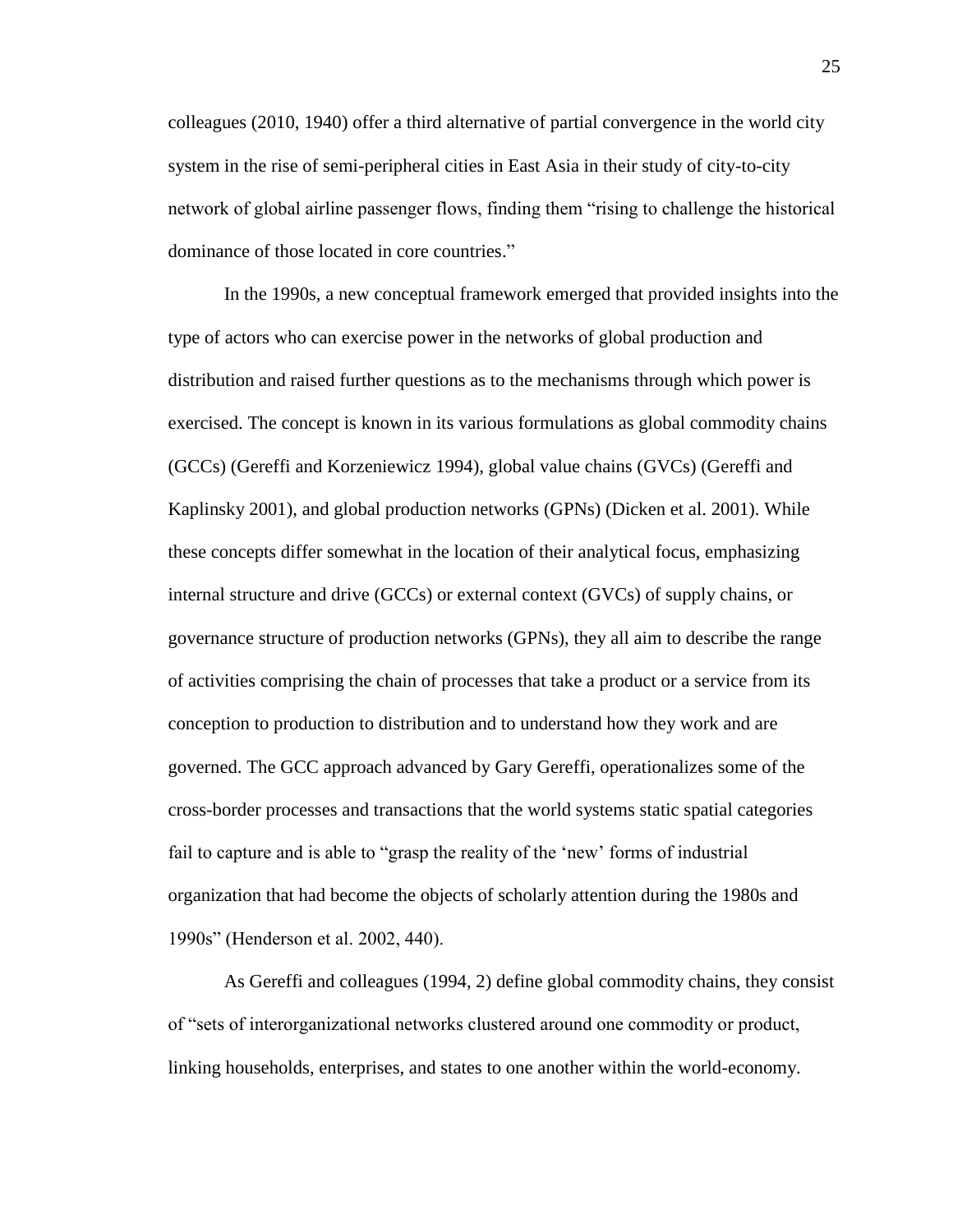These networks are situationally specific, socially constructed, and locally integrated, underscoring the social embeddedness of economic organization." The four main features of GCCs are 1.a value-added input-output structure, 2. a territoriality, 3. a governance structure, and 4. an institutional framework (Dicken 2001). Explicating commodity chains allows us to analyze the processes of production, distribution, and consumption and understand how these processes are shaped by economic and social relations. The use of the chain metaphor emphasizes the "sequential and interconnected structure of economic activities, with each link or element in the chain adding value to the process" (Henderson et al. 2002, 439). However, the GCCs approach is criticized sometimes (Henderson et al. 2002) for its somewhat problematic bimodal typology of producerdriven vs. buyer-driven GCC governance structure, and for its lack of concern with the historical constraints and social relationships embodied in global chains as well as with the specific social and institutional contexts in which the chains are embedded at the national level (Henderson et al. 2002).

Arguably, the most potent feature of the GCC approach is that it focuses explicitly on cross-border economic processes. As Jeffrey Henderson and colleagues (2002, 441) summarize, "interfirm networks link societies which exhibit significant social and institutional variation, embody different welfare regimes and have different capacities for state economic management: in short, represent different forms of capitalism." The GCCs approach "carries forward the task of transcending the limitations of state-centered forms of analysis and in so doing highlights the restrictions on firm – and thus economic and social – development that arise from the structure of corporate power embedded in the intra and inter-firm networks which circle the globe" (Henderson et al. 2002, 442).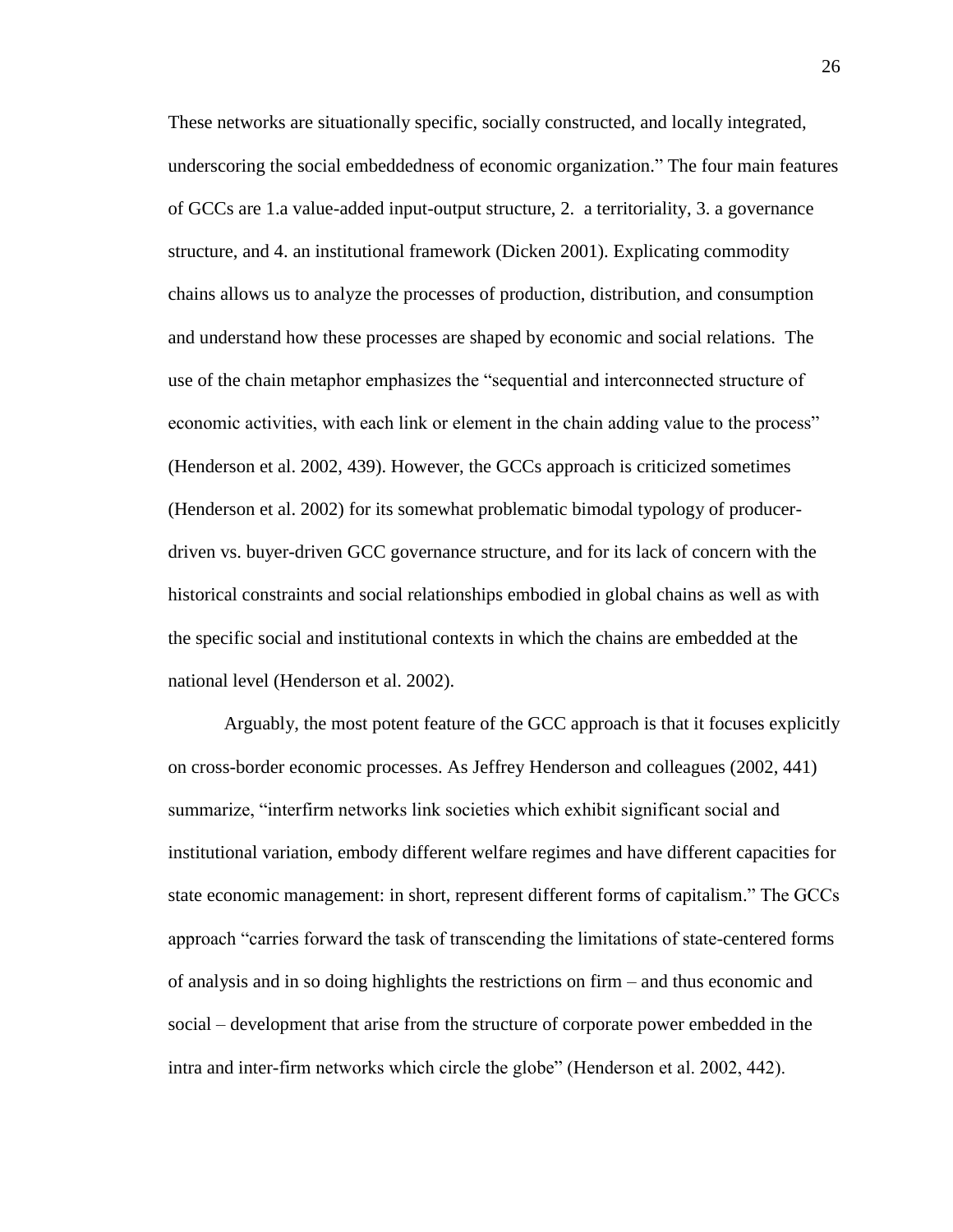However, neither production nor distribution processes are vertical or linear. Instead they can be conceptualized as network structures with multiple intricate links – "horizontal, diagonal, as well as vertical – forming multidimensional, multi-layered lattices of economic activity" (Henderson et al. 2002, 442). Using the 'chain' metaphor to describe these horizontal, diagonal and vertical flows that characterize the production processes, creates an image of a linear process that fails to reflect its complexity.

One of the advantages of GPNs theoretical construct over the GCCs formulations is that it recognizes the salience of the question of power in the governance structure of production networks. Henderson and colleagues (2002) identify three forms of power significant within the GPNs: 1. Corporate power which is expressed in the ability of the lead firm within the GPN to influence decisions consistently in its own interest; 2. Institutional power, exercised by either the state or inter-state actors, the Bretton Woods institutions, various UN agencies, and credit rating agencies; and 3. Collective power, expressed in the actions of collective agents who seek to influence firms, governments or international agencies either locally or in regards to specific interests or issues.

#### **Global Health**

The International Sanitary Conference of 1851 can be considered the first event that institutionalized the shift from national to international governance of infectious diseases. It was organized and hosted by the French Government, which sought to standardize international quarantine regulations against plague, cholera, and yellow fever (Stern and Markel 2004). Alexandra Stern and Howard Markel report that the practical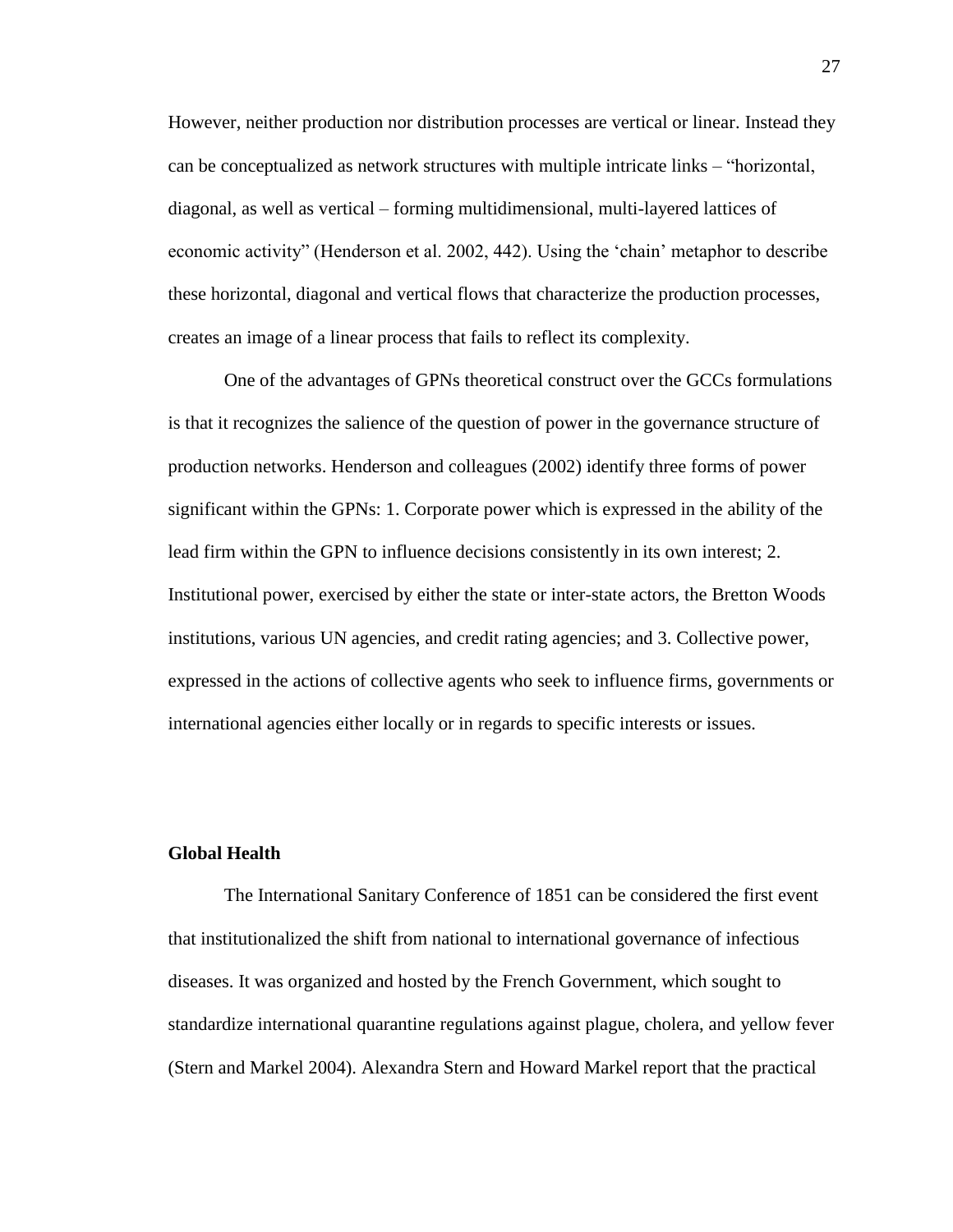results of the gathering of representatives from 11 European countries were limited because of "scientific disagreement about disease etiologies, coupled with the mercantilist prerogatives of participating nations to protect their boundaries and commerce" (Stern and Markel 2004, 1475). These setbacks notwithstanding, the inaugural conference marks the first efforts at creating multinational health organizations devoted to controlling infectious diseases.

With the inauguration of the World Health Organization (WHO) in 1948, a new definition of health emerged. This called for not just the "amelioration of disease but also… as the promotion of universal physical, mental, and social well-being" (Stern and Markel 2004, 1477). The WHO constitution asserts that the "health of all peoples is fundamental to the attainment of peace and security and is dependent upon the fullest cooperation of individuals and States."<sup>2</sup> By late 1970s, in an attempt to move beyond disease-specific approaches to public health, the WHO declared that "the main social target of governments and WHO in the coming decades should be the attainment by all the citizens of the world by the year 2000 of a level of health that will permit them to lead a socially and economically productive life" (quoted in Stern and Markel 2004, 1477). As Stern and Markel put it, international health organizations have always "lacked the supranational power to require nations to follow internationally mandated health conventions" (Stern and Markel 2004, 1478).

In 1974, when the WHO launched its global Expanded Programme on Immunization  $(EPI)^3$ , vaccines were available for the six target diseases (diphtheria,

l

 $2^2$  Constitution of the World Health Organization, available at [http://www.who.int/governance/eb/who\\_constitution\\_en.pdf](http://www.who.int/governance/eb/who_constitution_en.pdf)

<sup>&</sup>lt;sup>3</sup> EPI or Expanded Programme on Immunization was established in 1974 through a World Health Assembly resolution to capitalize on the successful eradication of smallpox. Traditional EPI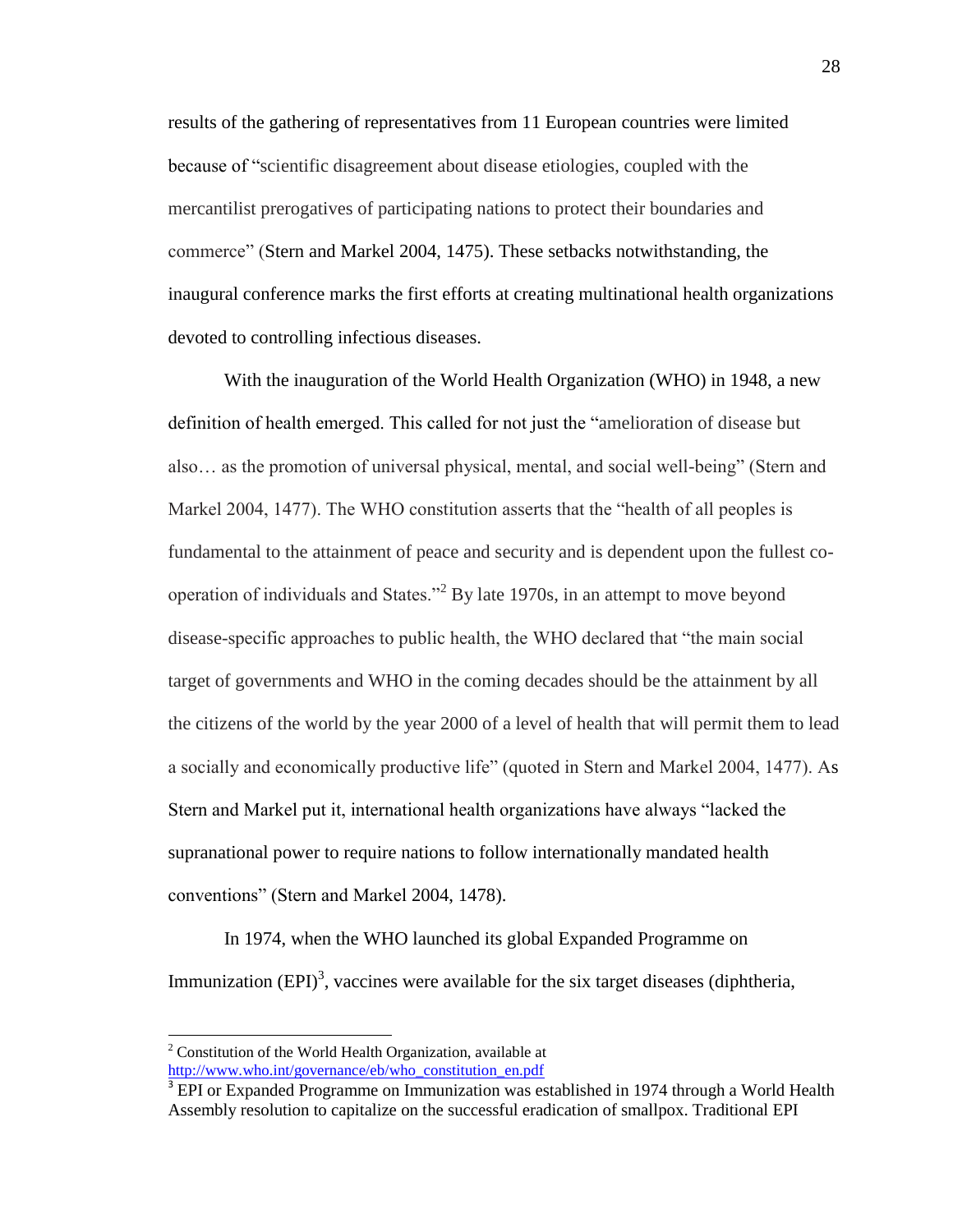tetanus, whooping cough, polio, measles, and TB), but only five per cent of the world's children were immunized against them (Hardon and Blume 2004). By 1990, the WHO (1996) reported that 80 per cent of children under the age of 13 months worldwide were immunized against polio, TB, and measles. Arguably the WHO's most impressive achievement was the successful eradication of smallpox, which culminated in 1977, with the last naturally occurring case of smallpox in Somalia (Stern and Markel 2005). It is estimated that by achieving the eradication of smallpox, the US "recoups its contributions to the smallpox eradication programs once every twenty-six days (Archibugi and Bizzari 2005, 41).

In 1978, an International Conference on Primary Health Care produced a document which became known as the *Alma-Ata Declaration* and was unanimously adopted by all WHO member countries. The concepts framing the Primary Health Care (PHC)initiative were synthesized during the 1970s by the WHO and UNICEF, and were based on the success of a handful of programs delivering basic but comprehensive health services to the poor rural populations in China, Tanzania, Sudan, and Venezuela (Hall and Taylor 2003).

World governments adopted PHC as their "official blueprint for total population coverage with essential PHC services. Goals and targets were set for Achieving Health For All by the year 2000" (Hall and Taylor 2003, 18). Those goals included guidelines on what percentage of GNP was to be spent on health, targets for weight and nutrition for children, access to water and sanitation access to pregnancy and childbirth services as well as child care. The concept of PHC, which was thought to be "based on not only

 $\overline{a}$ 

vaccines included BCG, DPT, oral polio and measles, with a later introduction of HepB, Yellow Fever (for countries where the disease is endemic), and Hib conjugate vaccine (in countries with a high disease burden).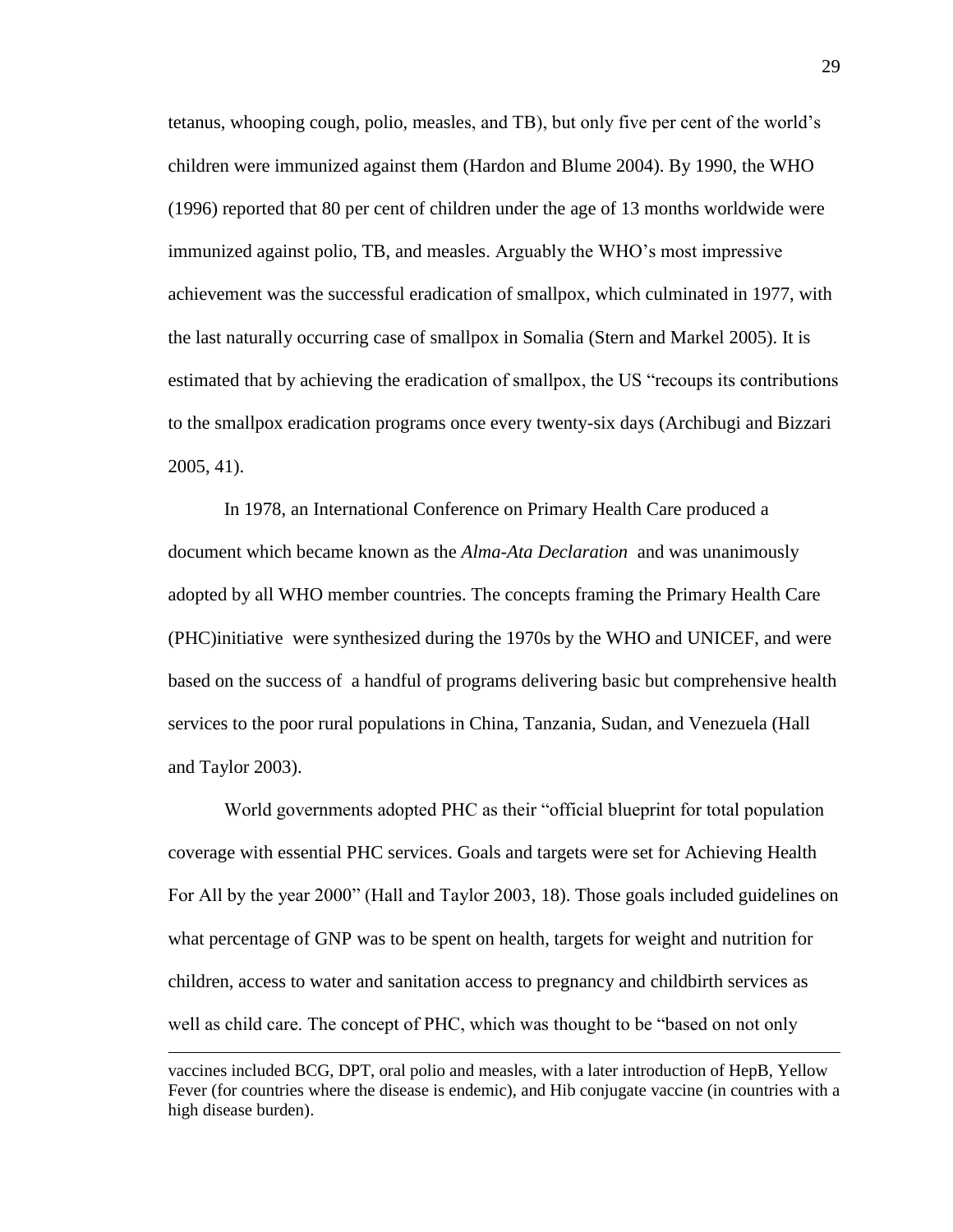medical, but also social interventions governed by the communities and by the citizenry" (Navarro 2008), reflected the most powerful idea framing the Declaration. The Alma-Ata Declaration was a consensus document that went through multiple drafts and ultimately was based on a minimum common agreement among the participating governments. In part, the Declaration asserted that

health, which is a state of complete physical, mental and social wellbeing, and not merely the absence of disease or infirmity, is a fundamental human right and that the attainment of the highest possible level of health is a most important worldwide social goal whose realization requires the action of many other social and economic sectors in addition to the health sector (Declaration of Alma-Ata, 1978).

It is important to remember that the conference in Alma-Ata and the resulting Declaration were products of a socio-historical juncture where socialized medicine was a reality in large countries like the USSR and China and the "pre-eminent role of government in the provision of health, education and welfare services was taken for granted" (Hall and Taylor 2003, 17), and where a whole cohort of newly independent countries were formulating their policies on healthcare and other services. But the conditions of global inequality that gave rise to the political goal of the "Health for All" principle were not acknowledged, and as Abhay Shukla (2008, 164) puts it, "the massive structural barriers to people's health, continued extraction of resources from the poor, the powerful vested interests responsible for widespread medical deprivation and exploitation are hardly mentioned." Idealistic intentions of the Declaration notwithstanding, because the conditions that stood in the way of achieving "Health for All" were neither identified nor challenged, Alma-Ata goals remained out of reach. The Declaration appealed to the powers that be with a message that seemed to resonate at the time, but being normative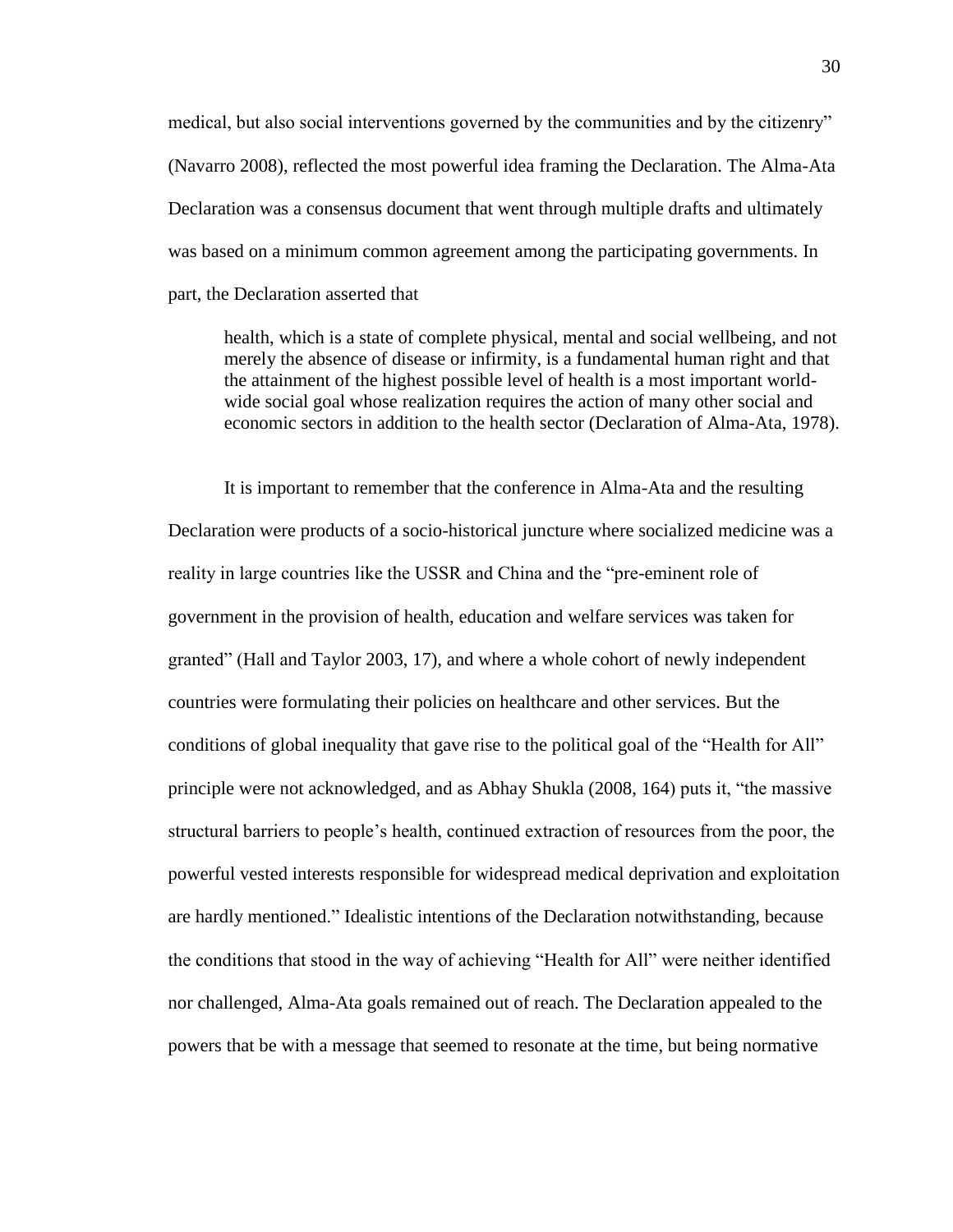and prescriptive, it "[gave] remedies without clearly naming the maladies" (Shukla 2008, 164).

Gradually, the growing tendency of prioritization of health based on largely 'technical' as opposed to social or democratically set grounds (Green 2008) that crystallized in the early 1980s, became increasingly framed by the growing prominence of neoliberal ideology and the its attendant belief that solutions to global health problems lay in "structural reform, based on a market ideology" (Green 2008, 155). By the late 1980s and early 1990s, the salience of PHC was replaced by Health Sector Reform, which abandoned the ideal of health as a right and propounded instead, a belief in the economic benefits of better health of populations.

In 1993, the World Bank released its World Development Report which bears the subtitle *Investing in Health* that signaled a paradigm shift from treating health and access to care as a human right to understanding health as an investment and a path to development. This influential report promised that millions of lives and billions of dollars could be saved (World Bank 1993) by embracing Health Sector Reform. The Report promotes two overarching strategies: limiting investment by the state in health services geared to the poor, and greater private sector involvement (Muntaner et al. 2007) The report emphasized the cost effectiveness of select health measures, such as user fees, private health insurance, and cost recovery and framed health as an investment and focused on economic benefits that improved health promises. Thus, health improvement was seen, as John Hall and Richard Taylor put it, "in terms of improvement of human capital for development, rather than as a consequence and fruit of development" (Hall and Taylor 2003).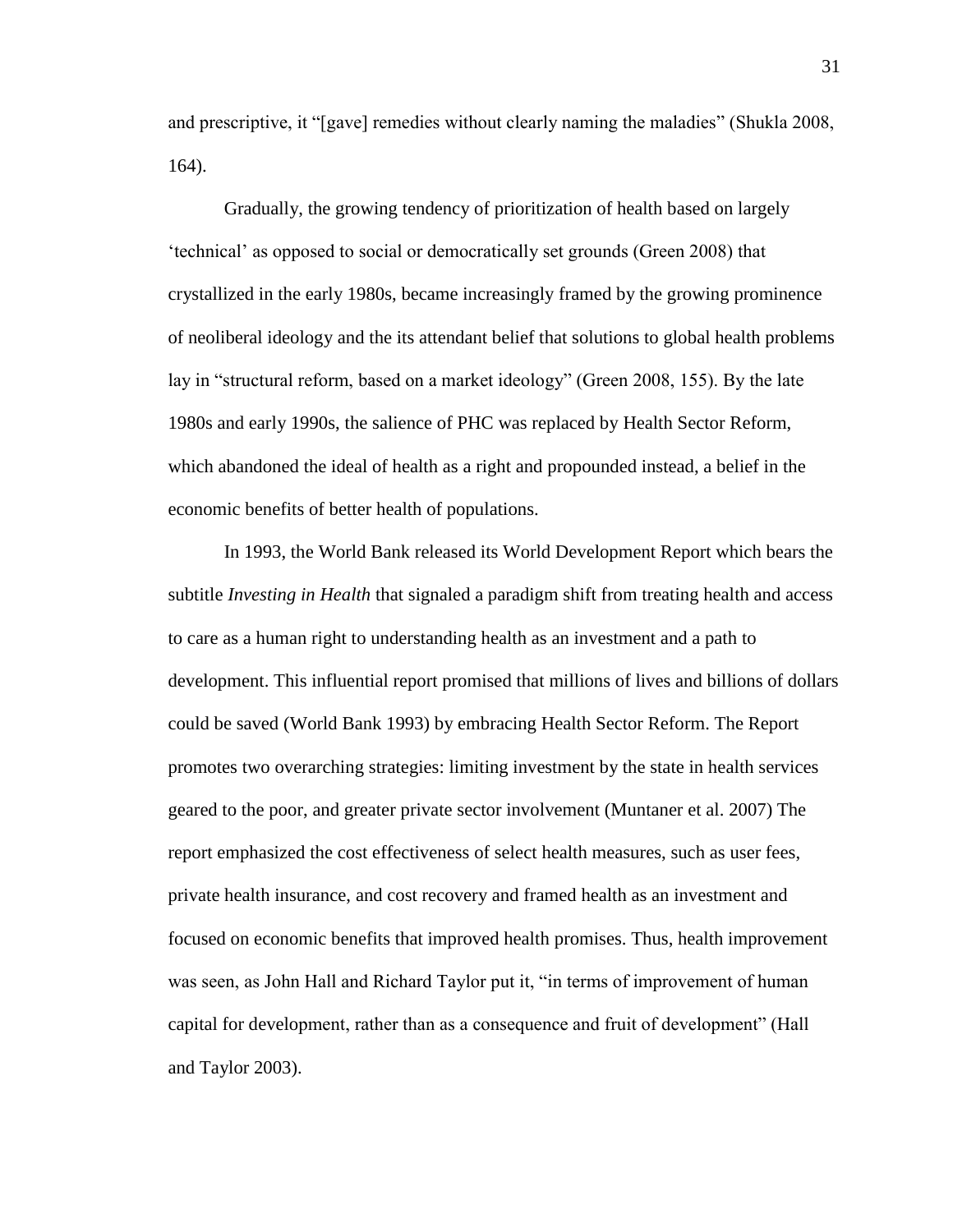Solidifying this shift, the WHO's 2001 Commission on Macroeconomics and Health (CMH) put forth a Report titled *Investing in Health for Economic Development*. The Report was commissioned by the WHO director general to "debate, research, and reach conclusions about the *role of health in economic development*" (Feachem 2002, 87), reportedly under pressure from the governments who contribute the most to WHO. The Commission was chaired by Jeffrey Sachs, funded by the Gates and the Rockefeller Foundations, the governments of Luxemburg, Ireland, Norway, and Sweden, and supported by the UK Department of International Development and the UN foundation. It consisted of 18 commissioners (4 from the health sector, seen as 'special pleaders' (Feachem 2002, 87) for greater investment in health, and 14 others prominent in economics, finance, development, trade, and political leadership, having worked for WB, IMF, WTO, OECD or served as a director of a private company (Katz 2007).

One of the more significant shifts in the logic of dominant discourse on health at that time was the reversal from treating poverty as a major determinant of disease to viewing disease as a hindrance to economic development. Reducing mortality and morbidity from endemic diseases, according to the report, would increase life expectancy, workforce productivity, facilitate economic growth and attract investment in the poor economies (WHO 2001). As Howard Waitzkin (2003, 523) summarizes this shift, the report changes the emphasis from "the determinants of disease, such as class hierarchies, inequalities of income and wealth, and ethnic origin and racism." Abandoning the achievements of Alma-Ata, the CMH report advocates a revival of a vertical approach to disease eradication, rather than building or shoring up the comprehensive primary health care programs in the poor countries. Making the argument that drastic improvements in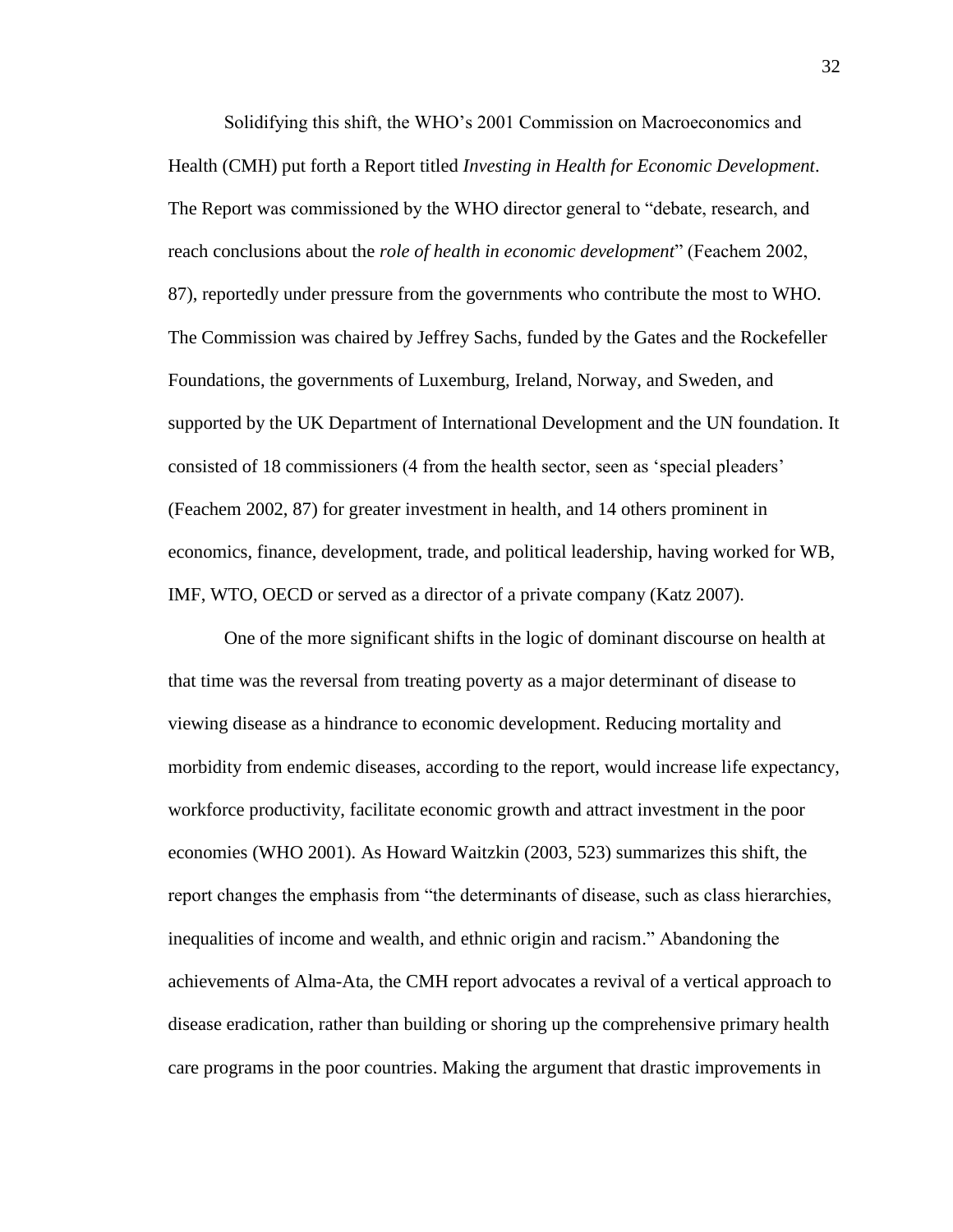health can be had without challenging the status quo, the CMH report frames health in terms of economic productivity. As Illona Kickbush (2002, 135) summarizes the report's ideological orientation, it is essentially about "how cheap it would be for the developed world to generate such enormous health benefits in the developing world and how great the contribution to global economic growth would be that follows."

There is no shortage of thoughtful critiques of the CMH report and the ideological shift that it reflects. Alison Katz (2007, 381) asserts that the CMH report "ignores macroeconomic determinants and other root causes of both poor health and poverty; it reverses public health logic and history; it is based on a set of flawed assumptions; and it reflects on particular economic perspective to the exclusion of all others" – the neoliberal approach. She argues that if implemented, the recommendations contained in the CMH report are "likely to be harmful rather than merely ineffective" (Katz 2007, 383), since neoliberal policies that support the status quo of extreme wealth concentration and conditions in health care under which "profits are privatized and losses and debts are nationalized" (Katz 2007, 388) are equivalent to trying to fill a bucket that has holes in it rather than repairing the bucket.

Debabar Banerji (2007, 423-424) goes as far as calling the CMH report a new form of colonialism and imperialism, stating that instead of

giving primacy to the people in shaping their health services, the CMH calls for "donor's" impositions on the world's poor of prefabricated, selectively chosen, market- and technology-driven, externally monitored, and dependence producing programs.

Indeed, three and a half decades after the global community put forth the vision of health equity in Alma-Ata in 1978, the trends of growing inequality in various health outcomes worldwide (Labonte and Schrecker 2007a) suggest that the ambitious goal of health for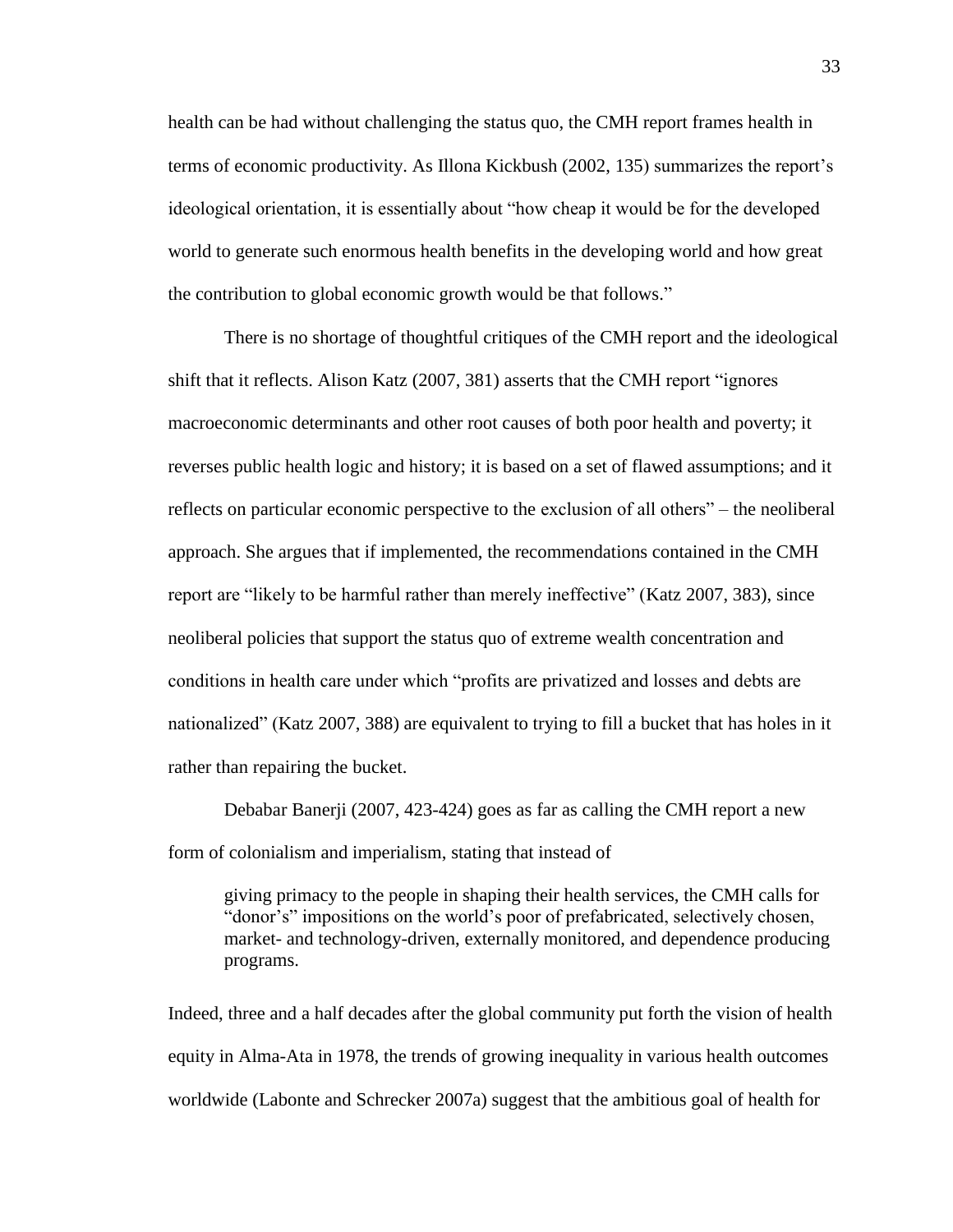all is even further from becoming reality. Ample evidence suggests that the neoliberal policies had a profound negative effect for health of populations and health services not only in the most vulnerable countries of sub-Saharan Africa, but also the Eastern European and Latin American countries (UNDP 2003; Banerji 2007), who have embraced the "policy package of neoliberalism" (Smith et al. 1999, 5) most wholeheartedly.

Labonte and Schrecker (2007b), for example, enumerate a number of factors they term 'social determinants of health' which underscore the profoundly global nature of health in the context of neoliberal globalization: trade and financial liberalization, debt crisis and economic restructuring, the global reorganization of production and labor markets, and marketplace effects on health systems, among others. These issues are as diverse as the effects of the conditionalities that were attached to the World Bank's SAPs and the resultant reduction of public expenditure on health care in many developing countries (Barlow 2002; Labonte et al. 2004; Navarro 2007). Labonte and colleagues for instance, cite a UNICEF study that found that adjustment policies that were required of the national governments as preconditions for receiving assistance from the WB or IMF, "had the effect of reducing such basic indicators of child welfare as nutrition, immunization levels and education" (Labonte et al. 2004). Another example of effects of the global level policies is the disastrous consequences of the WTO's Trade Related Aspects of Intellectual Property Rights Agreement (TRIPS) on availability and affordability of essential drugs (Oxfam 2006; da Silva 2008).

One of the possible responses to the failings of the global order is a conscientious attempt to reconceptualize global health, spearheaded by select international agencies and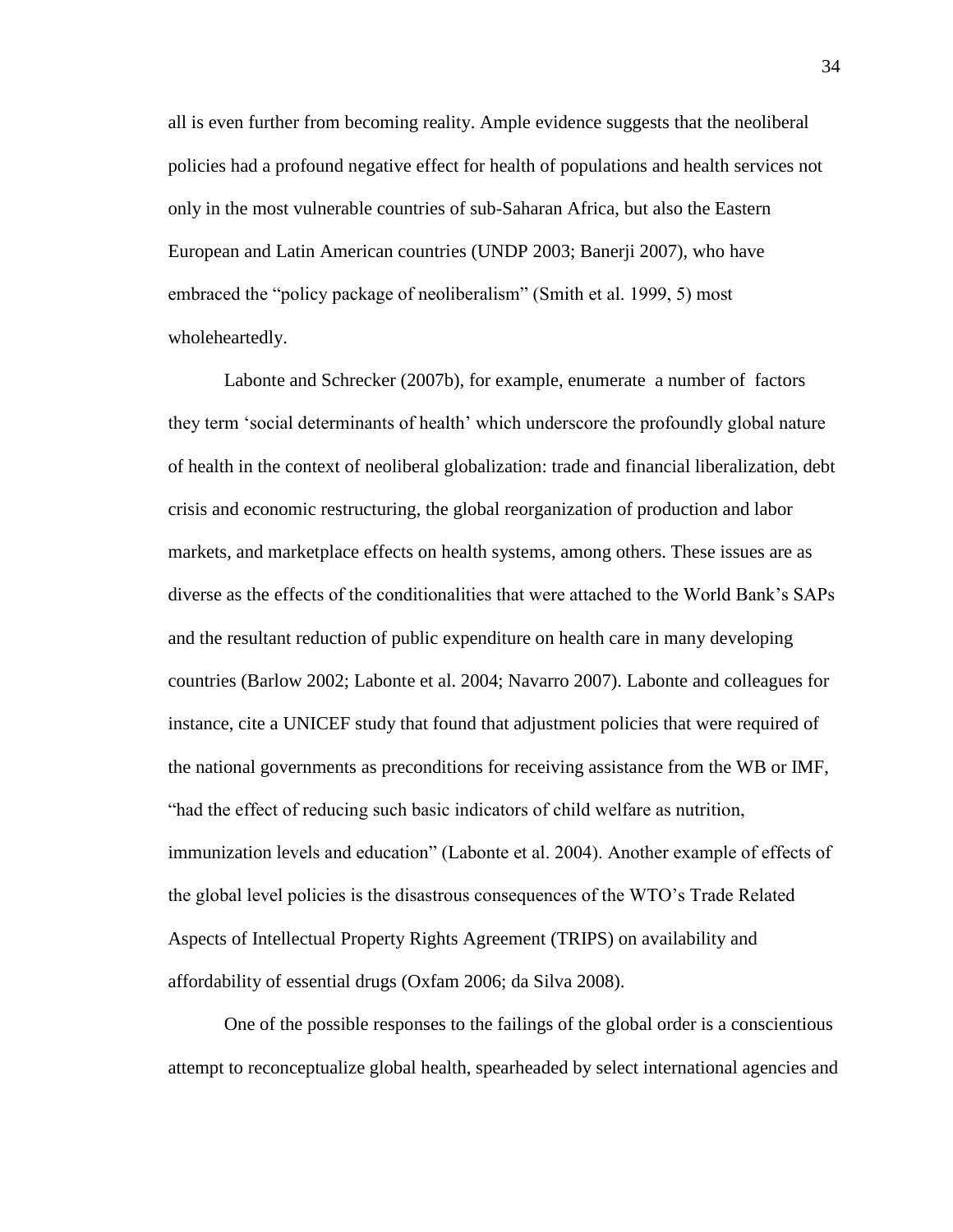non-governmental organizations. Such approaches seek to refocus the international community's attention on social and economic conditions that underpin most of the world's persisting health problems (Labonte and Torgenson 2005), including pandemics of infectious, communicable and vaccine preventable diseases. Citing increasingly porous borders and growing cross-border activities, such reconceptualizations stress the *global* nature of public goods such as communicable disease control and assert that many public health goals can no longer be achieved by domestic policy action alone (Kaul and Faust 2001) or even international efforts which focus narrowly on individual national contexts.

Governments face two types of challenges as they undertake infectious disease control: horizontal challenges, which arise between states and vertical challenges, which are inside their territories. Neither of those challenges is easily addressed without cooperation between states. As David Fidler points out, "unilateral efforts have only "limited impact when the source of the problem is beyond national jurisdiction" (Fidler 2003, 285). It is also useful to distinguish three types of governance responses to globalization: national, international, and global. National response occurs when the state acts within its own borders, international governance involves states cooperating with each other to confront global challenges, and global governance engages states, international organizations and various non-state actors such as MNCs, NGOs and PPPs (Buse 2000; Dodgson 2002; Fidler 2003). Fidler (2003) documents three horizontal international regimes: classical (represented by International Sanitary Conventions of the  $19<sup>th</sup>$  century), organizational (accompanied by the creation of international health organizations such as the WHO), and the trade regime (represented by the General Agreement on Tariffs and Trade). Fidler further argues that the transition from the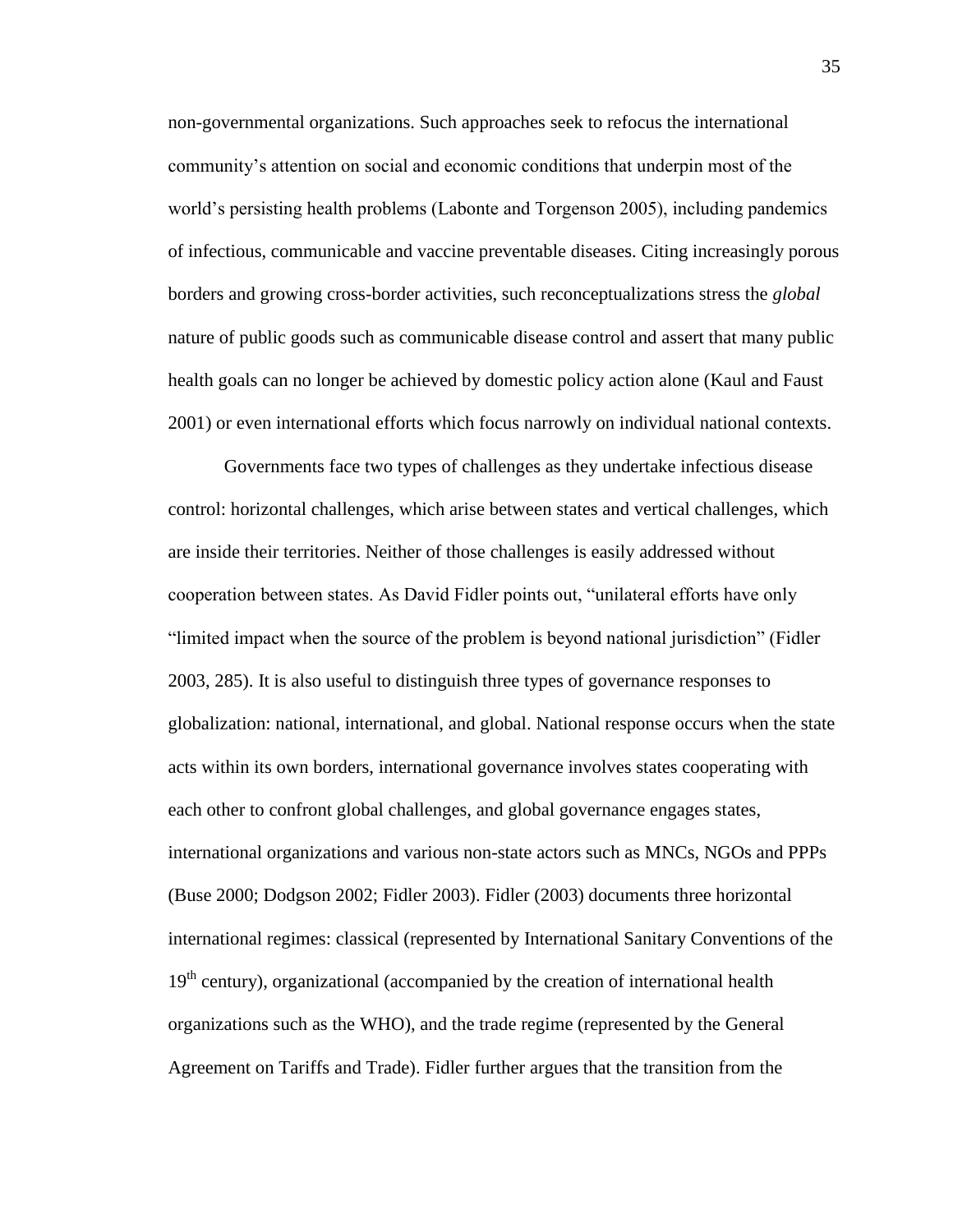classical to the trade regime is particularly pronounced for infectious diseases. In turn, vertical international governance strategies (focusing on vertical public health strategies) seek to address the challenges that governments face within the state's territory. Fidler outlines three such vertical regimes: the soft law, the environmental, and the human rights regimes. The soft law regime represents non-binding policies and guidelines formulated by international health organizations for adoption by states. The environmental regime stems from international environmental laws that compel states to address environmental issues that lead to public health problems. Finally, the human rights regime seeks to impose obligations on governments for fair treatment of persons within their territories (Fidler 2003).

It is crucial to underscore the *global* nature of public health, particularly in reference to vaccine preventable diseases. In fact, there are two distinct features of this global nature that require explication. The first aspect is epidemiological and recognizes that diseases, particularly the infectious diseases, spill across national borders and spread with remarkable speed (Garrett 2000; Dodgson et al. 2002; Davis 2005). As Garrett (2000, 8) puts it succinctly, "… the idea that the health of every nation depends on the health of all others is not an empty piety but an epidemiological fact." Be it the resurfacing of old diseases or the appearance of new ones, increased trade and travel or massive migration, diverse populations across the globe are linked inextricably through both health and disease. Consequently, increasingly porous borders and growing crossborder activities mean that many public health goals, such as communicable disease control, can no longer be achieved by domestic policy action alone (Kaul and Faust 2001) or even by international efforts which focus narrowly on individual national contexts.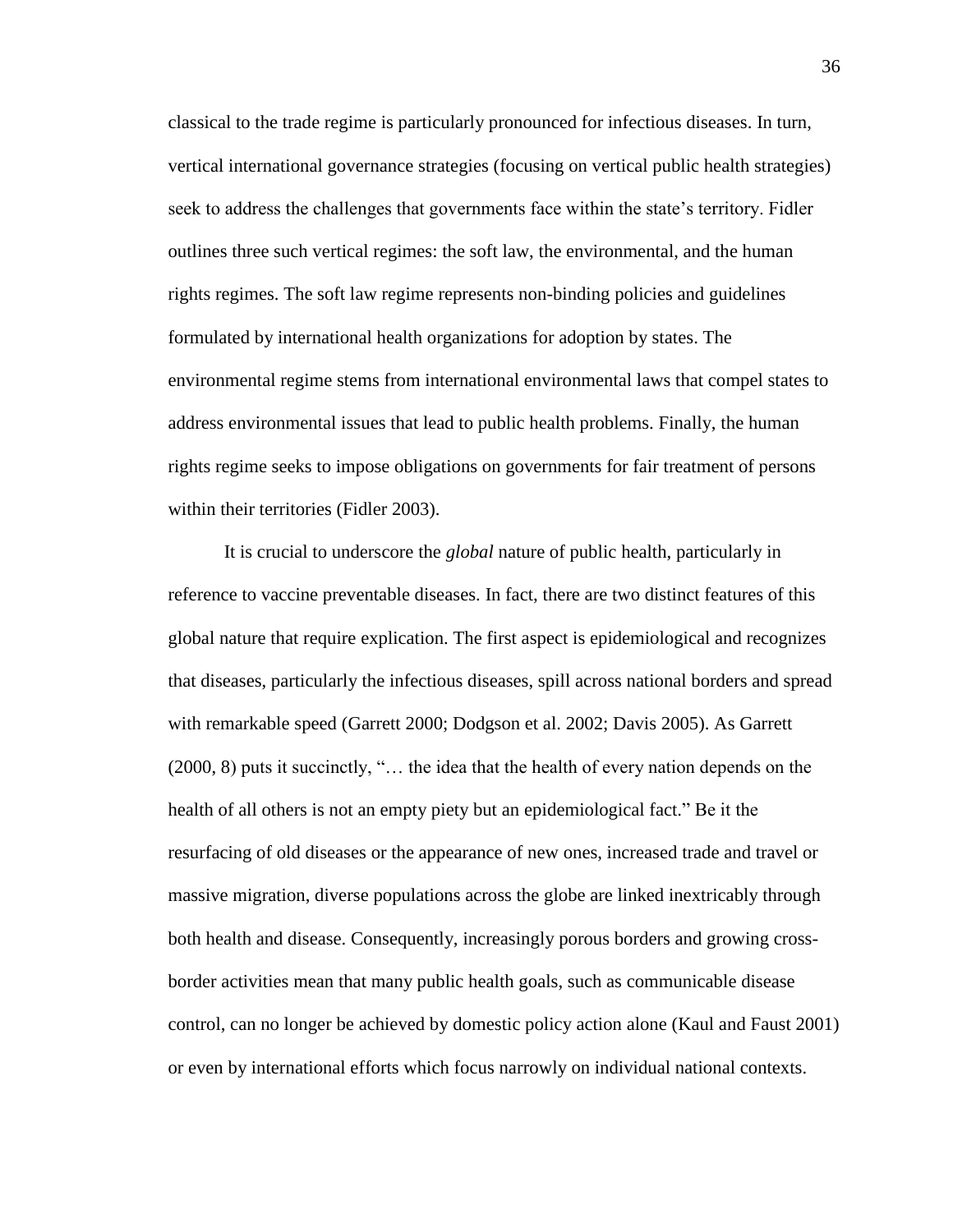Thus, in contrast to national or even international health, global health – and global health governance – is marked by an increased non-state actor involvement (Fidler 2003) and appearance of new forms of governance, as well as formation of cross-border alliances between states.

The second aspect of the global nature of public health stems from the recognition of the global determinants of health and – in turn – health policy, particularly in the context of neoliberal globalization (Labonte 2004; Navarro 2007). Macro-level structures and policies, ranging from the organization of production and trade in pharmaceuticals to the conditionalities attached to SAPs, all have a profound effect on both health and health policies in communities across the globe.

Additionally, as Vicente Navarro (2007, 9) aptly points out, neoliberal policies such as privatization of health care and health insurance, support of a biomedical model of medicine and hospital-centric model of care and so on, could not have taken hold worldwide had it not been for the "alliance of the dominant classes of the rich countries with those of the so-called 'poor' countries. The promotion of neoliberalism in the health sector is supported not only by the dominant classes of the North, but also by the dominant classes of the South." Navarro contends that the states remain important, and they are not mere instruments of the economic elites, but are rather subject to pressures and impacts from a range of other actors and power groups with various degrees of influence.

Such realities necessitate a systematic review of the global health situation, and invite an investigation of the specific mechanisms through which power and inequality are instituted in global economic, political, and social structures and processes.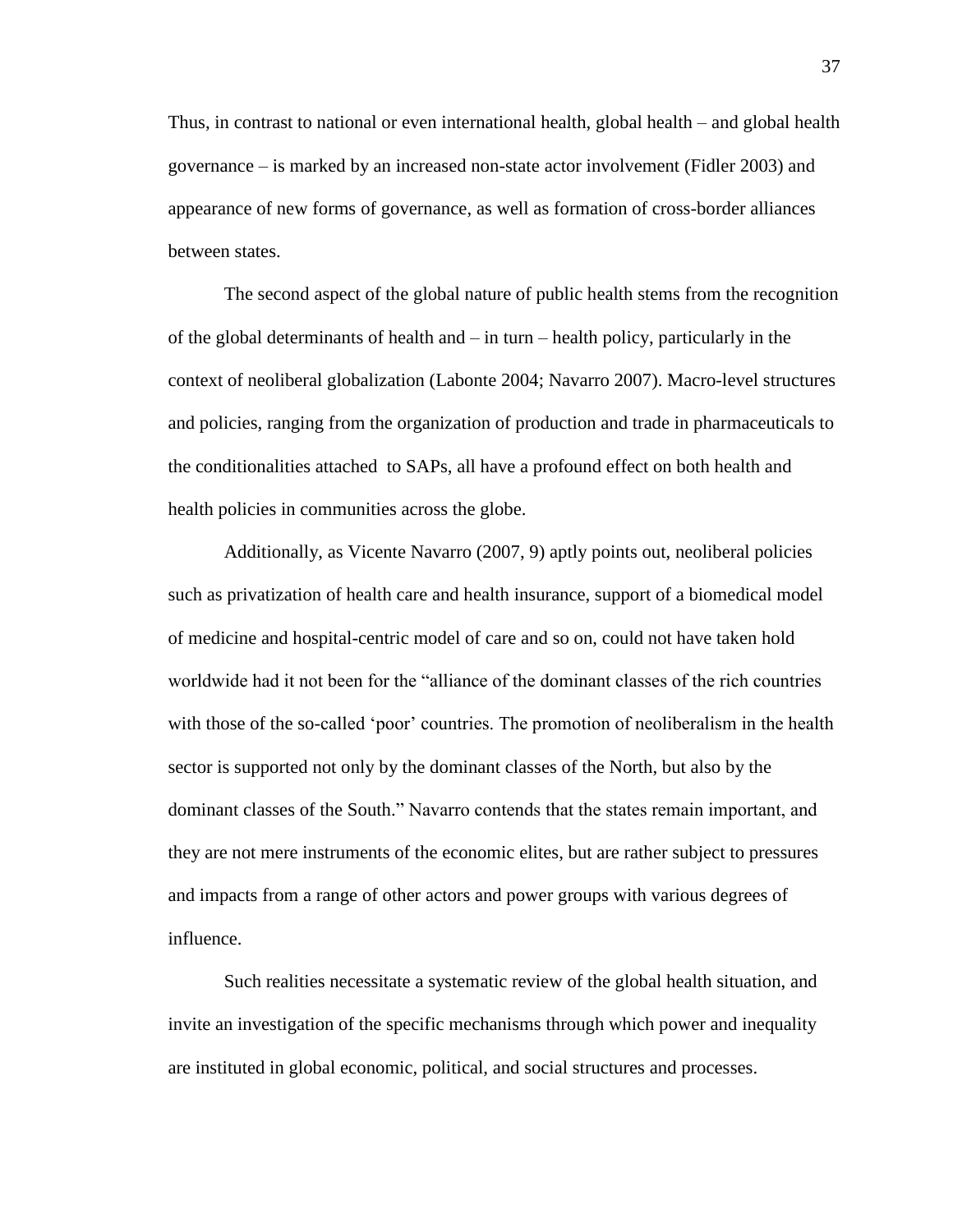Provision of health services globally is no longer in the exclusive domain of nation-states and the actors involved include citizens, governments, manufacturers of pharmaceuticals, supranational organizations, financial institutions, and trade regulating authorities, intertwined in a web of often conflicting interests. Vaccine-preventable diseases in particular entangle these state and non-state actors in coordinating their concerted efforts to contain diseases which, by definition, can be prevented.

### **Global Governance of Vaccine Preventable Diseases**

Vaccines embody the singular most potent promise of biomedicine – disease prevention -- and are "powerful medical interventions that induce powerful biological, social, and cultural reactions" (Stern and Markel 2005, 612). Although there is evidence that some forms of inoculation were practiced in Africa, India and China long before the 18<sup>th</sup> century, its modern history begins in Great Britain. In 1796, a British country doctor Edward Jenner sent a manuscript to the Royal Society of which he was a Fellow, describing his experiments inoculating persons with extracts from cowpox lesions. He claimed that such inoculations offered protection against smallpox, a highly infectious disease that was more deadly and persistent than cholera and plague. His manuscript was returned and he was advised not to pursue such wild ideas if he valued his reputation. Undaunted by the chilly reception, Jenner proceeded to self-publish his manuscript and popularize the idea of inoculation with the British aristocracy, realizing that his ideas needed the patronage of the powerful in order to spread. Jenner's efforts succeeded, and by 1803 the Royal Jennerian Society was established, boasting the King and Queen as patrons and the Prime Minister and the Archbishop of Canterbury as Vice-Presidents.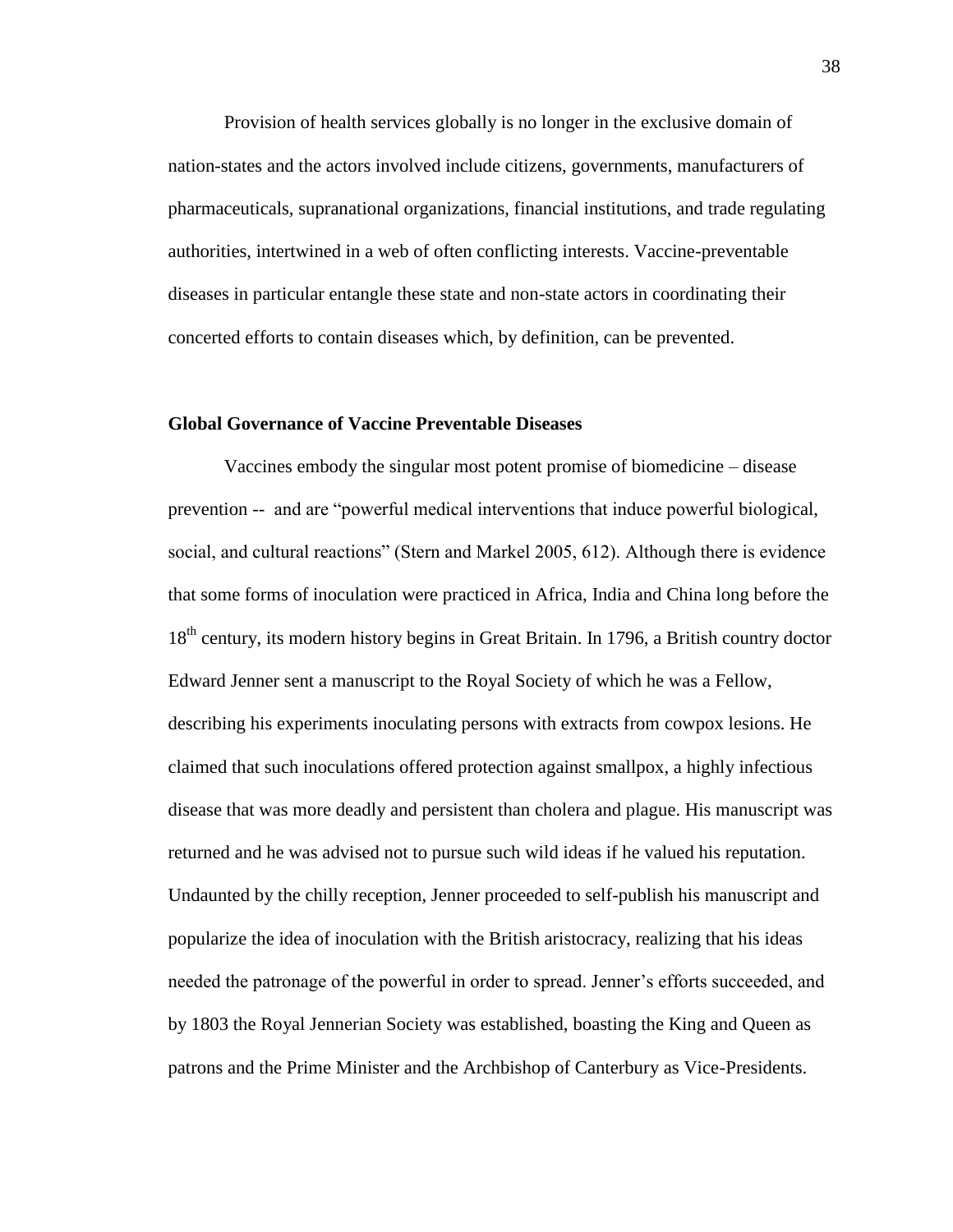(Saunders 1982). Funds poured in from Britain's two most powerful financial institutions – the East India Company and the Corporation of London -- and thus began the Western world's crusade to vanquish infectious diseases through vaccination (Wilkenstein 1992). Immediately introduced in the military and spreading through the empire from Gibraltar to India, vaccination became the vehicle of the British state in public health as much as in military and imperial affairs. Vaccinating infants against smallpox became compulsory in England in 1853, in Netherlands in 1871, in Germany in 1874, and in France in 1902 (Blume et al. 2013). Through military medicine and via colonial exploits, the practice of vaccination has spread rapidly from Britain to Spain and France and Russia, and on to Asia and the Americas, becoming the first successful large scale international effort that – eventually, 180 years later -- resulted in eradication of a deadly infectious disease – smallpox.

It is also important to keep in mind that these scientific, medical, and public health initiatives were deeply entangled with colonialism. For instance, cholera was investigated in India and Egypt by European missions; the insect-vector transmission of yellow fever theory was tested in the wake of the US occupation of Cuba and Panama Canal (Stern and Markel 2004, 1475). Furthermore, some interventions reflected racist conceptions about health and race and ethnicity, such as perceptions of some immigrants as disease carriers in the US (Stern and Markel 2004, 1476). In colonial India, vaccination had become "an enactment of British imperialism penetrating, contaminating and possessing the body of India" (Lee and Fulford 2000, 14). Concerned with infectious diseases and how it affected their personnel, the British established about 15 vaccine institutes in India, beginning in the 1890s (Madhavi 2005). Indians however did not view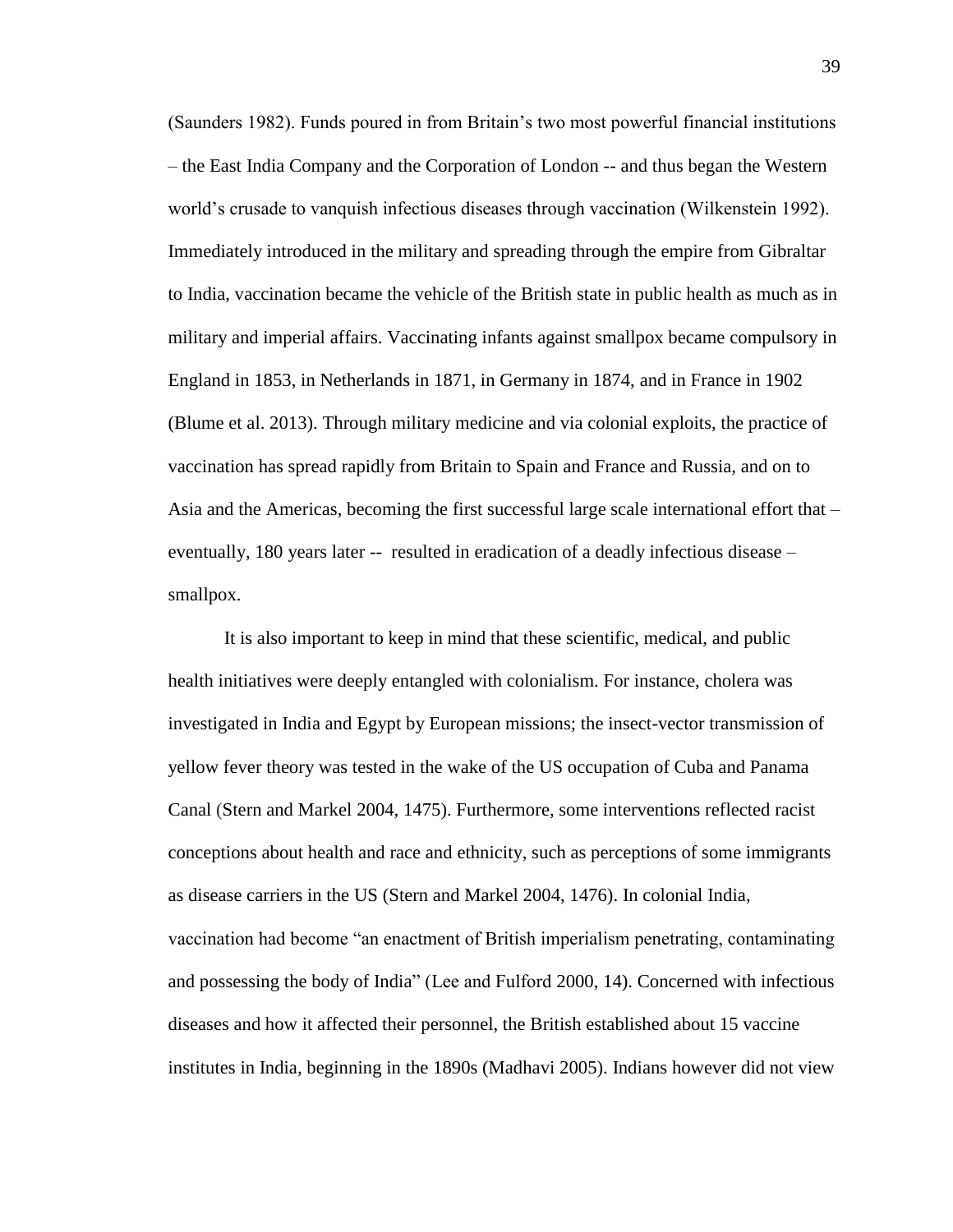vaccination as a universal blessing, but rather resisted it because it violated their religious beliefs and it branded them as subjects of a colonial power. Gandhi for instance, declared it 'a filthy process… little short of taking beef' (quoted in Lee and Fulford 2000, 16). In fact, up until 1947, after which vaccination was made compulsory by the newly Independent Indian state, refusing immunization was actually a resistance strategy of non-cooperation.

The history of vaccination reflects its profoundly international nature. As a measure of public health, vaccination practices curbed epidemics, but as a matter of political practice, they afforded states a powerful mechanism of population control. As outcomes of the 19<sup>th</sup> century sanitary conferences, countries routinely imposed quarantines and surveillance of travelers in an attempt to prevent spread of infectious diseases across national borders (Blume et al. 2013). During Cold War for instance, both the US and the USSR set up disease eradication campaigns "in the very territories over which these two fought for influence or domination: Africa, Eastern Europe, South America, and Southeast Asia. These programs sought to win the hearts and minds of the indigenous peoples, whilst rendering them less infectious and so more easily governable" (Lee and Fulford 2000, 18).

These and other initiatives were often aimed at "improving the health and productivity of laboring populations and enhancing commercial and territorial dominion" (Stern and Markel 2004, 1475). According to Stern and Markel, these international efforts of spanning the 1850s to 1930s influenced international health and policy in numerous ways, including dissemination of scientific theories and harmonization of medical procedures, formulation of international quarantine regulations and medical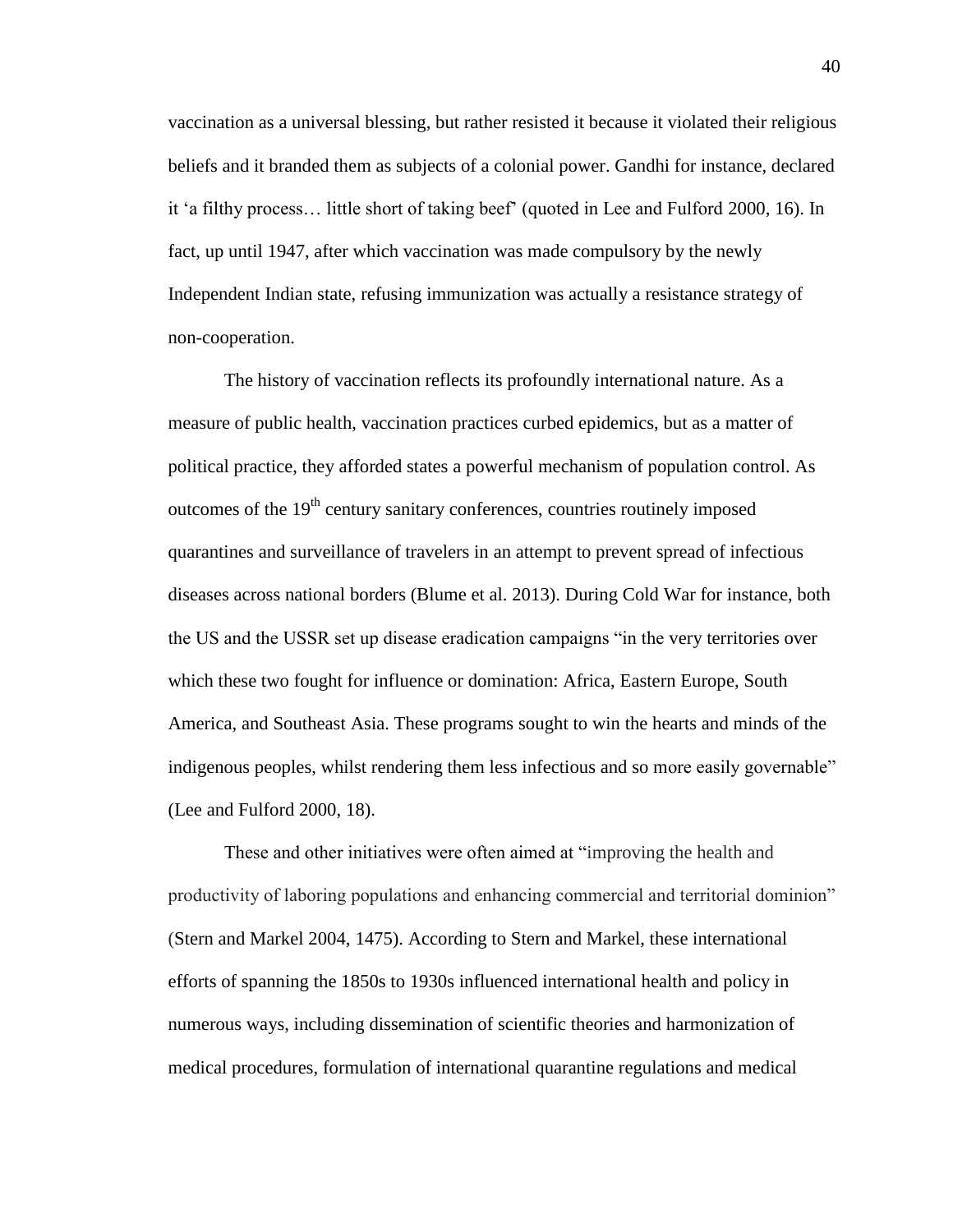inspection of travelers and goods, and disease surveillance methods as well as disease classification (Stern and Markel 2004, 1476).

History of the final eradication of smallpox presents another fascinating story that involved international cooperation in battling a vaccine-preventable disease. In 1959, at the height of the Cold War, after vaccinating its entire population, the Soviet Union offered Sabin vaccine to any country that wanted to take it. By 1960, 50 million people were vaccinated across the globe (Music 2010) until finally in 1980, the WHO declared victory over smallpox. While attempts to eradicate the disease have been ongoing worldwide, it was the WHO operation, fueled by the initial donation from the Soviet Union that mobilized the resources and the political will to coordinate and execute the eradication campaign. Through the network of consultants worldwide, the WHO provided assistance to national containment, surveillance and vaccination activities, but progress was intermittent until in 1966 the World Health Assembly committed roughly \$ US 2.5 million for an intensified eradication effort (Henderson and Moss 1999). In the end, two particular measures proved to be particularly important for the success of the eradication effort. Because vaccines were produced in many countries, the first measure established international vaccine testing centers to ensure that all vaccines in the program met accepted standards<sup>4</sup>. The second was the switch to measuring progress not in terms of vaccinations performed but in tracing incidence of smallpox and verifying its decline (Henderson and Moss 1999). When in 1980 the World Health Assembly announced that naturally occurring smallpox was eradicated globally, the international community had spent an estimated \$ US 300 million, while the savings resulting from vaccination and quarantine measures are about US \$ 1 billion annually.

 $\overline{\phantom{a}}$ 

<sup>&</sup>lt;sup>4</sup> Incidentally, only about 10% of vaccines tested met the accepted standards.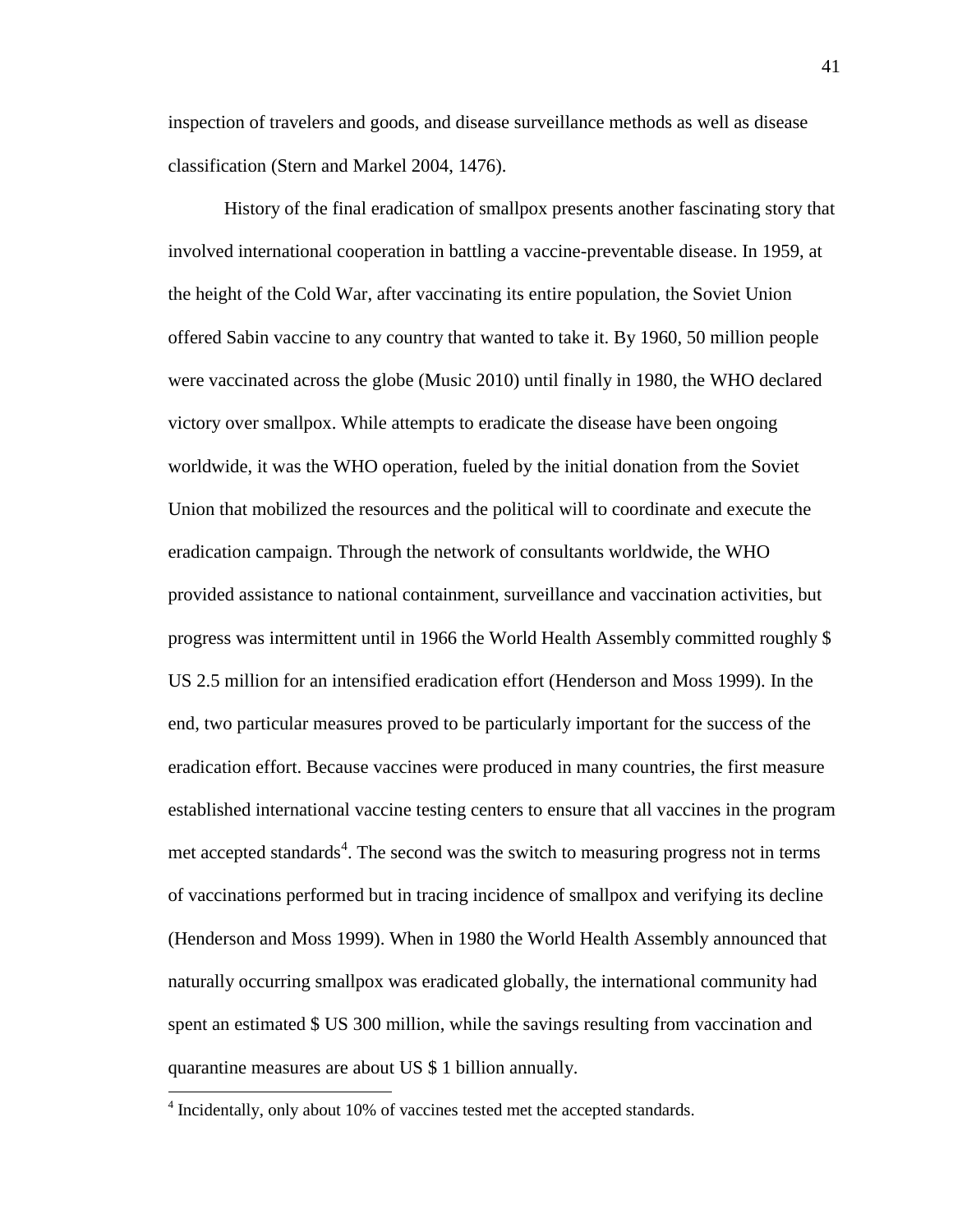The last two decades of the  $20<sup>th</sup>$  century gave rise to a number of ambitious global immunization initiatives. The Universal Childhood Immunization (UCI) initiative was launched by UNICEF and the WHO in 1984 and set a goal of achieving universal childhood immunization by the year 1990 by accelerating the EPI. When at the 1990 World Summit for Children UNICEF announced that the UCI 80% immunization target had been reached, the initiative was declared a success. And yet the averaged results did not reveal that coverage was not reached in 107 countries, that "national success can conceal major pockets of failure, nor that coverage rates may differ significantly between the six antigens" (Hardon and Blume 2004, 347). In the midst of 'donor fatigue' that set in after the UCI objectives were purportedly met, another immunization campaign was initiated in 1988 at the World Health Assembly with the aim of eradicating polio by year 2000. Even though polio was already included in the EPI vaccination schedule, this refocusing of the global communities' efforts to eradicate a disease entirely held a certain appeal for both the international health policy-makers and donors. This vertical, diseaseoriented approach achieved an impressive measure of success and by 2003, the majority of only 700 reported polio cases were from the six polio endemic countries<sup>5</sup> (WHO 2004). But at the same time, this success had an unintended consequence of diverting some international aid from other immunization efforts and health activities and at the global level, "shifted attention away from achieving equity in access to the six basic EPI antigens" by siphoning away donor funds (Hardon and Blume 2004, 348). Both the UCI and the Eradicate Polio campaigns resulted in further taxing the already overburdened system and skewing health services towards immunization campaigns, often aimed at eradicating a single disease, sometimes at the expense of other basic and preventative

 $\overline{\phantom{a}}$ 

<sup>5</sup> Nigeria, India, Pakistan, Niger, Afghanistan, and Egypt.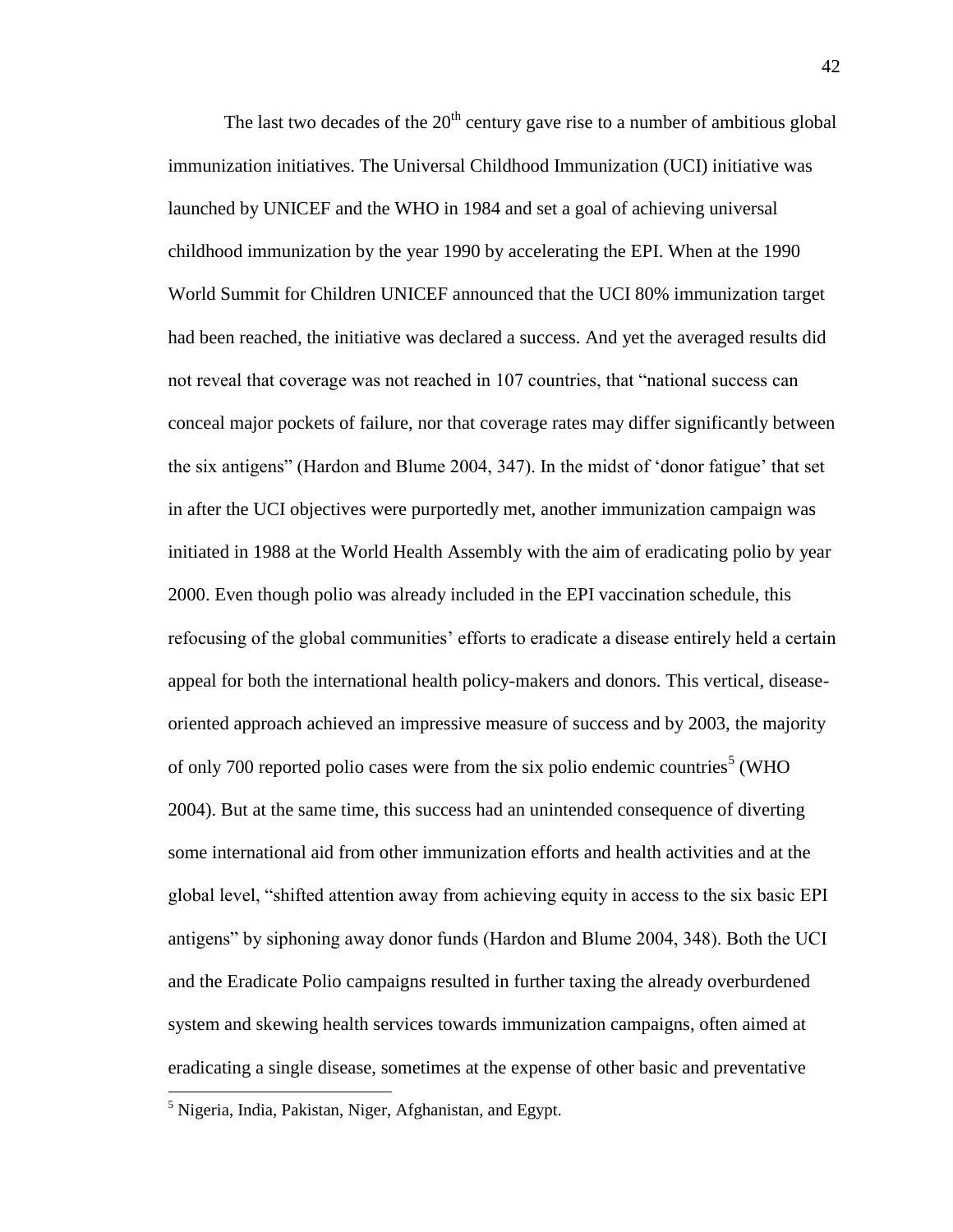health services. Another large scale global vaccine initiative, the Children's Vaccine Initiative (CVI) took shape in 1997 and aimed to encourage improvement of existing vaccines and to accelerate access to new vaccines to children in developing countries. It was formulated and promoted by senior UNICEF personnel and the Rockefeller foundation and later co-sponsored by the World Bank and UNDP. The initiative's launch caused considerable tension between various country donors to the UNICEF and WHO, as some felt that it again drew resources away from other underfunded vaccine programs and was "too focused on finding technological solutions for health problems in developing countries" (Hardon and Blume 2004, 350). While this initiative was not very successful in mobilizing needed resources, it did pave the way for the involvement of the multi-national pharmaceutical industry in new vaccine development by creating a potential for broader access to developing country markets.

After the Alma-Ata Conference and the resulting Declaration, the right-to-health ideology in global health underscored the need for preventive healthcare and strong health-delivery systems, but in the 1990s the paradigm shifted away from health as a right and increasingly to searching for a technological silver-bullet as an answer to health concerns. CVI emerged in the context where emphasis had shifted from viewing health as a right to considering it an investment and searching for the most cost-effective interventions. In that, CVI's approach echoed the WB 1993 *Investing in Health* report.

History is replete with triumphant accounts of vanquished plagues and conquered diseases, yet alongside them are numerous accounts of phenomenal failures of modern medicine and ineffective governance. Successful eradication of vaccine preventable diseases in the past has always relied on extraordinary international cooperation and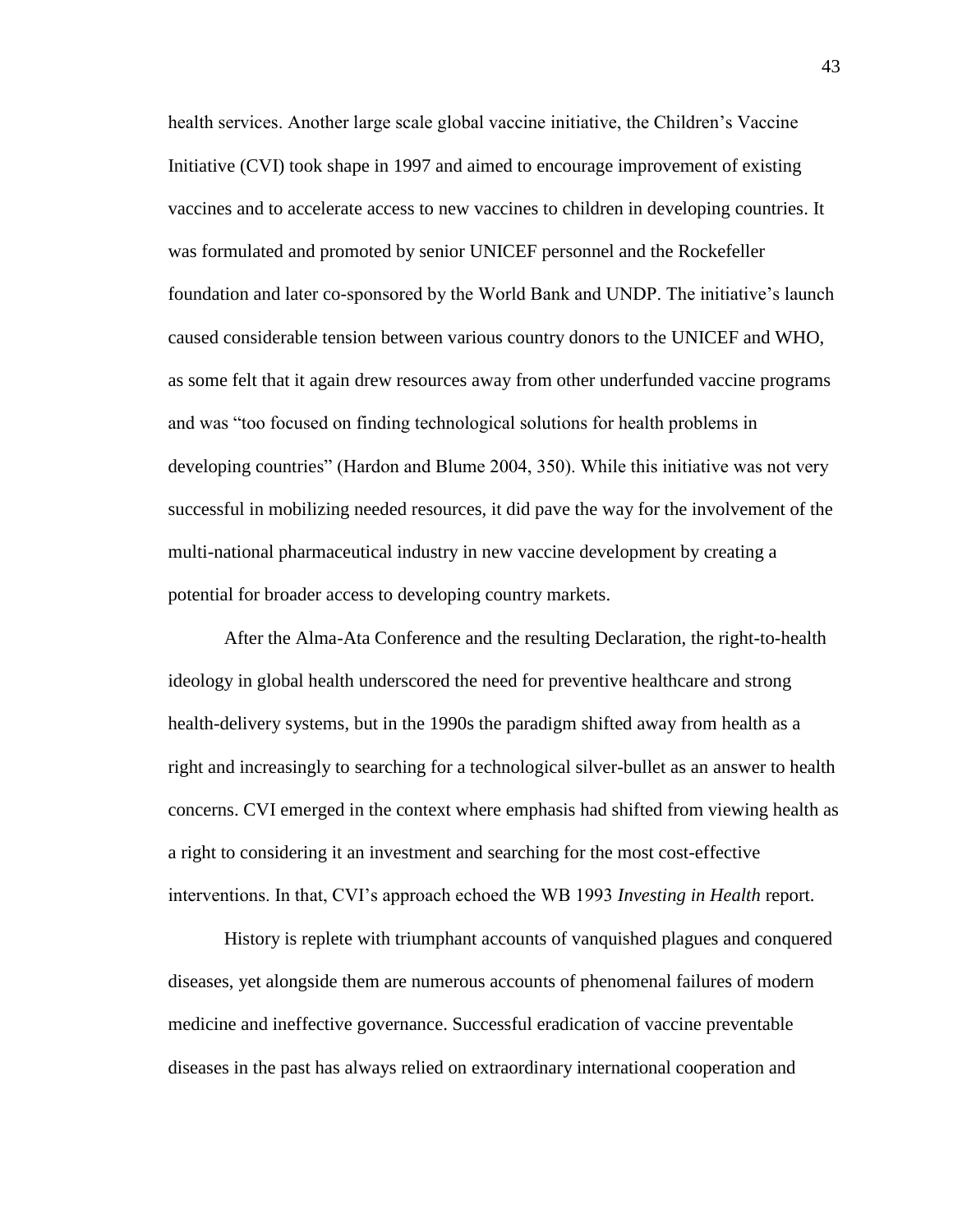initiative of the state powers, and commandeered significant financial resources as well as sound public health infrastructure. Reduction of child mortality, and 'halting' or 'reversing' the spread of major infectious diseases remain among the goals presented in the UN Millennium Declaration. The pace of progress in improving health services worldwide has been uneven, and accounts of successful alleviation of the diseases' burden abound alongside records of stagnant rates of improvement, while the elusive goal of *universal* immunization remains out of reach (World Bank 1993; WHO 2005). The United Nations estimates that a child born in a developing country is 13 times more likely to die within the first 5 years of his or her life than a child born in a developed country (UN 2008).

Benefits to immunization are not confined to preventing disease in single individuals alone. One of the unique properties of immunization is derived from the fact that for many vaccine-preventable diseases (smallpox, diphtheria, measles, polio), benefits for the population accrue when a large proportion of it is immunized (Blume et al. 2013). Because of that, effective organization of immunization programs is paramount.

Vaccines, as any other pharmaceutical product, are at the intersection of science/technology and markets; like any other commodity, they cross state borders, carried across by the geopolitical currents of the world economy. But unlike most of the commodities, vaccine are a rare and 'imperfect' commodity and vaccine trade relies heavily on public procurement from private suppliers, both by individual governments and agencies such as UNICEF (Batson 2005) and PPPs like Global Alliance for Vaccines and Immunization (GAVI). Additionally, such agencies are not the end users of the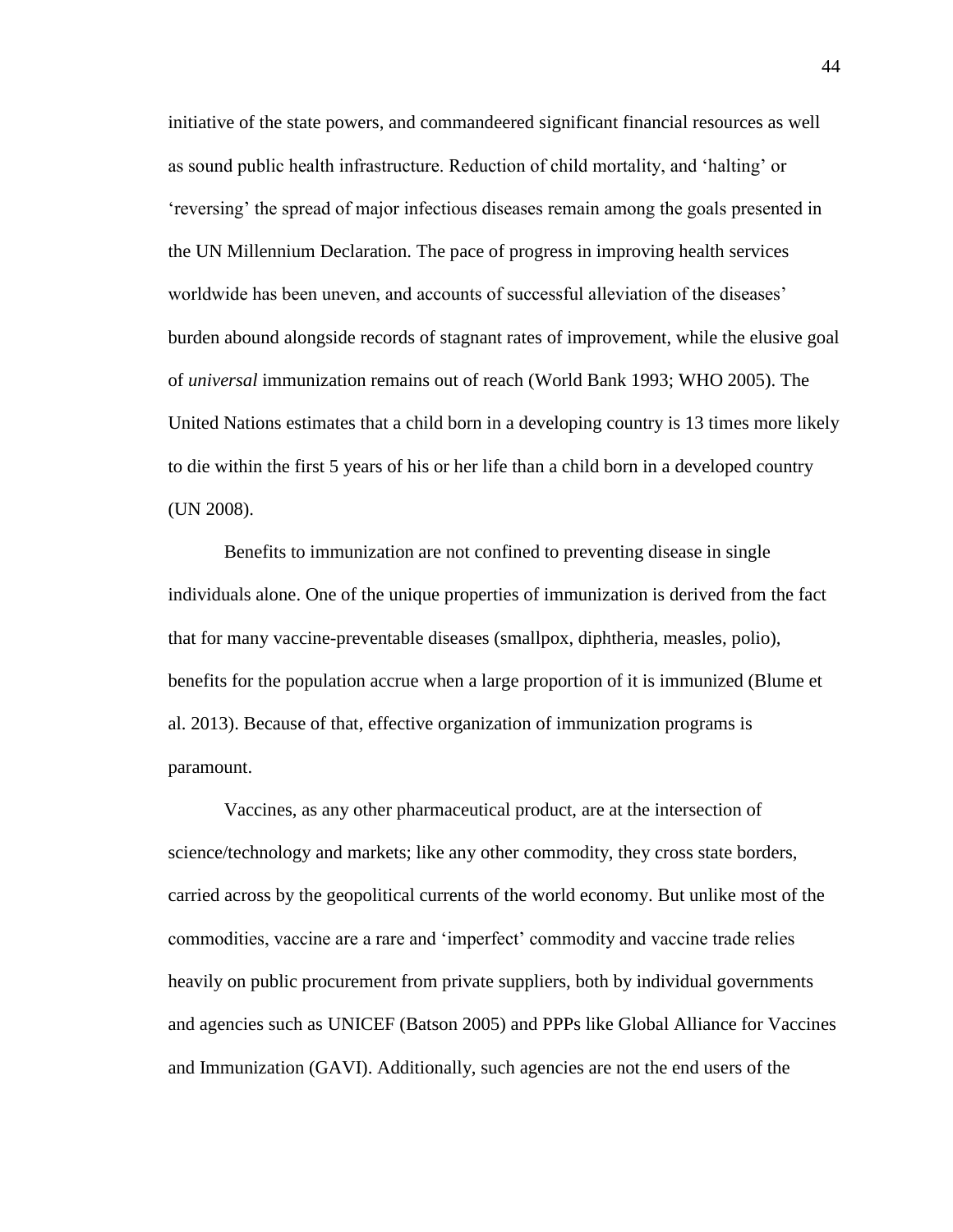vaccines, but rather acquire them for distribution and administration, making the vaccine market inherently 'imperfect' in economic terms. To paraphrase Lakoff (2006), the one who procures vaccines is not the one who consumes them, and the one who consumes them is often not the one who pays for them. Both of these factors create a unique situation on the demand side of vaccine trade, by instituting multiple regulatory barriers to entering the market, *and* simultaneously creating a more stable demand in an otherwise unstable market.

Historically, most of the complex research and development that went into vaccine production has been carried out in research laboratories funded publicly and supported by government grants (Milstien and Candries 2002; Basu 2003; Srinivas 2004). Vaccine production, however, is rarely carried out in government funded facilities, and the major vaccine producers are either divisions of global pharmaceutical houses or private firms that were able to capitalize on the existing infrastructure and develop process capacities. As Stern and Markel (2004) and Milstien and Candries (2002) indicate, however, instead of bringing the positive results of competition and lower costs, this shift of vaccine production into commercial hands resulted rather in a marked drop in the number of pharmaceutical companies producing vaccines worldwide *and* continually rising costs. Vaccines, when compared with other pharmaceuticals, are not a highly profitable business (Kremer and Snyder 2003). Tiered pricing allows vaccine manufacturers to sell at different prices, with lower prices ensured by bulk procurement for the developing countries and higher prices levied in the industrialized markets to ensure higher returns that allow manufacturers to recover costs of research and development and earn a profit ( Buse and Walt 2000a; Batson 2005). Combined with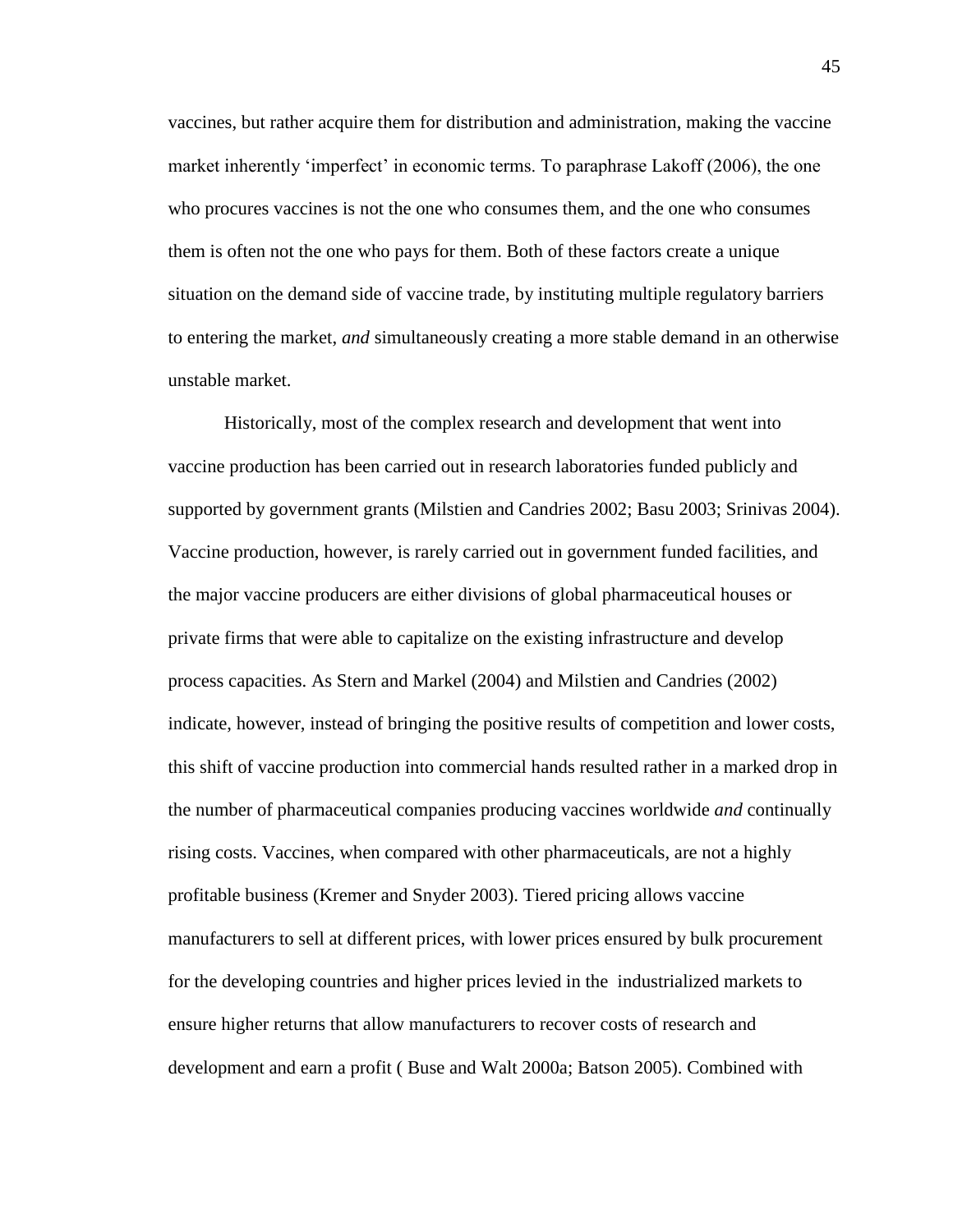diverging lines of production, tiered pricing, and increased liability costs and regulatory oversight, the global vaccine market has seen a reduction in numbers of vaccine manufacturers. In part, the diminished ranks of vaccine producers is a function of the latest wave of consolidation in the pharmaceutical industry, which since the 1990s has witnessed a sweeping tide of mergers and acquisitions (Busfield 2003). But there is also indication that the global production capacity for vaccines has been reduced as well, with some major manufacturers phasing out the production of traditional vaccines or abandoning the vaccine market altogether and evidence of dwindling of the excess capacity or stockpiles of routine vaccines to points of shortfall (McKinney and Jarrett 2002; Plahte 2005; Milstien et al. 2006).

## **Double Movement**

In my examination of global governance structures and mechanisms I adopt the concept of 'double movement' first articulated by Karl Polanyi in his 1944 probing critique of market liberalism (Polanyi [1944] 1957). Poignantly relevant today, Polanyi's study of subordination of society to the principles of self-regulating markets in  $19<sup>th</sup>$ century England documents the two "organizing principles in society" (Polanyi [1944] 1957, 132.).' The first is the "principle of economic liberalism, aiming at the establishment of a self-regulating market" and the other one is the "principle of social protection aiming at the conservation of man and nature as well as productive organization" (Polanyi [1944] 1957, 132). Each of these principles sets particular institutional aims, and each benefits from the support of definite social groups. The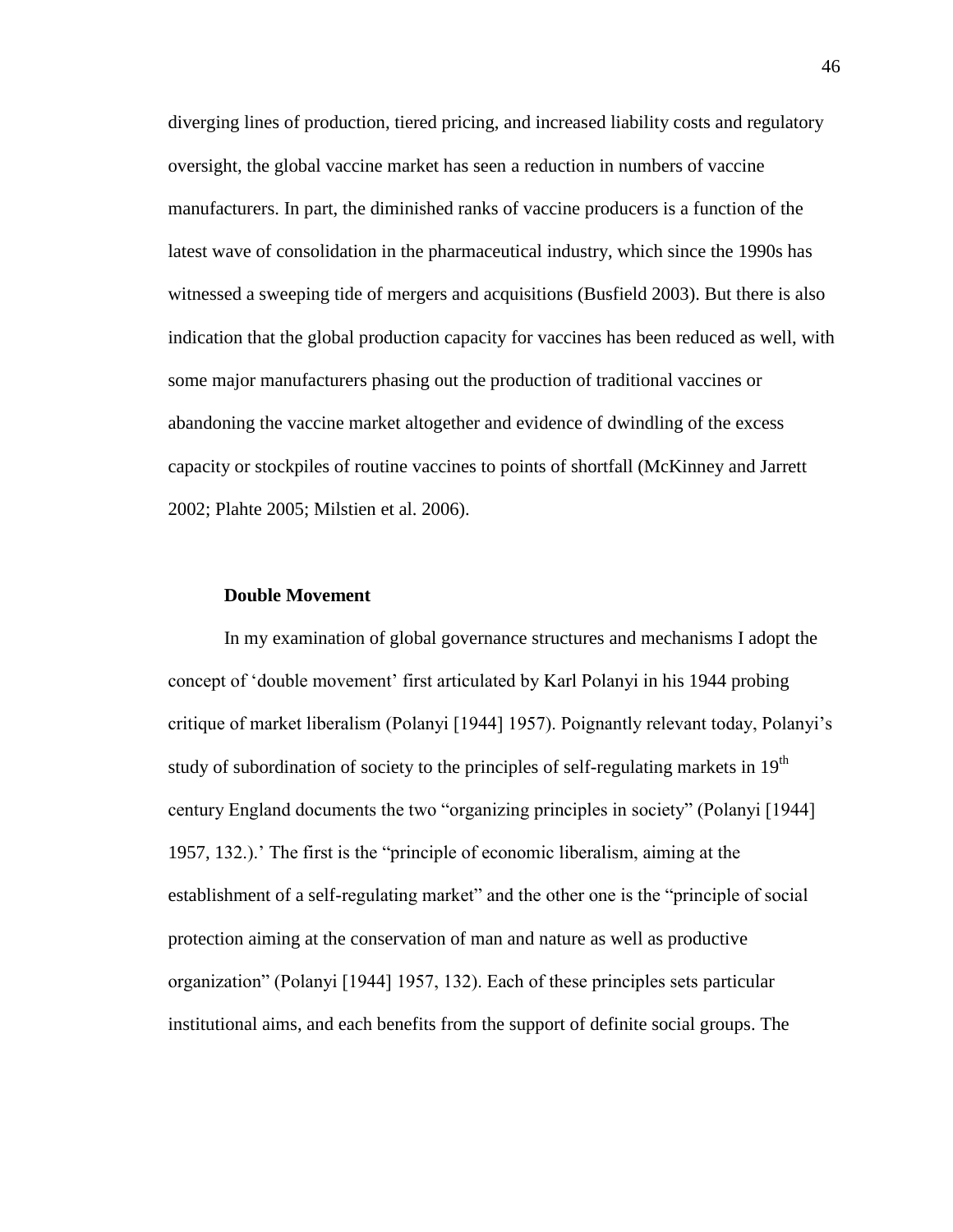resulting 'double movement' between the self-regulating market and social protection results in waves of institutional innovation.

While writing the *Great Transformation*, Polanyi ([1944] 1957, 142) stated that in retrospect, "our age will be credited with having seen the end of the self-regulating market." Ironically of course, in the same year, 44 countries sent their delegates to Bretton Woods, New Hampshire to inaugurate the institutions that eventually buttressed the architecture of *neo*liberalism and championed the resurgence of *laissez-faire* capitalism at the close of the century.

Conceptualizing neoliberal globalization as a manifestation of Polanyi's double movement underscores the rift and the tension between the two organizing principles in society -- the self-regulating market and social protection. Silver and Arrighi (2003, 347) argue that the "movement toward allegedly self-regulating markets (now masquerading under the label "globalization") has called forth a countermovement of protection from the disruptions caused by intensifying worldwide competition for capital and markets."

For Polanyi ([1944] 1957, 134), the 'catastrophe' that was the social history of the  $19<sup>th</sup>$  century lay in the triumph of  $19<sup>th</sup>$  c *laissez-faire* capitalism clashing with the movements of social protection in society to produce profound institutional strain, which was further compounded by ferocious class struggle. The principle of self-regulating markets not only shaped the production processes, but also sought to commodify labor and land – "no other than the human beings themselves of which every society consists and the natural surroundings in which it exists" ([1944] 1957, 71). Application of the doctrine of the self-regulating market to the economic as well as the political sphere resulted in subordination of "the substance of society itself to the laws of the market"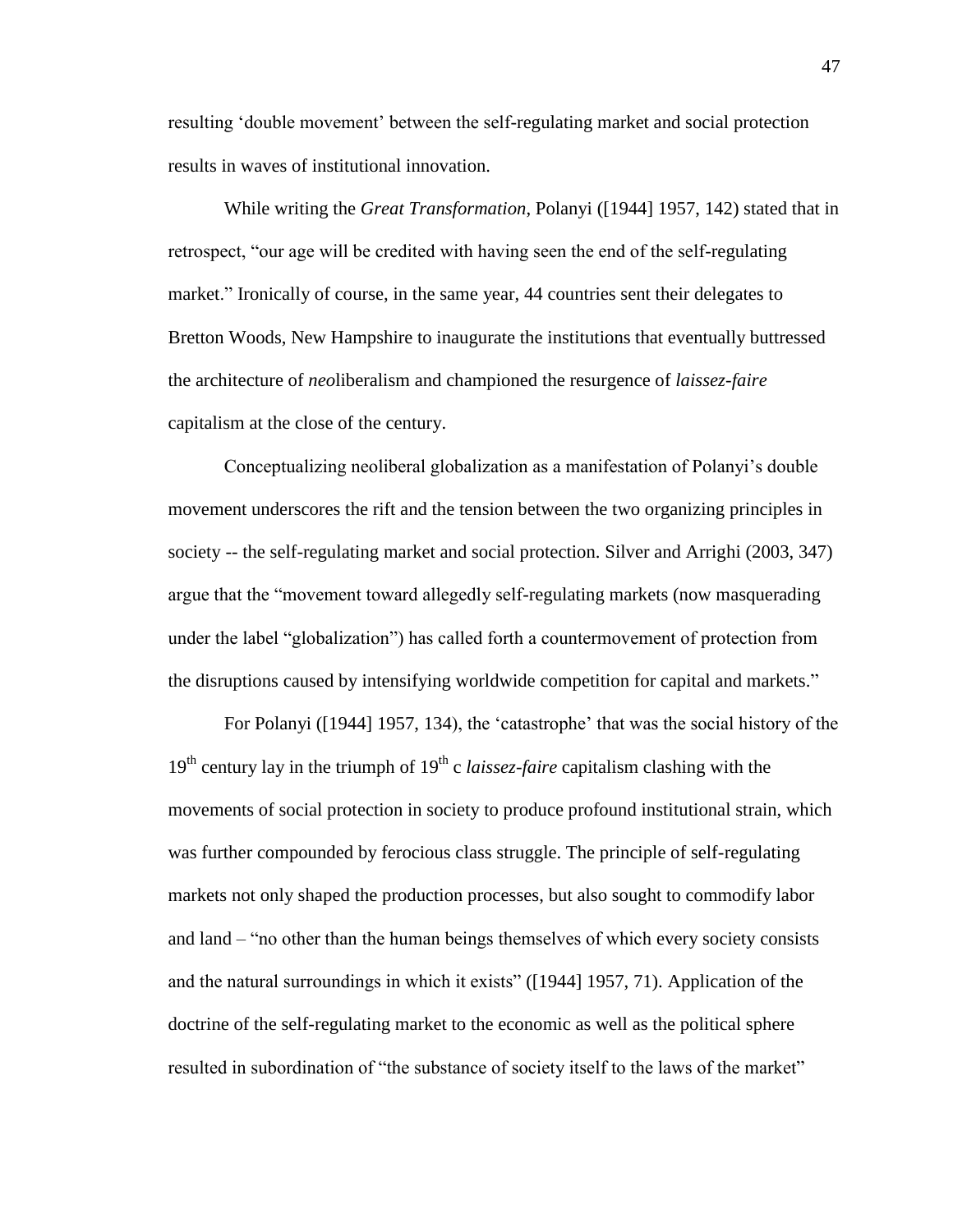([1944] 1957, 71). Because, Polanyi argues, both land and labor are fictitious commodities, whose utter subordination to the market logic would result in nothing short of "the demolition of society", an opposition to the all-penetrating principles of the market-controlled economy arose to resist it and for society to "protect itself against the perils inherent in the self-regulating market system" ([1944] 1957, 73-76).

A curious paradox however, is that according to Polanyi, while the *laissez-faire* economy was unquestionably the product of "deliberate state action" ([1944] 1957, 141), subsequent measures that sought to restrict it were spontaneous. The anti-*laissez-faire*, or collectivist trend in English public opinion seemed to appear subsequent to the actual state legislation that effectively restricted unfettered market rule, rather than preceding it. In Polanyi's own words, the "legislative spearhead of the countermovement against a self-regulating market as it developed in the half century following 1860 turned out to be spontaneous, undirected by opinion, and actuated by a purely pragmatic spirit."

In Philip McMichael's (2000a) extrapolation of Polanyi's argument, the contemporary neoliberal attempt to impose market rule requires an institutional strategy. That strategy is very different from the  $19<sup>th</sup>$  century reality, and "expresses itself in the active decomposition of those social forms through which capitalism emerged and matured, namely, wage-labor and the nation-state" (McMichael 2000, 674). This decomposition of the nation-state in turn, manifests itself in the gradual shifting of the locus of power above and below the territorial state (Mittelman 2000) and the emergence of new institutional forms that in various configurations seek to take on the roles previously fulfilled by states and, in effect, changing the mode of state authority.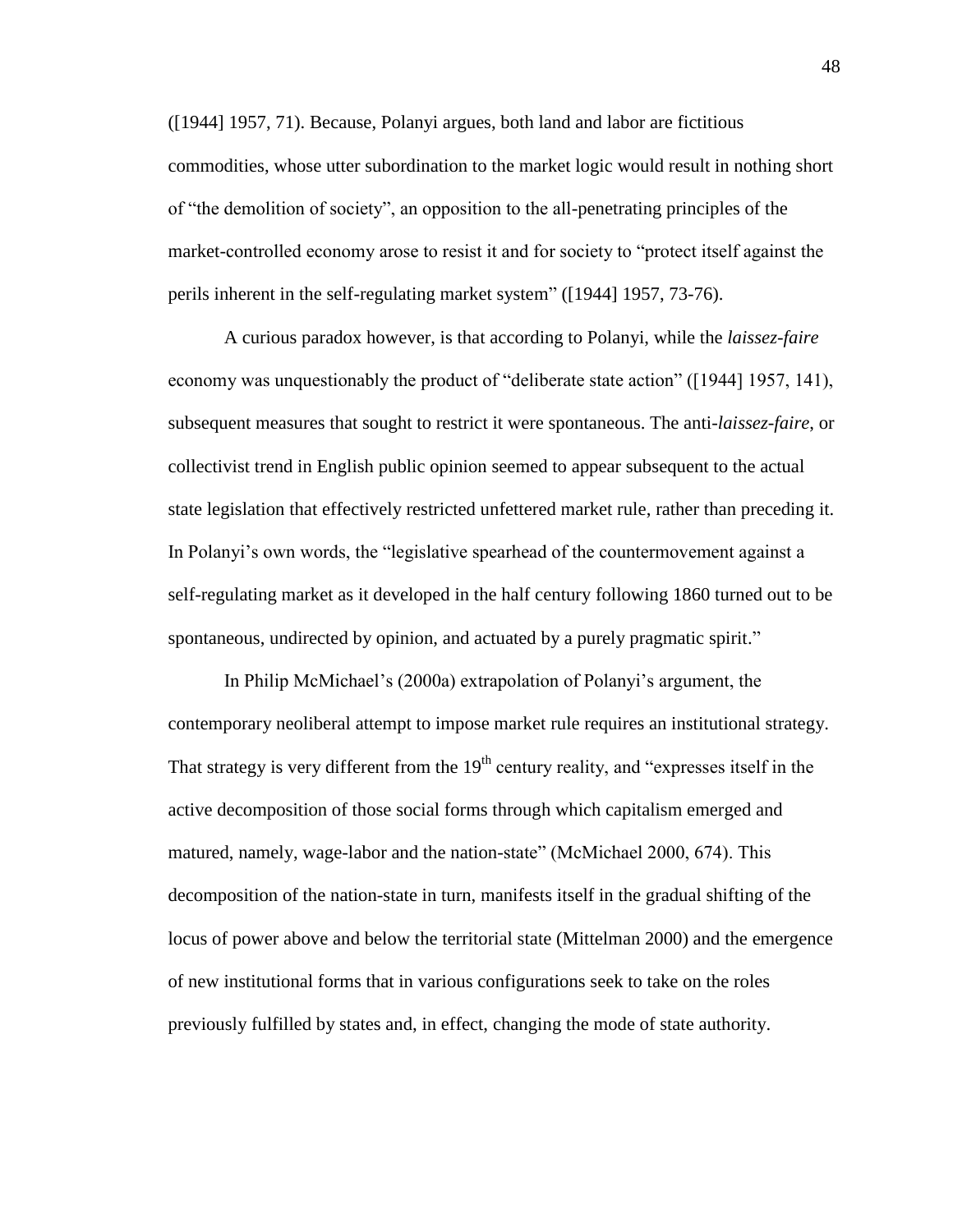I argue that Polanyi's conceptual framework offers analytical tools to understand all of the core features of neoliberal globalization (McMichael 2000), from global market-led ideology to implementation of market-oriented policies by hegemonic states, multilateral agencies, TNCs and financial institutions, to, finally, countermovements contesting market rule. Moreover, I suggest that the concept of double movement can serve as a springboard for a thoughtful examination of contemporary institutional forms that are able to embody both of the principles *simultaneously*. By bringing the conceptual tools afforded to a critical reading of globalization, I examine the 'hybridization of governance mechanisms' (Dodgson et al. 2002) through the prism of 'double movement' (Polanyi [1944] 1957) and argue that the tug of war between the two organizing principles of global market expansion and social protection gives rise to institutional innovation. By examining these new institutional forms – Public-Private Partnerships (PPPs) – I offer a conceptual blueprint for understanding the reconfiguration of governance space in global health and the 'transnational spaces and actors' (Sassen 2004).

I suggest that PPPs, as institutional forms, belong functionally to the systemic realm of structures and processes that undergird the global expansion of capitalist mode of production and yet simultaneously fulfill some of the anti-systemic goals that aim to mitigate its disastrous consequences. Embodying both the principles of market expansion and social protection, these hybrid organizations present a paradox of contemporary global governance.

In this dissertation, I undertake an investigation of global governance structures and mechanisms through which global governance is accomplished. If the roles of the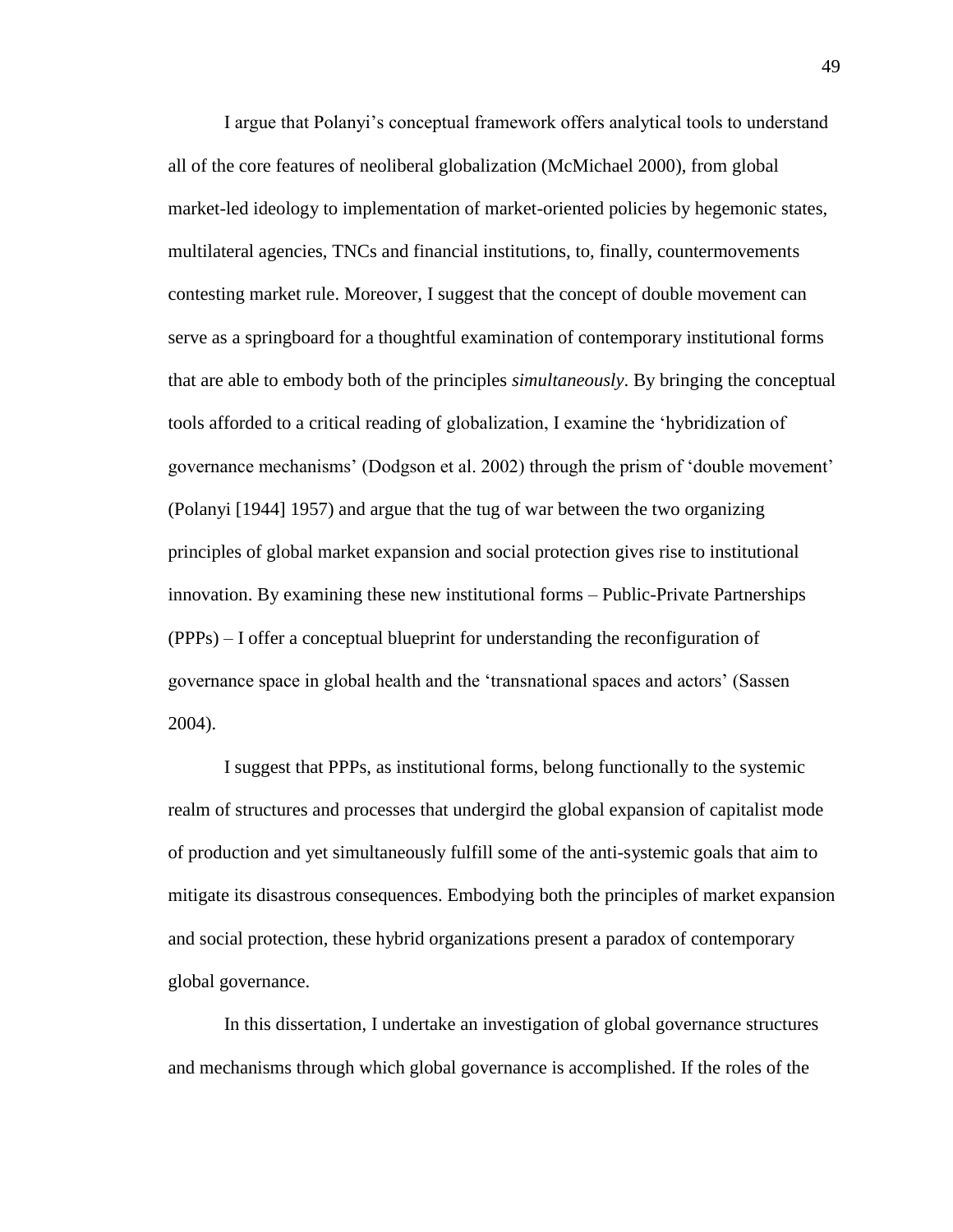state and non-state actors in contemporary global governance are the foci of theoretical significance, it is only appropriate to investigate a field in which the states, as well as systems of states, have historically played a crucial role and which are most affected by contemporary globalization processes. Therefore, I conduct a sociological investigation of institutional innovation and mechanisms of global governance by focusing on the ways in which individual states, for-profit corporations, non-profit corporate structures, societies, inter-governmental organizations and, ultimately, the entire global system, manage the distribution of technologies and products that help avoid vaccine-preventable diseases. In global political economy and comparative-historical sociology alike, any investigation of such scale must account for "histories of authority, power, knowledge and the geopolitical economy of the world as a system integrated by a set of networks specific to modern capitalism" (Böröcz 2009, 30). Only a truly critical understanding of the mechanisms of global governance and the relations of power that underpin them can help transform "the very foundation upon which ever-changing forms of political domination rest" (Soederberg 2006, 161). In my investigation, I adopt a global political economy approach and situate my investigation in the historical and political context in which global governance is carried out. I question the normative understanding of globalization as a natural, teleological (Cerny et al. 2005) and benign process of continuous expansion of global capitalism. I embrace the assertion that health is embedded in social relations of power (Labonte and Torgenson 2005; Navarro 2007) and offer an empirical investigation of these vectors of power connecting the various actors engaged in global governance of vaccine preventable diseases.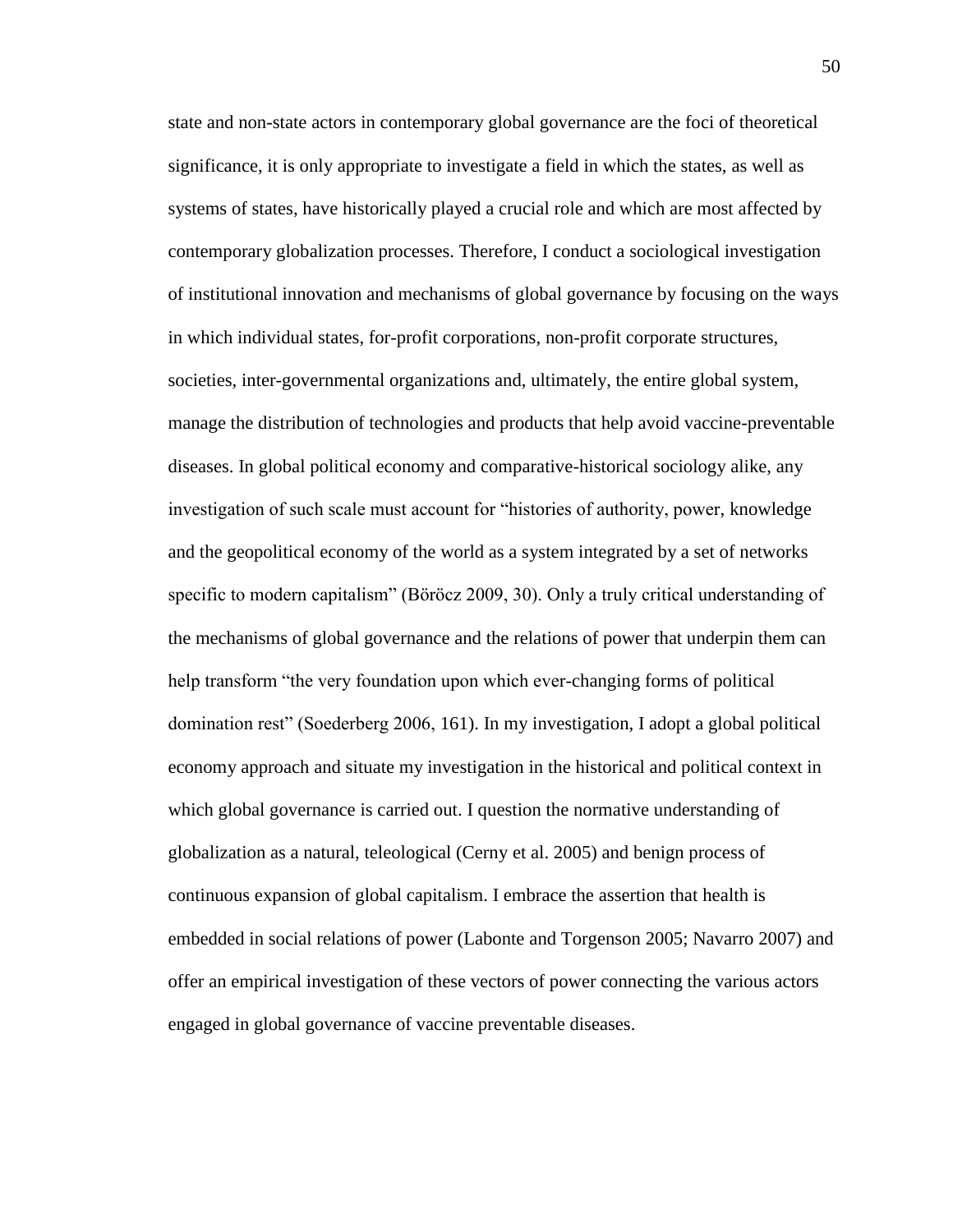Chapters II and III focus on the issues of power and authority accorded to and wielded by a prominent new player in the field of global health governance – GAVI - and the current mechanisms of the global governance of vaccine-preventable diseases. I examine its structure as an institution, its mission and objectives, and its strategic alignments with the pharmaceutical industry and donor-states as well as institutional shifts and the relocation of governance functions between the state and non-state actors in the decade since GAVI's founding. I document this through systematic analysis of the following records for each year from 1999 to 2010, totaling approximately 200 documents, listed in Appendix 1:

- Proto-Board and Board meeting minutes;
- Meeting minutes for the following Committees:
	- Investment Committee,
	- Programme and Policy Committee,
	- Governance Committee.
	- Executive Committee,

 $\overline{\phantom{a}}$ 

- Audit and Finance Committee,
- Evaluation and Advisory Committee.

To further investigate this new topography of vaccine-preventable disease

governance, in Chapters IV and V, I turn to an empirical examination of the networks of vaccine trade between countries in the period from  $1996<sup>6</sup>$  to 2010. Documenting the overall structure of the networks of vaccine trade allows me to address the systemic features of the network of countries and serves as a starting point for a deeper examination of geopolitical patterns that emerge. Putting to the test the neoliberal argument that extoll the equalizing forces of the market, I assess the changes in countries'

<sup>&</sup>lt;sup>6</sup> The 1995 inauguration of the WTO included the signing of a smaller and a controversial 'side deal' - the Trade Related Aspects of Intellectual Property Rights (TRIPS) Agreement, which serves as an instructive starting point as it intensified the subsequent clash of the "horizontal trade regime and the vertical human rights regime" (Fidler 2003, 288).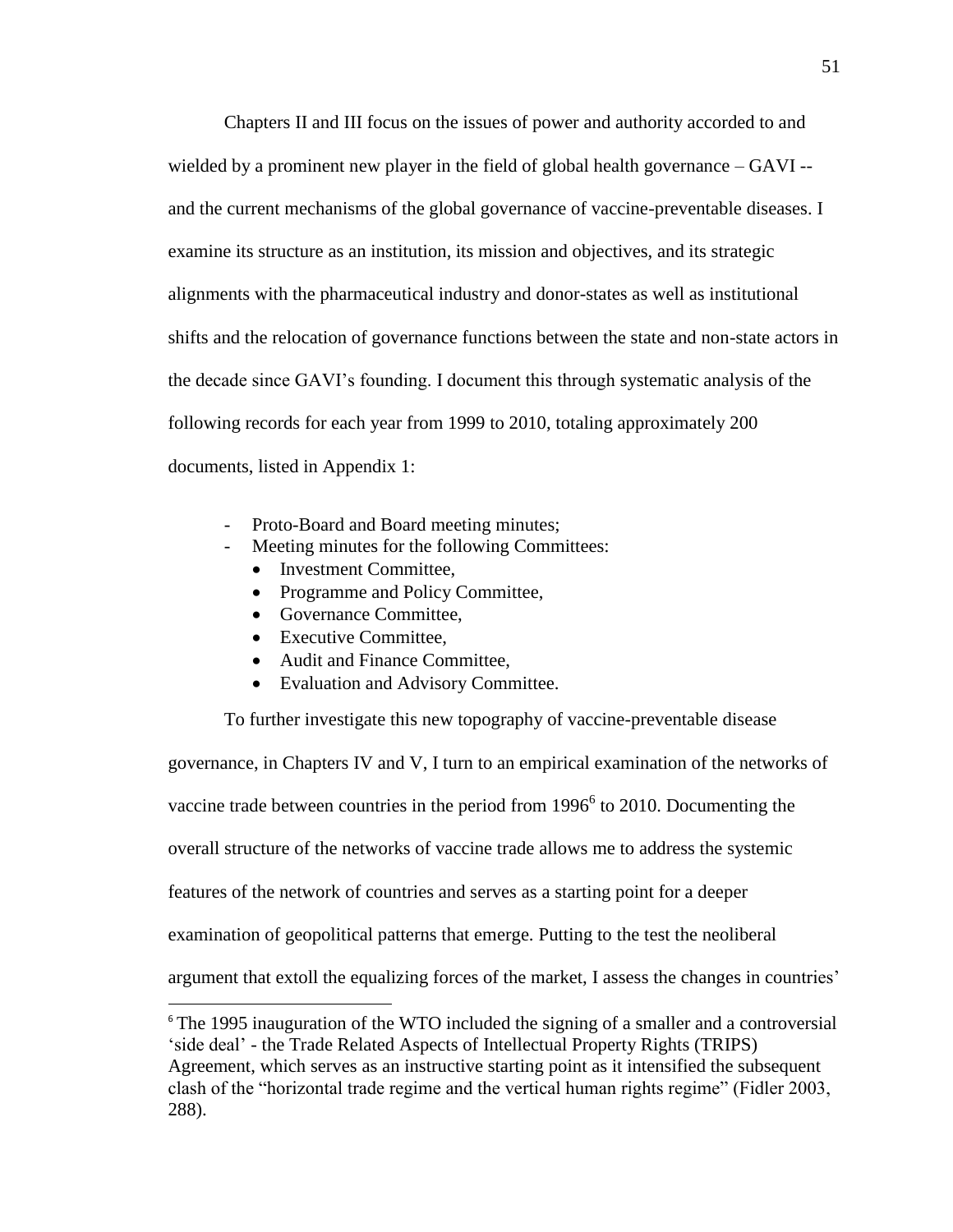industrial capacity for vaccine production overtime. Furthermore, I empirically examine Giovanni Arrighi's (2003) 'industrial convergence' hypothesis to explore the question of whether a country's industrial development necessarily translates into reduced inequalities for its population. Using India as a case study, I examine the socio-historical and geo-political context of its industrial development against the backdrop of its public health situation and focus on the rift between capital accumulation and state decision making in order to specify the vectors of global influence that give shape to the dynamics of global health governance in a national context.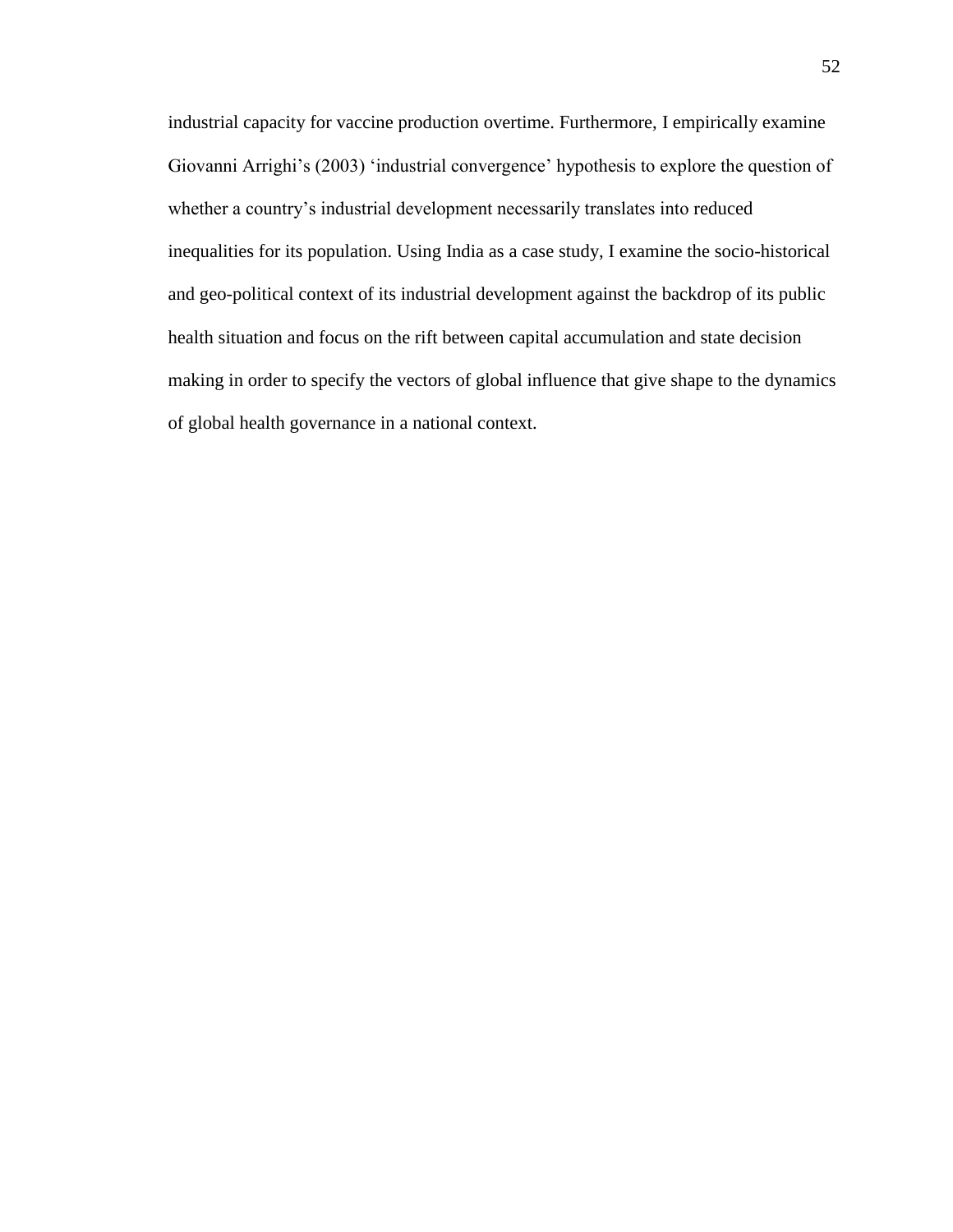### **Chapter II**

# **HYBRIDIZATION OF GLOBAL HEALTH GOVERNANCE STRUCTURES AND GAVI**

### **Private Public Partnerships**

The 1990s witnessed an explosion in the numbers of global PPPs involving collaborations between corporate and public sectors in fields as diverse as health, construction, environment, airspace, hospitality, and food security. Inge Kaul (2006, 219) reports that in the two decades following the mid-1980s, the number of these global partnerships has risen from fifty to at least four hundred. Understandably, this proliferation is reflected in the literature. Multilateral organizations advocate PPPs as instrumental to rapid development in the Third World (USAID 2002). They tend to confine their analysis to reporting the PPPs' achievements and are often funded or commissioned by development agencies as promotional material (Miraftab 2004). There has been a proliferation of explorations of PPPs' 'effectiveness' in terms of their specified goals (Muraskin 2004, Buse and Harmer 2006), multiple definitions of what constitutes a public-private partnership (Buse and Walt 2000a) and exhaustive operating typologies classifying their characteristics (Kaul 2006).

Some accounts document the global PPPs' emergence and achievements, but also examine the factors that have led to the convergence of public and private actors in global health. Ken Buse and Gill Walt<sup>7</sup> (2000a; 2000b) for instance, offer an insightful analysis of the trends of collaboration between multilateral agencies, financial institutions and commercial entities and cite as their causes generic factors such as globalization and

 $\overline{\phantom{a}}$ 

 $<sup>7</sup>$  Both are affiliated with the London School of Hygiene and Tropical Medicine.</sup>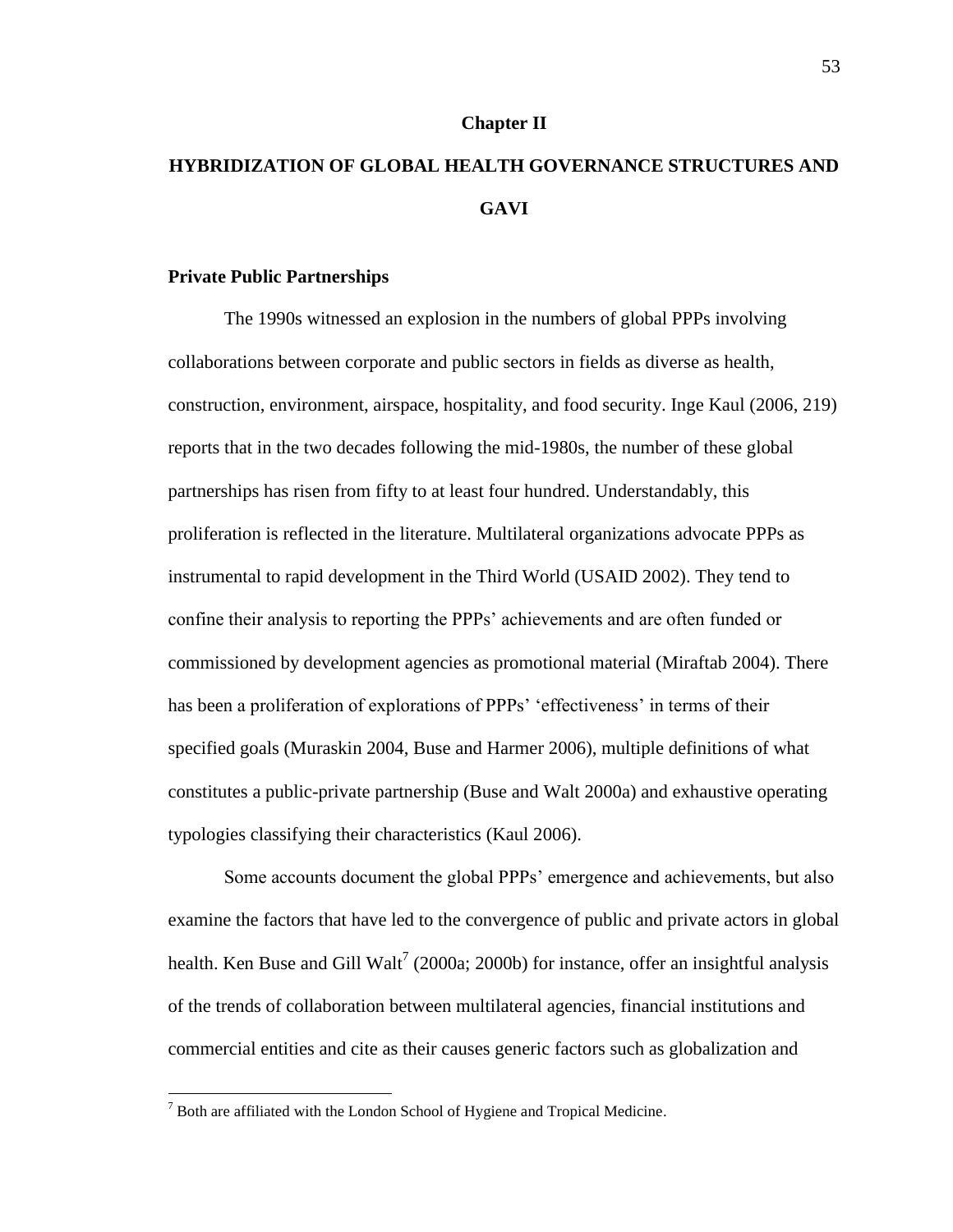disillusionment with the UN agencies and issues specific to the global health, such as market failure (Buse and Walt 2000a). Buse and Walt (2000a, 550) advance the definition of PPPs that is most commonly used in the global health arena, and define PPPs as

a collaborative relationship which transcends national boundaries and brings together at least three parties, among them a corporation (and/or industry association) and an intergovernmental organization, so as to achieve a shared health-creating goal on the basis of a mutually agreed division of labour.

These authors also examine the factors that motivate the UN agencies, for example, to enter into global PPPs as an opportunity to harness private sector strengths and secure financing, confer legitimacy and authority and ultimately, allow them to fulfill their mandate. Likewise, industry's interests include the potential for increased influence in the global arena and at the national level, direct financial benefits, increased legitimacy and enhanced image promotion and corporate citizenship (Buse and Walt 2000a). Other studies examine PPPs from a standpoint of what 'partnership product' (Kaul 2006) they provide and offer normative interpretations suitable for policy-makers designing a brand new PPP. Ultimately though, for studies like these, the guiding question that underpins their examination of global health PPPs is whether they are actually 'beneficial to health' (Buse and Walt 2000b).

Judith Richter (2004) critiques the portrayal of PPPs as a 'win-win' scenario where all partners cooperate for mutually beneficial gain without much reflection on the ideological nature of the framework that underlies this policy paradigm. Richter points out that one feature not commonly discussed in the literature is what distinguishes PPPs from other interactions. For her, it is the 'shared process of decision making' – the very same feature that makes PPPs problematic. She argues instead, that there are safer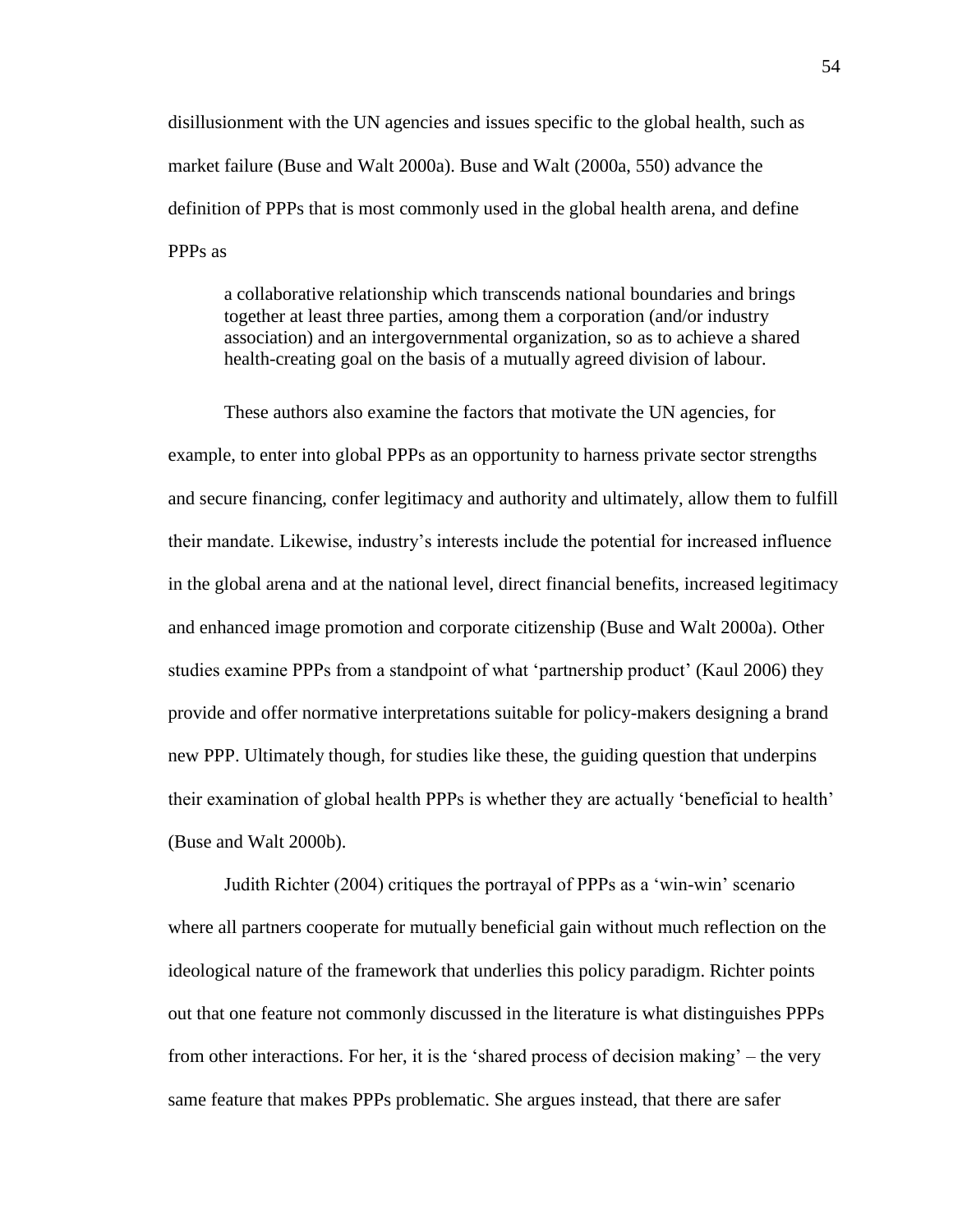alternatives to fulfilling the "core mandate in the international health arena: the protection, respect, facilitation and fulfillment of people's fundamental right to the highest attainable standard of health" (Richter 2004, 43).

Faranak Miraftab (2004, 89) takes this logic even further in suggesting that in the context of the third world's "wide socioeconomic gaps and decentralizing states, where central governments often have neither the will nor the ability to intervene effectively, PPPs are free to operate as the 'Trojan Horses' of development." He argues that there are conceptual inconsistencies that underlie PPPs which often lead them to deliver results opposite of what is intended and in effect, "enables their effective operation as a form of privatization, advancing the interests of the private sector and the market under the banner of sharing power with the poor and the state" (Miraftab 2004, 89). Incidentally, David Harvey (2005, 177) invokes the same metaphor in his discussion of the role that NGOs play in the spread of neoliberalism, and suggests that NGOs "stepped into the vacuum of social provision left by the withdrawal of the state from such activities" and in some instances have helped accelerate further state withdrawal.

In my analysis of GAVI, I propose a move beyond this dichotomy that views PPPs as either benign agents of progress or clandestine proxies for neoliberalism. I argue instead that paradoxically, PPPs like GAVI embody both the principle of market expansion and social protection (Polanyi [1944] 1957) *simultaneously.* GAVI's organizational structure and institutional aims are of a hybrid nature. Its philanthropic goal is to save lives and to prevent diseases by introducing new and underused vaccines – an explicit goal GAVI achieves. But PPPs also attempt to "integrate state decisionmaking into the dynamics of capital accumulation and the networks of class" (Harvey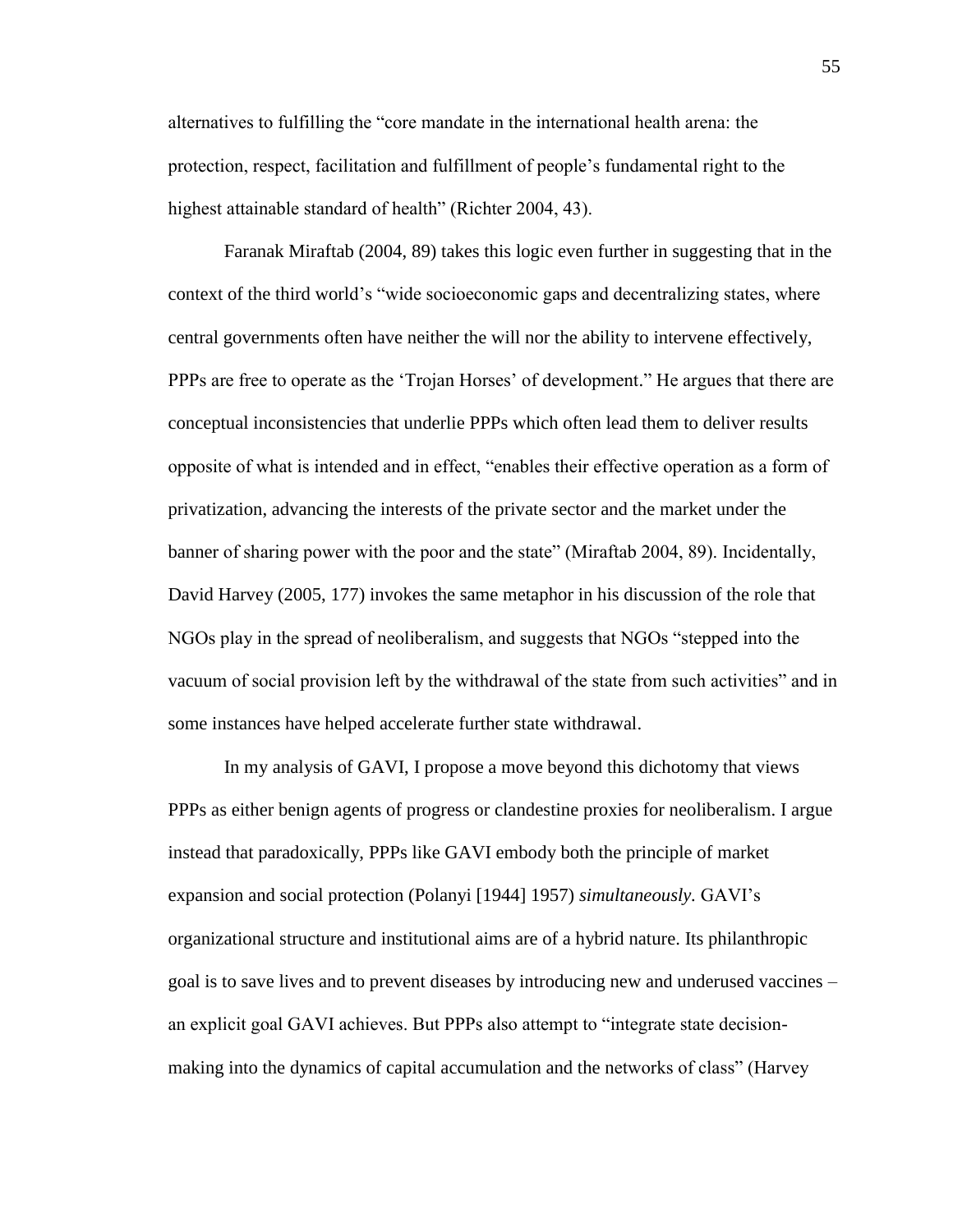2005, 76). It operates from within the institutional global order of neoliberalism, making use of its structures and resources, and accepting market-led ideology. Because GAVI offers resources to some states in form of vaccines, financing, or health-system strengthening, it is able to exert influence on their domestic health policy, finances, and even pharmaceutical industry prospects. However, I argue that because these PPPs are also private entities who navigate the global financial markets and are beholden to their donors, stakeholders, and the pharmaceutical industry partners, they do indeed balance their philanthropic objectives with market-driven accountability. Collaborating with the pharmaceutical industry to further its philanthropic objectives, GAVI mediates the industry's and the market's pull by effecting state legislations and determining public policies. My empirical investigation captures this balancing act by documenting the vectors of influence and power that the global health PPPs both exert and are subjected to in the institutional entanglement with states (donors as well as aid recipients), multilateral agencies, and the pharmaceutical industry. I argue that in their totality, these vectors of power constitute mechanisms of influence that are functionally different from traditional market and industry pressures or 'soft' unenforceable rules of traditional multilateral organizations. And finally, rather than uniformly undermining the authority of the state, PPPs such as GAVI, forge new paths of applying pressure and power as the multitude of state and non-state actors work sometimes together, sometimes at cross-purposes in these partnerships.

A highly influential Commission on Global Governance (CGG) characterizes the new significance of PPPs as "networks of institutions and processes… that enable global actors to pool information, knowledge and capacities to develop joint policies and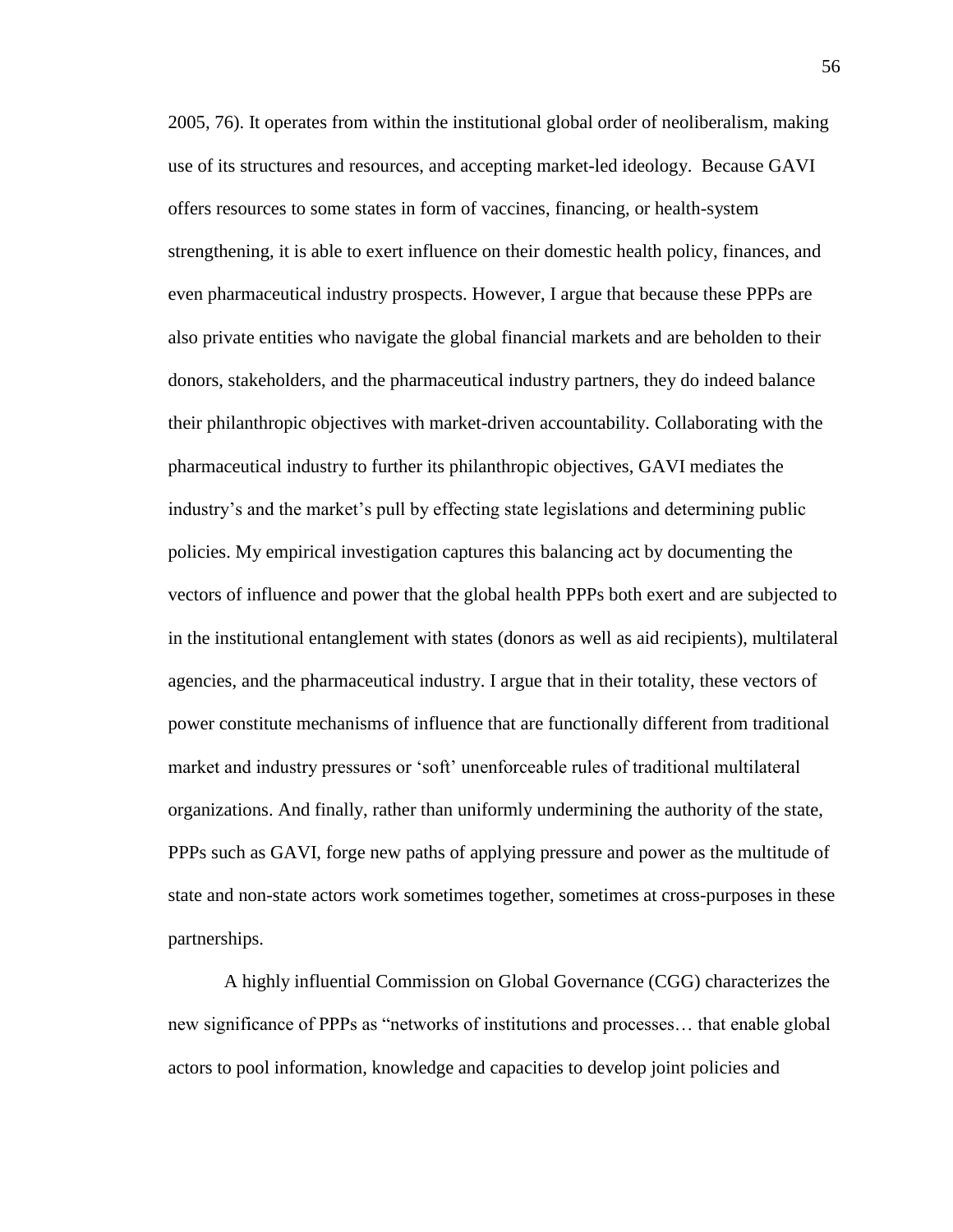practices on issues of common concern" (CGG 1995, 15, quoted in Soederberg 2006, 19). While useful in that it offers a network metaphor, this definition lacks a critical rigor required for explicating the relations of power within these 'networks of institutions and processes.' In fact, the very term 'partnership' conjures up an image of equitable pooling of resources and a democratic process of decision making, quite in line with the CGG definition above. But surely, the power dynamic between GAVI and Zambia, for instance, is very different from that between GAVI and the WB, both in the direction of the power vector and in the type of power exerted. Borrowing loosely from the conceptual toolbox of the GCC/GPN tradition, I prefer viewing GAVI as a network of "relational processes and structures in which, and through which, power is exercised" (Dicken et al. 2001, 92). Additionally I build on the insight of conceptualizing network links as *pipes* enabling both information and resource flows. Jason Owen-Smith and Walter Powell (2004, 5) point out the strategic benefits of positions of actors in networks "at the confluence of information and resource flows." I suggest that such confluence invest the actors not only with benefits, but with power to coerce and influence other actors in less 'advantageous' positions. Power thus, can be conceptualized as both the structural and the relational capacity within the network of GAVI partnership, of any actors to consistently influence other actors in their own interest.

In my discussion of GAVI processes, I use the concept of *multi-nodal politics* as a lens to understand coalition building, as well as other forms of 'politicking,' introduced by Philip Cerny (2005) and colleagues in their examination of globalization processes. The strategy and tactics they discuss describe the organizational flexibility that is required to navigate the intertwined globalizing domains: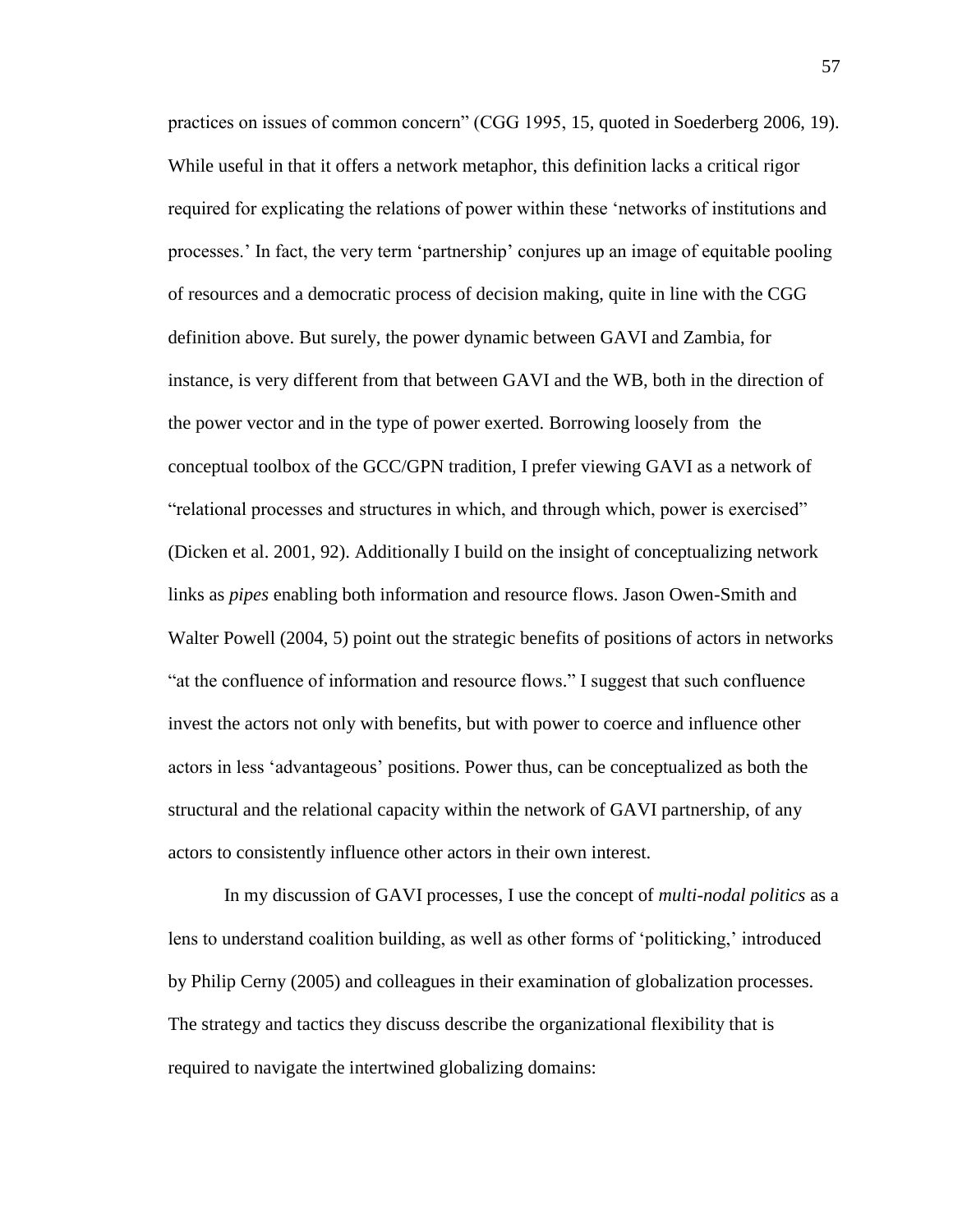Groups and political entrepreneurs must be able to operate – and effectively to coordinate the actions of themselves and others – at all the levels of multi-level governance, navigating effectively back and forth among them. They must be able to organize locally, regionally, nationally, and globally. They must be in a position to negotiate cooperative arrangements both domestically and transnationally. And they must be able to operate horizontally, vertically, diagonally, and so on, across and around those playing fields (Cerny 2005, 7).

I argue that GAVI as a PPP, is a very effective actor navigating in the arenas of global health, finances, international policy-making, industry and trade, and exhibits the features of multi-nodal politicking by "experimenting with systematic networking, the diffusion and delegation of authority" (Cerny 2005, 7). GAVI devises new strategies to coerce or coopt collaborators and stakeholders, reconfigures 'transnational spaces and actors' (Sassen 2004), and redefines the mechanisms through which states are (un)able to exercise authority over their populations and policies.

# **GAVI**

Global Alliance for Vaccines and Immunization (GAVI) emerged as a formidable player on the scene of global health governance in 2000. Its main donor, the Bill and Melinda Gates Foundation, now commands an annual budget that exceeds that of the World Health Organization. It is aligned in partnership with the WHO, UNICEF, and various civil society organizations. Its donors include private foundations, states and the World Bank (WB). GAVI invests its funds with the WB and the International Finance Facility for Immunization (IFFIm), a British-based new supra-national borrower which was launched in 2006, with 6 sovereign sponsors – the UK, France, Italy, Spain, Sweden, and Norway -- pledging over \$ 4 billion in funds to help raise money to fund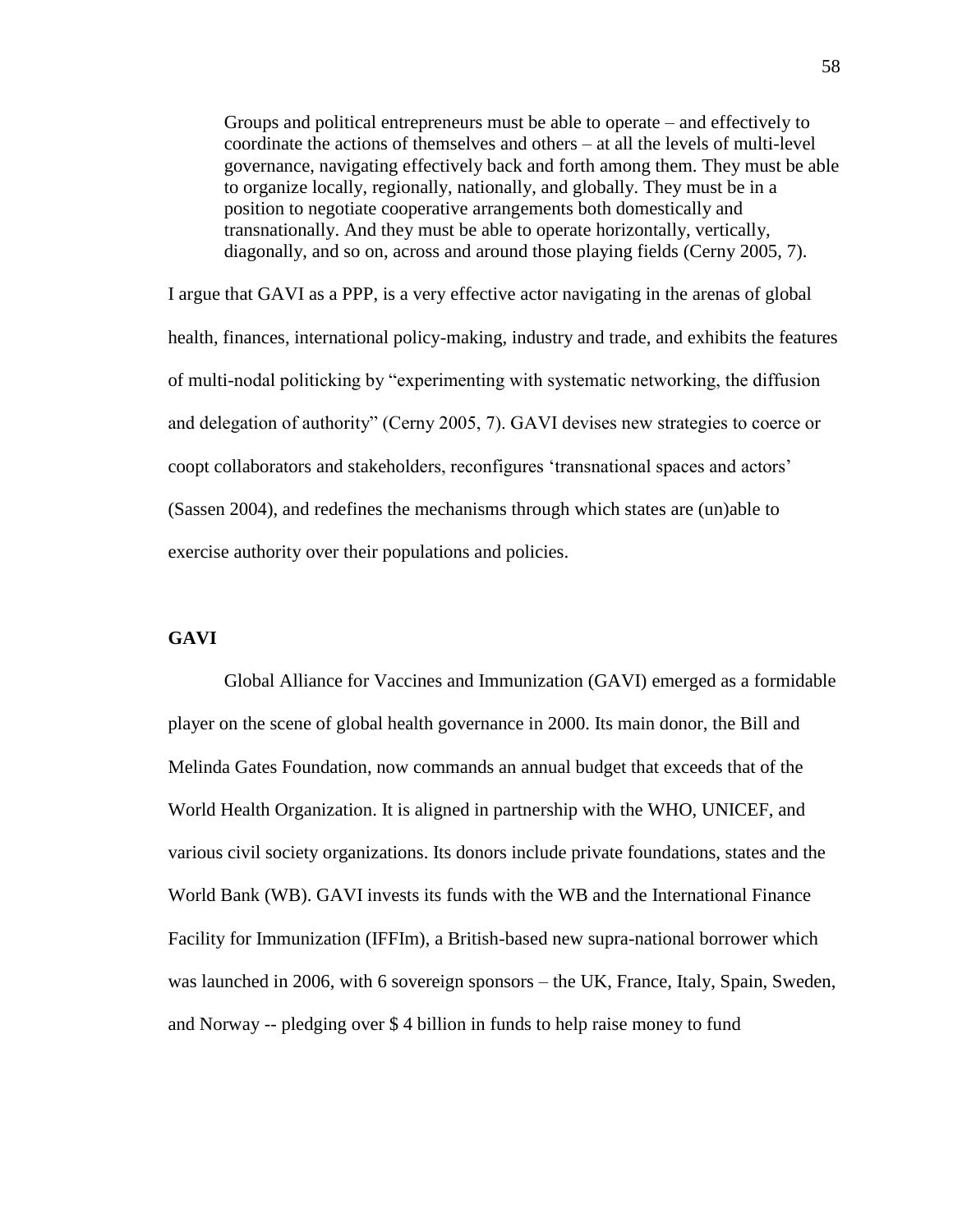immunization programs in the world's 70 poorest countries. <sup>8</sup> GAVI procures vaccines through UNICEF from the pharmaceutical manufacturers located in both the developed and the developing countries which are WHO prequalified, and distributes them to the immunization initiatives and governments of the poorest countries that meet GAVI eligibility criteria. GAVI's executive boards boast prominent statesmen and pharmaceutical leaders. In all regards, GAVI is the quintessential hybrid institution of global health governance, as it transcends familiar and traditional organizational forms and belongs simultaneously to vastly different functional domains.

GAVI was inaugurated in January of 2000 in Davos, Switzerland, at the World Economic Forum. GAVI was launched as an alliance of partners that included governments, multilateral organizations, private philanthropists, and the pharmaceutical industry. The alliance brought together most prominent actors in the immunization and global health community, such as the WHO, UNICEF, the World Bank, the Bill and Melinda Gates Foundation, donor governments, international NGOs, and the pharmaceutical industry. GAVI's Board is comprised of five permanent seats for the Bill and Melinda Gates Foundation, the Vaccine Fund, UNICEF, WHO, and the World Bank. Of the eleven rotating seats, two were allocated for the developing and three for developed countries, and one each for NGOs, foundations, technical health institutes, academic institutions, and developed and developing country pharmaceutical industry.

<sup>8</sup> The WB is IFFIm's treasure manager, and the US financial giant Goldman Sachs lead-managed its first \$1 billion bond. Touted by the WB as a 'virtually zero-risk investment that also saves lives,' the bond attracted celebrity buyers like the Pope, Bono, and – as the case was more than 200 years ago with the Royal Jennerian Society -- the Archbishop of Canterbury. For more on IFFIm: [http://www.iff-immunisation.org/index.html;](http://www.iff-immunisation.org/index.html)

World Bank broadcast

 $\overline{\phantom{a}}$ 

[http://web.worldbank.org/WBSITE/EXTERNAL/NEWS/0,,contentMDK:21118784~pagePK:642](http://web.worldbank.org/WBSITE/EXTERNAL/NEWS/0,,contentMDK:21118784~pagePK:64257043~piPK:437376~theSitePK:4607,00.html) [57043~piPK:437376~theSitePK:4607,00.html](http://web.worldbank.org/WBSITE/EXTERNAL/NEWS/0,,contentMDK:21118784~pagePK:64257043~piPK:437376~theSitePK:4607,00.html)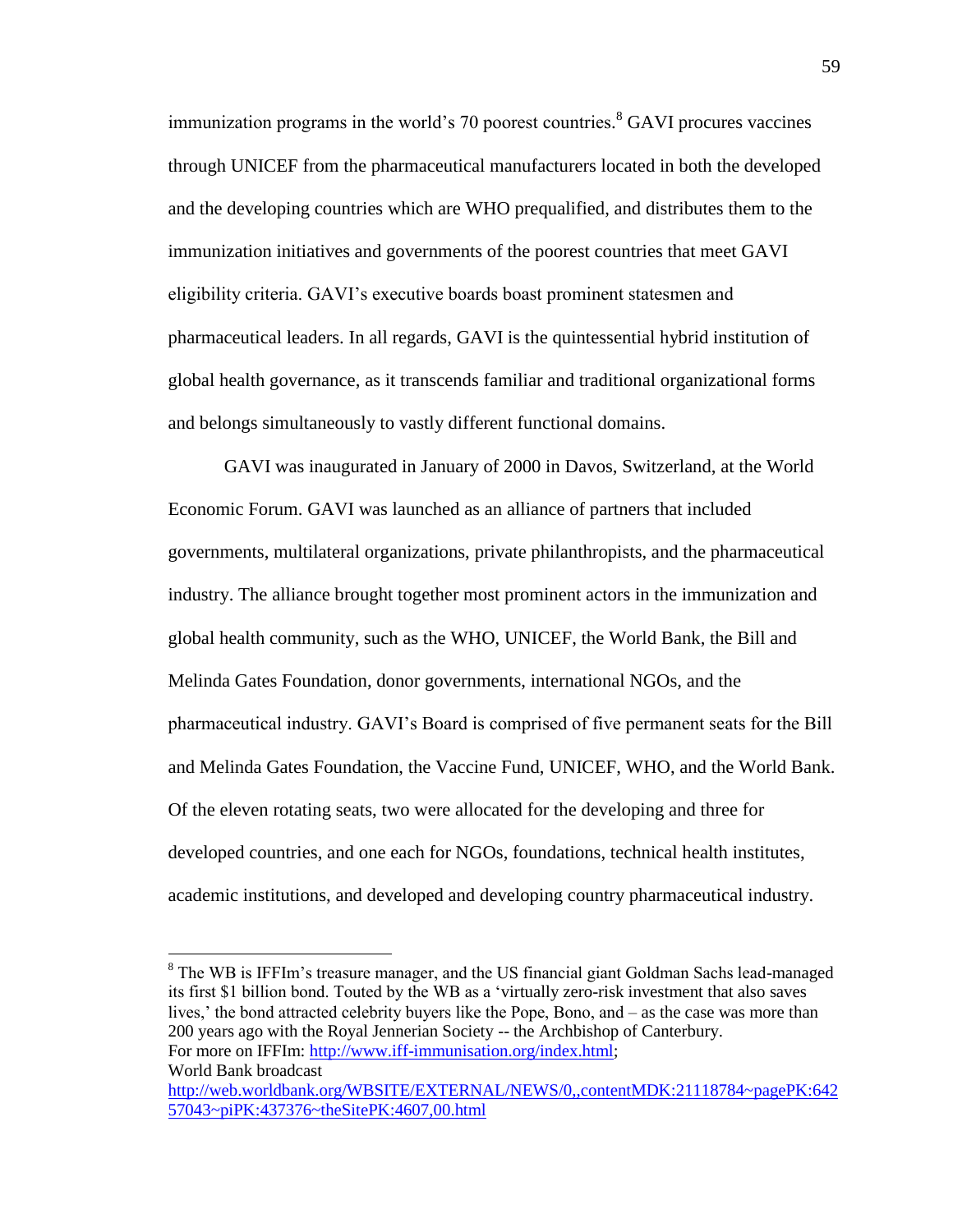From the outset, GAVI relied on a form of collaboration between partners in global PPPs that is described as "voluntary and collaborative relationships between various parties, both state and non-state, in which all participants agree to work together to achieve the common purpose or undertake a specific task and to share risks and responsibilities, resources and benefits" (U.N.Doc A/60/214, 2005). GAVI decisionmaking structure affords power to states as well as non-state actors, such as philanthropic foundations, pharmaceutical industry and financial institutions. Accordingly, the "goals of the GAVI alliance are by definition consistent with the goals of respective partner institutions. Partners are jointly responsible for ensuring agreed outcomes through the implementation of necessary activities, resourcing, and accountability" (GAVI 2002(25), 3).

The initial grant consisted of \$ 750 million to be used over 5 years and was donated by the Bill and Melinda Gates Foundation for the establishment of the Global Fund for Children's Vaccines (the Fund) (GAVI 1999(2), 13). The Fund was established by GAVI to assist the poorest countries in the world to achieve the goal of improving immunization coverage and services and to introduce new and underused vaccines. The first sub-account<sup>9</sup> was utilized to procure Hepatitis B vaccine (Hep B) globally, Haemophilus influenzae *type B* (*Hib*) in Latin America, Middle East, and other countries when warranted, and Yellow Fever vaccine for routine use (not for outbreak control) in Africa and Latin America (GAVI 1999(2), 16-17). The Fund finances vaccine purchases through UNICEF. UNICEF in turn, issues invitations to WHO pre-qualified manufacturers to "provide proposals for 3-year agreements … for immunizing specific

 $\overline{\phantom{a}}$ 

<sup>&</sup>lt;sup>9</sup> There were two sub-accounts designated, one for new and underused vaccines, and one for immunization services.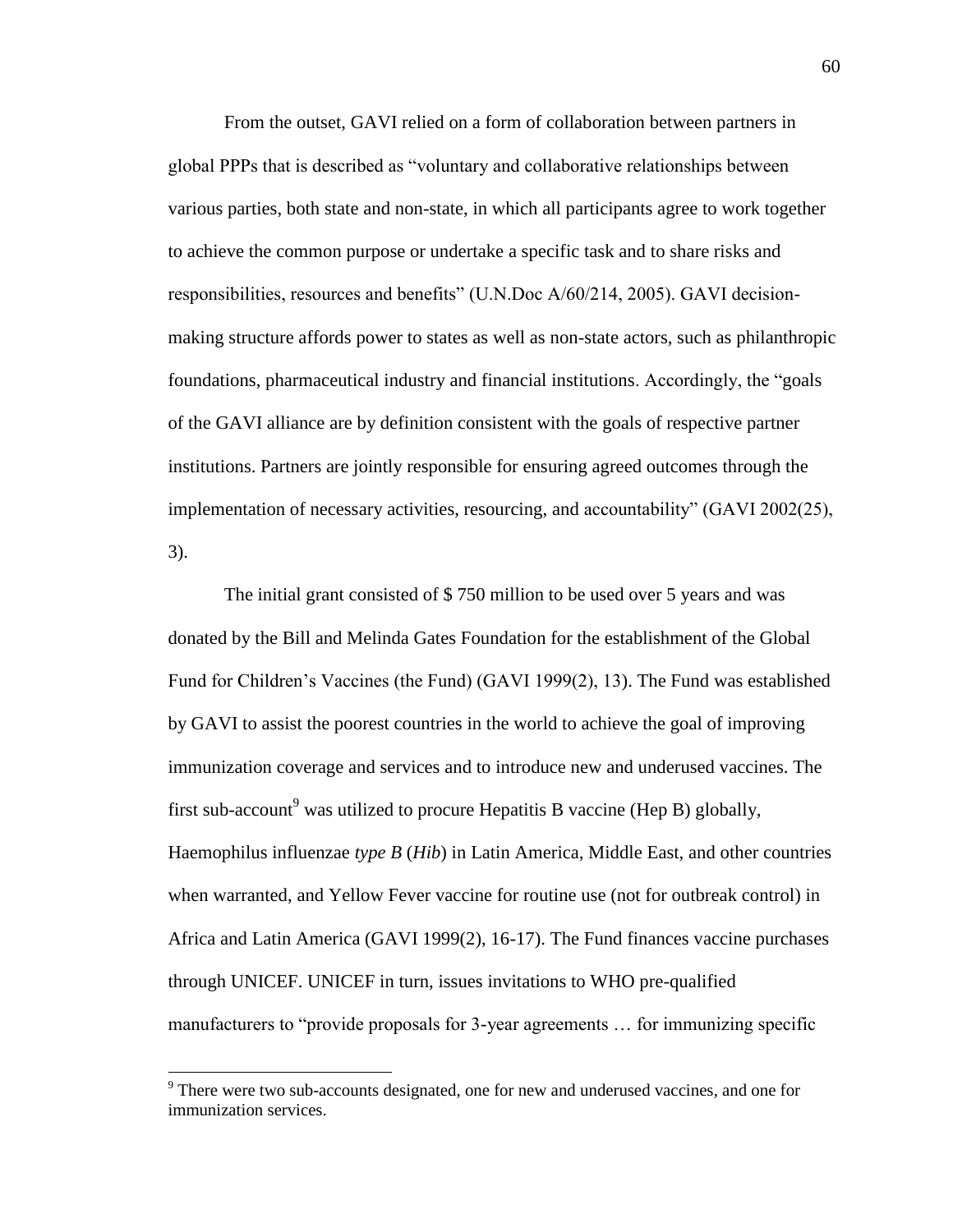numbers of children with 'under-used' products (HepB, Hib, yellow fever). Proposals can incorporate the stated intent of Industry to contribute actively to GAVI objectives for the accelerated use of these vaccines in developing countries, especially the poorest" (GAVI 2000(6d), 2).

GAVI's establishment revitalized the global immunization community. Among other players, UNICEF has long played a crucial role in many immunization initiatives, including eradication of polio, elimination of tetanus, and control of measles. Accepting partnership with the Global Alliance, UNICEF has pledged to revitalize its organizational and technical capacity and announced that "capacity at headquarters, regional and country office level is being strengthened to effectively contribute to the achievement of ambitious and yet reachable global immunization goals" (GAVI 2000(6i), 4). Thus UNICEF was not only fully committed to participating in the alliance as a main partner (being represented on the Board, working groups, task forces, and regional and national committees), but its regional and national offices and resources were made available to GAVI. On behalf of GAVI, UNICEF held and managed the Fund Working Capital Account of the Global Fund at UNICEF New York Headquarters and hosted the GAVI Secretariat at the Geneva Regional Office. Furthermore, GAVI's vaccine procurement strategy was designed by UNICEF, which has been a principle purchaser for immunization programs in the developing countries. As such, UNICEF pledged to establish and maintain a working relationship with the vaccine industry to ensure a reliable supply of existing vaccines and to speed up the introduction of under-used and new vaccines. To that end, UNICEF "commits itself to longer-term purchasing arrangements, wherever appropriate, that can provide incentives to Industry, including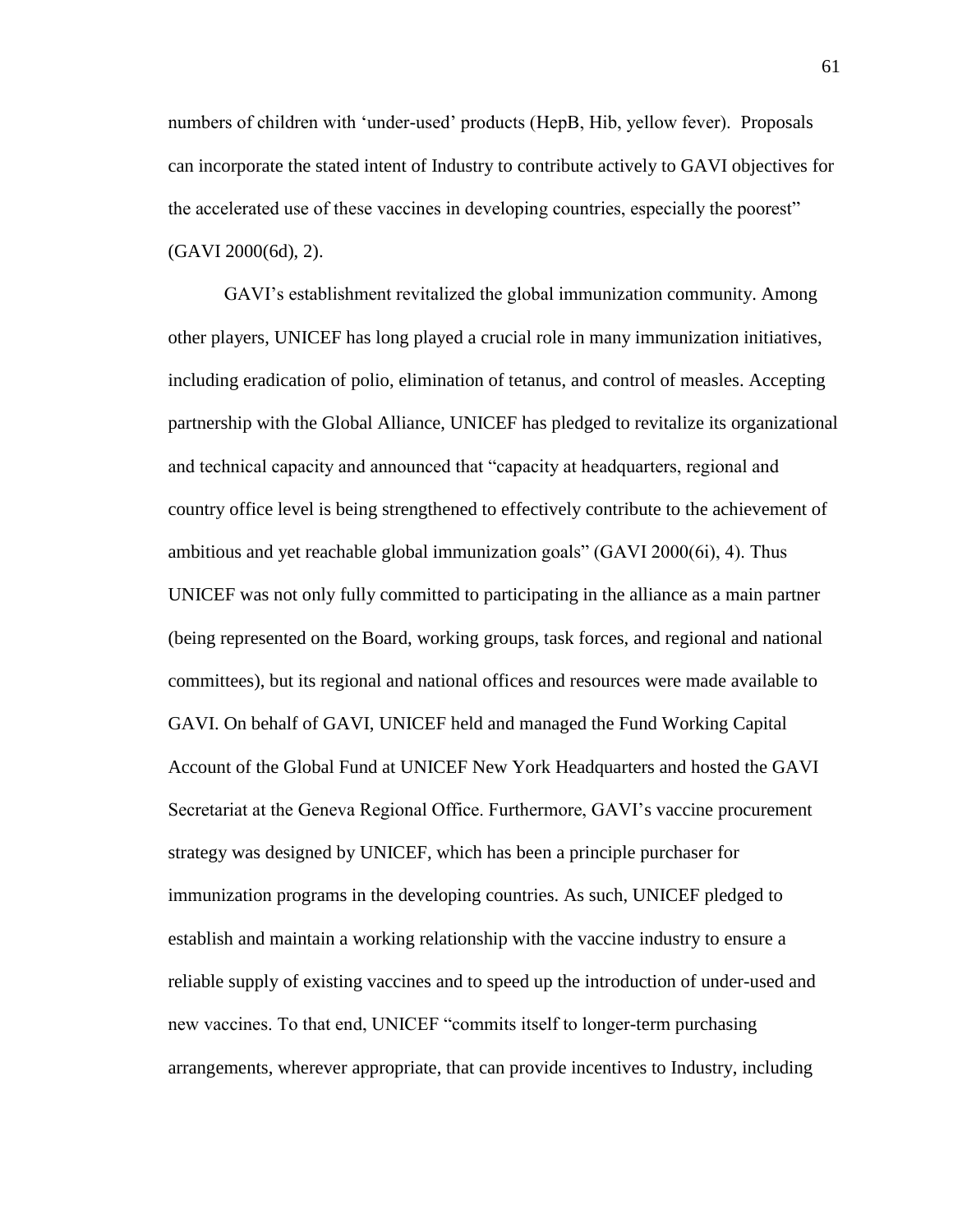wherever possible guaranteed minimum volumes of vaccines to be purchased, to ensure the sustained supply of vaccines over longer periods" (GAVI 2000(6d), 1). UNICEF procures vaccines on behalf of GAVI using the funds from the Fund Working Capital Account and carries out additional tasks such as technical services, contracting, customer services, shipping arrangements, and processing of payments (GAVI 2000(6i), 7). In turn, the World Bank serves as a treasury manager for the IFFIm and a financial and fiduciary administrator responsible for managing disbursements for the Advanced Market Commitments (AMCs).

GAVI's share of total Development Assistance for Health (DAH) grew from 1% in 2002 to 3% in 2010 to 4% in 2011 (IHME 2011, 19). GAVI annual expenditures now total approximately US\$ 1.2 billion (GAVI 2009(75b), 1).<sup>10</sup> At its June 2010 GAVI Alliance Board Meeting, the CEO reported that in the past 10 years, "GAVI has accelerated new introduction in over 70 of the poorest countries, immunized 257 million children, improved vaccination safety, and prevented 5.4 million future deaths" (GAVI 2010(77a), 1).

Since its inception, GAVI's achievements are formidable, and yet my goal here is not to document its accomplishments nor point out its failings. It is rather difficult to be critical of an immunization initiative whose expressed goal is saving children's lives in the poorest countries. GAVI's organizational goals are laudable. Without a doubt, GAVI's and its partners' ranks are populated by scores of dedicated individuals who devote their careers and indeed, lives, to advancing global health. But GAVI is a powerful organization commanding impressive financial resources and influencing global

 $\overline{\phantom{a}}$ 

 $10$  For comparison, the WHO annual budget in 2009 was close to 5 billion dollars and it was reportedly slashed by 1 billion in 2011 for the next two years (Nebehay and Lewis 2011).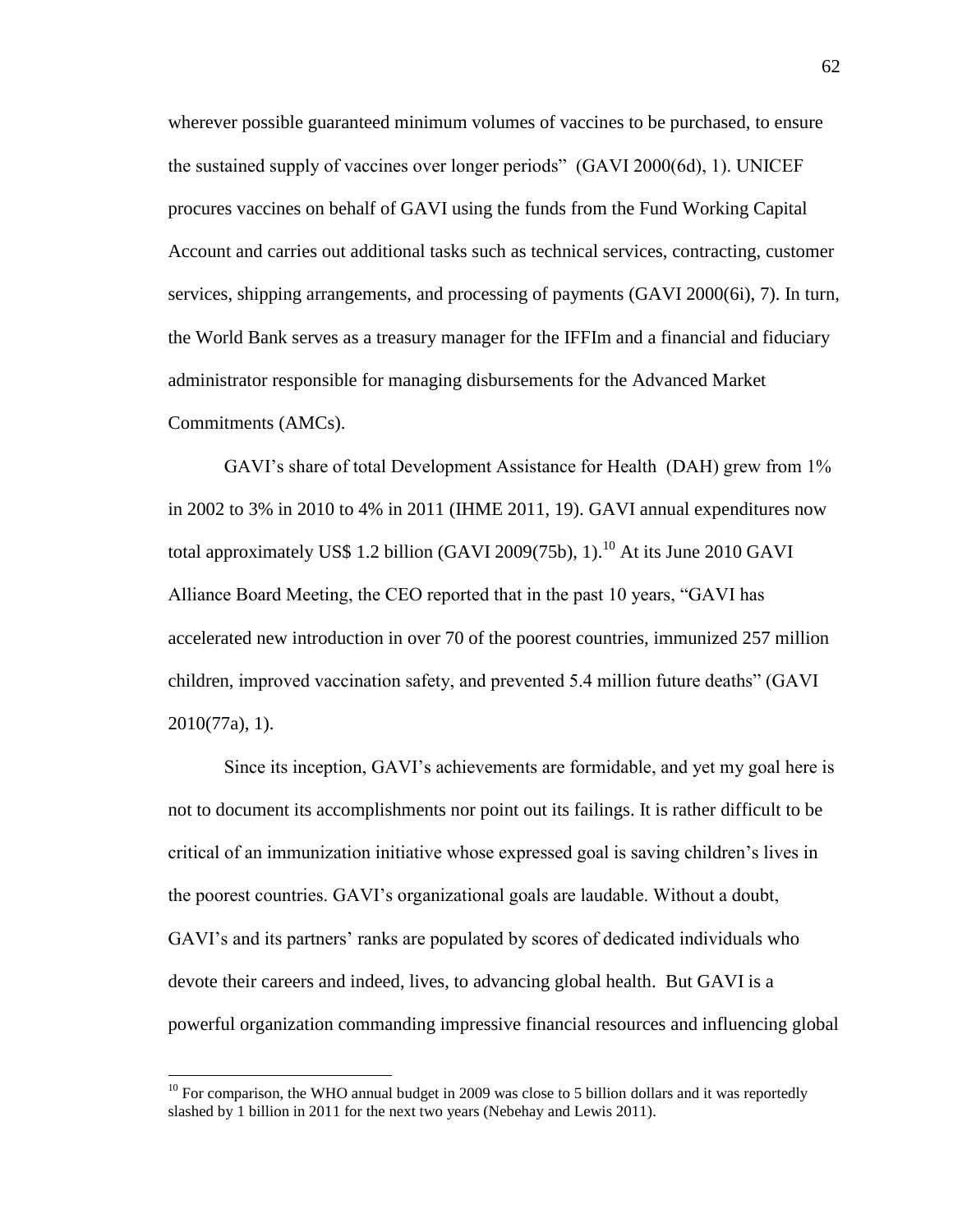policies and action in a very complex manner, which is not always in accordance with its intended objective or proclaimed goals. It is part and parcel of the capitalist global order and its workings reflect much larger systemic processes, reproducing the order and subverting it simultaneously. My objective in these chapters is to capture some of these dynamics and document GAVI's hybrid nature as a modern PPP which is embedded in the neoliberal market expansion at the same time as it embodies the elements of a countermovement for the protection of society.

## **Strategic Alignments: the Pharmaceutical Industry**

GAVI's operations span both the private and the public sector, and by its own admission, "striking the correct balance in governance practices presents an ongoing challenge to GAVI" (GAVI 2006(54), 1). This multi-nodal 'politicking' (Cerny et al. 2005) is exhibited starkly in GAVI's transnational and multi-level cooperative arrangements with the UN agencies and the pharmaceutical and financial industries.

The Institute for Health Metrics and Evaluation (IHME) observes that less traditional organizations, such as GAVI and GFATM inadvertently cause "increased competition between channels of assistance for public and private funds" (IHME 2011, 19). As a hybrid entity straddling the public and private domains, GAVI was of course conceived and founded in careful alignments with a range of actors, from donors and governments, to multilateral and international organizations, to financial and pharmaceutical industries. In regards to other vaccine initiatives and established international agencies, in early conception stages of GAVI, there was careful planning to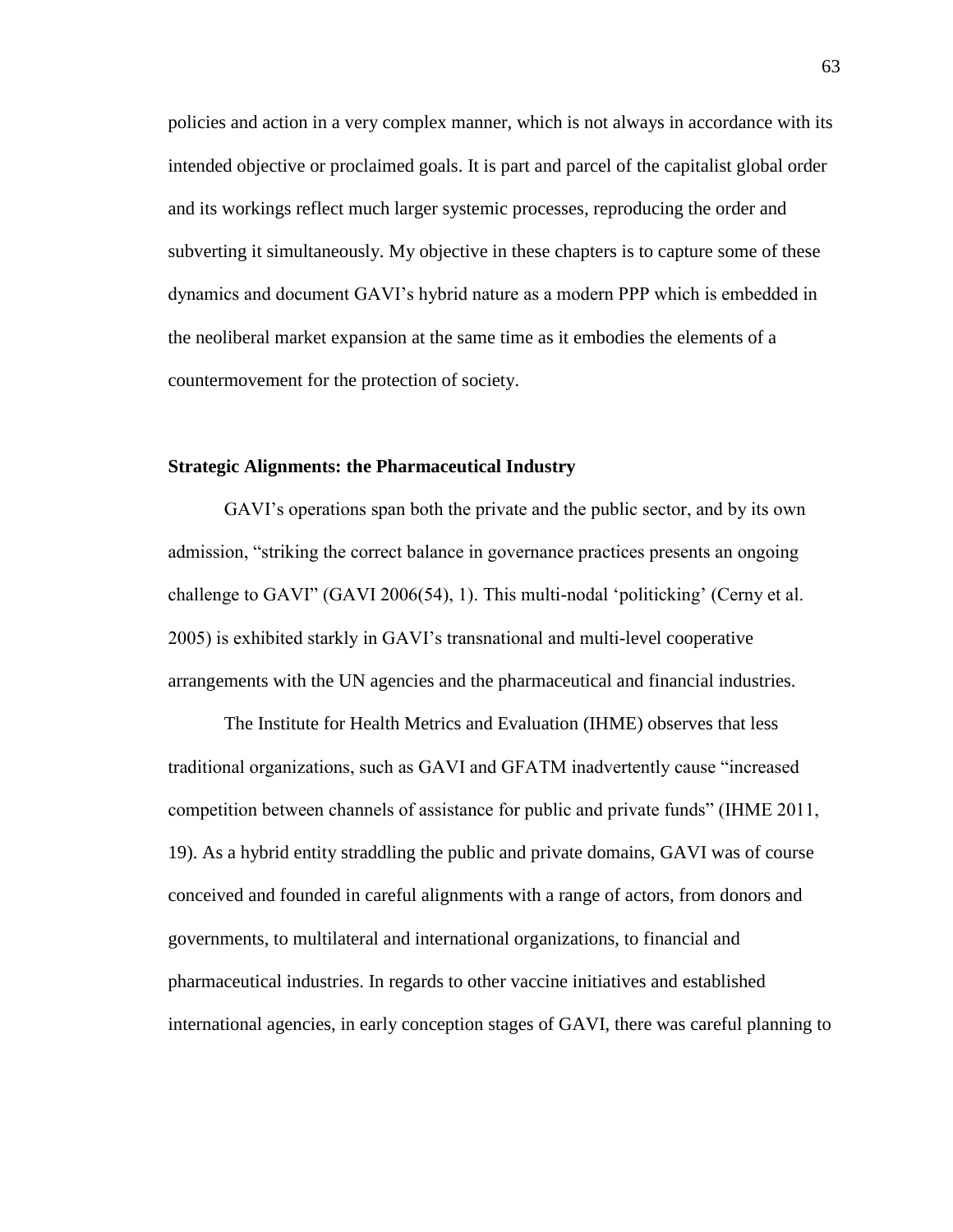avoid inadvertent hostilities. For instance, William Muraskin (2005, 15), who documents GAVI's founding, quotes this concern voiced by key individuals in 1998:

how to avoid the possibility of hostility from WHO/CVI who might consider that we are trying to preempt their responsibility and who would most certainly like to have all the [Gates] money flowing to them... We need to find a way to present ourselves that avoids all presumption of a challenge to WHO.<sup>11</sup>

Shortly upon its own inauguration, GAVI spearheaded the establishment of a Global Advocacy Coordinating group<sup>12</sup> whose role was to "coordinate messages about the value and importance of immunization, and to ensure that efforts to approach key leaders, international agencies, and global audiences are coordinated, coherent and consistent" (GAVI 2003(32), 2).

Similarly, courting the financial industry required careful strategizing, and early on the Task Force on Financing was established in order to increase the "understanding of why there is inadequate funding for vaccines and immunization in the poorest countries and identifying strategies which will improve the capacity of governments, donors and development banks to finance needs" (GAVI 1999(1), 15). GAVI recognized that the developing countries' need for external financing of their immunization efforts depends on both their relative and absolute capacities to finance their needs, both in regards to routine immunization as well as the introduction of new vaccines. Among other measures, decreasing the financial gap would require "increasing the awareness and use of credits and loans available for immunization priorities through health projects with the World Bank or the regional development banks" (GAVI 1999(1), 21).

<sup>&</sup>lt;sup>11</sup> In fact, by 2011 IHME reports that "public donors as a whole increasingly preferred to direct their funds through the PPPs GFATM and GAVI instead of through UN agencies" (IHME 2011, 21).

 $12$  with WHO, UNICEF, the Secretariat, the Vaccine Fund, CVP/PATH, and the Gates Foundation as partners.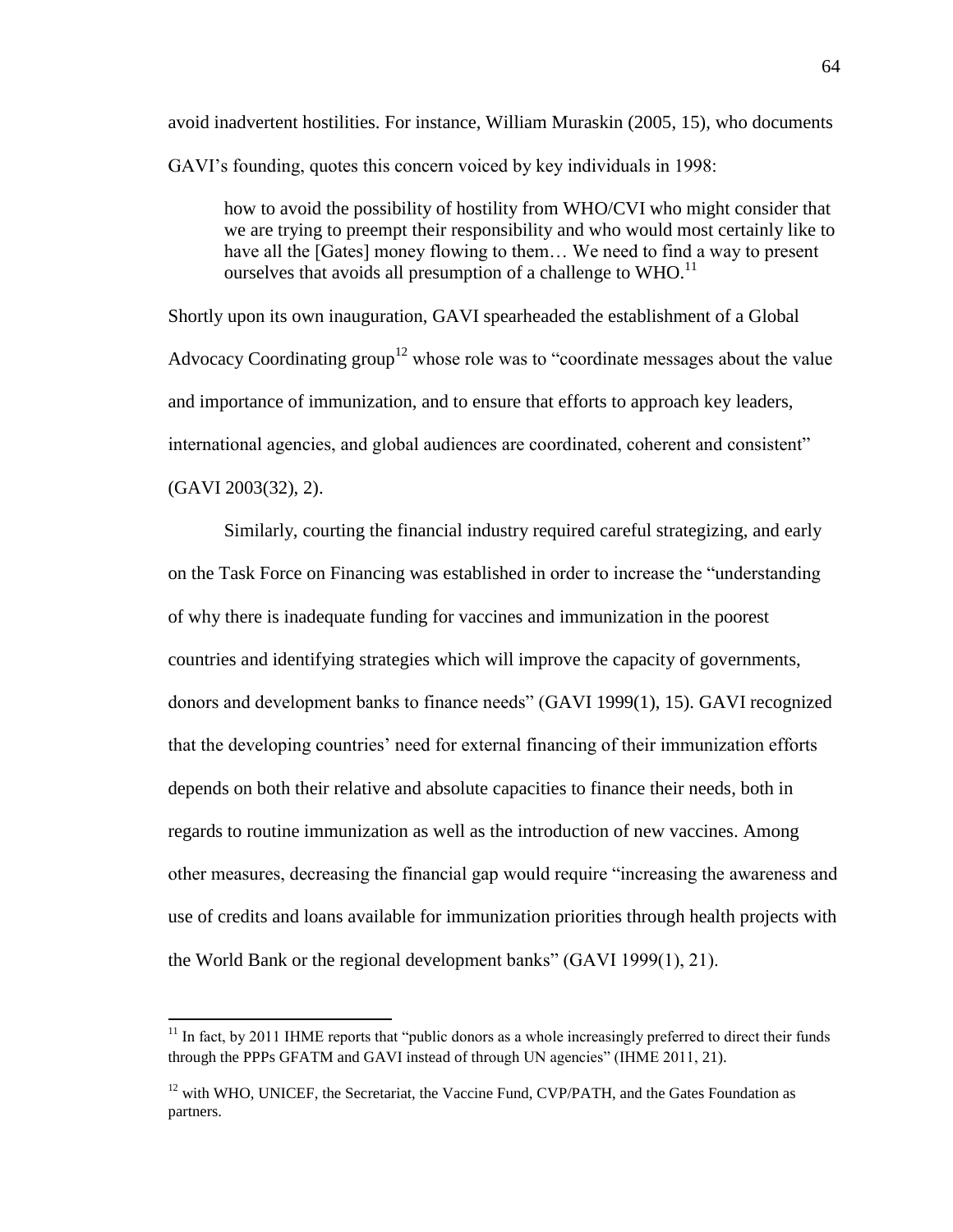But by far the most challenging undertaking in this regard was for GAVI to establish a working relationship with the pharmaceutical industry that would engage it beyond a passive partnership and precipitate genuine participation. One of the principles upon which GAVI's operations were predicated was to increase reliability of vaccine supply or 'vaccine security.' To that end, GAVI needed to engage the pharmaceutical industry into a veritable partnership, where goals and objectives are truly shared between the partners. In this vein the Task Force on Financing, for example, identified vaccine pricing as one of the salient issues on which industry's cooperation was essential. Closing the immunization financing gap would necessitate "exploring strategies to ensure that vaccines are affordable, given the differences in wealth between countries" (GAVI 1999(1), 21). Furthermore, pricing considerations extended to Research and Development as well, as GAVI identified the pressing need for new vaccines to be developed and scaled up at affordable prices. In the early phases, the Financing Task Force explored the options for influencing the pharmaceutical industry in four core areas: 1. stimulating research and development of products targeted for use in the developing world; 2. ensuring affordability of vaccines through market segmentation, differential pricing, and new mechanisms; 3. identifying constraints on vaccine procurement and identification of new procurement options; 4. influencing production costs (GAVI 1999(1), 22). These methods of influence are a classic collection of 'push' and 'pull' mechanisms, the proverbial economic carrot and stick.

In having to achieve the most advantageous negotiating position, GAVI had to balance the interests of the governments and health authorities of developing countries on the one hand, and of the pharmaceutical industry on the other. The tension arises from the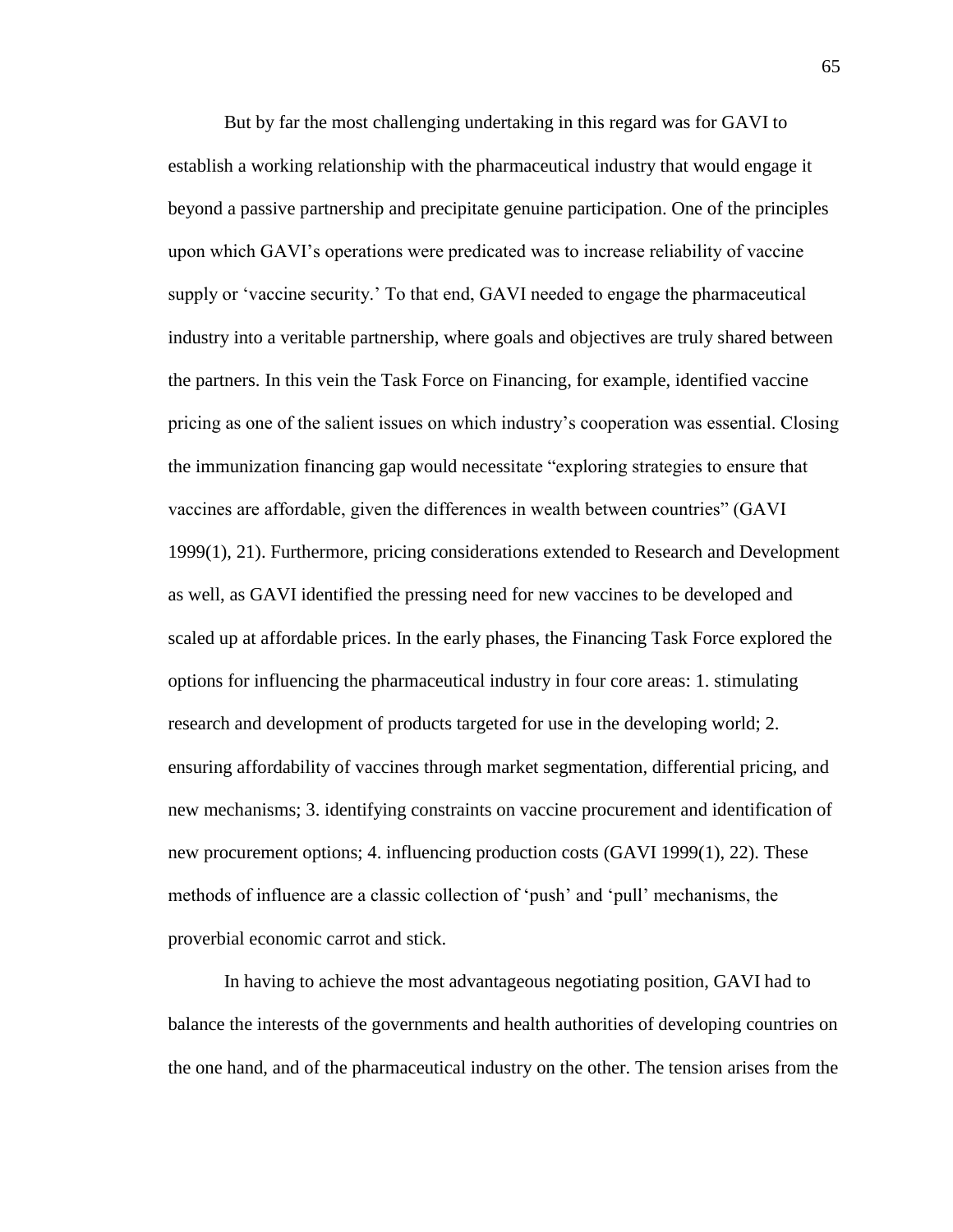fact that the two sides have diverging interests. Miraftab (2004, 92) points out that the way a PPP is conceived and originates "reveals much about the power relations that will emerge amongst participants." During the first GAVI partners meeting in 2000, the president of SmithKline Biologicals $13$  outlined the conditions for the pharmaceutical industry's participation in the alliance, citing as prerequisites a guarantee for 'reasonable prices,' support for a sustainable market, respect for international property rights, a tiered-pricing system, safeguards against re-export from low-priced to high-priced markets, and a prohibition on compulsory licensing  $14$  (Hardon and Blume 2004). To highlight how GAVI sought to accommodate these requests, it is instructive to examine the very logic of selecting the two core vaccines that GAVI selected as their 'silver bullet.'

When in 1974 the WHO started the EPI program, vaccines for the target six diseases – diphtheria, tetanus, whooping cough, polio, measles and tuberculosis – were proven to be safe and effective and the pharmaceutical industry had already earned back the money that was invested in their development (Hardon and Blume 2004, 346). The WHO estimates that in 2002, there were 10.5 million deaths among children under five from diseases for which licensed vaccines are available (Milstien et al. 2006). In 2000, when GAVI was commencing its operations, measles, an extremely contagious viral disease, was mainly contained in the North by widespread immunization campaigns, resulting in 70% reduction in annual fatalities caused by the disease. Still, in 2000 measles remained the leading cause of vaccine preventable deaths in children, resulting in

<sup>&</sup>lt;sup>13</sup> SmithKline Biological produces the combination DTP-hepatitis B vaccine.

<sup>&</sup>lt;sup>14</sup> Compulsory licenses allow governments to override a patent and authorize production of generic copies of medicines.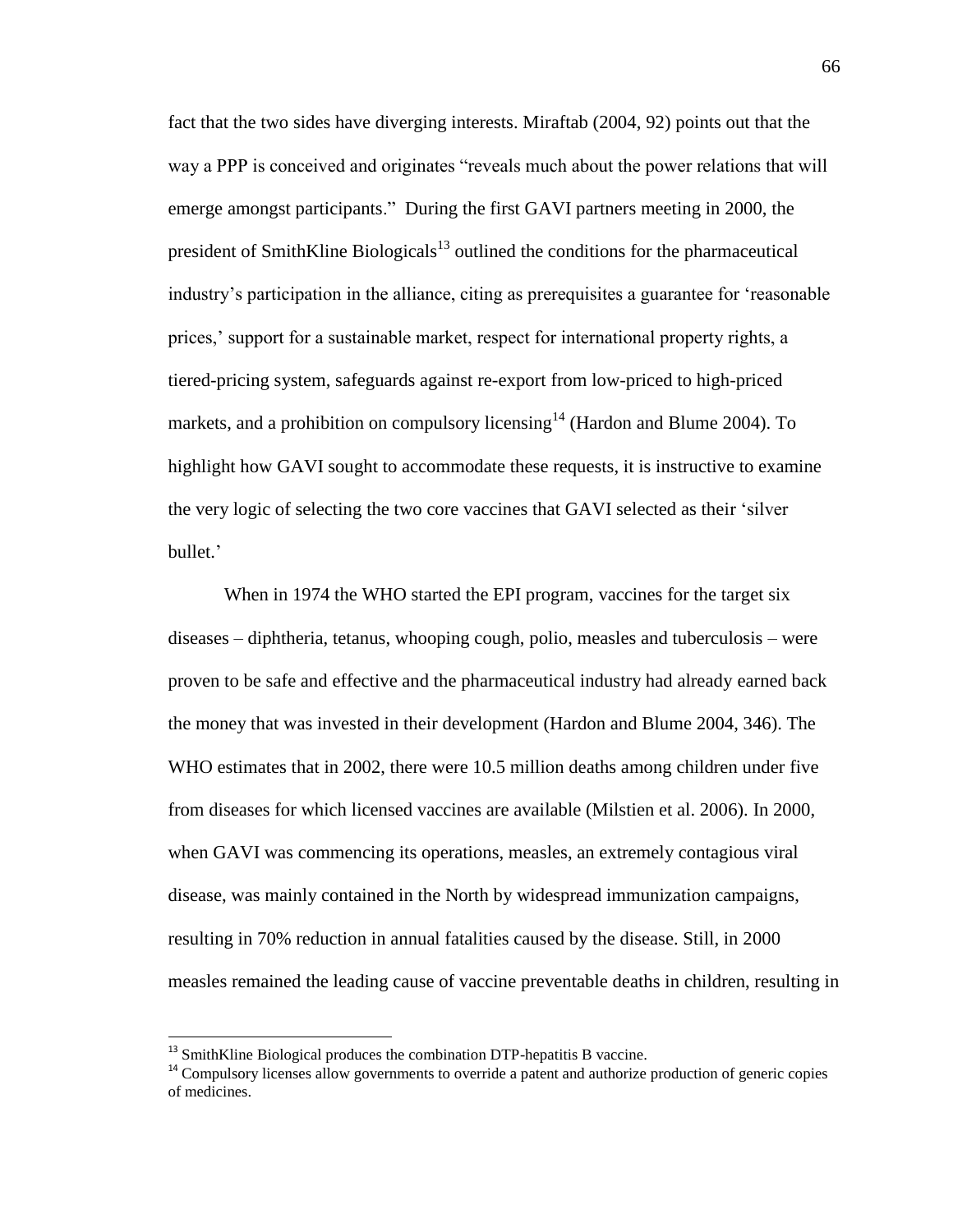about 750, 000 deaths (WHO, UNICEF, World Bank 2009, 123). And yet GAVI was not set up to fund provision of EPI vaccines for the six core diseases – diphtheria, tetanus, pertussis (DTP), polio, tuberculosis (BCG), and measles except for the new combination vaccines that combined DTP with Hepatitis B or Hib. Instead, GAVI pledged to accelerate the uptake of new and underused vaccines for Haemophilus influenzae type b and hepatitis B.

Granted, both Haemophilus influenzae type b and hepatitis B are deadly diseases. Haemophilus influenzae type b, or Hib, causes meningitis, pneumonia, and other infections in infants and young children, causing (in 2000) over 8 million infections annually, of which 363,000 were fatal (WHO, UNICEF, World Bank 2009, 108). The hepatitis B virus causes an infection that spreads by exposure to blood or other bodily fluids of an infected person, and is between fifty and one hundred times more infectious than HIV. More than 350 million people in the world today live with chronic hepatitis B and in 2002, an estimated 600 000 deaths occurred from chronic HBV infection (WHO, UNICEF, World Bank 2009, 112). Yet reportedly, including Hep B vaccination in a universal vaccination program (rather than selective vaccination geared towards risk groups) is neither a sound epidemiological strategy nor a particularly cost effective intervention. Citing a cost-effectiveness comparison study of Hep B and measles vaccination programs in India for instance, Madhavi (2003) reports that while costefficacy of a universal Hep B vaccination ranged from about Rs 1,700 to almost Rs 6,000 per life saved (for different age groups), measles vaccination of infants cost only Rs 292, concluding that Hep B vaccination is not economical and should not be included into the priority immunization program.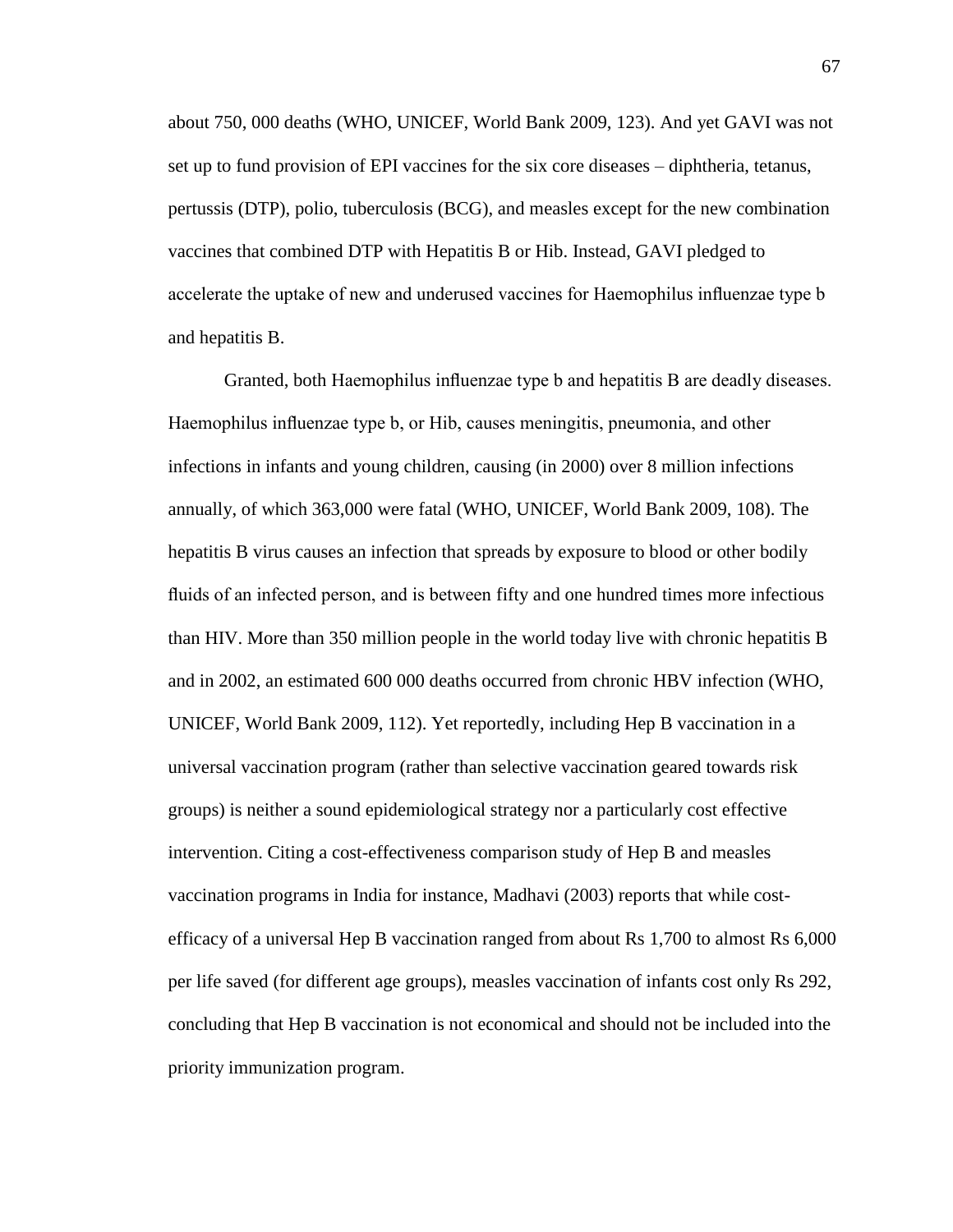In general, pharmaceutical research and production are geared toward commercially attractive markets. Vaccine pricing is, in turn, determined by the product lifecycle maturity and production economics. Because traditional EPI vaccines are mature products (off-patent), it is possible to offer them at drastically different prices to various markets (tiered pricing). The current tender-based system of vaccine procurement makes use of these factors to achieve low prices for mature vaccines but provides no incentives for the pharmaceutical industry to invest in research and development for developing country products or supply (GAVI 1999(2), 34).

A brief review of the Hep B vaccine history reveals that a new development that led to the pharmaceutical industry's renewed interest in vaccines stems from advances in using recombinant DNA technology. This allowed manufacturers to produce purified antigens of high quality and in quantities "unachievable by conventional extraction methods from 'natural' sources" (Hardon and Blume 2004, 354). The best example of a recombinant vaccine was the Hep B vaccine, even though a plasma-derived vaccine already existed. When Merck and SmithKline Beecham put the recombinant Hep B vaccine on the market in mid-1980s, it was priced at \$30-40 per dose, but by 1993 the price dropped to about \$1.25-2 per dose due to competition from the plasma-derived vaccine (Milstien and Kaddar 2006, 362). By the time two manufacturers from the Republic of Korea entered the global market in 1999, the price dropped even further. And yet both Hib and Hep B vaccines faced obstacles to being expeditiously introduced into the developing world. In fact, it took decades from the "licensing of the vaccine in the industrial world until it was available at an affordable price to the poor in the developing world" (Muraskin 2005, 7). Outside of Latin America, neither Hib nor Hep B vaccines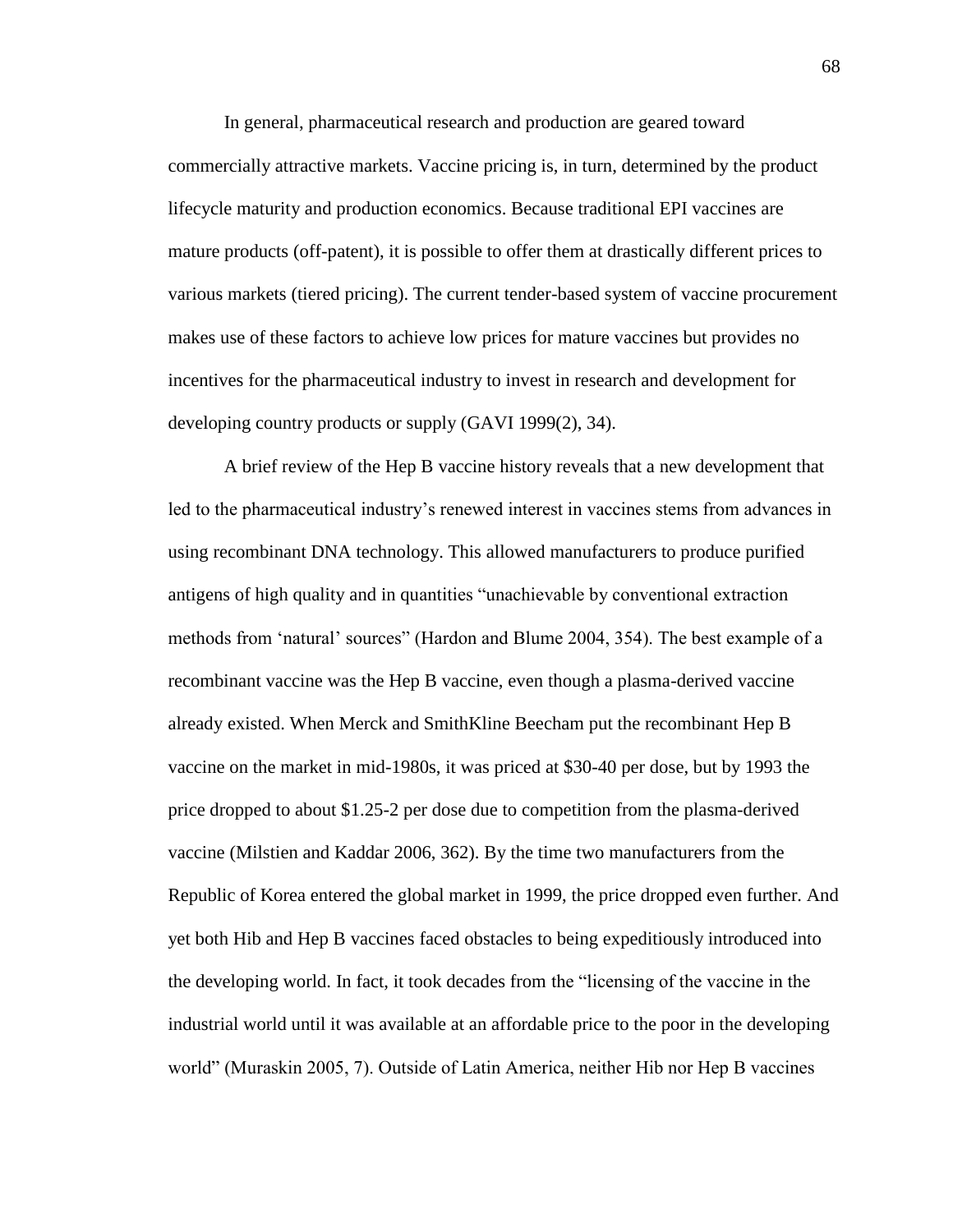were widely used in the developing world. GAVI sought to capitalize on two aspects of that epidemiological fact by making industry involvement into accelerated uptake of these vaccines in the global South more attractive.

GAVI's initial window of funding covered procurement of new and underused vaccines<sup>15</sup> for three diseases: Hepatitis B, *Haemophilus influenza* type B, and Yellow Fever (for routine use only, not outbreak control) (GAVI 1999(2), 14-16). Hep B and Hib were respectively second and third after measles on the WHO list of diseases responsible for most deaths preventable by vaccines, together claiming just short of one million lives per year (WHO Global Immunization Data, 2002). Although the WHO latest Model List of Essential Medicines for Children notes that there is a need for vaccines used in children to be polyvalent,  $16$  the list contains only monovalent vaccines for the 21 common childhood diseases. GAVI's mission was formulated as accelerated introduction of *new* and *underused* vaccines, thus offering to the industry a phenomenal widening of the market, essentially manufacturing demand for vaccines that were not a top priority for most developing countries' health ministries. Second, by putting its' support and funds behind new combination vaccines,  $17$  such as pentavalent vaccine that offers protection against five diseases -- diphtheria-tetanus-pertussis (DTP), Hepatitis B, and Haemophilius influenzae type b -- GAVI opened up the opportunity for the

 $15$  The other two windows (or sub-accounts) proposed to fund access and infrastructure and research and development at a later date.

<sup>&</sup>lt;sup>16</sup> This term refers to a vaccine that immunizes against more than one antigen.

 $17$  Combination vaccines include new formulations such as the quadrivalent and pentavalent DTP+Hib and DTP-HepB+Hib formulations. The obvious advantage of combination vaccines is the reduction in the number of shots necessary to vaccinate a child against multiple diseases at the same time. Yet by virtue of being new, research heavy and patent-protected such vaccines are much more expensive.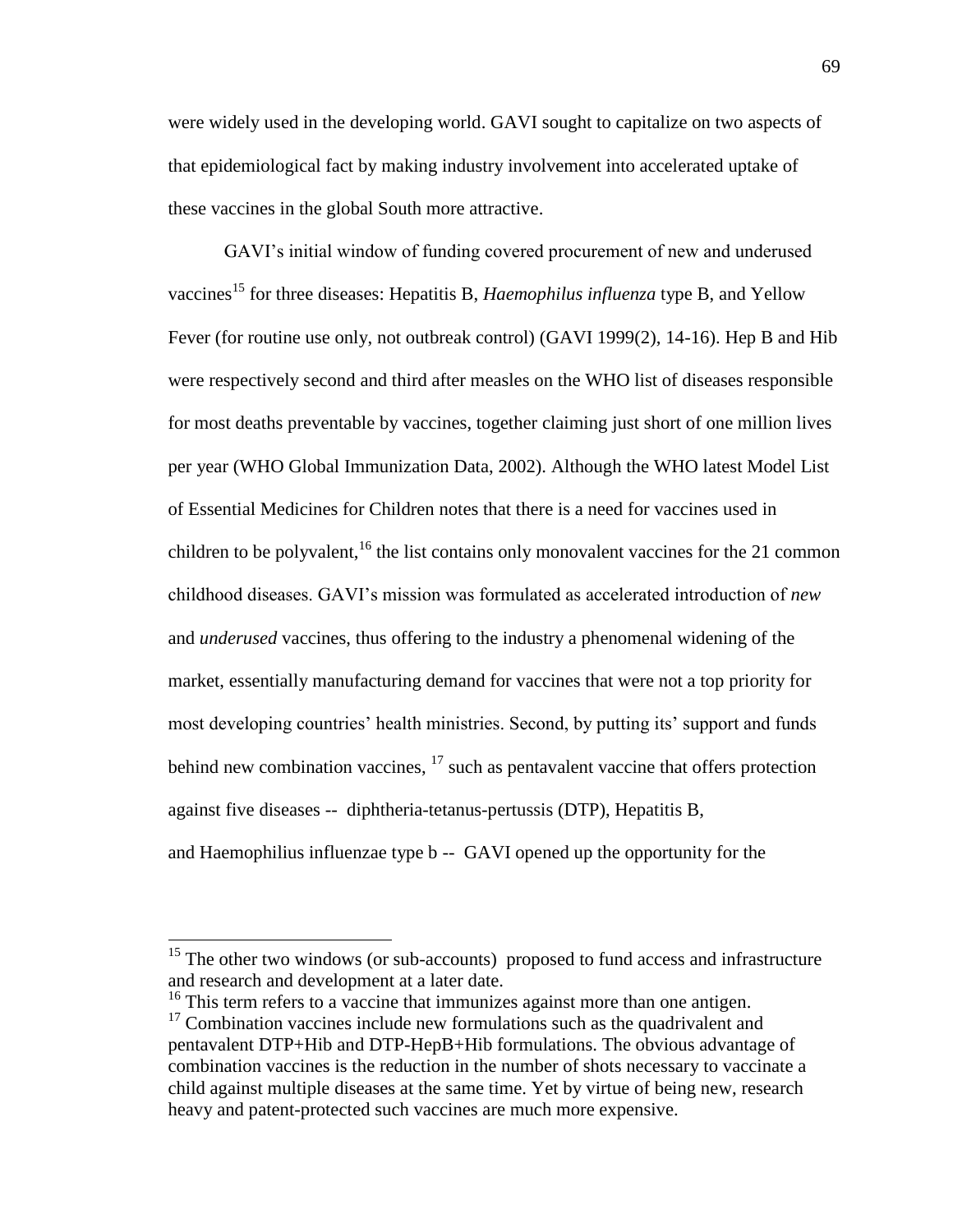pharmaceutical industry to expand its markets for expensive, patent-protected new vaccines.

Another 'carrot' for the industry was the proposed shift from tender-based to contractual procurement of vaccines, which would mean that GAVI would enter into contractual, enforceable purchase agreements with vaccine producers, thus 'manufacturing' stable demand for vaccines in an otherwise unpredictable market. And by creating a stable, sizable, and predictable demand for new vaccines, GAVI argued that it would be in a position to negotiate lower prices for vaccines with the pharmaceutical industry. As a GAVI Board Discussion Paper summarizes:

Governments and health authorities may receive an economic benefit from a procurement policy, through lower prices for vaccines than would be the case if they purchased them independently. In return for this benefit, GAVI may be able to have a positive influence on the development of in-country immunisation programmes (GAVI 1999(2), 34).

The balance is precarious, but GAVI presented it as a win-win scenario: if GAVI offers a market guarantee incentive to vaccine producers, it can negotiate lower prices, and if governments and health authorities can spend less on vaccines, then GAVI can have an impact on their immunization practices. However, GAVI states, "the source of influence over countries - low prices – reduces influence over suppliers" (GAVI 1999(2), 35-6). In other words, in order to have leverage over countries, GAVI had to guarantee – or at least promise, as the case may be – lower prices on vaccines it provides. But in order to have influence over the pharmaceutical industry, GAVI must ensure that the vaccine prices are sufficiently high.

As GAVI was committed to distributing mainly new and underused vaccines, questions of production capacity come to the fore as well. Overcoming the lag between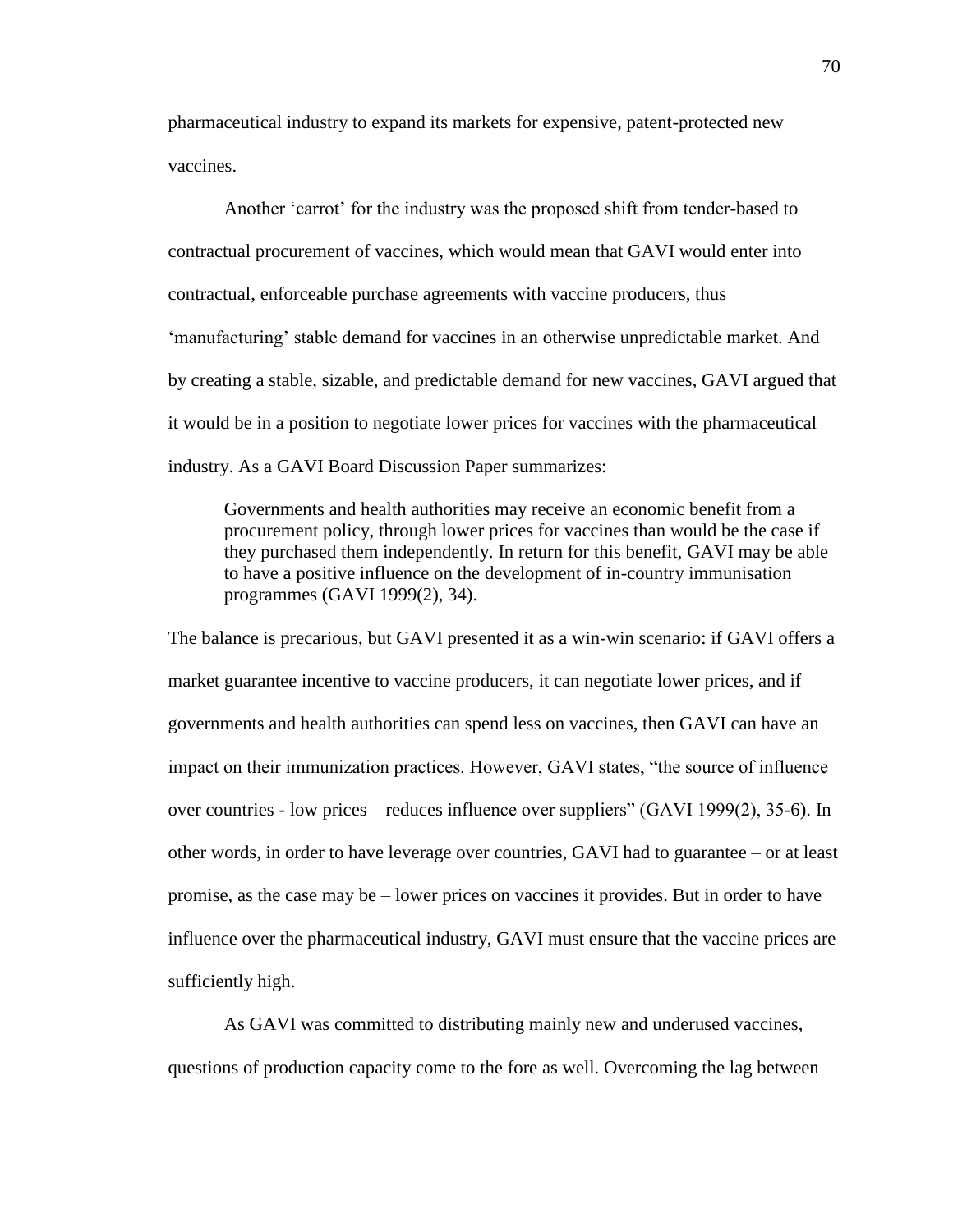the time when a new vaccine is introduced in the developed world and when it becomes commercially available and affordable in the poorer countries was one of GAVI's tasks. In order for the pharmaceutical industry to support the effort to make new vaccines available at the "earliest possible technical and regulatory opportunity," producers necessarily have to make capital investments to support production and "supply to the developing world markets" (GAVI 2000(6g), 2). Such investments are usually not made unless there is a reasonable expectation of a good return, which puts, in turn, the pressure on GAVI to "have in place commercially credible funding, pricing and supply policies" (GAVI 2000(6g), 2). GAVI's leverage with the pharmaceutical industry was its ability to eliminate uncertainty about the future market for a particular vaccine, as it 'guaranteed' its purchase in substantial volume. Occasionally, a vaccine producer would experience manufacturing difficulties and would be unable to fulfill its obligation to provide certain volumes of vaccines. In 2002 for example, Glaxo-Smith-Kline was unable to meet its vaccine supply commitments for the combination vaccines, and Yemen, Burundi, and Zambia were not able to receive the vaccines for which they were already approved until at least 2004(GAVI 2002(25)). This situation underscores how precarious is the balance that exists, and that disruption in production can ripple through the entire system.

And yet, it appears that sometimes instead of achieving lower prices on new and under-used vaccines, GAVI's intimate involvement with the industry and immunization in general resulted in the opposite effect. By 2003 for instance, there were reports indicating that combination vaccine prices were rising instead of lowering as GAVI has promised. According to UNICEF's Supply Division, there were a number of reasons for that. One of those reasons that concerned GAVI was the fact that "manufacturers are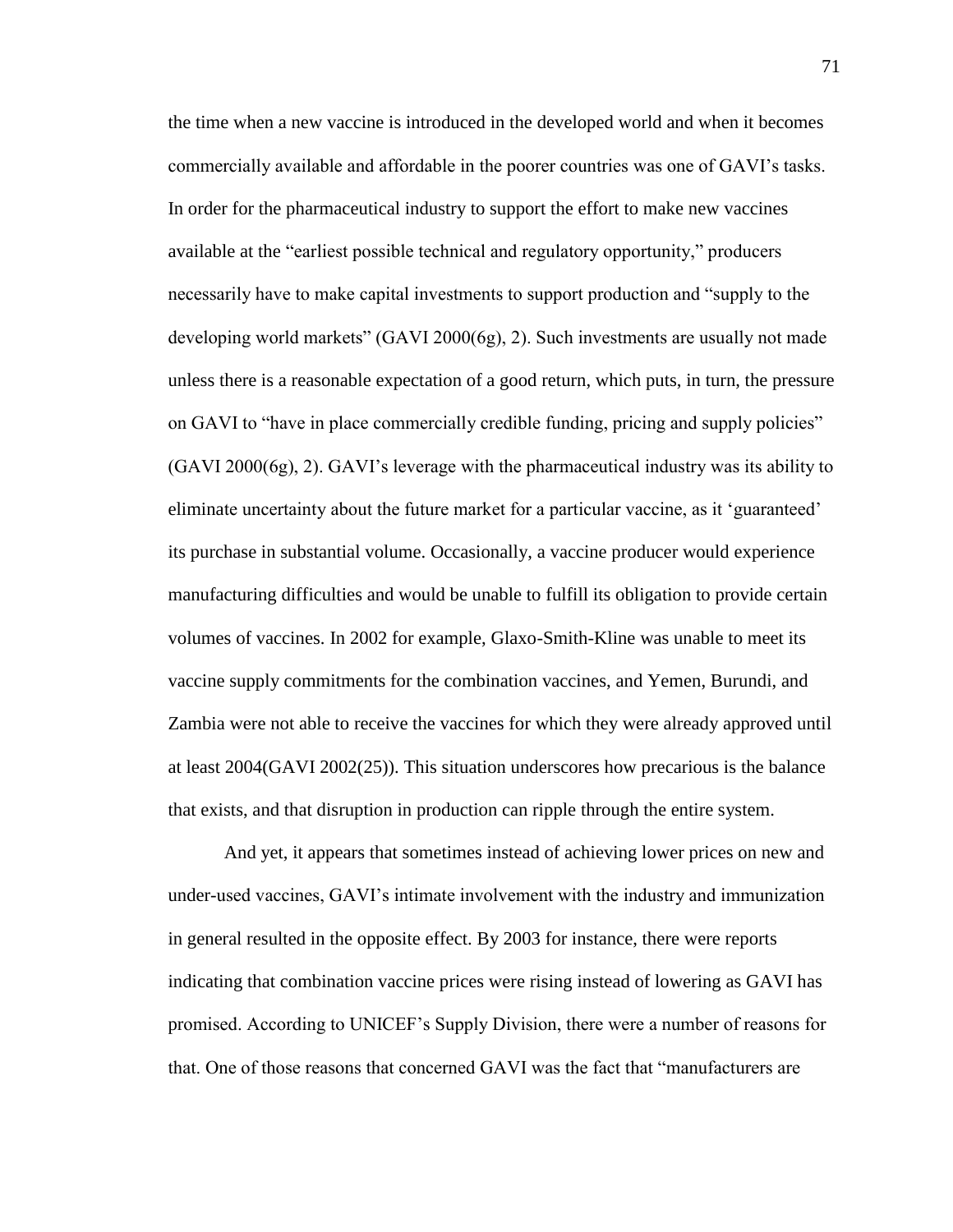increasing their investments in capacity, and the amortization of this needs to be done over a shorter time than normal, given the accelerated introduction of new vaccines under GAVI" (GAVI 2003(32), 5). Similarly for the Yellow Fever vaccine, GAVI announced in 2005 that perceptible reduction in the cost "is not likely in the near term due to several factors, including the programmatic preference for smaller dose vials" (GAVI 2005(48),  $3<sup>18</sup>$ . Responding to the increase in prices of combination vaccines, the Board stated that GAVI "must consider new ways to maximize the leverage of the Alliance to ensure rapid market entry by new suppliers of affordable combination vaccines. Other GAVI partners – Vaccine Fund, WHO, GAVI Secretariat and others, as necessary – in addition to UNICEF Supply Division may need to engage in negotiations with industry" (GAVI 2003 (34), 4).

In fact, by the end of 2004, GAVI went as far as to concede that it did not have a firm grasp of the financial implications of introducing new vaccines, when it stated that "the gravity of the financial situation that would face countries which introduced the more expensive combination vaccines was not anticipated at the outset of GAVI" (GAVI 2004(42), 3). Lamenting the fact that vaccine prices did not drop in response to greater demand, GAVI nevertheless stated that even when newer vaccines do not cost pennies per dose, "even at higher prices vaccines are one of the most cost-effective health interventions" (GAVI 2004(42), 3). In 2006, while devising financing strategies for phase 2, the Board reflected on GAVI's past hope that the up-front funding of new vaccines would "stimulate manufacturer investments that would reduce the cost of production, accelerate competition and drive prices downwards" (GAVI 2006(51c), 8). Contrary to

 $\overline{a}$ 

<sup>&</sup>lt;sup>18</sup> Smaller, or single-dose vaccine vials are usually more expensive per dose than multi-dose vials, are considered safer and offer logistical advantages in administering.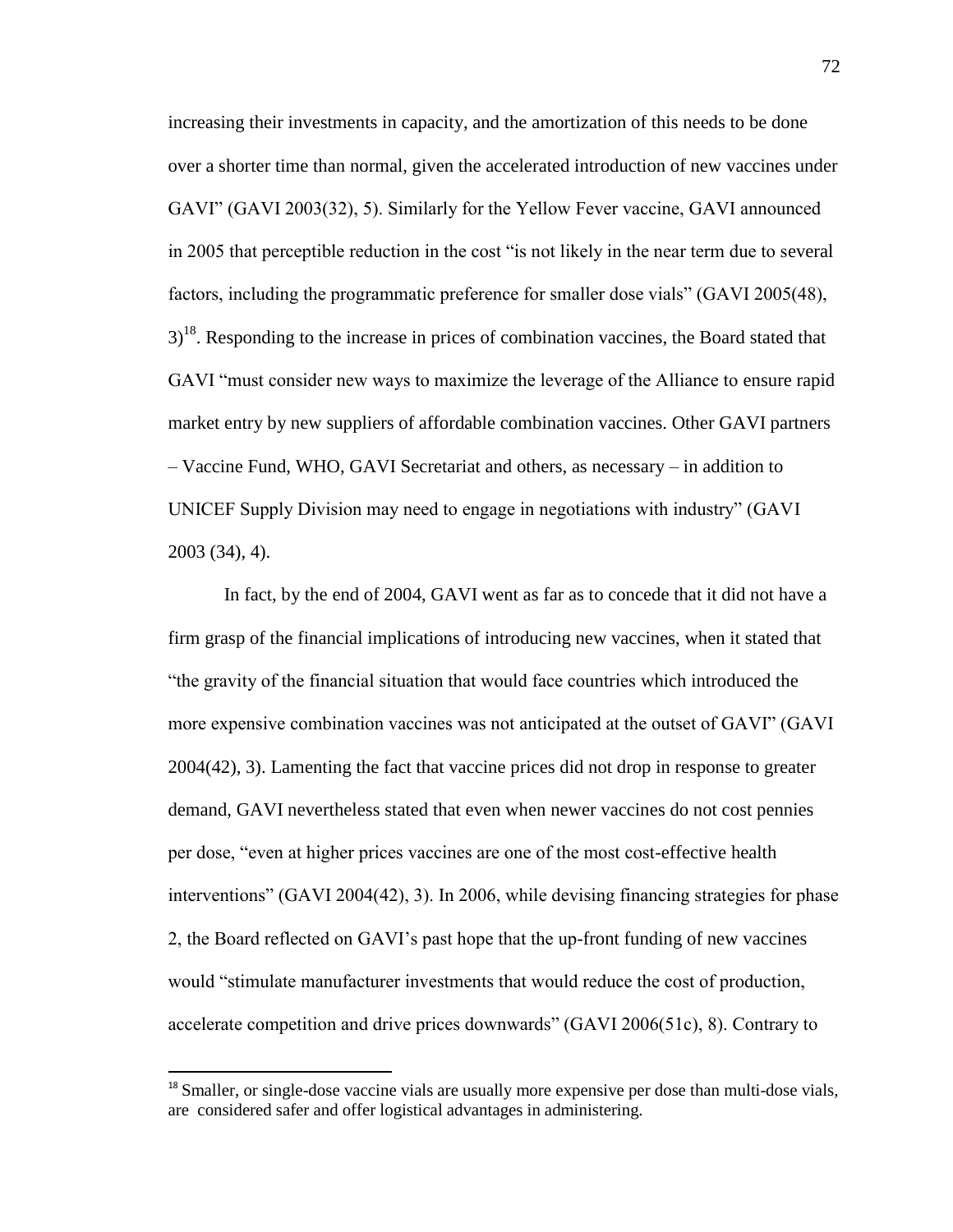expectations, the initial 5 year funding phase "was insufficient for vaccines to become affordable and for government budgets to adequately expand to finance them" (GAVI 2006(51c), 8). In 2009, the GAVI Alliance Executive Committee conceded that "the cost of vaccines that GAVI supports today is greater than when GAVI was formed" (GAVI 2009(75c), 4).

Additionally, GAVI continued to face significant challenges in securing long term supply of some combination vaccines, particularly the Hib-containing pentavalent vaccine. In 2004, GAVI reported that only 13 million doses of Hib-pentavalent vaccine were procured annually, which does not constitute a market attractive enough for vaccine manufacturers, and consequently there is little market competition and no price reduction for this vaccine (GAVI 2004(38)). At that point, GAVI was justifiably concerned that "the Hib situation will reflect perception of success or failure of GAVI" (GAVI 2004(38), 6), and felt that there was a pressing need to increase both the strategic supply and procurement approaches as well as usher in a more stable, predictable demand for the Hib vaccine. By mid-2005, GAVI conceded that: "experience has shown that policies aimed at quickly reducing prices may not encourage entry of additional manufacturers and longterm sustainable supply" (GAVI 2005(46), 5). These factors highlight the fact that even with GAVI's involvement, the vaccine market remained a 'supplier determined market' rather than a public health sector determined one (McKinney and Jarrett 2002).

Another aspect of vaccine cost and production pertains specifically to product maturity. GAVI's supposed ability to take a long-term view of vaccine procurement had the potential to ensure an adequate and predictable vaccine supply at affordable prices. As the Board stated in 2004, before GAVI "a product would need to reach full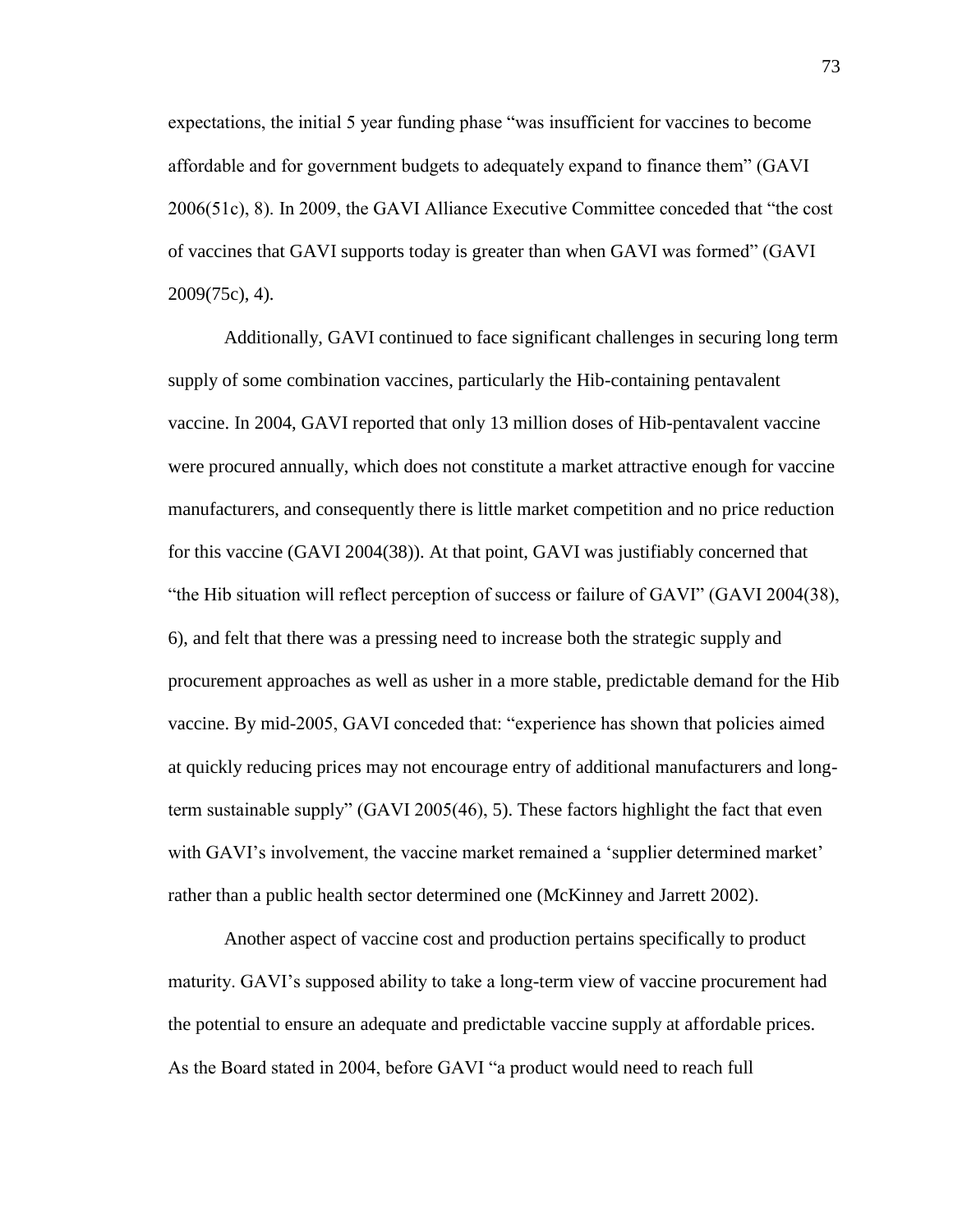maturation<sup>19</sup> before it would be available in poorer countries. With GAVI, we are trying to change the norm so that we don't have to wait for full product maturation" (GAVI 2004(35), 2). Closing the gap is how GAVI saw its opportunity for having a unique effect and bringing new vaccines to the poorer countries before they matured and became more affordable. But as a particular new vaccine enters the last phases of development, the vaccine producer must make certain production capacity decisions, which to a large extent are dictated by projected demand. Early on, the Board stated that GAVI has:

substantial potential negotiating power with suppliers to gain early access to newly introduced vaccines, if its procurement mechanism is so designed. Through an early commitment to purchase – before the plant has been constructed – GAVI could substantially reduce the risk of the capital expenditure for the company (GAVI 1999(2), 39).

But just as GAVI was hoping to exert some influence over the pharmaceutical industry in this model of 'planned access,' it had to grapple with some significant pressures and restrictions imposed on it by the vaccine producers. For example, the First Board noted that:

GAVI would almost certainly be restricted as to which markets it was permitted to supply vaccine to, or procure on behalf of. In particular, GAVI should expect to be restricted to markets where there is little or no prospect of a commercial market emerging (GAVI 1999(2), 39).

This last condition actually illuminates a puzzling point in the list of the recipient country eligibility criteria, namely population size, which effectively excluded China, India and Indonesia from eligible countries.<sup>20</sup> It seems quite plausible that this condition was a concession to the pharmaceutical industry's tacit demand that GAVI not fund immunization initiatives in countries where there is a commercial pharmaceutical industry able to furnish competition and potentially undermine future demand.

 $19$  Full maturation for a product means that it is off-patent.

 $20$  This conditionality was later amended.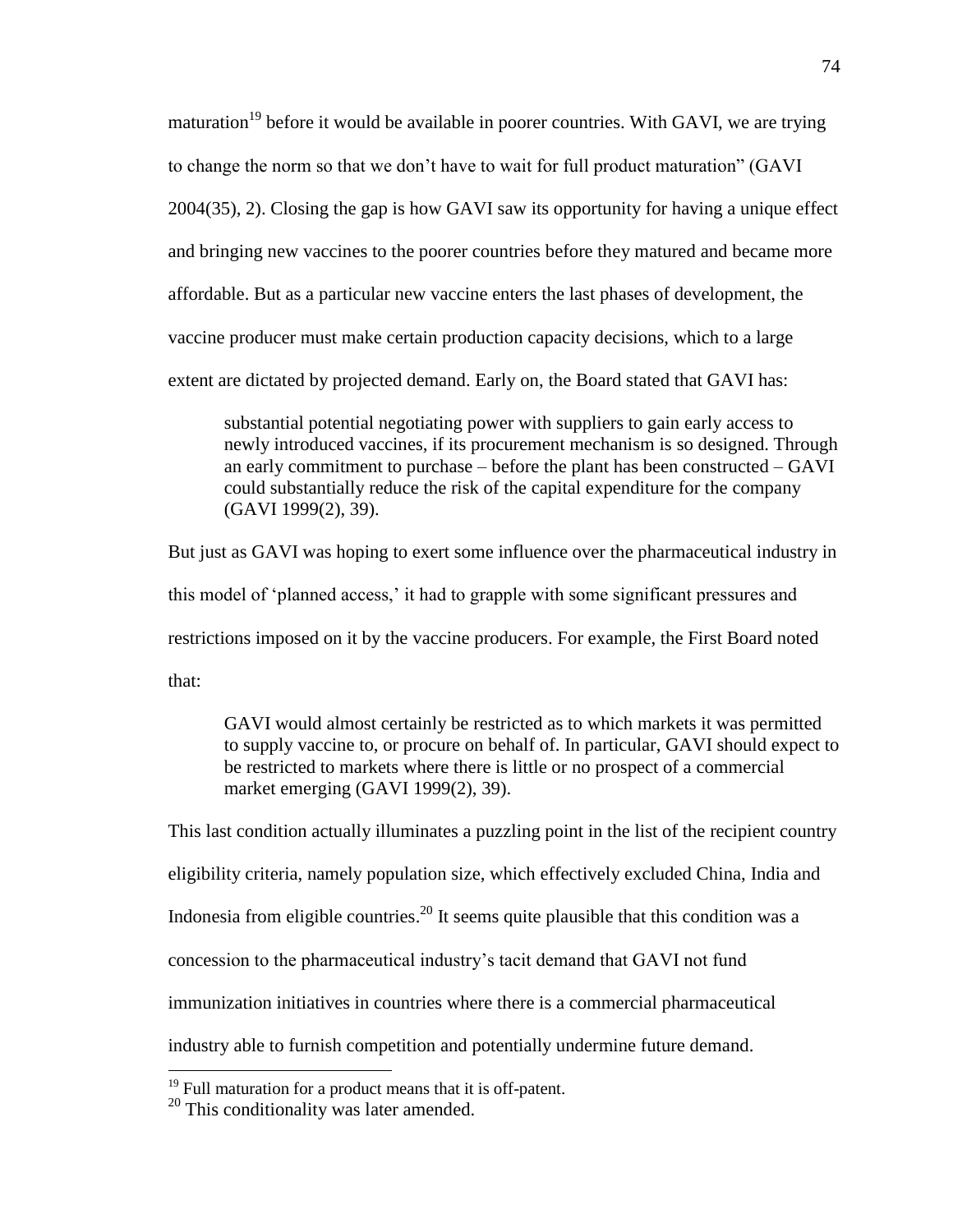Incidentally, as early as 1993, Indian pharmaceutical companies (Shantha Biotech and later Bharat Biotech) already had an indigenous recombinant Hep B vaccine on the market, at the prices at least half of the vaccines sold by SmithKlineBeecham or Pfizer (Madhavi 2003).

Another type of enticement that GAVI has entertained offering to the industry is patent extension for maturing products. As the Third Board meeting summarized:

Patent extensions in the largest industrial country markets might stimulate greater interest from large pharmaceutical companies in the field, in turn providing a stimulus to candidate and development efforts, especially in the biotech sector. In addition a patent extension has the advantage that, while it is worth several hundred million dollars to any major pharmaceutical company, its costs are hidden. The cost to the industrial country healthcare systems could nonetheless be justified by the future healthcare savings which would be generated by successful development of a vaccine (GAVI 2000(6g), 3).

A rather astonishing thing about this is that patent extensions, of course, protect higher prices for pharmaceuticals for longer periods of time, and in this case a concession to the industry would literally ensure that prices for new vaccines manufactured in the global North remain high for longer. This would have a ripple effect in the industry and potentially disastrous consequences for organizations and national authorities who are neither eligible for GAVI funding nor are able to absorb higher vaccine costs.

Of course, had GAVI been interested in furthering the traditional EPI immunization programs or even relying on monovalent vaccines for the target diseases, it would not be beholden to the pharmaceutical industry to the same extent. For instance, by 2008, recombinant Hep B vaccine obtained through bulk procurement could cost between \$0.20 and \$0.30 per dose, and there were at least 10 manufacturers producing it (UNICEF 2008). According to the WHO, in the 1980s, total annual expenditure on immunization for low-income countries averaged US\$ 3.50–5.00 per live birth. By 2000,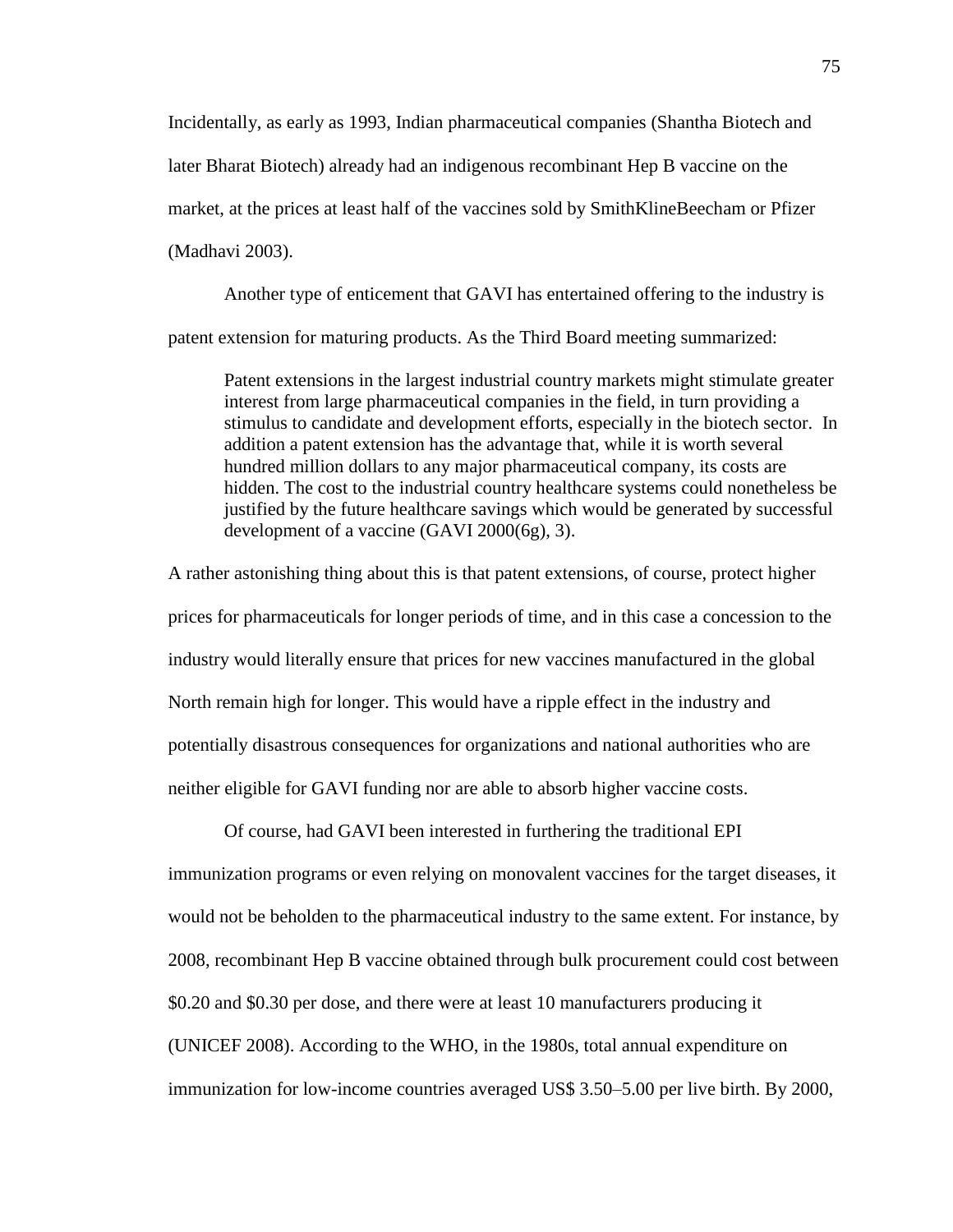the figure had risen to about US\$ 6.00 per live birth. Addition by GAVI of underused vaccines like Hepatitis B, and Hib into immunization programs brought total expenditures up again, and the WHO projected that by 2010 the cost per live birth for immunization with the traditional vaccines plus the hepatitis B and Hib vaccines was going to reach US\$ 18.00 per live birth, and expected future scaling up to meet the projected goals is likely to exceed US\$ 30.00 per live birth (WHO, UNICEF, World Bank 2009, 75-76). One study reports that the total cost of mass vaccination by hep B vaccine in India for the year 2000-2001, was equivalent to the total budget of Rs 58,530 million for health and family welfare (Madhavi 2003).

It is clear that industry interests – in this case of health governance through a PPP, it is the pharmaceutical producers and providers of health insurance – figure prominently in the mechanisms of global health governance. As Harvey (2005, 76-77) points out, "businesses and corporations not only collaborate intimately with state actors but even acquire a strong role in writing legislation, determining public policies, and setting regulatory frameworks (which are mainly advantages to themselves)." In the case of GAVI and the pharmaceutical industry, the role of business interests is paramount, down to determining its very organizational mission. Brin and Lexchin (2011, 291) point out that of the currently sitting GAVI board members,

the interests of almost three-fourths are more aligned with the profit-making sector than the people's health: two represent pharmaceutical companies themselves; all five of the donor countries' foreign policy agendas are potentially heavily influenced by corporate lobbying; two are involved in public-private partnerships…with pharmaceuticals (WHO and UNICEF); two express profitmaking as compatible with addressing global inequality (Gates foundation and World Bank); and four are "private citizens" who are connected to finance, banking, and insurance industries.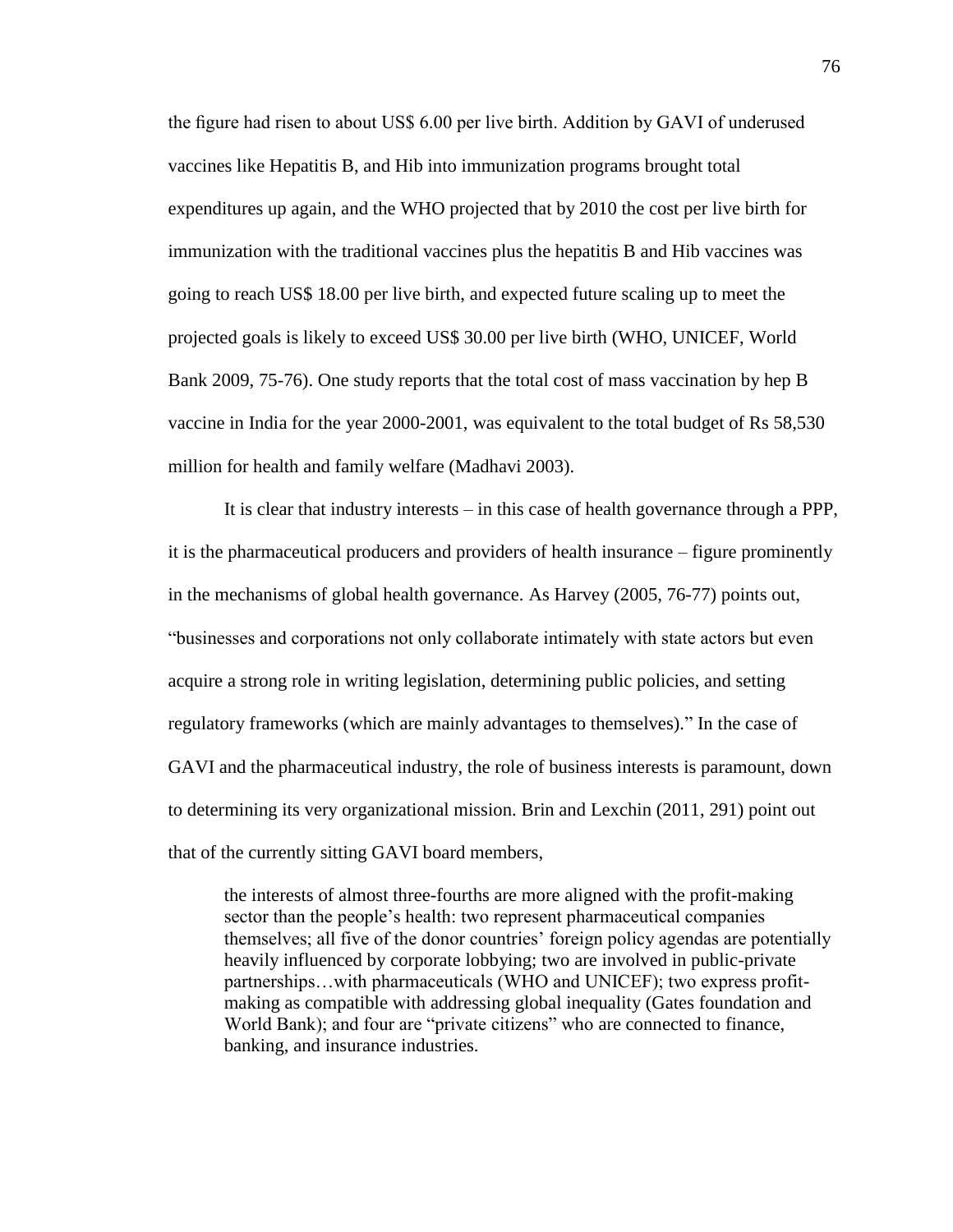So while GAVI and the pharmaceutical industry as partners in a PPP are true to their mandate of achieving a "shared health-creating goal on the basis of mutually agreed division of labour" (Buse and Walt 2000a, 550), the achievement is encumbered with complications. It is indeed true, that GAVI accelerated the introduction and uptake of new and underused vaccines in the world's poorest countries, but in a heavy-handed topdown manner that disregarded the epidemiological realities in the field and promoted the market driven model that further benefits business elites in the global North. As a rare and poignant critique of GAVI's mission points out, additional funding for immunization makes sense; however, for "many countries, there is at least as much health gain from improving use (especially increasing coverage) of current vaccines as from added new ones" (Western Pacific Regional Office of WHO Position Paper, quoted in Muraskin 2005, 222).

Cerny and colleagues (2005, 18) point out that one of the core dimensions of neoliberalism is the change in the role of the private sector, with an increasing switch of " 'contracting out' services, the development of public–private partnerships (PPPs), and the use of private sources of finance for public purposes." I suggest that in this instance of GAVI and the pharmaceutical industry, the argument can be taken even further to view it as a situation where a mix of private and public funds essentially subsidize a private industry in the guise of reaching the 'shared health-creating goal.'

## **Advanced Market Commitment**

Another instance of 'politicking' between GAVI, the pharmaceutical industry and the donor countries was the launch of a pilot Advanced Market Commitment (AMC) for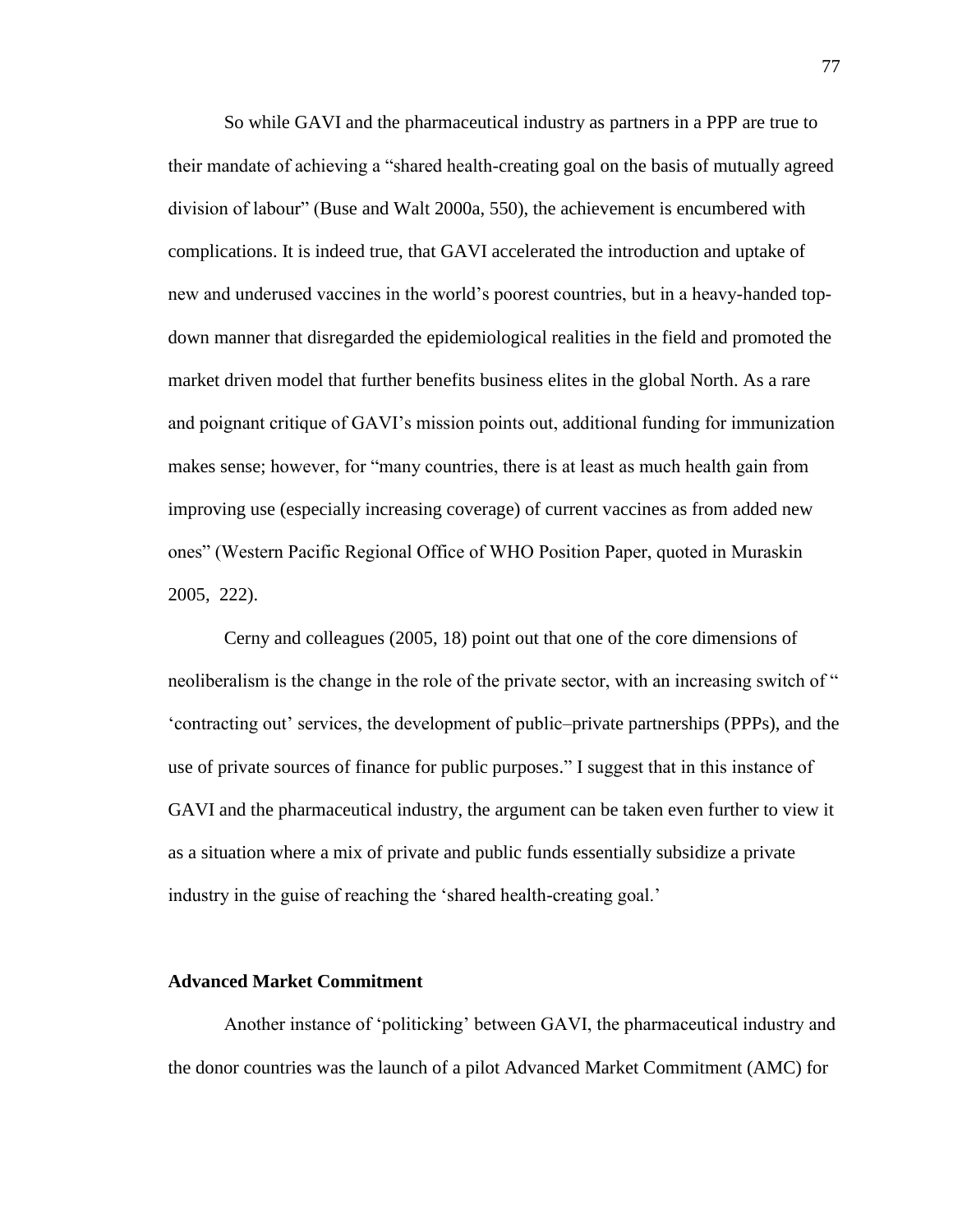the pneumococcal disease vaccine. GAVI points out that while very few organizations in GAVI's niche "are able to provide financial projections that extend beyond two or three years in the future," GAVI's own projections (currently spanning through 2015) "allow decision making on medium to long term investments with a fair degree of certainty, and help identify future financial gaps" (GAVI 2008(65), 1). In 2005, a financial mechanism called AMC was first brought to the table, aiming to create a stable market for vaccines that prevent diseases prevalent in the developing countries by fixing the price at which the vaccines were to be sold and subsidizing the amount upfront. By participating, donors would commit money to guarantee the price of vaccines once they have been developed, thus creating the future market (WHO, UNICEF, World Bank 2009, 90). AMCs are legally binding for the participating manufacturers and fix the vaccine price until the funds provided by the donors are exhausted. As the GAVI and WB pilot proposal on AMC suggests,

an AMC for vaccines is a financial commitment to subsidize the future purchase of a vaccine not yet available, *if* an appropriate vaccine is developed and *if* it is demanded by developing countries. Early, guaranteed commitments encourage potential vaccine suppliers to invest in R&D and production capacity to serve developing countries, secure in the knowledge that there will be a viable market if they supply products that eligible countries want to buy (World Bank and GAVI 2006, 1).

By 2008, GAVI was ready to launch a pilot AMC project for pneumococcal vaccines with governments of Canada, Italy, Norway, the Russian Federation, and the United Kingdom, as well as the Bill and Melinda Gates Foundation committing US\$ 1.5 billion. According to GAVI, the AMC donors were signaling strong "intent to purchase" pneumococcal vaccines and "the AMC mechanism should not only give industry the incentive to develop the product quickly, it should include measures to ensure that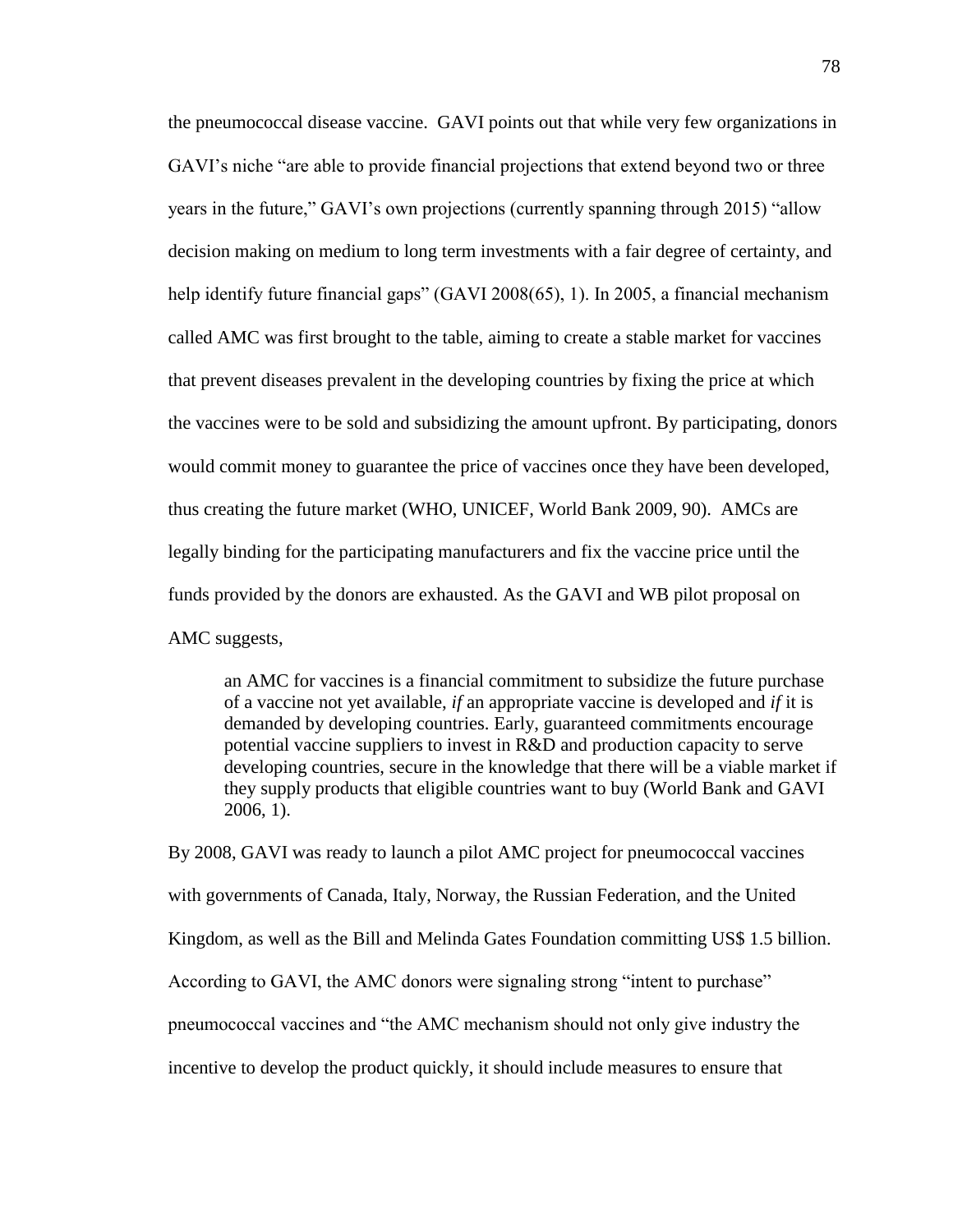manufacturers comply with the terms and expectations of the deal, amongst other things helping ensure sufficient long-term supply capacity to meet the demand from developing countries" (GAVI 2008(65), 6). In this scenario, the manufacturers are guaranteed a subsidized (and high) price upfront if they "develop a product demanded by countries and agree to abide by affordable prices after the AMC is depleted" (World Bank and GAVI 2006, 2).

A well-designed AMC, it was suggested, could precipitate significant discovery in vaccines for neglected diseases and low-income markets. Offering to match the revenue that a pharmaceutical company would typically accumulate if it were developing a product for a 'profitable' market, is thought to be a great incentive for such a company to invest into developing products for diseases endemic in 'non-profitable' low-income countries (Light 2009). If GAVI's pilot AMC for pneumococcal vaccine were a success, it would demonstrate its powerful ability to influence the far-ranging decisions of the pharmaceutical industry and to shape the vaccine market. GAVI, however, had fast acknowledged that although the "concept behind the AMC is simple, it has been challenging to establish an incentive framework that will effectively encourage industry whilst representing value for money, affordability and predictability for developing countries" (GAVI 2008(65), 6).

The concept and practice of AMC can be quite contentious. GAVI has been criticized by civil society organizations such as Oxfam and Médecins Sans Frontières for lack of transparency (Usher 2009). GAVI contends, however, that "transparency and accountability are key considerations for the alliance, but these principles must be balanced by the need to maintain confidentiality in negotiations with industry" (GAVI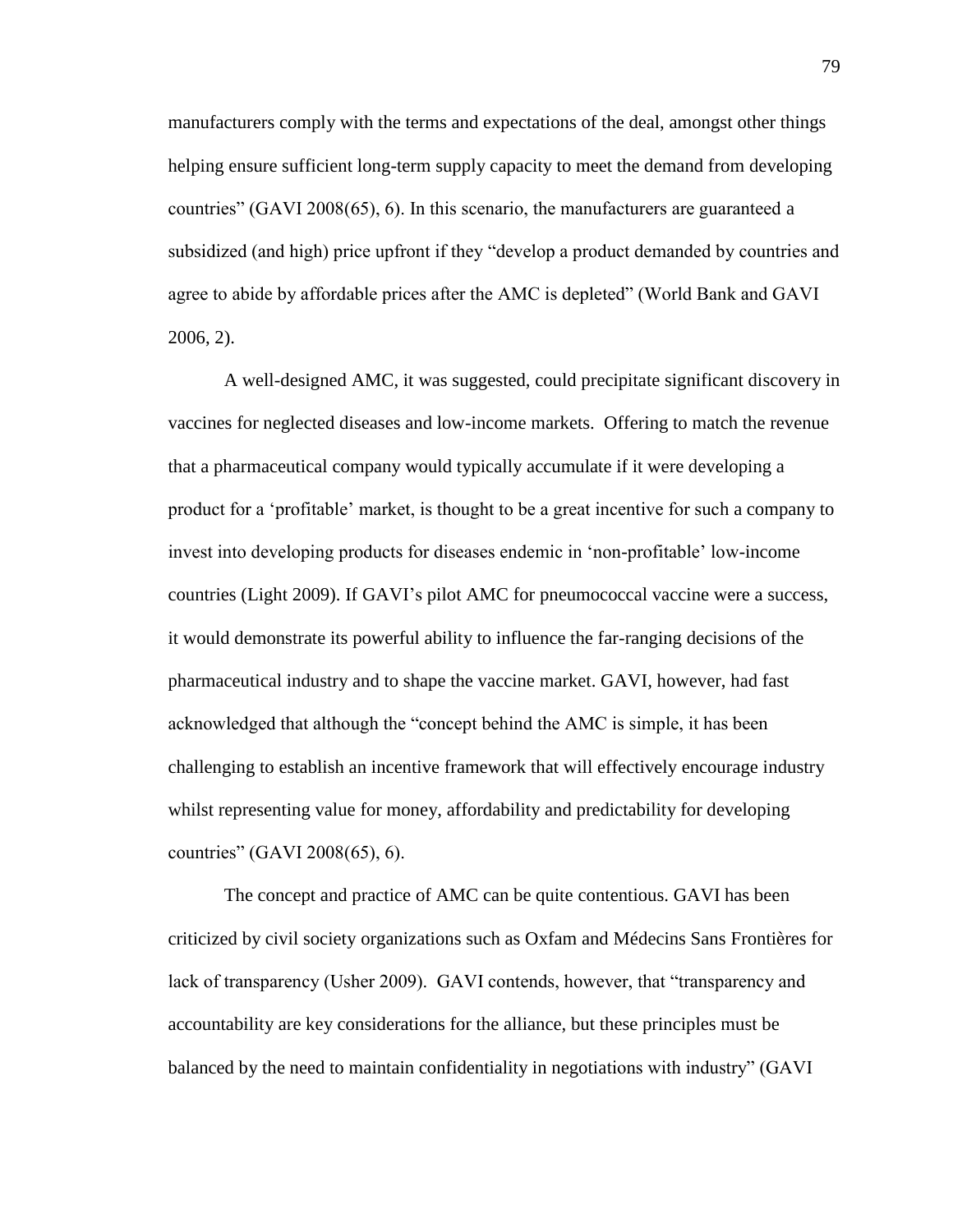2007(61), 2). The WHO Commission on Intellectual Property Rights for example, strongly advocates increased use of off-patent and inexpensive drugs (WHO-CIPIH, 2006) rather than channeling substantial resources to subsidize the pharmaceutical industry in the developed countries in possible future buyouts of a new vaccine. Critics also point out that the AMC is tailor-designed for the four pharmaceutical giants who are still prominent in vaccine manufacturing, and "deliberately favour[s] large pharmaceutical firms over small and new biotechs and not-for-profit, university-based, and developing-country-based research. Yet, they present no empirical evidence that such firms are the most efficient at vaccine research" (quoted in Light 2009, 10). Indeed, GAVI contends that the AMC model has been designed in a way that precludes creating 'a supply monopoly' and aims to allow "ample opportunity for developing country vaccine suppliers to enter the market" (GAVI 2008(65), 6). And yet in 2010 the GAVI Alliance Board announced that "manufacturers in developing economies noted concern that by the time they are ready to enter the pneumococcal vaccine market around 2014- 2015, prices are projected to have dropped. Therefore steps must be taken so emerging economy manufacturers feel they can participate" (GAVI 2010(77a), 6).

It remains to be seen just how successful GAVI AMC for pneumococcal vaccines will be in both shaping the market *and* proving to be a feasible model; GAVI acknowledges that as this is a pilot program, "mistakes may be made, and lessons will be learned" (GAVI 2008(65), 6). But GAVI's intent to seek out innovative mechanisms of working with the pharmaceutical industry is clear, even if the solutions heretofore proposed are still questionable in their efficacy. GAVI is at the forefront of a paradigm shift in global public health, being instrumental in sharpening their focus on the low-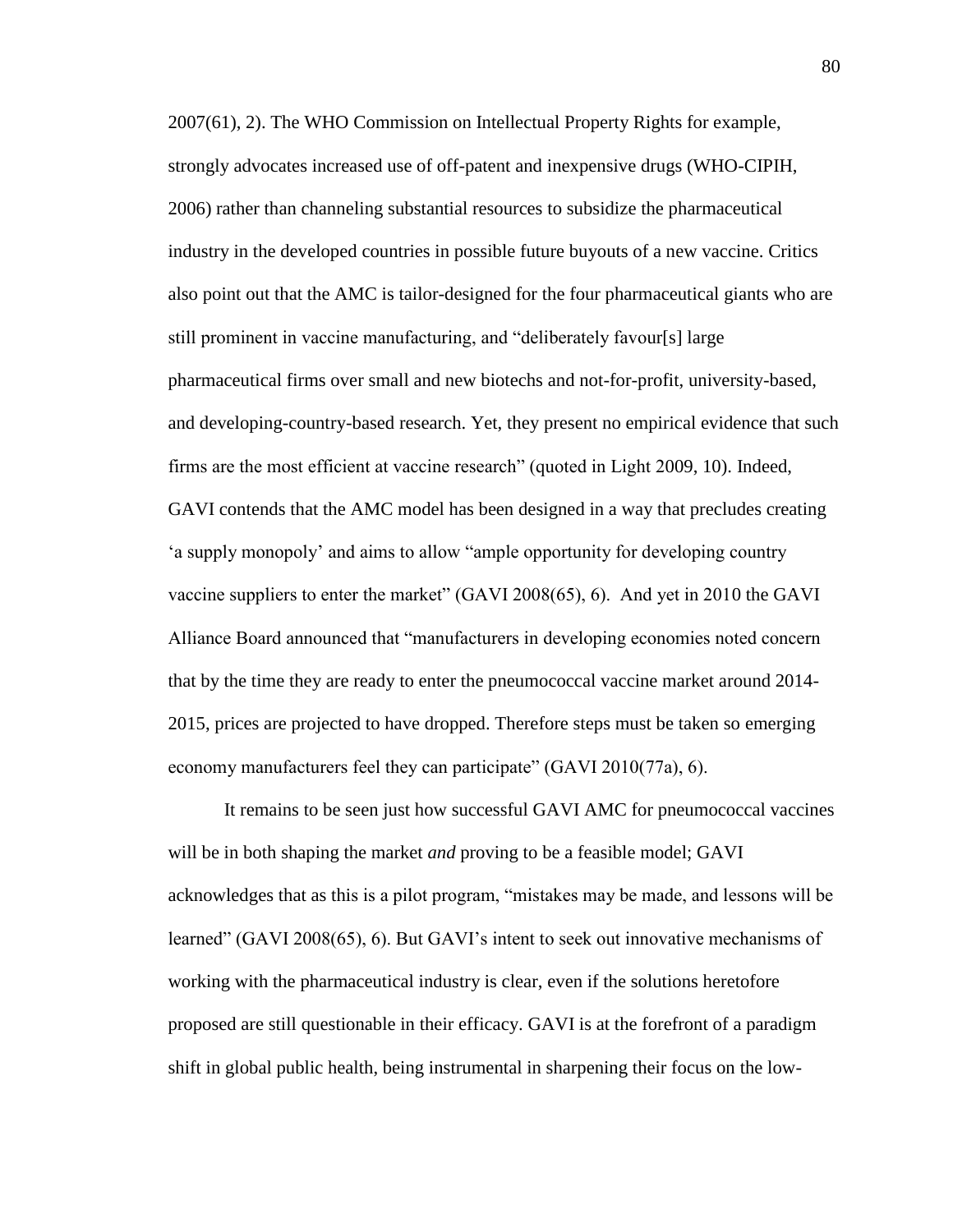income countries' demand for vaccines and experimenting with various institutional and market arrangements to secure funding for that demand. In a paradoxical fashion, as a hybrid institution that is born of modern capitalism, it is trying at the same time, to mitigate its disastrous consequences. In this pilot AMC, GAVI is working to extend the benefits of technology available in the global North to impoverished people in the global South, but the financial machinations involve channeling an exorbitant amount of public funds into already deep pockets of the pharmaceutical industry. Offering up the pneumococcal disease vaccine AMC as yet another 'silver bullet,' GAVI adopts what some would regard as an overly technological approach. Brin and Lexchin (2011, 291) for instance, argue that GAVI's mission of saving children's lives and increasing access to immunization in poor countries "demands far more than new technology—delivery of existing effective vaccines, shoring up health systems, supporting universal health insurance coverage, investing in primary health care being the key related priorities—yet the colossal spending on PCVs [pneumococcal vaccines] that has put GAVI in a funding crisis addresses none of these."

Proponents and supporters of the AMC cite its potential to stimulate research on neglected diseases, and suggest that such 'pull' programs are underutilized by current policy. It is instructive as well, to contrast the AMC vaccines with public goods. Labonte and colleagues (2004, 47) offer a broad definition of public goods as "economic amenities that are undersupplied by the market and therefore require public provision and/or financing." On the surface, that definition certainly applies to vaccines that are undersupplied by the market, but in the case of pneumococcal vaccine AMC, within the PPP, it is the pharmaceutical industry that sets the terms of just what kind of a vaccine is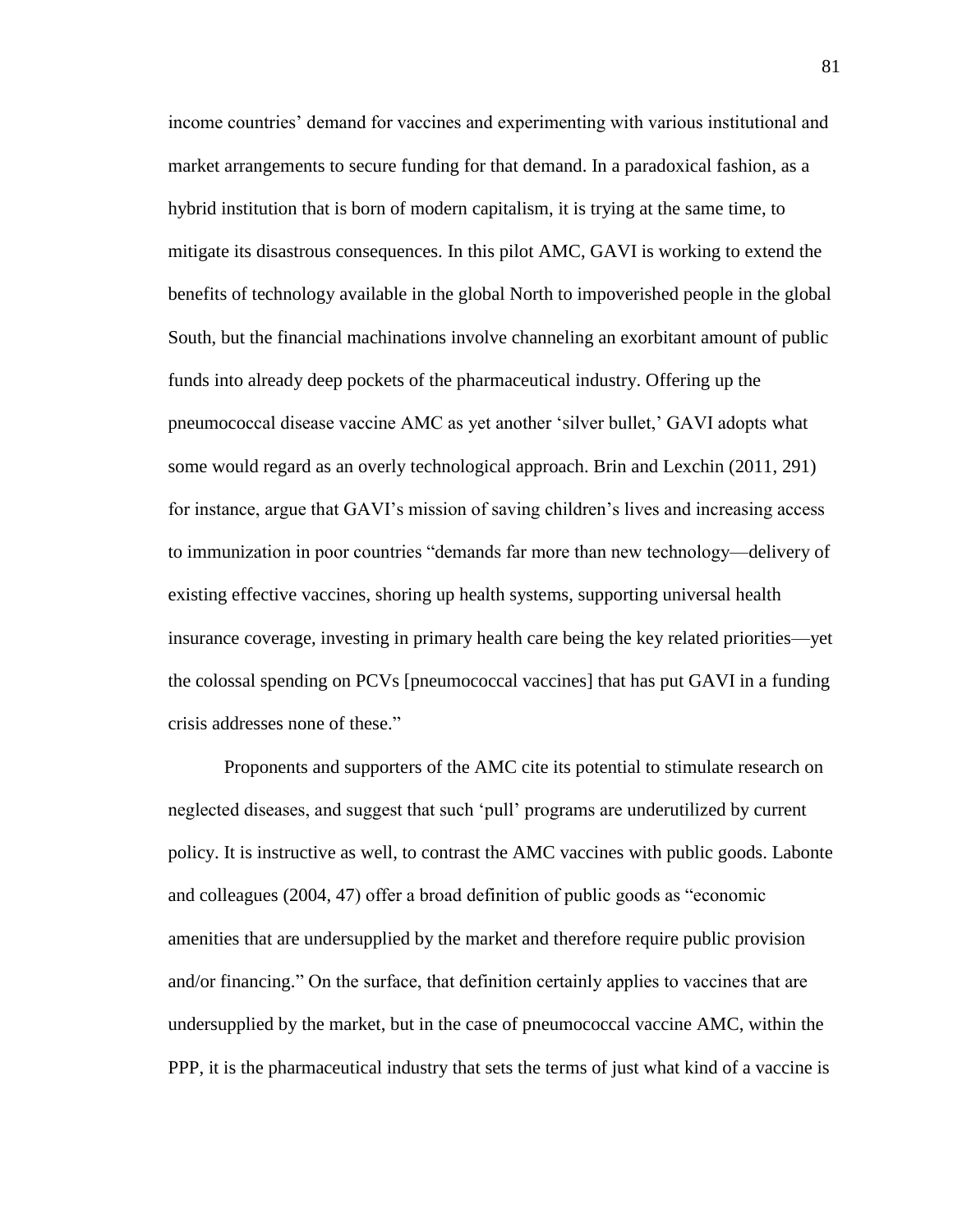procured through the AMC and what profit the industry is set to recover. The desire to address market failures and pursue global public goods like vaccines however, often obscures the fact that "the public sector absorbs the lion share of the risks and costs, while the private sector absorbs a disproportionate share of the profits" (Ollila 2005, 4).

Moreover, the argument that AMCs for vaccines are the most efficient mechanisms for accelerating vaccine development for neglected diseases is not supported by the experience of some low and middle income countries. In their brief critique of GAVI's AMC, Brin and Lexchin (2011) for instance, cite the case of Meningitis B vaccine developed in Cuba through its network of linked public research institutions, including the Finlay Institute for Serum and Vaccines, which emphasizes knowledgesharing. Similarly, Brazil's vaccine production dates back to the early 20th century, and since the 1980s the Ministry of Health has emphasized strengthening vaccine production through local capability, and Brazil currently is self-sufficient in the production of eight vaccines including those for polio, Hepatitis B and Haemophilus influenza type B. Finally, India currently is self-sufficient in all but oral polio vaccines and exports a large proportion of what it produces, and at far lower cost than the large multinationals headquartered in the developed countries.

It is clear that PPPs can be very beneficial to the private sector looking to expand their markets. In addition to direct financial returns such as market penetration, substantial subsidies and tax breaks, there are other benefits as well. Buse and Walt (2000b) cite also increased corporate influence in global policy making, brand and image promotion, and enhanced corporate legitimacy through association with the UN and philanthropic foundations (Buse and Walt 2000b, 706).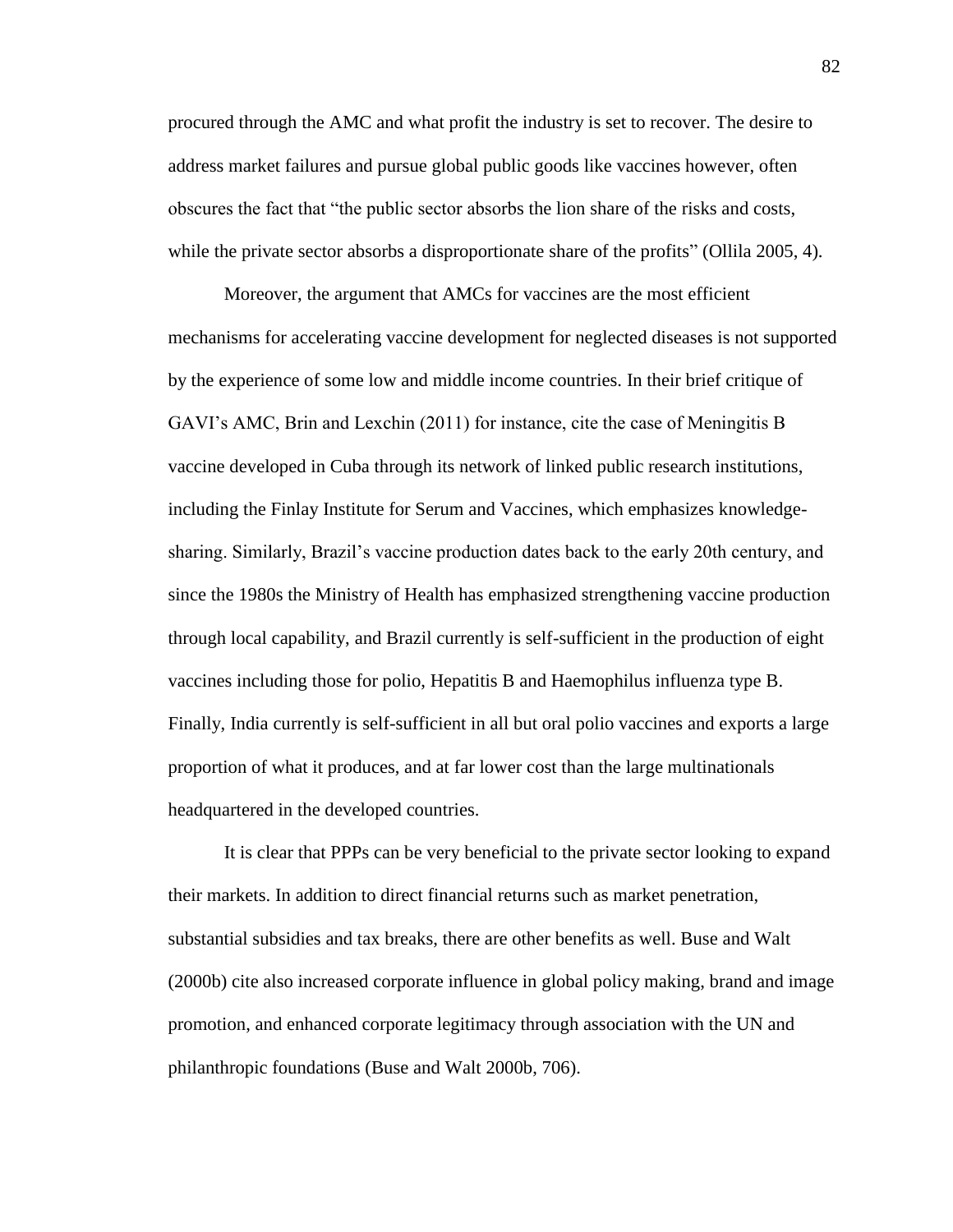Among other powerful historical forces, the rise of the transnational corporation, especially the massive 'global corporation' (Dicken 2003), has played its role in changing the balance of power between the state and capital accumulation in the second half of the  $20<sup>th</sup>$  century. One of the key tenets of dependency theory was that the TNCs "had the power, the resources, and the global reach to thwart the territorially based objectives of national governments in both developed and developing countries" (Gereffi 2005, 165). Through innovative new mechanisms, the same power relations play out in the era of global neoliberalism. But as Silver and Arrighi (2003, 350) argue, "the problem for the casualties of "globalization" is not that "markets are almost always wrong, and they have to be made right. The real problem is that some countries have the power to make the world market work to their advantage, while others do not have that power and have to bear the costs."

Although the current economic crisis has made it more challenging for some donors to continue funding health initiatives in the global South, development assistance overall continues to grow (IHME 2011). Despite fears that the current global economic downturn may lead to donor countries reducing their developmental assistance for health, research indicates that previous economic recessions did not appear to lead to decline in official health aid (Stuckler et al. 2011). The quandary however, is that these funds are being increasingly channeled through innovative financial mechanisms like GAVI's pneumococcal vaccine AMC, thereby redistributing the resources on a global scale in a manner that continues to privilege and benefit the global elite while missing the mark on delivering much needed resources for the world's poor.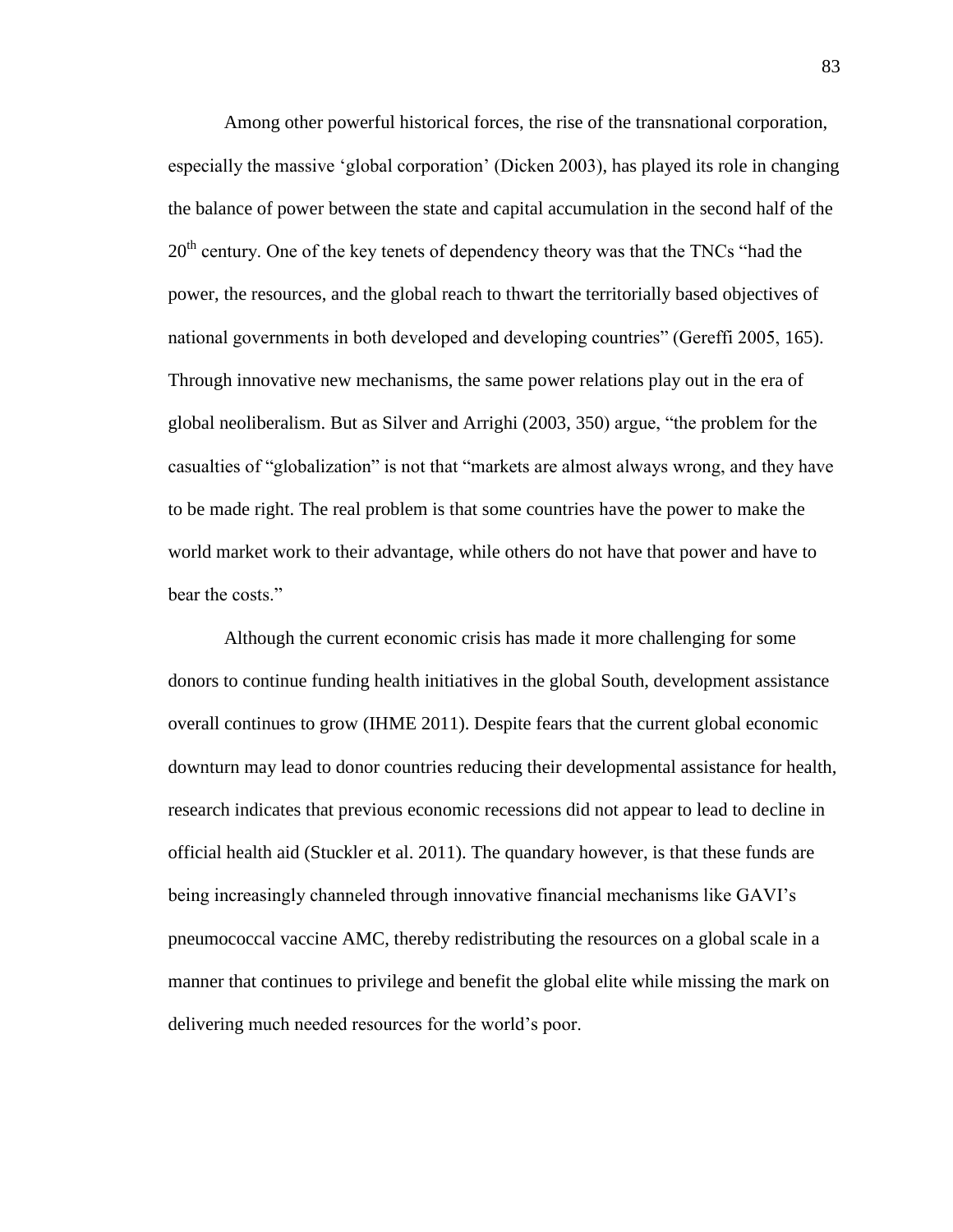As analysis above shows, GAVI's power dynamic with the pharmaceutical industry is a complicated one. To put it bluntly, one would expect that he who pays the piper calls the tune. But despite the fact that enormous funds are channeled from donors through GAVI to the pharmaceutical producers to subsidize the pharmaceutical industry, GAVI seems in no position to dictate which vaccines will be researched, developed, produced, and introduced in the developing world through its own 'innovative' mechanisms. If PPP network links are pipes through which resources, information, and funds flow, they don't always flow in the same direction. Susan Strange (1988, 24) writes that "structural power … confers the power to decide how things shall be done, the power to shape frameworks within which states relate to each other, relate to people, or relate to corporate enterprises," and the following chapter will show that GAVI wields that type of power forcefully enough. But with the pharmaceutical industry at least, it is GAVI's relational position in the network that matters more – a simple relational power "of A to get B to do something they would otherwise not do" (Abrahamsson 2003, 17).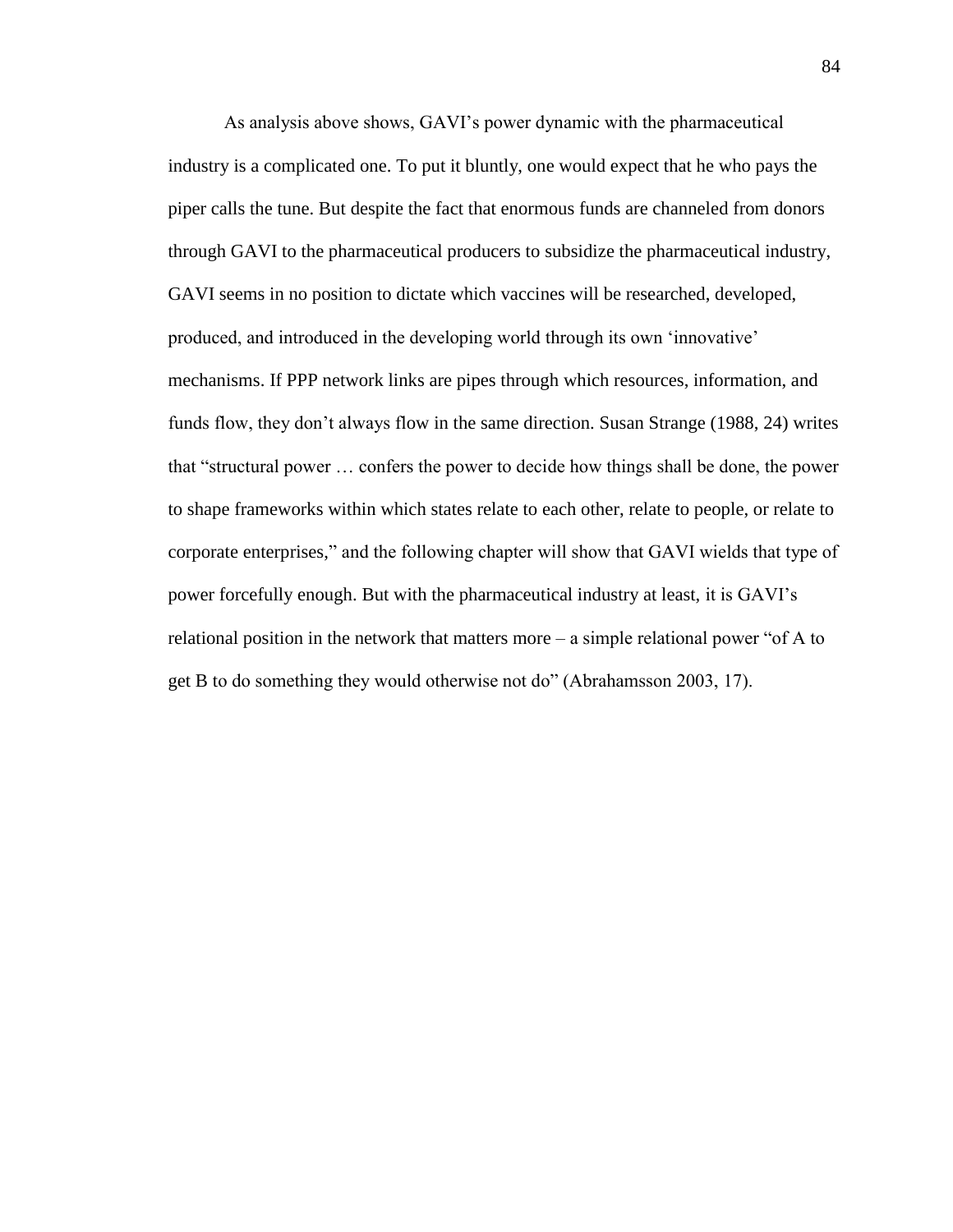## **Chapter III**

## **GAVI AND HEALTH GOVERNANCE MECHANISMS**

## **Wielding Power: Influencing the Recipient Countries**

The most basic feature of the power balance between GAVI and the recipient countries are its eligibility criteria. Country eligibility was set by outlining two factors: annual GNP per capita equal or less than 1,000 USD, and population less than 150 million (GAVI 1999(2), 17). As discussed in Chapter II, the population size criterion effectively excluded India, China, and Indonesia from being otherwise eligible for funding, as countries that possess considerable production capabilities for vaccines. The GAVI Board argued that buying "externally produced vaccines through the Fund is not an effective and sustainable solution for these countries" (GAVI 1999(2), 17). In the November 2000 round of applications for funding, Cuba's proposal was also rejected despite the country meeting GAVI's eligibility criteria. The Review Committee noted that since Cuba is self-reliant in the area of vaccination and ranks high on the health system performance, its application for funding was denied.

For countries that meet eligibility criteria but have what is considered an 'inadequate delivery system' (DTP3 coverage below  $50\%$ )<sup>21</sup>, GAVI pledged to consider additional support to strengthen immunization services. In 1999, a total of 68 countries met GAVI's GNP/capita and population size eligibility criteria, and 13 of them had below 50% DTP3 coverage (namely, Somalia, Liberia, Afghanistan, Democratic

 $\overline{a}$ 

 $^{21}$  DTP3, or Diphtheria-Tetanus-Pertussis vaccination rates are often used as a proxy for how robust a country's immunization services are, 80% coverage indicating a strong enough health care delivery system.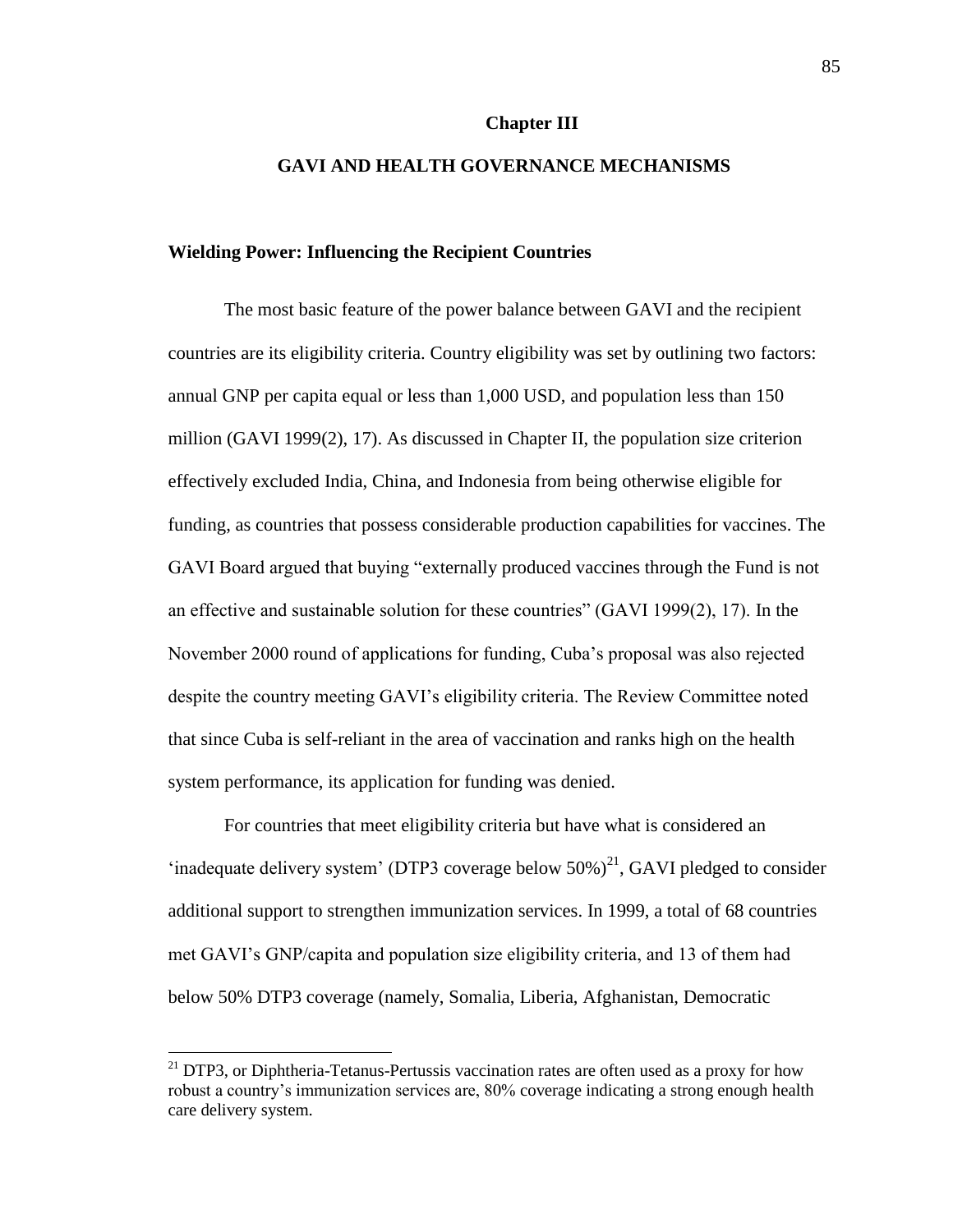Republic of Congo, Niger, Chad, Central African Republic, Nigeria, Uganda, Togo, Angola, Haiti, Cameroon). By 2006, with 16 rounds of submissions and reviews underway, 73 out of 75 eligible countries have been approved for some type of assistance. Solomon Islands and Timor Leste are the two countries that have never applied for support despite being eligible (GAVI 2006(51a)).

Funding applications procedures were outlined in the first GAVI board meeting, and include a multistep process. Based upon GAVI's guidelines, governments of eligible countries must go through a formal application process.<sup>22</sup> These proposals are screened for completeness before being reviewed by the Working Group, which then presents proposals and recommendations to the GAVI Board. Upon approval, funds may be released for authorized vaccine purchase through UNICEF (GAVI 1999(2)).

The review of proposals resulted in four possible outcomes: an unconditional approval, an approval with clarifications and/or amendments, conditional approval, and resubmission (implying a fresh review process). The first round of GAVI Proposal Review in July of 2000 received 24 country proposals applying for support from new and underused vaccines account and were deemed incomplete, none received unconditional approval, and only 17 were deemed to have sufficient documentation for review, of which 11 countries were approved with clarification, 2 received conditional approvals, and 4 were asked to resubmit (GAVI 2000(7)). Once approved, the 12 countries<sup>23</sup> received roughly \$ US 30.5 million, of which about 90% was disbursed towards the

 $\overline{a}$ 

 $22$  Although at this point the issue is never discussed at length, the first Board meeting briefly mentions that funding proposals will *only* be accepted from governments, thus implying that no other authority is recognized in a national context.

<sup>23</sup> These were Cambodia, Cote d'Ivoire, Ghana, Guyana, Kenya, Kyrgyz Republic, Lao PDR, Madagascar, Malawi, Mali, Mozambique, Rwanda, and Tanzania.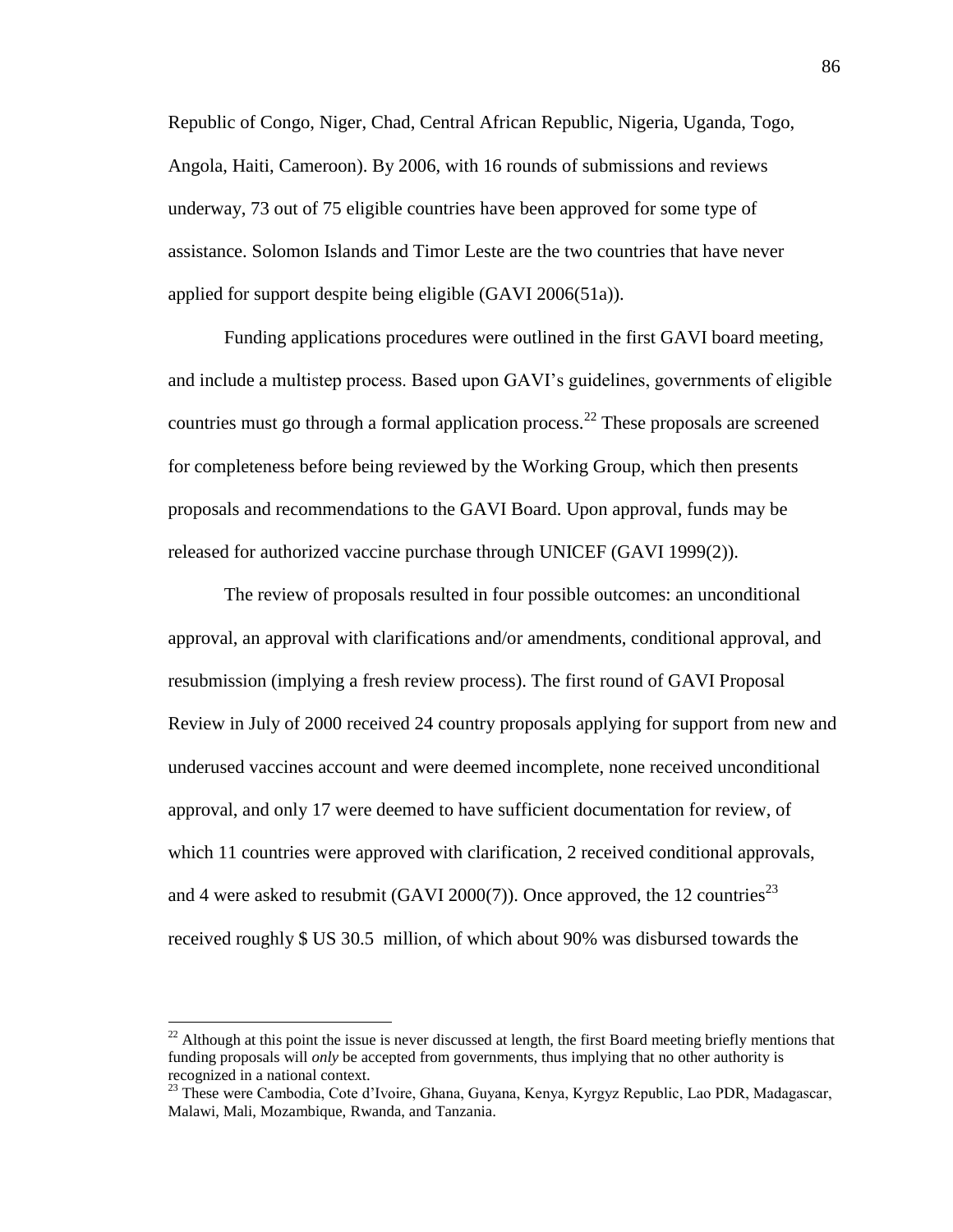purchase of new and underused vaccines, and only about 10% came from immunization services sub-account (GAVI 2000(8), 4).

GAVI responded with concern that information found lacking in the proposals consisted of fundamental program components like data collection and reporting and surveillance. To address this problem GAVI suggested that a "concerted effort is needed from all of the GAVI partners to identify new resources – human, financial and technical – to support countries in the process of developing proposals, as well as supporting countries whose proposals have been approved and will need to strengthen their immunization services and/or introduce new vaccines" (GAVI 2000(7), 2). As a classic fledgling bureaucracy commencing the application process, GAVI created additional work for its partners by asserting the need to 'train' the applicants in how to comply with GAVI's requirements in a more efficient manner. In line with the other donor agencies, GAVI's procedures add serious transaction costs for the countries receiving developmental aid. Rwanda, for instance, "reports annually to donors on 689 indicators; this is after negotiations to reduce reporting requirements" (GAVI 2009(76b), 4). William Muraskin (2005, 231) reports a similar concern about such procedures' potential to undermine health in developing countries voiced by Jorn Heldrup of the Danish International Development Agency:

In Tanzania, for example, there are ten – only ten people – in the whole country who can deal with the various international initiatives that are thrown at the country. They must deal with them all… [and] GAVI is only one of them. They are pulled one way, then another. What should be important is the country's own priorities and they're looking at all the possibilities [available to them] and [then they're] choosing priorities with the limited resources that they have. But that is not possible when these initiatives come down [from on high].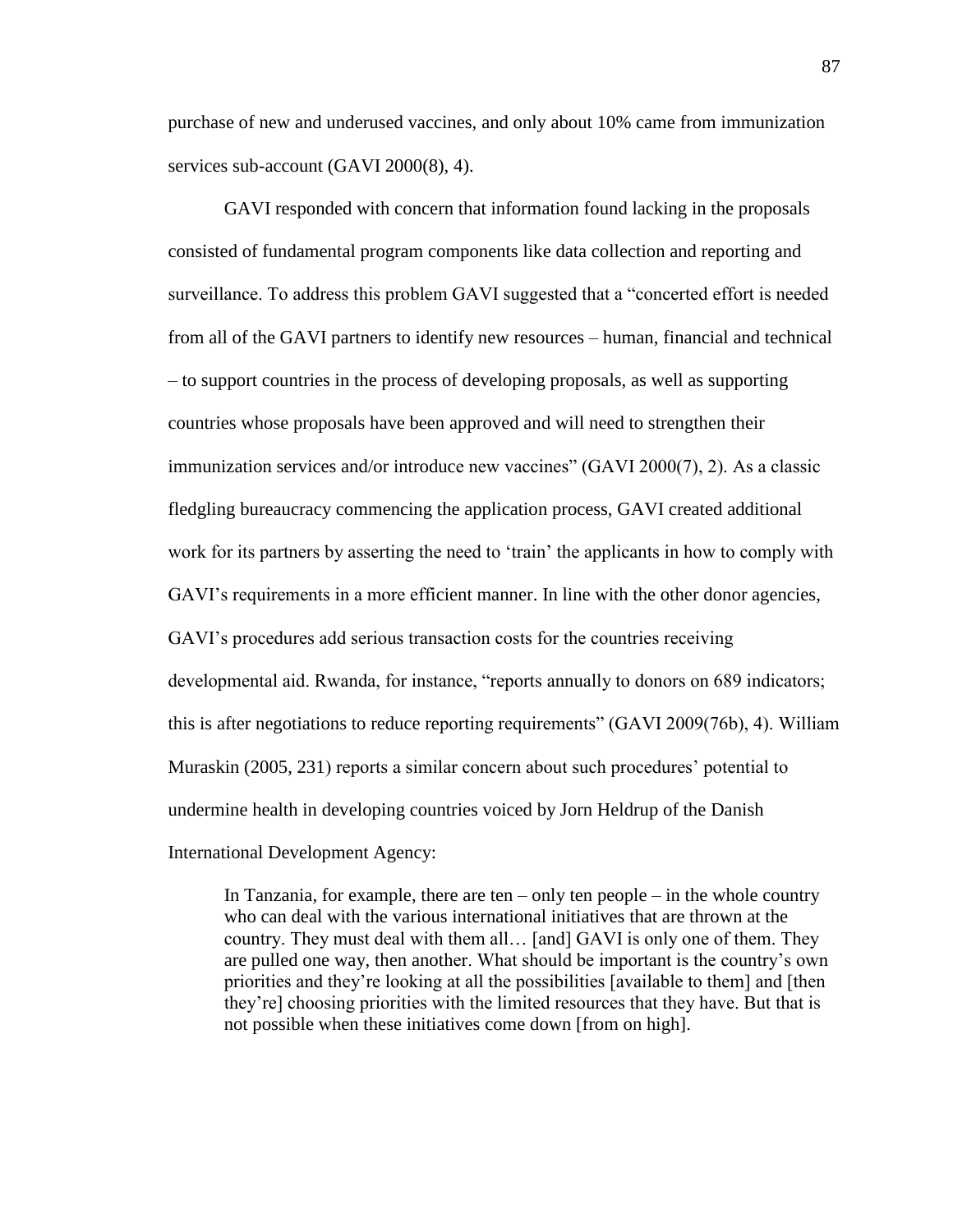At the Third GAVI Board meeting in 2000, representative of Zimbabwe's Ministry of Health had a very rare opportunity to voice some concerns with the GAVI's process. The overarching feeling from the recipient countries was that steps from GAVI's inception to implementation were so swift, that they did not allow much time for meaningful input from the field. Citing communication problems, this perspective suggests that some "confusion has arisen in the understanding of what GAVI is and how it operates" (GAVI 2000(6j), 1) and asserts that information flow is insufficient and information conveyed by the GAVI partners is inconsistent. Other considerations included the charge that GAVI does not take into consideration the on-going regional EPI initiatives, particularly in Africa, or have mechanisms in place that address "excess mortality caused by some regional priority diseases such as measles" (GAVI 2000(6j), 2). Yet another valid concern from the outset raised pointed out that both sustainability of programs and 'ownership' were a challenge to maintain after donors withdrew support.

By the second round of reviews of country proposals requesting support from GAVI in November of 2000, the Review Committee noted an improvement in the quality of country proposals, but still lamented that applications were riddled with "arithmetical errors," "internal inconsistencies," and requests for vaccine presentations that do not currently exist (GAVI 2000(10a), 5). The Review Committee recommended that GAVI partners "improve the systems for dissemination of basic information to countries and to the consultants who are sent to work with countries. Specifically, information about available vaccines, eligibility requirements for these vaccines, and immunization schedules needs to be better disseminated" (GAVI 2000(10a), 5).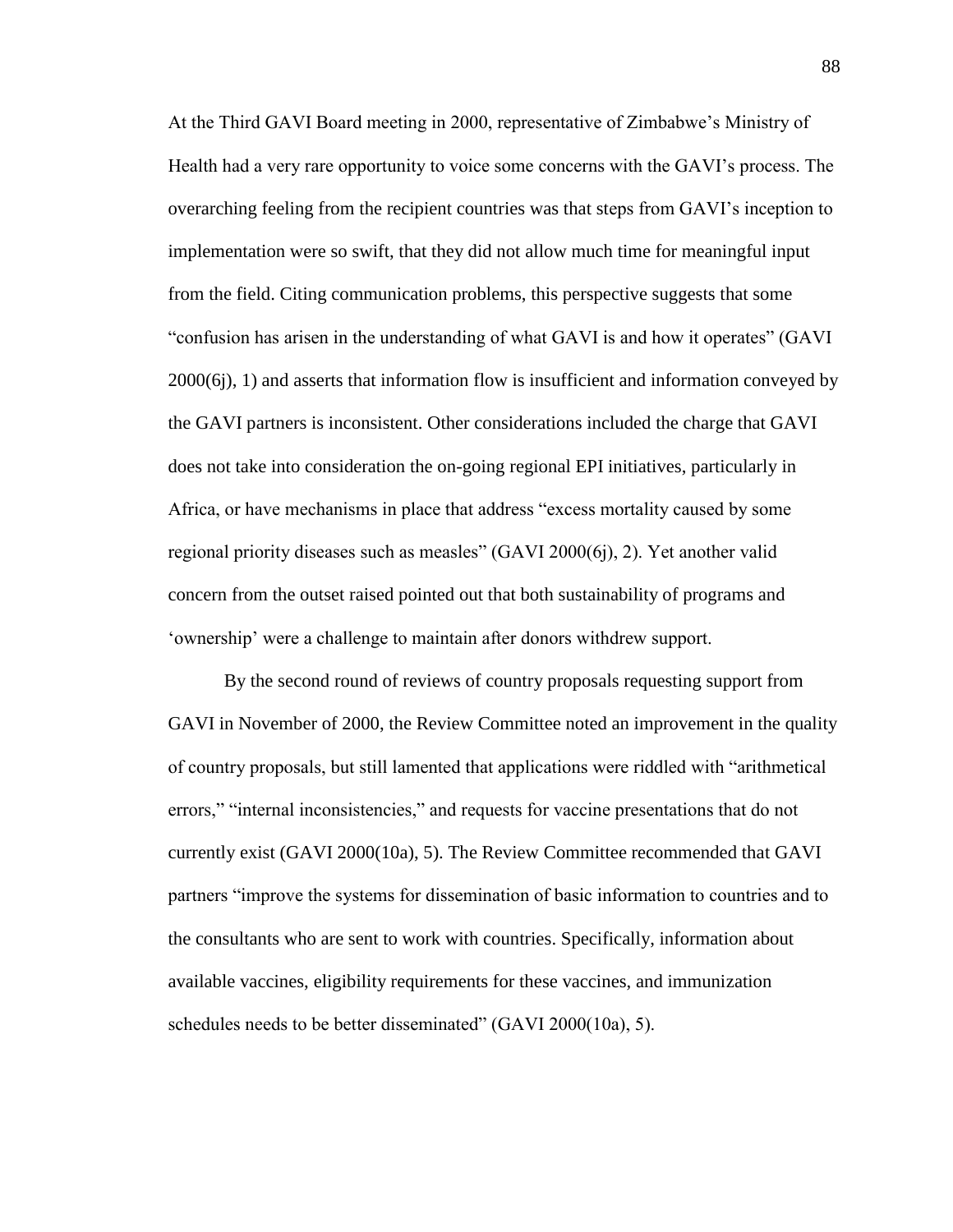Still, in 2006 the Independent Review Committee team that reviews country proposals noted that:

proposals requiring additional information or resubmission to the IRC frequently fail to provide sufficient clarification of important issues. This could be the result of unclear proposal guidelines, or insufficient technical assistance from partners when the proposals are prepared. As countries are required to submit proposals as part (of) comprehensive multi-year plans (cMYPs), this may be further complicated (GAVI 2006(51a), 3).

In particular, the Independent Review Committee suspected that unless some logistical and technical support is provided as GAVI moved to more complex multi-year proposals, many countries will be unable to satisfactorily complete and implement additional requirements for financial analysis. As part of a solution, the IRC suggested that a country interagency coordinating committee together with regional working groups should become more fully involved in country preparation of proposals and reviews. Additionally, GAVI noted that additional support from UNICEF and WHO "would be critical in this regard" (GAVI 2006(51a), 3). Another mechanism of pressure applied by the GAVI partners on the national authorities is rejecting funding applications for new and underused vaccines. For example, the second round of applications in November 2000, yielded two such rejections – Burkina Faso and Sierra Leone – on the grounds that these countries' immunization services were not on par (DTP3 coverage of less than 50%). While conditionally approved for assistance from the immunization services subaccount, both countries were denied funding for vaccines. The recommendations invited the countries to resubmit when their DTP3 coverage reaches 50%, effectively inviting the national authorities to show serious commitment to the immunization program before extending financial support for new or underused vaccines (GAVI 2000(10a)).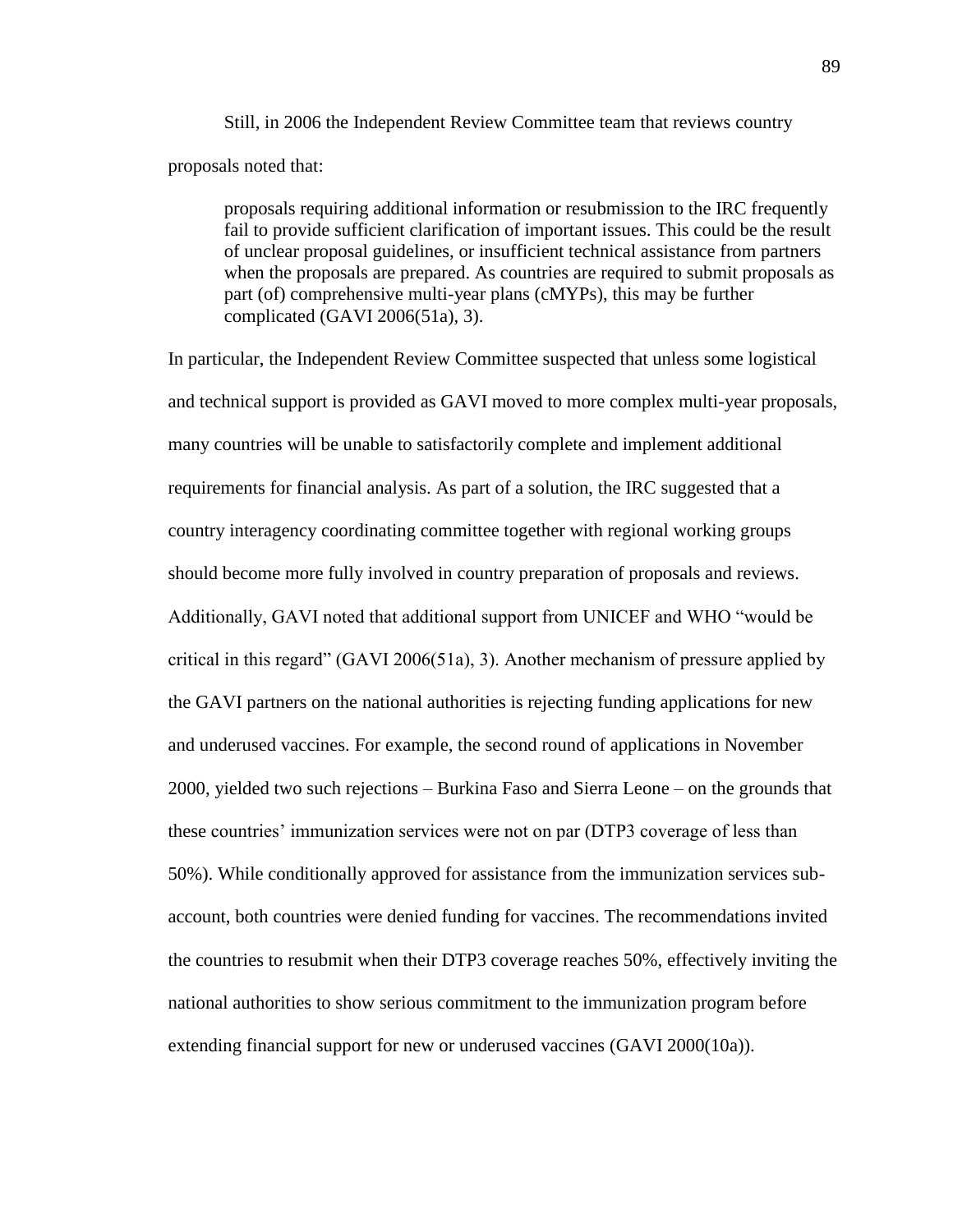Eligibility criteria, compliance with GAVI's specifications and denials of applications in particular underscore that GAVI's disciplining actions are directed at states and governments in need of instruction. An argument can be made that the rhetorical (and real) concern with reaching the un-immunized children in the global South could override their respective governments' 'incompetence' and inability to fully comply with GAVI's application instructions. Similarly, one would think that in countries where immunization services are so inadequate that their coverage rates do not meet the basic 'herd immunity'<sup>24</sup> criteria, additional resources are especially needed. But GAVI's method is to deal with the recipient countries' states and ministries even if the intended beneficiaries of its aid are people.

By 2005 GAVI had reached a decision to replace the two-year GAVI/Vaccine Fund work plan with a five-year strategic plan. Whereas initial eligibility criteria were determined by factors such as population size and immunization coverage rates, GAVI made a shift to enforce performance-based criteria. The strategic five year plan would be outcome-oriented and would describe the specific steps needed to be taken in order to achieve the targets. It would also feature "benchmarks and indicators, to enable greater accountability and transparency of the alliance" (GAVI2005 (47), 2). In December of 2005 the GAVI Board also endorsed the expectation that in phase 2 countries would cofinance vaccine purchases instead of being provided vaccines free of charge. GAVI's position on co-financing considers it a viable mechanism that would encourage financial independence, even if it were not achieved by the time GAVI's support ends in 2015 (GAVI 2006(51c)).

 $^{24}$  A term used to describe a degree of protection afforded to a population when a significant portion of that population is vaccinated, therefore extending that protection to the unimmunized.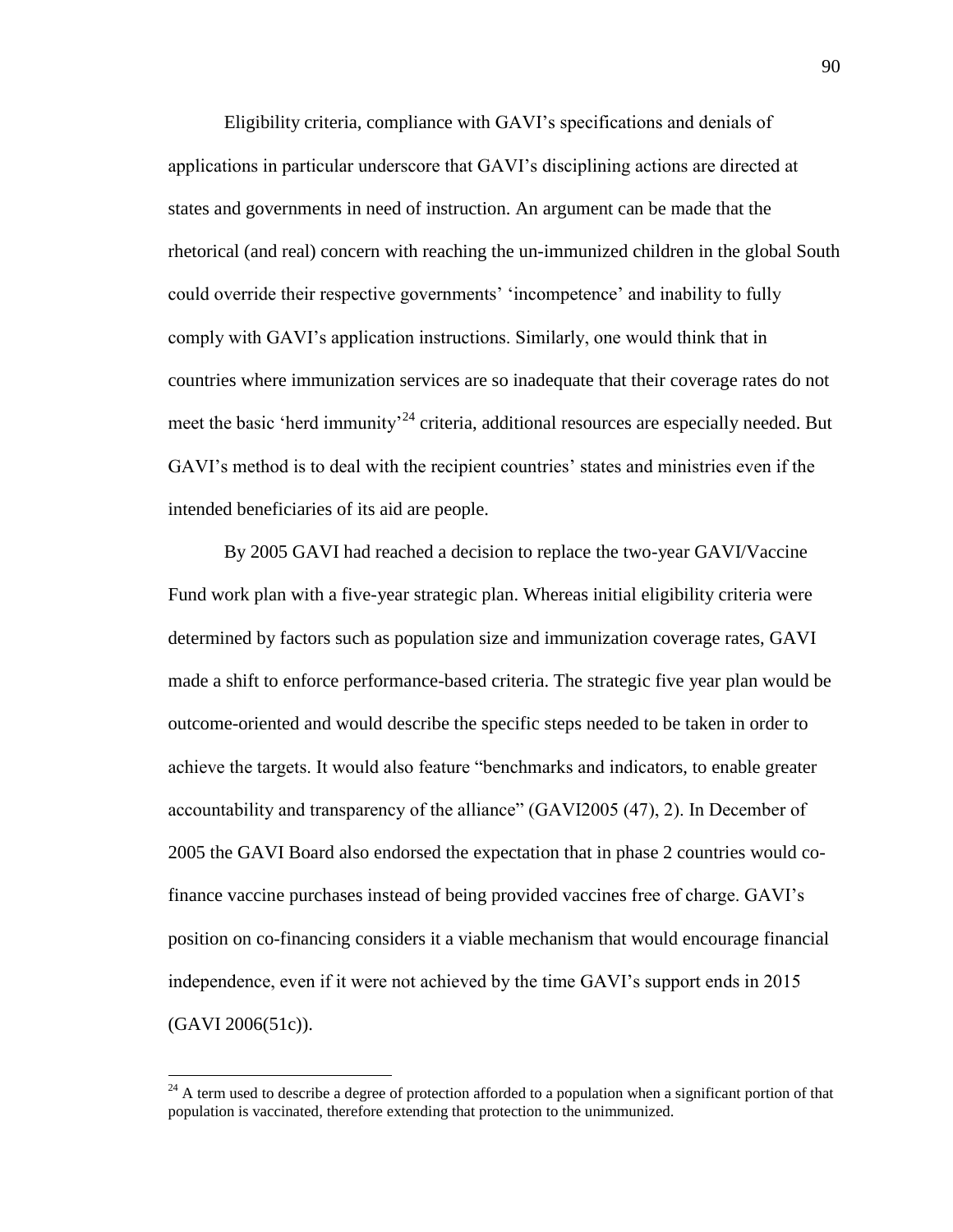At the very first meeting of GAVI's proto-board in 1999, provisional milestones were identified as the means to assure timely progress towards the organization's stated goals. These milestones included reaching the 80% routine immunization coverage in all developing countries by 2005 and introducing the new Hep B and Hib vaccines in countries with adequate delivery systems (GAVI 1999(1)). By 2003, the 80/80 milestone was revised to synchronize it with the Millennium Development Goals and was upgraded to an even more ambitious goal: "by 2010 or sooner all countries will have routine immunization coverage at 90 per cent nationally with at least 80 per cent coverage in every district" (GAVI 2003(28), 3).

These interim milestones were conceived as "minimum global targets to monitor the effectiveness of the Global Alliance," but were explicitly formulated as guides to national authorities for "setting priorities in improving access to immunization services and expanding the scope of these services" (GAVI 1999(1), 11). This decidedly globalist top-down approach places the burden of compliance on the ministries of health and other national authorities, exemplifying a powerful mechanism of coercion. These milestones are intended to reflect GAVI's performance, but measure achievement in the field. When later in the implementation phase of the GAVI undertaking some Board members suggested that it might be valuable to ask country level partners for feedback and views on GAVI processes and strategy, others expressed reservations about developing such consultations. The official position of the Board remained that there is a "risk in asking countries to suggest priorities and activities for GAVI as it could both raise expectations and result in too many diverse responses" (GAVI 2003(28), 3-4).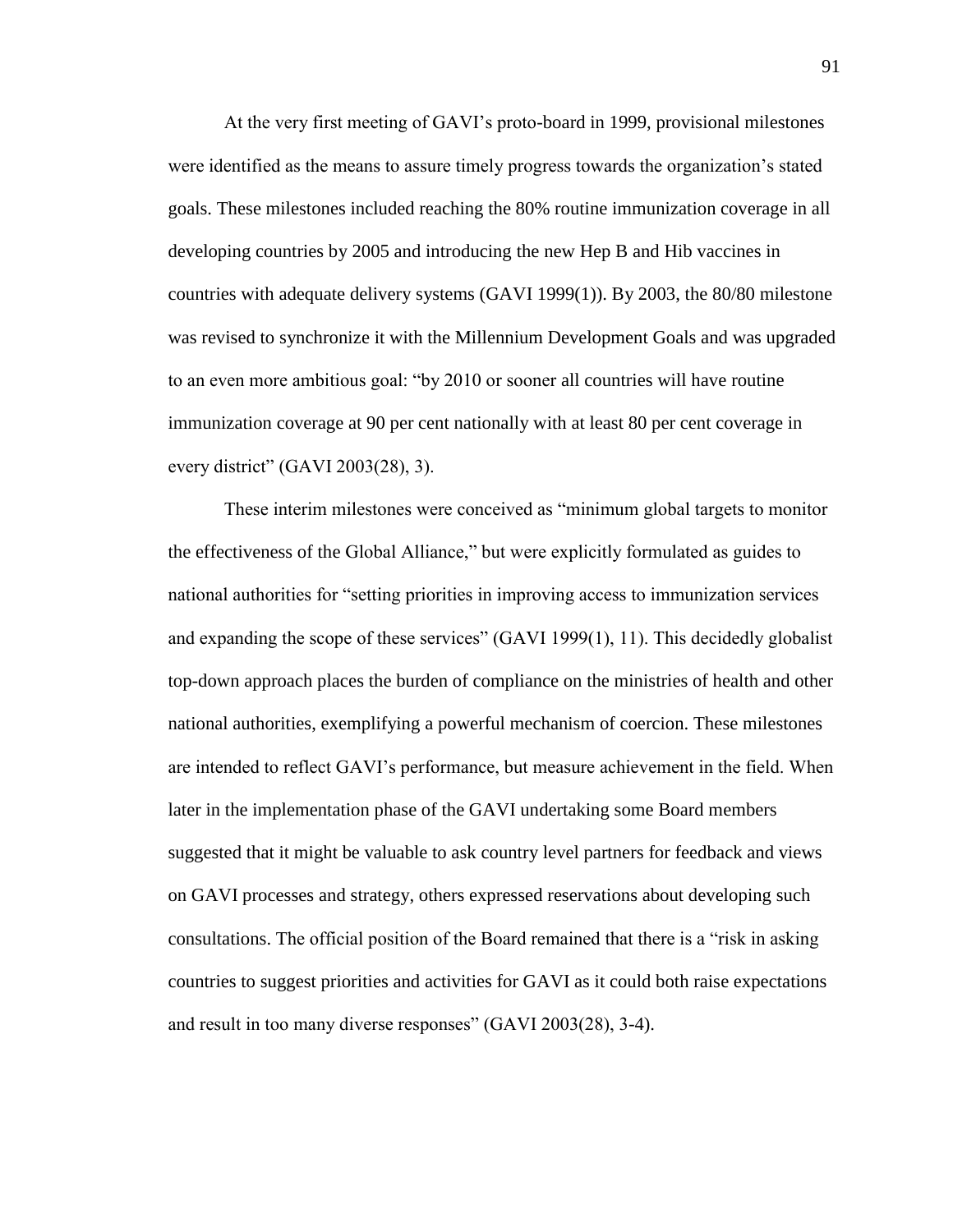Another vector of pressure through funding was applied at the recipient countries' pharmaceutical industries. An interesting recommendation was issued by the Review Committee as the result of the second round of reviews of country proposals requesting support from GAVI in November of 2000. Noticing that some countries that produce their own EPI vaccines do not meet the WHO standards for safety, quality or efficacy, the Committee stated:

The Review Committee urges GAVI to enforce the WHO/UNICEF policy on safety of vaccines so that by 2003, all vaccine-producing countries that receive support from GAVI/the Global Fund, must also produce EPI vaccines that meet WHO standards and certification of vaccine production (GAVI 2000(10a), 4).

This recommendation sought to impose an additional conditionality on funding, in essence pressuring the national authorities to streamline their respective pharmaceutical industries in accordance with the WHO guidelines. GAVI was enticing the governments of developing countries to wield power over their own pharmaceutical industries to produce vaccines that in turn complied with safety standards already in place within the international health community in the global North.

Later in the implementation phase, GAVI also requested that representatives from select countries report on progress in "implementing their financial sustainability plans, and how they are working to address financing gaps, including reports on how much of their government budget goes to health, and how much of the health budget goes toward immunization" (GAVI 2003(32), 4). In fact, GAVI argued that increasing financial resources that developing country government budgets allocate for health is as important as increasing development aid (GAVI 2004(38)). As discussed in Chapter I, David Fidler (2003) identifies three vertical regimes of international governance – the soft law, the environmental, and the human right regimes. While GAVI's recommendations do not fall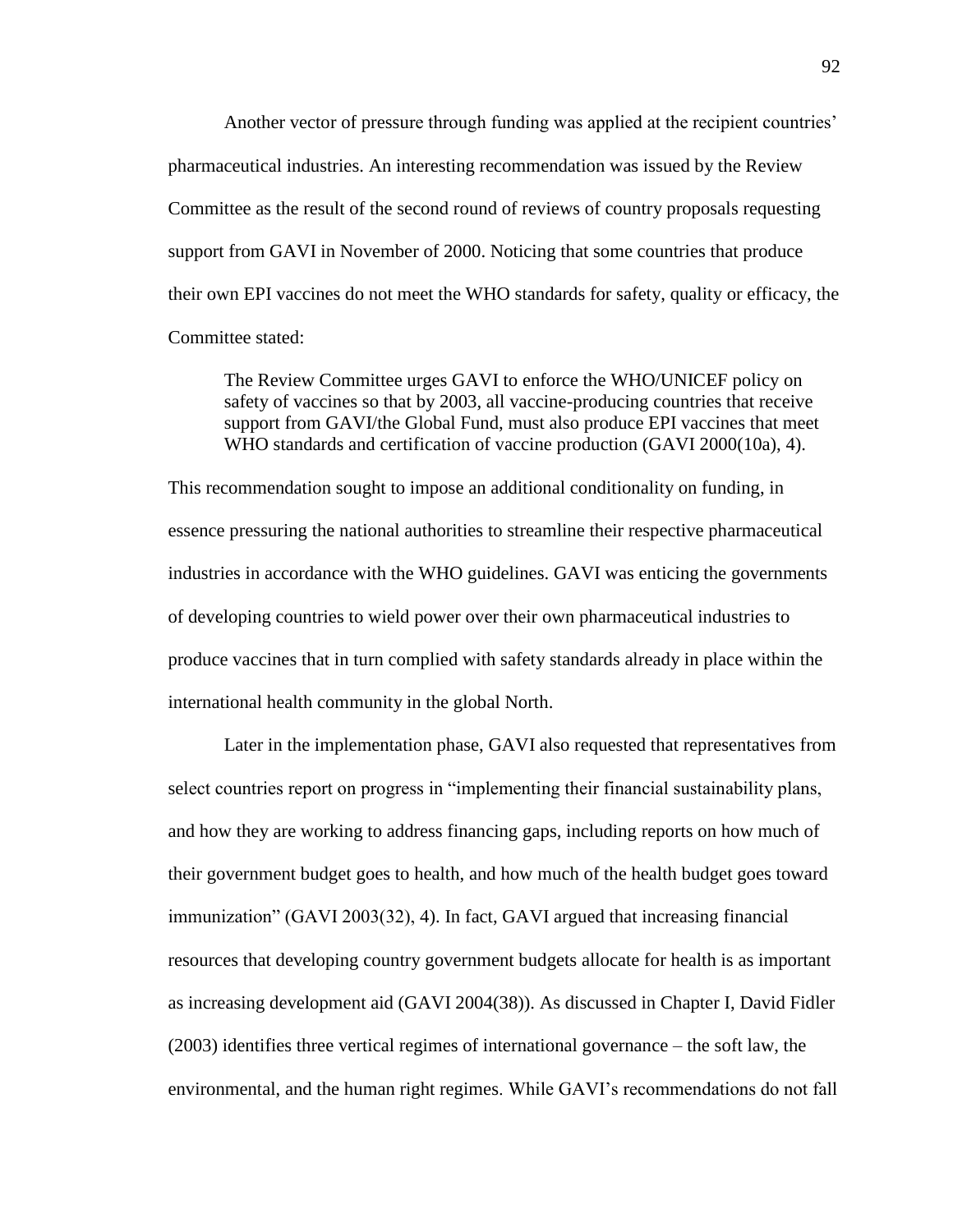in the latter categories of either enforceable international law nor human rights issues, neither do they represent the non-binding guidelines of 'soft law' typically formulated by international health agencies for adoption by the states. Because these recommendations are 'attached' to funding packages, they rather resemble conditionalities attached to SAPs that required countries to comply with the WB's or IMF's guidelines in order to receive loans.

At the third Board meeting in 2000, another curious endorsement resulted from GAVI's acknowledgement of the central role that national governments must play in immunization initiatives. The Board introduced the concept of "engaging the Ministry of Finance in the development of long-term plans for financial sustainability of immunization programs, recognizing that the World Bank has a primary responsibility to secure appropriate links with Ministers of Finance" (GAVI 2000(6), 2). Charging the World Bank with the responsibility to encourage financial commitment put additional pressure on national authorities as GAVI strove to secure countries' commitment to vaccination programs. In a dramatic reversal, the very financial actors that had been instrumental in the recreation of what Polanyi would call a global market society, were now charged with overseeing the measures aimed at protecting social welfare, an astonishing twist for an institution that defines health as a private responsibility and health care as a private good. It is remarkable that GAVI embodies and embeds both principles simultaneously, drawing the recipient states into a dubious financial arrangement, while 'disciplining' them to allocate more resources for protection of their own citizens.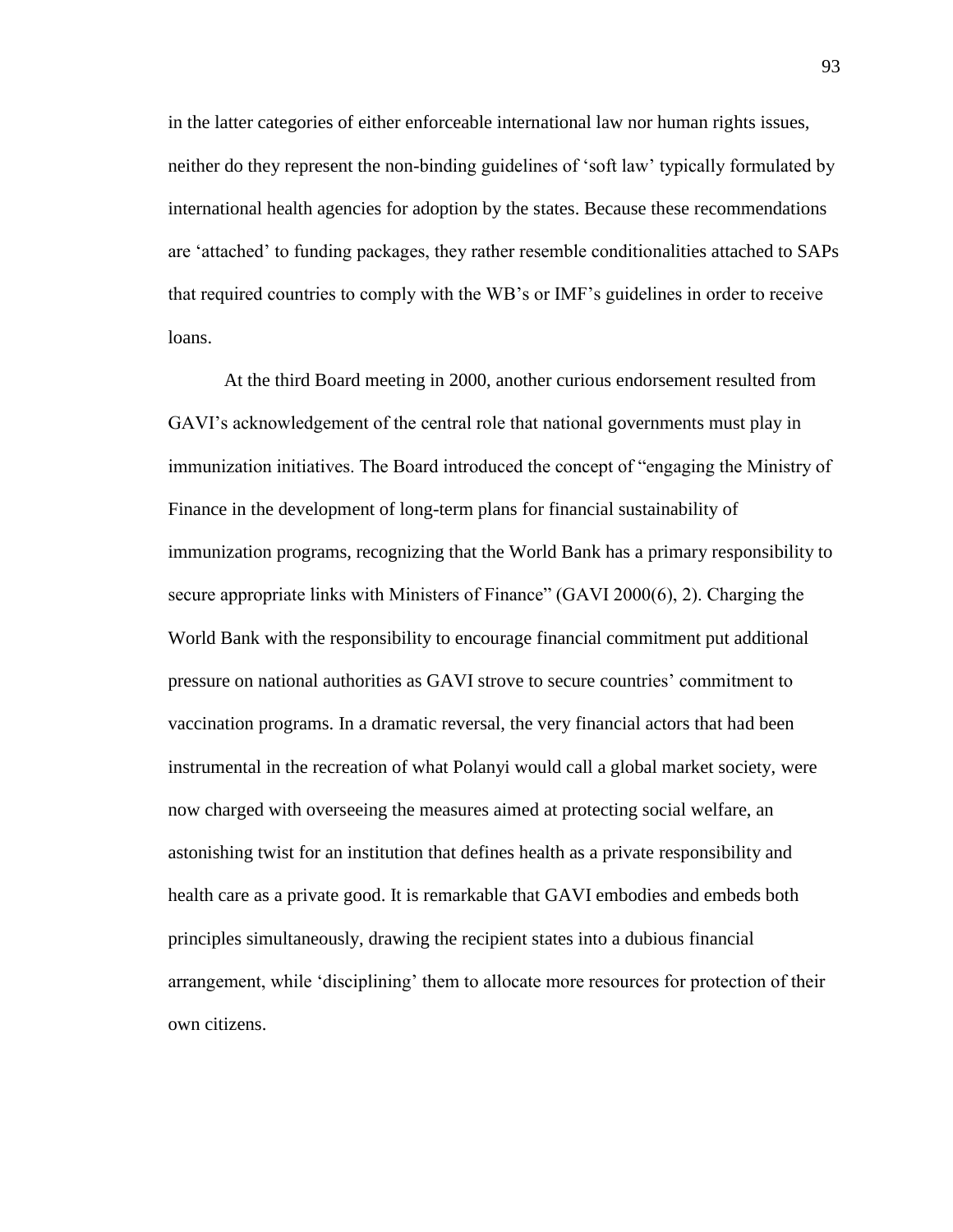To further monitor compliance, GAVI set out to put an evaluation system in place, executed for each country through the "national coordinating mechanism." These monitoring activities were ostensibly necessary as indicators of a country's "commitment to immunization (financial and otherwise)" and "ensuring government responsibility" (GAVI 1999(2), 20). The Annual Progress Reports, designed to uphold accountability were meant to place the responsibility of reporting and implementation on governments. And these Annual Progress country reports were required by GAVI to be signed by Ministers of Health, thusly enhancing "the commitment of the government to improving its system" (GAVI 2002(17), 2). As GAVI entered the implementation phase, it became evident that ranking countries in terms of their performance is ambiguous. As the Board stated, the "definition of good vs. poor performance needs to be examined. Is a country which set modest goals and surpassed them a good performer? Is a country which set too ambitious goals and did not achieve them a poor performer?" (GAVI 2002(24), 2).

This realization precipitated the need to track performance of countries over several years to determine which countries were 'above the line' and which countries were 'below the line' in terms of their performance. The GAVI Board decreed, however, that in situations where there is obvious and serious lack of progress and/or failure to fulfill the country's reporting obligations, GAVI "may have to consider discontinuation of support for vaccine supply. This situation would be exceptional and would occur only after extensive consultation with the ICCs to remedy the situation" (GAVI 2002(24), 3). By the end of 2004, GAVI arrived at a tentative understanding that in each case, there needs to be a balance between 'performance-based' and 'needs-based' funding in order to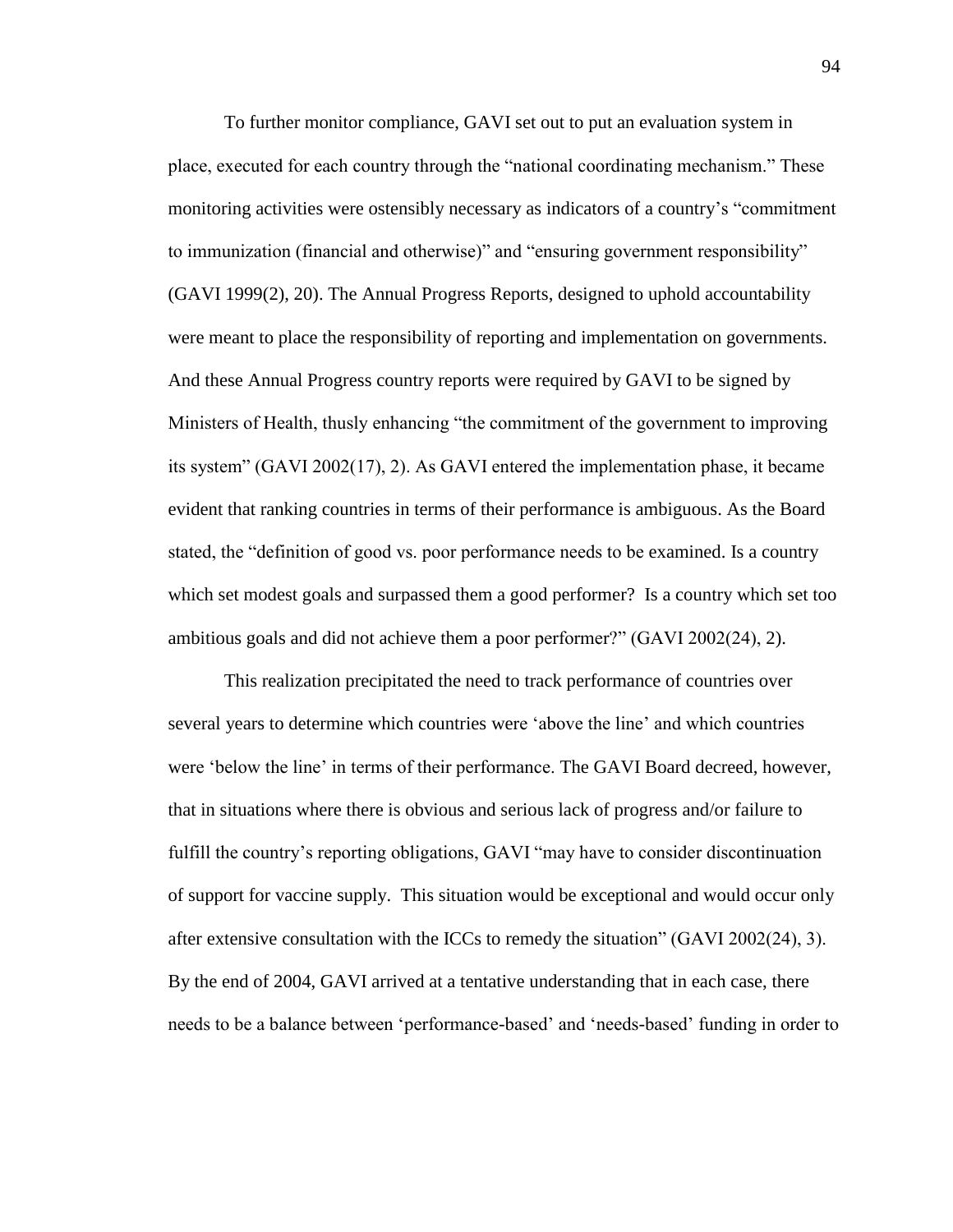"avoid rewarding the high performers and neglecting the weaker countries, or rewarding low performance by providing support based on need" (GAVI 2004(42), 7).

While tweaking its operations, GAVI had to custom tailor its approach to some countries, particularly China and India. Although initially excluded by population size eligibility criterion, China, India and Indonesia were later considered for re-assessment, most likely to take advantage of the size of unvaccinated cohorts in these countries in the pooled procurement mechanism, which is sensitive to economies of scale. The fifth GAVI Board meeting in June of 2001 amended the funding procedure for proposals and reached the following decisions:

> - confirmed that India will need to demonstrate a strong commitment by the government to strengthen immunization services and introduce new and underused vaccines before its proposal could be funded; - urged that in China, efforts to strengthen capacity of national regulatory authorities will need active monitoring with clear plans and milestones, in conjunction with the country's multi-year plan; lack of progress could result in a discontinuation of funding;

- agreed that if Indonesia's proposal includes a request to the Fund for a prefilled monodose Hep B vaccine to increase efficacy of the birth dose, with Indonesia providing the second and third doses (*sic*) (GAVI 2001(12), 3).

For all three, clearly, national authorities' 'ownership' of immunization and commitment

to sustaining the services were identified as necessary prerequisites before any

component of the country proposals would be considered for funding.

In 2005, while reviewing India's 'best practices' GAVI remarked on an

innovative system of using Accredited Social Health Activists (ASHA) to reach children

in remote locations. The Board noted that India's presentation underscored the

importance of increased communication between country governments, and announced

that GAVI should "encourage governments to share their experiences and solutions to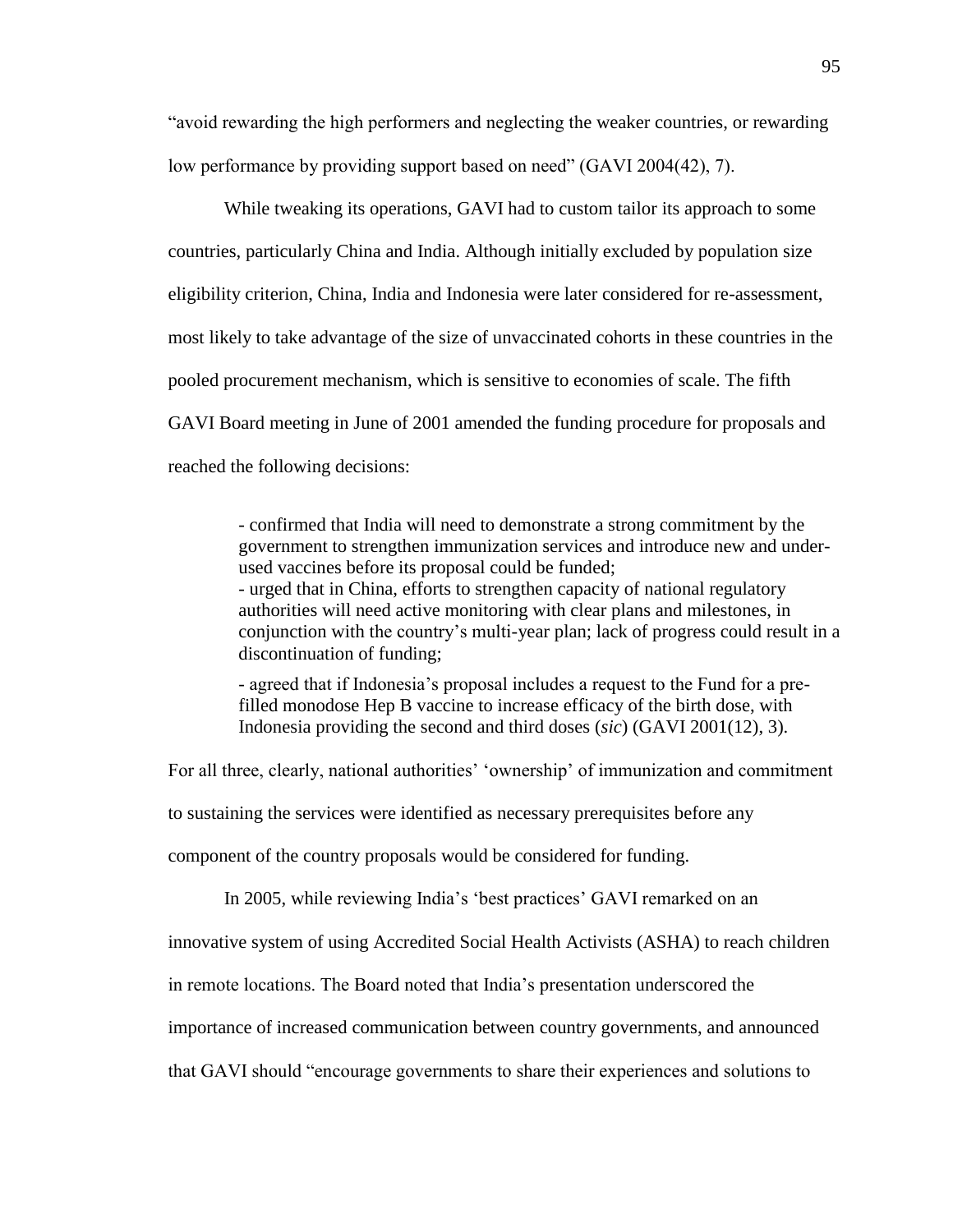common problems with others" (GAVI 2005(48), 7), thus taking it upon itself recommend a course of action to governments.

When in 2001 GAVI reconsidered its position on the eligibility of countries with population larger than 150 million, it accepted China's proposal for funding. While agreeing to approve China's proposal, the Board stipulated that no money would be released until a Memorandum of Understanding between GAVI and the government of China was signed by both parties. The Memorandum was meant to clarify certain points, like the government's use of user fees and the milestones for meeting the regulatory standards. The Board however, noted that development of a Memorandum of Understanding would not become standard practice, but rather "it will only be explored under special circumstances, such as in large countries where the Vaccine Fund will be investing a large sum, and in those where the ICC thinks it is needed" (GAVI 2001(14), 5). By 2002, both India and Indonesia's funding proposals were approved as well. In India, the two-year phased introduction of Hep B vaccines in selected slum areas was designed as a pilot project, with the idea that "the experiences gained would be the basis of a long-term policy for nationwide integration of Hep B into the Universal Immunization Program" (GAVI 2002(16), 1). Similarly with Indonesia, GAVI requested that it submit a detailed plan for the proposed nation-wide inclusion of Hep B vaccine into routine immunization services. By attaching such a condition to the funding package, GAVI was able to unilaterally influence nation-wide policy in both cases. Just as a point of comparison however, in the six countries that were GAVI's sovereign sponsors, only two (France and Italy) include the Hep B vaccine into their universal immunization schedule, while the remaining four (UK, Spain, Sweden, and Norway) only recommend it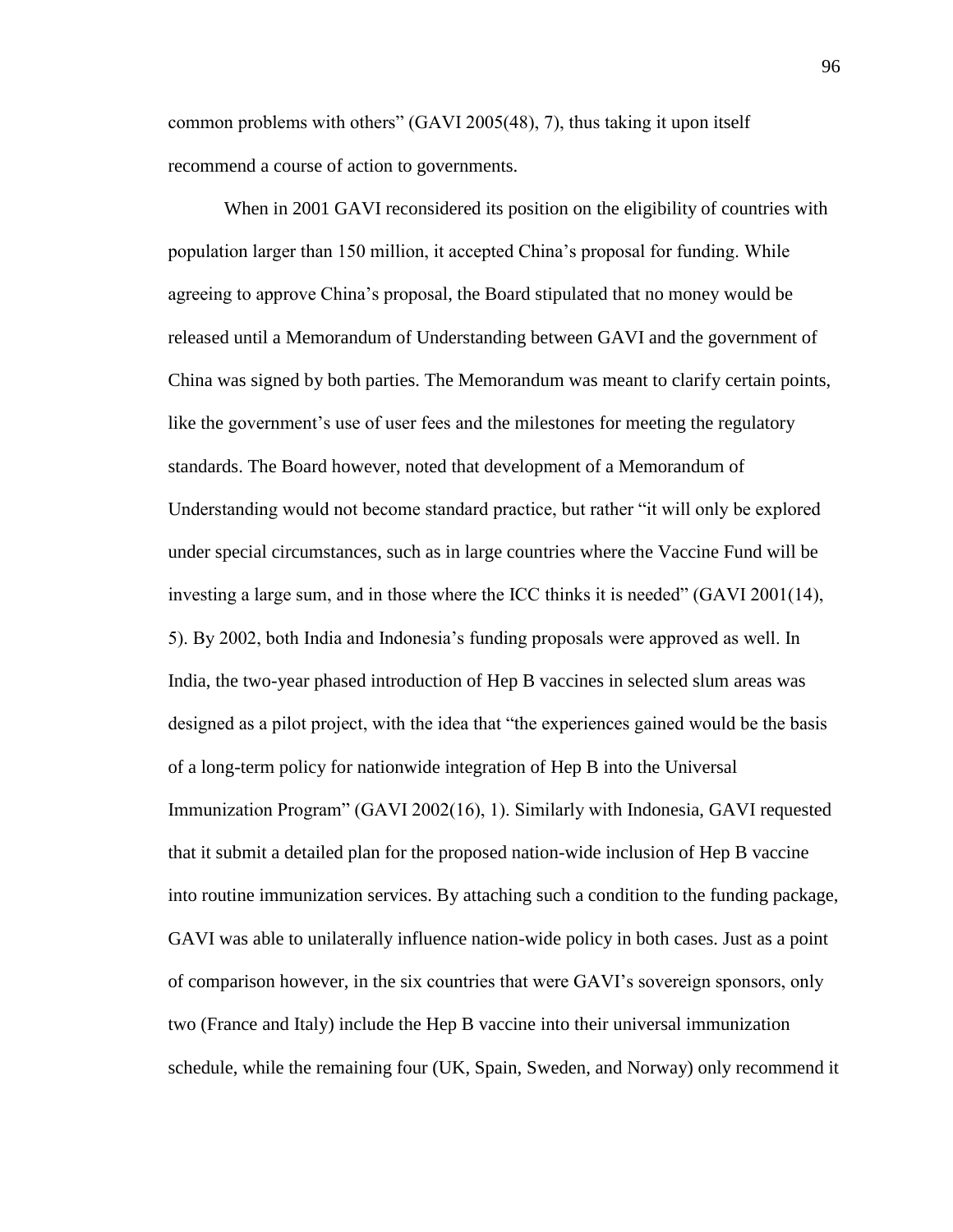for high risk groups, such as persons with clinical, behavioral or occupational indicators or children born to Hepatitis B positive mothers<sup>25</sup>. Epidemiologically speaking, selective vaccination for Hep B of target risk groups seems to be a preferred policy in these and other Northern countries, despite the WHO recommendation that Hep B vaccine be included in the universal vaccination schedule. GAVI supports introduction of underused vaccines into universal immunization programs in developing countries, which increases the captive market size exponentially, *irrespective* of their disease burden, health services infrastructure or costs.

India presented a particular challenge to GAVI in another respect, not least due to the size of its unimmunized cohorts. It was clear that if GAVI was significantly to reduce the number of unimmunized children around the globe, it will "need to develop effective strategies to engage large countries like India" that have the majority of unimmunized children. Of the 24 million children annually who are not immunized, approximately onethird are in India (2009(76c), 9). GAVI considered taking a more tailored approach with India, like targeting the poorest areas or taking a state-by-state approach, while arguing that success will depend largely on the cooperation of governments as well as civil society organizations.

However, while revisiting the issue of sub-national eligibility for project funding, in 2009 GAVI's Programme and Policy Committee clarified GAVI's position on eligibility policies. On the question of whether GAVI should fund the poorest countries or the poorest people, the committee reinforced their recommendation that GAVI not "allow subnational support" and that it remains the responsibility of governments to

 $25$  Information on national immunization schedules is available on WHO's site [http://apps.who.int/immunization\\_monitoring/globalsummary/schedules](http://apps.who.int/immunization_monitoring/globalsummary/schedules)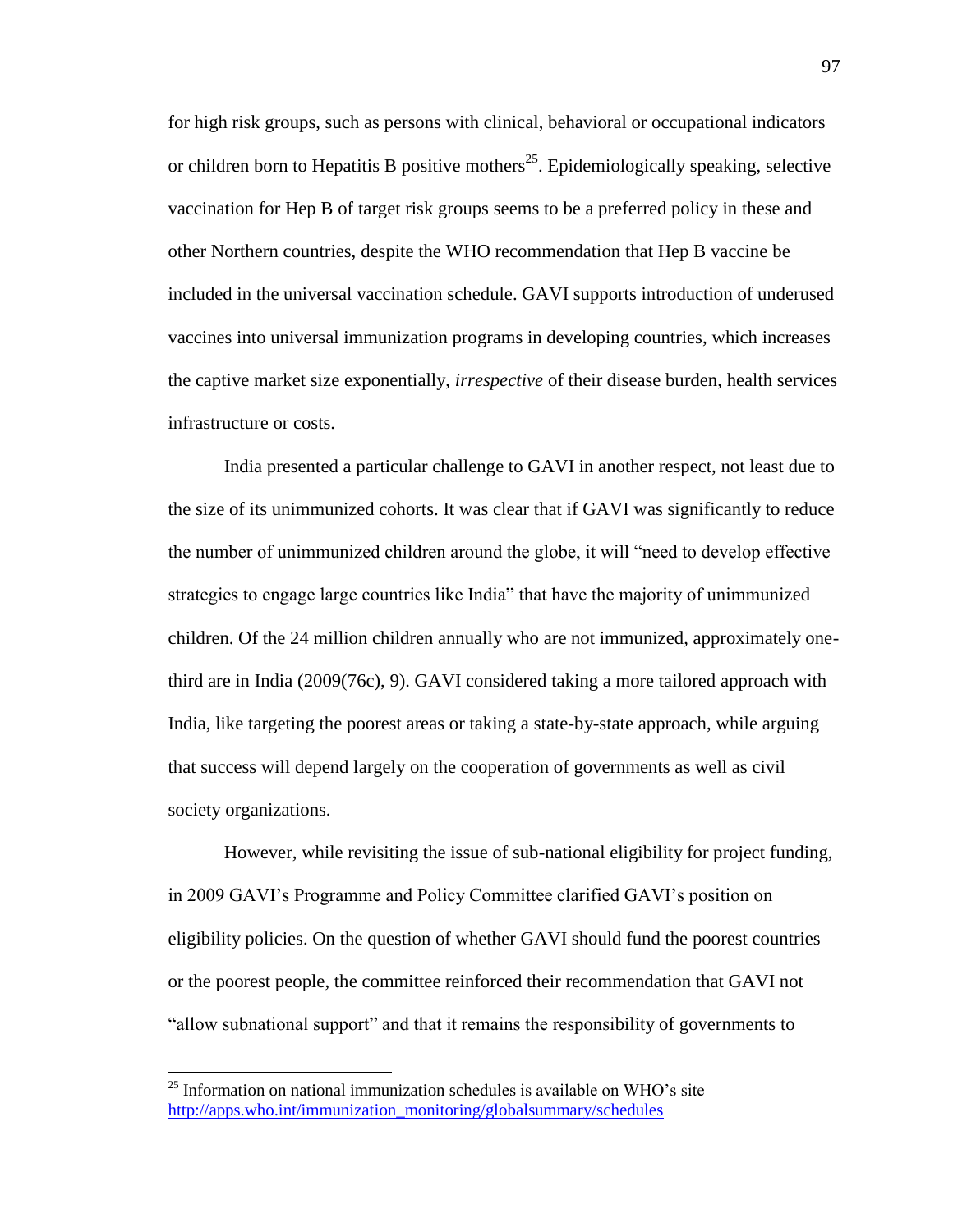allocate adequate resources to health and work towards equity within their own countries (GAVI 2009(74e), 1). GAVI therefore, cannot consider funding on the sub-national level, as that would not be consistent with 'fiscal federalism (GAVI 2009(74e), 2). While dealing with a constellation of other non-state actors, GAVI nevertheless only recognizes the states and their respective institutions as legitimate counterparts to instruct, discipline, and fund.

For instance, when the GAVI-funded program aiming to introduce the pentavalent vaccine (DTP-HepB-Hib) in India in 2009 was not implemented on time, the Indian government indicated that it would initiate a scaled-down program in five states. The GAVI Alliance board determined that excess funds would be rescinded and pointed out that the program would need to be evaluated before extending it to other states. It also stated that while India is a very 'important' country as it has "the largest population of unimmunized children in GAVI's portfolio," the responsibility for vaccine introduction ultimately "lies with the Indian Government" (GAVI 2010(77a), 7).

When GAVI saw fit to reconsider its funding eligibility criteria, another opportunity to have serious impact on recipient country health expenditures and policies presented itself. For introducing new vaccines in the future, GAVI will use the 70% DTP3 coverage filter (using WHO and UNICEF estimates)<sup>26</sup>, ensuring that only countries with sufficient basic vaccination programs in place will meet GAVI's funding eligibility criteria (GAVI 2009(74e), 2). For example, Bangladesh and Zimbabwe submitted new proposals for Immunization Services Support (ISS) program funding, but their DTP3 coverage fell below the 70% target and no funds were issued for these two countries

 $26$  As compared to the initial threshold of DTP3 coverage of 50 percent.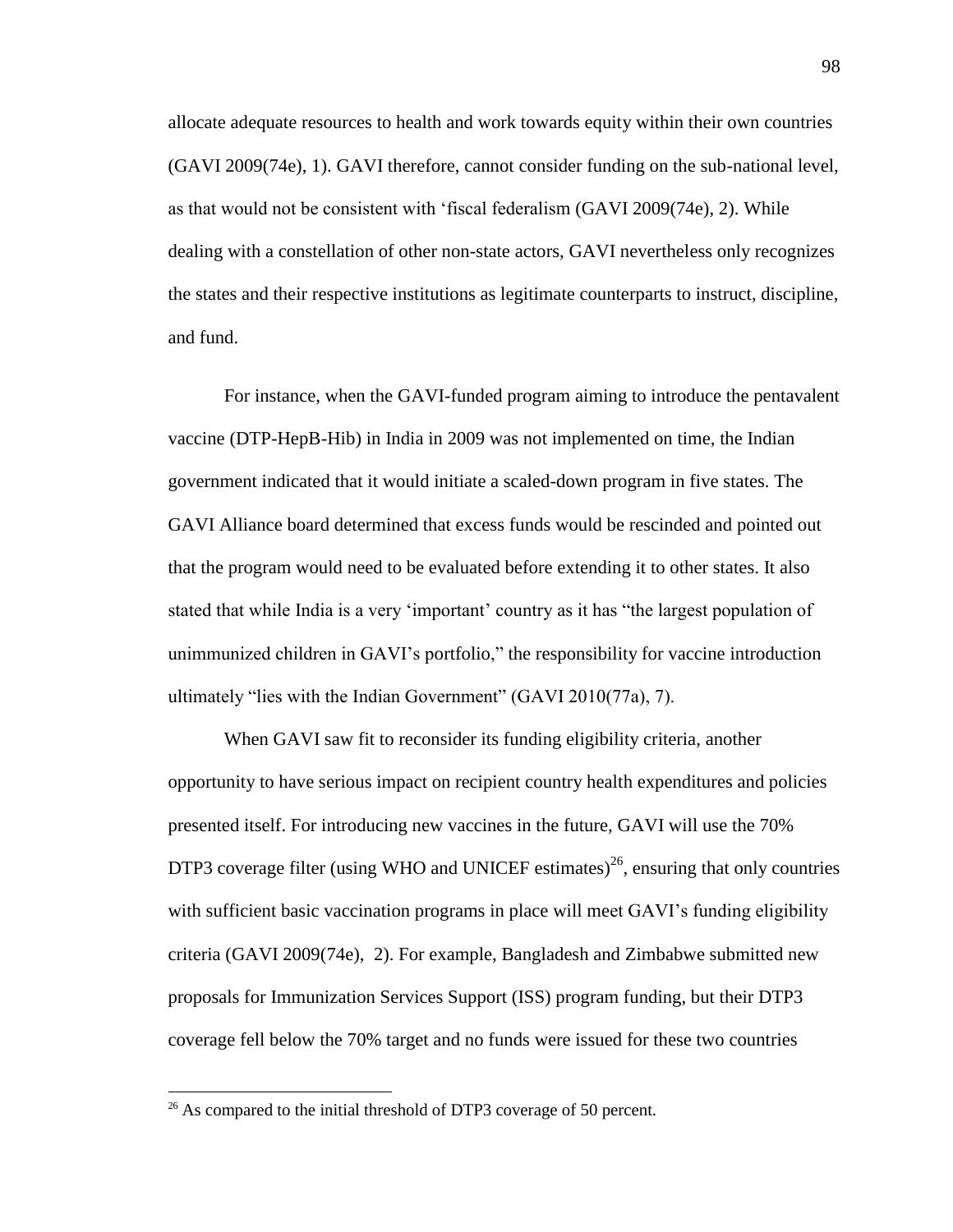(GAVI 2009(75a)), thus presumably spurring them on to expand and improve their basic vaccination coverage in order to secure future funding, or possibly to take more liberal and 'creative' stance on reporting coverage to show compliance – a tactic that has been reportedly on the rise (Lim et al 2008).

As for the new eligibility threshold, the Programme and Policy Committee made a recommendation that a new cutoff be introduced in 2011, raising it from the original level of \$1000 to range between \$1500 and \$2000 GNI (using WB GNI per capita data). (GAVI 2009(74e), 2). The Programme and Policy Committee report noted that "although the GNI of many countries has risen, in fact much of the rise is due to US dollar exchange rate fluctuations and not the countries' economic growth" (GAVI 2009(76b), 6). Later, the Executive committee clarified that \$1500 was the figure arrived at if the original GNI criterion was adjusted for inflation. And \$2000 was chosen because "the cost of vaccines that GAVI supports today is greater than when GAVI was formed" (GAVI 2009(75c), 4). Both options however, would result in a "reduction in the number of GAVI eligible countries and the size of the birth cohort" (GAVI 2009(76c), 8).<sup>27</sup> Those members of the board that advocated for setting the GNI threshold at \$1500, argued that "1. many donors have a poverty focus and so would be more likely support GAVI if it chose the lower threshold; 2. in the current constrained economic climate it makes sense that GAVI retain fewer eligible countries; 3. adjusted for inflation, \$1500 today is roughly equivalent to \$1000 in 2000, the year the eligibility policy and the \$1000 threshold was first applied" (GAVI 2009(76c), 8). Proponents of the other option who advocated raising the cutoff point (which numbered less than one-third of the number of

 $27$  Birth cohort refers to the collective 'cohort' of children in countries eligible for GAVI funding that would be the target population to receive GAVI vaccines.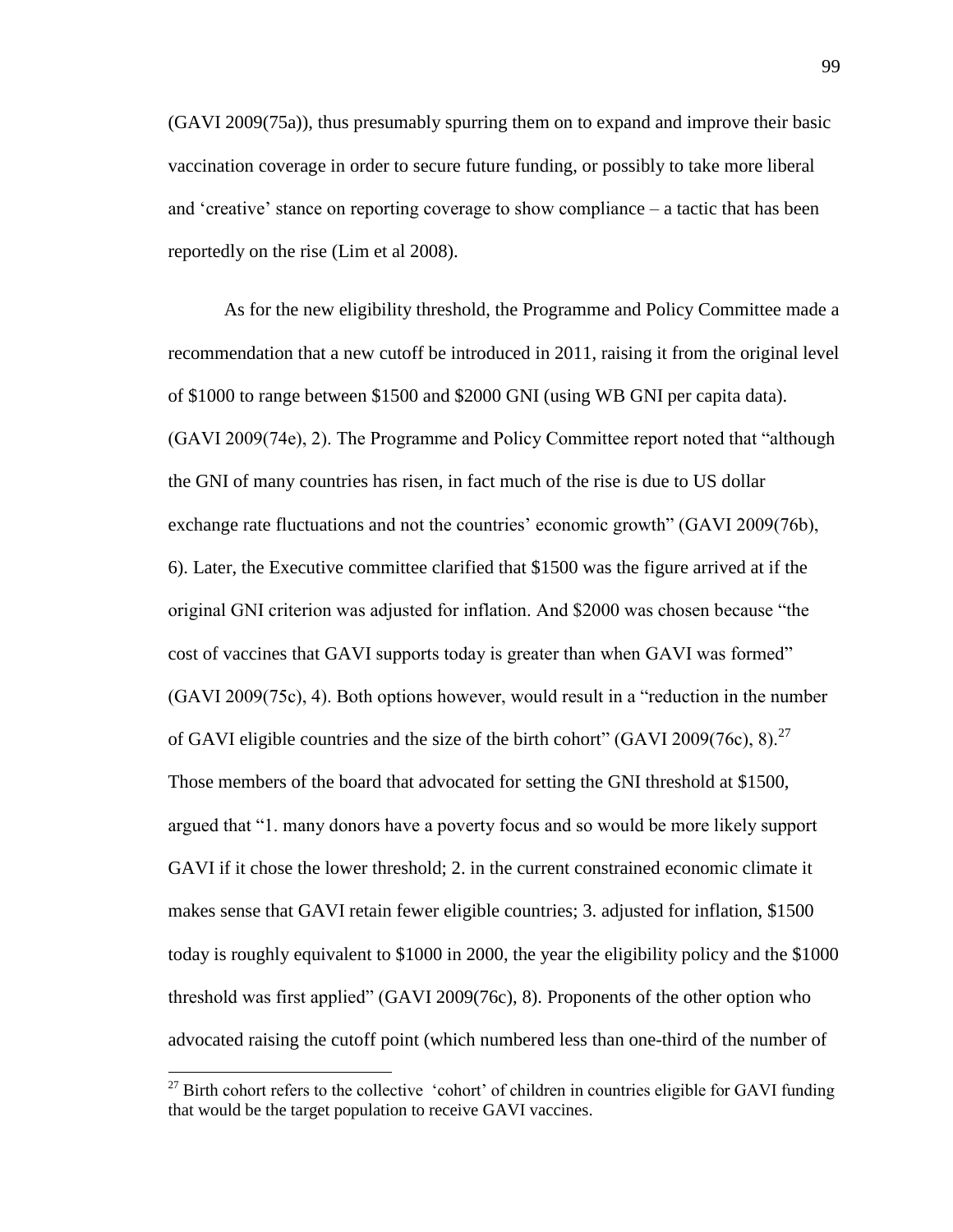board members present, and thus the losing proposition), pointed out that the \$2000 threshold would be "more equitable, ensure that GAVI maintain a broad influence on market shaping of vaccines, and enhance GAVI's impact on the MGDs and on children's right to health" (GAVI 2009(76c), 8). The simple math of it is of course, that the lower the GNI per capital threshold is – the more countries are eligible for GAVI funding, the larger the size of the unvaccinated cohort, and – naturally – the captive market for new vaccines.

The matter of eligibility is more complex than a wishful projection of demand. This change of eligibility criteria also brought forth the issue of becoming ineligible for future GAVI funding due to the rising GNI. In a semantically bold move, GAVI announced that countries 'graduate' GAVI's program "after countries' income has rendered them ineligible for GAVI support" (GAVI 2009(74e), 2). Countries' 'graduation' thus, is not based on immunization-related indicators and success of GAVI funded initiatives, but simply on rising national income. In fact, GAVI graduation criteria are also tied to increasing the national levels of co-financing of the GAVI funded initiatives once GAVI monetary support runs out when countries 'graduate.' At this point, the Board noted that as "GAVI implements phase 2 of co-financing policies, it will be crucial to engage country governments at the ministry of finance and parliamentary levels" (GAVI 2006(53), 2).

While preparing to implement phase 2 financing policies in 2006, the Board formulated propositions to change the existing policies, the main principle being that "countries would no longer be provided vaccines free of charge. Instead, countries would be expected to co-finance" (GAVI 2006 (51c), 1). Shifting from the good old donor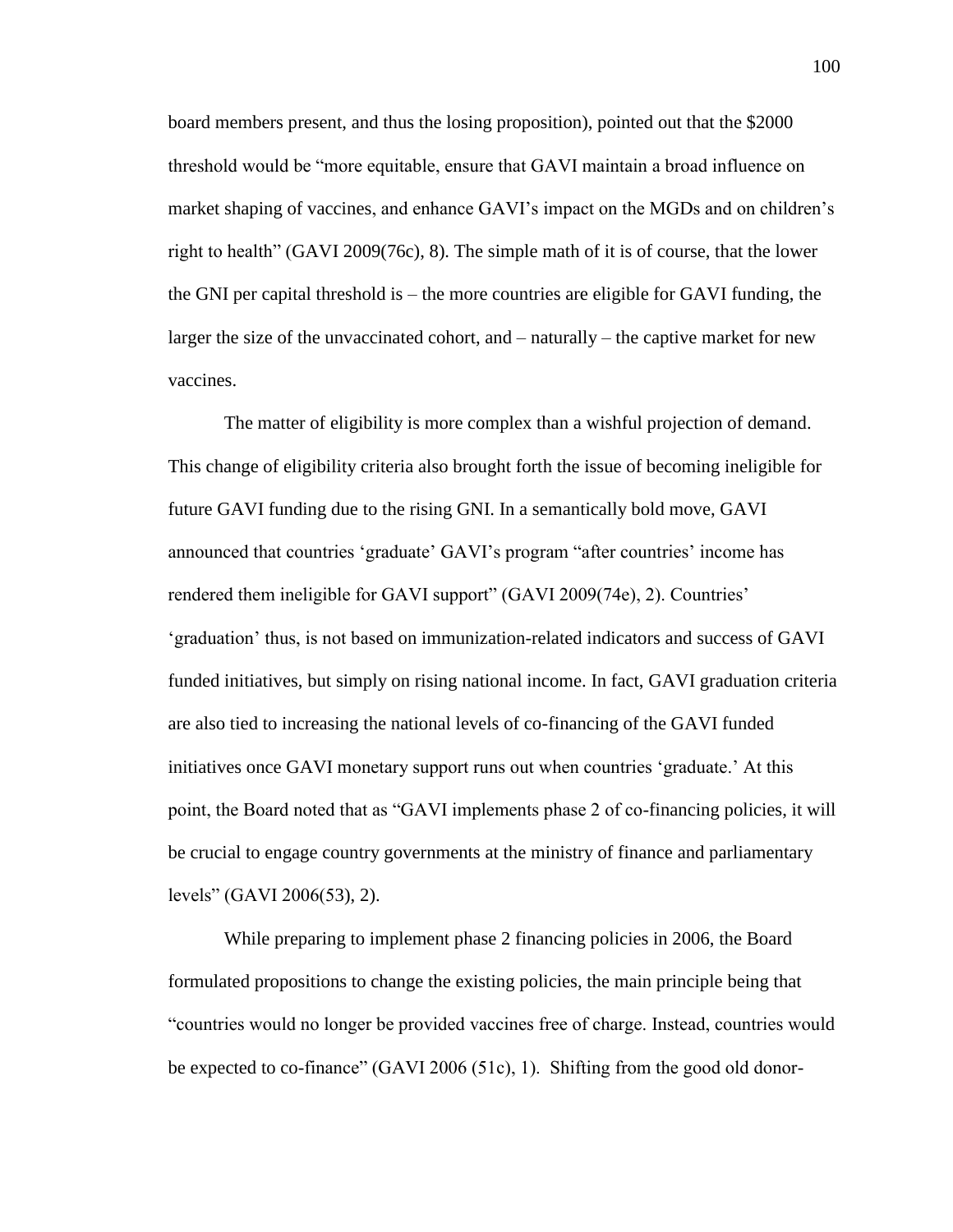recipient script to, the newly formulated approach would enable GAVI to gently prod countries to 'financial independence' by the target date of 2015.

The Board proposed that countries should be grouped into broad categories with similar co-financial requirements. GAVI intended to 'work with' with the existing designations used by the World Bank and the UN, using established criteria such as GNI per capita, Least Developed Country designation, etc., to come up with four functional categories of country groups: *least poor*, *intermediate*, *poorest*, *fragile/post conflict* (GAVI 2006 (51c), 4). The *least poor* countries – those rising above the \$1000 GNI per capita GAVI eligibility threshold – would be required to progressively increase their cofinancing and in the future years would no longer be eligible for GAVI support. These countries (they numbered 13 in 2006) are considered to have a higher ability to pay and are therefore on the path to "GAVI graduation" ((GAVI 2006 (51c), 4).

In determining which countries fall into the *poorest* category, GAVI relies on the Least Developed Country (LDC) grouping established by the UN. As of 2006, 41 (out of 72 GAVI-eligible countries) fall into that category and are recognized as countries that would have significant difficulties providing co-financing in the future. Simply put, these countries "do not have the ability to pay for the market price of vaccines" (GAVI 2006 (51c), 5) and it is proposed that they contribute a modest fixed amount in years 2006- 2010, which would increase incrementally over the following years. The *intermediate* group of countries (18 in 2006) has a limited ability to pay, while still being comparatively poor, and GAVI proposed that their co-financing contribution be a larger fixed amount (2006-2010) that would increase gradually after 2010. Finally, 13 countries met GAVI's *fragile/post conflict* criteria (a group slightly expanded by the addition of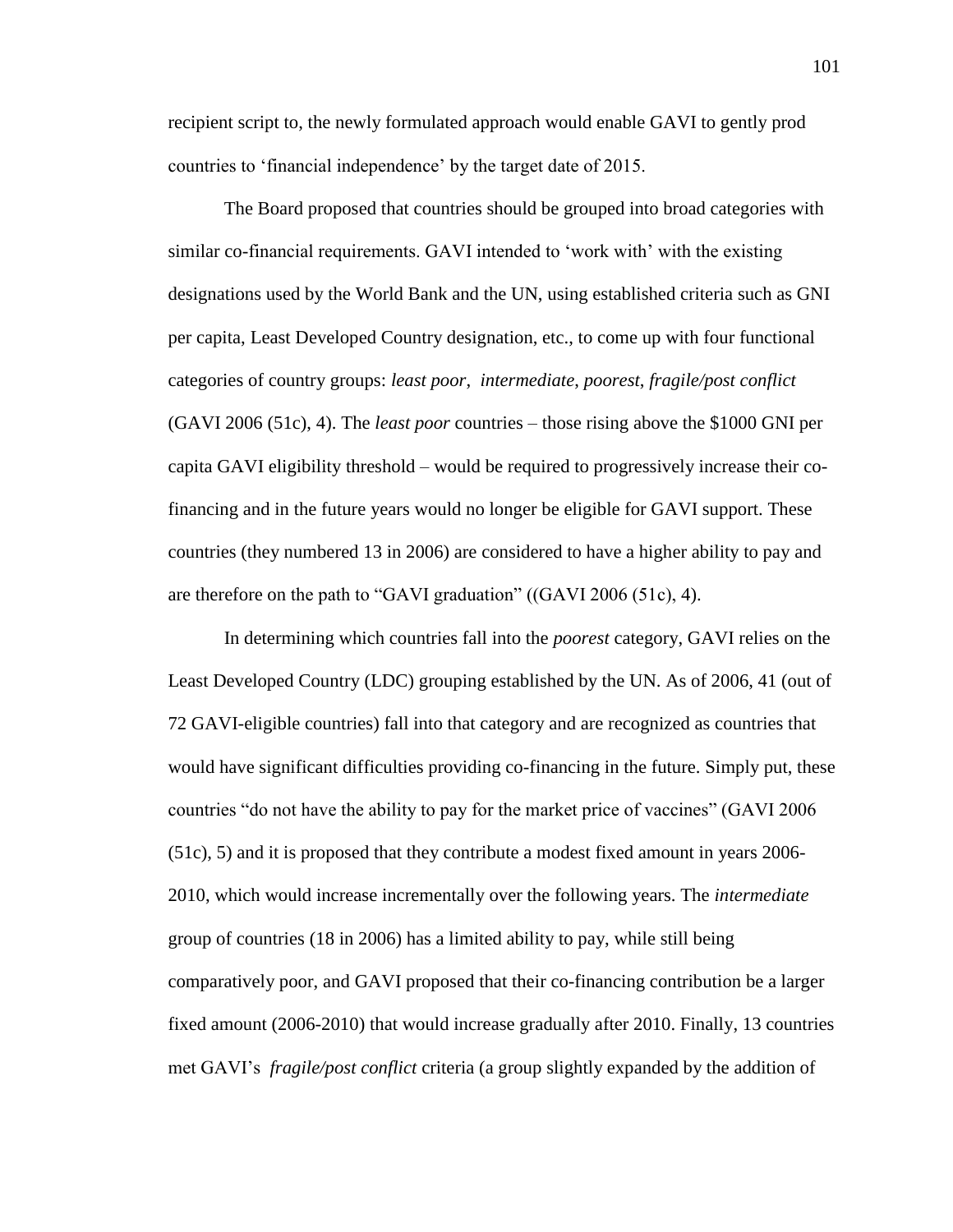Somalia, Haiti, and Zimbabwe despite not being recognized as post-conflict by the World Bank upon consultation with UNICEF). These countries were to be exempted from cofinancing, "as long as they continue to face exceptional circumstances" (GAVI 2006 (51c), 6). At a later point, the WHO representative expressed concern that some ministers' comments had not been taken into account, when delineating the 4 categories. Apparently, some country representatives were determined to see the 'poorest' category to be subdivided in two (GAVI 2006(53), 5).

Of course the issue of co-financing of initiatives formerly funded by GAVI will prove a challenge at least in part because of the still high prices for most new and underused vaccines. When in 2009 the Programme and Policy committee was discussing the issues of co-financing, it also noted that "GAVI should consider their 'exit strategy' and the need for further vaccine price reduction to facilitate country ownership. GAVI should also put pressure on countries with potential ability to pay for vaccines, such as India" (GAVI 2009(74c), 1). While discussing co-financing, the committee expressed its recommendation that when referencing countries' commitment to co-financing, the term 'voluntary' should be changed to 'highly committed' (GAVI 2009(74c), 6).

The Finance Committee stated in 2009 that, as a potential strategy to reduce the future funding gap, "trimming programmes would not be sufficient – it would require GAVI not initiating the major programmes that have the highest potential to save lives" (GAVI 2009, 73(b), 2). As a strategy to consider, the committee suggested that the secretariat should "examine country eligibility criteria and particularly co-financing levels. Recipient countries may be willing to accept a higher co-financing responsibility in order to avoid any sense that programme budgets may not be available in the future"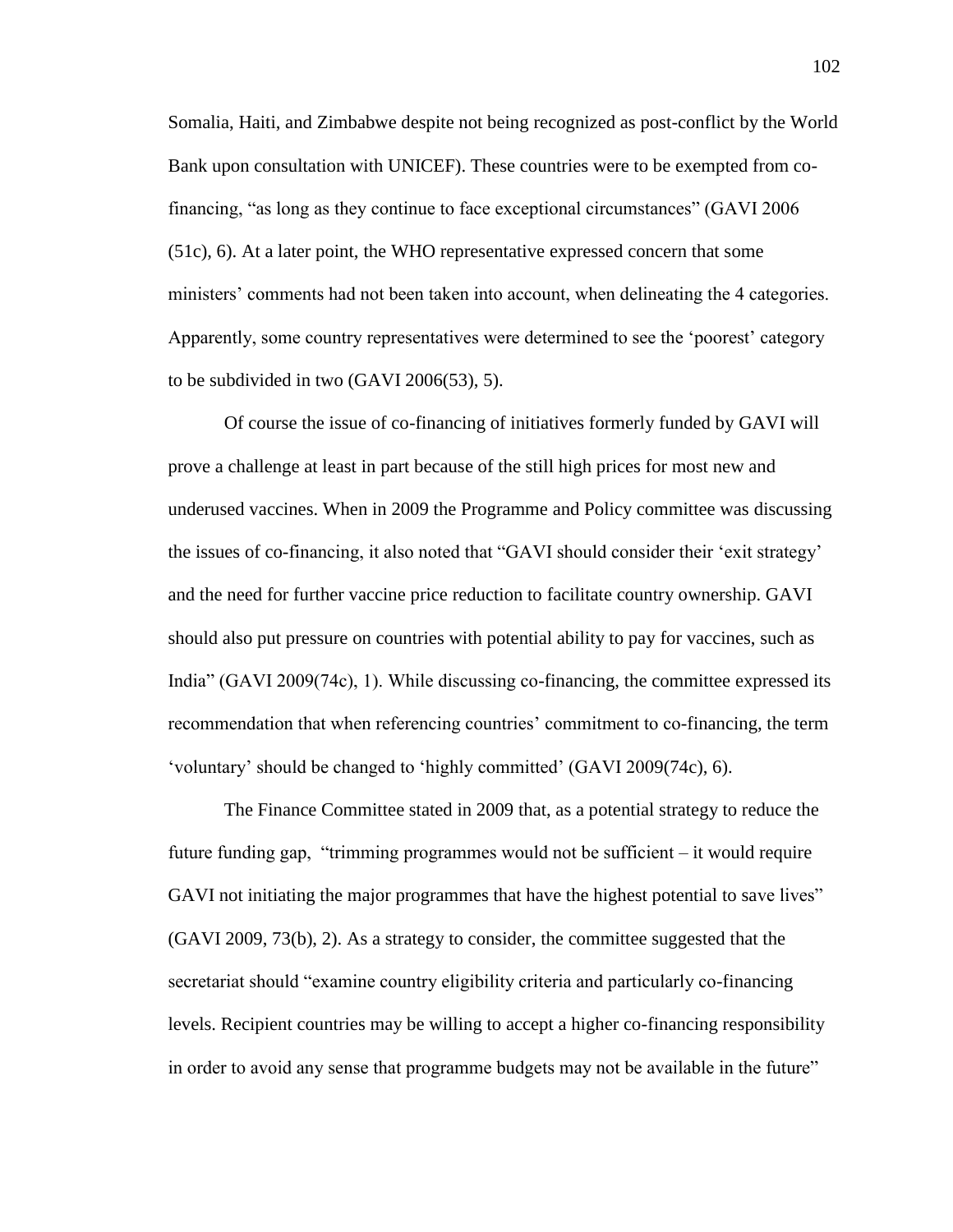(GAVI 2009, 73(b), 2). As a matter of fact, by mid-2009, with the exception of Pakistan, "all countries currently required to co-finance their vaccines have paid in full, with many exceeding the minimum requirement" (GAVI 2009(76b), 1).

By its own admission, by requiring countries to co-finance, "GAVI is attempting something never before undertaken in international development" (GAVI 2006 (51c), 2). This gentle coercion is meant to place GAVI countries on the path to self-reliance in vaccination practices. But is indeed remarkable that a Public-Private Partnership, such as GAVI, is actually able to apply pressure and exert influence over sovereign states in determining aspects of their public health policy. Moreover, the GAVI's Board hints at the potential risk that is inherent in such a commitment, namely the "unintended consequences of the proposed policies such as skewing the health sector funding away from non-GAVI vaccine or from other health priority areas" (GAVI 2006 (51c), 2). As a possible strategy to mitigate such developments, GAVI, for example, suggests that it "could accept an increase in health budget/expenditure for all EPI vaccines or even for the broader health sector as a co-financing contribution" (GAVI 2006 (51c), 7). By proposing a co-financing requirement then, GAVI has created a leverage mechanism that has an effect on countries' internal and non-vaccine-related health policies and practices as well.

In the context of almost 3 decades of neoliberal reforms, co-financing is, in fact, a remarkable policy reversal. By the end of 1980s, cross-conditionality directed at the global South and emanating from the WB and the IMF has become routine and involved opening domestic markets to imports, divesting state resources in favor of the private sector through privatization and contracting out of services, and reducing state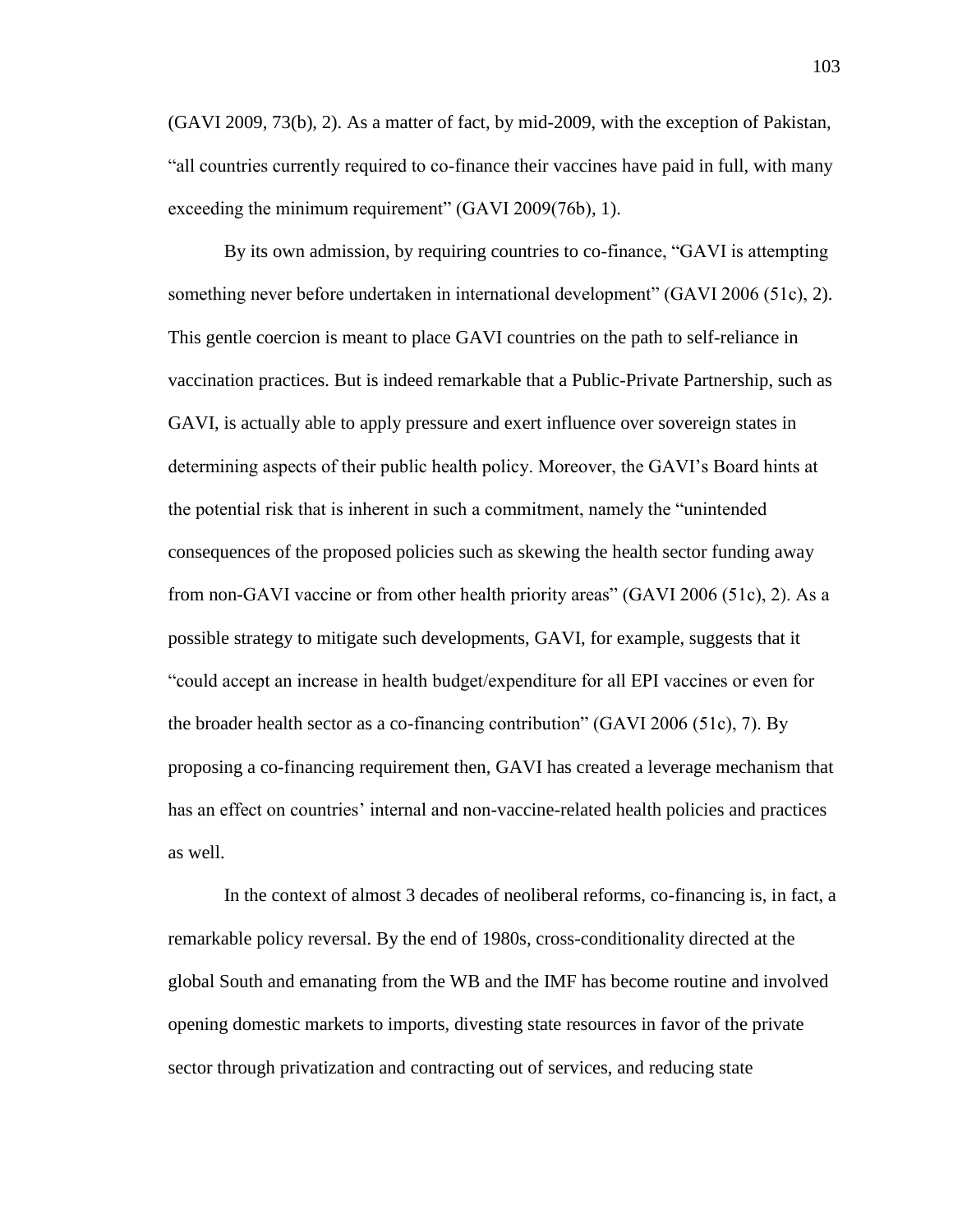expenditures (Labonte et al. 2004, 16-17). Both the IMF and the WB adopted a neoliberal perspective of attaching conditions to their loans to "impose [SAPs] that prescribed severe anti-inflationary measures, deregulation, privatization, and the like, on borrowing countries" (Cerny 2005, 10). Thus, funds were made available only if the recipient country adopted SAPs which included, among other policies, privatization of state-owned health care, reduced government spending on health, and introduction of cost recovery user fees (Labonte and Torgerson 2005). As discussed in Chapter I, SAPs helped make the global South more dependent on foreign aid and investment while contributing to the deterioration of many indicators of children's welfare, including immunization rates. Moreover, in discussing a curious side effect of aid, IHME reports that there is a strong relationship between developmental aid for health and public domestic health spending. Previous studies show that sector specific foreign assistance to governments causes governments to withdraw or reduce their own spending (Swaroop et al. 2000; Baldacci et al. 2008). Country variations notwithstanding, according to IHME on average, "for every \$1 of DAH channeled through government (DAH-G) that flowed to a country, governments on average took \$0.43 to \$1.14 of their own money away from the health sector" (IHME 2011, 48). This is referred to as 'subadditionality' and occurs when developmental assistance to government substitutes for domestic health spending either partially or fully. An obverse phenomenon is 'additionality,' when aid fully supplements government health spending

It is worth pointing out again that SAPs were "directed at debtor states (i.e. their citizens) and not the banks holding their debt" – an economic policy that Philip McMichael (2000a, 681-682) calls nothing short of a "form of financial capitalism. But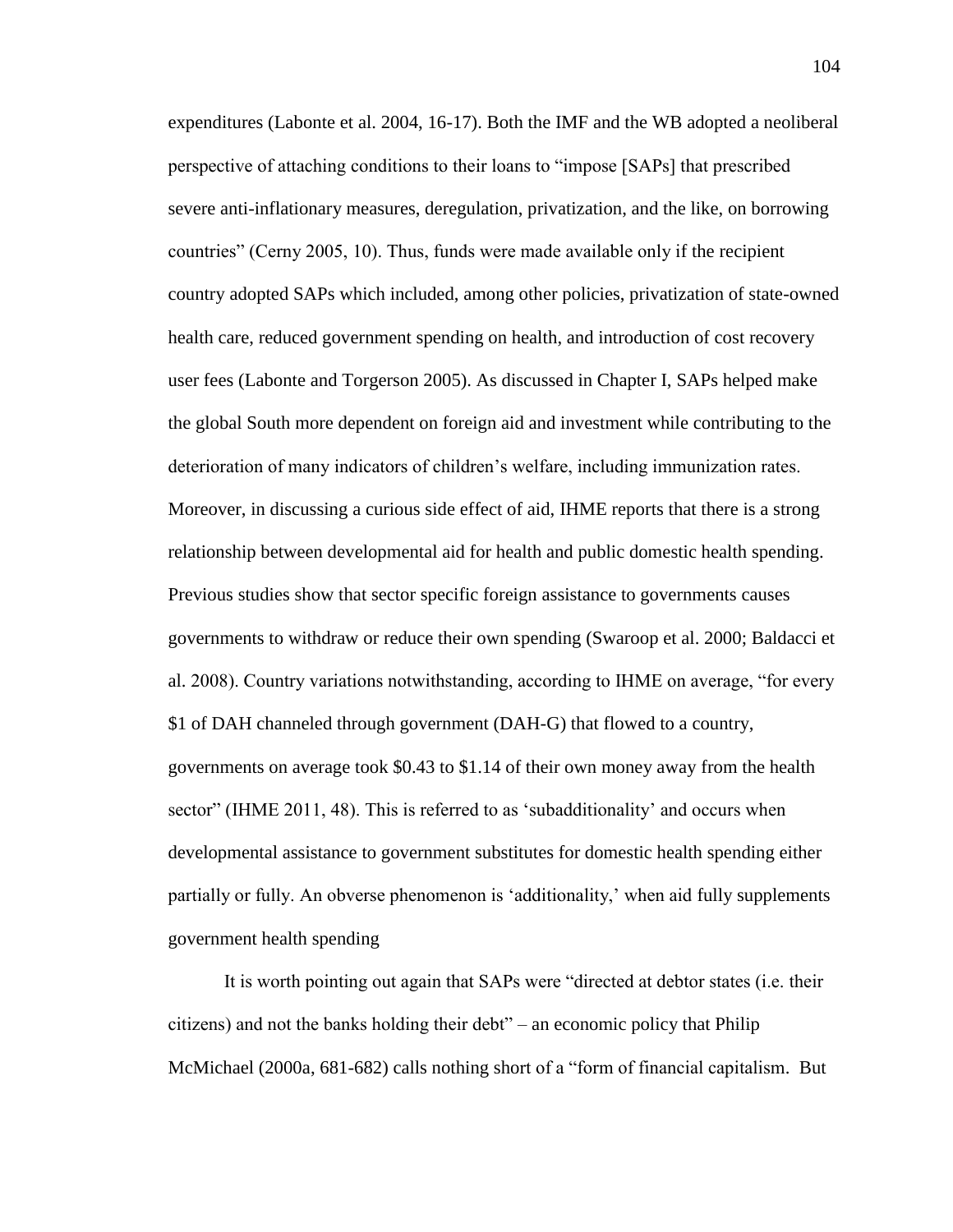while the co-financing mechanisms that GAVI is using are a reversal of SAPs in that they tacitly demand greater state involvement into matters of public health, they are – to continue with the metaphor – hardly the harbinger of the debtor states' (i.e. their citizens) emancipation. They are rather still "profoundly political" (McMichael 2000a, 682) and organize both state structures and state policies in accordance with the same neoliberal logic of private efficiency and global capital accumulation. GAVI's co-financing requirements expect a greater financial independence of the states, even as it funds their immunization initiatives. Again, suspended between the two organizing principles, GAVI functions as a hybrid institution, paradoxically capitalizing on one, while promoting the other. Of course, while enticing states to increase health spending seems like a good guarantee of 'ownership' of the immunization programs, the question remains of whether these states will be able to sustain the more expansive and expensive programs that don't meet their public health needs once they 'graduate.'

#### **Mission Drift: Health Systems Strengthening**

The latest meeting of WHO's Strategic Advisory Group of Experts on

immunization in 2013 notes that

many developing countries have weak primary health care systems which have difficulty in delivering quality vaccination and other health services. They are unable to sustain high coverage with essential vaccines or to effectively integrate new vaccines into their national vaccination and maternal and child health programmes. The majority of unvaccinated children globally are concentrated in 10 low-income countries with weak health systems which are priority countries for international support (WHO 2013, 202).

GAVI's organizational vision was summarized at the 1999 proto-board meeting, and broadly stated, it amounts to fulfilling "the right of every child to be protected against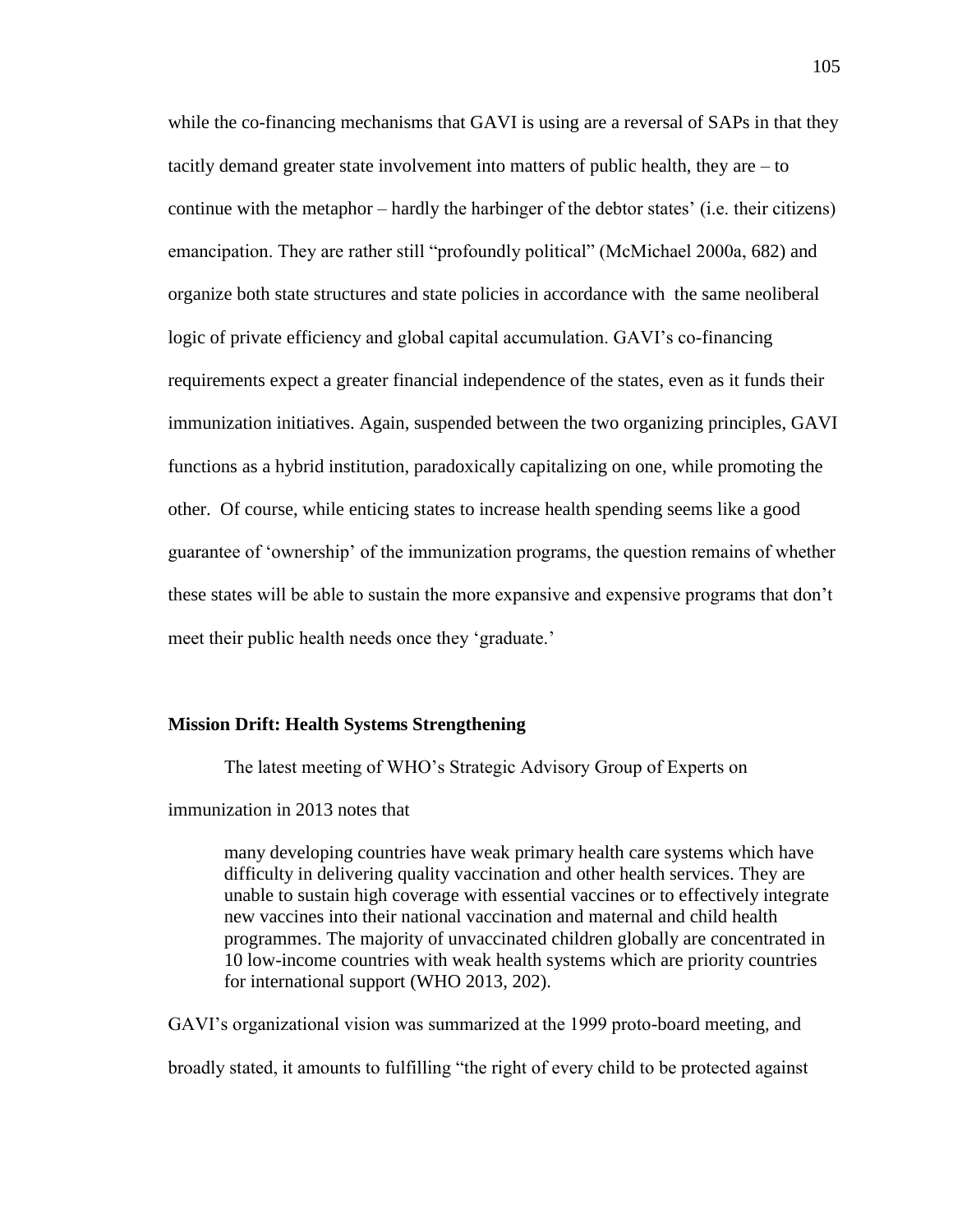vaccine-preventable diseases of public health concern" (GAVI 1999(1), 2). GAVI's strategic objectives, also formulated at the proto-board meeting, encompass a broad range of goals, namely to "improve access to sustainable immunization services, expand the use of all existing cost-effective vaccines, accelerate the development and introduction of new vaccines, and make immunization coverage an integral part of the design and assessment of health systems and international development efforts" (GAVI 1999(1), 2). In terms of broad agenda, this translated into the following points, articulated by the WHO Director General at the first GAVI Board Meeting:

So, **first** we must focus our highest attention to those diseases that cause excessive morbidity and mortality. **Second**, we must do it in such a way that we get most health for the money we invest. And **third**, old wisdom has it that prevention is better than cure. We must therefore choose a small range of interventions that protect against diseases with a high disease burden, which are highly cost-effective and give us the highest returns in terms of good health (GAVI 1999(2), 10).

There was however, a rift between this grand humanist vision and the very pragmatic organizational objectives that GAVI initially set out to accomplish. From the outset, while recognizing how important a vital and strong health system is to immunization services, GAVI embarked on funding and delivering only new and underused vaccines, and did not plan to finance either routine immunization services or overall health delivery services in the recipient countries. GAVI has always maintained that its own "vaccine investment strategy should not focus on current routine EPI vaccines which are already delivered through routine immunization services as these are the responsibility of countries" (GAVI 2008(64), 1). And yet, GAVI could hardly ignore the fact that many of its recipient countries were facing on-going challenges with other (non-GAVI funded) vaccine preventable diseases as well as routine EPI immunization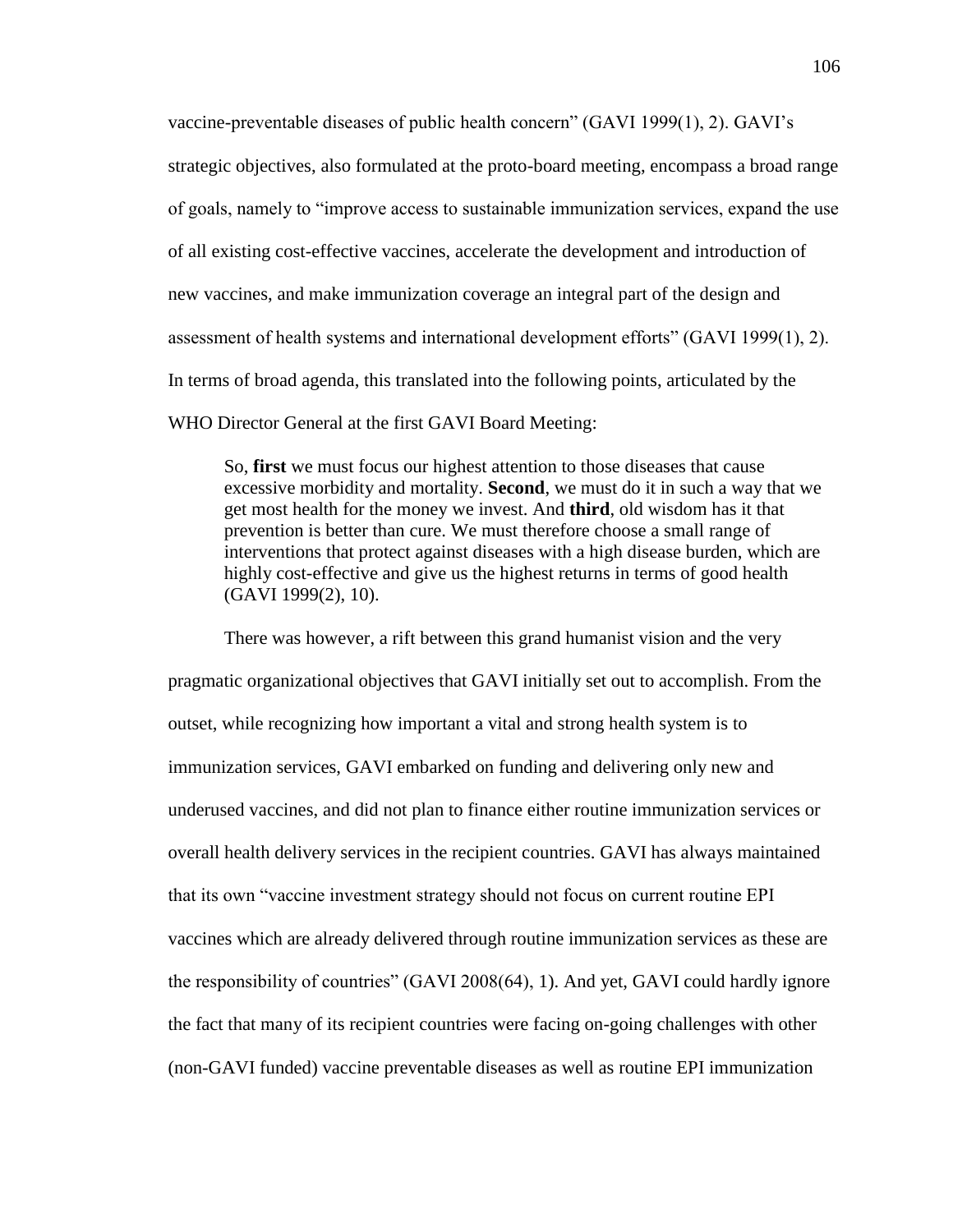services. GAVI's first concession to these epidemiological realities came in 2003, when the Board first declared that the "measles situation presents a moral issue: if GAVI is concerned about reducing vaccine preventable deaths it must consider how it might catalytically support efforts to reduce deaths from the biggest vaccine-preventable killer of children" (GAVI 2003(33), 2).

By 2004, the GAVI Board reviewed the 'Measles Investment Case' prepared by the Africa Measles Partnership and approved the use of \$ US 50 million in Vaccine Fund Resources for a measles mortality reduction effort (GAVI 2004(37), 1-2). There was, apparently a wide consensus among the Board members "that the arguments presented in the measles investment case provide a strong and compelling case for the use of Vaccine Fund resources to reduce measles mortality in Africa" (GAVI 2004(37), 1). But the Board also felt strongly that both the Partners and immunization community at large receive a clear message that this funding initiative was a one-time deal. Three important stipulations were made, clarifying GAVI's position on measles mortality reduction: 1. the funds were to be time-limited and cover one-time initiatives (like new antigen introduction, or one time system strengthening); 2. the funds were provided to facilitate immunization changes that will be sustainable in the routine immunization system by non-Vaccine Fund resources in the future; 3. funds should be directed to country-owned processes, subject to GAVI accountability and review (GAVI 2004(37)). GAVI was adamant that this financial assistance is perceived as a one-time event, channeling money to strengthen measles mortality reduction services that are 'owned' by governments and can be sustained once GAVI's funds are exhausted.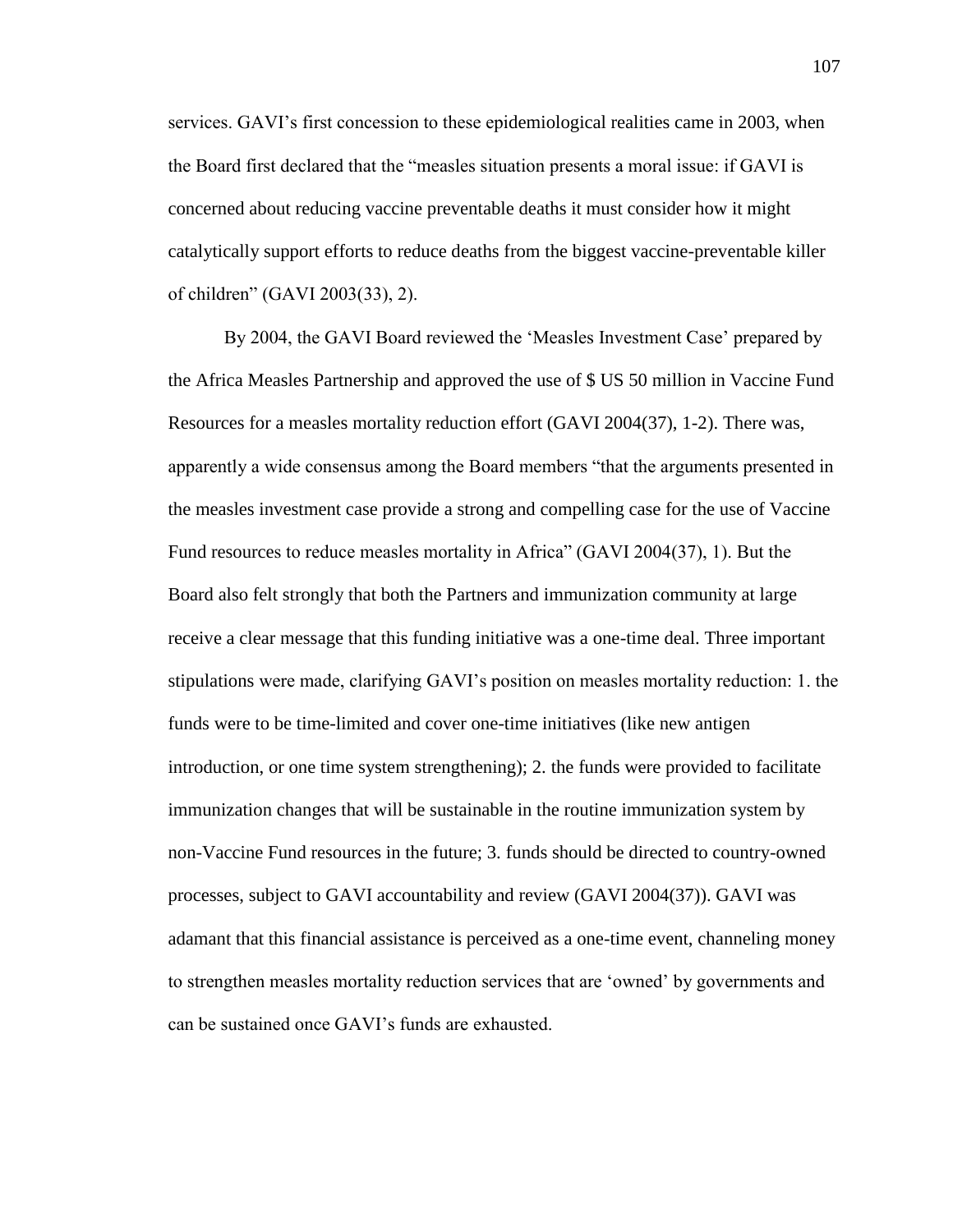The following years have seen a range of one-time deals and interventions. Abandoning the logic of only investing in vaccine development for diseases with relatively low global impact, GAVI announced, for example, that while "the global impact of meningitis vaccine is limited when compared to other vaccines GAVI might support, meningitis epidemics can paralyze communities and slow economic growth. Since 2002, GAVI has prioritized the development of meningitis conjugate vaccine. It is a "low-hanging fruit" that could yield significant results" (GAVI 2008(65), 4). In another instance, in November of 2008, the GAVI Board approved a one-time pneumococcal 7 valent vaccine donation to Gambia and Rwanda. Although the Board resolved that accepting this donation "does not imply any advantages for the manufacturer in future procurement," there clearly remains a concern that such donations might imply "favoritism to manufacturers for charitable contributions" (GAVI 208(68),.3). In order to avoid altering the nature of industry's partnership with GAVI, a dissenting opinion suggested that the manufacturer should "identify a solution that would permit direct donation to the countries receiving the vaccine" (GAVI 208(68), 3). These instances exemplify GAVI's learning curve and ability and willingness to make exceptions, to change as an organization and adjust its vision and strategic objectives. One of the most telling such instances is the gradual evolution of GAVI's policy on strengthening health systems and services.

By mid-2005, GAVI had made a decision to open another stream of funding earmarked for Health Systems Strengthening (HSS) to complement its existing Immunization Services Support (ISS), recognizing that it would have a potential to reduce the burden placed on the health systems of the recipient countries. GAVI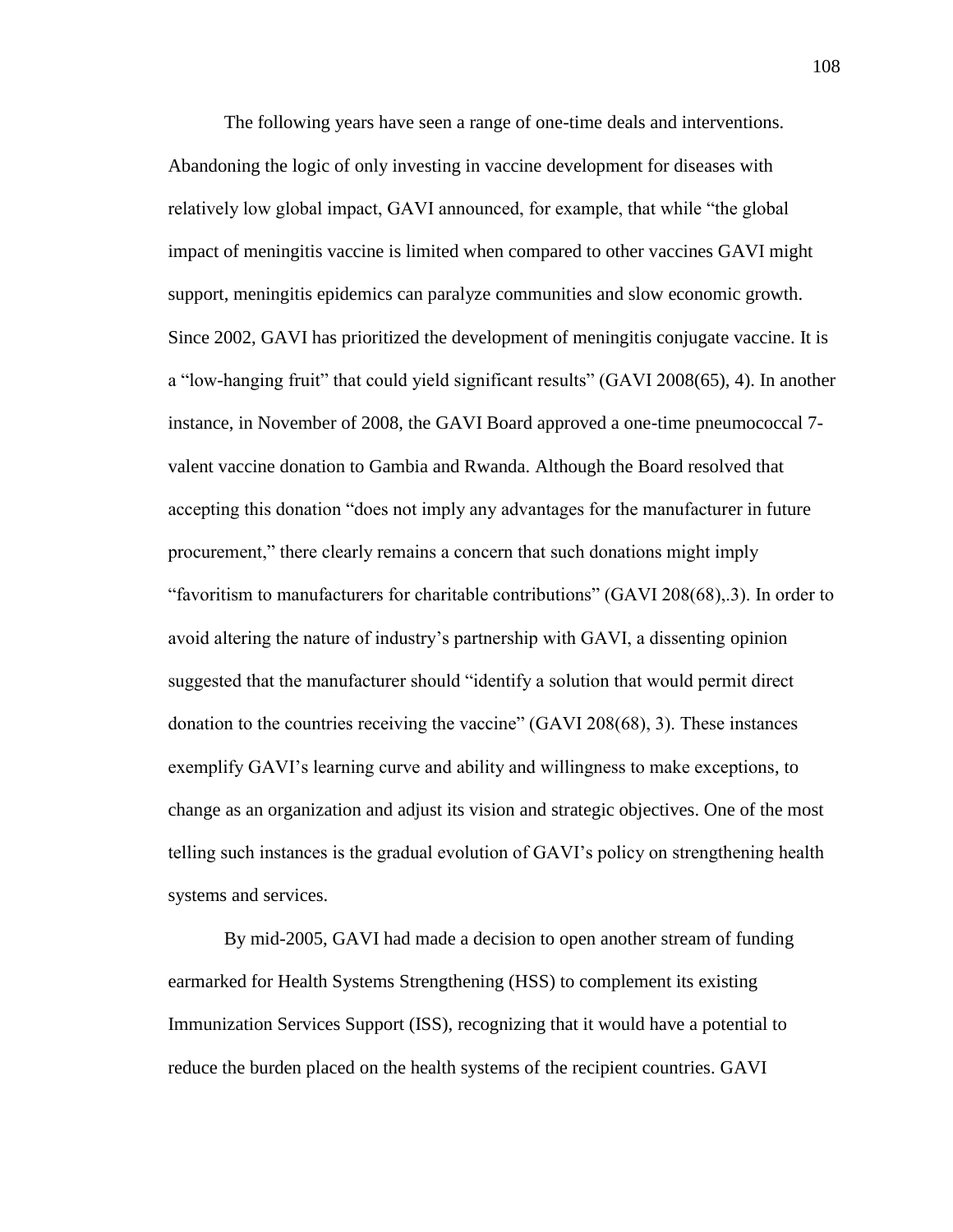maintained that both funding streams must remain focused on immunization and that support must be time-limited, and that support should be focused on items such as district-level support and human resources (GAVI 2005(46)). All countries passing GAVI's eligibility criteria for ISS would be eligible for HSS as well (GAVI 2005(48)). GAVI acknowledged that using resources to finance health systems is a significant risk, but it outweighs the risk of *not* providing these funds, as it could jeopardize GAVI's immunization initiatives. Since the first countries to receive this new HSS funding could prove to be important benchmarks of success, GAVI argued that countries should be selected to fit a wide range of profiles – "from high performing countries with active sector wide approaches to countries which are facing the greatest challenges in increasing access to health services" (GAVI 2005(48), 2). In developing the indicators by which to measure HSS success, GAVI would need to strive to maintain a good balance between focus on immunization and general HSS, and thus should zero in on the indicators that focus on process. Such indicators will "pertain directly to immunization – whilst recognizing the end point of child mortality" (GAVI 2006(49), 1). The Health Systems Strengthening window opened in December 2005 to all eligible countries, and within a year, 40 of the 72 countries had applied for HSS (GAVI 2007(62)).

GAVI conceded at this point that any country's health system is the foundation for all health services delivery, including immunization, and that "improvements in the broader health system if well designed, will have a positive impact on immunization service delivery. In fact, this is the overall premise of the HSS window" (GAVI 2007(60), 2). The Independent Review Committee announced that it would look closely "at the links between GAVI HSS support and other health systems efforts in each country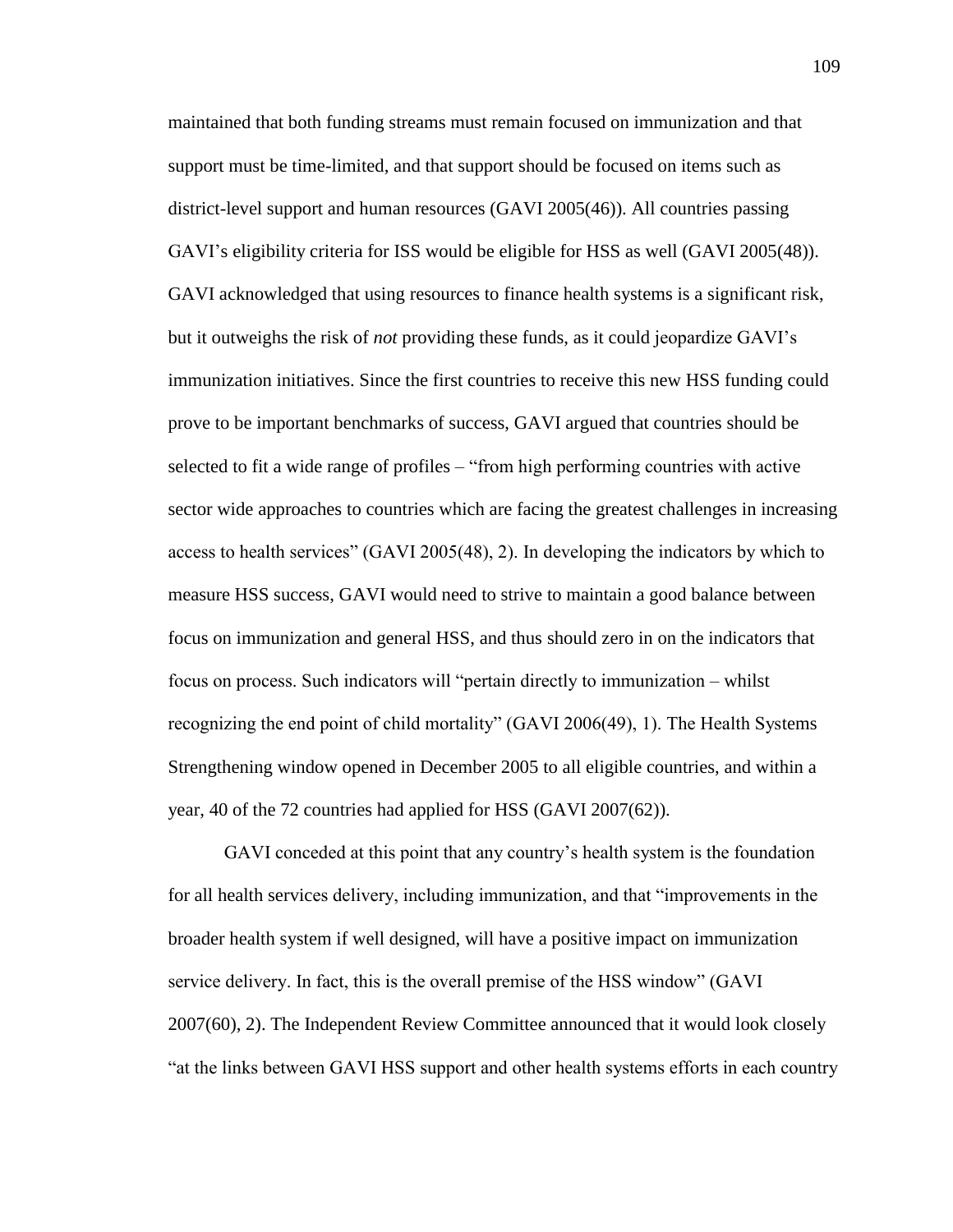proposal. The committee only recommends the proposal for approval when it feels that the objectives are integrated into a harmonized health systems framework" (GAVI 2007(60), 2). GAVI also acknowledged that while there is a considerable risk involved in funding HSS, there is even a greater risk of not being able to achieve GAVI's core mission in countries where health systems are not supported sufficiently.

Meanwhile, there seemed to have been increasing pressures on GAVI regarding HSS emanating from the multilaterals and the global health community. In 2009, during a Ministerial International Health Partnership held in Geneva in February, a communiqué was issued requesting that GAVI and the Global Fund to Fight AIDS, TB and Malaria (GFATM) collaborate in order to "decrease transaction costs on countries and improve efficiencies in programming" (GAVI 2009(74c), 3). Similarly, a discussion ensued of opportunities for better collaborations that exist between the WB, GAVI and GAFTM, including so called 'joint-programming,' which consists of common "appraisal processes and harmonized monitoring" (GAVI 2009(74c), 3). At that point, WHO has agreed to facilitate the process, and GAVI expressed the hope of engaging UNICEF as well. As a result of the WHO-facilitated discussions between GAVI, GFATM and the WB to harmonize funding for health systems, "GAVI decided to invest its resources in health systems in recognition that it is not vaccines but immunization that saves lives; routine immunization can only be delivered in functioning health systems" (GAVI 2009(76b), 4).

In 2009, the Programme and Policy committee members

sought clarity on the recent announcement at the UN General Assembly on a new donors' commitment for an expanded IFFIm for health systems. At this point, specifics are not available about funding flows or the exact nature of the announced commitment. It is apparent however that the commitments would be contingent upon a joint HSS platform; if the joint platform is not achieved, the funding might not materialize (GAVI 2009(74e), 3).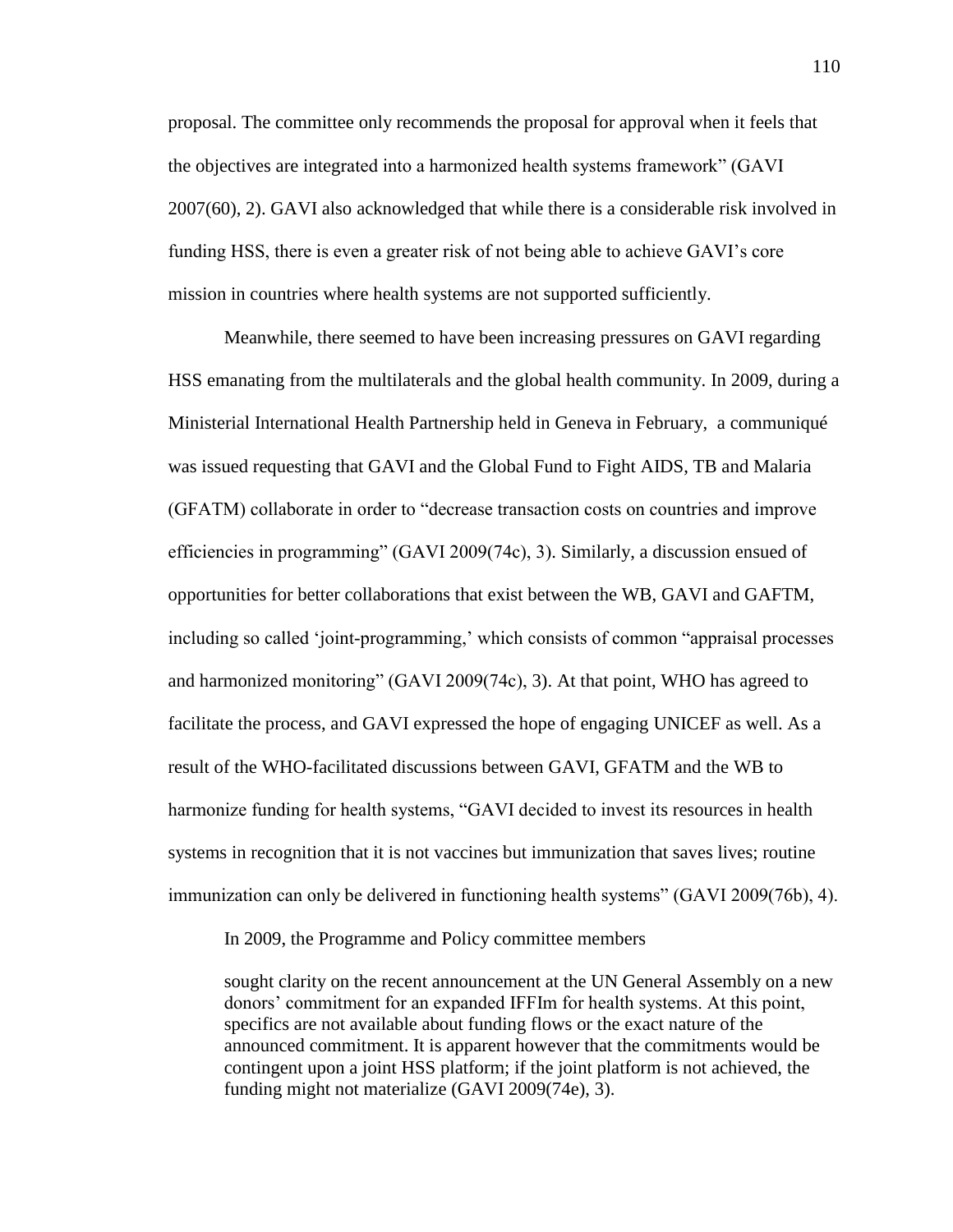Simply put, GAVI started to feel the pressure being applied by the global community to expand its involvement into strengthening the health sector. The committee also noted that "future support for health systems needs to place a stronger emphasis on the role of civil society. Concerns were voiced that the joint platform might be too public sector focused, and that funding would be primarily directed at the public sector" (GAVI 2009(74e), 4).

In June 2010, the GAVI Alliance Board meeting made a few important decisions pertaining to the future of HSS funding. In particular, it endorsed the recommendation that the "share of funding for cash based programmes in a given proposal round will be 15-25%" which is the maximum proportion of funds that GAVI could commit to the HSS project (GAVI 2010(77a), 12). The other decision concerned the remaining funds of \$US 179 million not yet used from the original HSS window, which the board decided to retain for future HSS expenditures rather than redirecting the money towards vaccine purchases. The interesting development concerning these decisions was a strong objection issued by the Bill and Melinda Gates Foundation, and its negative vote on the HSS measure.

The Bill and Melinda Gates Foundation announced that while they fully appreciate the "importance of robust immunization and health systems for the delivery of vaccines," GAVI is currently facing a fiscal crisis that "could prevent most low-income countries from introducing rotavirus and pneumococcal vaccines" (GAVI 2010(77a), 29). The Foundation further suggested that if "GAVI support is not present, there is no alternative source of funding to ensure that these countries can introduce vaccines" (GAVI 2010(77a), 29). And finally, the Foundation argued that it is possible to predict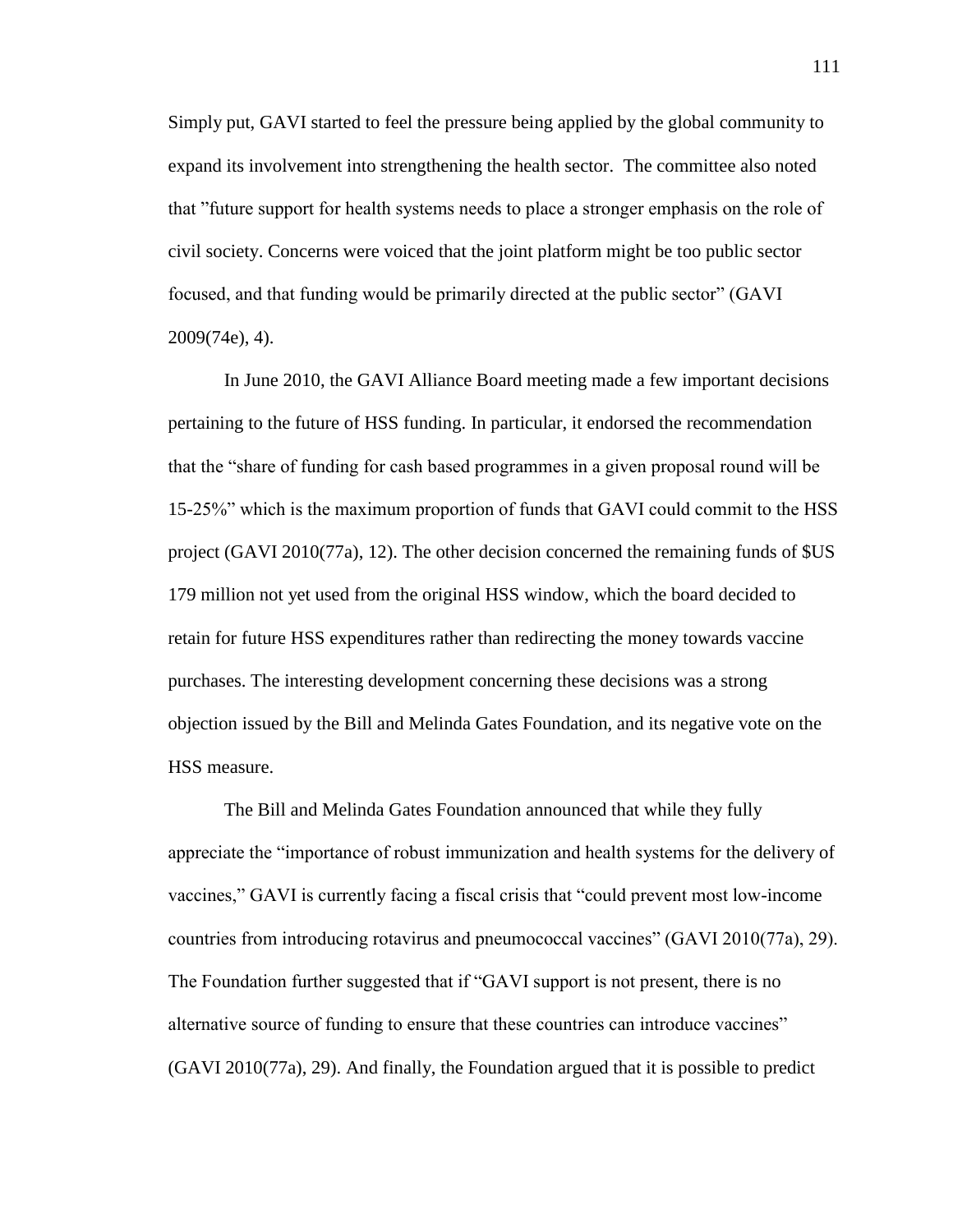the health impact of investments in vaccines. "For every \$10 million that is used to purchase the new vaccines against pneumonia and diarrhea, we can save approximately 5000 child lives. The Board has not been presented with this type of evidence on potential HSS investments to inform these decisions on the allocation of scarce resources" (GAVI 2010(77a), 29). Overall, the Foundation was concerned that GAVI will not be able to honor its commitments to countries and continue introduction of new and underutilized vaccines, and believed that a strategic organizational goal with demonstrable cost-efficiency should take priority over GAVI's investment in HSS. And yet the GAVI Board decision to expand its mission into HSS is a fascinating development. Only future GAVI actions will tell if this organizational mission drift was an aberration or the result of a feedback loop that will permanently reorient GAVI's mission.

In the decade since its inception, GAVI has become firmly interwoven into the transnational network of global actors invested with authority and resources to tackle critical global health issues. A globalist worldview that is the cornerstone of institutions such as GAVI, sees global challenges (be they security, health or environment) as requiring action that neither states nor multilateral institutions are capable of. But they do not set out to change the social and economic global order. What they offer instead, is an eclectic blend of ideologies borrowed from public, private and non-profit sectors, and a mix of policies and initiatives that aim to mitigate the consequences of the rigged rules of the contemporary global order, without actually challenging them. What results is their intimate involvement and increasing influence on both the normative and actionable aspects of global governance that reinforces the status quo.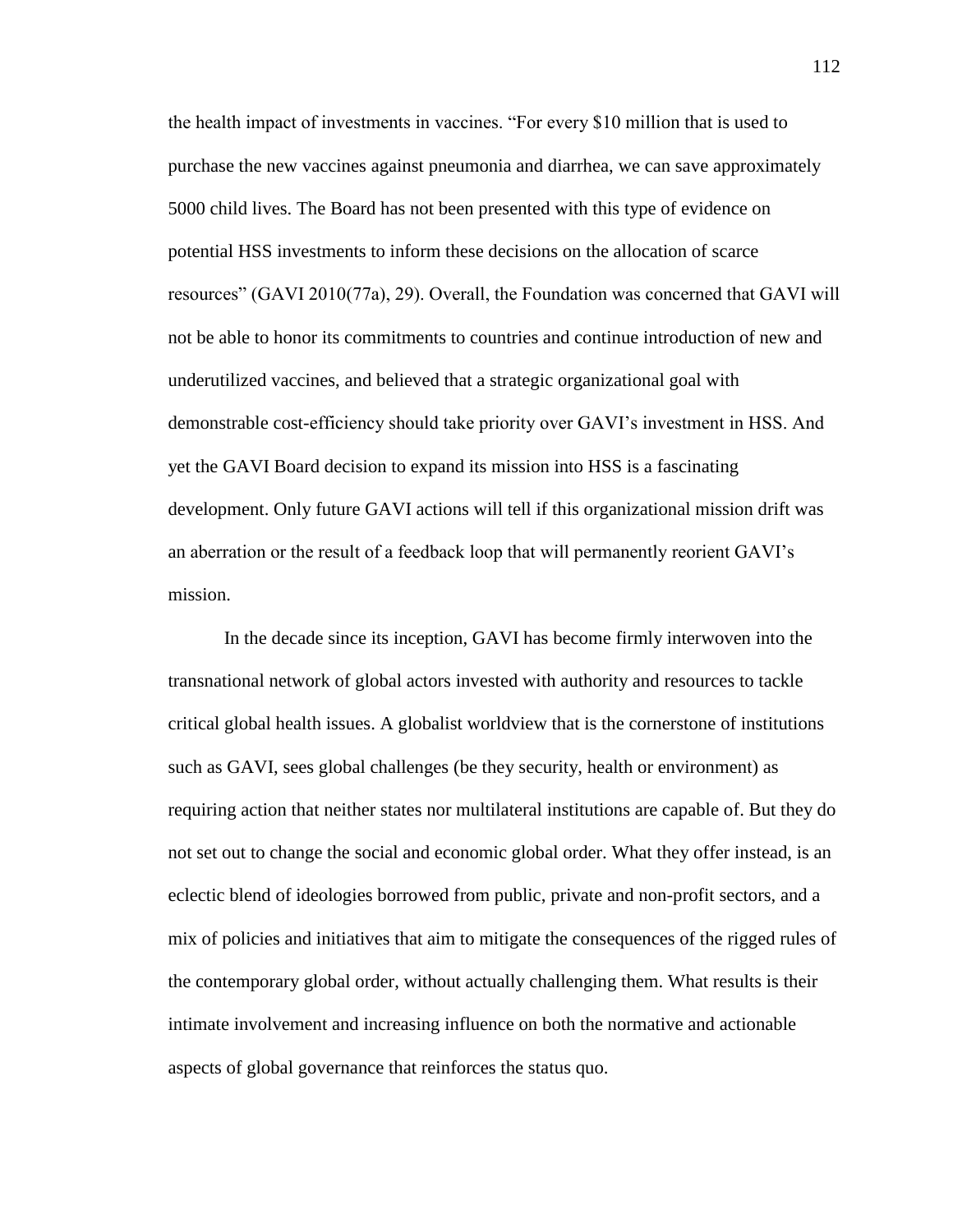No doubt, GAVI has had a tremendous impact on introducing underused vaccines in the developing world, thereby saving lives and reducing the customary time lag of introducing newer vaccines in the Global South. At the same time, GAVI has affected the current and future trajectories of numerous national immunization campaigns, sometimes locking states into arrangements with the pharmaceutical industry that are likely to far exceed GAVI's tenure. It has already managed to exert power over health and financial policy of many a sovereign state, coercing governments to commit to improving the sustainability of national financing of immunization and affecting national health budgets. It played a leading role in shaping vaccine markets and singlehandedly gave a boost to the pharmaceutical industry, channeling public and private funds to subsidize production of handpicked vaccines to be publicly administered to millions of children. At the same time, it has undergone a significant adjustment in mission and scope of its operations as a result of the global pressures. My analysis of GAVI's trajectory as a global health PPP brings into relief new forms of governance mechanisms, becoming prominent in the context of global capitalism, and the seldom-addressed relationships of power in which global governance is embedded.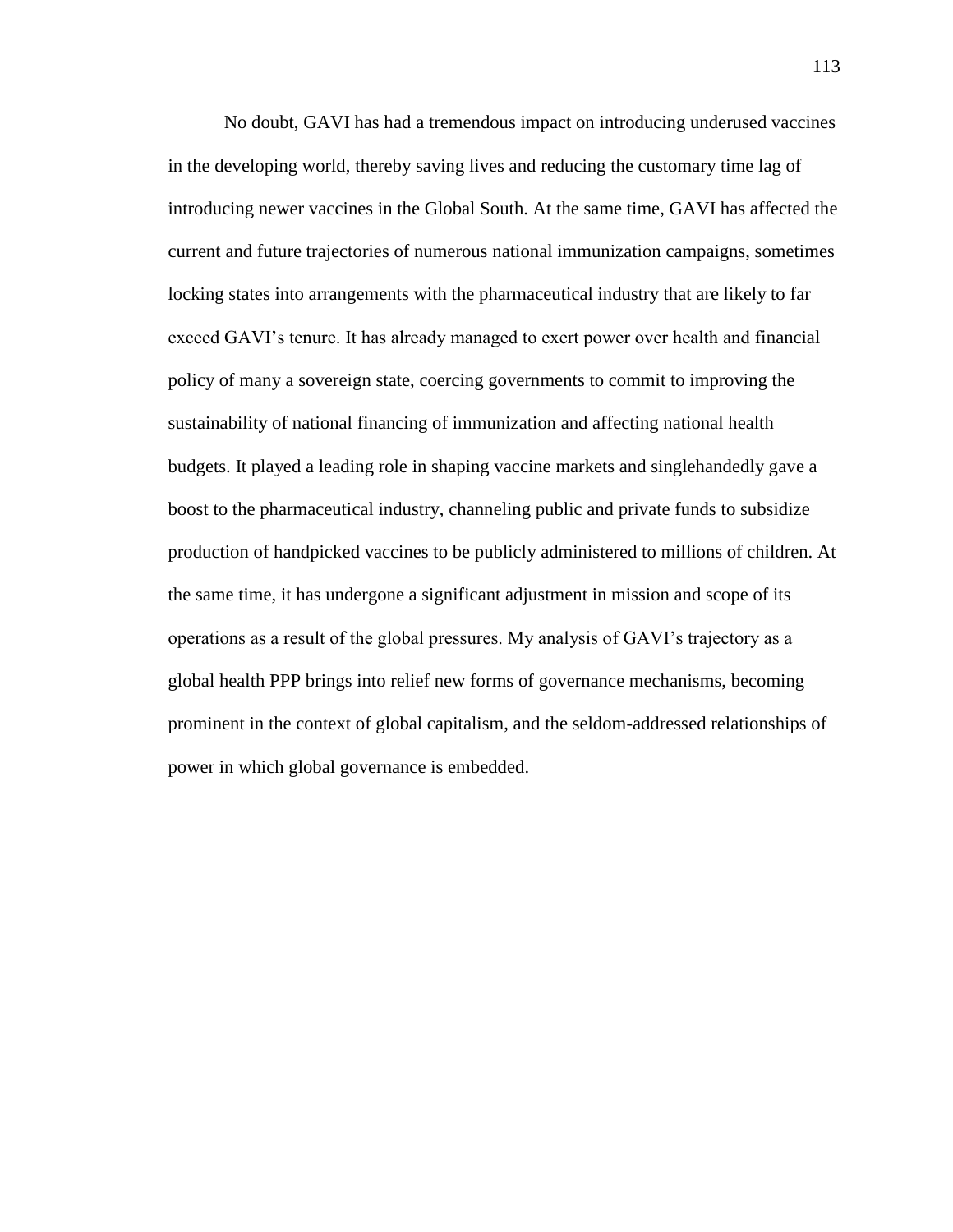#### **CHAPTER IV**

# **GEOPOLITICAL CHANGES IN VACCINE TRADE**

## **Trade Related Aspects of Intellectual Property Rights**

If, as József Böröcz (2001, 1162) argues, 'all cases are linked,' then to understand shifts in global governance processes in various national settings, I need to examine the geopolitical context in which global governance of health is embedded and the systemic features of that arrangement. One of the most profound ways in which all actors of global health governance of vaccine preventable diseases are connected is trade in vaccines, and the following two chapters offer an empirical analysis of that system. To better situate this analysis I begin by an overview of the Trade Related Aspects of Intellectual Property Rights (TRIPS) Agreement.

The 1995 inauguration of the WTO included signing of a smaller and a controversial 'side deal' – the TRIPS Agreement. Among the stated objectives of TRIPS was enforcement of intellectual property rights, which "should contribute to the promotion of technological innovation and to the transfer and dissemination of technology" while tightening international patent law (WTO 1995, 323). TRIPS agreement essentially required the WTO member governments to pass national legislation that would guarantee patent terms of 20 years for pharmaceuticals and would disallow issuing compulsory licenses,<sup>28</sup> which trumped patents. This meant that countries with no or insufficient manufacturing capacity could not import generic versions of

 $\overline{\phantom{a}}$ 

 $28$  Compulsory licenses allow governments to override patents and authorize production of generic copies of medicines.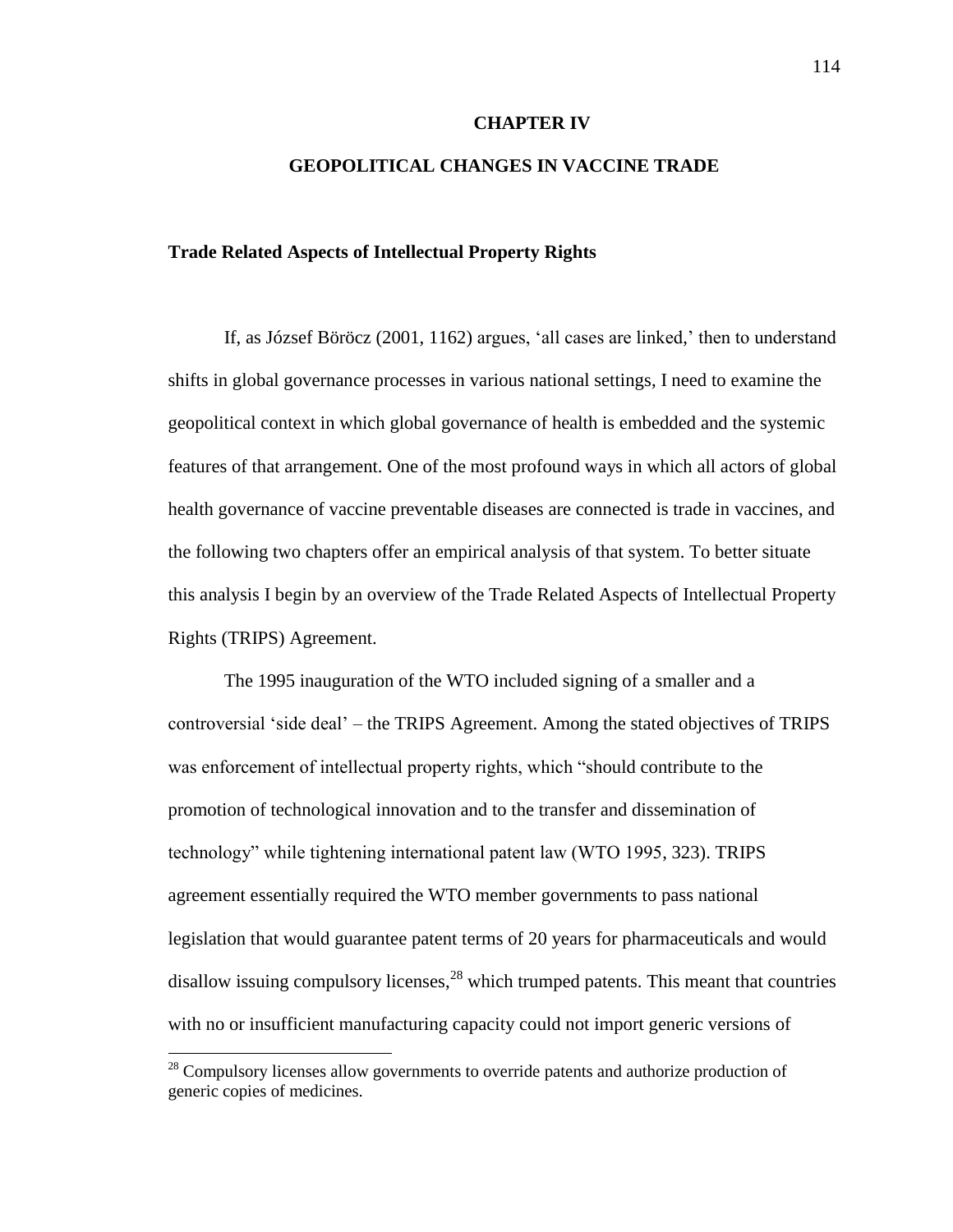patented medicines (Oxfam 2006). To comply with TRIPS, countries considered as 'developing' or 'least developed' were to introduce appropriate national patent laws by 2005 (WTO 1995; Chaudhuri et al. 2003).<sup>29</sup>

Implementation of TRIPS was lauded by the WTO as the virtual guarantee that research and development (R&D) in the global South and for neglected diseases would become more vigorous. Proponents of TRIPS argued that harmonization of patent laws globally would prevent pharmaceutical piracy, help the industry recover substantial costs of R&D, while simultaneously encouraging R&D on diseases endemic in the global South and stimulate both foreign direct investment and technology transfer to the developing countries (Chaudhuri et al. 2003).

According to the critics, however, one of the biggest repercussions of TRIPS was its projected effect on the availability of affordable medicines. Strong intellectual property protection is one of the main mechanisms of maintaining high prices for medicines, which in turn, is one of the crucial impediments to access to essential medicines (t'Hoen 2002). Arguably, strong patent protection for medicines increases the number of new drugs that remain out of reach for the poor, and negatively affects local manufacturing capacity while removing a source of generic quality drugs (Médicins sans Frontières 2001).

There was a safeguard provision in TRIPS that, in principle at least, allowed for member states to take special measures to protect public health. But in practice, the interpretation of this provision proved contentious and precipitated much controversy. Two instances in particular put the contentious nature of TRIPS in stark relief and

 $\overline{\phantom{a}}$ 

 $29$  The date was renegotiated at Doha and an extension to 2016 was granted to the least developed countries.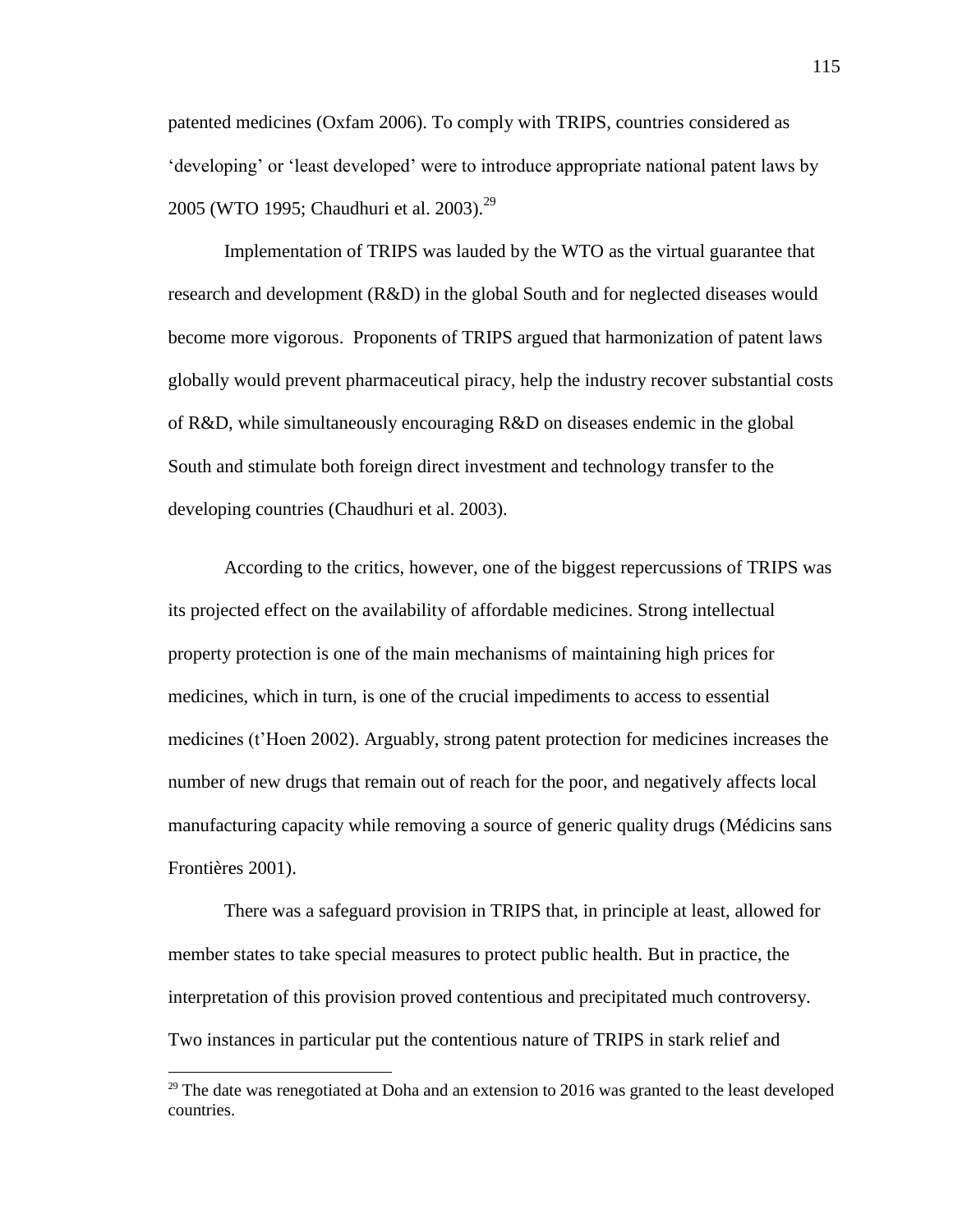prepared the ground for the future Doha Declaration. In 1997, South Africa passed the Medicines Act to ensure access to affordable medicines. In 1998, forty multinational pharmaceutical companies *and* the South African Pharmaceutical Manufacturers' Association brought a suit against the South African government, arguing that the Medicines Act violated TRIPS. Although the US and the EU governments initially backed the suit, the standoff created such a public controversy that by 2000 the pharmaceutical companies could no longer rely on the support of their respective governments and in 2001 the case was dropped unconditionally (Oxfam 2006; t'Hoen 2002).

Another highly visible case involved Brazil's very successful AIDS care program, which has offered since the mid-1990s comprehensive AIDS care, including universal access to locally produced antiretroviral drugs. Furthermore, Brazil has also successfully used a threat of compulsory licensing for antiretroviral drugs to negotiate lower prices and has offered a cooperation agreement for technology transfer for production of generic antiretrovirals to other countries. In 2001 the US brought a dispute against Brazil before WTO, claiming that Brazil's practices violated TRIPS. The resulting pressure from international civic-sector and NGOs was fierce enough to prompt the US to withdraw the complaint (t'Hoen 2002). $30$ 

Finally, in 2001, facing a potential anthrax threat, both the US and Canada threatened to override patent protection held by the German pharmaceutical Bayer in

 $\overline{a}$ 

 $30$  Over the years, a number of international and national NGOs as well UN agencies were involved in campaigns aimed at improving access to and affordability of essential medicines, including organizations such as Oxfam, MSF, Consumer Project on Technology, Health Action International, the South African Treatment Action Campaign, Act Up Paris, and the Health Gap Coalition.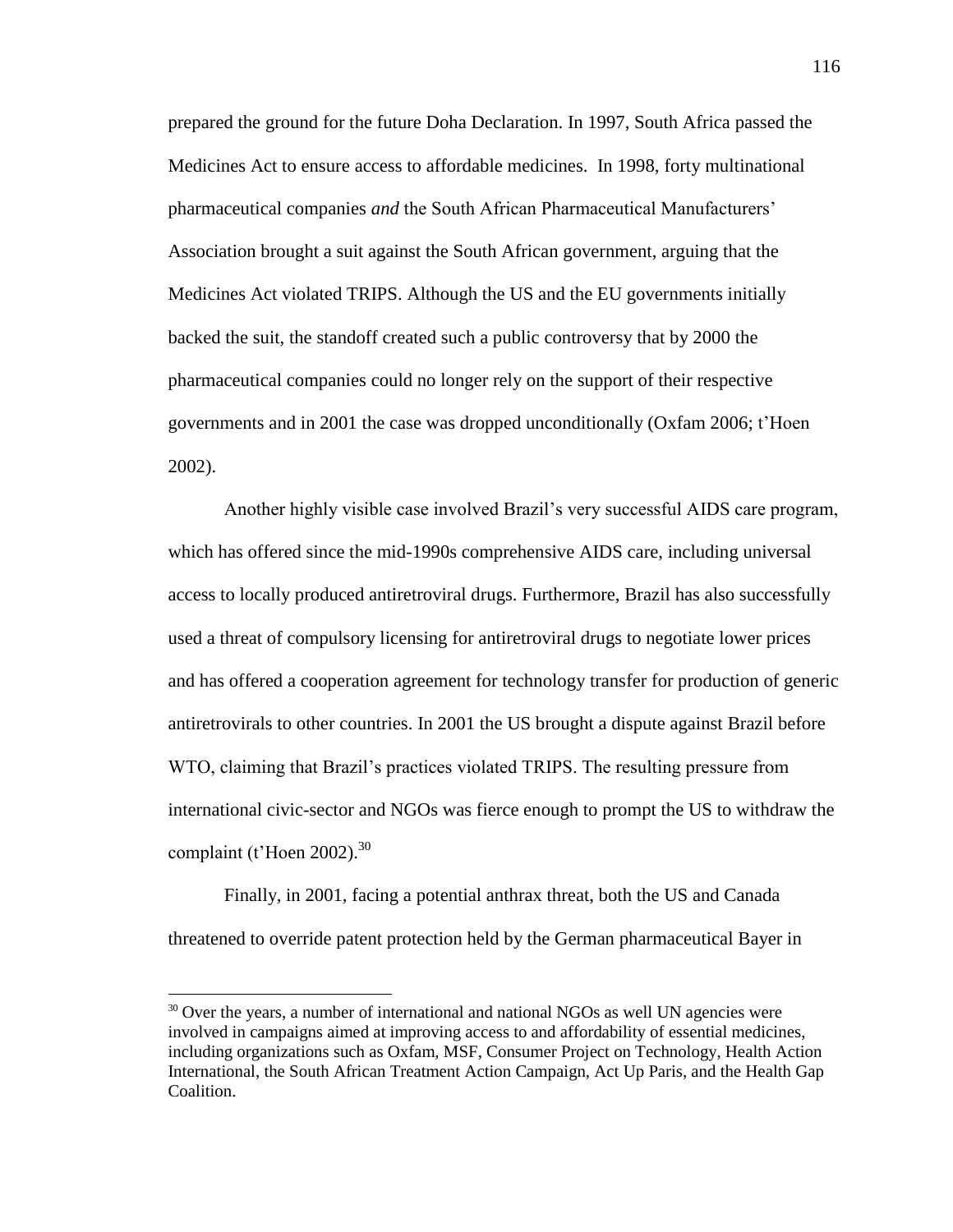order to secure sufficient supply of the anti-anthrax drug Cipro at low cost (Farlow 2003). This, of course, revealed the hypocrisy of the more powerful countries' position, given the fact that a similar interpretation of TRIPS to insure public health was denied countries in the global South. The WTO Doha Round expresses these controversies. For example, in the summer of 2001, the 'African Group' of WTO member countries produced an official statement urging the TRIPS Council to confront the issues of access to medicines and for the first time opened up a formal discussion of intellectual property issues as they relate to public health (t'Hoen 2002).

Spearheaded by the global South country officials and NGOs, the 2001 Doha Declaration on TRIPS and Public Health offered an interpretation of TRIPS that would allow the WTO member countries to put public health concerns before intellectual property rights. In part, the Doha Declaration on TRIPS and Public Health states: "[e]ach Member has the right to grant compulsory licenses and the freedom to determine the grounds on which such licenses are granted…. [and] the right to determine what constitutes a national emergency" (WTO 2001, para 5b-c). The declaration did not, however, resolve the issue of compulsory licenses for countries with no or insufficient manufacturing capacity. It was not until August of 2003 that the WTO's General Council ruled that compulsory licenses for imports from another country could be issued if there was a need to address public health problems (namely HIV/AIDS, TB, malaria and other epidemics) (UNCTAD/WTO 2006). Together, the TRIPS Agreement and the Doha Declaration embody the tug of war between the states confronting public health problems and business interests of the pharmaceutical industry. As far as legal codifications of this rift go, TRIPS tilted the scale in favor of protecting the intellectual property rights of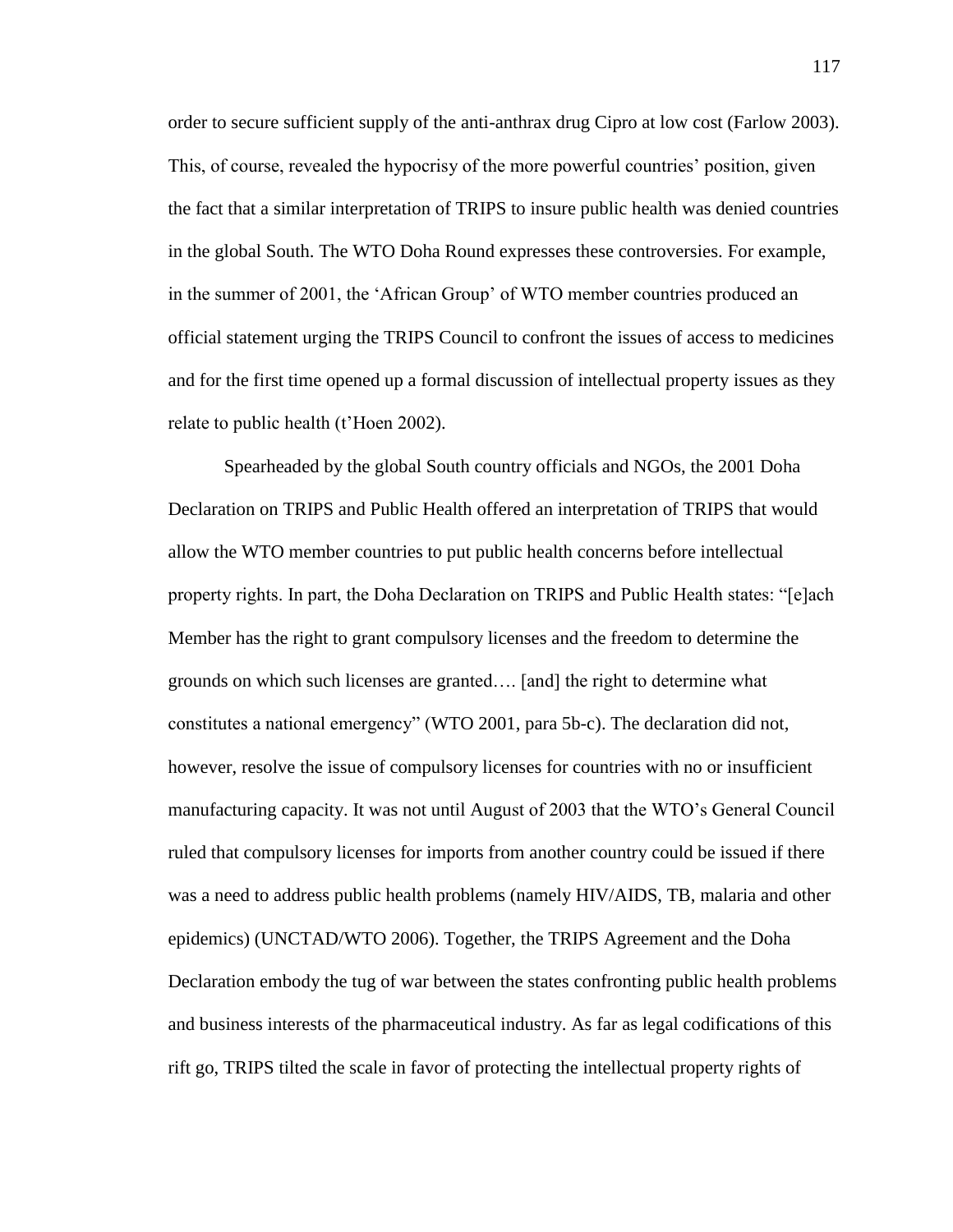private capital, and the Doha Declaration seemed to have balanced it out by ensuring that countries should not be prevented from protecting public health interests within their borders.

### **Network Structure: Persisting Hierarchy**

In this chapter, I examine the structure of the world vaccine trade network and changes that occurred in that structure. Addressing an often invoked critique leveled at studies that examine agglomerate trade including everything "from garments to semiconductors" (Mahutga 2006, 1864), I limit my analysis to an examination of the structure of trade in a single category of commodities – vaccines – and changes in that structure over time. I then compare it to patterns of trade in pharmaceuticals overall.

Smith and White (1992, 858) identify five empirical components of international economic systems: 1. the constituent economies of states… that produce, distribute, consume, and exchange exports and imports; 2. links or directed pairwise flows between these economies/polities, and country level and international policies that regulate these flows; 3. the political-economic networks formed by these links or pairwise flows; 4.the positions occupied by constituent economies/polities in these networks, and 5. the structure of these networks as patterns of flows between positions. Network analysis is uniquely suited for exploring the last four of these components, and in my analysis, I examine the directed pairwise flows of vaccine exports and the networks formed by those links as well as the positions of states as exporters of vaccines and the patterns of exports between these positions.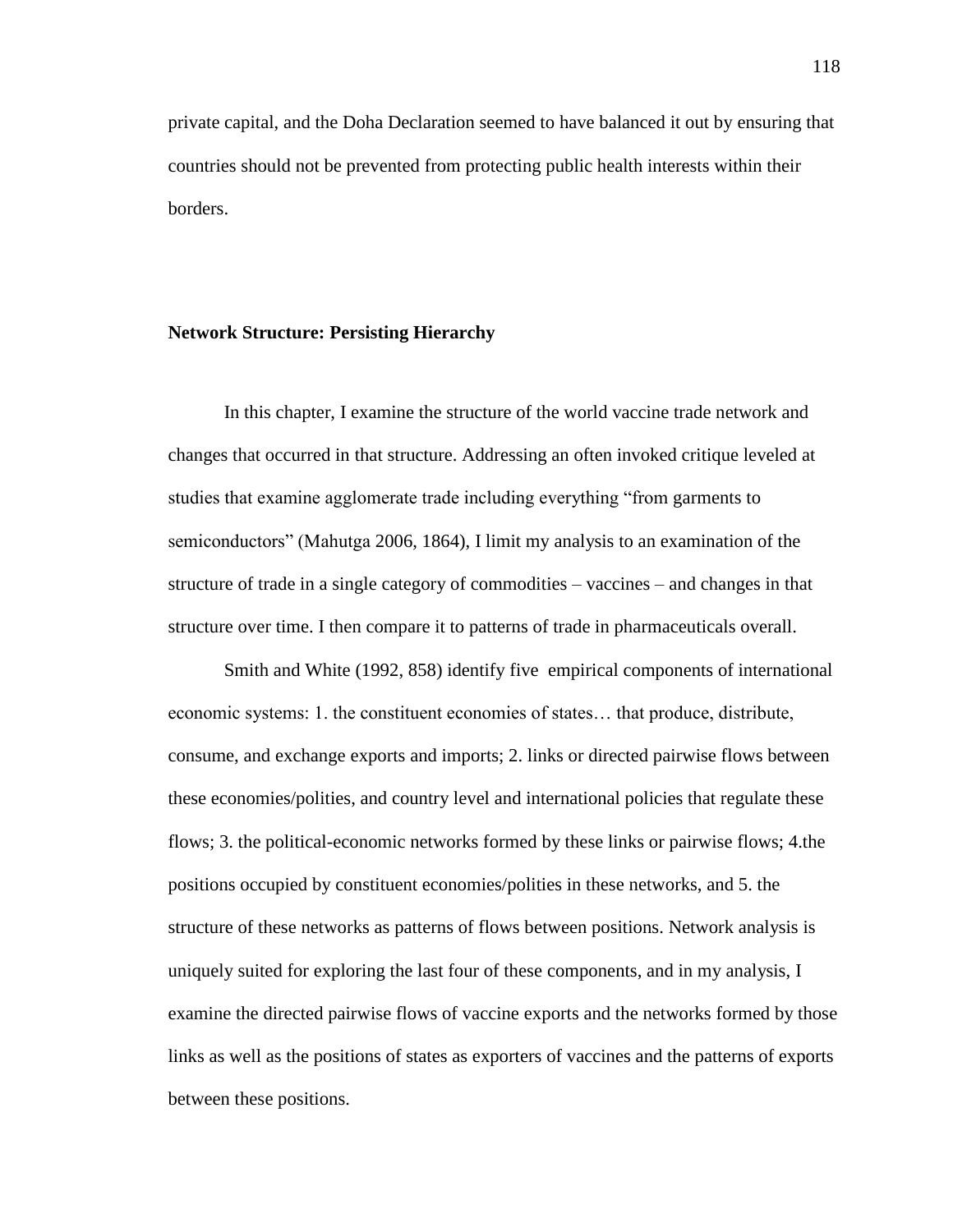Vaccines are an exemplary commodity from the perspective of an examination of systemic trends in industrial capacity changes. Vaccines are pharmaceutical products that require extensive know-how, complex infrastructure and advanced industrial capacity for production. By conceptually distinguishing between exporters and non-exporters in my analysis, I am able to capture the structure of global vaccine production on country level as well as document any change in individual countries' industrial capacity overtime, thus empirically testing the industrial convergence hypothesis. Furthermore, the vaccine market – unlike other pharmaceuticals – is mediated by bulk procurement, most often by the state (Batson 2005). It is also the state that most often oversees administration of vaccines and often regulates or prescribes immunization standards. And, finally, unlike many other medicines, vaccines are preventative in that they are administered not in response to contracting a disease but rather in an attempt to prevent it and in order to insure herd immunity of a population and thus curb epidemics and the spread of infectious preventable diseases.

One unique aspect of applying network analysis to various types of international flows is that it considers the "interaction system of countries" (Bornschier and Trezzini 1997) in its entirety, allowing not only for an empirical assessment of the various countries' positions and mobility, but of the underlying structure. Country level trade data allow me to examine the systemic features of global networks of trade at particular points in time as well as changes over time. Changes in global economy are rooted in how it is organized and governed (Gereffi 2005), and observing these changes in vaccine trade allows me to draw conclusions on the nature of industrial convergence in vaccine production. By conceptually distinguishing between countries with industrial capacity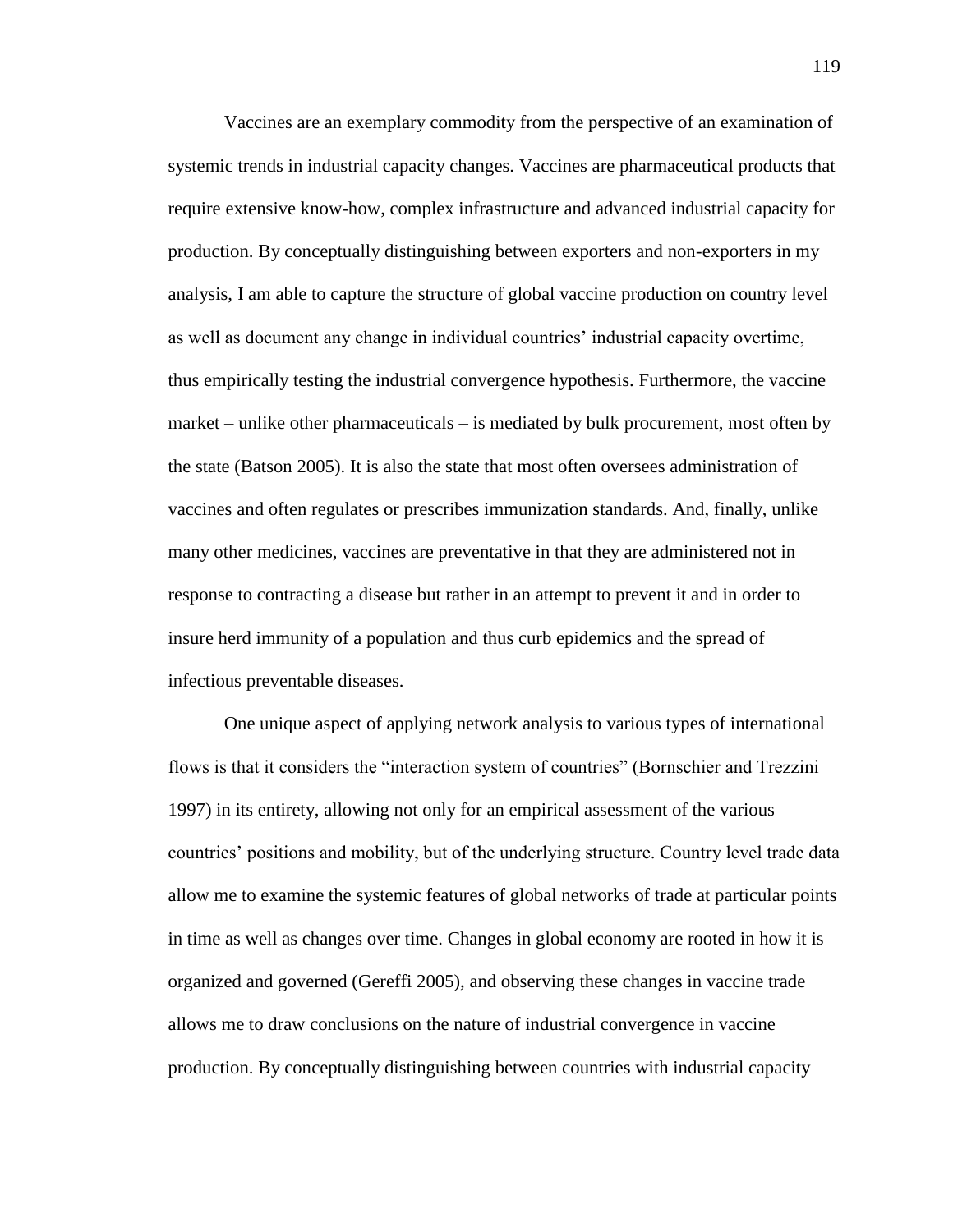(exporters of vaccines to other countries) and those that lack industrial capacity for vaccine production (non-exporters), I am able to specify the trends of industrial convergence.

I begin by presenting three networks of vaccine trade between countries in 1996, 2004 and 2010. Raw data on trade between countries is extracted from the UN Statistical Division Commodity Trade Statistics Database (COMTRADE), which is compiled annually, and manipulated in SPSS and Pajek. Vaccines are a subcategory of pharmaceutical products and are defined as 'vaccines for human medicine,' Standard International Trade Classifications code 300220. The Standard International Trade Classifications code for pharmaceuticals is 30. In the three networks, each vertex represents a country and each arc an instance of trade in vaccines between two countrypartners for years 1996, 2004 and 2010. I focus on the link between two trading partners, and to minimize missing data I cross-reference records for both exporters and importers. Even in an instance when a country does not report its' trade statistics to the UN in a particular year, its links to other countries can be established by cross-referencing with reported imports – a tie exists if either of the trading partners reports it.<sup>31</sup> The three networks document trade in vaccines among 188, 209, and 204 countries for the years 1996, 2004 and 2010 respectively.

The first characteristic of trade in vaccines that I consider here is extent of trade, operationalized as the number of trading partners for each country, specifying exports

 $\overline{a}$ 

<sup>&</sup>lt;sup>31</sup> For example, even if Cuba does not report its trade in vaccines in 1996, by cross-referencing with other reporting countries, I can establish that it exported vaccines to Argentina, Brazil, El Salvador, Columbia, Chile, and Mexico and imported from Canada, Croatia, Denmark, France, Russia, Switzerland and the UK. This technique minimizes missing cases at the country-level, but might underestimate the volume of trade with other non-reporters.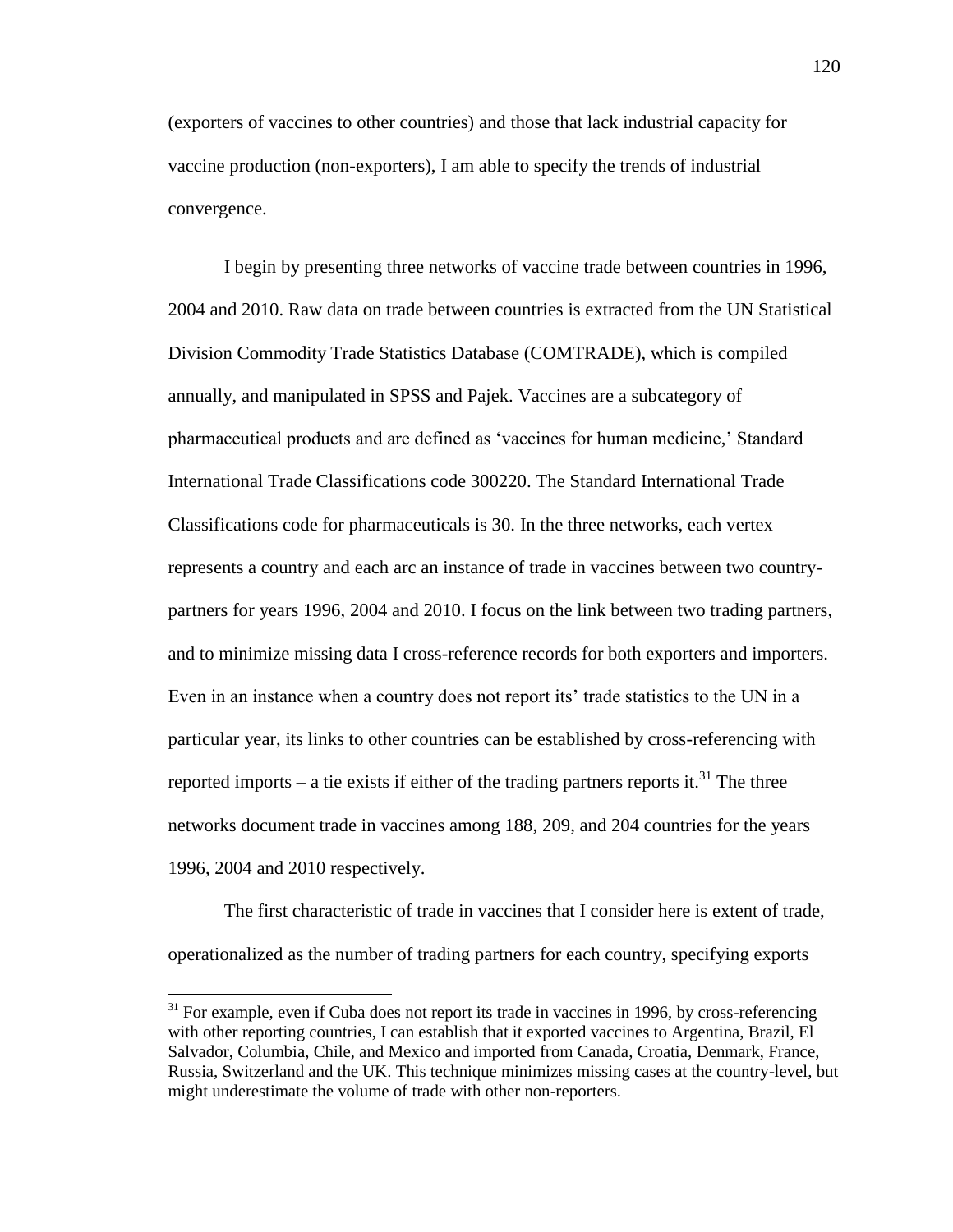and imports of vaccines separately. Although the extent of imports in vaccines is a crucial attribute to consider when investigating countries' immunizations rates for example, I first focus on exports because, as discussed above, exports are indicative of a country's industrial capacity<sup>32</sup>. In order for innovations or even production in the pharmaceutical industry to take place, a country must have a robust chemical industry and an advanced manufacturing sector to supply ingredients and machinery. In addition, a pedigree of experimental and clinical research programs for drug development as well as an educational base to train researchers and technicians is a must (Gereffi 1983). Additionally, vaccine exports as a measure capture a country's relative weight in the global network of vaccine trade, underscoring the precarious nature of a network that is highly centralized, where relatively few massive exporters provide vaccines to the rest of non-exporting countries.

Exports of vaccines serve as a reliable indicator of industrial capacity for manufacturing pharmaceuticals, and from 1996 to 2004 to 2010 the proportion of countries exporting vaccines to at least one trading partner hovers at roughly the same level. It rises slightly from 44 per cent in 1996 to 49 per cent in 2004 only to fall back to 43 per cent in 2010. Thus, over half of the countries have absolutely no manufacturing capacity for vaccine production, and need to rely on imports. An even smaller proportion of countries manufacture vaccines that are traded extensively with multiple partners. Only 20 % of all countries export to more than 5 trading partners in 1996 for instance, and that proportion rises only slightly to 23 % in 2010.

l

 $32$  Being a non-exporter of vaccines, of course, does not necessarily mean that a country is not industrialized. But the obverse is certainly true, and if a country exports vaccines, it possesses an industrial base and production capabilities sophisticated enough to support a pharmaceutical industry.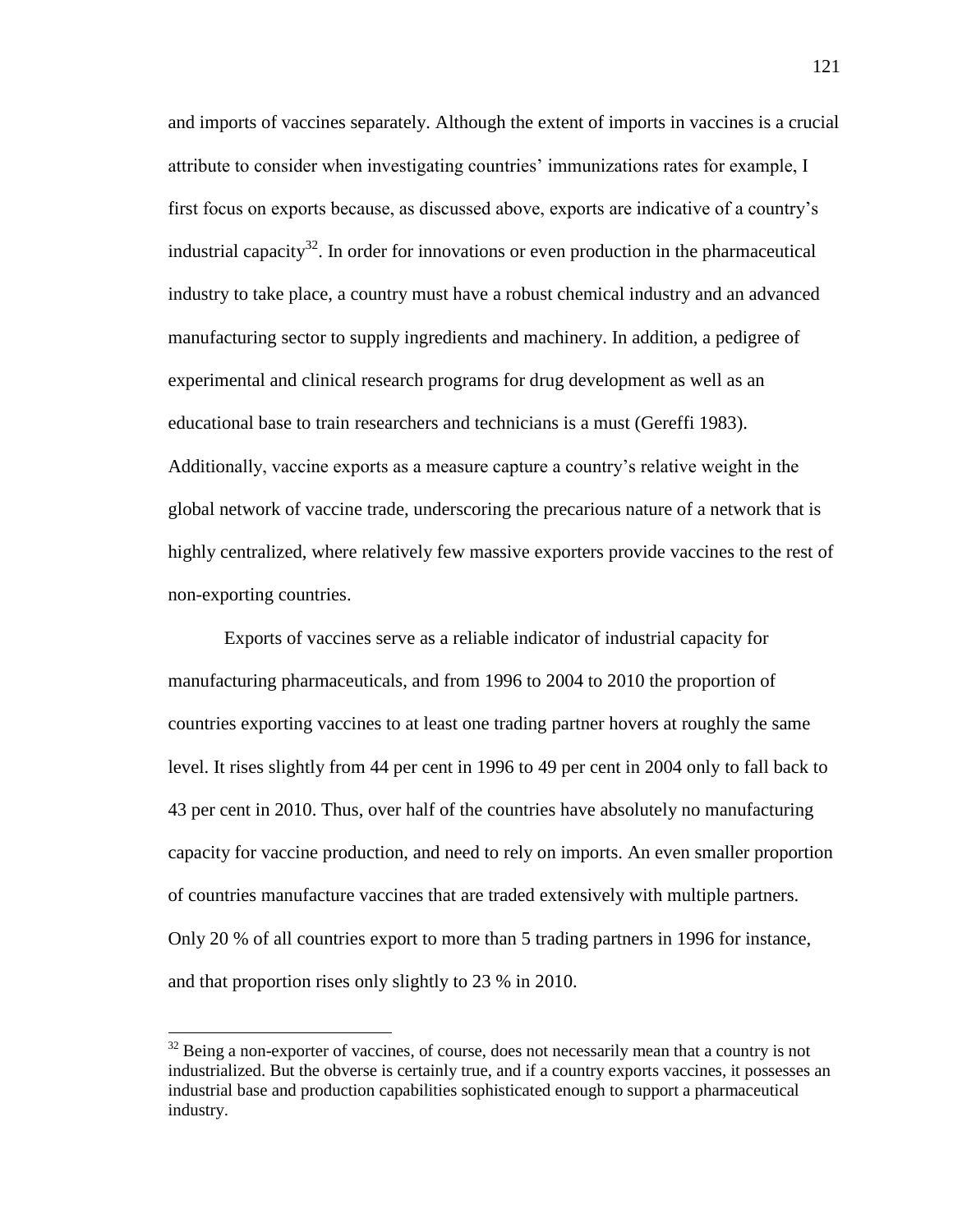| Importing partners    |                  |                |      | % change          |
|-----------------------|------------------|----------------|------|-------------------|
| Country               | 1996             | 2004           | 2010 | from 1996 to 2010 |
|                       |                  |                |      |                   |
| France                | 166              | 179            | 175  | 5.4               |
| Belgium               | 159              | 163            | 170  | 6.9               |
| Italy                 | 116              | 124            | 135  | 16.3              |
| <b>UK</b>             | 107              | 87             | 79   | $-26.1$           |
| Switzerland           | 101              | 93             | 66   | $-34.6$           |
| Canada                | 94               | 71             | 68   | $-27.6$           |
| Germany               | 92               | 95             | 86   | $-6.5$            |
| <b>USA</b>            | 89               | 99             | 107  | 20.2              |
| India                 | 77               | 136            | 137  | 77.9              |
| Netherlands           | 66               | 93             | 87   | 31.8              |
| Denmark               | 64               | 101            | 59   | $-7.8$            |
| Hungary               | 64               | 12             | 18   | $-71.8$           |
| Japan                 | 48               | 72             | 63   | 31.2              |
| Croatia               | 44               | 15             | 14   | $-68.1$           |
| S.Korea               | 37               | 102            | 113  | 205.4             |
| Bulgaria              | 33               | 41             | 60   | 81.8              |
| Austria               | 32               | 32             | 31   | $-3.1$            |
| Sweden                | 29               | 41             | 42   | 44.8              |
| Australia             | 23               | 48             | 49   | 113               |
| S.Africa <sup>b</sup> | 16               | 50             | 61   | 281.2             |
| Ireland               | 15               | 15             | 11   | $-26.6$           |
| Russia                | 14               | 14             | 27   | 92.8              |
| China                 | 13               | 11             | 36   | 176.9             |
| Singapore             | 13               | 13             | 24   | 84.6              |
| Spain                 | 12               | 41             | 46   | 283.3             |
| <b>Brazil</b>         | $\overline{4}$   | 39             | 21   | 425               |
| Indonesia             | 1                | 9              | 56   | $522.2^a$         |
| Pakistan              | $\boldsymbol{0}$ | 5              | 33   | $560^{\circ}$     |
| Panama                | 5                | 6              | 24   | 380               |
| Poland                | 1                | 9              | 13   | $44.4^{\rm a}$    |
| Senegal               | 6                | 17             | 13   | 116.6             |
| Thailand              | 3                | 3              | 24   | 700               |
| Turkey                | $\overline{c}$   | $\overline{7}$ | 13   | $85.7^{\rm a}$    |

*Table 4.1* **Changes in number of importing partners for top vaccine exporters 1996- 2004-2010.**

*Source:* UN Statistical Division Commodity Trade Statistics Database

<sup>a</sup> Percent change is calculated between 2004 and 2010, since the number of importers is negligible or zero in 1996

**b** South African Customs Union before 2000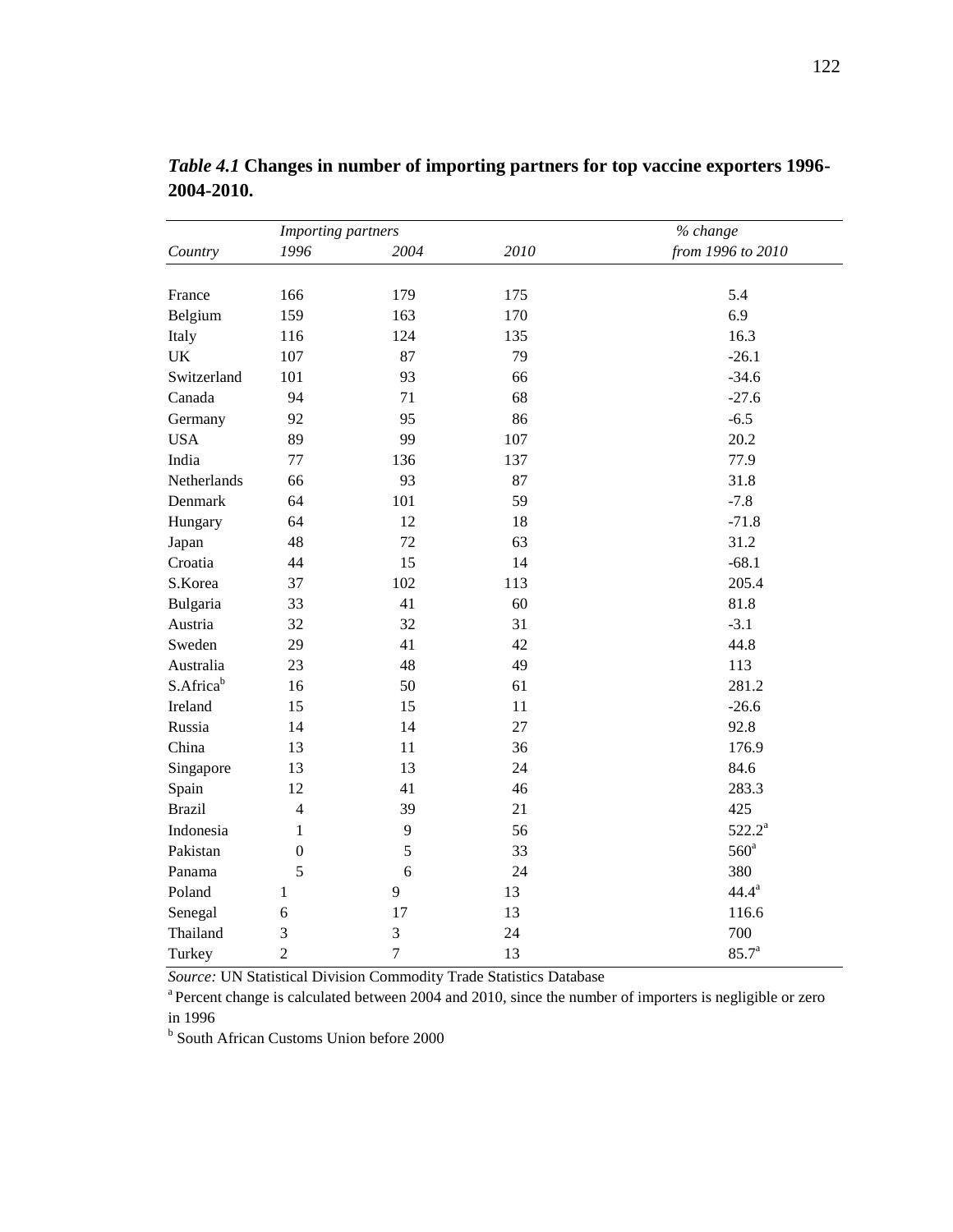In various types of networks, measures of in- and outdegree can denote for example, popularity, but in networks of trade they are used to categorically distinguish importers and exporters (Wasserman and Faust 1994, 127). In each of the three networks, nodes with the highest outdegree – or the directional arc that represent each instance of trade – are the heavy exporters. The top exporters are listed in **Table 4.1** as well as the percent change from 1996 to 2010 in the number of their importing partners. For example, with outdegree increasing from 166 to 175 from 1996 to 2010, France remains the biggest exporter, although that represents only a 5.4% change. Meanwhile Hungary, for example, 'loses' 46 trading partners in the intervening years, bringing the number of exports from 64 in 1996 to 18 in 2010, which represents a 71.8 % drop.

Just considering the instances of trade between countries, it is evident that the vaccine trade network exhibits a marked hierarchical structure, with a small number of vaccine manufacturing countries occupying dominant positions and trading with large number of partners. The network structure remains highly centralized over the years, even as there is some re-shuffling of players.

There are two dominant patterns of this reshuffling. First of all, there are a number of vaccine exporters that are quite prominent in 1996 but whose ranking is considerably lower by 2010. The United Kingdom, Switzerland, Canada, Hungary and Croatia are the five European/North American countries whose ranking is significantly reduced in the years between 1996 and 2010. In the same time period, India, South Korea, South Africa, China, Brazil, and Indonesia join the ranks of prominent vaccine exporters, some from a very marginal position of non-exporters just 15 years ago. To shed light on the systemic reasons behind such precipitous drops and spectacular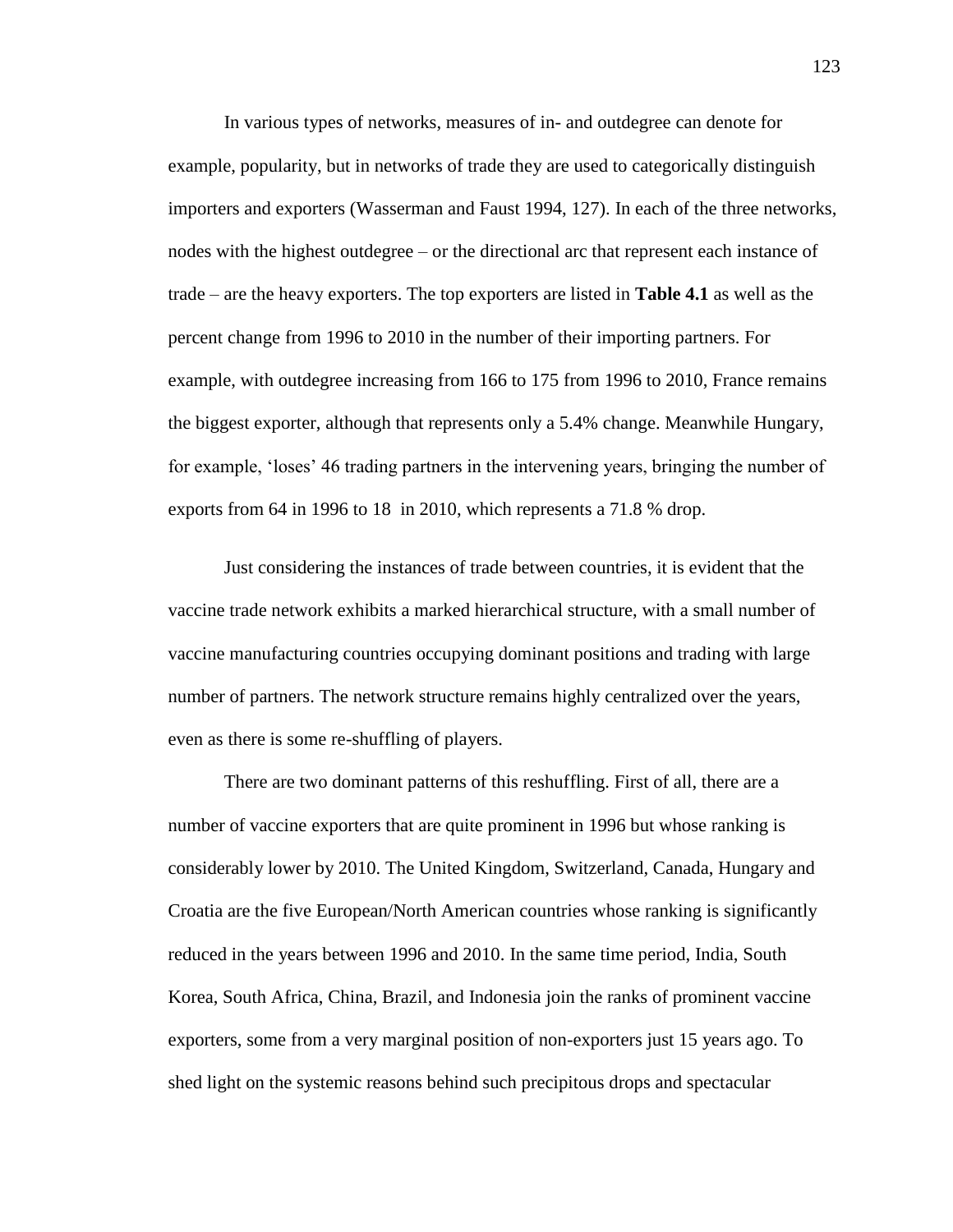ascendances, I examine the same countries' performance as exporters in a broader category of 'pharmaceuticals.' **Table 4.2** compares the changes that these countries experienced as exporters of pharmaceuticals as well as vaccines.

| Table 4.2 Percent changes in number of pharmaceutical exports and vaccine exports |
|-----------------------------------------------------------------------------------|
| between 1996 and 2010.                                                            |

|                       | Vaccine exports % change | Pharmaceuticals exports % change<br>from 1996 to 2010 |  |  |
|-----------------------|--------------------------|-------------------------------------------------------|--|--|
| Country               | from 1996 to 2010        |                                                       |  |  |
|                       |                          |                                                       |  |  |
| UK.                   | $-26.1$                  | 6                                                     |  |  |
| Switzerland           | $-34.6$                  | 12.8                                                  |  |  |
| Canada                | $-27.6$                  | 12.8                                                  |  |  |
| Hungary               | $-71.8$                  | $-2.2$                                                |  |  |
| Croatia               | $-68.1$                  | $-20.2$                                               |  |  |
| India                 | 77.9                     | 19.5                                                  |  |  |
| S.Korea               | 205.4                    | 58                                                    |  |  |
| S.Africa <sup>b</sup> | 281.2                    | 42.8                                                  |  |  |
| China                 | 176.9                    | 24                                                    |  |  |
| <b>Brazil</b>         | 425                      | 77.1                                                  |  |  |
| Indonesia             | $522.2^a$                | 142.2                                                 |  |  |

*Source:* UN Statistical Division Commodity Trade Statistics Database

<sup>a</sup> Percent change is calculated between 2004 and 2010, since the number of importers is negligible or zero in 1996

b South African Customs Union before 2000

The first apparent trend is the discrepancy in changes for the vaccine and pharmaceuticals trade patterns for the United Kingdom, Switzerland and Canada. While all three countries have incurred significant losses in their standing as top vaccine exporters (26.1, 34.6, and 27.6 percent respectively), the trend is not mirrored by the changes that took place in the patterns of trade for pharmaceuticals between 1996 and 2010. In fact, the direction of change is positive, and all three improve their standing as major pharmaceutical exporters: a modest 6% increase for the UK and a robust 12.8%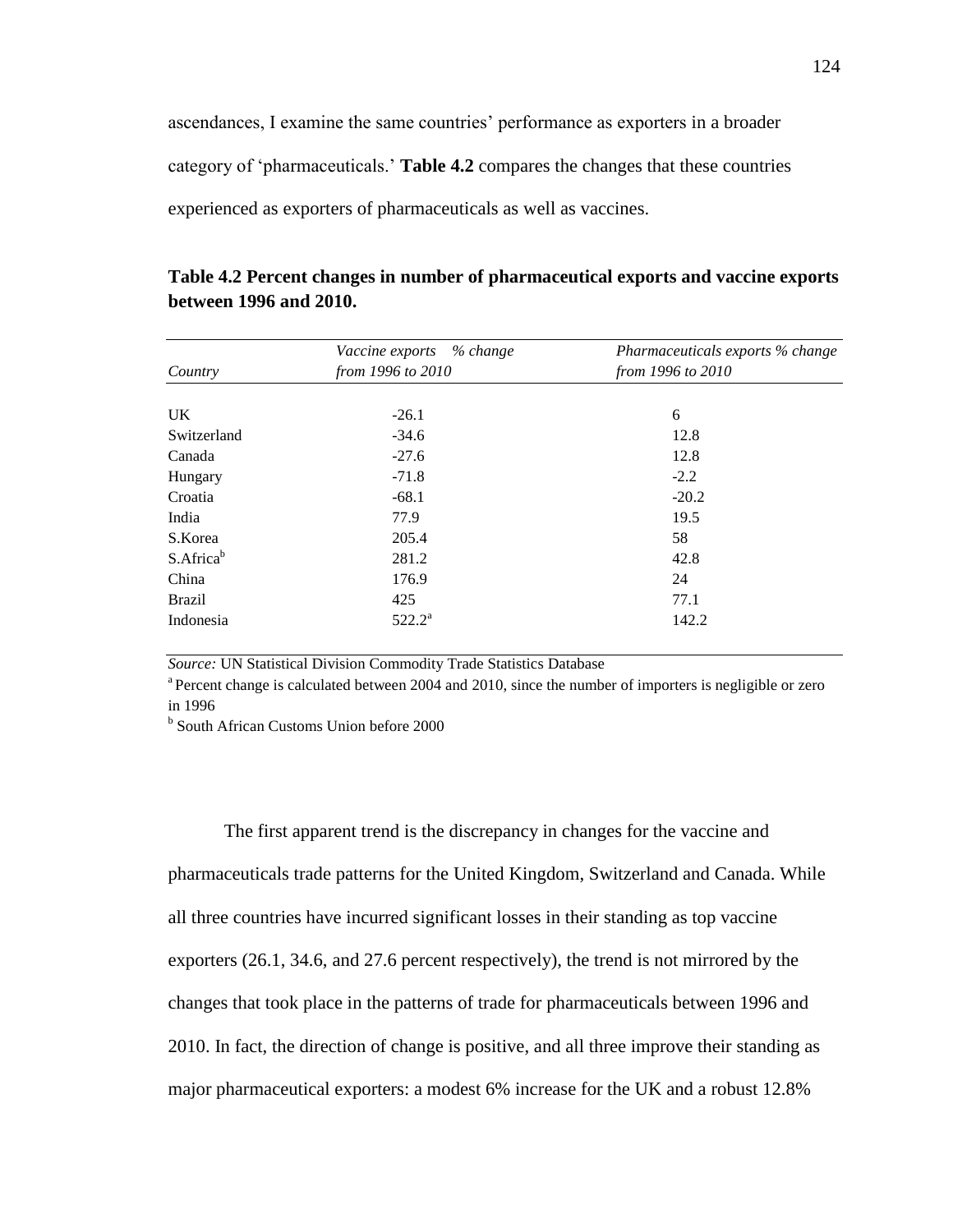hike for both Switzerland and Canada. Essentially, while these countries withdrew from the vaccine market, their pharmaceutical industries continued expansion and growth.

A plausible explanation for this divergence is the difference in the pricing mechanisms between vaccines and other drugs. While these drops might not represent a big share of a country's pharmaceutical exports, it signals these countries' withdrawal from the vaccine market. In the late 1990s UNICEF, which has served as a major vaccine purchaser on behalf of many developing countries, has expressed explicit concern with vaccine security and insuring a stable supply of affordable vaccines. Some major vaccine manufacturers were ceasing production of the core EPI vaccines routinely purchased by UNICEF on behalf of developing countries (Batson 2005). As Lane and colleagues point out, the "supply of vaccines produced by multiple manufacturers is far less vulnerable than the supply of vaccines produced by a single manufacturer (Lane et al. 2006). Additionally, divergence between vaccine lines<sup>33</sup>, and reduction in excess vaccine production capacity led to a supply crisis beginning in the late 1990s (WHO, UNICEF, World Bank 2009, XXII).

The worldwide vaccine market amounts to about \$9 billion in sales, compared to the total for the global pharmaceutical market, which adds up to \$550 billion (Milstien et al. 2006) In his examination of the pricing differences for vaccines and other pharmaceuticals Michael Kremer, for instance, puts forth an epidemiologically embedded economic model that demonstrates that the revenue flow for drug treatments is greater than it is for vaccines and it is therefore more economically profitable for pharmaceutical

 $\overline{\phantom{a}}$ 

 $33$  For epidemiological reasons, there is a certain divergence between different vaccine products used in industrialized and developing countries, a trend that seems to intensify with more pronounced specialization (Batson, 2005). This divergence can result from differing formulations and presentations: measles vs. MMR, multidose vs. single-dose presentations, oral vs. inactivated polio, etc. (Milstien et al., 2006).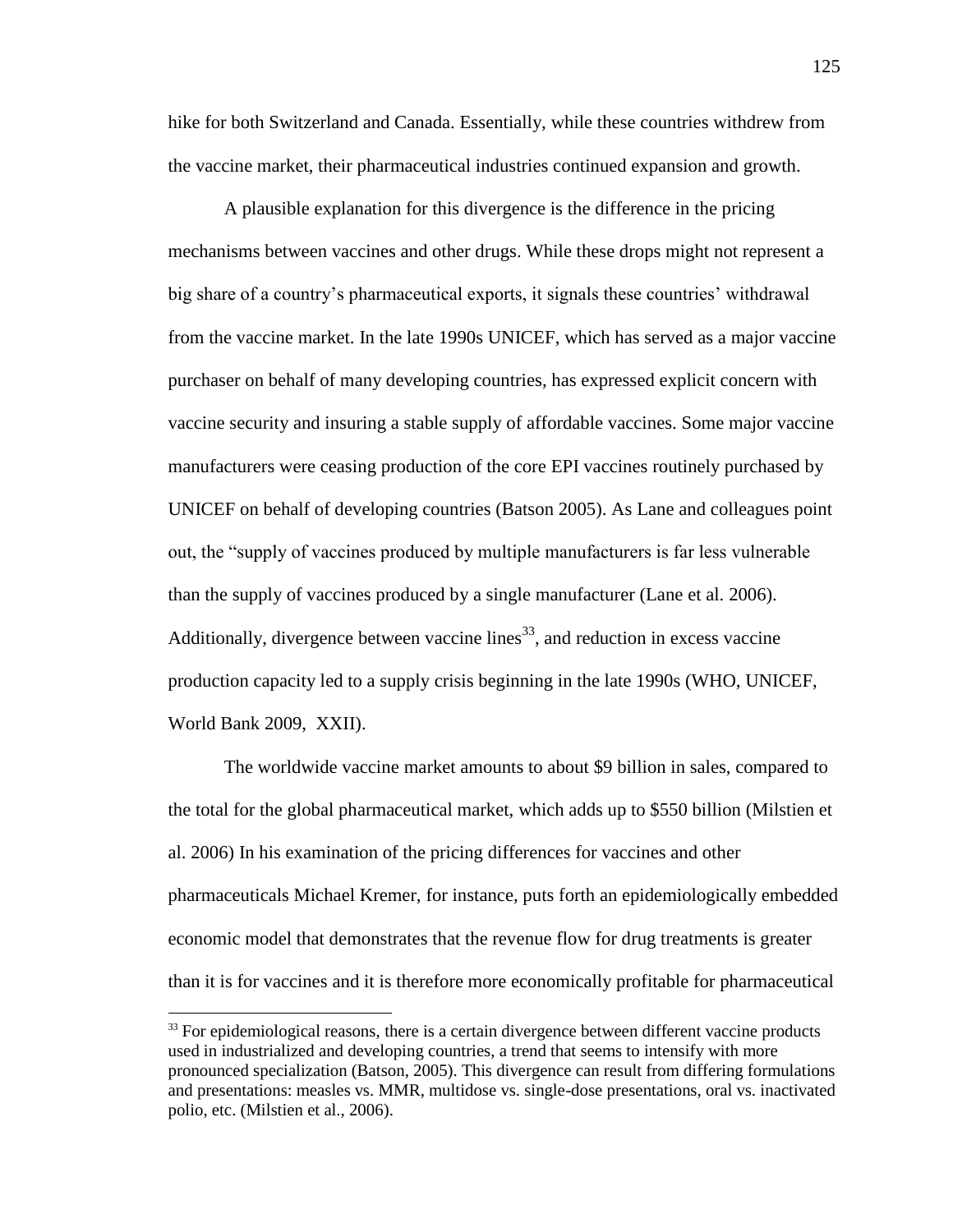firms to invest into research and development of drugs rather than vaccines (Kremer and Snyder 2003). In fact, Kremer, who is currently an economics professor at Harvard, designed GAVI's Advanced Market Commitment for purchasing the pneumococcal vaccines pilot. As discussed in chapter II, the pilot AMC is designed specifically to guarantee a high purchasing price and stable market to a potential manufacturer, who is otherwise reluctant to remain in a vaccine market that has become less profitable and faces a steeper competition. One of the main AMC mechanisms is for the donors to "match the revenues that companies earn from developing medicines for affluent markets so they have the same incentive to research a neglected disease" (Light 2009, i). It is revealing that of the five sovereign donors that supported GAVI's pilot AMC, two – Canada and UK – have together contributed 46% of the total funding package. Both Canada and the UK put upwards of \$US 400 million towards the pneumococcal AMC.

In his path breaking analysis of shifts in patterns of capital accumulation and state formation, Giovanni Arrighi (1994) suggests that in the course of systemic cycles of accumulation, making profit from trade and production becomes increasingly more challenging towards the end of the cycle. It is at that point, Arrighi argues, that the financial and political elites are most likely to rely on increasingly complex financial manipulations to make profits. In the same vein, I argue that as production of traditional off-patent vaccines becomes less profitable overtime and in the face of increasing competition from new vaccine exporters, wielders of state power in countries where major vaccine manufacturers are headquartered might seek out innovative mechanisms of subsidizing their pharmaceutical industries, such as AMCs.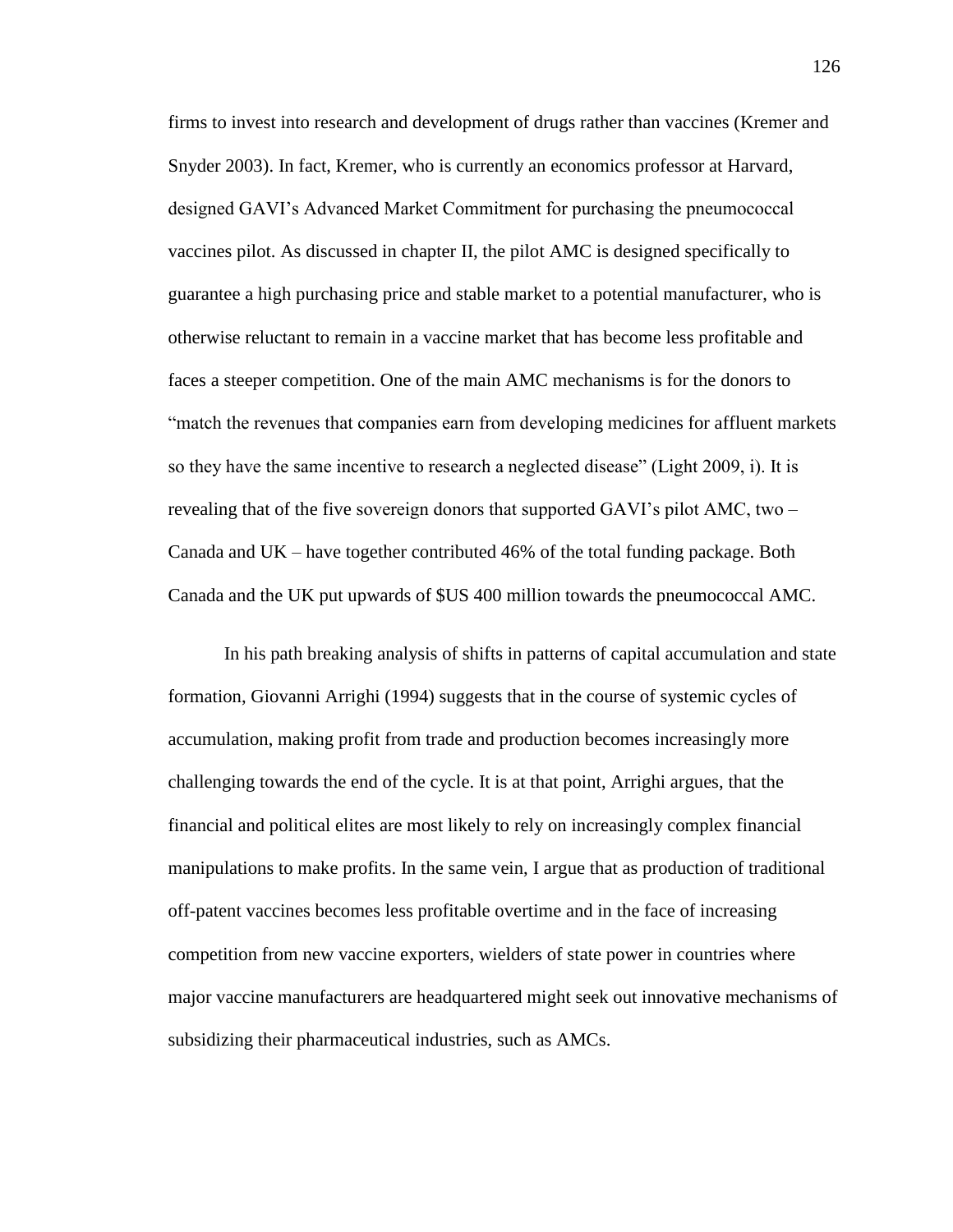The next group of formerly strong vaccine exporters in Table 4.2 is represented by Hungary and Croatia, both countries having lost their position of top exporters from 1996 to 2004 (71.8 and 68.1 percent drop respectively). Unlike the countries that maintained their strong positions as pharmaceutical exporters, both Hungary and Croatia have relinquished their strong positions (2.2 and 20.2 percent drops respectively). Although the percent differential for Hungary seems like only a small fluctuation by 2010, a closer look at the trend over time reveals that the number of export partners in pharmaceuticals for Hungary first actually plunged from 131 in 1996 to 107 in 2004 (18.3% drop since 1996) and only then slowly rose again to 128 in 2010 (2.2% drop since 1996). Thus while Croatia seemed to have lost a position as a strong exporter in both vaccines and pharmaceuticals over the years, Hungary has scaled down vaccine exports significantly, but after initial losses in the pharmaceutical sales, has been able to regain its position as a strong pharmaceutical exporter.

Lastly, a group of 6 vaccine exporters emerges by 2010, with growing prominence in the pharmaceutical industry overall and impressive strides in the vaccine production and exports. All six – Brazil, China, India, Indonesia, South Africa, and South Korea – rise to occupy prominent positions with a large number of trading partners they export vaccines to in the years between 1996 and 2004. These emerging export-oriented economies all boast expanding pharmaceutical production and markets, and seem to be a growing and robust segment of vaccine producers, stepping up to fulfill the continuous high global demand for vaccines.

These changes are, of course, important, especially when considering the specific geopolitical and economic factors explaining these shifts as well as consequences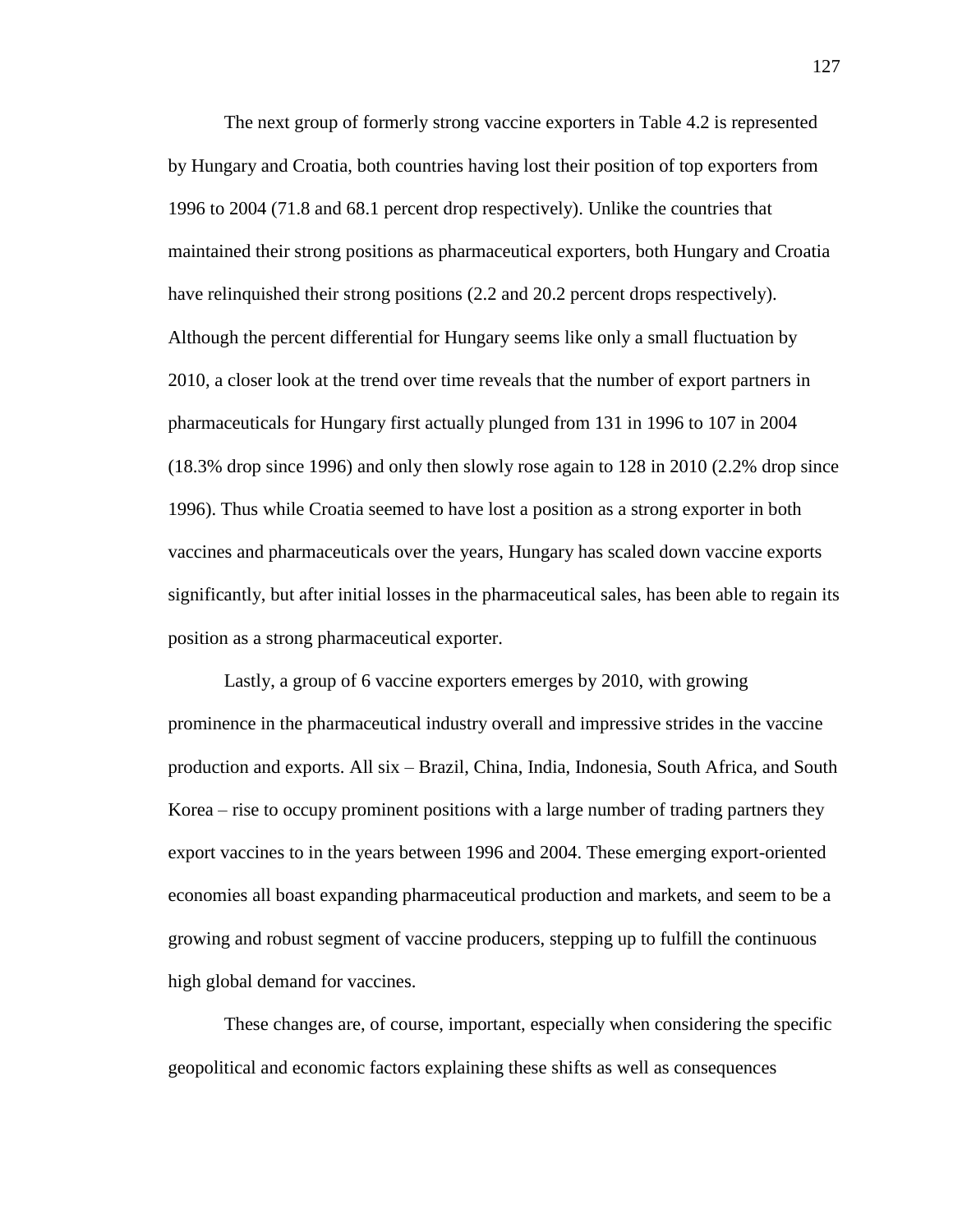stemming from them. For example, adding historical context to the UK's retreat from being a leading manufacturer of vaccines, while it continues to pour significant national resources into innovative funding ventures designed to subsidize the pharmaceutical industry, has the potential to highlight the synergy that exists between the state and some private actors. Similarly, focusing on the flourishing of the Indian pharmaceutical markets, while treatment of vaccine preventable diseases in India languishes, can reveal the considerable tensions between these same types of actors engaged in global governance of public health. And yet from a point of view that considers the structure of the global network of trade in vaccines and pharmaceuticals, it matters little that particular countries lose or gain prominence overtime. Mirroring the highly differentiated structure of trade overall, vaccine production and trade networks continuously exhibit the same division of labor where country positions are "hierarchically ordered, not just differentiated." (Evans 1979, 15–16). And even when the previously peripheral countries enter the fray, seemingly replacing the core players, evidence of vaccine price reduction supports the assertion made by Arrighi and colleagues about industrial convergence, which argued that the "very success of Third World countries in internalizing within their domains the industrial activities with which First World wealth had been associated activated a competition that sharply reduced the returns that previously had accrued to such activities" (Arrighi et al. 2003, 23).

# **Regional patterns**

An important structural feature of any network is its density. As de Nooy and colleagues point out, more ties between network actors yield a tighter structure, and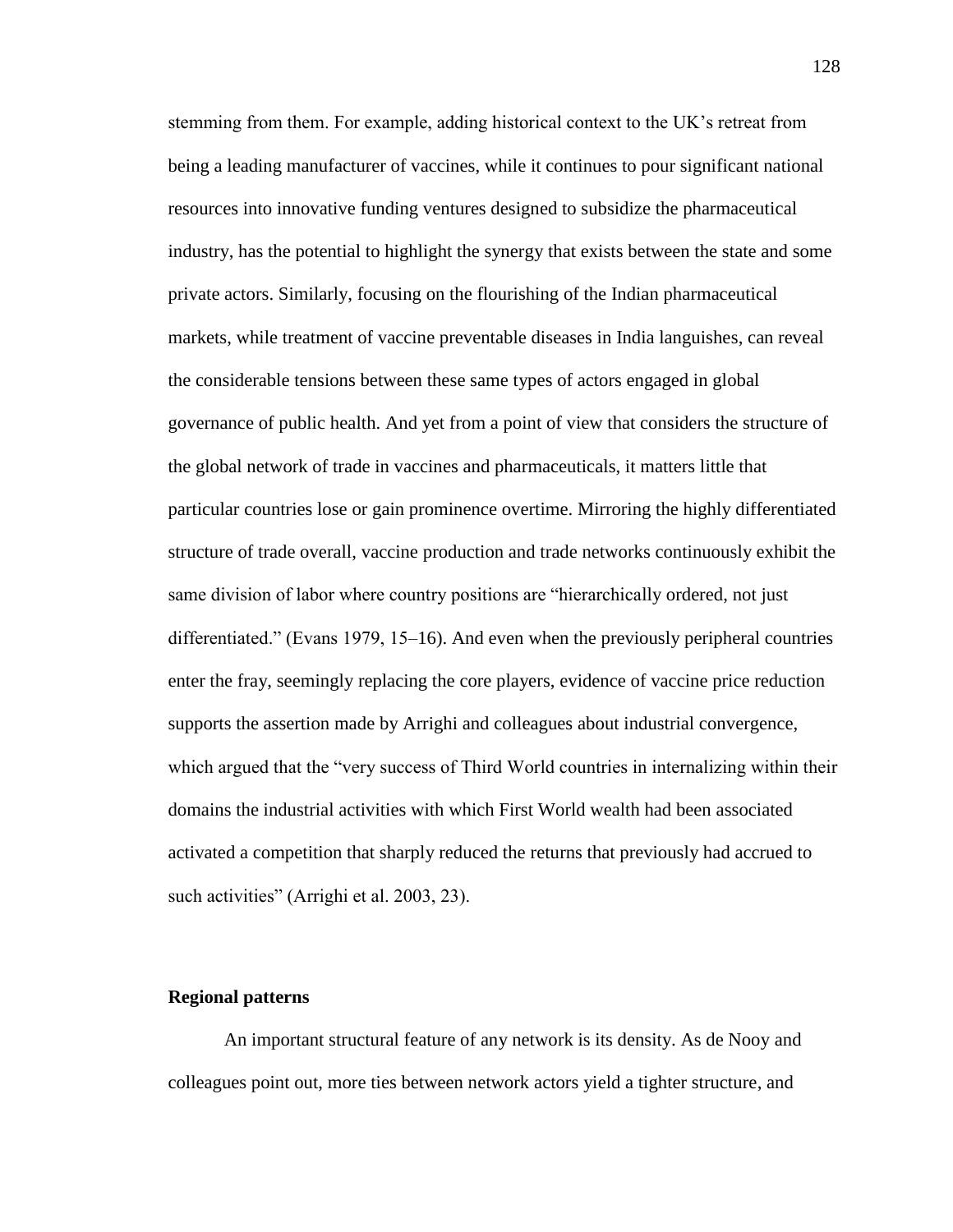presumably – more cohesion (de Nooy et al. 2005). To assess network cohesion and changes in cohesion overtime, I calculate the vaccine trade density (as a proportion of actual links between the trading partners to total possible links). Because trade data is asymmetrical (a tie might link two nodes, but that tie might not be reciprocal), I use the

density formula for a directed data matrix  $(N-1)$  $=$ *N N*  $D = \frac{L}{\sqrt{2L}}$ , where D is the network

density measure, L is the observed number of exports in the network, and N is the network size. **Table 4.3** documents the changes in network density from 1996 to 2010 for trade in both vaccines and pharmaceuticals.

#### **Table 4.3 Vaccine trade and pharmaceutical trade network density changes.**

|                                        | 1996 | 2004 | 2010 |
|----------------------------------------|------|------|------|
| <i>Vaccine Network Density</i>         | .045 | .048 | .054 |
| <b>Pharmaceuticals Network Density</b> | .176 | .194 | .211 |

*Source:* UN Statistical Division Commodity Trade Statistics Database

For world trade in vaccines, density for all three networks hovers just around 5 percent, rising only slightly. Pharmaceutical trade networks, by contrast, exhibit a higher degree of density overall and a stronger rise in the proportion of ties actualized from just around 17 % in 1996 to 21 % in 2010. As a point of reference, one study reports the network density of .30 for all commodities in 1996 between countries (a total observed number of ties divided by total possible number of ties between trading countries in *all* commodity categories), exhibiting a tighter, more cohesive network (Kim and Shin 2002, 454). In other words, as reported in the above study, data for 1996 trade indicates that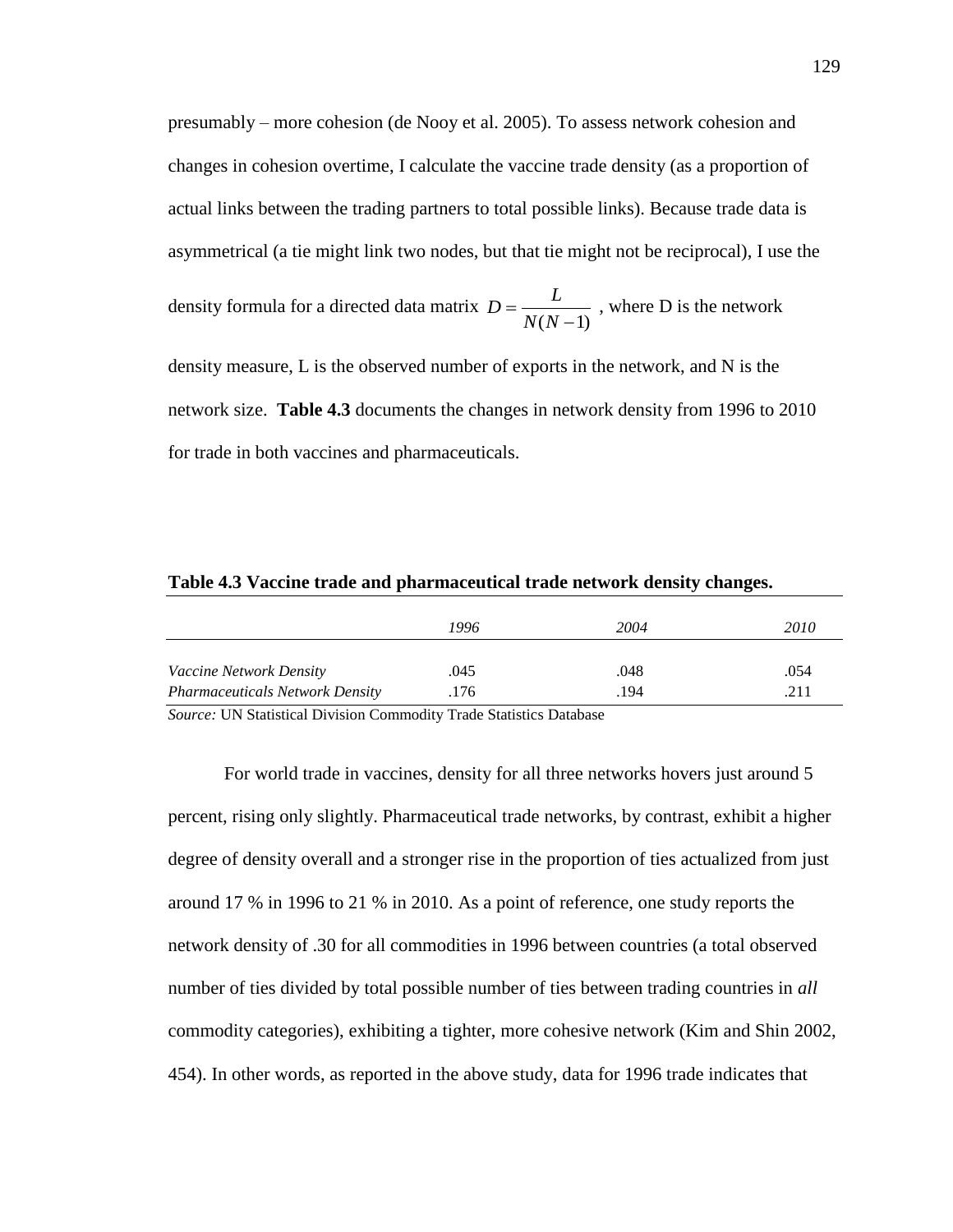across the various commodity categories, trading partners included in the sample actualized 30 per cent of all possible ties. These findings are consistent with the idea that markets for a single commodity (vaccines) would tend to be sparser than for a group of commodities (pharmaceuticals), not to mention the aggregate markets for all commodities. And yet I am hard-pressed to come up with a commodity comparable to vaccines. Every annual global cohort of babies must be vaccinated (even if immunization rates are far from complete coverage); very few countries are self-sufficient in producing vaccines or can purchase all the vaccines that they require from just one exporter. It is actually surprising that the vaccine trade density is so low compared to the pharmaceuticals and that it changes so little overtime.

So while both the pharmaceutical and the vaccine trade exhibit increasing density, reflecting an increasing economic integration, the rates of these industries' growth are dramatically different, with trade in vaccines not keeping up the pace of growth of the pharmaceutical industry overall. And even as network density of trade in pharmaceuticals grows, reflecting changes in cohesion, density for the trade of vaccines remains virtually stagnant. Considering that rising density reflects rising connectivity between trading partners, which in many ways is the very definition of economic globalization (Mahutga 2006), and comparing the two trends of increased density of trade in pharmaceuticals and non-changing density of the vaccine trade, we can conclude that in the years between 1996 and 2010, the vaccine trade network has not become more tightly bound, nor are the trading partners more interconnected. While in other types of networks having 'hubs' might increase the efficiency of flows, as, for example, in airline routes, such is not the case with vaccines. For a commodity like vaccines, such a loosely bound network might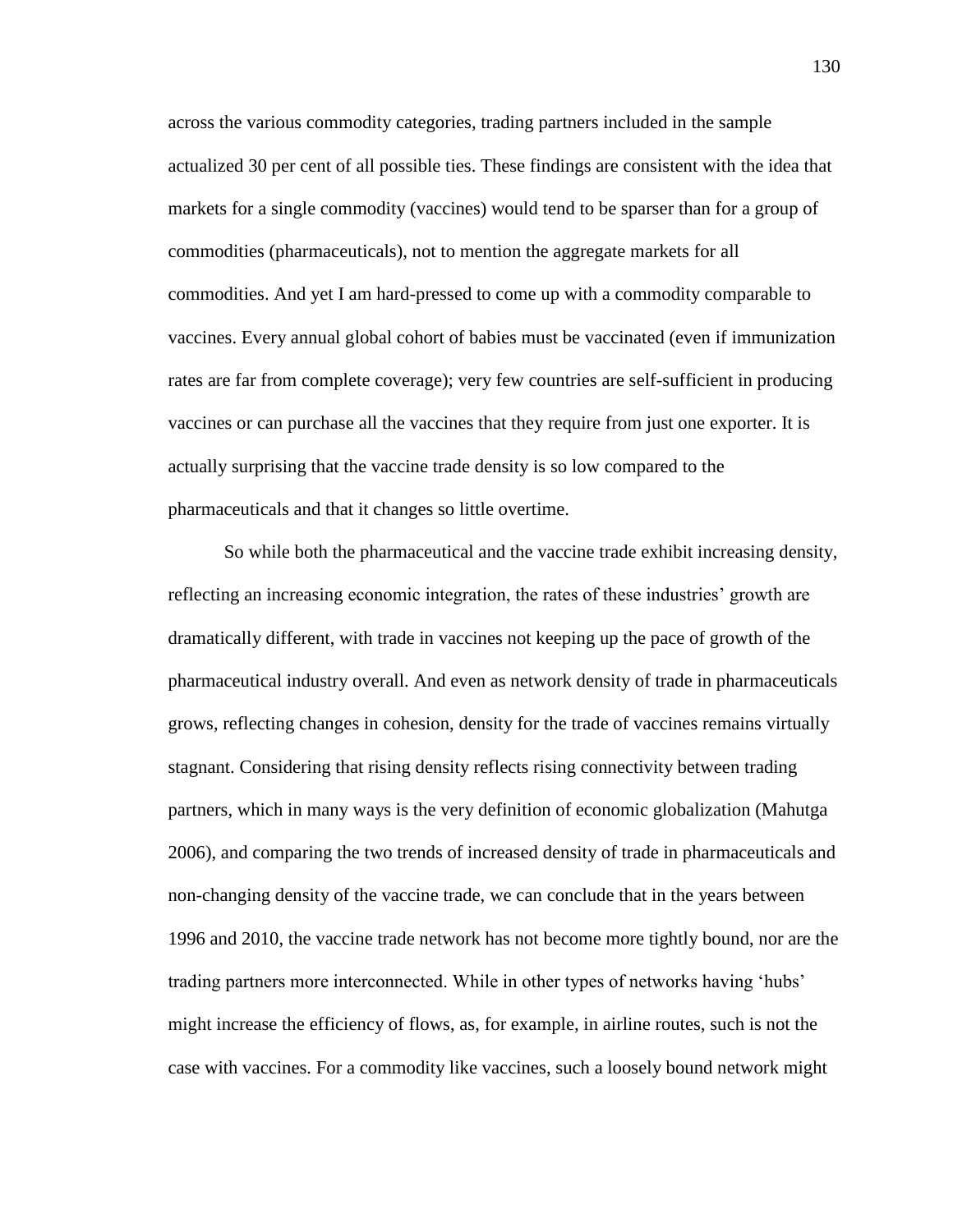mean increased dependence of trading partners on a limited number of suppliers, which, of course, renders such a network highly unstable, where a disruption in services at one site ripples through the network with magnified force. A sudden change in either demand or supply can threaten immunization campaigns and public health. Examples of such disruptions abound, as in the 2002 withdrawal of 700, 000 doses of Merck's MMR vaccine (due to delays in release procedure), rendering the national US vaccine stockpile insufficient to meet immunization needs (Lane et al., 2006), or the 2004 case with Chiron's bacterial contamination of a plant in Liverpool, which rendered its' stockpile of Fluvirin unusable, and sent quite a number of trading partners scrambling to meet the  $demand.<sup>34</sup>$ 

It seems that, as Chase-Dunn and colleagues argue (2000), when global networks increase in density at the same rate, there is no increase in globalization per se. As the vaccine network overall does not exhibit a speedier development of multilateral trade ties between countries, can we conclude that the vaccine industry is not globalizing with a speed comparable to pharmaceuticals in general or to other industries? And if so, are there also regional patterns of trade between blocs of countries that are unique to trade in vaccines? To investigate these questions further, I next assess vaccine trade network density within and between geographical regions. I examine inter- and intra-regional trade by grouping the trading countries for the years of 1996, 2004, and 2010 in 5 'regions': North America/Europe, Asia, Latin America, Oceania, Africa. <sup>35</sup> **Tables 4.4,** 

l

 $34$  See for example FDA's Acting Commissioner Lester M. Crawford's testimony on November  $17<sup>th</sup>$ , 2004<http://www.fda.gov/ola/2004/vaccines1117.html>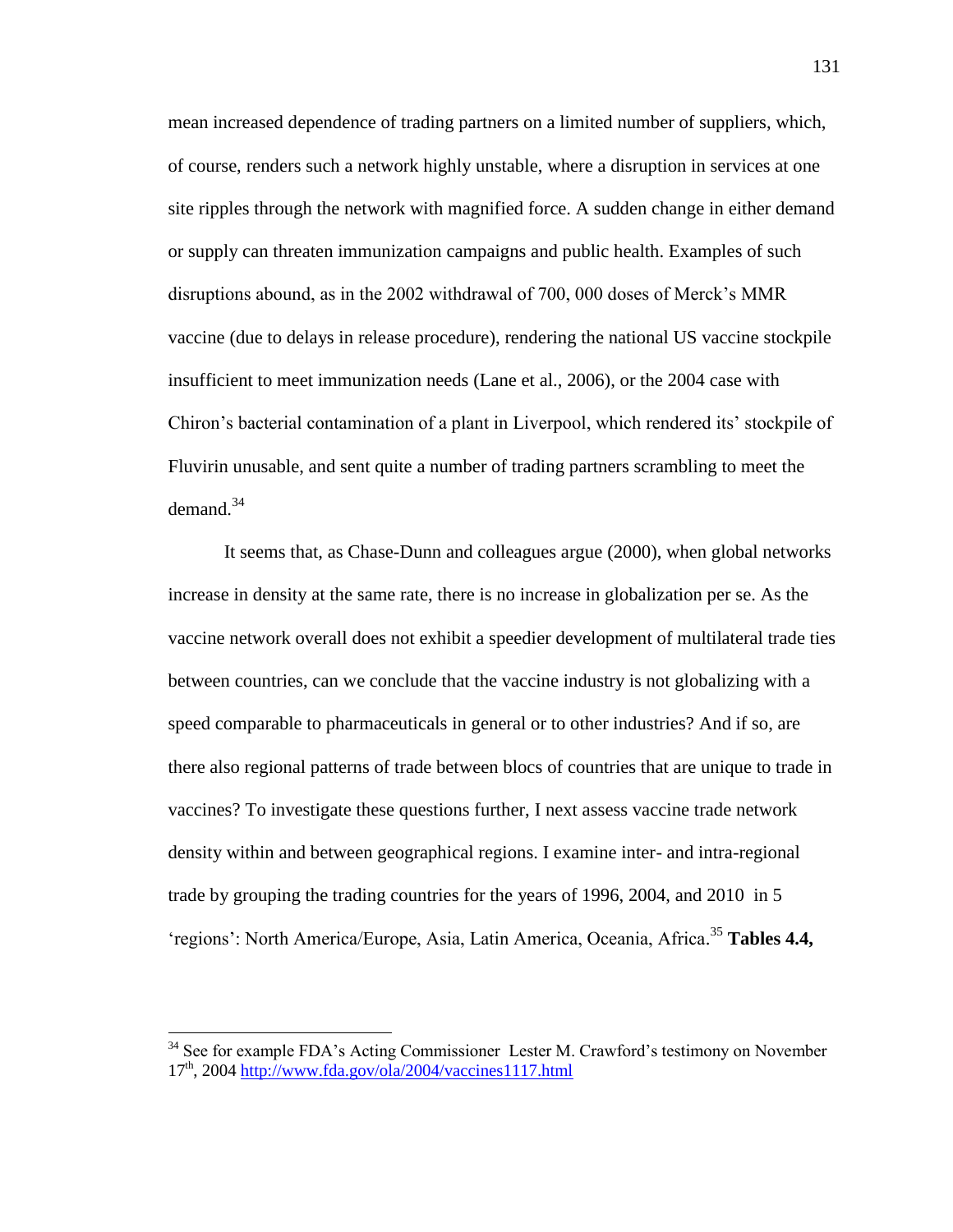**4.5 and 4.6** report average outdegree for vertices for each intra and inter-regional grouping of countries for the years 1996, 2004 and 2010 respectively. Average degree (or outdegree in this case, since I am looking at exports in a directed network) is a measure of structural cohesion that does not depend on network size and therefore can be compared between networks of different sizes (de Nooy 2005), although bigger networks will necessarily be sparser than smaller ones. But since I am comparing outdegrees for a number of differently sized sub-networks (for each year, each unique pairing of regions comprises a network of a different size), standardizing the outdegree measure makes possible comparisons across the categories (vaccines vs. pharmaceuticals), over the years, and between regions.

Each row represents average exports from a region, each cell lists exports in vaccines first and exports in pharmaceuticals in parenthesis second, and each column corresponds to the region that these exports are going to. For example, in 1996, the Europe/N.America region boasts the highest average outdegrees: 4.34 within the region for vaccines and 16.84 for pharmaceuticals, while its average outdegree to Africa is 3.36 for vaccine exports and 11.10 for pharmaceuticals overall.

 $35$  I use UN Statistics Division Standard Country Classification into geographical regions as a guide to assign countries in my sample to one of the 5 'regions.' <http://unstats.un.org.proxy.libraries.rutgers.edu/unsd/methods/m49/m49regin.htm>

l

While some placements of countries in particular regions may be disputed and the classification into only five categories is necessarily crude, it aids in capturing a broad pattern of intra/interregional trade in vaccines.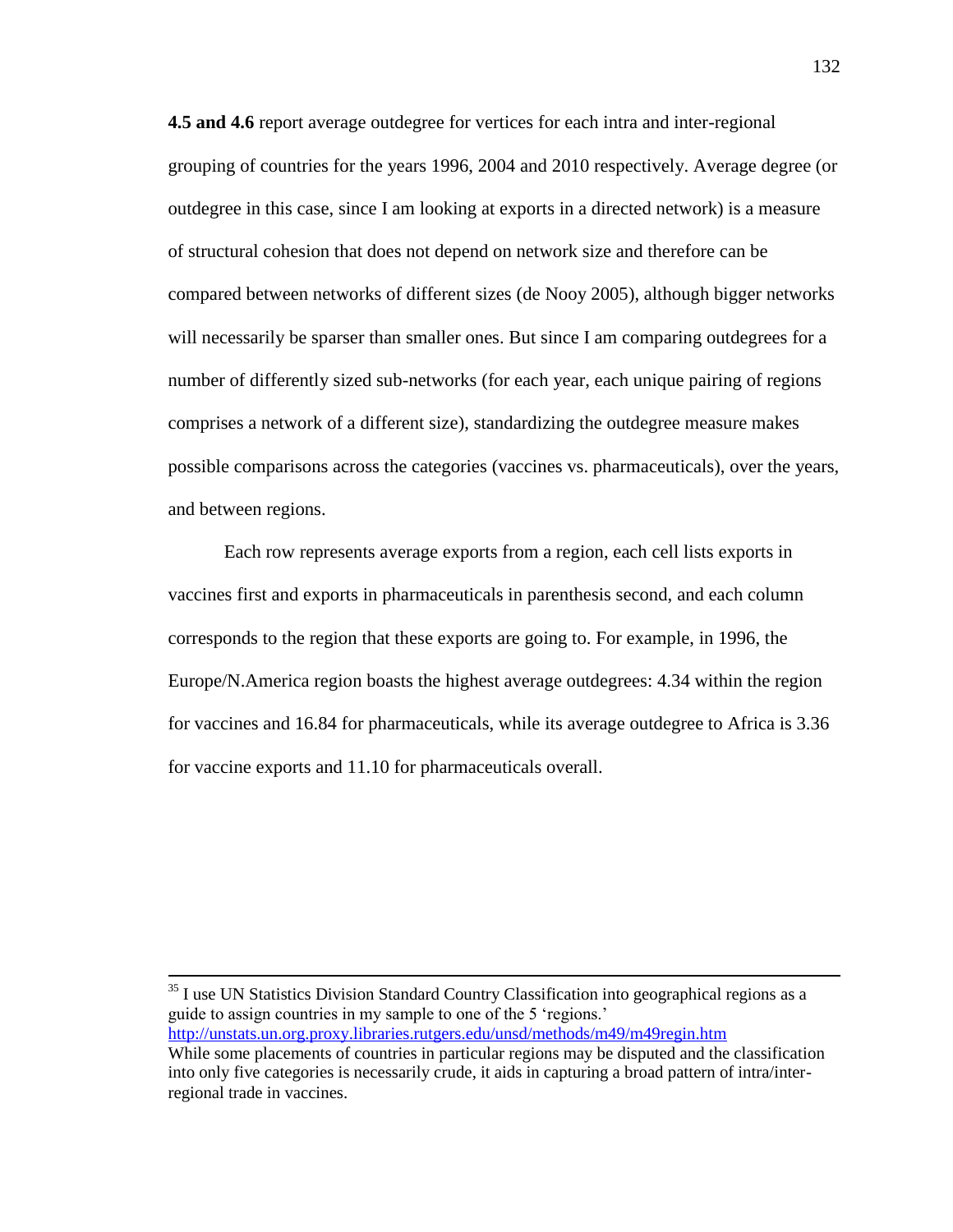# **Table 4.4 Inter/Intra-regional vaccine and pharmaceutical exports, average**

# **outdegree 1996.**

|                      | <b>Importing Region</b> |                                    |            |                 |                                    |  |
|----------------------|-------------------------|------------------------------------|------------|-----------------|------------------------------------|--|
| Exporting<br>Region  | Europe/<br>N.America    | Asia                               | Oceania    | Latin America   | Africa                             |  |
| Europe/<br>N.America | 4.34(16.84)             | 3.48(16.16)                        | 0.27(1.89) | 2.55(9.91)      | 3.36(11.10)                        |  |
| Asia                 | 0.54(6.35)              | 1.98(9.19)                         | 0.21(1.60) | 0.58(6.35)      | 0.60(5.04)                         |  |
| <i>Oceania</i>       | 0.45(3.45)              | 0.82(4.73)                         | 0.45(3.45) | (2.27)          | (1.64)<br>$\overline{\phantom{a}}$ |  |
| Latin<br>America     | 0.03(3.05)              | (2.49)<br>$\overline{\phantom{a}}$ | (0.22)     | 0.76(9.76)      | (0.81)<br>$\overline{\phantom{a}}$ |  |
| Africa               | (0.77)                  | 0.04(0.77)                         | (0.02)     | $(-)$<br>$\sim$ | 0.13(2.13)                         |  |

*Source:* UN Statistical Division Commodity Trade Statistics Database

Average outdegree for regional vaccine exports is reported first in each cell; average outdegree for regional pharmaceutical exports reported in parenthesis in each cell.

As is evident from Tables 4.4, 4.5, and 4.6, the overall pattern shows a main diagonal effect. Intra-regional average outdegree is higher than inter-regional average outdegree for both vaccines and pharmaceuticals. In other words, on average, exporting countries tend to trade with the higher number of trading partners *within* their regions than with any other region in the world, be it vaccines or pharmaceuticals. Not surprising, Consistently too, the average outdegree is considerably higher for pharmaceuticals as compared to vaccine exports in each of the five regional blocs. So for example, in 1996 Europe/N.America's average pharmaceutical outdegree is almost 4 times higher than its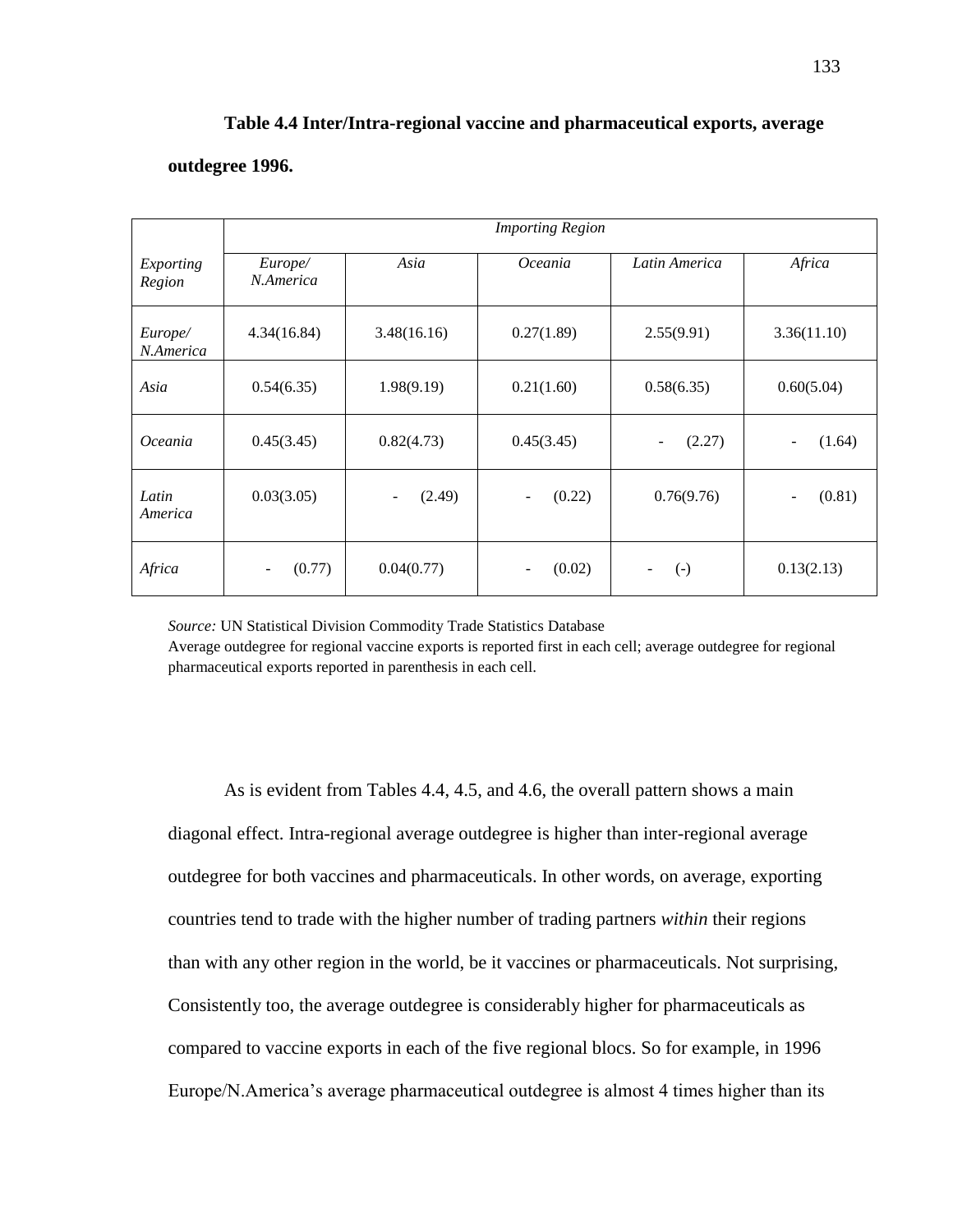vaccine average outdegree (16.84 vs. 4.34), and that proportion holds in 2010 as well

(23.57 vs. 6.77).

|                      | <b>Importing Region</b> |             |            |               |             |  |
|----------------------|-------------------------|-------------|------------|---------------|-------------|--|
|                      |                         |             |            |               |             |  |
| Exporting<br>Region  | Europe/<br>N.America    | Asia        | Oceania    | Latin America | Africa      |  |
| Europe/<br>N.America | 6.15(20.63)             | 4.72(20.48) | 0.48(2.39) | 2.85(10.63)   | 3.13(13.70) |  |
| Asia                 | 0.96(10.26)             | 3.06(14.88) | 0.46(2.20) | 1.70(10.26)   | 1.78(9.3)   |  |
| <i>Oceania</i>       | 0.56(3.39)              | 0.94(4.44)  | 0.78(3.83) | 0.11(2.28)    | 0.28(1.33)  |  |
| Latin America        | 0.44(5.38)              | 0.36(4.28)  | 0.03(0.46) | 2.85(13.44)   | 0.46(2.15)  |  |
| Africa               | 0.25(2.43)              | 0.36(1.98)  | 0.02(0.11) | 0.04(0.52)    | 1.05(6.21)  |  |

# **Table 4.5 Inter/Intra-regional vaccine and pharmaceutical exports, average outdegree 2004.**

*Source:* UN Statistical Division Commodity Trade Statistics Database

Average outdegree for regional vaccine exports is reported first in each cell; average outdegree for regional pharmaceutical exports reported in parenthesis in each cell.

With some fluctuations, this pattern holds across the regional blocs and overtime, but what can account for such persistent differences? It could be that consistently different patterns of trade between pharmaceuticals and vaccines can be attributed to the fundamental differences that exist between them. Vaccines, as any other pharmaceutical product, are at the intersection of science/technology and markets; and like any other commodity, they cross state borders.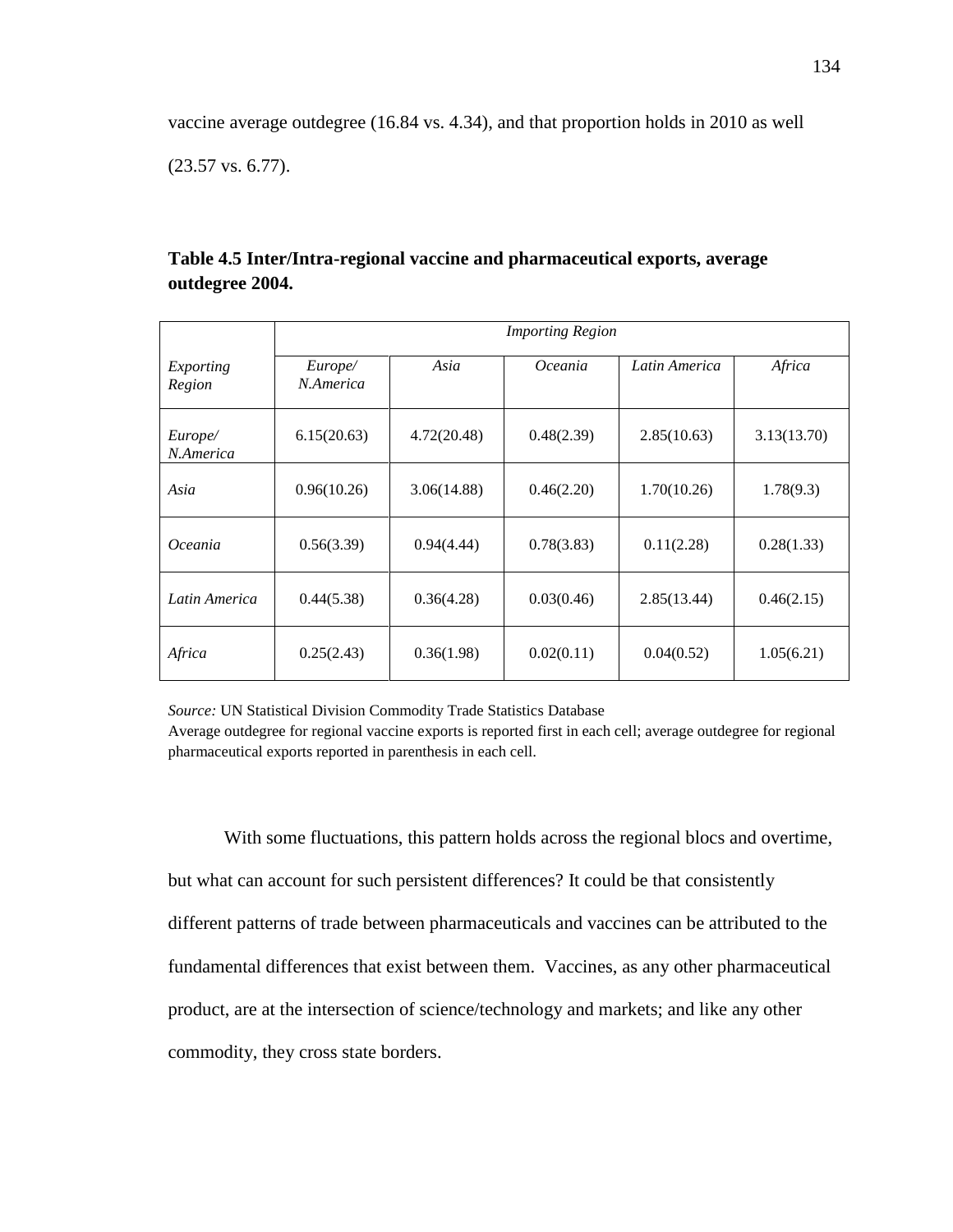# **Table 4.6 Inter/Intra-regional vaccine and pharmaceutical exports, average**

## **outdegree 2010.**

|                      | <b>Importing Region</b> |             |                |               |             |
|----------------------|-------------------------|-------------|----------------|---------------|-------------|
| Exporting<br>Region  | Europe/<br>N.America    | Asia        | <i>Oceania</i> | Latin America | Africa      |
| Europe/<br>N.America | 6.77(23.57)             | 5.70(21.77) | 0.38(2.64)     | 3.17(10.81)   | 3.60(14.45) |
| Asia                 | 1.40(10.71)             | 3.81(15.23) | 0.39(2.56)     | 2.04(6.23)    | 2.90(10.67) |
| Oceania              | 0.50(3.44)              | 1.19(4.50)  | 1.31(3.13)     | (2.94)<br>-   | 0.38(2.38)  |
| Latin<br>America     | 0.23(5.28)              | 0.10(4.82)  | (0.44)         | 2.10(12.56)   | 0.15(2.33)  |
| Africa               | 0.24(2.26)              | 0.20(2.52)  | 0.04(0.22)     | 0.06(0.80)    | 1.24(6.50)  |

*Source:* UN Statistical Division Commodity Trade Statistics Database

Average outdegree for regional vaccine exports is reported first in each cell; average outdegree for regional pharmaceutical exports reported in parenthesis in each cell.

But unlike most of the commodities, vaccine trade relies heavily on public procurement from private suppliers, both by individual governments and agencies such as UNICEF or PAHO, and increasingly the Public-Private Partnerships such as GAVI. Additionally, when compared with many other pharmaceuticals, vaccines are not a highly profitable business (Kremer and Snyder 2003). Finally, issues such as diverging lines of production geared towards variously prevalent diseases, tiered pricing aimed at either affluent or struggling markets , and increased liability costs and regulatory oversight, compound the distinction that vaccines embody as a unique class of pharmaceuticals.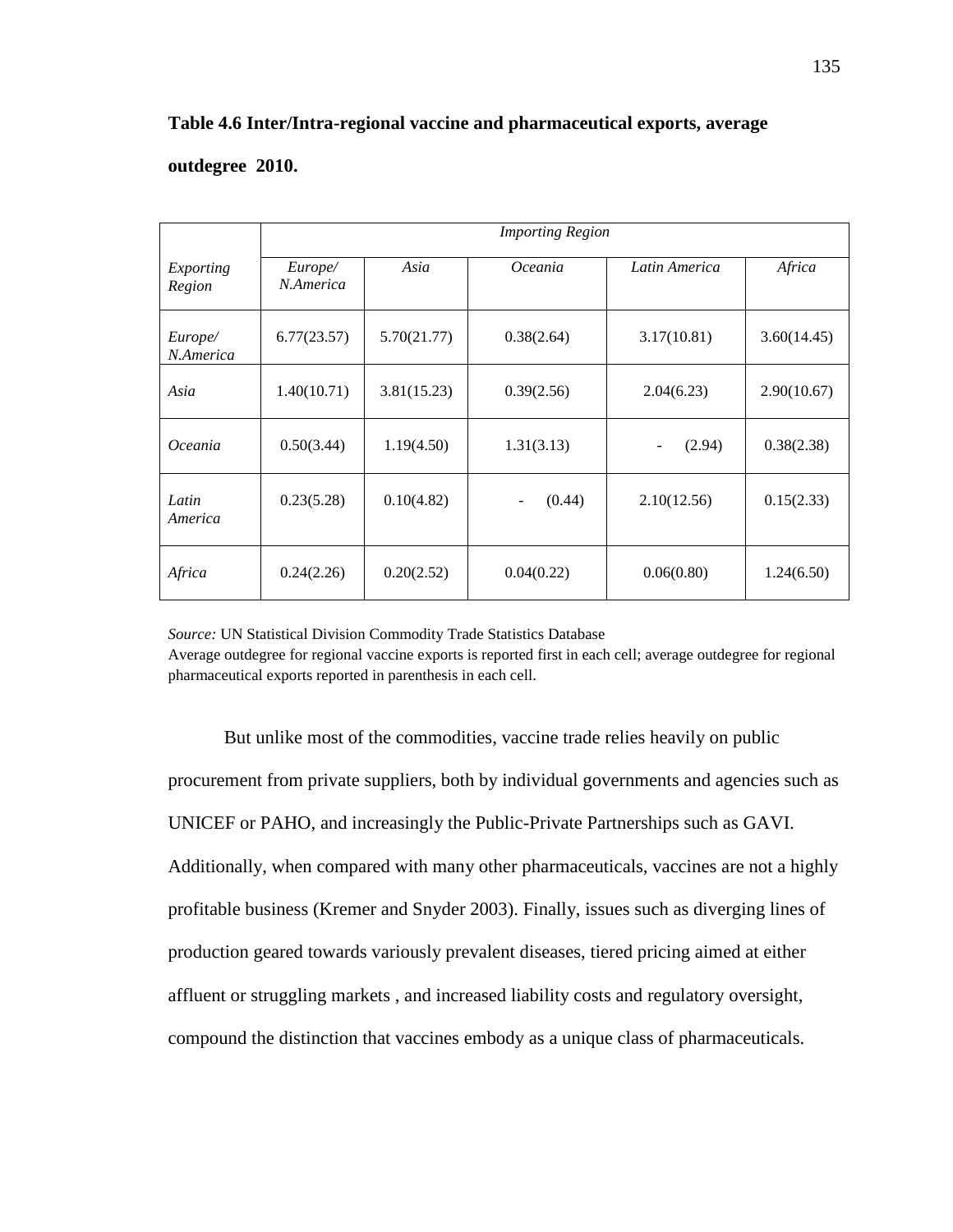For all five regions, the most evident trend for both vaccines and pharmaceuticals is that the average number of countries with whom the exporters are linked by exports within the region exceed average number sent to countries outside the region. Overall, the average exports links to trading partners are growing for both vaccines and pharmaceuticals in general, although there is some flattening out of the trend and even decrease in growth for pharmaceutical average outdegree from Asia to other regions, for internal pharmaceutical trade in Oceania and Latin America, and a slight drop in average internal outdegrees in vaccines within Latin America. Overall, average pharmaceutical outdegrees are always higher than those for vaccines, except for when internal regional vaccine trade in Oceania becomes higher than its international pharmaceutical trade in 2010, and when internal vaccine and international pharmaceutical averages converge briefly in Latin America in 2004.

It seems that each region regional bloc exhibits what can be called an inward trade orientation as a distinct pattern of transactions that can at least in part be traced back to a number of global competitive and political pressures. In response to these pressures, states and groups of states engage in macroeconomic policies to mitigate demand or market entry. In turn, multilateral organizations such as the WHO or the Pan American Health Organization (PAHO) can affect regional trade as well. PAHO, by virtue of being a regionally anchored entity that is engaged in large scale procurement and distribution of vaccines favors regional South and North American manufacturers The WHO enforces and maintains stringent criteria for the 'prequalified' list of vaccine manufacturers, which effectively exclude a large proportion of the developing countries' vaccine industry from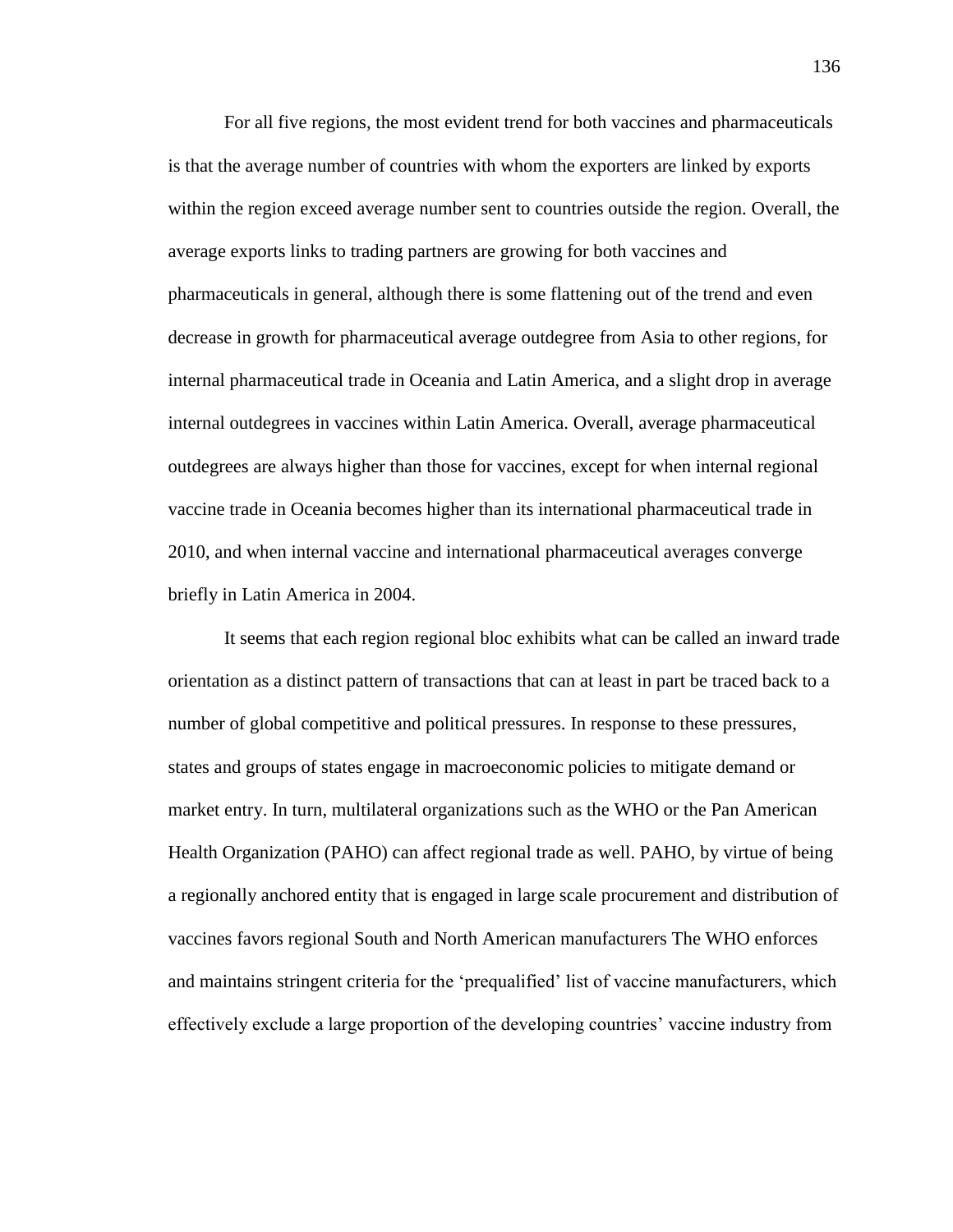entering some markets<sup>36</sup>. Some regional tendencies possibly reflect certain epidemiological realities of disease prevalence and etiology, which result in diverging paths of vaccine research, development, and ultimately production and trade, as diseases prevalent in some parts of the world do not present an epidemiological or market incentive for other countries' involvement. Regional patterns of trade suggest a tendency towards regionalization and geographic segmentation of the market, and hint at a growing trend towards divergence of product lines, further segmenting the market. These trends render the network rather precarious, with a high potential for disruptions of trade flows for a commodity that is essential to maintaining adequate health services worldwide. If, as the data suggest, geographic segmentation is a growing trend, it is conceivable that in the future more vaccines will not be able to 'cross' some borders, as they are increasingly tailored to specific populations.

Finally, measures such as preferential regional trade agreements, preferential tariffs and non-tariff barriers, and multilateral trade-related agreements such as TRIPS undoubtedly have an effect on regional patterns of trade in vaccines and stem from state policies. Reportedly, when Jonas Salk, who invented the first polio vaccine, was asked by a reporter if he intended to patent it, his reply was – there is no patent, it would be like patenting the sun. And yet vaccine trade data belies a far grimmer picture. Vaccines products and processes are protected by patents, ferociously guarded by the pharmaceutical industry, and 'protected' from technology transfer or reproduction by the

 $36$  As of 2013, the list of WHO prequalified vaccines includes 21 countries as exporters, and more than half of them are in Europe and North America. Some of the countries, like India and Republic of Korea, are newcomers, having just made the list. WHO prequalified vaccine list is available from

l

[http://www.who.int/immunization\\_standards/vaccine\\_quality/PQ\\_vaccine\\_list\\_en/en/](http://www.who.int/immunization_standards/vaccine_quality/PQ_vaccine_list_en/en/)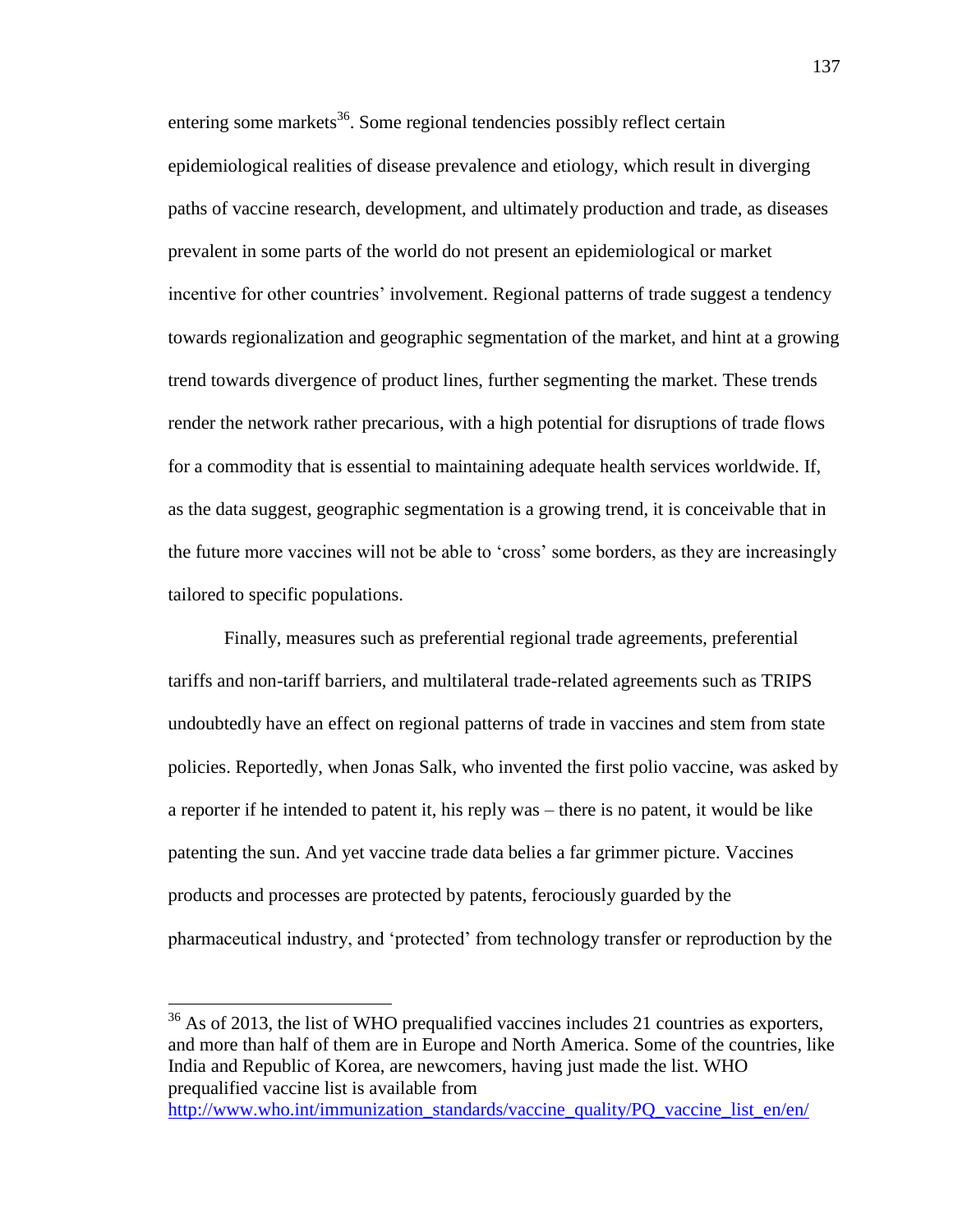current trade regime measures such as TRIPS. Even the activist states, like Brazil, Cuba or Russia, who in the past have shared vaccines freely or at least transferred process technologies for production to other countries, now have submitted to regulations by the WTO and the WHO (Music 2010; Biehl 2006). Despite the promise of TRIPS to encourage innovation, research and technological development, half the world's countries still do not make vaccines and rely on supplies from a limited number of exporting countries. Mike Davis (2005), in his hair-raising account of the avian influenza threat, and Laurie Garrett (1995) with her chilling account of the emergence of new viruses, demonstrate convincingly that pandemic diseases are amplified by environmental, geopolitical and economic contexts. But while millions of the certain, predictable deaths from more familiar diseases like measles or diphtheria lack the headlines appeal or the scare factor of the 'new threats,' they also differ greatly in that they are in fact *preventable*. As Alison Katz (2007, 392) emphatically puts it, "the technology is there and has been there for decades."

That vaccine trade exhibits some of the same features as other pharmaceuticals or even other commodities is not so much surprising as disappointing, if a normative term like that can be permitted. A hierarchical system of trade that persists overtime, low density and cohesion, centralization, regionalization – all can be explained by a closer examination of the geopolitics of trade in vaccines as any other commodity. And yet. If Jonas Salk's vision held sway, what would the vaccine trade network look like today?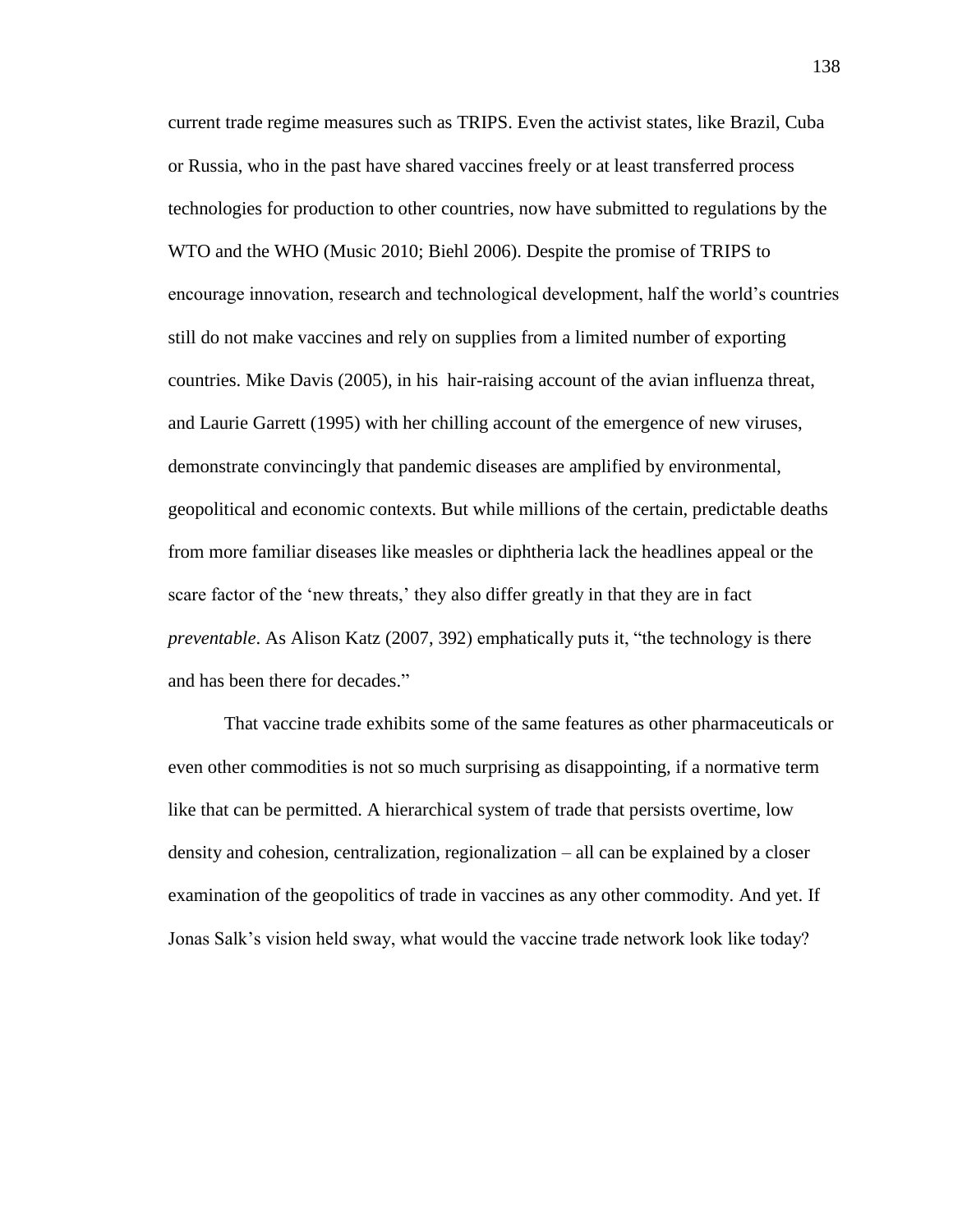#### **CHAPTER V**

## **IDUSTRIAL CONVERGENCE AND HEALTH INEQUALITY**

### **Centrality and Mobility**

Changes in global economy are rooted in how it is organized and governed (Gereffi 2005), and observing these changes in vaccine trade allows me to draw conclusions on the nature of industrial convergence in vaccine production. As discussed in Chapter IV, by conceptually distinguishing between countries with industrial capacity (exporters of vaccines to other countries) and those that lack industrial capacity for vaccine production (non-exporters), I am able to specify the trends of industrial convergence.

Vaccine trade networks exhibit a stable structure but some countries experienced considerable mobility. Next I consider measures of centrality in order to assess this feature of the network. First, I calculate actor degree centrality for each country, again, considering only their exports. Wasserman and Faust (1994) offer a number of centrality indices which quantify the prominence of individual actors embedded in the network. A trade network ties actors together via directional ties, as each link between trading partners originates with the exporting country and is received by the importer, and each individual country can have vastly different measures of centrality for exports and imports. I focus only on exports and thus assess each country's measure of centrality as an exporter of vaccines. For each country, I calculate outdegree centrality (of ties going

out, or exports) using the following formula. 1  $\sum_{i=1}^{n} (n_i) = \frac{d(n_i)}{n_i}$  $\overline{a}$  $=$ *g*  $C_p(n_i) = \frac{d(n_i)}{1}$  where *C'* is actor

outdegree centrality index standardized to be independent of group size. This is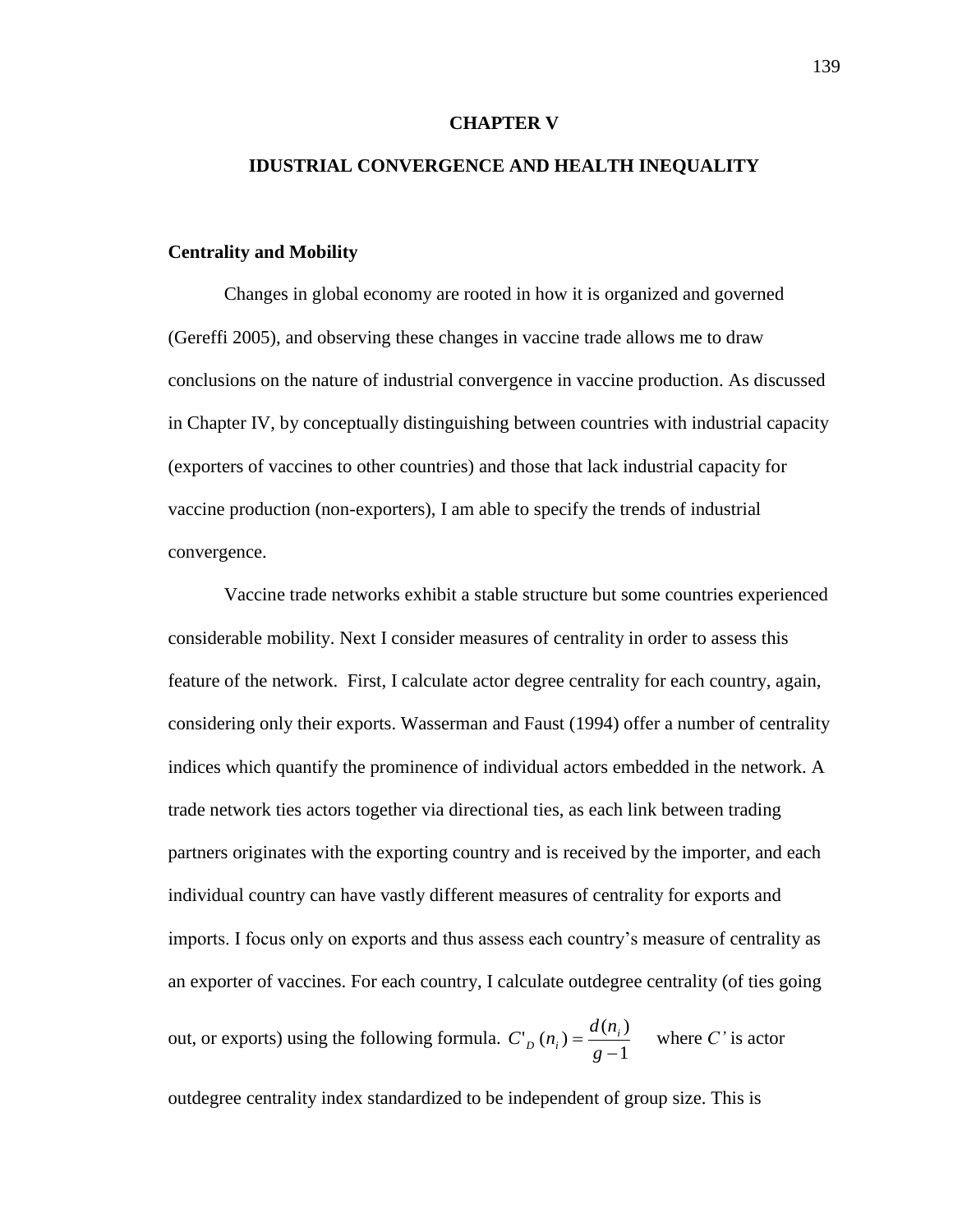calculated for each year separately by dividing each country's outdegree (a tie going out, or an export) by network size (total number of all trading partners in that year) minus 1. Because the discrepancy in network sizes for the three networks is small, and because the centrality index are standardized, I am able to compare centrality measures overtime. This index ranges between 0 and 1 and is a measure comparable across networks of different sizes (or years 1996, 2004, and 2010 in this case). **Table 5.1** reports these changes in centrality for each country from 1996 to 2004 to 2010. For example, France, having retained the largest number of partners, still shows a slight decrease in its centrality from .89 to .86, as the measure captures its relative position to other countries' shifts as well. $37$ 

To capture these overtime changes graphically, I plot these actor centrality indices for countries that exported vaccines to more than one partner in both 1996 and 2010 in **Figure 5.1**. The X axis represents actor degree centrality measure for 1996 and the Y axis for 2010. Data points appearing in the right hand upper quadrant represent countries with higher measures of centrality for both years and the ones in the lower left, obviously, with lower scores. Movement up or down on the centrality index measurement is graphically depicted by deviation from the central line dissecting the graph (the 'no change' line).

<sup>37</sup> For France, in 1996  $C_{p} (n_i) = \frac{100}{100} = .89$  $188 - 1$  $\sum_{n} (n_i) = \frac{166}{100} =$  $C'_{D}(n_i) = \frac{100}{188-1} = .89$ ; in 2004,  $C'_{D}(n_i) = \frac{17}{209-1} = .86$  $209 - 1$  $\sum_{n} (n_i) = \frac{179}{200} =$  $C'_{D}(n_i) = \frac{17}{209-1} = .86$ ; and in 2010 .86  $204 - 1$  $\sum_{n} (n_i) = \frac{175}{204} =$  $C'_{D}(n_i) = \frac{173}{204}$ 

 $\overline{\phantom{a}}$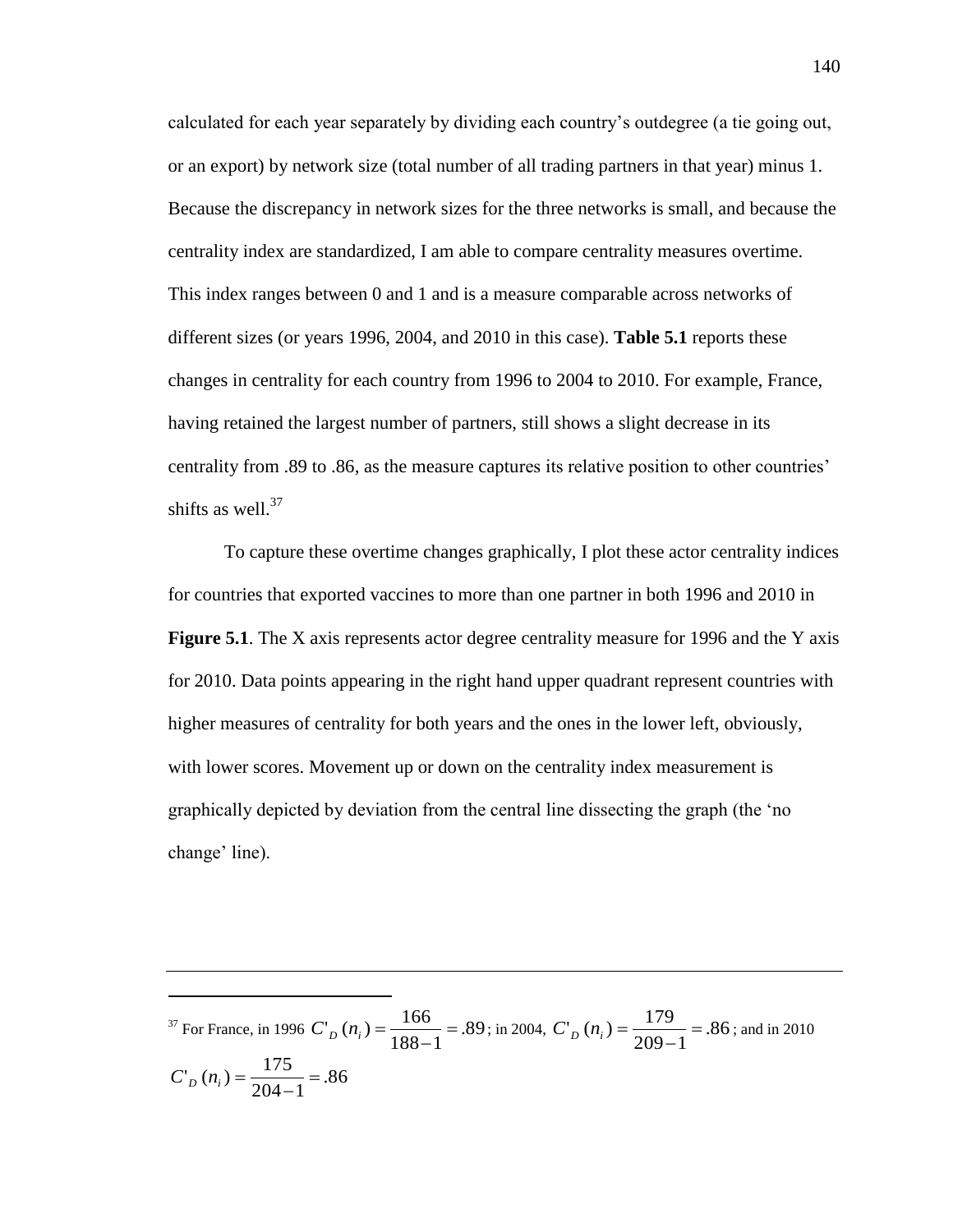| Degree Centrality |                |         |         |
|-------------------|----------------|---------|---------|
| Country           | 1996           | 2004    | 2010    |
|                   |                |         |         |
| France            | .89            | .86     | .86     |
| Belgium           | .85            | .78     | .84     |
| Italy             | .62            | .60     | .67     |
| UK                | .57            | .42     | .39     |
| Switzerland       | .54            | .45     | .33     |
| Canada            | .50            | .34     | .33     |
| Germany           | .49            | .46     | .42     |
| <b>USA</b>        | .48            | .48     | .53     |
| India             | .41            | .73     | .67     |
| Netherlands       | .35            | .50     | .43     |
| Denmark           | .34            | .54     | .29     |
| Hungary           | .34            | .06     | .09     |
| Japan             | .26            | .35     | .31     |
| Croatia           | .24            | .07     | .07     |
| S.Korea           | .20            | .49     | .56     |
| Bulgaria          | .18            | .20     | .30     |
| Austria           | .17            | .15     | .15     |
| Sweden            | .16            | .20     | .21     |
| Australia         | .12            | .23     | .24     |
| S.Africab         | .09            | .24     | .30     |
| Ireland           | .08            | .07     | .05     |
| Russia            | .07            | .07     | .13     |
| China             | .07            | .05     | .18     |
| Singapore         | .07            | .06     | .12     |
| Spain             | .06            | .20     | .23     |
| <b>Brazil</b>     | .02            | .19     | $.10\,$ |
| Indonesia         | .01            | .04     | .28     |
| Pakistan          | $\blacksquare$ | .02     | .16     |
| Panama            | .03            | .03     | .12     |
| Poland            | .01            | .04     | .06     |
| Senegal           | .03            | $.08\,$ | .06     |
| Thailand          | .02            | .01     | .12     |
| Turkey            | .01            | .03     | .06     |

*Table 5.1* **Changes in degree centrality for top vaccine exporters 1996-2004-2010.**

*Source:* UN Statistical Division Commodity Trade Statistics Database

<sup>a</sup> Percent change is calculated between 2004 and 2010, since the number of importers is negligible or zero in 1996

**b** South African Customs Union before 2000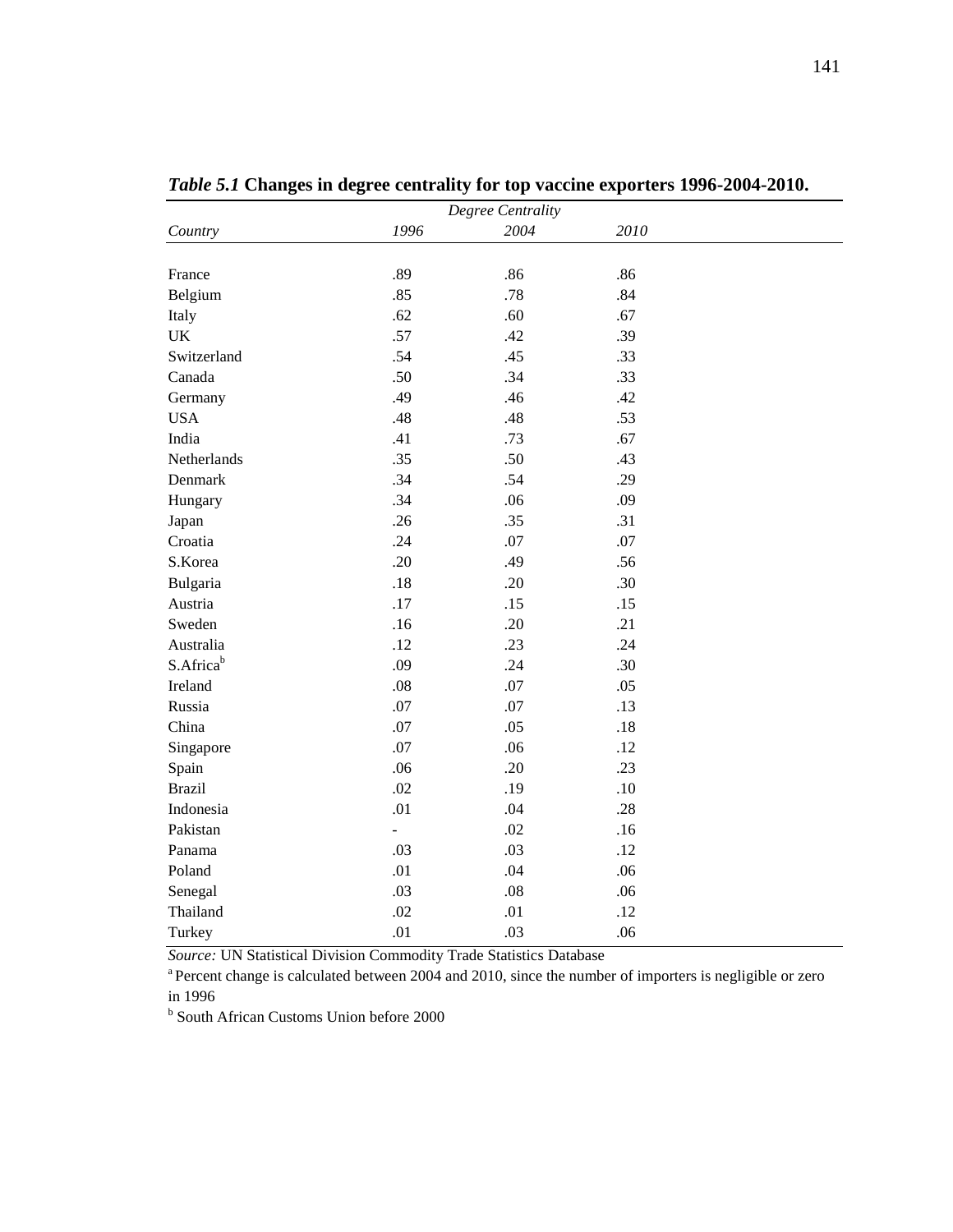Data points above the 'no change' line represent countries whose centrality measure increased, while lower half of the graph below the line contains the ones whose centrality measure declined from 1996 to 2010. The further the country's data point appears from the line – the more its centrality index has changed over the years. Again, France, with the highest centrality index measure appears in the upper right quadrant, but just below the diagonal, as its centrality index decreased slightly from 1996 to 2010 from .89 to .86. Meanwhile Indonesia, for instance, can be found on the farther left side of the graph next to the Y axis and low on the Y value, but a significant distance away from the diagonal, as its centrality index has changed from .01 to .28.

For the whole system of vaccine trade, there is a high degree of continuity from 1996 to 2010, as the hierarchical structure of vaccine exporters remains pronounced. The correlation of .880 between country centrality as exporter indices in 1996 and 2010 suggests that overall the structure of vaccine trade network remained highly stable. As discussed in Chapter IV, within this highly stable system, however, some countries experienced upward as well as downward mobility, as is evident from the scatter-plot. Significant deviation from the expected measure in 2010 yields a list of vaccine exporters that exhibited significant mobility: India, South Korea, South Africa, Indonesia, Bulgaria, Spain and Pakistan gain in centrality, while Croatia, Hungary, UK, Canada and Switzerland experience downward mobility.<sup>38</sup> Both the persistence of a hierarchical structure of global vaccine trade and substantial mobility exhibited by some countries opens up an opportunity to examine the relationship between industrial development and inequality.

 $\overline{\phantom{a}}$ 

<sup>&</sup>lt;sup>38</sup> The list of outliers is produced by considering individual observations with absolute values of residuals greater than 1 standard deviation.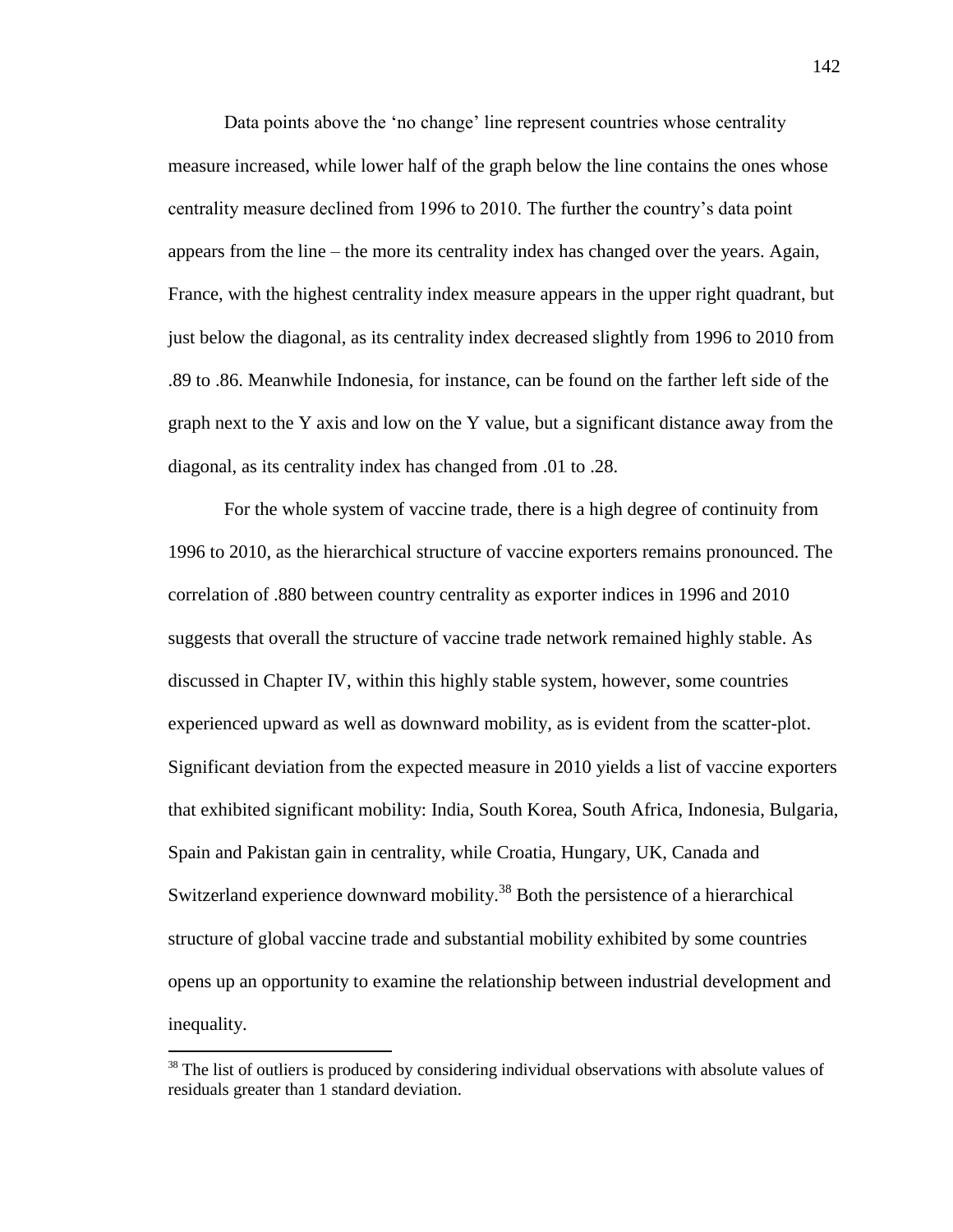*Figure 5.1.* **Changes in centrality as vaccine exporters for countries exporting to more than one partner, 1996-2010 (names of significantly mobile exporters are underlined).** 



*Source:* UN Statistical Division Commodity Trade Statistics Database

Peter Dicken (2003, 9) observed that the increasing volume of international flows – trade in particular – has also been accompanied by a gradual emergence of a "new global division of labor," which he defines as a "transformation of the old geographical pattern of specialization, in which the industrialized countries produced manufactured goods and the non-industrialized countries supplied raw materials and agricultural products." In the past half century, the rigid core-periphery structure of the global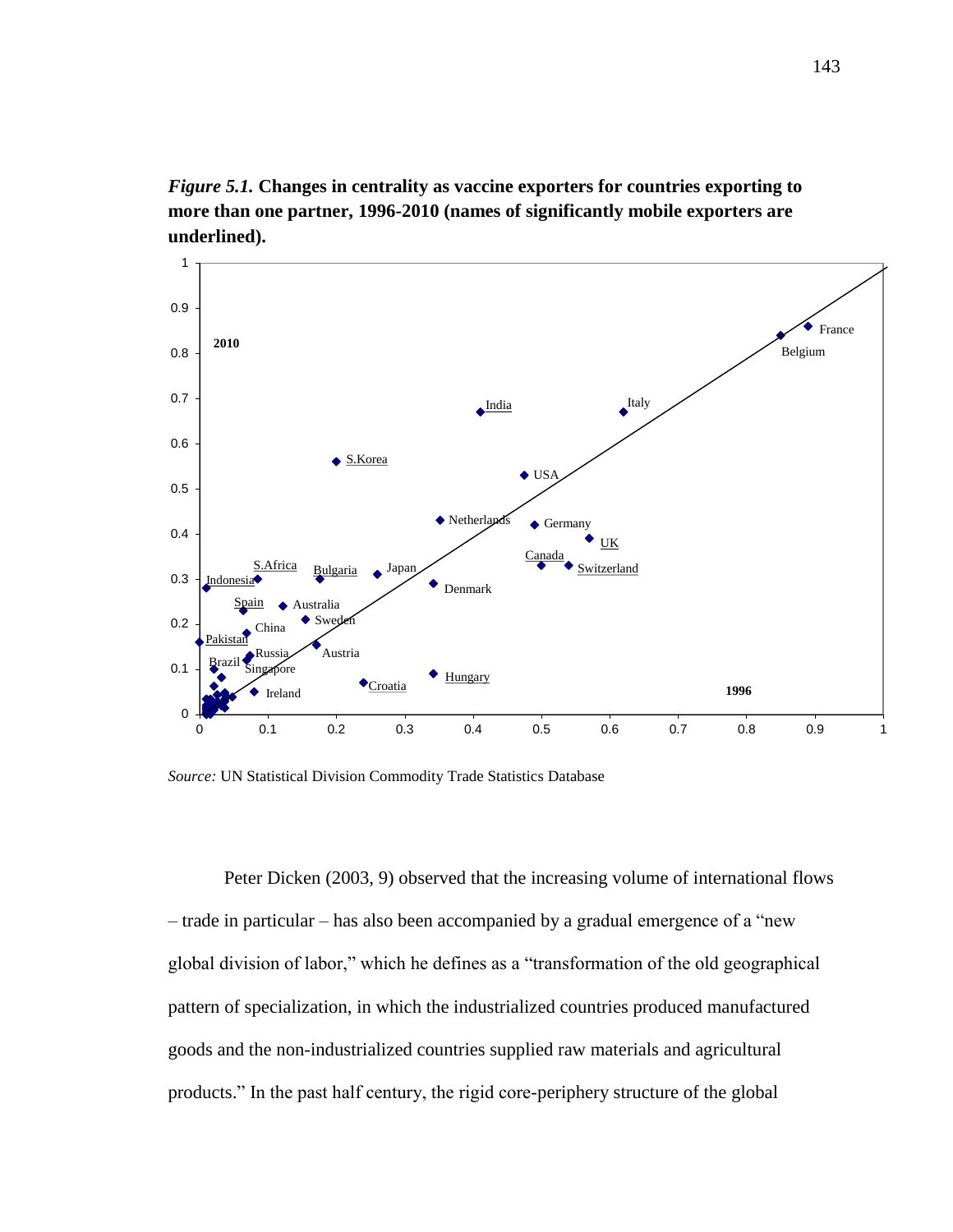economy was transformed into a geographically fragmented and structurally complex system. Thus systemic features of trade patterns can reveal substantial inequalities between countries in industrial capacity, as well as theoretically specified hierarchical structures in the world system (Snyder and Kick 1979). Scholars have used analysis of trade flows to confirm the persistence of structural inequality and the unequal division of labor in the global economy, as well as to assess structural change and mobility (Smith and White 1992; Mahutga 2006).

This analysis reveals that global trade in vaccines exhibits a stable hierarchical structure. This structure persisted from 1996 to 2010, with a small cluster of countries occupying dominant positions as exporters of vaccines. The fact that the majority of countries do not export vaccines at all – proportion of non-exporters changing from 56% in 1996 to 51% in 2004 and to 57% in 2010 -- hints at very limited capacity for production and, consequently, high dependence on imports. Evidence suggests that TRIPS (and Doha) failed to create conditions for R&D that encourage innovation and build up technological capacity in vaccine production for the vast majority of countries. It could be argued (and it often is, by proponents of neoliberal trade reforms) that Doha offers a provision for compulsory licensing which would allow a country with limited manufacturing capacity to import medicines while bypassing patent protection in case of a health emergency. Astonishingly, this provision under Doha is woefully underused.

According to the WTO's own progress reports on TRIPS, although national patent law exists in most countries, compulsory licenses are seldom granted (UNCTAD/WTO 2006). In fact, it is the industrialized countries of the global North, namely the US and Canada (and to a lesser extent the UK, France, and Germany), that have used compulsory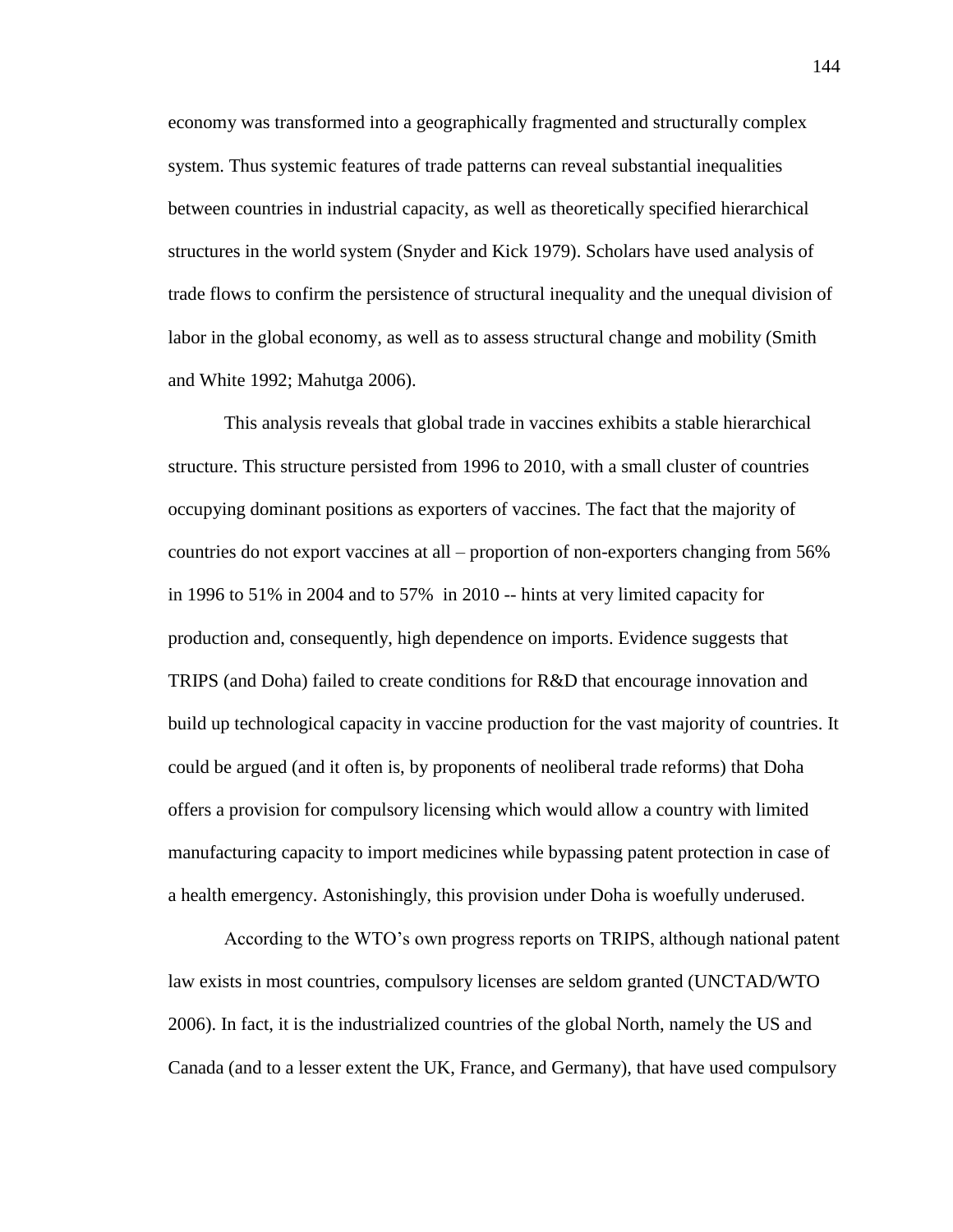licenses in the past, but "few developing countries or transition economies have experience with compulsory licensing" (UNCTAD/WTO 2006, 2). On the other hand, the *threat* of using compulsory licensing has been used effectively by some governments (Brazil, for example) as a negotiating tool for price cuts (t'Hoen 2002). A recent study found that since 1995, only 24 verified compulsory licenses were filed in 17 countries, most involved HIV/AIDS drugs and occurred in upper-middle-income countries and none in the least developed countries (Beall and Kuhn 2012). Oxfam (2006) confirms as well, that no qualified non-manufacturing WTO member has made use of the compulsory license provision, most likely due to the complexities of the process, lack of technical capacity, and fear of reprisal. Doha Declaration does not seem to have a long-term impact on access to pharmaceuticals for communicable diseases other than HIV/AIDS, and neither does trade prove a productive force to address health gaps (Beall and Kuhn 2012).

Even with the Doha Declaration, the TRIPS agreement remains one of the most contentious deals struck at the Uruguay Round, as it attempted to harmonize and tighten the global patent regime which would be upheld by all WTO members. It was the result of relentless lobbying of the Reagan administration by powerful US software, pharmaceutical, and chemical companies, which all sought to increase protection for their intellectual property related goods and services in the global markets. Devised by the Intellectual Property Committee of US-, EU-, and Japan-based industry association (which was founded by Pfizer and IBM), TRIPS was designed to protect the interests of select industries and companies. In fact, former CEO of Pfizer and trade advisor for the Reagan administration Edmund Pratt, who was TRIPS' chief architect, admitted that "our combined strength enabled us to establish a global private sector/government network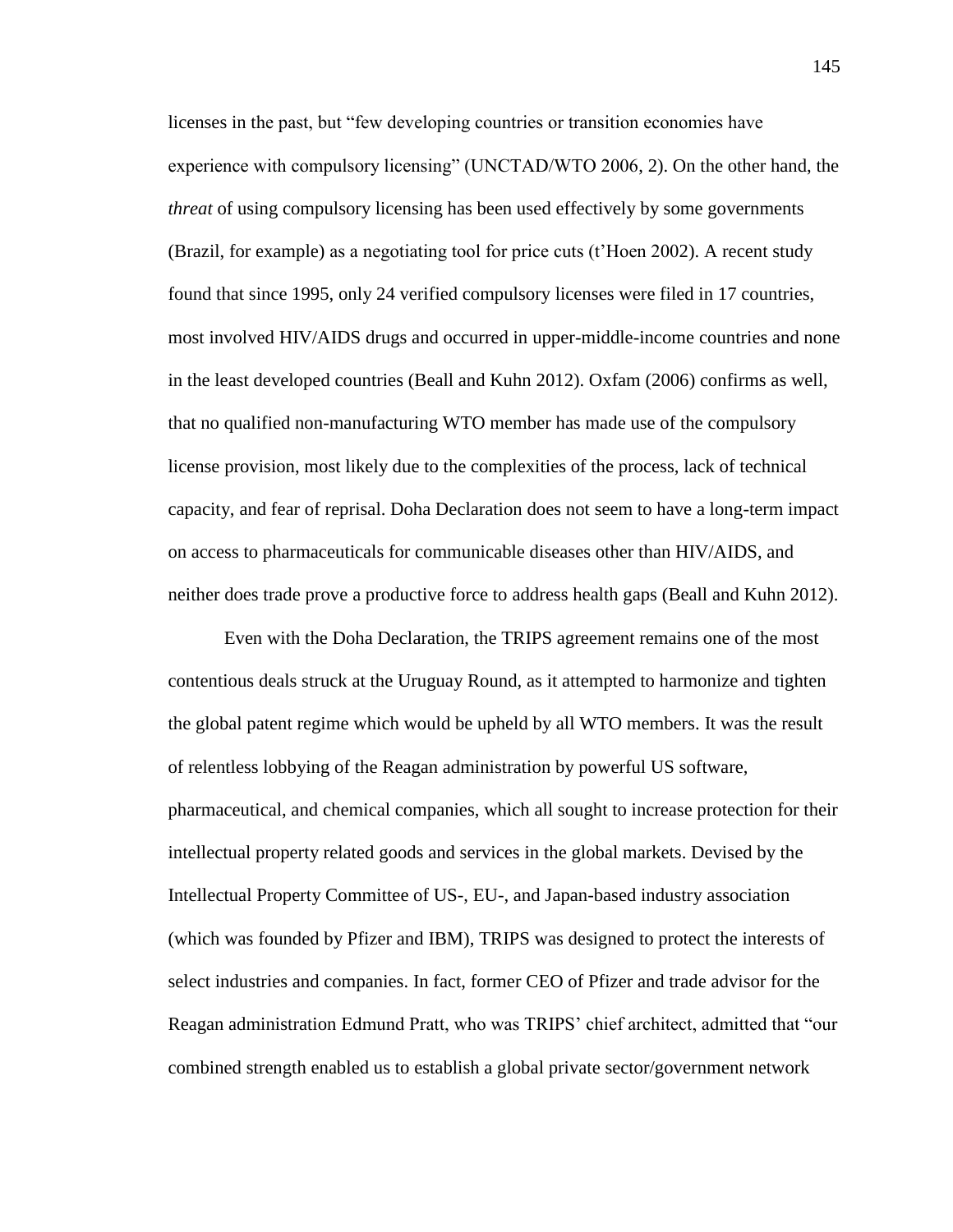which laid the ground for what became TRIPS" (quoted in Buckman 2005, 94). It appears that as far as production and trade of vaccines go, the status quo was indeed preserved, and the alliance between hegemonic powers was able to put forth and enforce an agreement which is not conducive to systemic changes which would ensure a more stable access to vitally needed medicines. The claim that intellectual property protection and the resulting monopoly profits encourage innovation remains debatable, and although historically strong intellectual property protection followed industrial development, it is doubtful that the reverse will also occur (Médicins sans Frontières 2001; Oxfam 2006).

Exclusive focus on trade obscures more complex mechanisms that define the networks of global vaccine production and consumption. As Smith and White (1992, 887) point out, understanding "how national mobility in the world-system takes place" requires linking the global analysis like network analysis of trade flows within the worldsystem to "research focusing on internal regional, national, and historical political economies." In the context of persistent trends of dismantling of the welfare state, market liberalization and privatization of healthcare worldwide, the vaccine industry is being re-shaped. As discussed above, many pharmaceutical manufacturers are withdrawing from the vaccine market in the face of relatively low profit margins and mounting regulatory pressures. The states face competitive market pressures while the non-state actors – such as the international procurement and financial organizations – increasingly act on behalf of private capital, often as guarantors of demand for vaccines. Meanwhile, public health achievements do not always accompany economic growth and development. In order to gain a better understanding of the complex facets of transnational governance, it is necessary to consider the roles that all of these actors play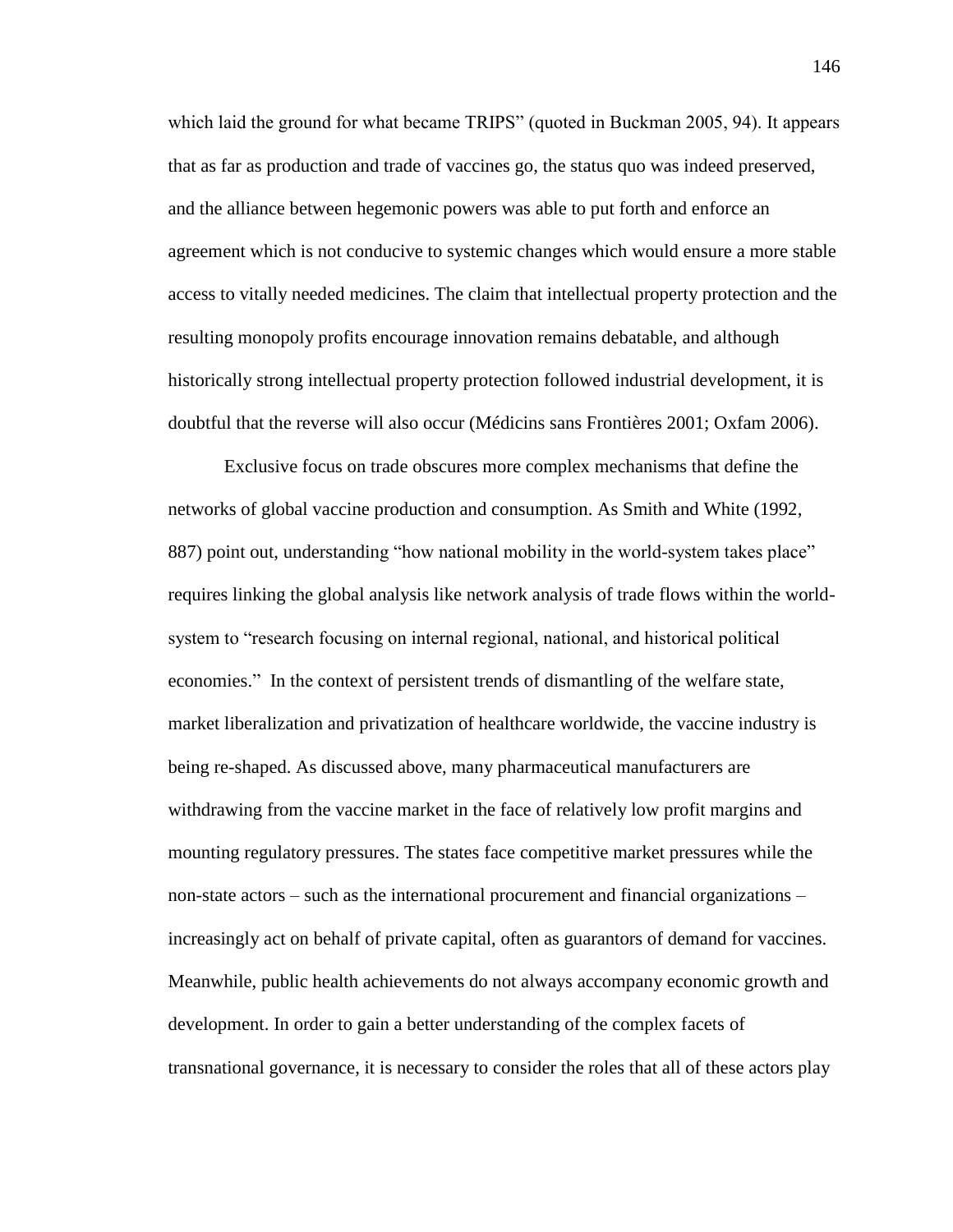as they collide, collude, compete and struggle to maintain power and control in the arena of global public health.

As discussed in chapter I, there is a broad agreement among scholars of economic globalization that the rising industrialization of the last decades of the  $20<sup>th</sup>$  century have given rise to some degree of industrial convergence between countries of the former First and Third World (Arrighi et al. 2003) However, the question of whether this industrial convergence results in reduced inequality between and within countries remains hotly debated (Firebaugh 2004).

To address the crucial question of whether both development and globalization 'projects' (McMichael, 2000) have failed as policy, scholars turn to various measures of inequality. Among studies that focus on world trends in inequality, Korzeniewicz and Moran (1997) for instance, argue that far from converging, inequality as measured by income, has grown between countries from 1965 to 1990. Arrighi and colleagues (2003) further establish that four decades of industrial convergence failed to reduce the North-South divide in average levels of income. Yet income as a measure of inequality – whether between North and South or within particular countries – has some obvious limitations. In order to examine the problematic relationship between industrial convergence and health inequality I next focus on India as an instructive case study.

## **India**

In the years between 1996 and 2010, India gained 60 trading partners to supply vaccines, which represents a 77.9% change. Its centrality measure increased from .41 to .67 and it 'joined' the highest-ranking cluster of vaccine exporters. In the network that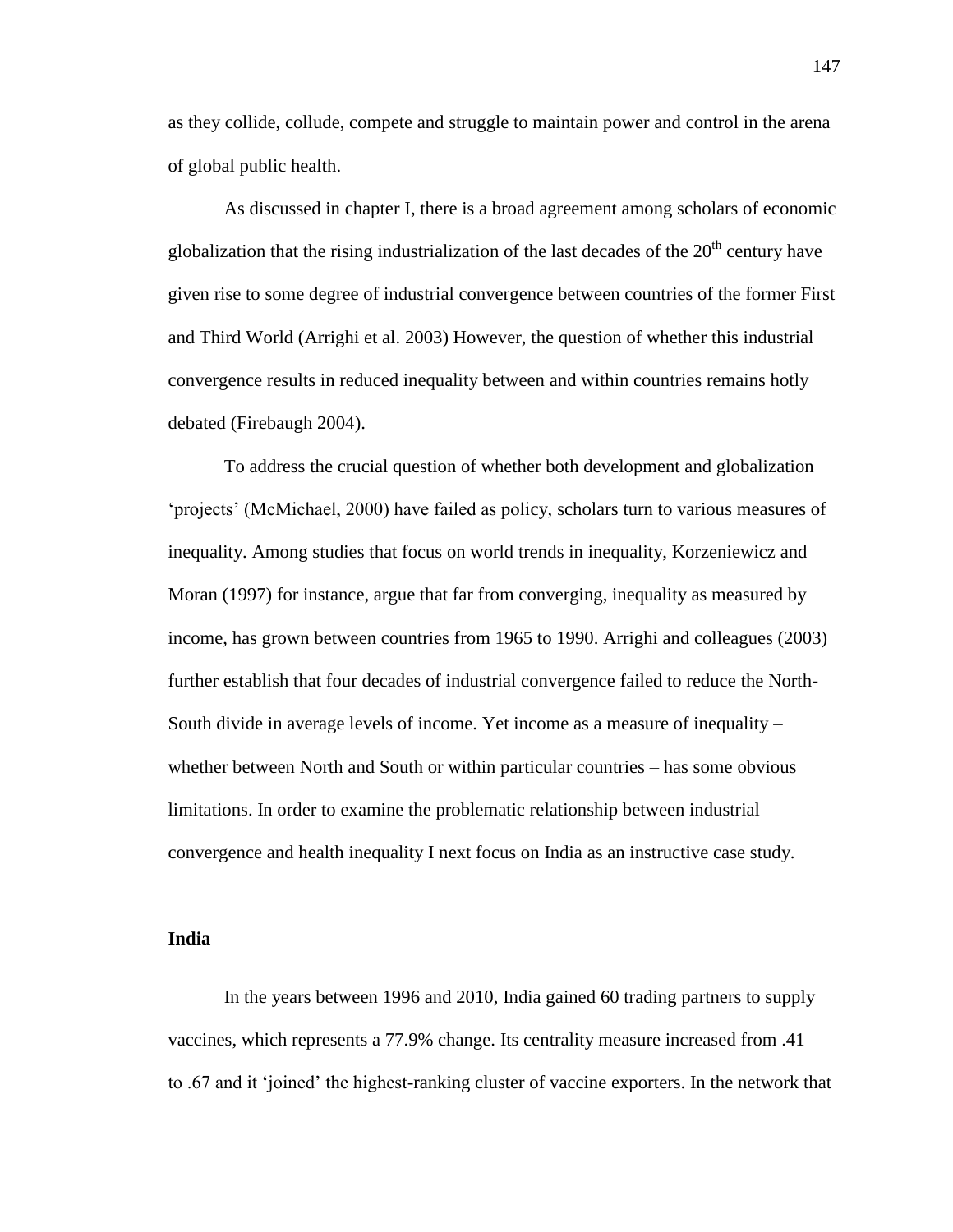showed a high degree of structural stability, India was one of the few countries exhibiting significant mobility. Indeed, India can boast impressive gains for its pharmaceutical industry and is a quintessential poster child for industrial convergence, Given those considerations, it should be examined in the proper global-historical context.

Historically, infectious diseases that originated in India have altered epidemiological patterns worldwide (Huang 2013). In the second half of the  $19<sup>th</sup>$  century, British rulers concerned for their personnel affected by tropical diseases, established a number of vaccine institutes in India, although the policies of the colonial government "ensured that Indian scientists were not a significant part of this intellectual legacy" (Madhavi 2005, 2417). The vaccines that came out of these institutions were the world's first plague vaccine, developed by Vladimir Haffkine in 1897 at the Plague Laboratory in Mumbai and an indigenous cholera vaccine, developed at the same time in Kolkata, followed by production of tetanus, diphtheria, and pertussis toxoids (Madhavi 2005).

After Independence, these same institutes were no longer engaged in cutting edge research, and were instead primarily concerned with routine vaccine production. It was India's public sector that spearheaded research and development in vaccines and produced the final products. In the past 15 to 20 years however, a small but growing number of private pharmaceutical companies has been able to capitalize on the existing infrastructure and process capacities (Srinivas 2004; Madhavi 2005). The shift occurred gradually but intensified after India adopted an economic liberalization program in 1991 through a set of legislations that removed previous restrictions on corporate activity.

India's comparative advantage in generic pharmaceuticals, as in some other industries, lies in its low cost manufacturing base and a pool of comparatively cheap but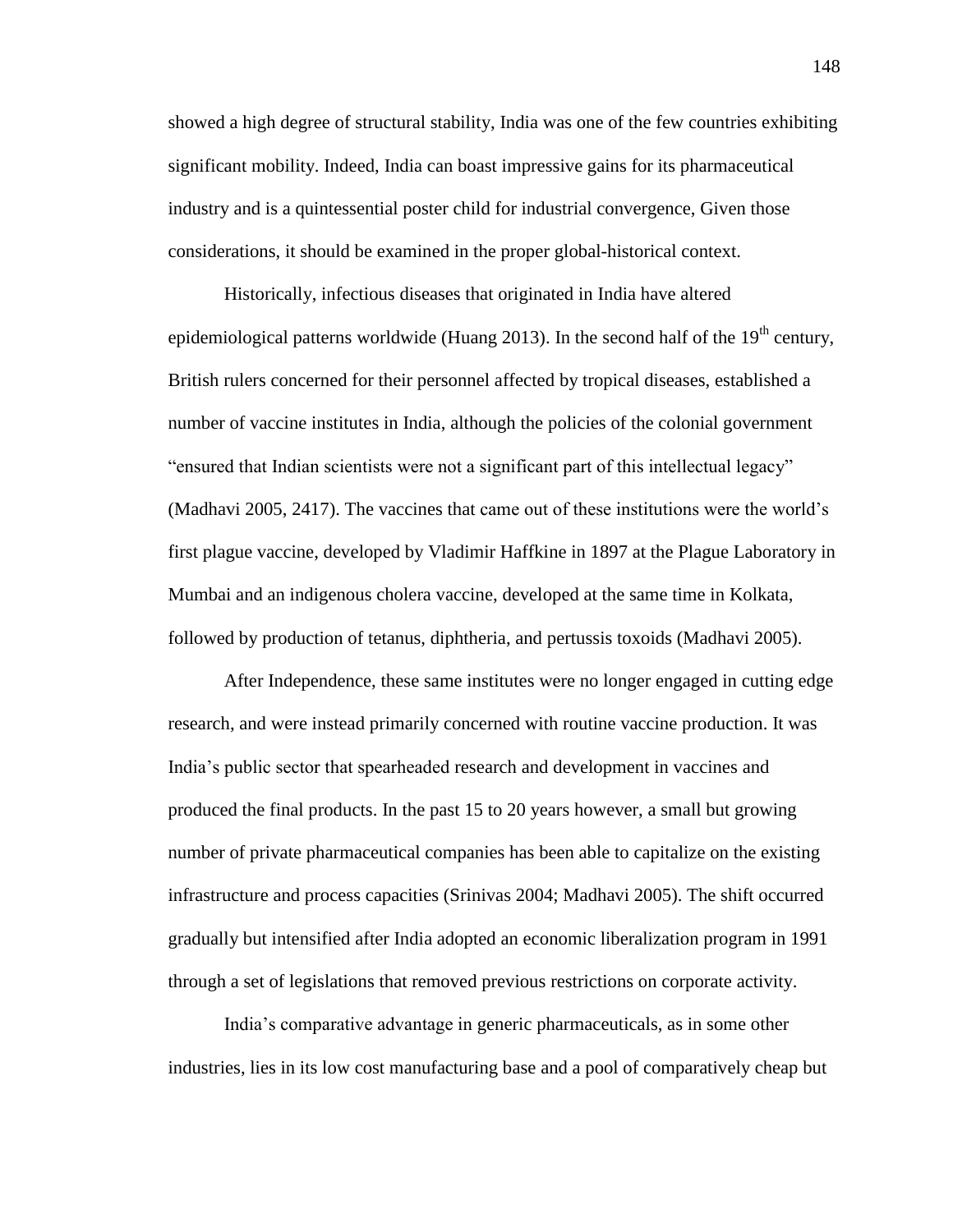well-educated labor force. Facing the changing vaccine market outlook in the global North, major international procurement agencies (such as the WHO and UNICEF and later GAVI) sought to supplement the dwindling number of traditional vaccine suppliers by creating special incentives for Indian (among other developing countries) vaccine manufacturers, which ensure, once a manufacturer passes a series of pre-qualifications, multi-year purchasing arrangements, in effect manufacturing a more predictable demand for vaccines (UNICEF 2004). At the beginning of this century, India was exporting over 60 per cent of its vaccine products, a large portion through international procuring agencies, to other countries in the global South (Srinivas 2004). Current estimates put the proportion of vaccines produced by India's manufacturers that are exported worldwide at 70 percent (Myint 2011).

India's emergence as world leader in vaccine production took place in defiance of TRIPS. As Greg Buckman reports, before the TRIPS, developing country manufacturers were able to market generic medicines at a fraction of a price that they sold at in higher income countries. India's generic pharmaceutical manufacturers for example, were able to sell AIDS antiretrovirals (ARVs) for less than \$1,500 in low income countries while patent protected equivalents sold for between \$10, 000 and \$15,000 (Buckman 2005). India was staunchly opposed to the introduction of TRIPS at the 1994 Uruguay Round and (with Brazil) was the co-architect of the Doha Declaration on TRIPS. (Chaudhuri et al. 2003). India did not recognize pharmaceutical product patents (many products available were under patent in the US) until 2004, when the amendment to its patent legislation in accordance with TRIPS finally took effect. Moreover, India did not sign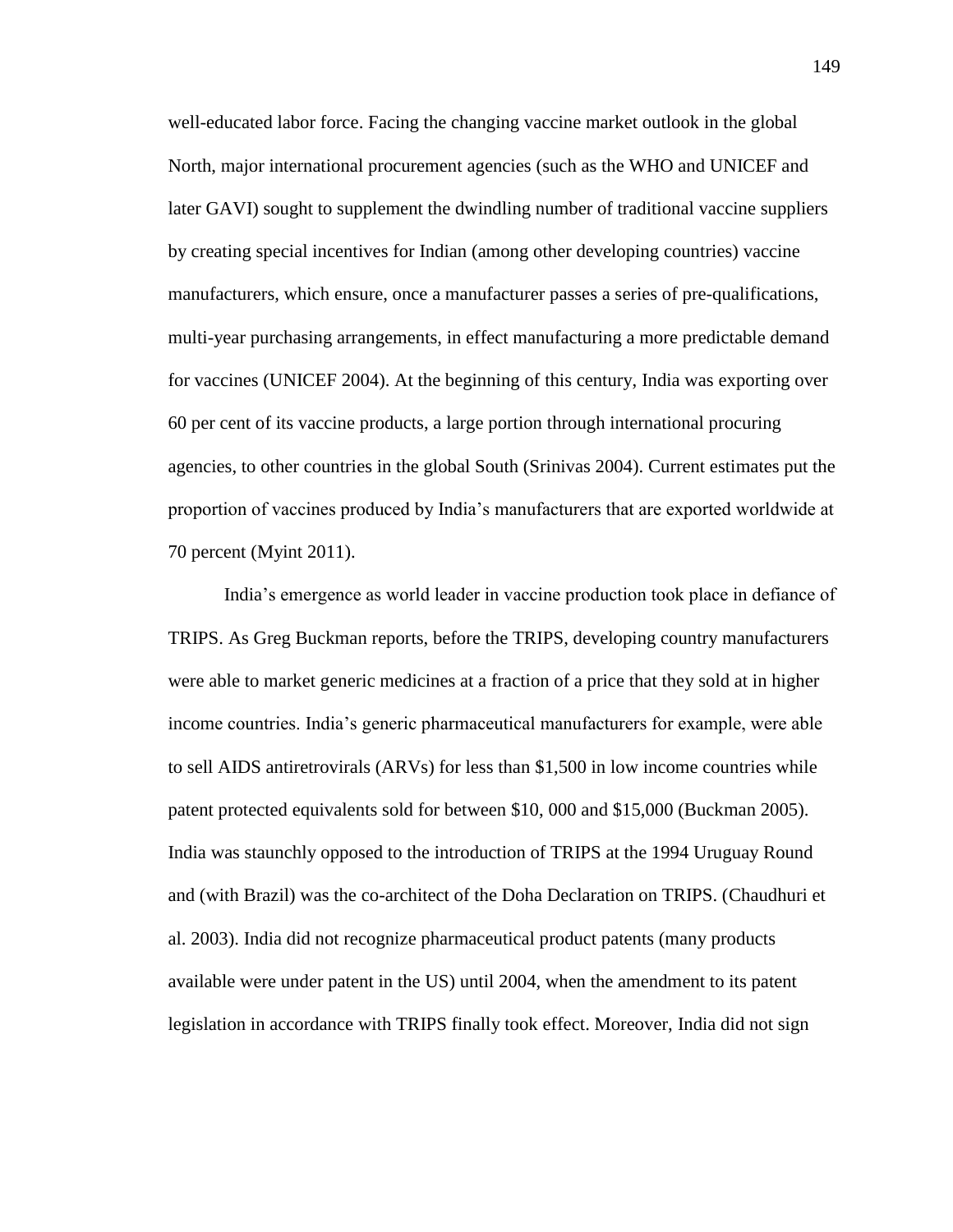any TRIPS-plus agreements, although it was pressured to do so.<sup>39</sup> In other words, India sought to circumvent aligning its patent laws with the neoliberal trade regulations that would disadvantage its domestic pharmaceutical industry. In fact, in August of 2007 the Madras High Court ruled against the Swiss pharmaceutical giant Novartis in a long standing suit challenging a provision in Indian patent law which stipulates that modifications of known medicines cannot be patented unless they make the drug significantly more effective. (Mathrani 2007). Had it not, this would have set a precedent for practice known as 'evergreening' or incremental changes to known medicines, which allows them to remain under patent, thus keeping the price high.

Through concerted efforts by the Indian pharmaceutical industry and the state acting on its behalf, India emerged as a formidable contender as a manufacturer and global supplier of vaccines. India was one of the main parties to oppose TRIPS during the Uruguay Round and with Brazil organized resistance to it which eventually took shape in the form of the Doha Declaration. For thirty-five years, India did not honor international pharmaceutical patents, "not wanting to hinder domestic firms" (Huang 2013, 9) until in 2004 it finally signed the agreement and amended its patent law to confirm with TRIPS.

Today India is the largest provider of cheap vaccines for the developing countries' and some developed countries' markets (Srinivas 2004; Huang 2013, 10). Although India has always advocated on behalf of its industry for production of generic drugs as an alternative to expensive brand medicines, the Indian pharmaceutical industry is part and parcel of the same global order. In a study funded by the Bill and Melinda Gates

l

<sup>39</sup> WTO's TRIPS agreement codifies *minimal* standards of intellectual property protection, while TRIPS-plus refers to bilateral pressures (trade agreements, R&D deals, FDI or developmental aid) that more powerful countries impose on the less powerful ones in order to ensure more stringent protection for the property rights' holders.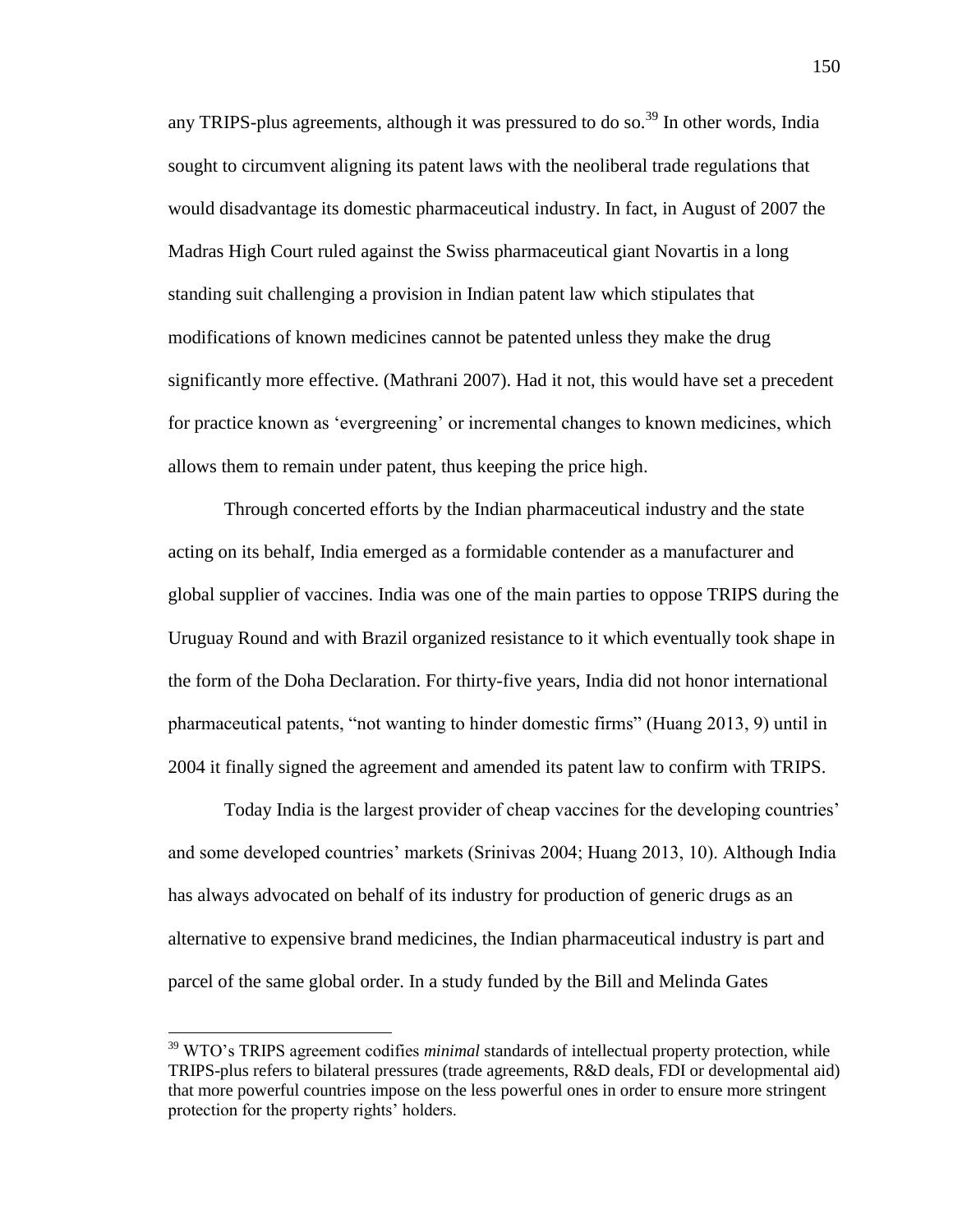Foundation, Justin Chakma and colleagues (2011, 6) report that up until 2009, almost 60% revenue for Shantha pharmaceutical, which was the largest producer of indigenous Hep B vaccine in India, came from exports, because India has not added Hep B vaccine to its national immunization schedule. As soon as India finally adopted the WHO recommendation to include the Hep B vaccine into its vaccination schedule in 2009, Sanofi-Aventis acquired a controlling stake in Shantha. In other words, as soon as India's health policy secured the enormous market for Hep B vaccine, the Western pharmaceutical giant moved in and gobbled up the local firm which sold for \$US 784 million. Chakma and colleagues (2011, 6), while extolling the innovative acumen and the business foresight that guided the indigenous firm to be the first such biotech in an emerging market to bait a major pharmaceutical MNC, nevertheless concede that while Shantha achieved this by "having provided affordable vaccines both domestically and internationally… questions remain regarding the degree to which it can continue to do so under foreign ownership." Other drugs widely manufactured in India show a similar pattern. Yanzhong Huang (2013, 10-11) reports that India currently supplies 80% of all donor-funded HIV therapies in the developing world, yet nearly half of the country's 2.39 million HIV-infected people do not have access to ARV treatments.

Historically, India favored a communal and integrated approach to health care, and India's successful implementation of Primary Health Care policies in the 1970s demonstrated "the capacity to improve public health with limited resources" (Huang 2013) with much success. Gradually however, India's public policy on health has undergone an ideological shift, by slowly abandoning the principles that underlie comprehensive PHC and by adopting a verticalized and technical solutions- approach to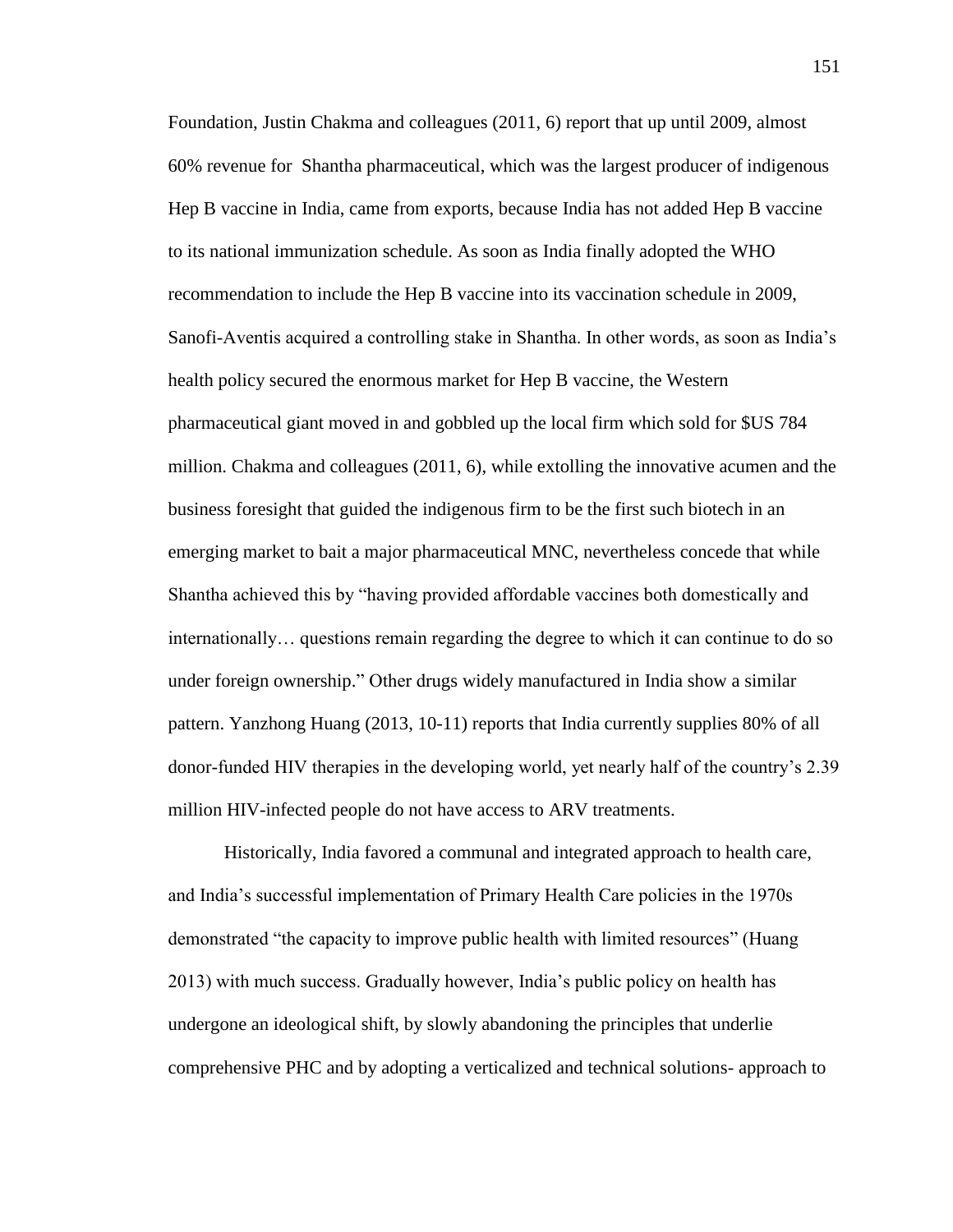disease control interventions (Qadeer and Visvanathan 2004). In addition, since embracing a more market based approach to provision of health services in the 1990s, diminishing government support and general liberal economic reforms, India is undergoing a deterioration of its public health system. Some policies that affected India's health sector include the introduction in 1992-1997 of user fees, including in government hospitals and facilities (Thakur and Ghosh 2009) and privatizing medical care and private investment in public hospitals (Qadeer and Visvanathan 2004), catastrophic decline in government spending in the health sector induced by SAPs (Mooij and Dev 2002), and absence of any form of social insurance for the poor and the heavy burden of endemic diseases (WHO 2005a).

Results are staggering. Reportedly, India's disease surveillance system is collapsing (Madhavi 2005), 70 percent of India's private health spending is out-of-pocket (Huang 2013, 5), the poorest 10% of the population have to rely on borrowing money or selling their assets to receive basic care (WHO 2005a). In terms of health indicators as well, economic liberalization has been accompanied by deepening inequality and lack of improvement in services and welfare. Public health services, including immunization coverage, have been deteriorating. In fact, as one indicator, measles immunization rates have dropped from 81 percent in 1996 to 67 percent in 2004 and then only rose slightly to 70 percent in 2008.<sup>40</sup> Fifteen years after universal childhood immunization was introduced in India, health surveys estimate that only 42% of children are fully

 $\overline{a}$ 

 $^{40}$  I use Human Development Reports data for proportion of 1 year olds fully immunized against measles. According to the WHO, measles coverage is one of the "selected critical indicators to monitor the progress toward the achievement of the Millennium Development Goal" of reducing child mortality (WHO 2005: 190) and is generally regarded as an indicator of immunization coverage.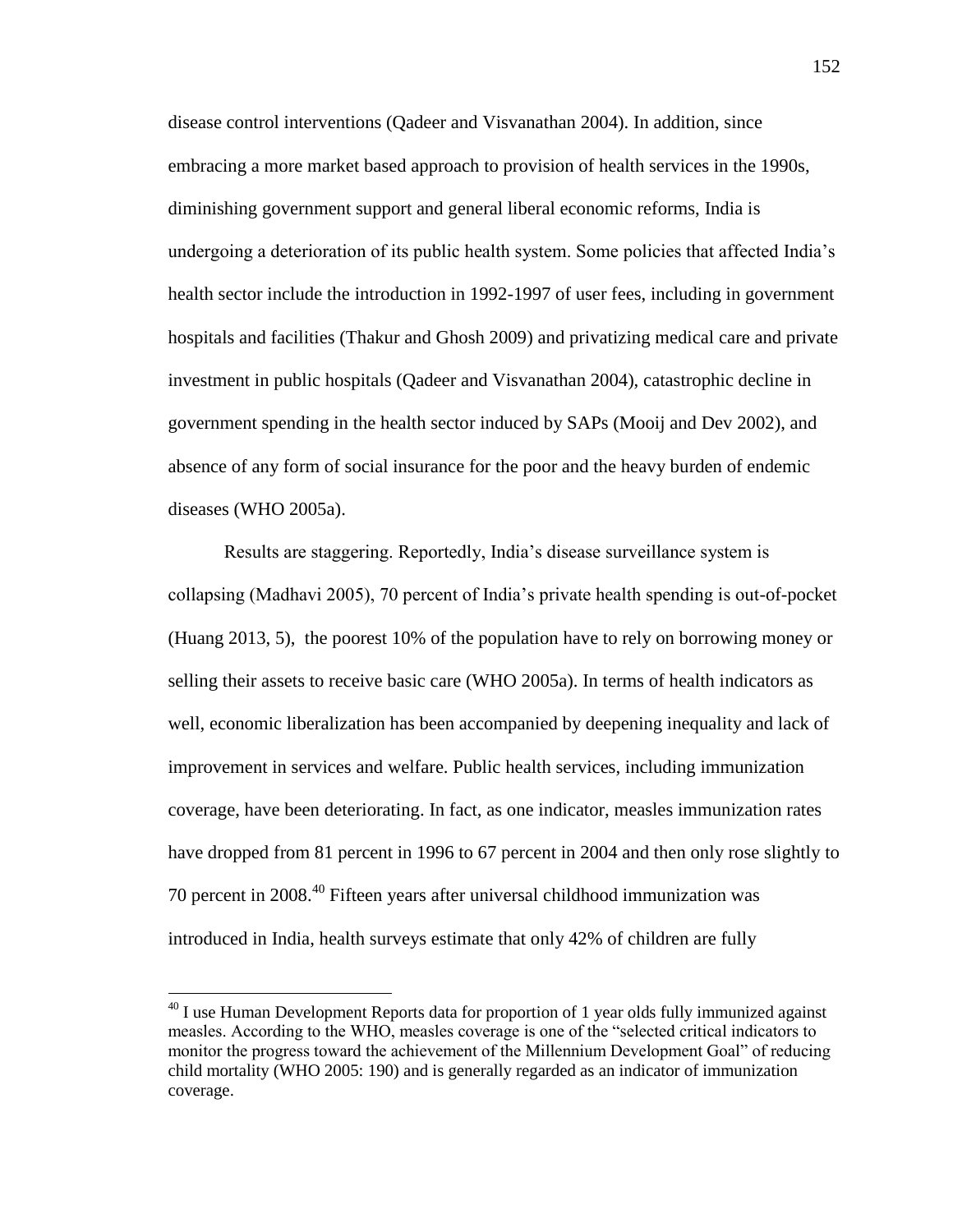vaccinated. Reportedly, lowest coverage is found in the Indian states where child death rates are the highest, sometimes as low as 20% in some areas in Bihar and Uttar Pradesh (HDR 2005).

This reversal in immunization rates is especially striking in the context of a worldwide reduction of deaths from measles by 39 per cent between 1999 and 2003 (WHO 2005). In fact, the 2005 UN Human Development Report explicitly faults the Indian government for falling behind on many public health goals, as immunization rates plummet, while infant mortality rates keep rising. While identifying India (alongside China) as one of the most highly visible 'success stories, the report acknowledges that India is "failing to convert wealth creation and rising incomes into more rapid decline in child mortality" (UNDP 2005, 4). In fact, evidence suggests that overall economic and industrial growth in India has not translated into corresponding decline in inequality or improvements in child health. According to the report, India is off track for the Millennium Development Goals targets in health indicators, among others, while "1 in every 11 Indian children dies in the first five years of life for lack of low-technology, low-cost interventions" (UNDP 2005, 6). Five years later, the Human Development Report still echoed this theme, stating that one of the most surprising results of human development research in recent years "is the lack of a significant correlation between economic growth and improvements in health and education," this relationship being particularly weak in the countries with low and medium levels of Human Development Index (UNDP 2010, 4).

Not only has economic development not converted into improvements in health for India's population, but also India had to rely on international donors, such as the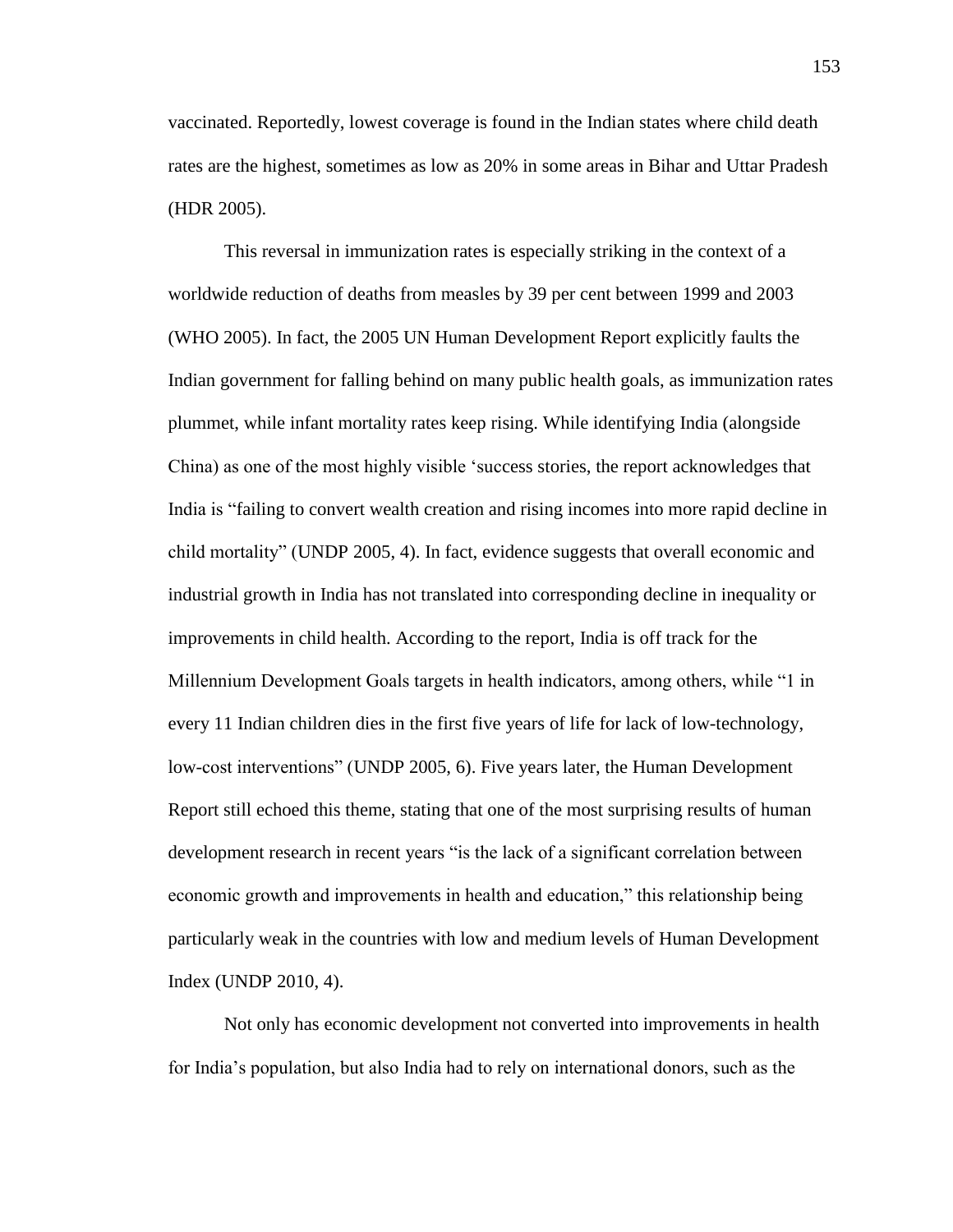Global Fund, the Gates Foundation and the WB to "launch and sustain vital public health programs" (Huang 2013, 15). One study also finds that in India, foreign aid merely softens the central government's budget constraints. Their findings suggest that "the central government converts most foreign funds, including those earmarked for state governments, into fungible monies; and spends on activities that would have been undertaken anyway" (Swaroop et al. 2000, 325). The authors state that when aid is fungible – as they find is the case in India, it "does not matter what donors finance … and how well their projects perform" (Swaroop et al. 2000, 326). The only path to making aid more effective in overall developmental terms is to "link aid with an overall public expenditure program that provides adequate resources to crucial sectors" (Swaroop et al. 2000, 326).

As David Harvey succinctly puts it, "corporations can do very well while their home countries suffer" (Harvey 2005, 139). Indeed, for industrialization to benefit a country economically, its manufacturing must be linked to other sectors of economy and society to reap benefits (Firebaugh 2004). Arguments that tout the benefits of neoliberal economic expansion for all sectors of society often equate globalization with trade liberalization and "invoke as evidence comparative studies carried out under the auspices of the WB which often conclude that during the 1980s and 1990s, the economies of 'globalizers' grew faster than 'non-globalizers,' thereby expanding the resources available for health service provision (Labonte and Schrecker 2007b). India is one such case where economic growth and industrial convergence did not convert into beneficial gains in other sectors of society, such as population health. Considering that India develops, produces and exports a good share of the world's vaccines, points to the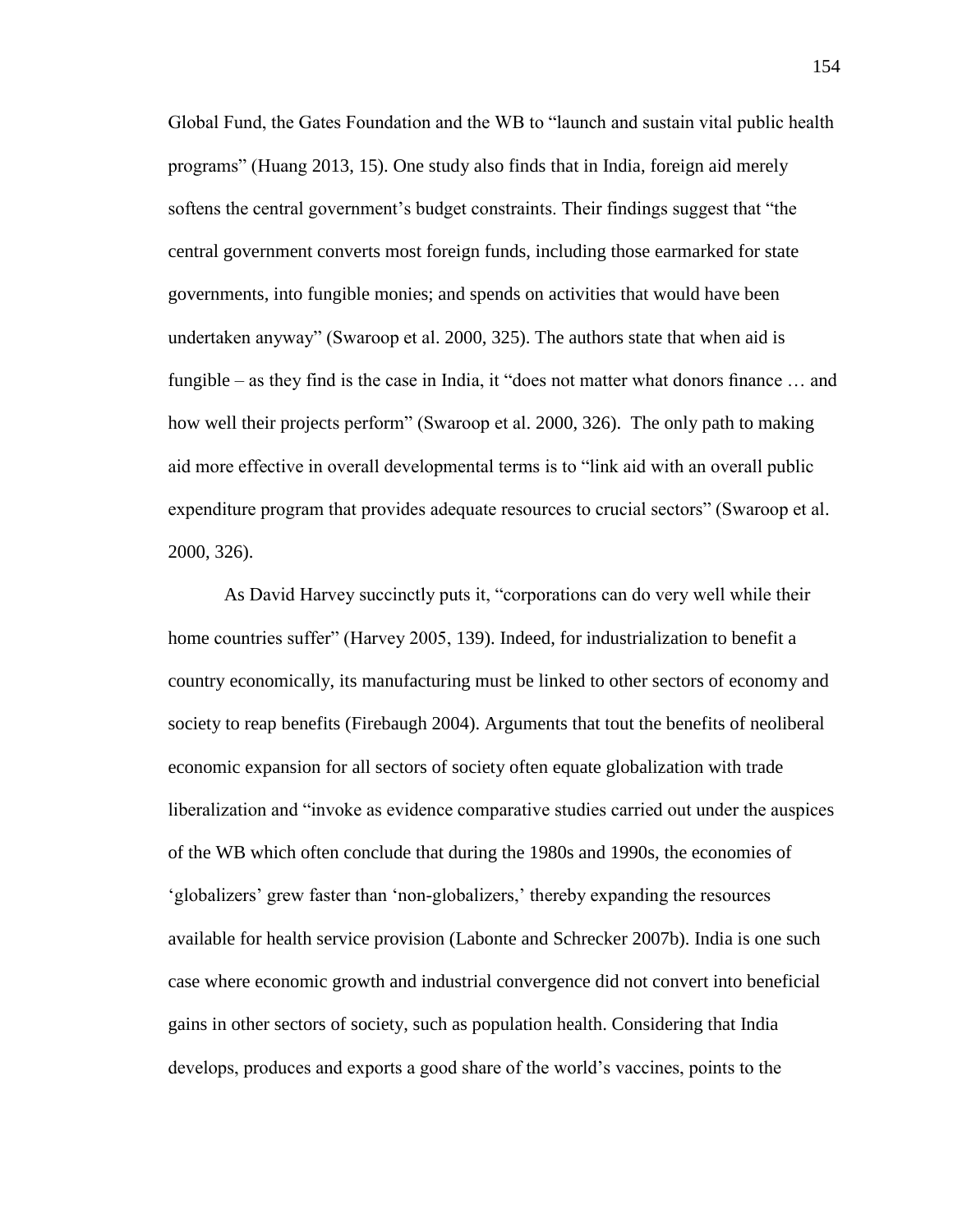strength of export orientation for the Indian government, -- a familiar story of economic growth failing to convert into positive development outcomes. Gary Gereffi's (1983) study of the Mexican steroid industry illustrated poignantly that the shift from an import substitution industrialization strategy to a wholesale adoption of export-led growth strategies has been associated with failing real wages and rising income inequality (Bair and Gereffi 2001; Gereffi 1983). This discrepancy between the apparent success of the Indian pharmaceutical industry as a manufacturer and global supplier of vaccines and the failings of the public health system underscores the rift between the logic of the market and the provision of public goods such as vaccines. Economic development does not automatically translate into improvements in human development without explicit state policies that aim to distribute the benefits of economic growth more broadly.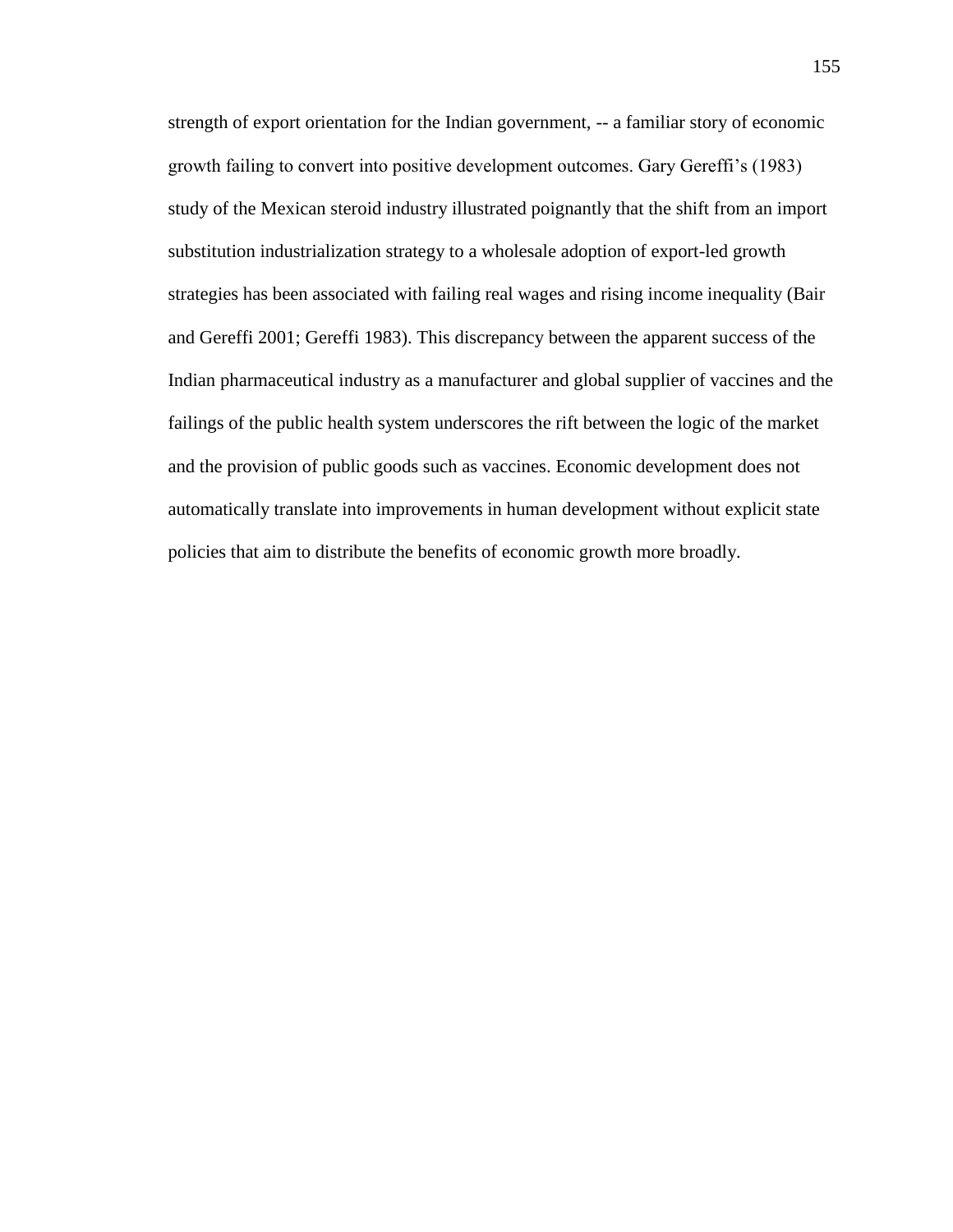# **CHAPTER VI CONCLUSION**

After GAVI amended its eligibility criteria, India had applied for funding from the New Vaccines subaccount and, from 2002 to 2009, received support from GAVI in the amount of \$ US 26, 486, 033 for the purchase of the Hep B monovalent vaccine to phase its introduction into India's Universal Immunization Program. At the same time, from 2002 on, UNICEF on behalf of GAVI has procured monovalent Hep B vaccine from at least three Indian pharmaceutical producers alongside other ones – Serum Institute of India, Panacea Biotec, and Shantha Biotechnics – at competitive prices, ranging over the years from US \$0.47 to US \$ 0.21 per dose, a price nevertheless greater than the cost of all EPI vaccines in India put together. In the intervening years, India finally amended its patent laws to comply with the WTO's TRIPS agreement, committed to an increase in the co-financing requirement from GAVI for the Hep B vaccine, pledged to increase its percent of its GDP that funds healthcare, and followed the WHO's recommendation to include Hepatitis B into its Universal Vaccination Program, thereby increasing the captive market for the vaccine by about 23 to 25 million annually – the size of India's birth cohort. This episode aptly exemplifies the current processes that comprise global governance of vaccine-preventable diseases. It involves the panoply of actors situated in the global geo-political context governed by sometimes discordant and sometimes harmonious ideologies and interests, each pursuing their agenda, each being subject to external pressures, each acquiescing and pushing back.

In this dissertation I have aimed to capture this entanglement of actors and interests and to specify the processes through which they contend with each other and the larger institutional and socio-historical realities of which they are all a part. I argue that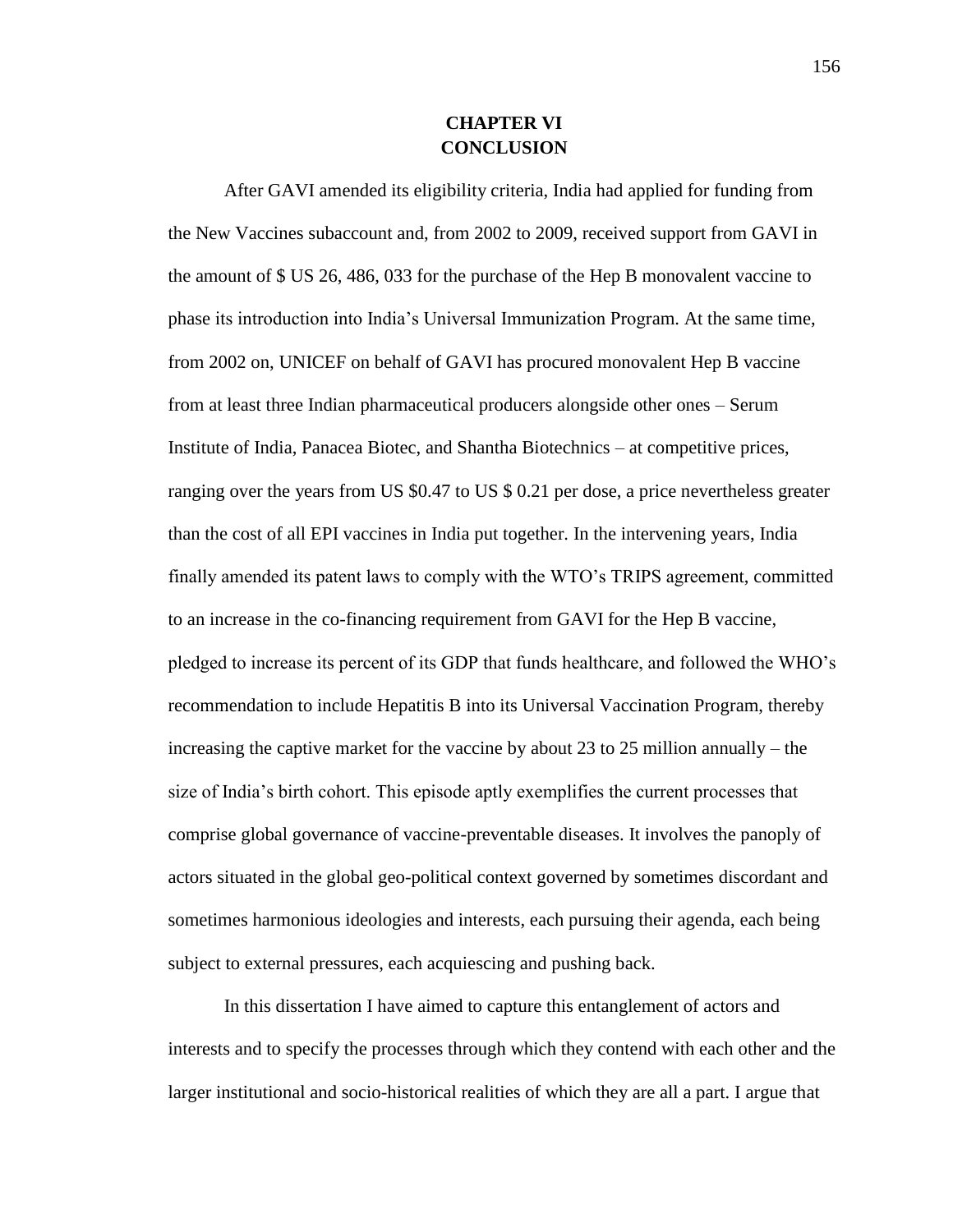the decades following the global spread of neoliberal capitalism saw an explosion in the numbers of new institutional forms that came to be called in the language of global politics -- Public-Private Partnerships (Buse and Walt 2000a; Kaul 2006). The emergence and proliferation of PPPs in public health, as well as other spheres in the context of global neoliberalism, signals a reconfiguration of the governance space, as they straddle the divide between the state, the market, and welfare provision. Harvey (2005, 76) describes PPPs' function as an attempt to "integrate state decision-making into the dynamics of capital accumulation and the networks of class" and my analysis of GAVI's immunization initiatives captures the processes through which the tacit logic and the mechanisms of profit seeking by the industry permeate the structure of public health initiatives and affect state policies. These newly configured 'transnational spaces and actors' (Sassen 2004) redefine the mechanisms through which states are (un)able to exercise authority over their populations and policies, as they link up the state decision making process with the agendas of the financial institutions, the pharmaceutical industry, and the global health institutions in coercive practices that transcend the 'soft law' pressures of international actors.

I adopt and extend Karl Polanyi's ([1944] 1957) argument that the double movement between two organizing principles in society -- the self-regulating market and the social protection – functions through waves of institutional innovation. Through my analysis of a PPP's structure and governance strategies, I demonstrate that these new institutional forms can simultaneously embody both of the 'principles.' To be fair, there is nothing really *laissez-faire* about GAVI's strategies that aim to manufacture demand for vaccines that it funds. First of all, both epidemiology and national health priorities of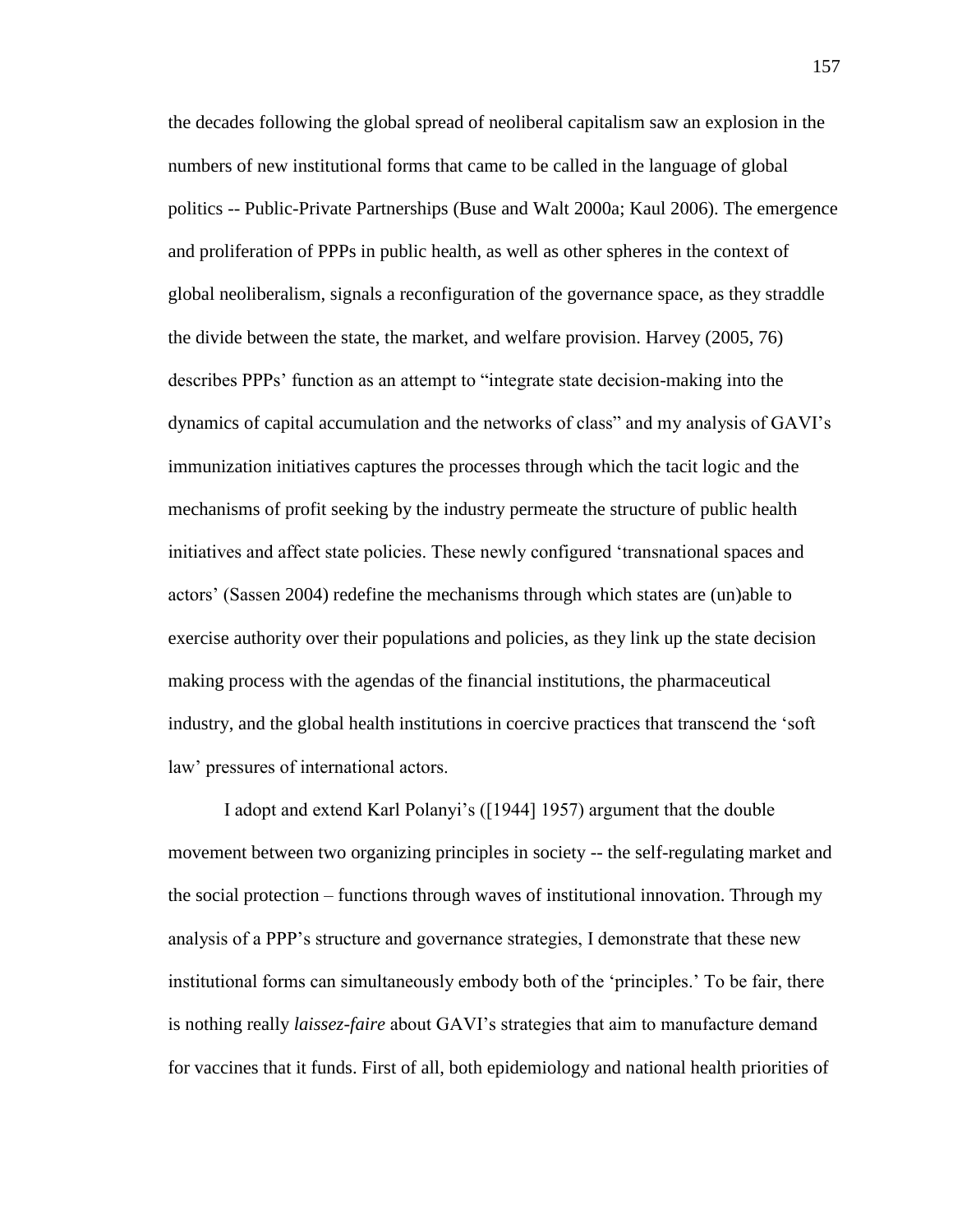the recipient countries take a back seat to GAVI's top-down strategy of introducing 'new and underused' vaccines, as GAVI uses discipline and coercion to entice the governments it funds to adopt and co-finance immunization programs with expensive, and often patent-protected vaccines it provides. Second, through innovative funding schemes, like its AMC for the pneumococcal vaccine, GAVI commands enormous funds garnered from private, sovereign and multilateral donors to subsidize the pharmaceutical industry while simultaneously securing stable demand in the countries it funds. And yet, while capitalizing on the market ideology and mechanisms that engender Polanyi's first organizing principle, GAVI, without a question, also embraces the logic of providing social protection. GAVI funds and provides vaccines that save lives, and that is not just a tag line for the headlines. As George Soros once put it, it is much harder to do good than to run an enterprise for profit. That GAVI has a measure of positive impact in the countries that it works with is a given, and the phenomenon of GAVI's mission drift that I discuss is promising as well. Exhibiting organizational flexibility and amending its mission to support Health System Services in the poorest countries, GAVI certainly moves closer to having an impact on comprehensive health care that is the hallmark of the society's ability to "protect itself against the perils inherent in the self-regulating market system (Polanyi's ([1944] 1957), 76). And finally, by requiring co-financing for its programs as well as an increase in recipient governments' spending on healthcare, GAVI in effect, seeks to reverse the effects of SAPs and other policies that under the auspices of neoliberalism undermined the states' ability to provide adequate social protection for its citizens. It remains to be seen, of course, what will happen to GAVI's initiatives when its support ends, as it surely will, and the governments of 'graduated'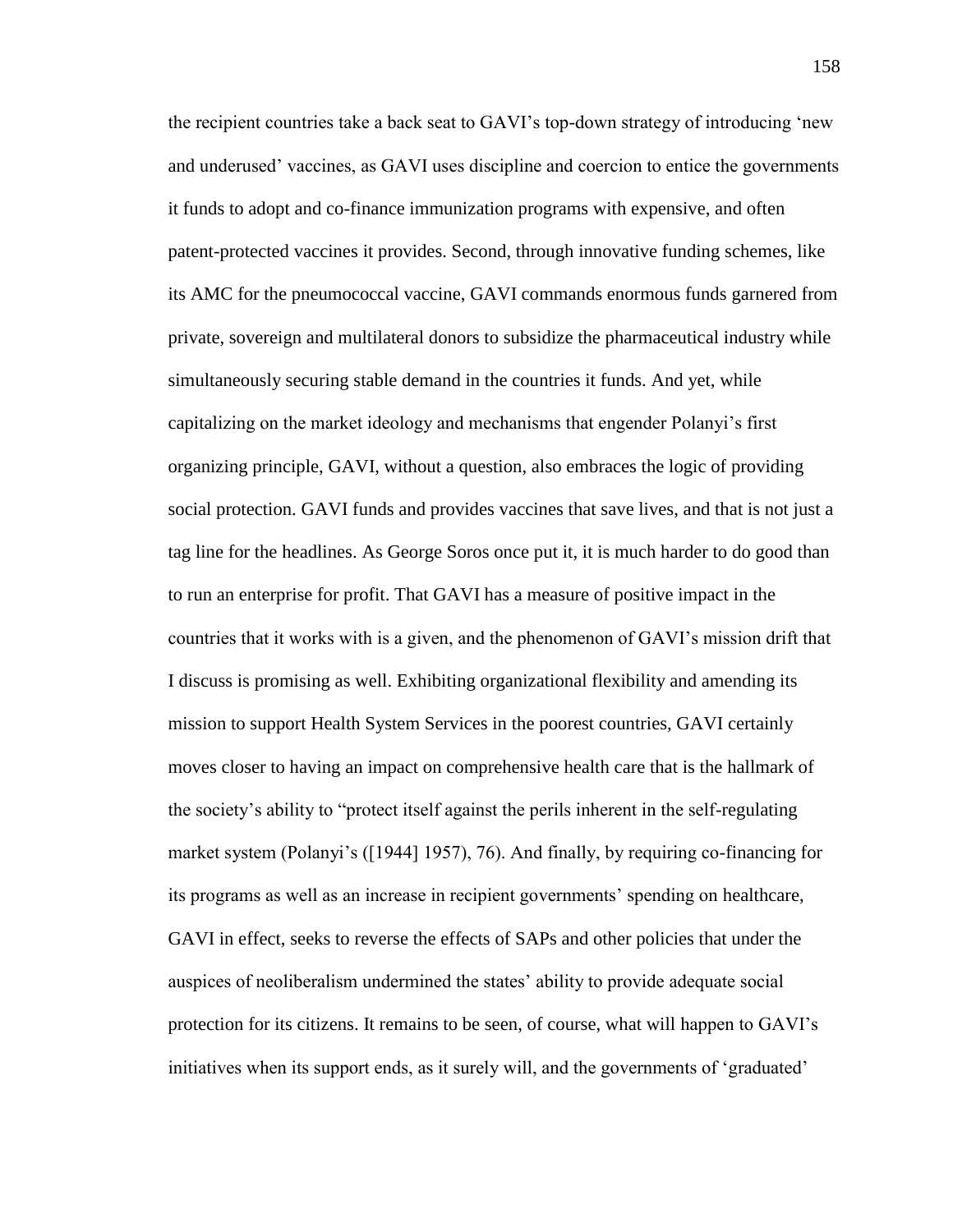countries are left with expensive initiatives to uphold, perhaps at the expense of interventions their populations require more.

To be sure, there are plenty of organizations and movements that embrace and embody the principle of social protection, but they typically are *antisystemic* in that they explicitly reject the market-led processes in determining the shape of welfare provision. There is still, after all, socialized medicine and frugal invention, knowledge-sharing, activist states and community-based health initiatives. To offer just a handful of examples, the Indian state of Kerala, for instance, boasts an impressive reduction in inequalities and improvements in the health status of its population (Navarro and Shi 2001). We can find ingenious uses of meager resources and technology, as, for example, in the story of a Bangladeshi health officer Amjad Hossain, who singlehandedly increased immunization rates by more than 15 percent in his two districts in a year, by registering, tracking and following up with pregnant mothers and then their newborns over mobile phones. 41

In their reflections on Polanyi's relevance today, Beverly Silver and Giovanni Arrighi (2003, 328) pose this question:

if we are today in the midst of the "discovery of [world] society" where are we to locate the effective agents of the countermovement for the self-protection of world society? What "groups, sections and classes" are available today to perform the "vital function" of protecting the common people of the world?

My research indicates that in addition to antisystemic countermovements, such agents – albeit I would hesitate to call them 'effective' – might be found in the hybrid PPPs such as GAVI. My empirical investigation captures the juggling act PPPs perform in their institutional entanglement with the states (donors as well as aid recipients), multilateral

 $\overline{\phantom{a}}$ 

 $41$  For more details on the story see [http://m.scidev.net/global/health/news/mobile-phones-help](http://m.scidev.net/global/health/news/mobile-phones-help-bangladesh-raise-neonatal-immunisation.html)[bangladesh-raise-neonatal-immunisation.html](http://m.scidev.net/global/health/news/mobile-phones-help-bangladesh-raise-neonatal-immunisation.html)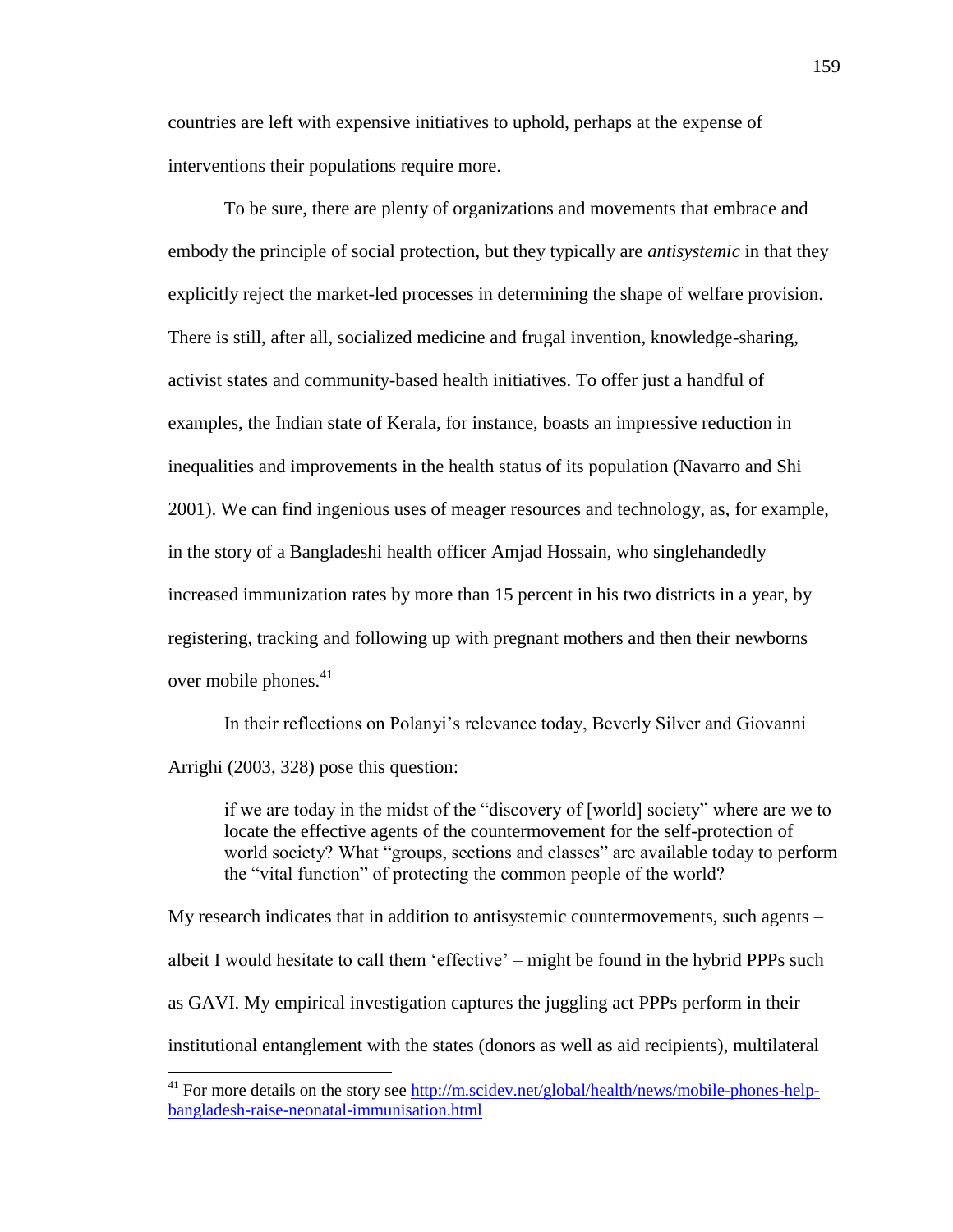agencies, and the industry. In their totality, the vectors of influence and power that the global health PPPs both exert and are subjected to constitute mechanisms of influence that are functionally different from traditional market and industry pressures or 'soft' unenforceable rules of traditional multilateral organizations, and embody, simultaneously, both the market-led logic and the ideals of social protection. And finally, rather than uniformly undermining the authority of the state, PPPs such as GAVI forge new paths of applying pressure and power as the multitude of state and non-state actors work sometimes together, and sometimes at cross-purposes, in these partnerships.

To further investigate this new topography of the governance of disease prevention by vaccines, I examined the networks of vaccine trade between countries in the period from 1996 to 2010. Documenting the overall structure of the networks of vaccine trade allowed me to address the systemic features of the network of countries and served as a starting point for a deeper examination of geopolitical patterns that emerge. Contrary to neoliberal arguments that expect equalizing market forces, my empirical analysis shows that vaccine trade networks retain a pronounced core-periphery structure, with the majority of countries lacking industrial capacity for vaccine production. However, because there is some reshuffling of the countries that occupy the dominant positions as main vaccine producers and exporters, I suggest that in the years between 1996 and 2010, some developed economies with traditionally strong vaccine producing capacity scaled down while others – a number of industrializing, export-oriented developing countries – scaled up their vaccine production. Of course, the export-oriented industrialization strategy was promoted by both the WB and the IMF as they sought to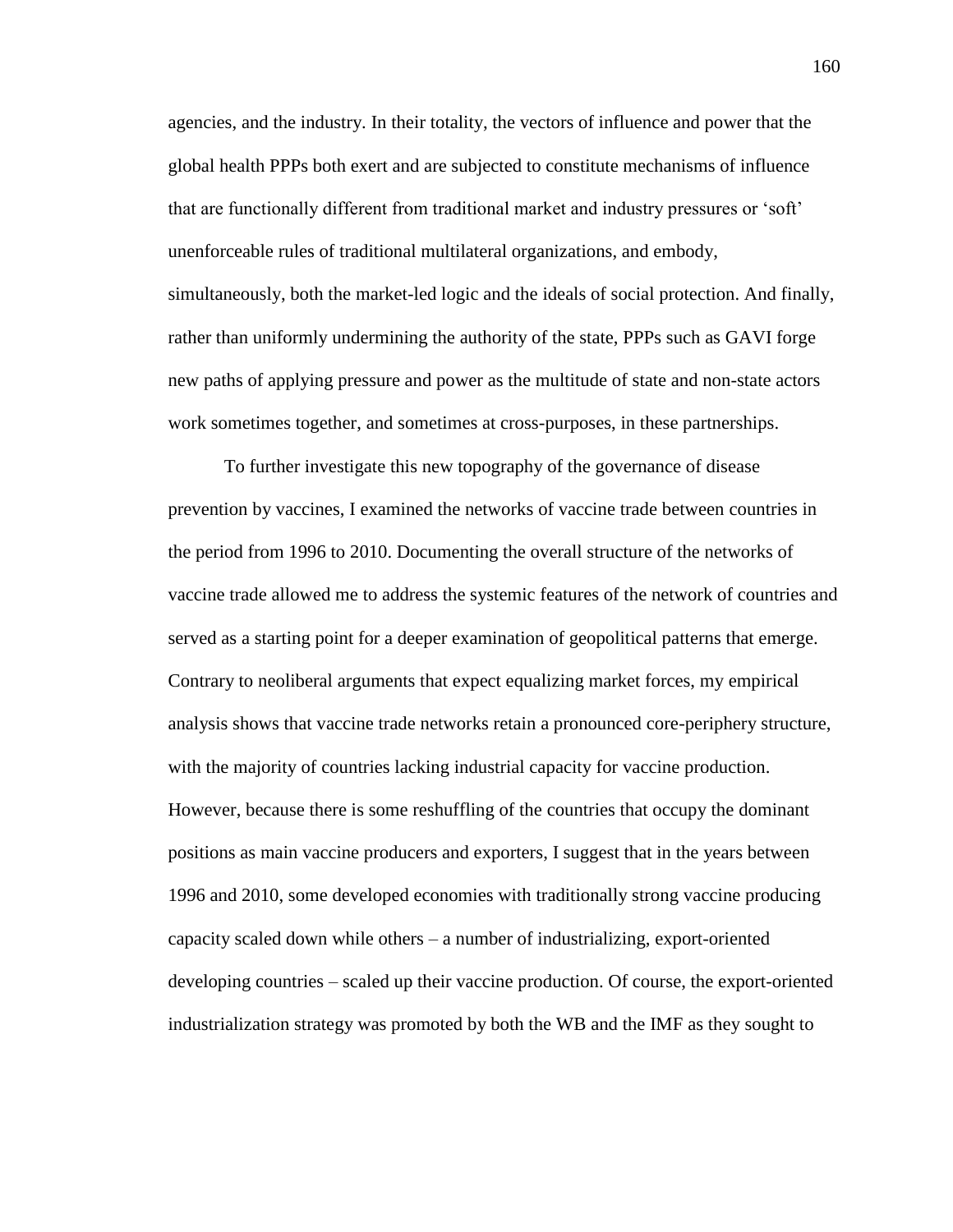encourage export of manufactured goods from the Third World countries to the rest of the world (So 1990).

Congruent with Giovanni Arrighi and colleagues' (2003, 23) 'industrial convergence' hypothesis, my research shows that as some developing countries emerge as vaccine producers, the very competition that bolsters their assent, also reduces "returns that previously had accrued to such activities." At the same time, some of the formerly dominant vaccine-exporting countries continue to pour significant resources into innovative funding ventures, such as GAVI's AMCt, which create artificial and stable demand for new recombinant, patent-protected, and thus expensive, vaccines, thus essentially subsidizing their domestic pharmaceutical industries by funneling funds through PPPs like GAVI.

Moreover, I find that the industrial convergence hypothesis holds to the extent that industrial growth and capacity do not reduce inequality for populations most affected by endemic diseases. Focusing on India as a case study, I argue that robust health indicators such as immunization rates do not accompany the spectacular success of India's pharmaceutical industry. In that, I follow Vicente Navarro's (2007, 15) insight that where inequality persists – as it does in global public health – the primary conflict is not "between North and South, but between an alliance of dominant classes of North and South against the dominated classes of North and South." When there is such a disjuncture between how well a country is performing on industrial development indicators and on measures that reflect its populations' wellbeing, we must take a closer look at its particular social-historical and geo-political realities.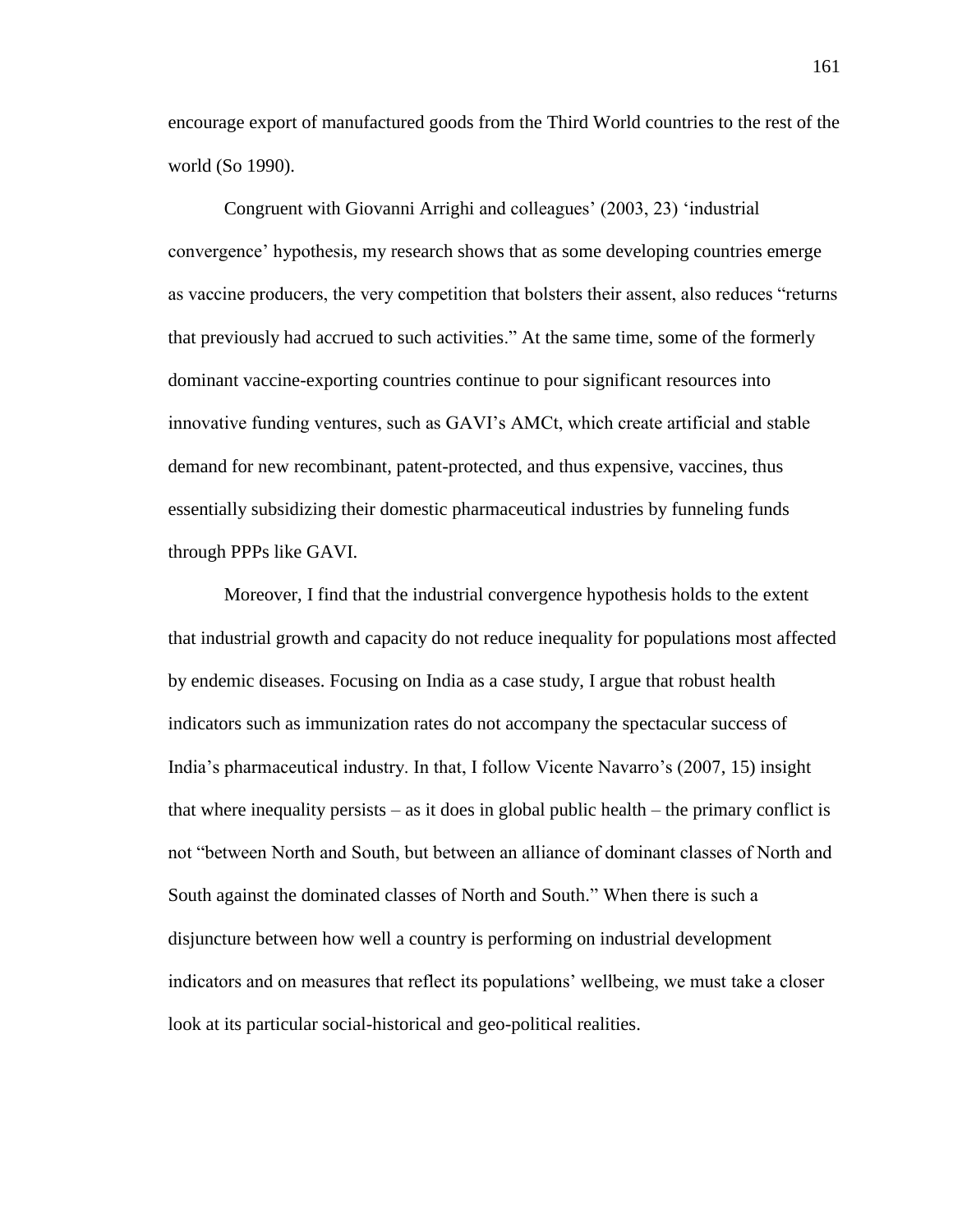As József Böröcz (2005, 886) reminds us, global structures of inequality must be examined with particular attention to the roles that most powerful global organizations play in their creation and maintenance: "the states forming the core of the world economy, the transnational corporations substantially rooted in those states, and the supra- or meta-state organizations of public authority, formal and informal networks of collusion, coordination, governance, agenda- and policy-setting mechanisms and other tools of 'remote-control' that have recently mushroomed around the world." In the case of the Indian state, what might appear as 'retreating' (Strange 1996) from provision of social welfare is only part of the picture. In fact, I argue that the state continues to exercise its authority vis-à-vis other states and financial regimes – as India's involvement with the WTO, TRIPS, and the Doha Declaration attests; it maintains a strong stance on behalf of its domestic business interests, as the story of the Indian pharmaceutical industry demonstrates. As Philip Cerny and colleagues (2005, 4) suggest, rather than

giving priority to the direct provision of domestic welfare, direct support for and ownership of key strategic industries and infrastructural services, maintenance of full employment, and the redistribution of resources among individuals and social groups, the state is becoming a 'competition state.'

McMichael (2000, 166) argues that global governance trends, converging in the globalization project, constitute a "new threshold in world affairs." In the contemporary context of the managed global economy, the states and global institutions now face a new reality -- international financial stability takes precedence over national development planning. McMichael refers to decentralization of state authority, such as divesting themselves of "certain budgetary responsibilities" and allowing space for nongovernmental entities to address local issues (McMichael 2000, 153). In health, as in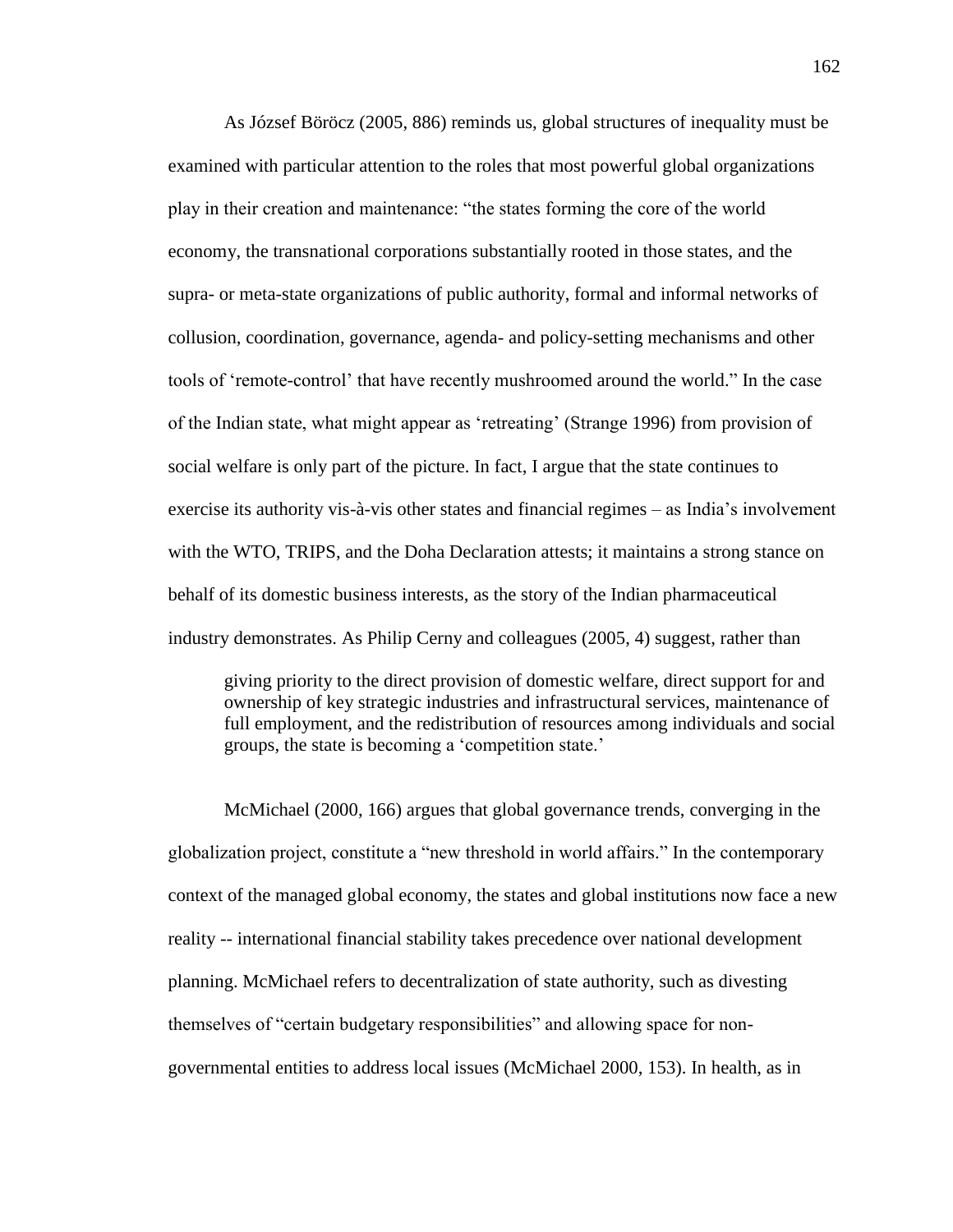other fields, the power to make crucial decisions has shifted somewhat to now include business and financial interests, multilateral organizations and PPPs, "reducing further the democratic space for national, let alone community involvement in such decisions" (Green 2008, 157).

It is important to understand that the intersection of sovereignty and territory hitherto embodied in the institution of the modern state is being transformed. What Sassen calls 'insipient denationalizing' signals the "relocation of some components of national state sovereignty onto supranational authorities or privatized corporate systems" (Sassen 1999, 160). And yet states continue to "anchor juridical and sometimes, jurisdictional relations" (McMichael 2008). Both Sassen and McMichael refer to a fundamental transformation of the sovereignty of the state system, which nevertheless does *not* signal an unequivocal declining significance of the state.

The rhetorically powerful and still dominant Westphalian model of "sovereign territorial states engaging in limited international cooperation for particular purposes is fast approaching the end of its useful life" (Cooper et al. 2007, 4). If the nation-state is unable to adequately address the range of global problems it faces -- be it transnational terrorism, climate change, international economic crisis or global public health issues - its political authority inevitably shifts. These relocations of power and authority can occur vertically – to either supra- or sub-national authorities -- or sideways, to non-state actors. Thus, the broad theoretical questions on governance that the global realities prompt, have to do with *how* power and authority are exercised, because only a critical understanding of the mechanisms of global governance and the relations of power that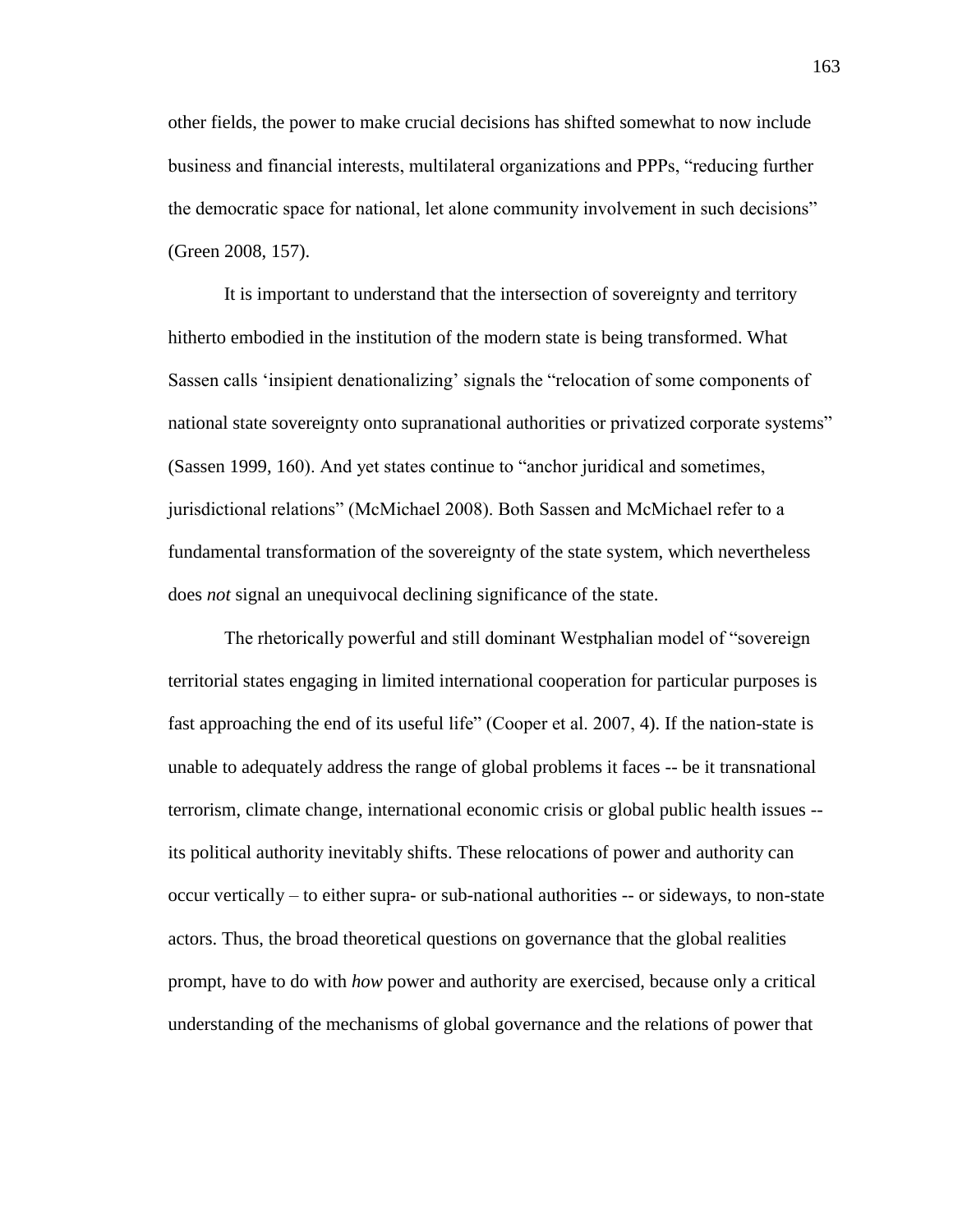underpin them can help transform "the very foundation upon which ever-changing forms of political domination rest" (Soederberg 2006, 161).

Social protection can only be provided by a political process. Neither the market, nor institutions firmly rooted in its logic, can deliver it. There is a powerful – even if utopian – idea of redistribution on a global scale that in its different manifestations offers blueprints for righting the wrongs of an inherently unjust global order (Böröcz 2005). In the field of health, such a sentiment was beautifully expressed in the Alma-Ata Declaration in 1978, which states,

[a]n acceptable level of health for all the people of the world by the year 2000 can be attained through a fuller and better use of the world's resources, a considerable part of which is now spent on armaments and military conflicts. A genuine policy of independence, peace, détente and disarmament could and should release additional resources that could well be devoted to peaceful aims and in particular to the acceleration of social and economic development of which primary health care, is an essential part, should be allotted its proper share (Declaration of Alma-Ata 1978).

Nearly thirty years later, another proposal cites a calculation "that it would cost US \$ 100 a year by each middle class citizen in the developed world to finance the achievement of the Millenium Development Goals" (Kickbush 2004, 14). There are other powerful ideas, such as a tax proposed by James Tobin, a Nobel Prize laureate in economics, who suggests imposing a very small tax of about 0.5% on international electronic financial transactions that could raise US \$ 150-300 billion annually and could be used to eliminate the debt burden of the Third World countries (Waitzkin 2003, 525). As simple and powerful as these ideas are, they are not likely to come to fruition in any observable future. And barring that, we are left with the current world order and its institutions, charged with the task of social protection that they must carry out.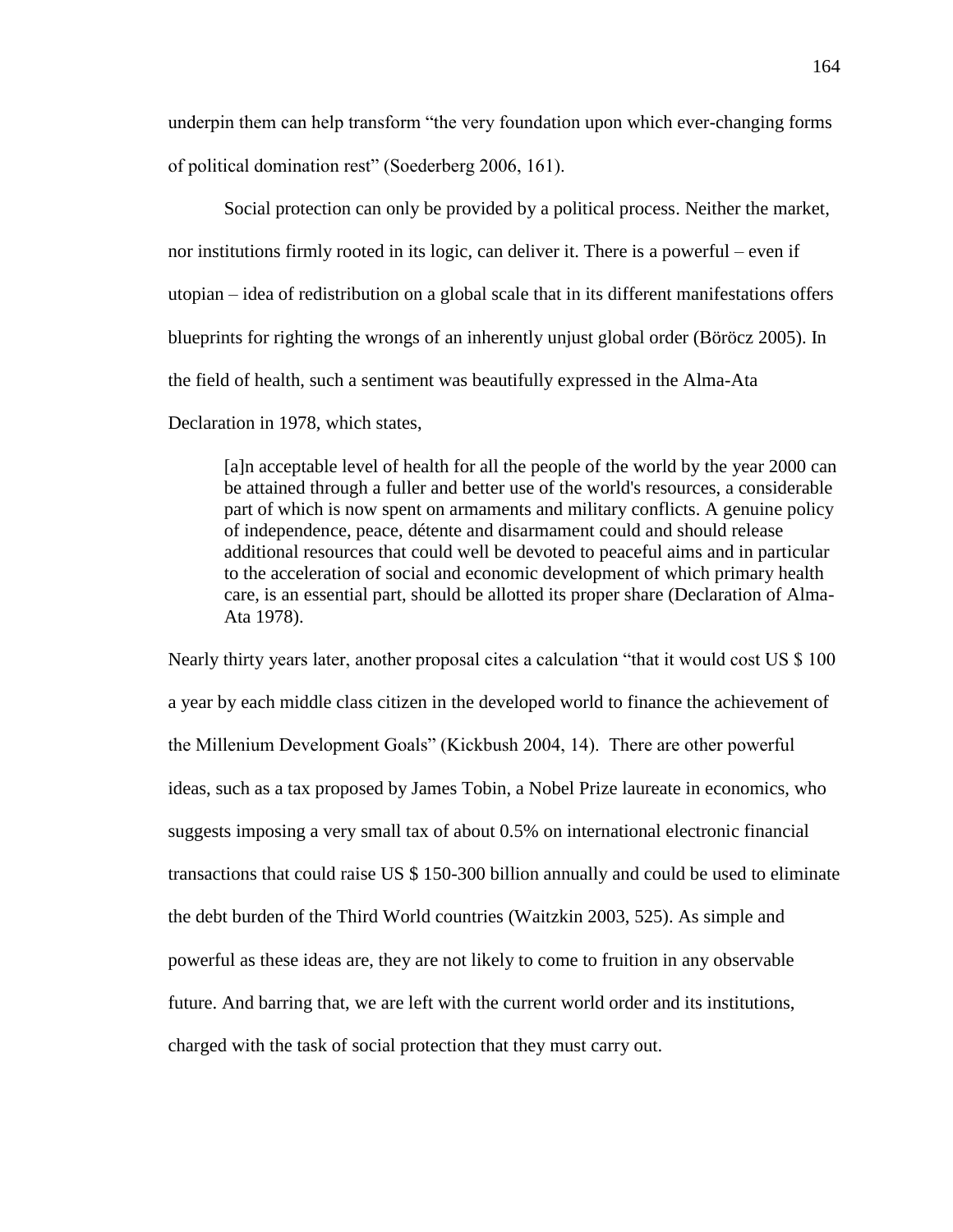In her public lecture at the  $10<sup>th</sup>$  International Congress on Public Health in 2004. Ilona Kickbusch,(2004, 3-4) then the head of the Division of Global Health at Yale University, delivered a poignant reminder,

Health lies at the core of modernity and development. It has shaped the nature of the modern nation state and its social institutions, it has powered social movements and defined rights of citizenship and it has contributed to the construction of the modern self and its aspirations. Within a very short historical time span – about 100 years – a long and healthy life has become a demographic fact, a societal goal and a personal expectation within developed societies. Within an even shorter time span – about 50 years – universal access to medical care has become a trademark of industrialized welfare states.

It seems that in a bout of collective denial and amnesia, the global establishment is failing to learn from the past. The global order is not conducive to welfare provision, and the most important institution that has been instrumental in providing social protection – the nation state – is constrained in its ability to do so both by global institutional order and by the predominance of a powerful and insipient ideology that relegates to it the role of upholding the market.

I would like to conclude with another powerful quote – Immanuel Wallerstein's

(2001, 256) reflections on the world-systems paradigm and the promise that critical social

science holds. As he states,

world-systems analysis is a call for the construction of a historical social science that feels comfortable with the uncertainties of transition, that contributes to the transformation of the world by illuminating the choices without appealing to the crutch of a belief in the inevitable triumph of good.

Perhaps, the triumph of good is not inevitable. But we should believe that it is possible, and strive to understand what stands in the way.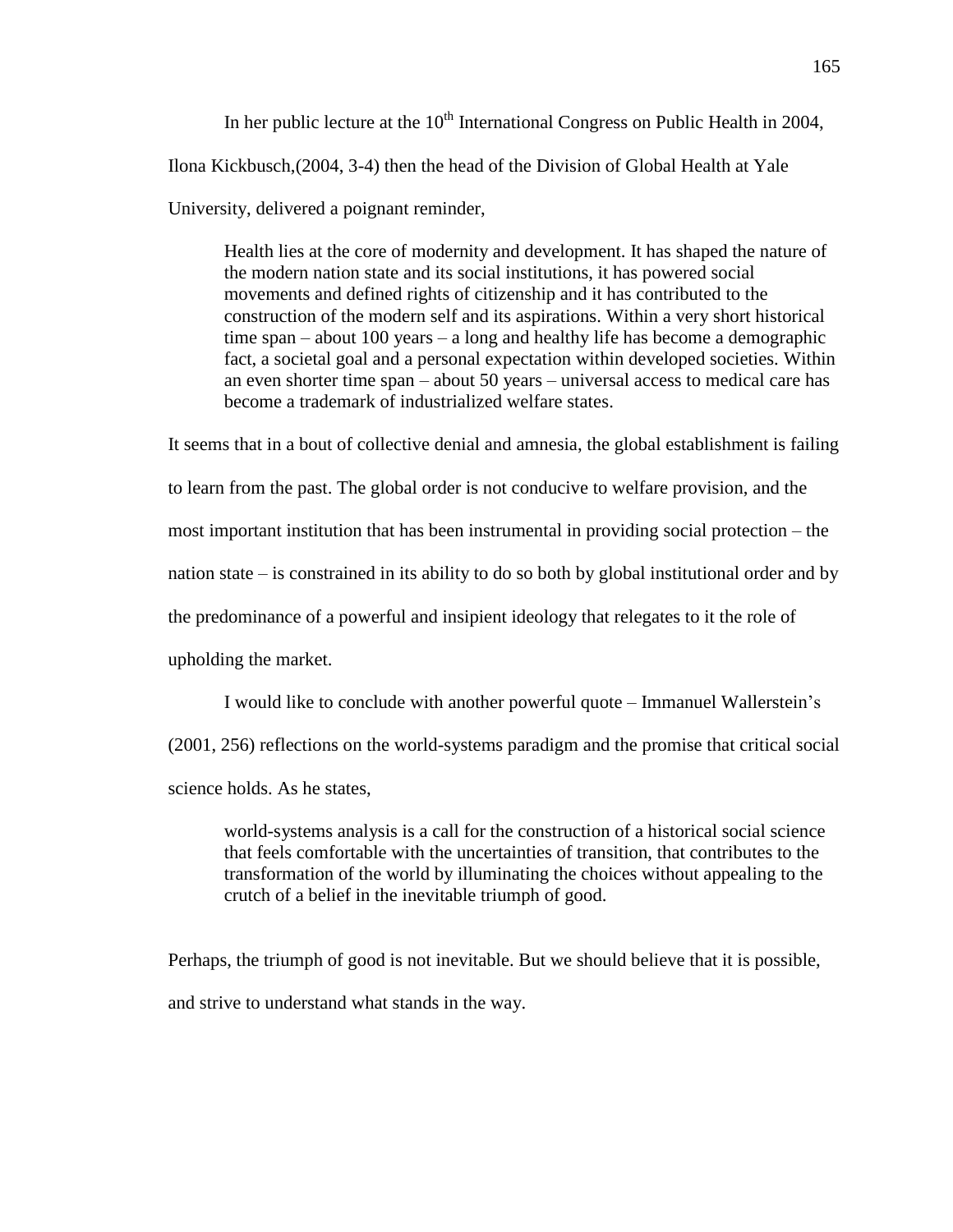- GAVI 1999(1). Meeting of the Proto-Board, 12-13 July 1999, Seattle. Executive summary.
- GAVI 1999(2). First Board Meeting, 28 October 1999, New York. Executive Summary.
- GAVI 2000(3). Second GAVI Board meeting, 31 January 2000, Davos. Executive Summary.
- GAVI 2000(4). GAVI Board Teleconference, 31 March 2000.
- GAVI 2000(5). Notes from GAVI Board Teleconference, 26 May 2000.
- GAVI 2000(6). Third GAVI Board Meeting, 13-14 June 2000, Oslo.
- GAVI 2000(6a). Report of the Third GAVI Board Meeting. June 2000. Oslo. Annex 1.1
- GAVI 2000(6b). Report of the Third GAVI Board Meeting. June 2000. Oslo. Annex 2.
- GAVI 2000(6c). Report of the Third GAVI Board Meeting. June 2000. Oslo. Annex 3.
- GAVI 2000(6d). Report of the Third GAVI Board Meeting. June 2000. Oslo. Annex 4.1a.
- GAVI 2000(6f). Report of the Third GAVI Board Meeting. June 2000. Oslo. Annex 4.2.
- GAVI 2000(6g). Report of the Third GAVI Board Meeting. June 2000. Oslo. Annex 4.3.
- GAVI 2000(6h). Report of the Third GAVI Board Meeting. June 2000. Oslo. Annex 5.
- GAVI 2000(6i). Report of the Third GAVI Board Meeting. June 2000. Oslo. Annex 6.
- GAVI 2000(6j). Report of the Third GAVI Board Meeting. June 2000. Oslo. Annex 7.2.
- GAVI 2000(6k). Overview of the Operations Function in the GAVI Secretariat, 30 May 2000.
- GAVI 2000(7). Summary Report of GAVI Board Teleconference Discussion: First GAVI Proposal Review Outcome. 18 July 2000.

GAVI 2000(8). GAVI Board Teleconference, 11 September 2000, Summary Report.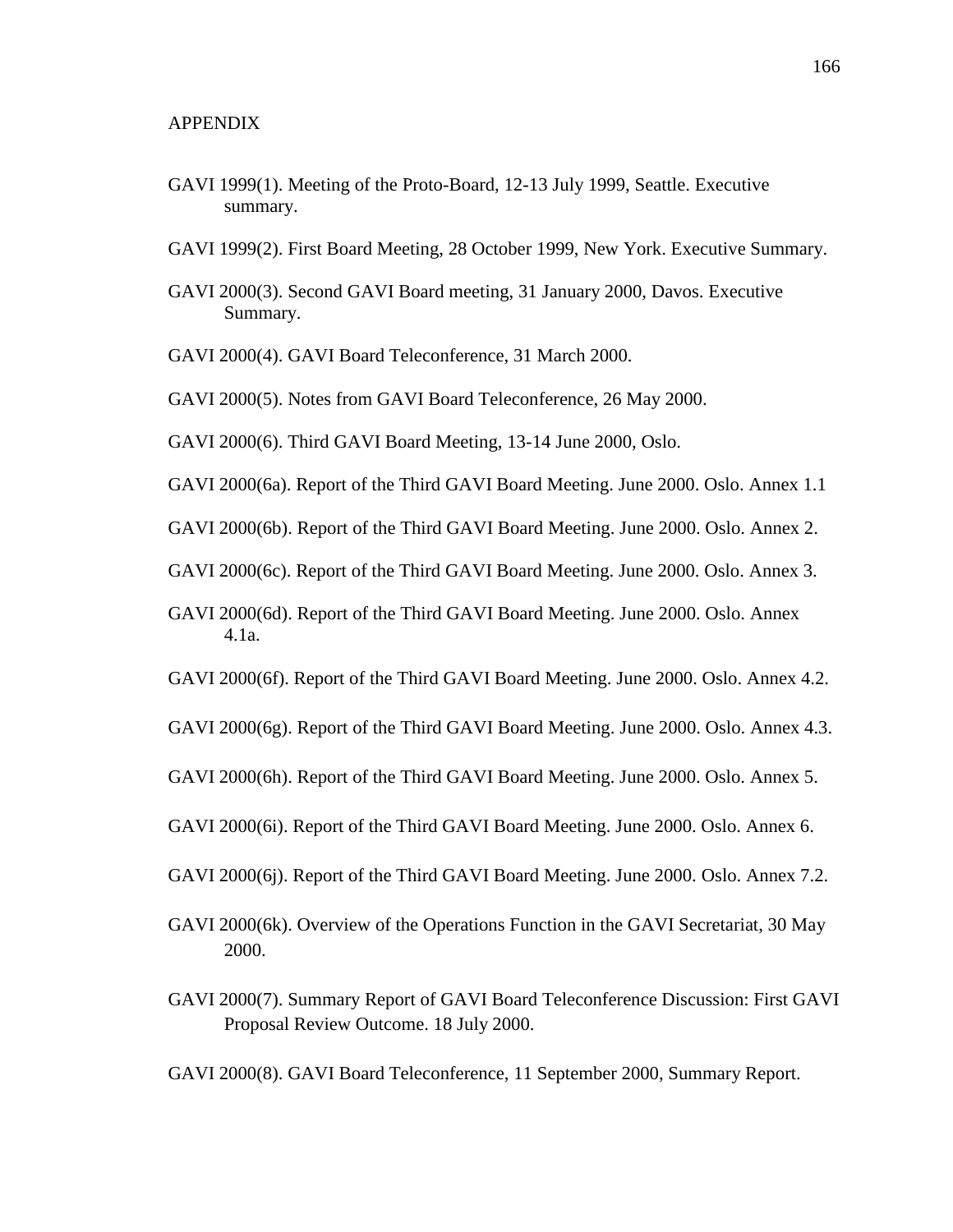GAVI 2000(9). GAVI Board Teleconference, 4 October 2000, Summary Report.

- GAVI 2000(10). Fourth GAVI Board Meeting, 19 November 2000, Noordwijk.
- GAVI 2000(10a). Report of the Fourth GAVI Board Meeting, November 2000, Noordwijk, Annex 2.
- GAVI 2000(10b). Report of the Fourth GAVI Board Meeting, November 2000, Noordwijk, Annex 3.
- GAVI 2000(10c) Report of the Fourth GAVI Board Meeting, November 2000, Noordwijk, Annex 5a.
- GAVI 2001(12). Fifth GAVI Board Meeting. 21-22 June 2001, London. Summary Report.
- GAVI 2001(13). GAVI Board Teleconference. 25 September 2001. Summary Report.
- GAVI 2001(14). Sixth GAVI Board Meeting. 17 October 2001. Ottawa. Final Summary Report.
- GAVI 2001(15). GAVI Board Teleconference, 26 November 2001. Draft Summary Report.
- GAVI 2002(16). GAVI Board Teleconference, 8 January 2002. Summary Report.
- GAVI 2002(17). Seventh GAVI Board Meeting, 11 March 2002. Stockholm. Summary Report.
- GAVI 2002(18). GAVI Board Teleconference, 18 April 2002. Final Summary Report.
- GAVI 2002(19). GAVI Board Teleconference, 23 May 2002. Summary Report.
- GAVI 2002(20). Eighth GAVI Board Meeting, 19-20 June 2002, Paris. Final Summary Report.
- GAVI 2002(21). GAVI Board Teleconference, 8 August 2002. Summary Report.
- GAVI 2002(22). GAVI Board Teleconference, 12 September 2002. Final Summary Report.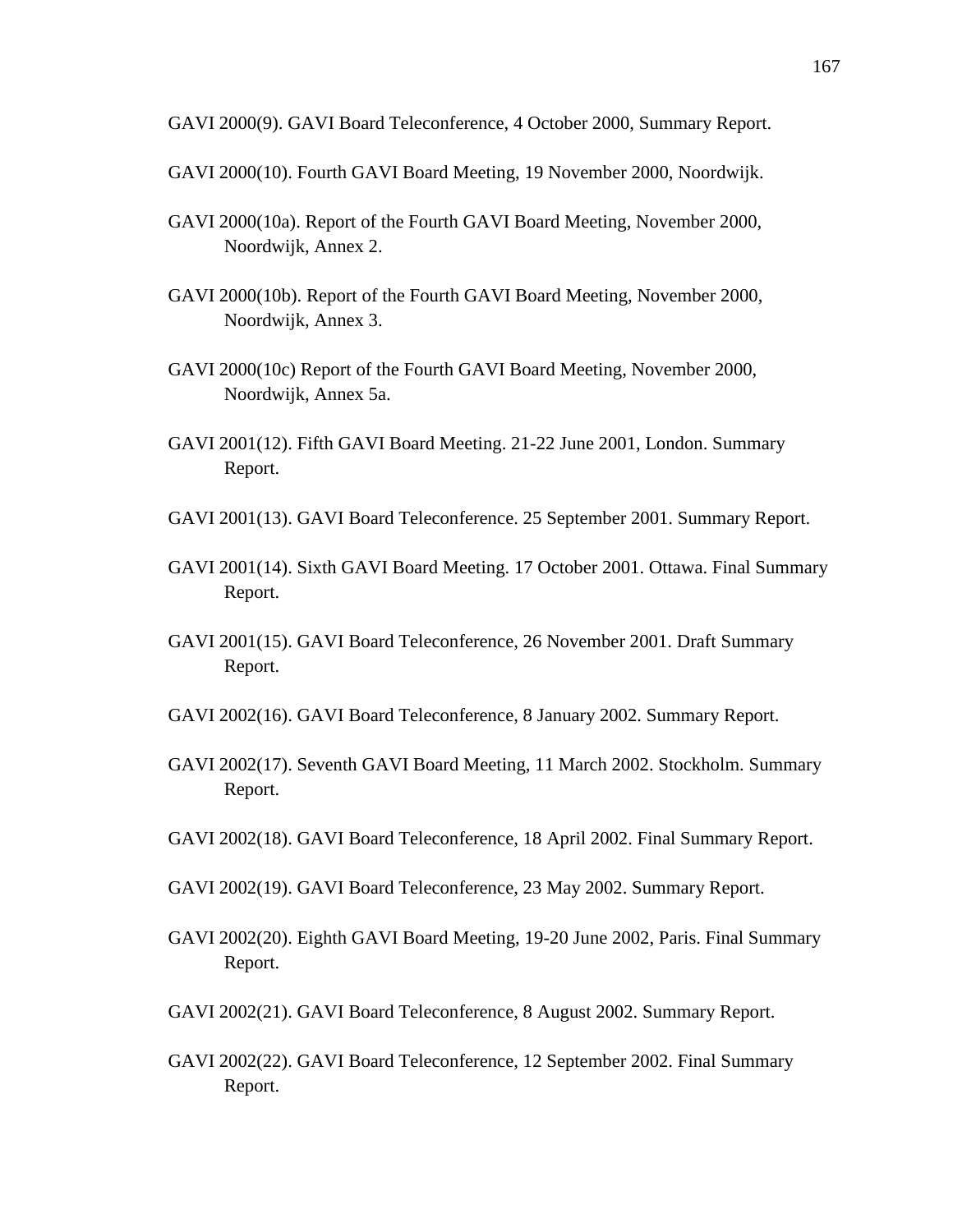GAVI 2002(23). GAVI Board Teleconference, 24 October 2002. Summary Report.

- GAVI 2002(24). Ninth GAVI Board Meeting, 19 November 2002, Dakar, Summary Report.
- GAVI 2002(25). GAVI Board Teleconference 19 December 2002, Summary Report.
- GAVI 2003(27). GAVI Board Teleconference, 27 February 2003, Final Report.
- GAVI 2003(28). Tenth GAVI Board Meeting, 6 March 2003. Nyew York, Final Summary Report.
- GAVI 2003(29). GAVI Board Teleconference, 9 May 2003. Final Report.
- GAVI 2003(30). GAVI Board Teleconference, 6 June 2003. Summary Report.
- GAVI 2003(31). GAVI Board Teleconference, 30 June 2003, Final Report.
- GAVI 2003(32). 11<sup>th</sup> GAVI Board Meeting, 15-16 July 2003, Washington DC. Summary Report.
- GAVI 2003(33). GAVI Executive Committee Report, 29 October 2003.
- GAVI 2003(34).  $12^{th}$  GAVI Board Meeting, 9-10 December 2003, Geneva.
- GAVI 2004(35). GAVI Executive Committee Report, 4 January 2004, Geneva.

GAVI 2004(36). GAVI Board Teleconference, 30 March 2004.

GAVI 2004(37). GAVI Board Teleconference, 6 May 2004.

- GAVI 2004(38). 13th GAVI Board Meeting, 6-7 July 2004, Washington DC.
- GAVI 2004(39). GAVI Board Teleconference, 29 September 2004.
- GAVI 2004(40). GAVI Board Teleconference, 15 October 2004.
- GAVI 2004(41). GAVI Board Teleconference 8 November 2004.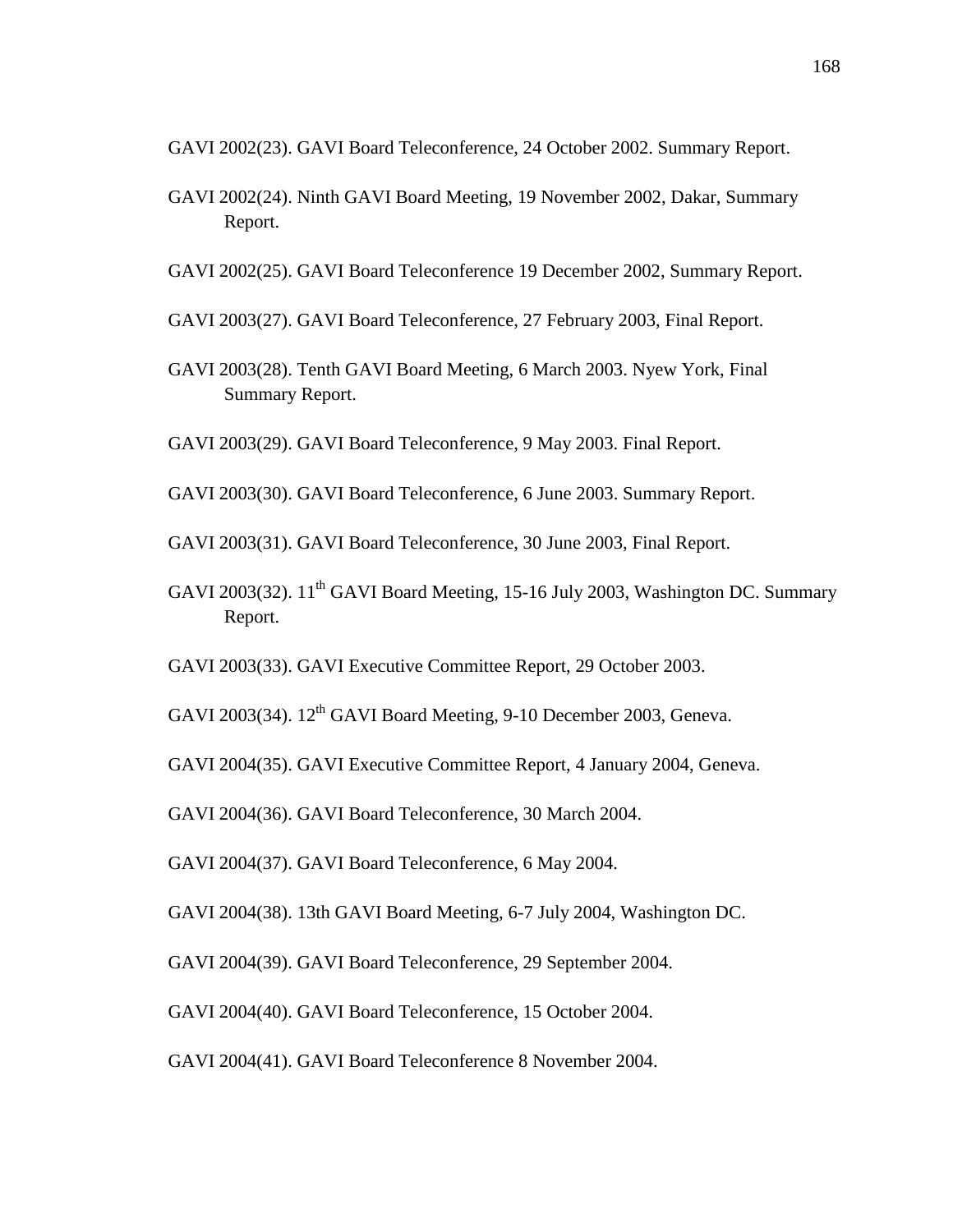GAVI 2004(42). 14<sup>th</sup> GAVI Board Meeting, 4-5 December 2004, Abuja.

- GAVI 2005(44). Joint GAVI Board/Vaccine Fund Executive Committee Teleconference. 8 February 2005. Final Summary Report.
- GAVI 2005(45). 15<sup>th</sup> GAVI Board Meeting, 28-29 April 2005. Final Summary Report. Geneva.
- GAVI 2005(46). 16<sup>th</sup> GAVI Board Meeting, 19-20 July 2005. Paris. Final Summary Report.
- GAVI 2005(47). Joint GAVI/Vaccine Fund Executive Committee Meeting, 22-23 September 2005, New York.
- GAVI 2005(48). GAVI Alliance Board Meeting, 6-7 December 2005, New Delhi. Final Summary Report.
- GAVI 2006(49). GAVI Alliance and Fund Joint Executive Meeting, 23 March 2006, New York. Final Report.
- GAVI 2006(50). GAVI Alliance Board Meeting, 20 June 2006, Washington DC. Summary Report.
- GAVI 2006(51). GAVI Alliance Board Teleconference, 28 July 2006.
- GAVI 2006(51a) Covering Memo and multi-year Budget Request. July 2006.
- GAVI 2006(51b). Covering Memo and multi-year Budget Request. June 2006.
- GAVI 2006(51c). Proposed New Vaccine Financing Policies.
- GAVI 2006(52). Azerbaijan: request for continued support (2006-2008).
- GAVI 2006(53). GAVI Alliance and Fund joint executive meeting, 27 September 2006, New York.
- GAVI 2007(55). Request for increased funding: Bolivia rotavirus vaccine introduction.
- GAVI 2006(54). GAVI Alliance Board Meeting. 28-29 November 2006, Berlin, Final Summary Report.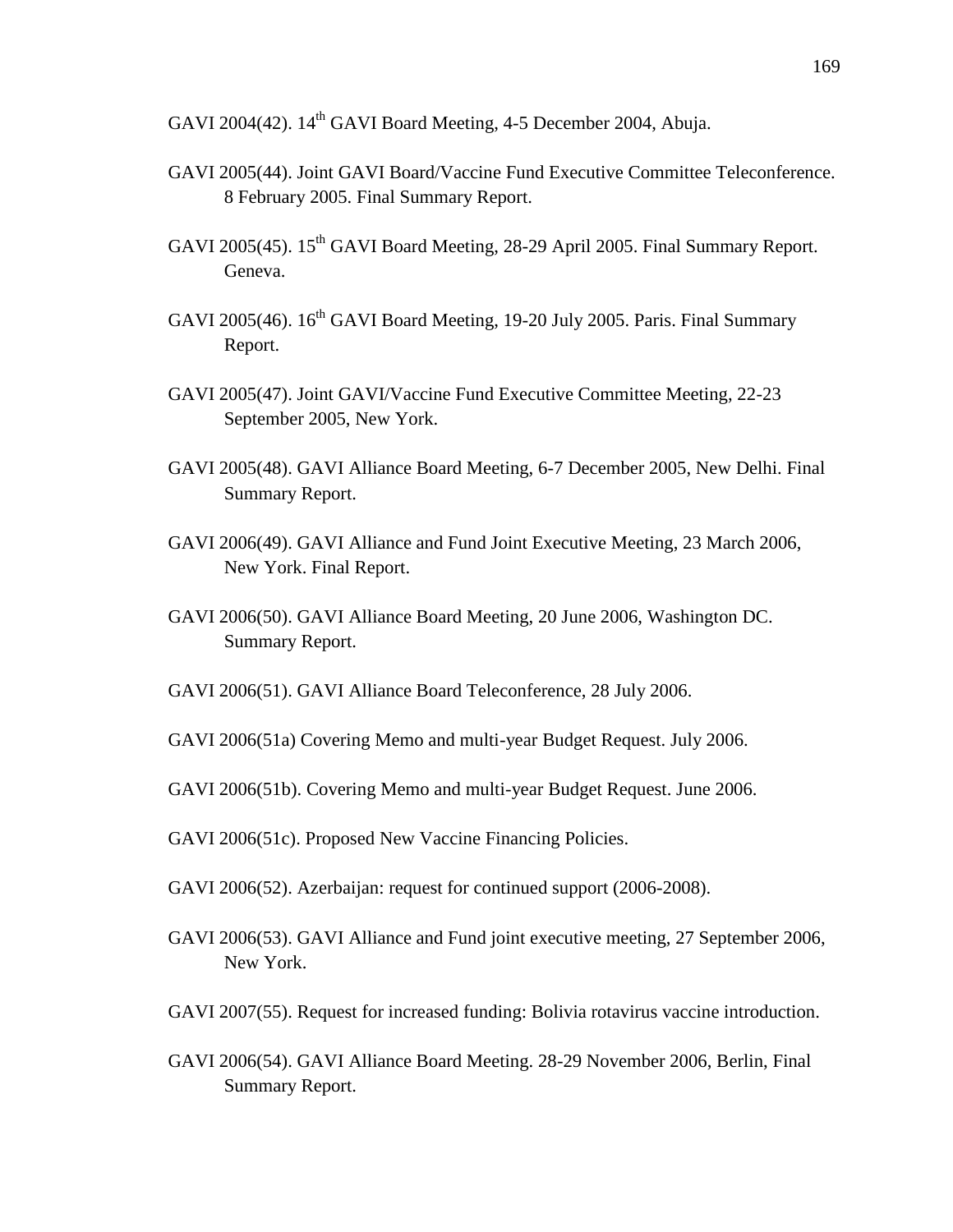GAVI 2007(50). GAVI Alliance and Fund Board retreat. 16 July 2007, Geneva.

- GAVI 2007(60). GAVI Alliance Executive Committee teleconference, 26 July 2007.
- GAVI 2007(61). GAVI Alliance executive committee meeting, 25 September 2007, New York, Final Summary Report.
- GAVI 2007(62). GAVI Alliance and Fund Board Meeting, 28-29 November 2007, Cape Town, Final Summary Report.
- GAVI 2008(63). GAVI Alliance and Fund Board Meeting, 26 February 2008, Washington DC., Final Summary Report.
- GAVI 2008(64). GAVI Alliance Executive Committee meeting, 6 May 2008, Washington DC., Final Summary Report.
- GAVI 2008(65). GAVI Alliance Board Meeting, 25-26 June 2008. Final Summary Report.
- GAVI 2008(66). GAVI Alliance Board Teleconference, 24 July 2008. Final Summary Report.
- GAVI 2008(67). GAVI Alliance Board Meeting 29-30 October 2008, Geneva, Final minutes.
- GAVI 2008(68). GAVI Alliance Executive Committee teleconference, 25 November 2008. Final Minutes.
- GAVI 2009(69). GAVI Alliance Fundraising Committee teleconference, 28 May 2009. Final Minutes.
- GAVI 2009(70). GAVI Alliance Governance Committee meeting, 1 June 2009, Washington DC., Final Minutes.
- GAVI 2009(70a). GAVI Alliance Governance Committee teleconference, 15 April 2009. Final Minutes.
- GAVI 2009(70c). GAVI Alliance Governance Committee teleconference, 5 November 2009. Final Minutes.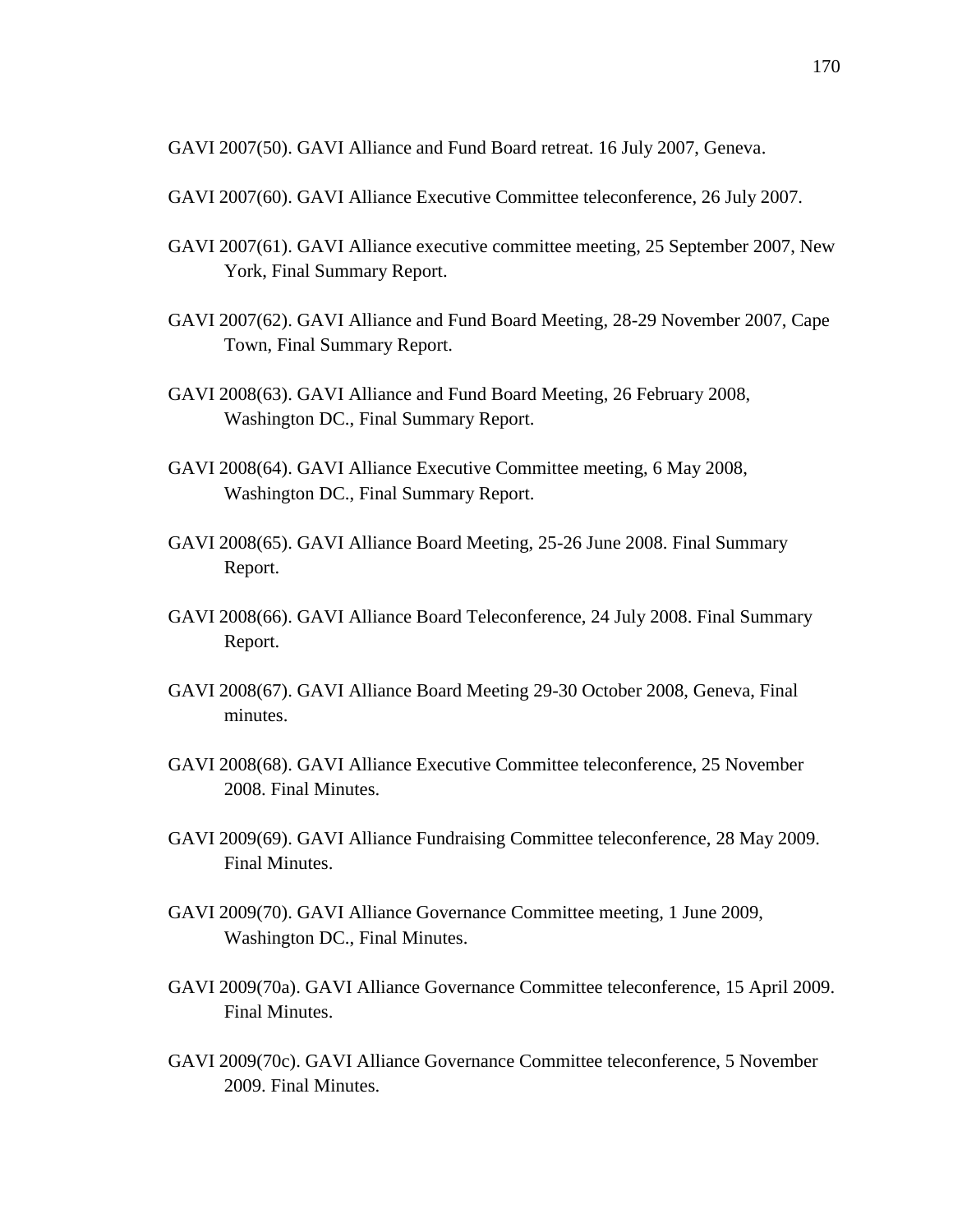- GAVI 2009(70d). GAVI Alliance Governance Committee meeting, 16-17 November 2009, Hanoi, Final Minutes.
- GAVI 2009(71a). GAVI Alliance Investment Committee teleconference, 23 February 2009.
- GAVI 2009(71b). GAVI Alliance Investment Committee teleconference, 27 May 2009.
- GAVI 2009(71c). GAVI Alliance Investment Committee meeting, 2 June 2009, Washington DC, Final Minutes.
- GAVI 2009 (71d). GAVI Alliance Investment Committee teleconference, 17 September 2009.
- GAVI 2009 (72). GAVI Board Evaluation Advisory Committee Teleconference, 5 October 2009.
- GAVI 2009(73a). GAVI Alliance Audit and Finance Committee teleconference, 23 March 2009. Final Minutes.
- GAVI 2009(73b). GAVI Alliance Audit and Finance Committee teleconference, 28 May 2009. Final Minutes.
- GAVI 2009(73c). GAVI Alliance Audit and Finance Committee teleconference, 23 July 2009. Final Minutes.
- GAVI 2009(73d). GAVI Alliance Audit and Finance Committee Meeting, 28 October 2009, Geneva and Washington DC. Final Minutes.
- GAVI 2009(73e). GAVI Alliance Audit and Finance Committee Meeting, 14 December 2009. Washington DC. Final Minutes.
- GAVI 2009(74a). Programme and Policy Committee Teleconference, 2 February 2009. Meeting Report.
- GAVI 2009(74b). Programme and Policy Committee Teleconference, 17 February 2009. Meeting Report.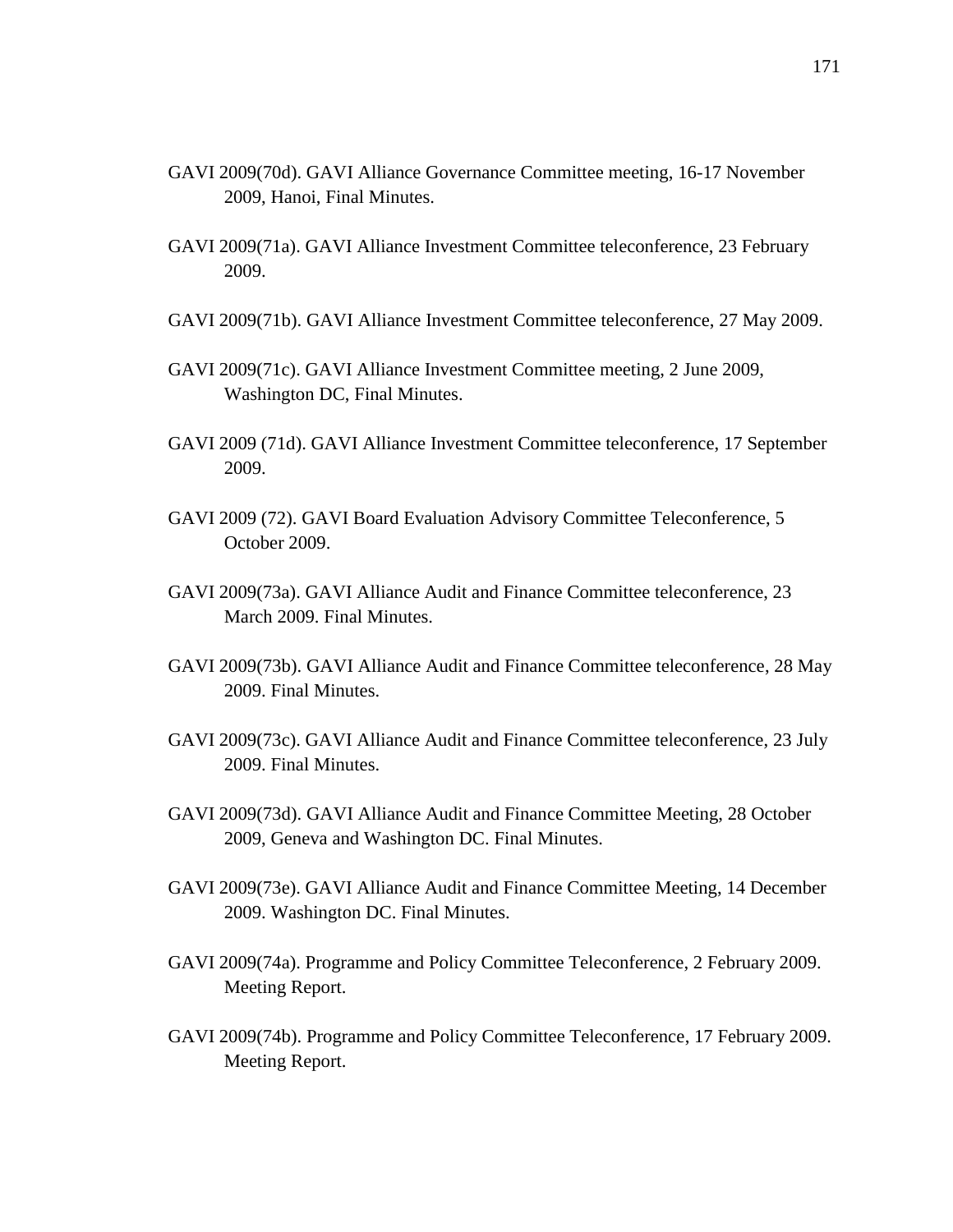- GAVI 2009(74c). Programme and Policy Committee Meeting, 15-16 April 2009. Final Report.
- GAVI 2009(74d). Programme and Policy Committee Meeting, 4 June 2009, Washington DC. Final Report.
- GAVI 2009(74e). Programme and Policy Committee Meeting, 1-2 October 2009, Geneva. Final Report.
- GAVI 2009(75a). GAVI Alliance Executive Committee teleconference, 21 April 2009. Final Minutes.
- GAVI 2009(75b). GAVI Alliance Executive Committee teleconference, 30 July 2009. Final Minutes.
- GAVI 2009(75c). GAVI Alliance Executive Committee meeting, 30 September 2009. Final Minutes.
- GAVI 2009(75d). GAVI Alliance Executive Committee resolution. 11 December 2009.
- GAVI 2009(76a). GAVI Alliance Board Meeting, 2 March 2009. Rotterdam, the Netherlands. Final Minutes.
- GAVI 2009(76b). GAVI Alliance Board Meeting, 2-3 June 2009, Washington DC. Final Report.
- GAVI 2009(76c). GAVI Alliance Board Meeting, 17-18 November 2009. Hanoi, Vietnam. Final Minutes.
- GAVI 2010(77a). GAVI Alliance Board Meeting, 16-17 June 2010. Geneva. Final Minutes.
- GAVI 2010(77b). GAVI Alliance Board Meeting, 30 November 1 December 2010. Kigali, Rwanda. Final Minutes.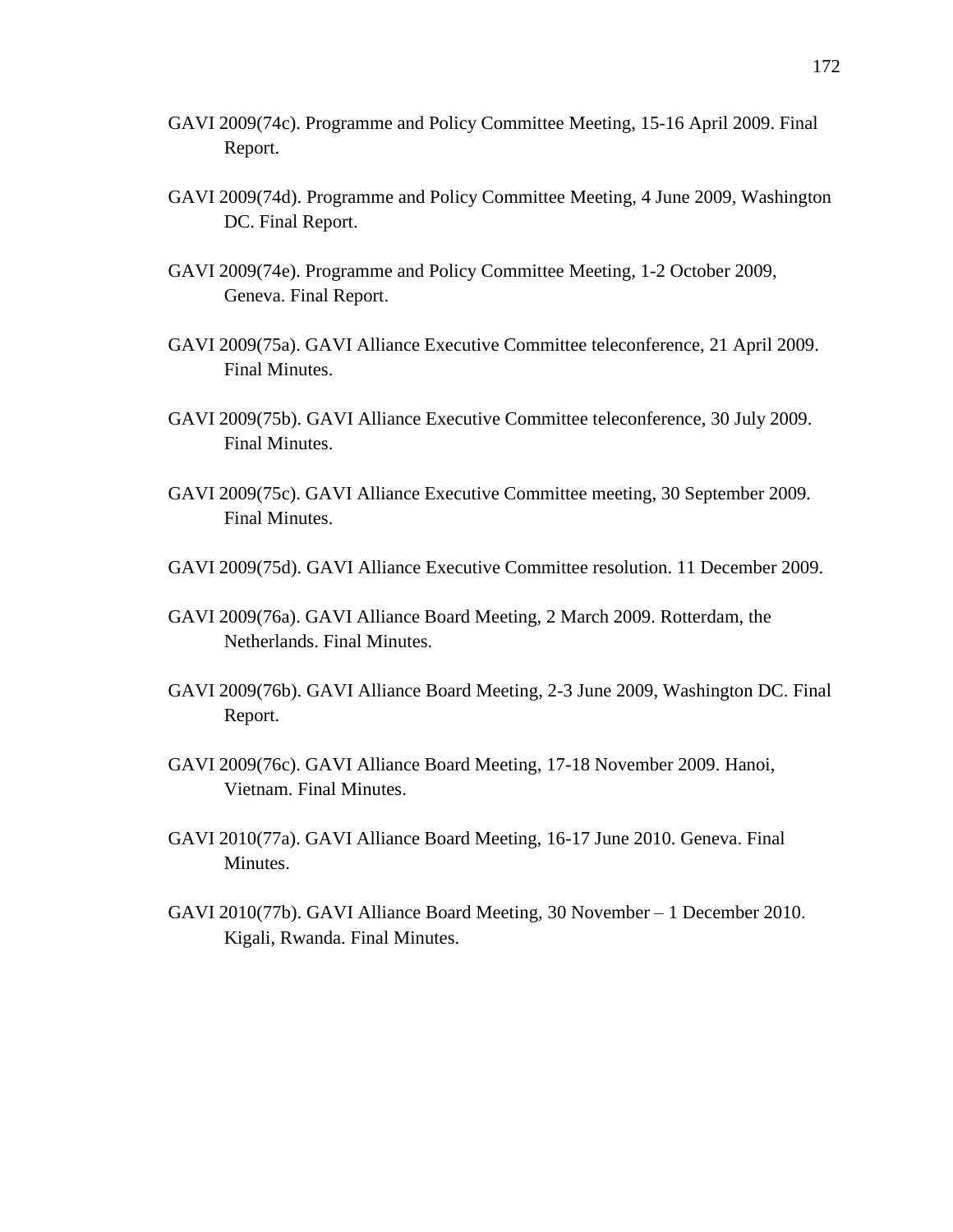## BIBLIOGRAPHY

- Abrahamsson, Hans. 2003. *Understanding World Order and Structural Change: Poverty, Conflict and the Global Arena.* New York: Palgrave Macmillan.
- Alderson, Arthur and Jason Beckfield. 2004. "Power and Position in the World City System." *American Journal of Sociology* 109:811-51.
- Arhin-Tenkorang, Dyna and Pedro Conceição. 2003. "Beyond Communicable Disease Control: Health in the Age of Globalization." Pp.484-515 in *Providing Global Public Goods: Managing Globalization*, edited by I. Kaul, P. Conceição, K. Le Goulven and R. Mendoza.New York and Oxford: Oxford University Press.
- Archibugi, Daniele and Kim Bizarri. 2005. "The Global Governance of Communicable Disaeses: The Case for Vaccine R&D." *Law & Policy* 27(1):33-51.
- Arrighi, Giovanni. 1994. *The Long Twentieth Century: Money, Power, and the Origins of Our Times.* London: Verso.
- Arrighi, Giovanni. 1999. "Globalization and Historical Macrosociology," Pp.117-133 in *Sociology for the 21st Century: Continuities and Cutting Edges,* edited by J.L Abu-Lughod. Chicago: Chicago University Press.
- Arrighi, Giovanni, Beverly J. Silver and Benjamin D. Brewer. 2003. "Industrial Convergence, Globalization, and the Persistence of the North-South Divide." *Studies in Comparative International Development* 38(1):3-31.
- Bair, Jennifer and Gary Gereffi. 2001. "Local Clusters in Global Chains: The Causes and Consequences of Export Dynamism in Torreon's Blue Jeans Industry." *World Development* 29(11):1885-1903.
- Baldacci, Emanuele, Benedict Clements, Sanjeev Gupta and Cui Qiang. 2008. "Social Spending, Human Capital, and Growth in Developing Countries." *World Development* 36(8):1317-41.
- Banerji, Debabar. 2007. "Report of the WHO Commission on Macroeconomics and Health: a Critique." Pp. 419-39 in *Neoliberalism, Globalization and Inequalities: Consequences for Health and Quality of Life*, edited by V. Navarro. Amityville, NY: Baywood Publishing Company.
- Barlow, Maude. 2002. *Profit is not the Cure: A Citizen's Guide to Saving Medicare.* Toronto: McClelland and Stewart Ltd.
- Batson, Amie. 2005. "The Problem and Promise of Vaccine Markets in Developing Countries." *Health Affairs* 24(3):690-3.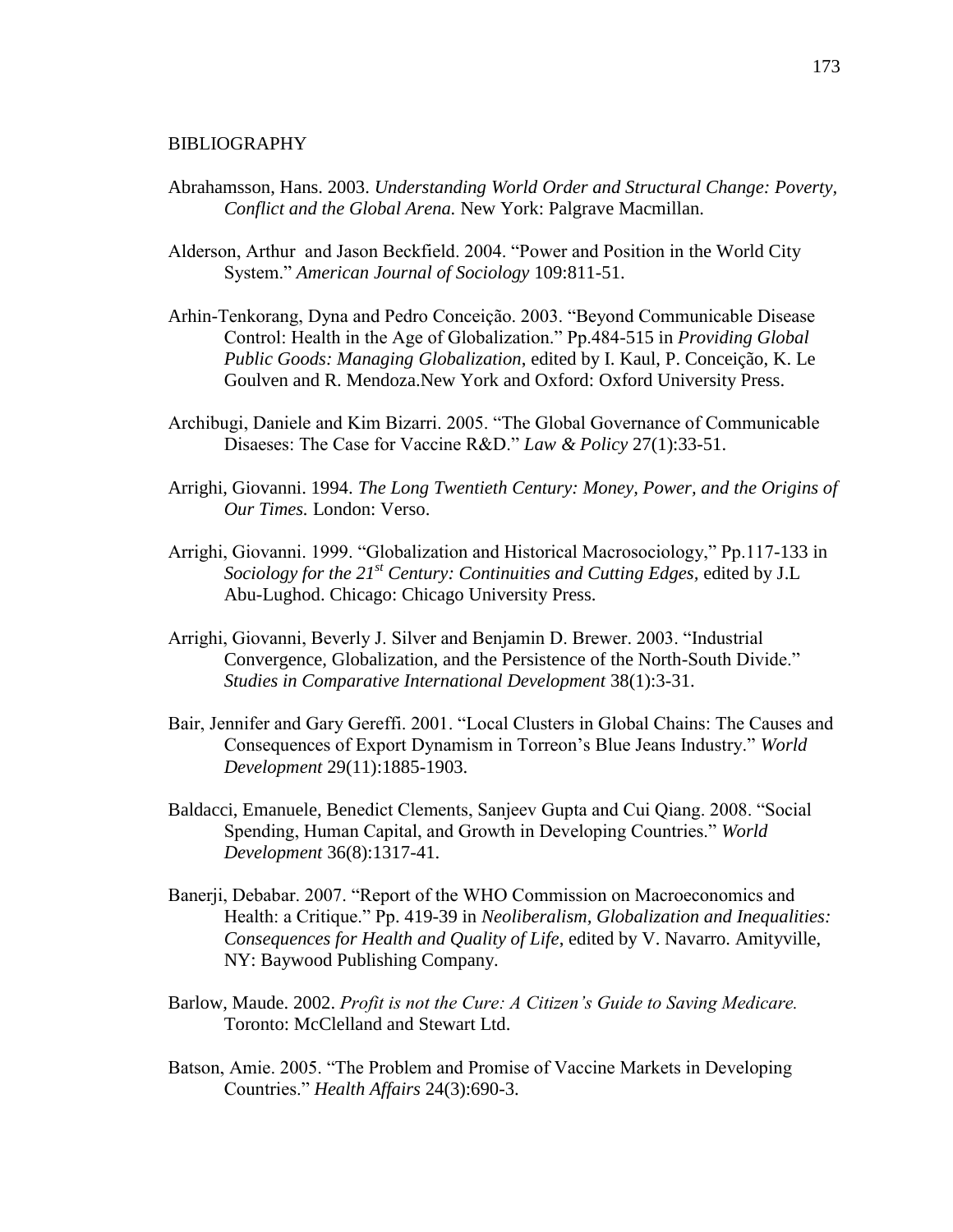- Basu, Sanjay. 2003. "Patents and Pharmaceutical Access*.*" *Znet*. Retrieved July 20, 2007 [\(http://www.zcommunications.org/patents-and-pharmaceutical-access-by-sanjay](http://www.zcommunications.org/patents-and-pharmaceutical-access-by-sanjay-basu.html)[basu.html\)](http://www.zcommunications.org/patents-and-pharmaceutical-access-by-sanjay-basu.html).
- Biehl, Joao. 2006. "Pharmaceutical Governance." Pp.206-39 in *Global Pharmaceuticals: Ethics, Markets, Practices*, edited by A. Petryna, A. Lakoff and A. Kleinman. Durham: Duke University Press.
- Blume, Stuart, Jagrati Jani and Sidsel Roalkvam. 2013. "Saving Children's Lives: Perspectives on Immunization." Pp. 1-30 in *Protecting the World's Children: Immunization Policies and Practices*, edited by S.Roalkvam, D. McNeil, and S. Blume. Oxford: Oxford University Press.
- Borgatti, Steven P., Martin G. Everett and Lin C. Freeman. 2002. *UCINET for Windows: Software for Social Network Analysis*. Harvard: Analytic Technologies.
- Bornschier, Volker and Bruno Trezzini. 1997. "Social Stratification and Mobility in the World System: Different Approaches and Recent Research." *International Sociology* 12(4):429-55.
- Böröcz, József. 2001. "Change Rules." *American Journal of Sociology* 106(4):1152-68.
- Böröcz, József. 2005. "Redistributing Global Inequality: A Thought Experiment." *Economic and Political Weekly*, February 26, pp. 886-92.
- Böröcz, József. 2009. *The European Union and Global Social Change: A Critical Geopolitical-Economic Analysis*. London: Routledge.
- Böröcz, József and David A. Smith, eds. 1995. *A New World Order? Global Transformations in the Late Twentieth Century*. Westport, Connecticut: Greenwood Press.
- Birn, Anne-Emanuelle and Joel Lexchin. 2011. "Beyond Patents: The GAVI Alliance, AMCs and Improving Immunization Coverage Through Public Sector Vaccine Production in the Global South." *Human Vaccines* 7(3):291-2.
- Buckman, Greg. 2005. *Global Trade: Past Mistakes, Future Choices*, London and New York: Zed Books.
- Buse, Kent and Andrew M. Harmer. 2006."Seven Habits of Highly Effective Global Public-Private Health Partnerships: Practice and Potential." *Social Science and Medicine* 64:259-71.
- Buse, Kent and Gill Walt. 2000a. "Global Public-Private Partnerships: Part I a New Development in Health?" *Bulletin of World Health Organization* 78(4):549-61.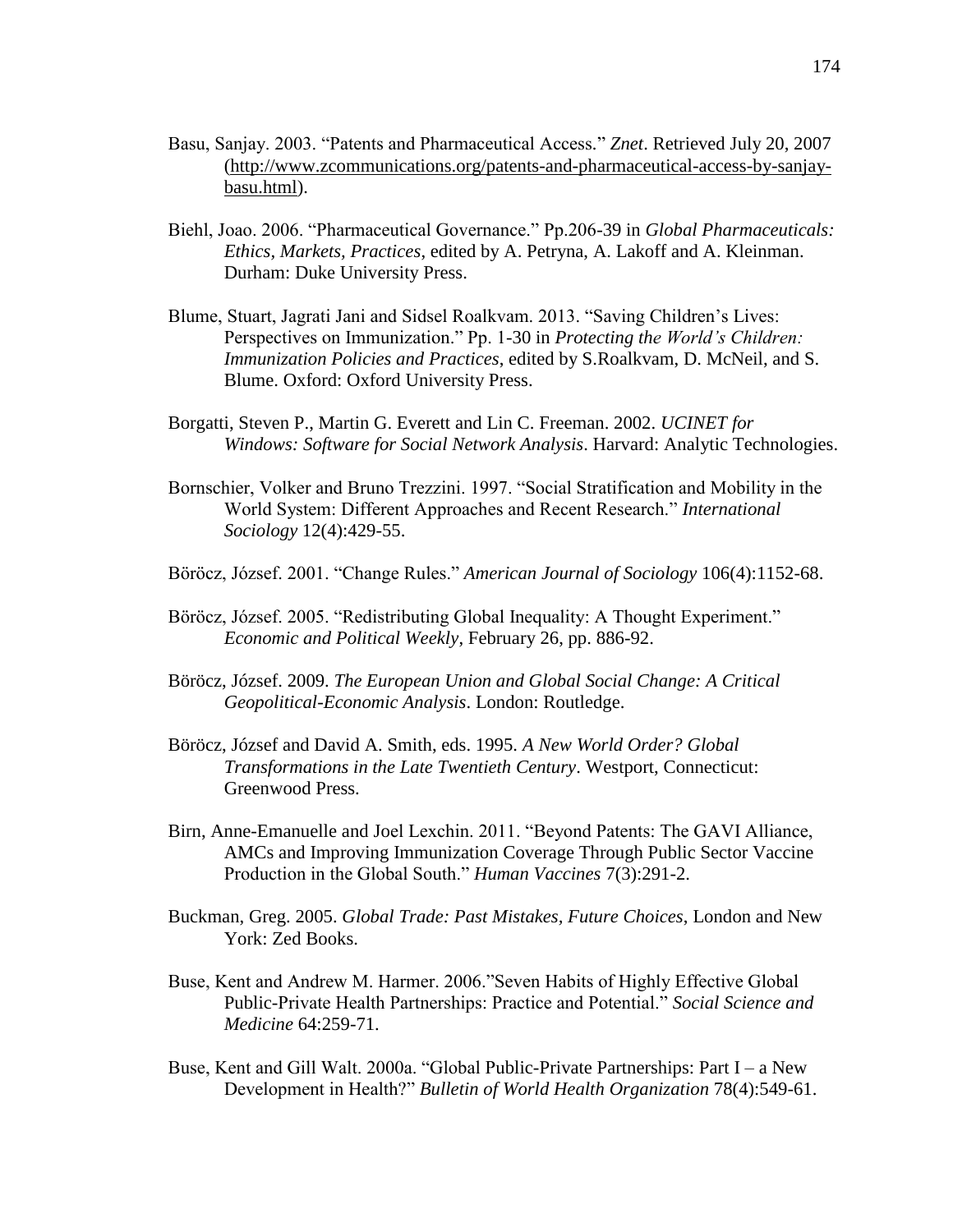- Buse, Kent and Gill Walt. 2000b. "Global Public-Private Partnerships: Part II What Are the Health Issues for Global Governance?" *Bulletin of World Health Organization* 78(5):699-709.
- Busfield, Joan. 2003. "Globalization and the Pharmaceutical Industry Revisited." *International Journal of Health Services* 33(3):581-605.
- Cabalerro-Anthony, Mely. 2006 "Combating Infectious Diseases in East Asia: Securitization and Global Public Goods for Health and Human Security." *Journal of International Affairs* 59(2):105-27.
- Chakma, Justin, Hassan Masum, Kumar Perampaladas, Jennifer Heys and Peter A. Singer. 2011. "Indian Vaccine Innovation: the Case of Shantha Biotechnics." *Globalization and Health* 7(9):1-10.
- Chase-Dunn, Christopher, Yukio Kawano and Benjamin D. Brewer. 2000. "Trade Globalization since 1795: Waves of Integration in the World System." *American Sociological Review* 65:77-95.
- Cerny, Philip G., Georg Menz and Susanne Soederberg. 2005. "Different Roads to Globalization: Neoliberalism, the Competition State, and Politics in a More Open World." Pp.1-32 in *Internalizing Globalization: the Rise of Neoliberalism and the Decline of National Varieties of Capitalism*, edited by S. Soederberg, G. Menz and P. G. Cerny. New York: Palgrave Macmillan.
- Chaudhuri, Shubham, Pinelopi K. Goldberg. and Panle Jia. 2003. "The Effects of Extending Intellectual Property Rights Protection to Developing Countries: a Case Study of the Indian Pharmaceutical Market." Columbia University Department of Economics Discussion Paper No: 0304-08. Retrieved July 20, 2007. [\(http://digitalcommons.libraries.columbia.edu/econ\\_dp/65\)](http://digitalcommons.libraries.columbia.edu/econ_dp/65).
- Cooper, Andrew F., John J. Kirton and Ted Schrecker. 2007. *Governing Global Health: Challenge, Response, Innovation*. Aldershot, UK: Ashgate.
- da Silva, Anna. 2008. "Calling the Shots: Global Networks of Trade in Vaccines." Pp. 104-25 in *Hegemonic Transitions, the State and Crisis in Neoliberal Capitalism,*  edited by Y. Atasoy. London and New York: Routledge.
- Davis, Mike. 2005. *The Monster at our Door: The Global Threat of Avian Flu.* New York: The New York Press.
- "Declaration of Alma-Ata." 1978. *Report of the International Conference on Primary Health Care*. Alma-Ata, U.S.S.R. Retrieved August 7, 2007. ( [http://www.who.int/publications/almaata\\_declaration\\_en.pdf](http://www.who.int/publications/almaata_declaration_en.pdf) ).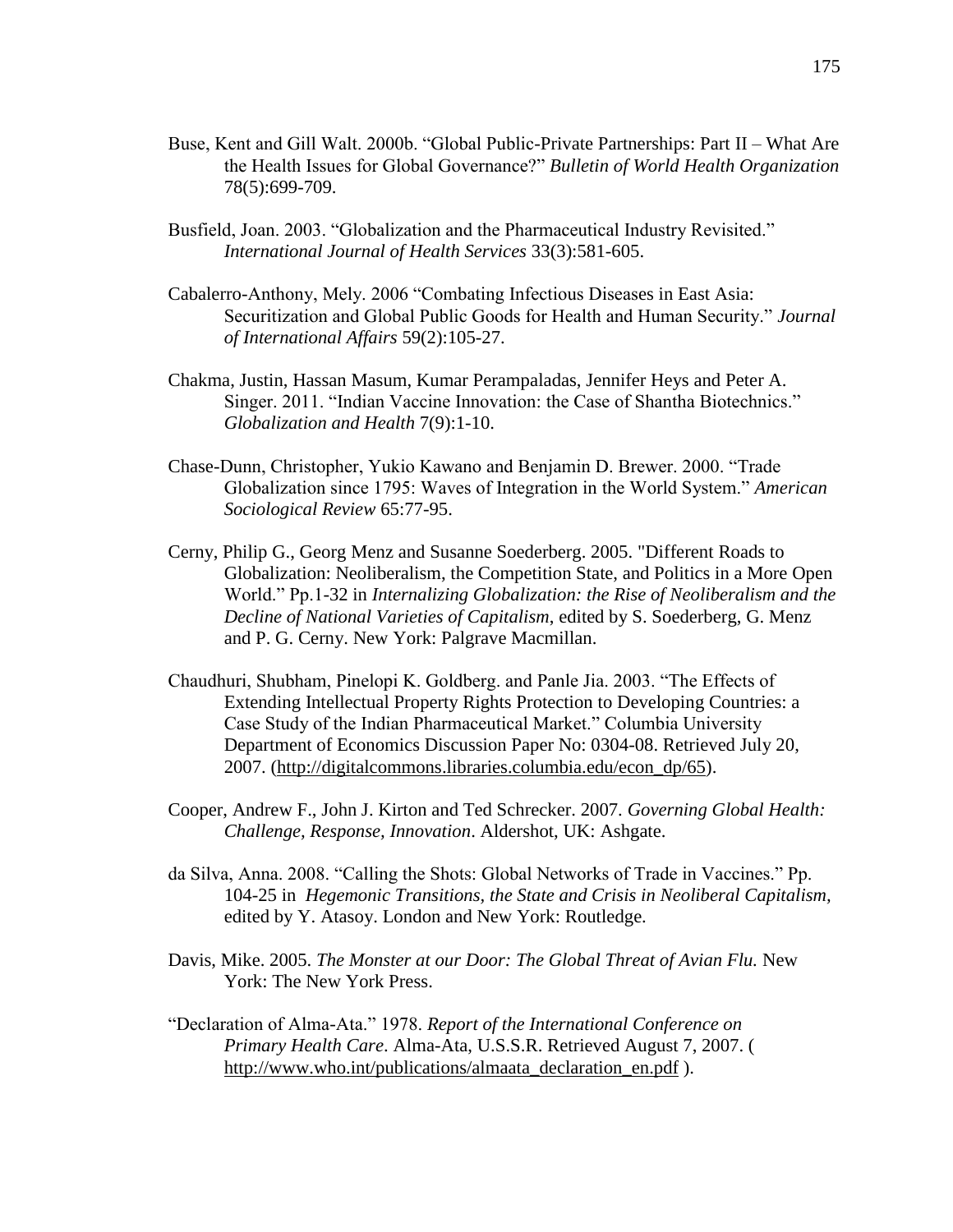- de Nooy, Wouter, Andrej Mrvar and Vladimir Batagelj. 2005. *Exploratory Social Network Analysis with Pajek*. New York: Cambridge University Press.
- Dicken, Peter. 2003. *Global Shift: Reshaping the Global Economic Map in the 21st Century.* New York, London: The Guilford Press.
- Dicken, Peter, Philip F. Kelly, Kris Olds, and Henry Wai-Chung Yeung. 2001. "Chains and Networks, Territories and Scales: Towards a Relational Framework for Analysing the Global Economy." *Global Networks* 1(2):89-112.
- Dodgson, Richard., Kelley Lee, and Nick Drager. 2002. "Global Health Governance: A conceptual Review." Department of Health and Development, World Health Organization. Geneva: WHO.
- Duclos, Philippe, Jean-Marie Okwo-Bele, Marta Gacic-Dobo, and Thomas Cherian. 2009. "Global Immunization: Status, Progress, Challenges and Future." *BMC International Health and Human Rights*. 9(1S2):1-11.
- Evans, Peter. 1979. "Beyond Center and Periphery: a Comment on the Contribution of the World-Systems Approach to the Study of Development." *Sociological Inquiry* 49(4):15–20.
- Farlow, Andrew. 2003. "Costs of Monopoly Pricing Under Patent Protection." Presented at the *Access to Medicines and the Financing of Innovations in Health Care* conference. Retrieved May 11, 2010 [\(http://www.earthinstitute.columbia.edu/cgsd/accesstomedicines\\_papers.html\)](http://www.earthinstitute.columbia.edu/cgsd/accesstomedicines_papers.html).
- Feachem, Richard G.A. 2002. "Commission on Macroeconomics and Health." *Bulletin of World Health Organization* 80(2):87.
- Fidler, David. 2003. "Emerging Trends in International Law Concerning Global Infectious Disease Control." *Emerging Infectious Diseases* 9(3):285-90.
- Firebaugh, Glenn. 2004. "Does Industrialization No Longer Benefit Poor Countries? A Comment on Arrighi, Silver, and Brewer, 2003." *Studies in Comparative International Development* 39(1):99-105.
- Friedman, Thomas L. 2005. *The World is Flat: A Brief History of the 21 Century*. New York: Farrar, Straus and Giroux.
- Garrett, Laurie. 2000. *Betrayal of Trust: the Collapse of Global Public Health.* New York: Hyperion.
- Gereffi, Gary. 1983. *The Pharmaceutical Industry and Dependency in the Third World,* Princeton: Princeton University Press.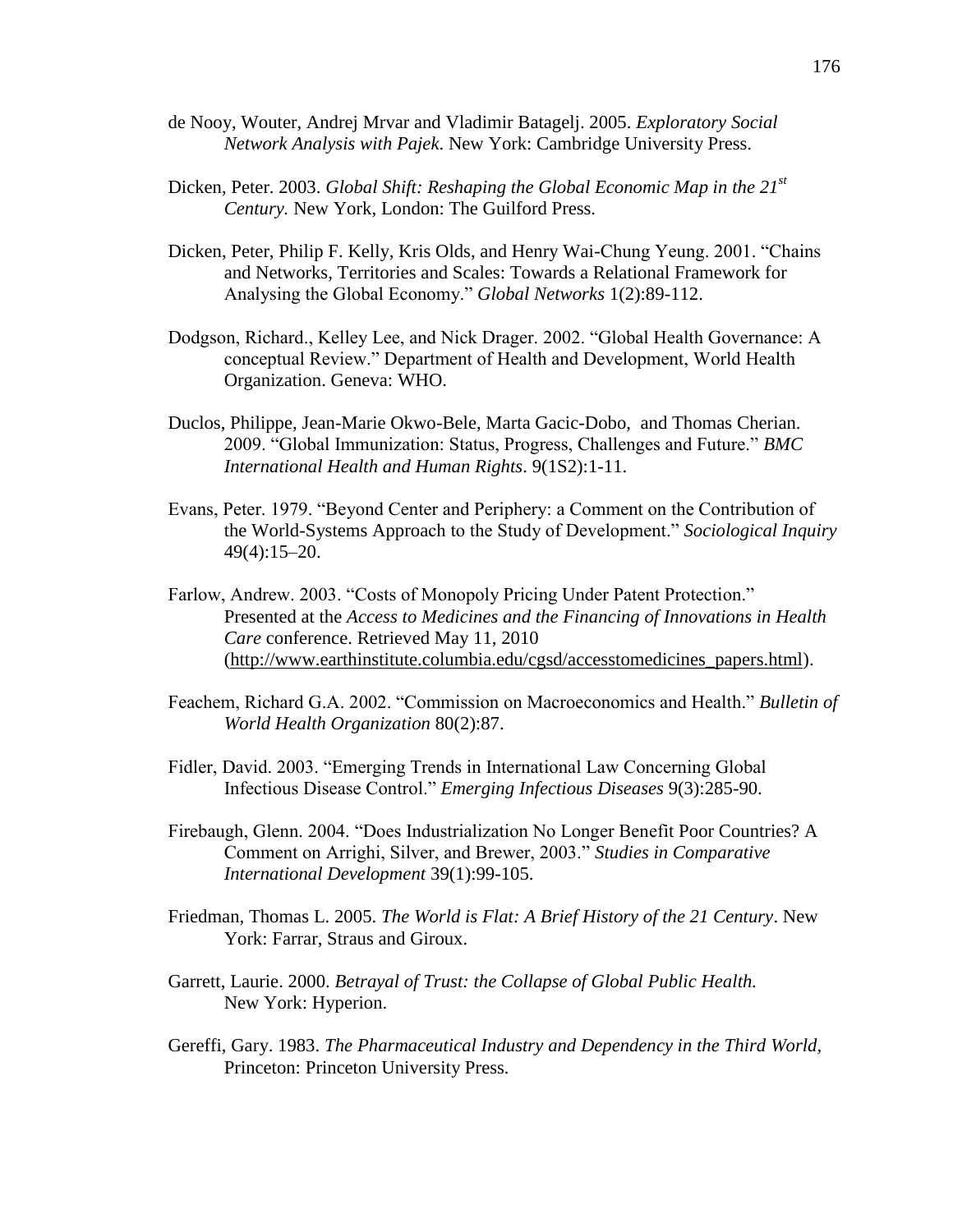- Gereffi, Gary. 2005. "The Global Economy: Organization, Governance and Development." Pp. 160-82 in *The Handbook of Economic Sociology*, edited by N.J Smelser and R. Swedberg. Princeton, Oxford and New York: Princeton University Press and Russell Sage Foundation.
- Gereffi, Gary, John Humphrey and Timothy Sturgeon. 2005. "The Governance of Global Value Chains." *Review of International Political Economy* 12(1):78-104.
- Gary Gereffi and Raphael Kaplinsky 2001. eds., *The Value of Value Chains: Spreading the Gains from Globalisation*, Special issue of the *IDS Bulletin*, vol. 32 no. 3 Brighton, UK: Institute of Development Studies at the University of Sussex
- Gereffi, Gary and Miguel Korzeniewicz, eds. 1994. *Commodity Chains and Global Capitalism.* Westport, CT: Praeger.
- Goesling, Brian and Glenn Firebaugh. 2004. "The Trend in International Health Inequality." *Population and Development Review* 30(1):131-46.
- Green, Andrew. 2008. "Reflections on Alma Ata." *Global Social Policy* 8:155-7.
- Guillén, Mauro F. 2001. "Is Globalization Civilizing, Destructive or Feeble? A Critique of Five Key Debates in the Social Science Literature." *Annual Review of Sociology* 27:235-60.
- Hay, Colin. 2004. "The Normalizing Role of Rationalist Assumptions in the Institutional Embedding of Neoliberalism." *Economy and Society* 33(4):500-27.
- Hall, John, and Richard Taylor. 2003. "Health for all Beyond 2000: the Demise of the Alma-Ata Declaration and Primary Health Care in Developing Countries." *Medical Journal of Australia* 178:17-20.
- Hanneman, Robert A. and Mark Riddle. 2005. *Introduction to Social Network Methods.*  Riverside, CA: University of California, Riverside. Retrieved February 1, 2006 [\(http://faculty.ucr.edu/~hanneman/\)](http://faculty.ucr.edu/~hanneman/).
- Hardon, Anita and Stuart Blume. 2005. "Shifts in Global Immunization Goals (1984- 2004): Unfinished Agendas and Mixed Results." *Social Science and Medicine* 60(2):345-56.
- Harvey, David. 2005. *A Brief History of Neoliberalism*. Oxford: Oxford University Press.
- Held, David, Anthony McGrew, David Goldblatt and Jonathan Perraton. 1999. *Global Transformations*. Stanford, CA: Stanford University Press.
- Held, David and Anthony McGrew, eds. 2003. *Governing Globalization: Power,*  Authority and Global Governance. 2<sup>nd</sup> ed. Cambridge: Polity Press.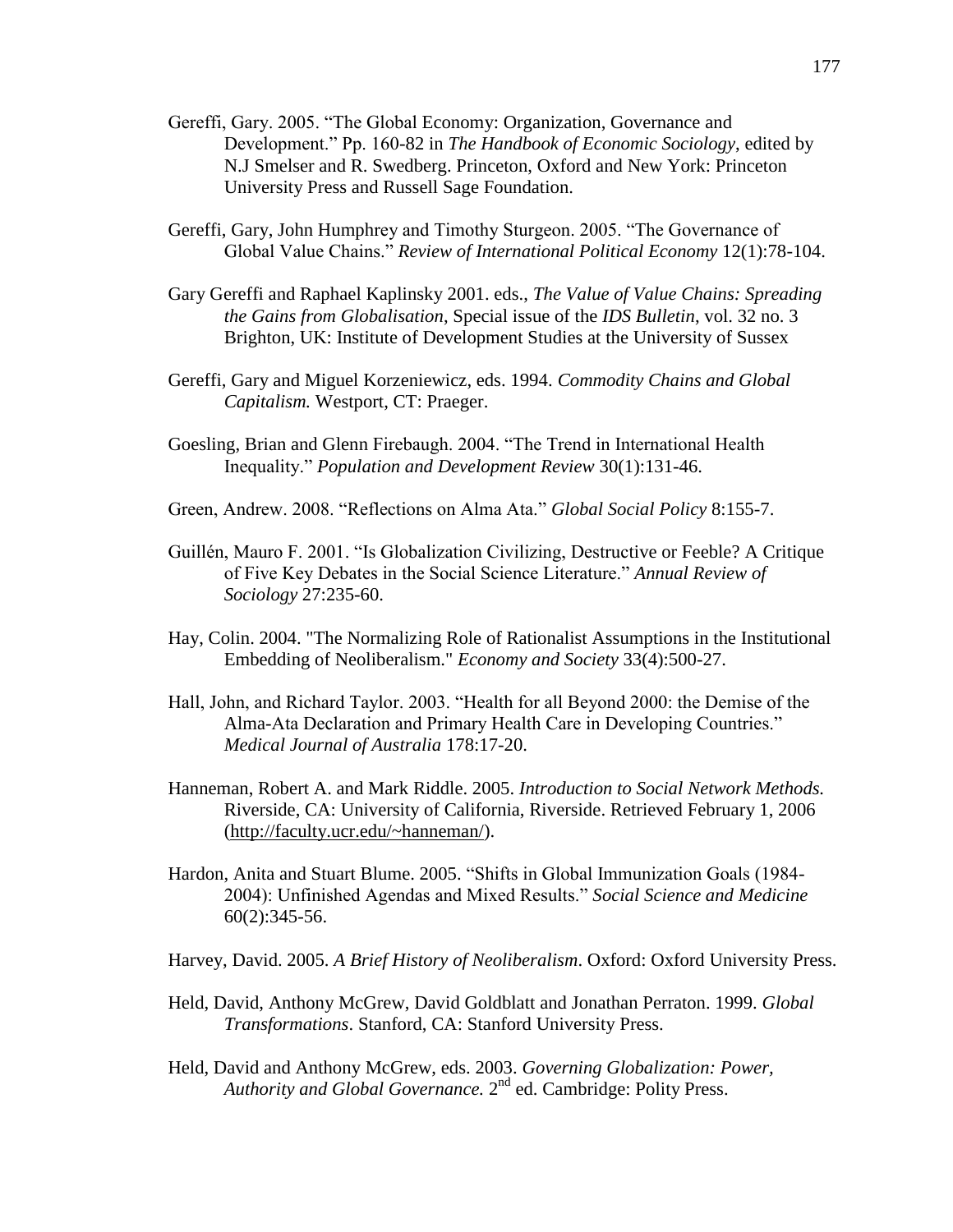- Henderson, Donal A. and Bernard Moss. 1999. "Public Health." Pp. 74-97 in *Vaccines,* edited by S.A. Plotkin and W.A. Orenstein. 3<sup>rd</sup> ed. Philadelphia: Saunders.
- Henderson, Jeffrey, Peter Dicken, Martin Hess, Neil M.Coe, and Henry Wai-Chung Yeung. 2002. "Global Production Networks and the Analysis of Economic Development." *Review of International Political Economy* 9(3):436-64.
- Huang, Yanzhong. 2013. "Enter the Dragon and the Elephant: China's and India's Participation in Global Health Governance." Council on Foreign Relations working paper. Retrieved July 14, 2013 [\(http://www.cfr.org/china/enter-dragon](http://www.cfr.org/china/enter-dragon-elephant-chinas-indias-participation-global-health-governance/p30332)[elephant-chinas-indias-participation-global-health-governance/p30332\)](http://www.cfr.org/china/enter-dragon-elephant-chinas-indias-participation-global-health-governance/p30332).
- Institute for Health Metrics and Evaluation. 2011. *Financing Global Health 2011: Continued Growth as MDG Deadline Approaches.* Seattle, WA: IHME. Retrieved August 4, 2012 [\(http://www.healthmetricsandevaluation.org/sites/default/files/policy\\_report/2011](http://www.healthmetricsandevaluation.org/sites/default/files/policy_report/2011/FGH_2011_full_report_medium_resolution_IHME.pdf) [/FGH\\_2011\\_full\\_report\\_medium\\_resolution\\_IHME.pdf\)](http://www.healthmetricsandevaluation.org/sites/default/files/policy_report/2011/FGH_2011_full_report_medium_resolution_IHME.pdf).
- Katz, Alison. 2007."The Sachs Report: *Investing in Health in Economic Development* Or Increasing the Size of the Crumbs from the Rich Man's Table?" Pp.381-418 in *Neoliberalism, Globalization and Inequalities: Consequences for Health and Quality of Life*, edited by V. Navarro. . Amityville, New York: Baywood Publishing Company.
- Kaul, Inge. 2006. "Exploring the Policy Space between Markets and States: Global Public-Private Partnerships." Pp. 91-140 in *The New Public Finance: Responding to Global Challenges*, edited by I. Kaul and P. Conceição. Oxford and New York: Oxford University Press.
- Kaul, Inge and Michael Faust. 2001. "Global Public Goods and Health: Taking the Agenda Forward." *Bulletin of the World Health Organization* 79(9):869-74.
- Kickbusch, Ilona. 2002. "Influence and Opportunity: Reflections on the US Role in Global Public Health." *Health Affairs* 21(6):131-41.
- Kim, Sangmoon and Eui-Hang Shin. 2002. "A Longitudinal Analysis of Globalization and Regionalization in International Trade: A Social Network Approach." *Social Forces* 81(2):445-68.
- Korzeniewicz , Roberto P. and Timothy P. Moran. 1997. "World-Economic Trends in the Distribution of Income, 1965-1992." *American Journal of Sociology* 102(4): 1000-39.

Kunitz, Stephen J. 2007. *The Health of Populations: General Theories and Particular*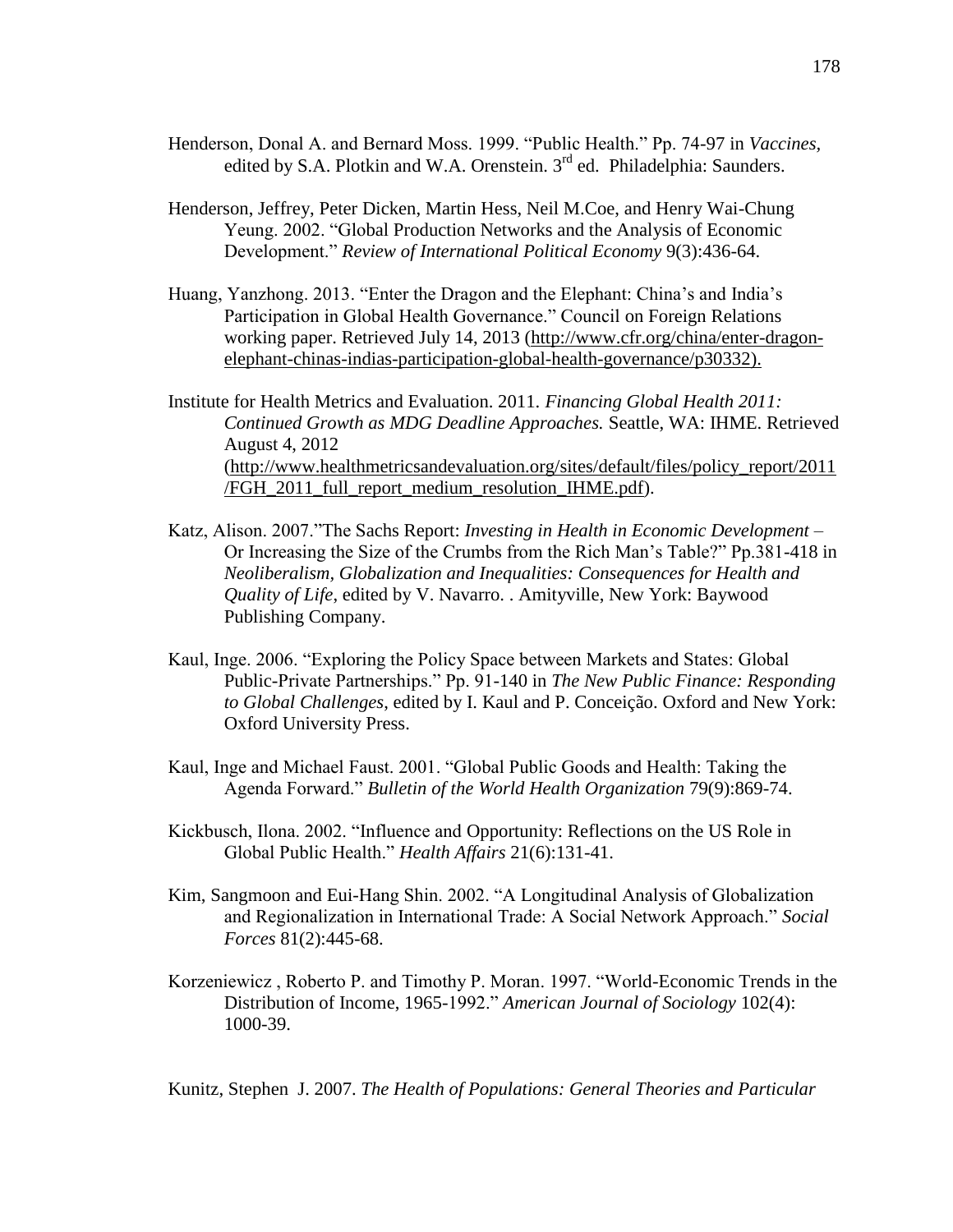*Realities*. Oxford: Oxford University Press.

- Kremer, Michael and Christopher M. Snyder. 2003. "Why Are Drugs More Profitable than Vaccines?" National Bureau of Economic Research working paper series. Retrieved February 26, 2007 (<http://www.nber.org/papers/w9833.pdf> ).
- Labonte, Ronald. 2004. "Globalization, Health, and the Free Trade Regime: Assessing the Links" *Globalization and Health*, edited by R. Harris and M. Seid. Boston: Brill Academic Publishers.
- Labonte, Ronald and Ted Schrecker. 2007a. "Globalization and Social Determinants of Health: Introduction and Methodological Background." *Globalization and Health*,  $3:5.$
- Labonte, Ronald and Ted Schrecker. 2007b. "Globalization and Social Determinants of Health: The Role of the Global Marketplace." in *Globalization and Health.* 3:6.
- Labonte, Ronald, Ted Schrecker, David Sanders and Wilma Meeus. 2004. *Fatal Indifference: the G8, Africa and Global Health*. Landsdowne, South Africa: University of Cape Town Press.
- Labonte, Ronald and Renee Torgerson. 2005. "Interrogating Globalization, Health and Development: Towards a Comprehensive Framework for Research, Policy and Political Action." *Critical Public Health* 15(2):157-79.
- Lane, Kimberly S., Susaan Y. Chu and Jeanne M. Santoli. 2006. "The United States Pediatric Vaccine Stockpile Program." *Clinical Infectious Diseases* 42:S125-9.
- Lakoff, Andrew. 2006. "High Contact: Gifts and Surveillance in Argentina." Pp.111-35 in *Global Pharmaceuticals: Ethics, Markets, Practices*, edited by A. Petryna, A. Lakoff and A. Kleinman. Durham: Duke University Press.
- Lee, Debbie and Tim Fulford. 2000. "The Beast Within: The Imperial Legacy of Vaccination in History and Literature." *Literature and History* 9(1):1-23.
- Donald W. Light. 2009. "Advanced Market Commitments: Current Realities and Alternate Approaches." HAI Europe, Medico International Publication. Retrieved May 4, 2012 [\(http://www.haiweb.org/31032009/27%20Mar%202009%20AMC%20Current%2](http://www.haiweb.org/31032009/27%20Mar%202009%20AMC%20Current%20Realities%20&%20Alternate%20Approaches%20FINAL.pdf) [0Realities%20&%20Alternate%20Approaches%20FINAL.pdf\)](http://www.haiweb.org/31032009/27%20Mar%202009%20AMC%20Current%20Realities%20&%20Alternate%20Approaches%20FINAL.pdf).
- Lim, Stephen S., David B. Stein, Alexandra Charrow and Christopher J.L. Murray. 2008. "Tracking Progress Towards Universal Childhood Immunisation and the Impact of Global Initiatives: a Systematic Analysis of Three-Dose Diphtheria, Tetanus, and Pertussis Immunisation Coverage." *The Lancet* 372:2031–46.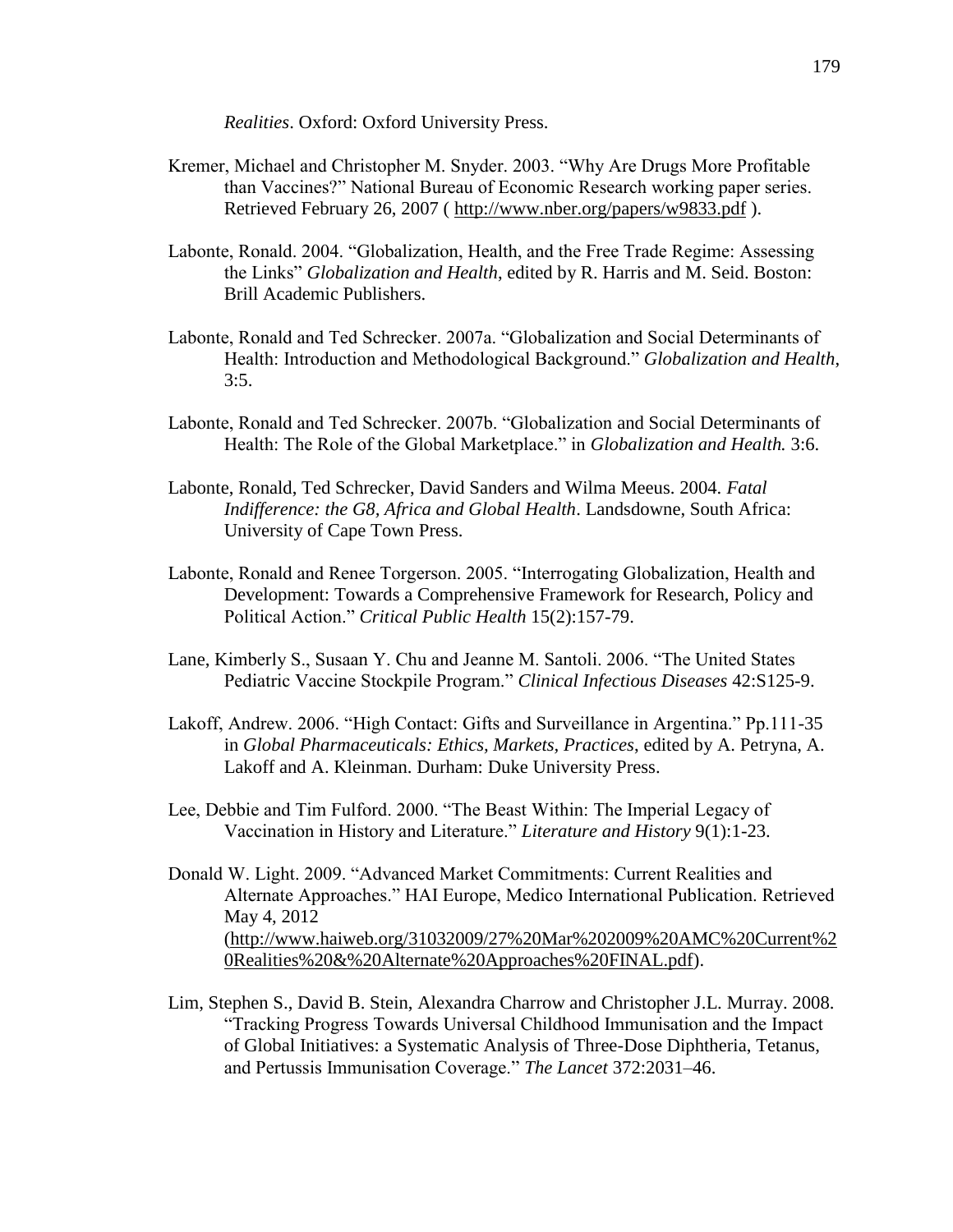- Madhavi, Yennapu. 2003. "Manufacture of Consent? Hepatitis B Vaccination." *Economic and Political Weekly*, June 14, pp. 2417-24.
- Madhavi, Yennapu. 2005. "Vaccine Policy in India" *PLoS Medicine* 2(5):0387-91.
- Mahutga, Matthew C. 2006. "The Persistence of Structural Inequality? A Network Analysis of International Trade, 1965-2000." *Social Forces* 84(4):1863-89.
- Mahutga, Matthew C., Xiulian Ma, David A. Smith, and Michael Timberlake. 2010. "Economic Globalization and the Structure of the World City System: The Case of Airline Passenger Data." *Urban Studies* 47(9):1925-47.
- Mathrani, Sheila. 2007. "Novartis Loses Battle Against Patent Law." *The Economic Times*, August 7.
- McKinney, Susan and Steve Jarrett. 2002. "Update on Vaccine Security." WHO research Paper.Retrieved February 26, 2007 [\(http://www.who.int/immunization\\_supply/vaccine\\_security\\_jarrett\\_mckinney.pd](http://www.who.int/immunization_supply/vaccine_security_jarrett_mckinney.pdf) [f\)](http://www.who.int/immunization_supply/vaccine_security_jarrett_mckinney.pdf).
- McMichael, Philip. 1995. "The New Colonialism: Global Regulation and the Restructuring of the Interstate System." Pp. 37-56 in *A New World Order? Global Transformations in the Late Twentieth Century*, edited by J. Böröcz and D.A. Smith. Westport, Connecticut: Greenwood Press.
- McMichael, Philip. 2000a. "World-Systems Analysis, Globalization, and Incorporated Comparison." *Journal of World-Systems Research*. VI (3):668-99.
- McMichael, Philip. 2000b. *Development and Social Change: a Global Perspective*. 2nd ed. Thousand Oaks, CA: Pine Forge Press.
- McMichael, Philip. 2008. "Global Citizenship and Multiple Sovereignties: Reconstituting Modernity." Pp. 23-42 in *Hegemonic Transitions, the State and Crisis in Neoliberal Capitalism,* edited by Y. Atasoy. London and New York: Routledge.
- Médicins sans Frontières. 2001. "Fatal Imbalance: The Crisis in Research and Development for Drugs for Neglected Diseases." Report by the Access to Essential Medicines Campaign and the Drugs For Neglected Diseases Working Group. Retrieved February 26, 2007[\(http://www.doctorswithoutborders.org/publications/reports/2001/fatal\\_imba](http://www.doctorswithoutborders.org/publications/reports/2001/fatal_imbalance_short.pdf) lance short.pdf).
- Milstien, Julie and Brenda Candries. 2002. "Economics of Vaccine Development and Implementation: Changes Over the Past 20 Years." WHO research papers. Retrieved February 26, 2007 [\(http://www.who.int/vaccines](http://www.who.int/vaccines-access/supply/economics_vaccineproduction.pdf)[access/supply/economics\\_vaccineproduction.pdf\)](http://www.who.int/vaccines-access/supply/economics_vaccineproduction.pdf).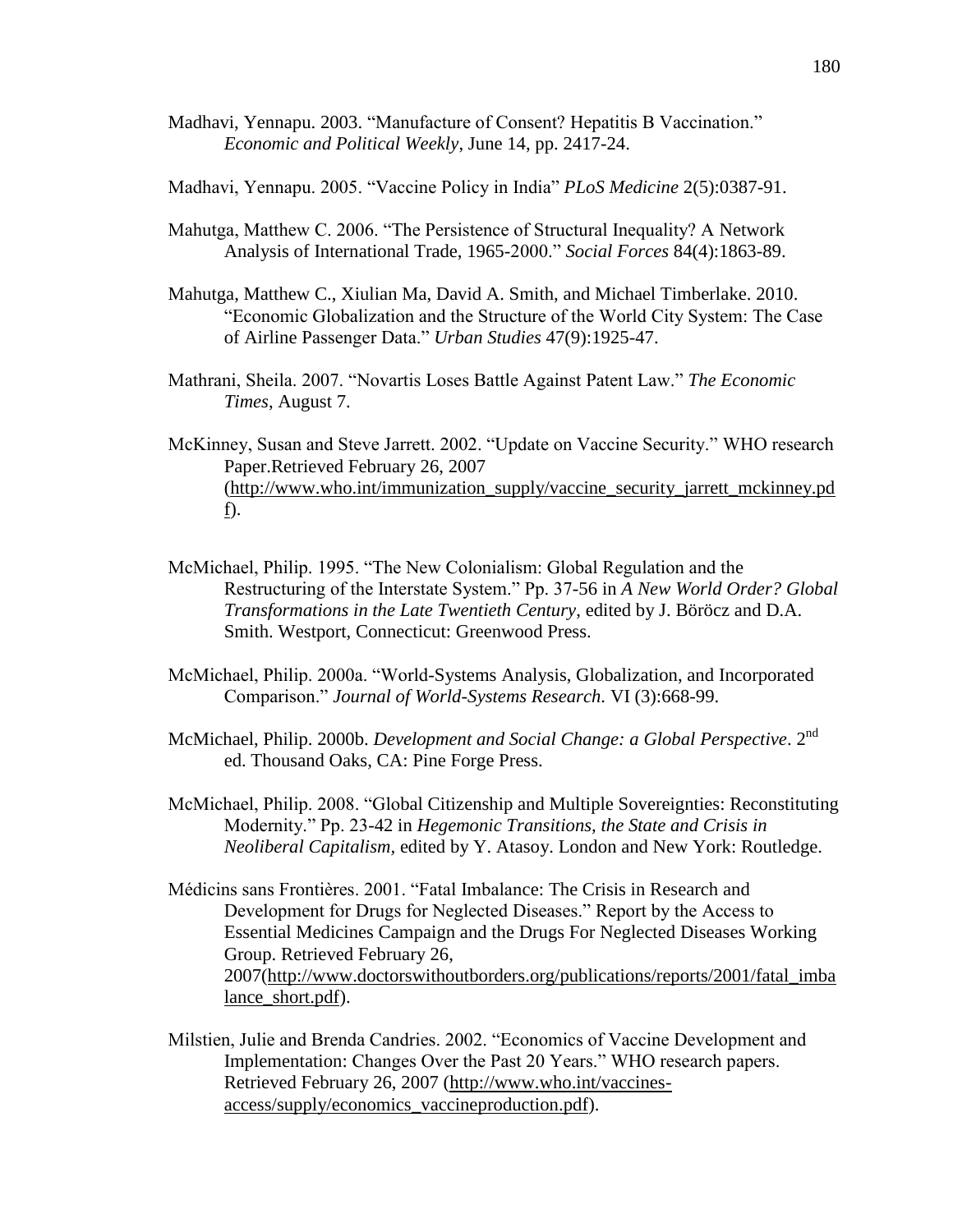- Milstien, Julie and Miloud Kaddar. 2006. "Managing the Effect of TRIPS on Availability of Priority Vaccines." *Bulletin of the World Health Organization* 84(5):360-65.
- Milstien, Julie, Miloud Kaddar, and Marie Paule Kieny. 2006. "The Impact of Globalization on Vaccine Development and Availability." *Health Affairs* 25(4):1061-9.
- Miraftab, Faranak. 2004. "Public-Private Partnerships. The Trojan Horse of Neoliberal Development?" *Journal of Planning Education and Research* 24:80-101.
- Mooij, Jos., and Mahendra Dev. 2002. "Social Sector Priorities: an Analysis of Budgets and Expenditures in India in the 1990s." *Development Policy Review* 22(1):97– 120.
- Myint, Steven. 2011. "India's vaccine manufacturing set to soar to \$800m." *India Post,* May 16 2011. Retrieved November 11, 2011 [\(http://www.indiapost.com/indias](http://www.indiapost.com/indias-vaccine-manufacturing-set-to-soar-to-800m-prof-steven-myint/)[vaccine-manufacturing-set-to-soar-to-800m-prof-steven-myint/\)](http://www.indiapost.com/indias-vaccine-manufacturing-set-to-soar-to-800m-prof-steven-myint/).
- Muraskin, William. 2004. "The Global Alliance for Vaccines and Immunization: Is It a New Model for Effective Public-Private Cooperation in International Public Health?" *American Journal of Public Health* 94(11):1922-5.
- Muraskin, William. 2005. *Crusade to Immunize the World's Children.* Los Angeles: USC Marshall.
- Muntaner, Carles, Rene M. Guerra Salazar, Joan Benach and Francisco Armada. 2007. "Venezuela's Barrio Adentro: An Alternative to Neoliberalism in Health Care." Pp. 313-20 in *Neoliberalism, Globalization and Inequalities: Consequences for Health and Quality of Life*, edited by V. Navarro. Amityville, NY: Baywood Publishing Company.
- Music, Stanley. 2010. "Towards universal childhood immunization: why we must do and how we might?" Presented at the South-East Asia Regional Conference on Epidemiology, March 8-10, New Delhi, India. Retrieved February 7, 2012 [\(http://apps.searo.who.int/pds\\_docs/B4665.pdf](http://apps.searo.who.int/pds_docs/B4665.pdf) ).
- Navarro, Vicente. 2002. "Can Health Care Systems be Compared Using a Single Measure of Performance?" *American Journal of Public Health* 92(1):31-3.
- Navarro, Vicente. 2007. "Neoliberalism as a Class Ideology; Or, the Political Causes of the Growth of Inequalities." Pp.9-23 in *Neoliberalism, Globalization and Inequalities: Consequences for Health and Quality of Life*, edited by V. Navarro. Amityville, NY: Baywood Publishing Company.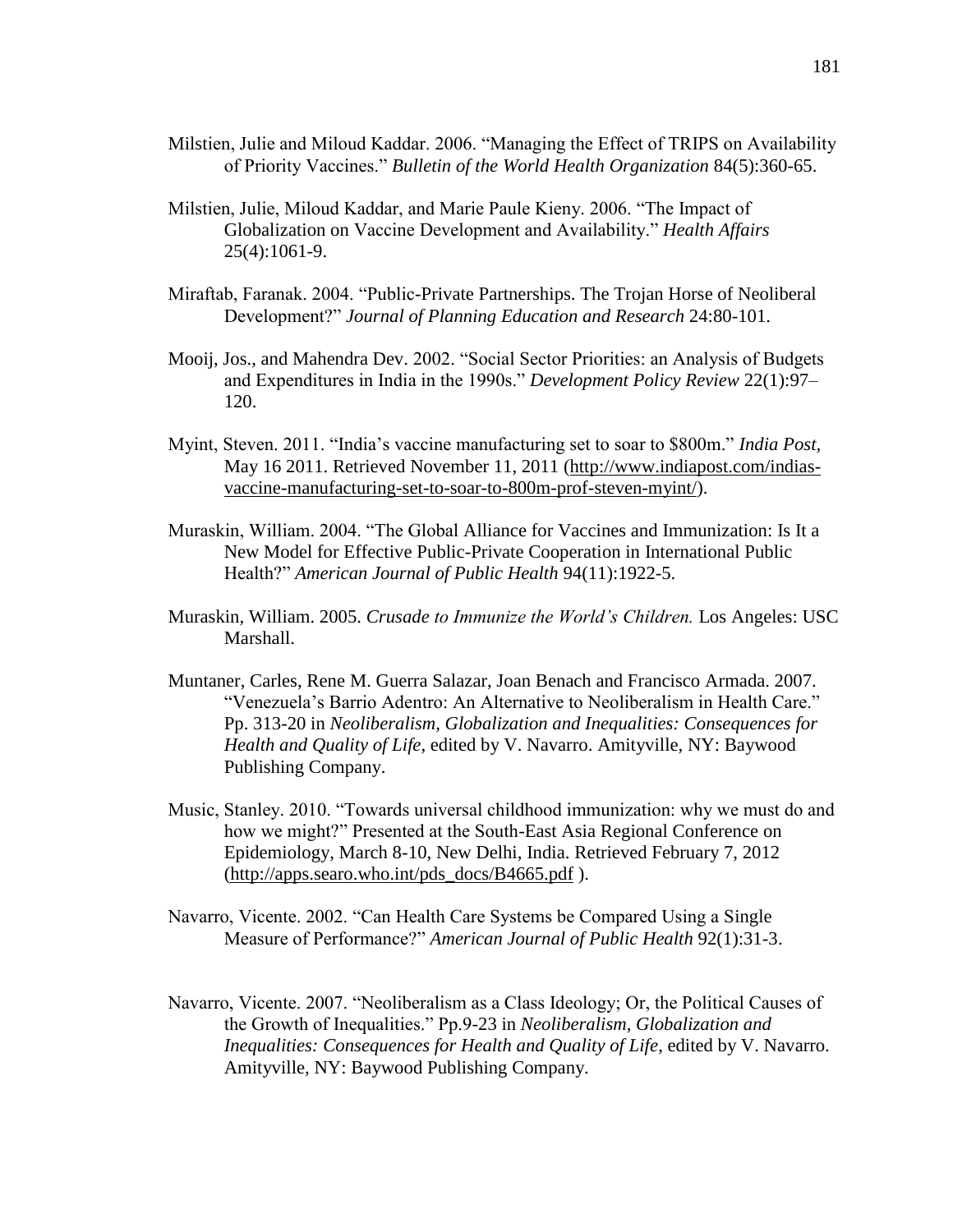- Navarro, Vicente 2008. "Neoliberalism and its Consequences: The World Health Situation Since Alma Ata." *Global Social Policy* 8:152-5.
- Navarro, Vicente and Leiyu Shi. 2001. "The Political Context of Social Inequalities and Health." *Social Science and Medicine* 52:481-91.
- Nebehay, Stephanie and Barbara Lewis. 2011. "WHO Slashes Budget, Jobs in New Era of Austerity," *Reuters*, May 11.
- Obeng-Odoom, Franklin. 2012. "Health, Wealth and Poverty in Developing Countries: Beyond the State, Market, and Civil Society." *Health Sociology Review* 21(2):156-64.
- Ohmae, Kenichi. 1990. *The Borderless World: Power and Strategy in the Interlinked Economy.* London: Collins.
- Overbeek, Henk and Kees van der Pijl. 1993. "Restructuring Capital and Restructuring Hegemomy: Neo-liberalism and the Unmaking of the Post-War Order." Pp.1-27 in *Restructuring Hegemony in the Global Political Economy*, edited by H. Overbeek. New York: Routledge.
- Owen-Smith, Jason and Walter Powell. "Knowledge Networks as Channels and Conduits: The Effects of Spillovers in the Boston Biotechnology Community." *Organization Science* 15(1):5-21.
- Oxfam. 2006. "Patents versus Patients: Five Years after the Doha Declaration." Briefing Paper 95. Retrieved August 16, 2007 [\(http://www.oxfam.org.uk/resources/policy/health/downloads/bp95\\_patents.pdf](http://www.oxfam.org.uk/resources/policy/health/downloads/bp95_patents.pdf) ).
- Plahte, Jens. 2005. "Tiered Pricing of Vaccines: a Win-win-win Situation, Not a Subsidy." *Lancet Infectious Diseases* 5:58-63.
- Polanyi, Karl. 1957 [1944]. *The Great Transformation: The Political and Economic Origins of Our Times.* Boston: Beacon Press.
- Qadeer, Imrana and Nalini Visvanathan. 2004. "How Healthy are Health and Population Policies? The Indian Experience." Pp.145-60 in *Unhealthy Health Policy: A Critical Anthropological Examination* edited by A. Castro and M. Singer. Walnut Creek, CA: Altamira Press.
- Richter, Judith. 2004. "Public-Private Partnerships for Health: A Trend with No Alternatives?" *Development* 47:43-8.
- Saunders, Paul. 1982. *Edward Jenner: The Cheltenham Years, 1795-1823*. Hanover: University Press of New England.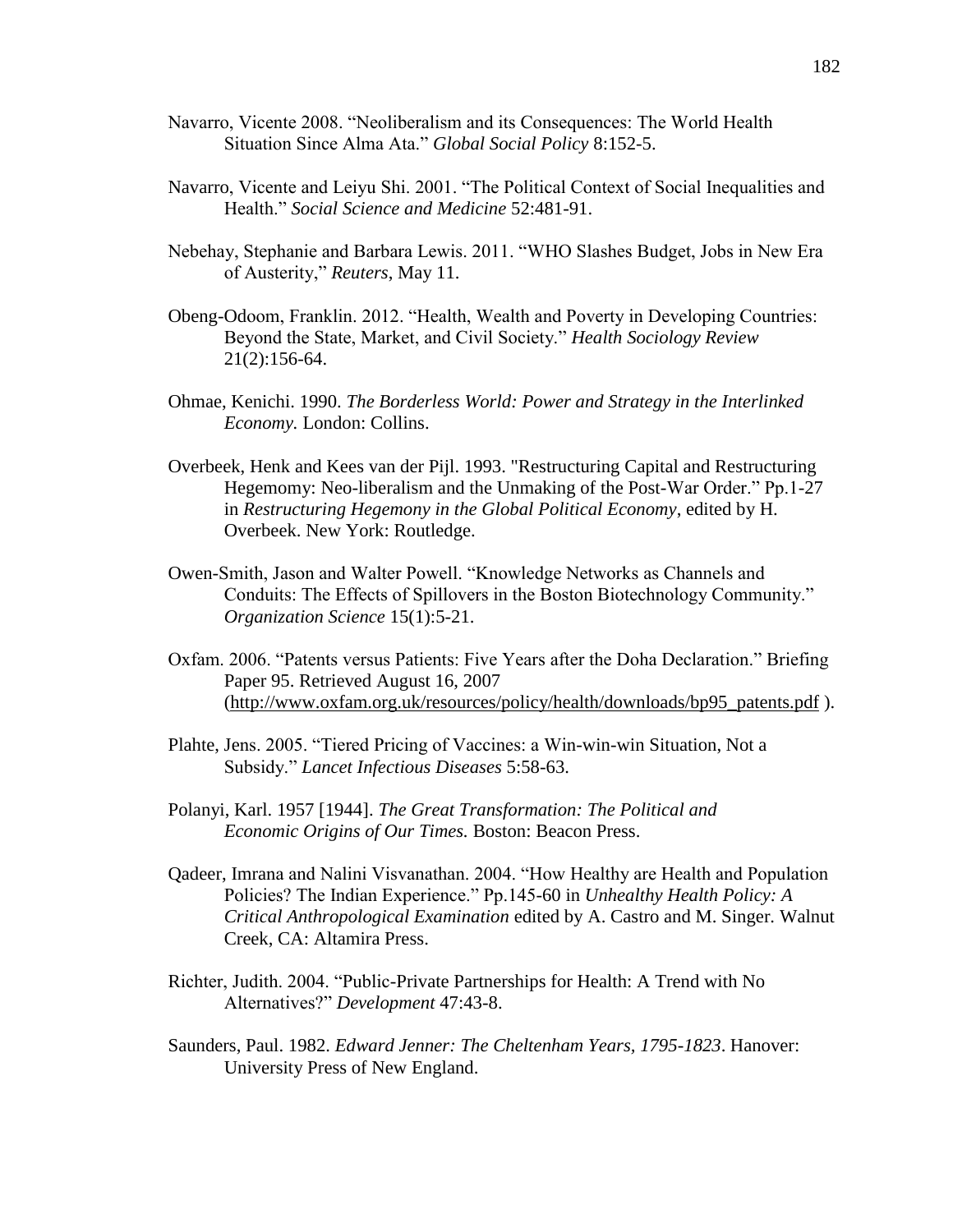- Sassen, Saskia. 1999. "Embedding the Global in the National: Implications for the Role of the State." Pp. 158-71 in *States and Sovereignty in the Global Economy*, edited by D.A. Smith, D.J. Solinger and S.C. Topik*.* London and New York: Routledge.
- Sassen, Saskia, ed. 2002. *Global Networks, Linked Cities*. New York: Routledge.
- Shukla, Abhay. 2008. "Re-Reading the Alma-Ata Declaration: The Need to Say the Unsaid, to Do the Undone, and to Think for the 21st Century." *Global Social Policy* 8:164-6.
- Silver, Beverly J. and Giovanni Arrighi. 2003. "Polanyi's "Double Movement:" The Belle Époques of British and U.S. Hegemony Compared." *Politics and Society* 31(2):325-55.
- Smith, David A. 1987. "Dependent Urbanization in Colonial America: the Case of Charleston, South Carolina." *Social Forces* 66(1):1-28.
- Smith, David A. and Michael Timberlake. 1995. "Conceptualizing and Mapping the Structure of the World System's City System." *Urban Studies* 32:287-302.
- Smith, David A. and Douglas R. White. 1992. "Structure and Dynamics of the Global Economy: Network Analysis of International Trade 1965-1980." *Social Forces* 70(4):857-93.
- Snyder, David and Edward L. Kick. 1979. "Structural Position in the World System and Economic Growth, 1955-1970: a Multiple-Network Analysis of Transnational Interactions." *American Journal of Sociology* 84(5):1096-126.
- So, Alvin. 1990. *Social Change and Development: Modernization, Dependency, and World-System Theories.* Newbury Park, California: Sage.
- Soederberg, Susanne. 2006. *Global Governance in Question: Empire, Class, and the New Common Sense in Managing North-South Relations.* London: Pluto Press.
- Srinivas, Smitra. 2004. "Demand Policy Instruments for R&D: Procurement, Technical Standards and the Case of Indian Vaccines." BCSIA Discussion Paper 2004-09, Kennedy School of Government, Harvard University. Retrieved August 4, 2007 [\(http://belfercenter.ksg.harvard.edu/files/smita\\_vaccines.pdf\)](http://belfercenter.ksg.harvard.edu/files/smita_vaccines.pdf).
- Stern, Alexandra Minna and Howard Markel. 2004. "International Efforts to Control Infectious Diseases, 1851 to the Present." *Journal of the American Medical Association* 292:1474–79.
- Stern, Alexandra Minna and Howard Markel. 2005. "The History of Vaccines and Immunization: Familiar Patterns, New Challenges." *Health Affairs* 24(3):611-21.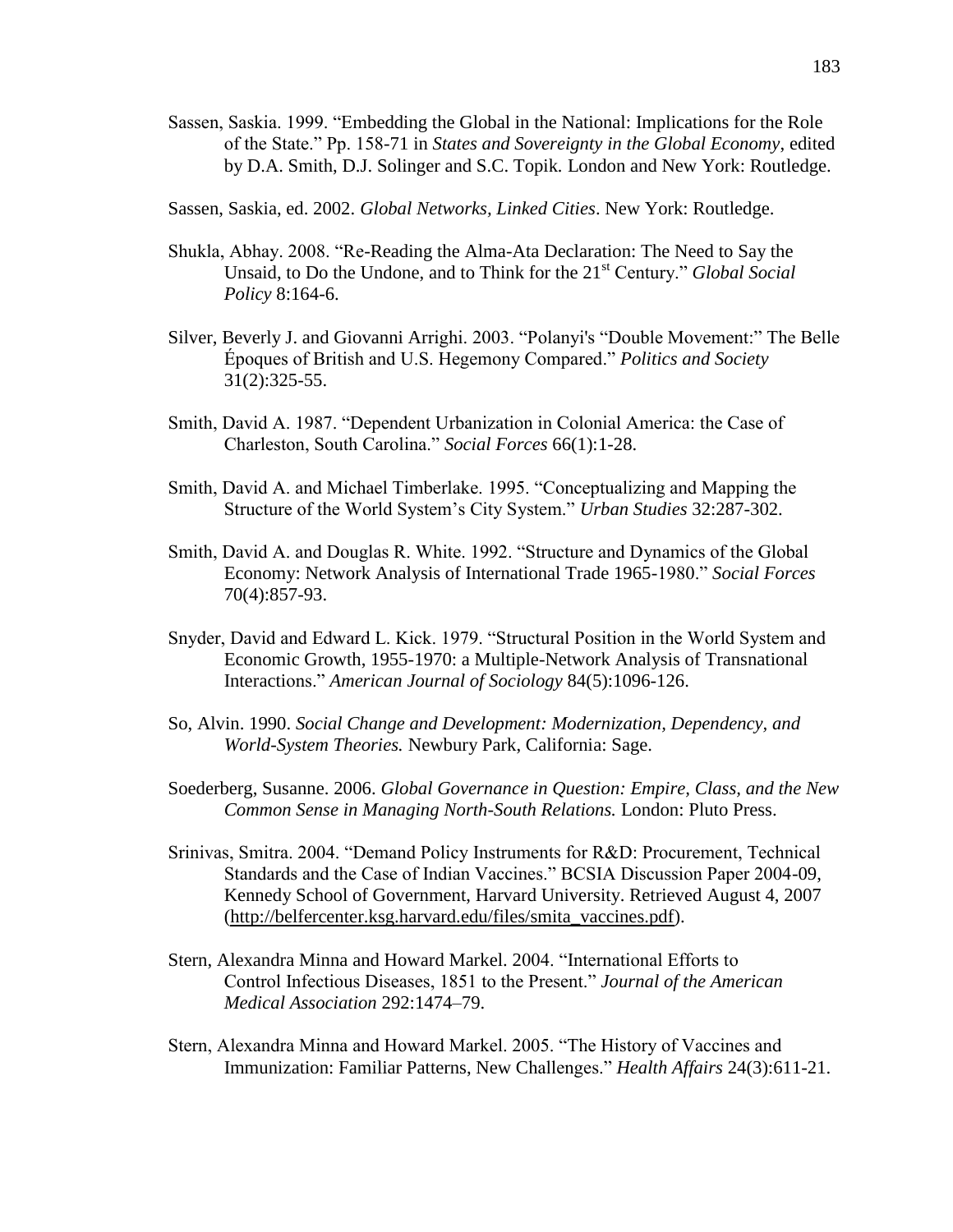Strange, Susan. 1988. *States and Markets.* London: Pinter.

- Stuckler David, Sanjay Basu, Stephanie W. Wangand Martin McKee. 2011. "Does Recession Reduce Global Health Aid? Evidence From 15 High-Income Countries, 1975-2007." *Bulletin of the World Health Organization* 89(4):252-7.
- Swaroop Vinaya, Shikha Jha and Andrew Sunil Rajkumar. 2000. "Fiscal Effects of Foreign Aid in a Federal System of Governance: the Case of India." *Journal of Public Economics*77(3):307-30.
- Taylor, Peter J. 2004. *World City Network: A Global Urban Analysis*. London: Routledge.
- Thakur, Harshad., and Soumitra Ghosh. 2009. "User-Fees in India's Health Sector: Can the Poor Hope for Any Respite?" *Artha Vijnana* 51(2):139-58.
- t' Hoen, Ellen F.M. 2002. "TRIPS, Pharmaceutical Patents and Access to Essential Medicines: a Long Way from Seattle to Doha." *Chicago Journal of International Law* 3(1):27-46.
- Tilly, Charles. 1995. "Globalization Threatens Labor's Rights." *International Labor and Working-Class History* 47:1-23.
- United Nations (UN) General Assembly. 1948. *Universal Declaration of Human Rights*. Retrieved December 4, 2008 [\(http://www.un.org/Overview/rights.html](http://www.un.org/Overview/rights.html) ).
- United Nations (UN). 2008. *The millennium development goals report 2008.* New York, NY. Retrieved August 12, 2011 [\(http://www.un.org/millenniumgoals/2008highlevel/pdf/newsroom/mdg%20repor](http://www.un.org/millenniumgoals/2008highlevel/pdf/newsroom/mdg%20reports/MDG_Report_2008_ENGLISH.pdf) [ts/MDG\\_Report\\_2008\\_ENGLISH.pdf\)](http://www.un.org/millenniumgoals/2008highlevel/pdf/newsroom/mdg%20reports/MDG_Report_2008_ENGLISH.pdf).
- United Nations Conference on Trade and Development (UNCTAD)/World Trade Organization (WTO). 2005. *Implementation of the Decision on Paragraph 6 of the Doha Ministerial Declaration on the TRIPS Agreement and Public Health*. Progress Report. Retrieved August 16, 2007 ( [http://www.intracen.org/mts/dda/dda\\_doc/para6\\_sept05.pdf](http://www.intracen.org/mts/dda/dda_doc/para6_sept05.pdf) ).
- United Nations Development Programme (UNDP). 2001. *Human Development Report 2001. Making New Technologies Work for Human Development.* New York: Oxford University Press.
- United Nations Development Programme (UNDP). 2005. *Human Development Report 2005. International Cooperation at a Crossroads: Aid, Trade and Security in an unequal world.* New York: UNDP.
- United Nations Development Programme (UNDP). 2010. *Human Development Report 2010. The Real Wealth of Nations: Pathways to Human Development.* New York: UNDP.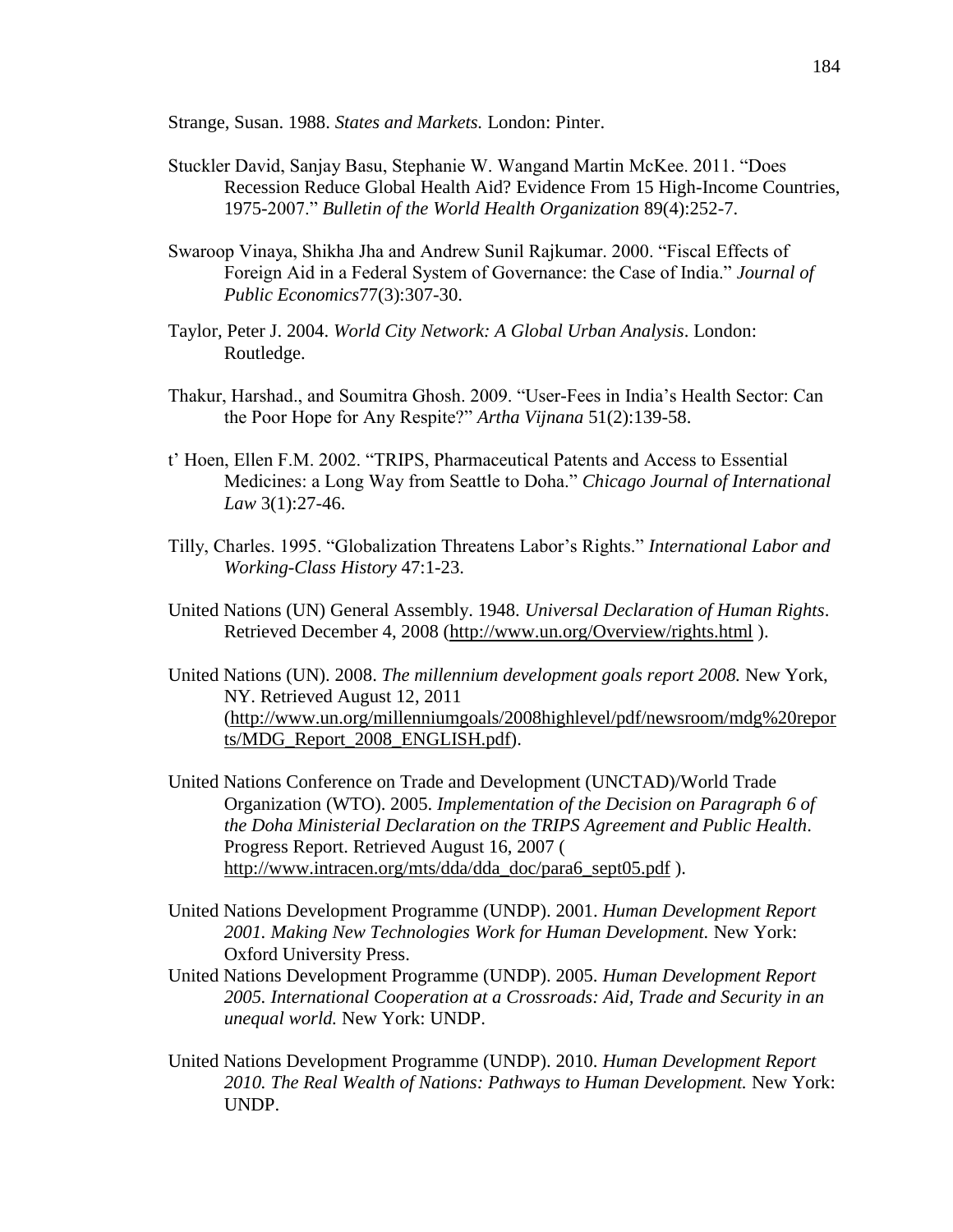- United Nations Children's Fund (UNICEF) Supply Division. 2008. "Product Menus for Vaccines Supplied by UNICEF for the Global Alliance for Vaccines and Immunizations (GAVI)." Retrieved May 13, 2013 ( [http://www.unicef.org/supply/files/Product\\_Menu\\_23\\_Sept\\_2008.pdf](http://www.unicef.org/supply/files/Product_Menu_23_Sept_2008.pdf) ).
- United States Agency for International Development (USAID), 2002. *Tools for alliance builders*. Washington, DC: USAID.
- Waitzkin, Howard. 2003. "Report of the World Health Organization's Commission on Macroeconomics and Health – a Summary and Critique." *Lancet* 2003(361):523- 6.
- Wallerstein, Immanuel. 1974. *The Modern World-System: Capitalist Agriculture and the Origins of the European World-Economy in the Sixteenth Century*. New York/London: Academic Press.
- Wallerstein, Immanuel. 2001. *Unthinking Social Science: The Limits of Nineteenthcentury Paradigms*. 2nd ed. Philadelphia: Temple University Press
- Wallerstein, Immanuel. 2005. "After Developmentalism and Globalization, What?" *Social Forces* 83(3):1263-78.
- Wasserman, Stanley and Katherine Faust. 1994. *Social Network Analysis: Methods and Applications.* Cambridge: Cambridge University Press.
- Wellman, Barry. 1983. "Network Analysis: Some Basic Principles." Pp.155-99 in *Sociological Theory,* edited by R. Collins. San Francisco: Jossey-Bass.
- Weisbrot, Mark, Dean Baker and David Rosnick. 2007. "The Scorecard on Development: 25 Years of Diminished Progress." Pp. 179-202 in *Neoliberalism, Globalization and Inequalities: Consequences for Health and Quality of Life*, edited by V. Navarro. Amityville, NY: Baywood Publishing Company.
- Weiss, Thomas G. 2005. "Governance, Good Governance, and Global Governance: Concepts and Actual Challenges." Pp. 68-88 in *The Global Governance Reader*, edited by R. Wilkinson. London and New York: Routledge.
- Wilkinson, Rorden. 2005. "Introduction: Concepts and Issues in Global Governance." Pp. 1-22 in *The Global Governance Reader*, edited by R. Wilkinson. London and New York: Routledge.
- Winkelstein, Warren Jr. 1992. "Not Just a Country Doctor: Edward Jenner, Scientist." *Epidemiological Review* 14:1–15.

World Bank (WB). 1993. *World Development Report: Investing in Health.* New York: